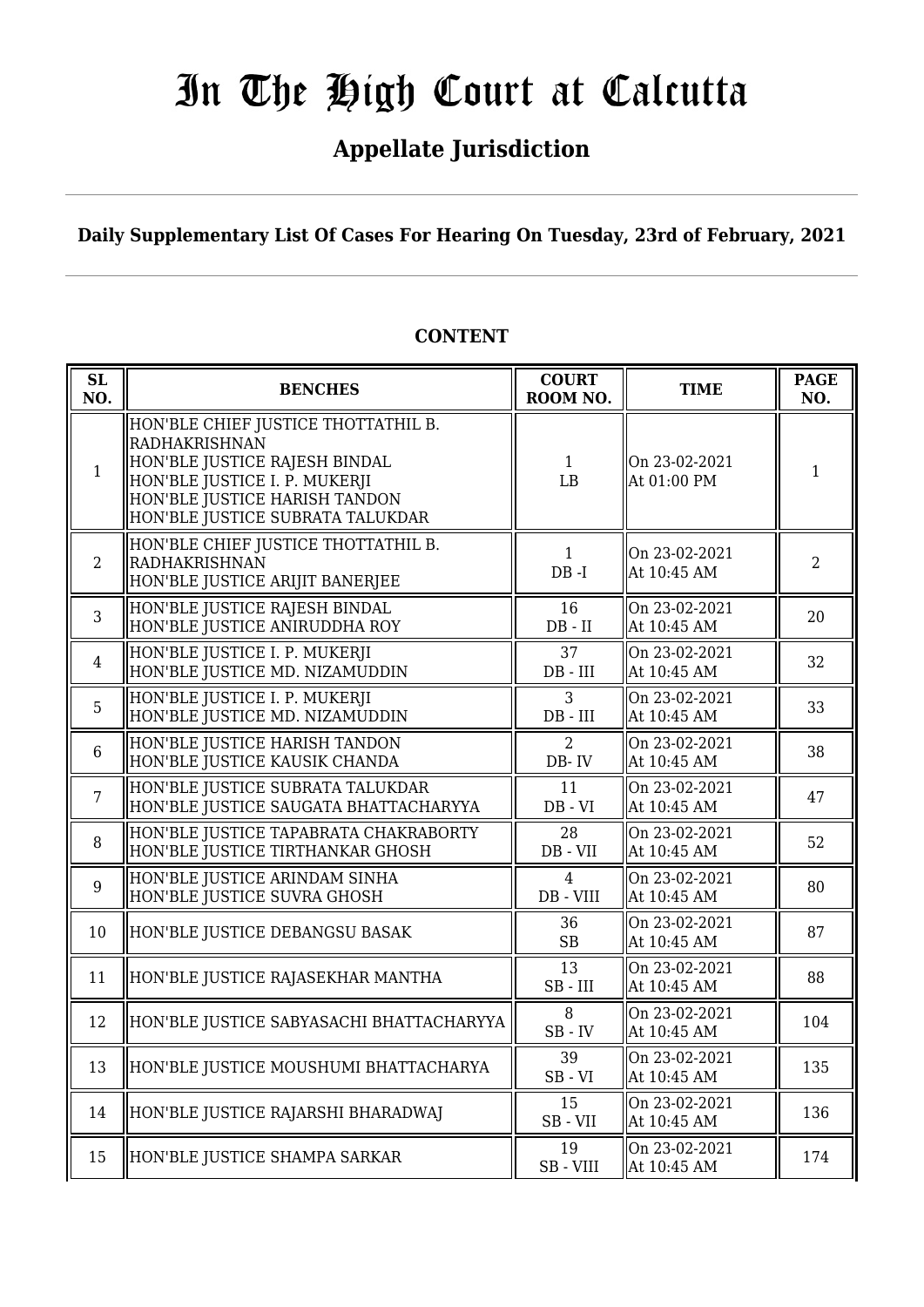| <b>SL NO.</b> | <b>BENCHES</b>                       | <b>COURT</b><br>ROOM NO. | <b>TIME</b>                    | <b>PAGE</b><br>NO. |
|---------------|--------------------------------------|--------------------------|--------------------------------|--------------------|
| 16            | HON'BLE JUSTICE RAVI KRISHAN KAPUR   | 10<br>$SB$ - $IX$        | On 23-02-2021<br>At 10:45 AM   | 181                |
| 17            | HON'BLE JUSTICE ARINDAM MUKHERJEE    | 23<br>$SB - X$           | On 23-02-2021<br>  At 10:45 AM | 188                |
| 18            | HON'BLE JUSTICE BISWAJIT BASU        | 18<br>$SB - XI$          | On 23-02-2021<br>At 10:45 AM   | 195                |
| 19            | HON'BLE JUSTICE AMRITA SINHA         | 24<br>SB-XII             | On 23-02-2021<br>At 10:45 AM   | 199                |
| 20            | HON'BLE JUSTICE ABHIJIT GANGOPADHYAY | 22<br>SB - XIII          | On 23-02-2021<br>  At 10:45 AM | 215                |
| 21            | HON'BLE JUSTICE JAY SENGUPTA         | 32<br>SB-XIV             | On 23-02-2021<br>At 10:45 AM   | 220                |
| 22            | HON'BLE JUSTICE SUBHASIS DASGUPTA    | 42<br>SB - XVII          | On 23-02-2021<br>At 10:45 AM   | 235                |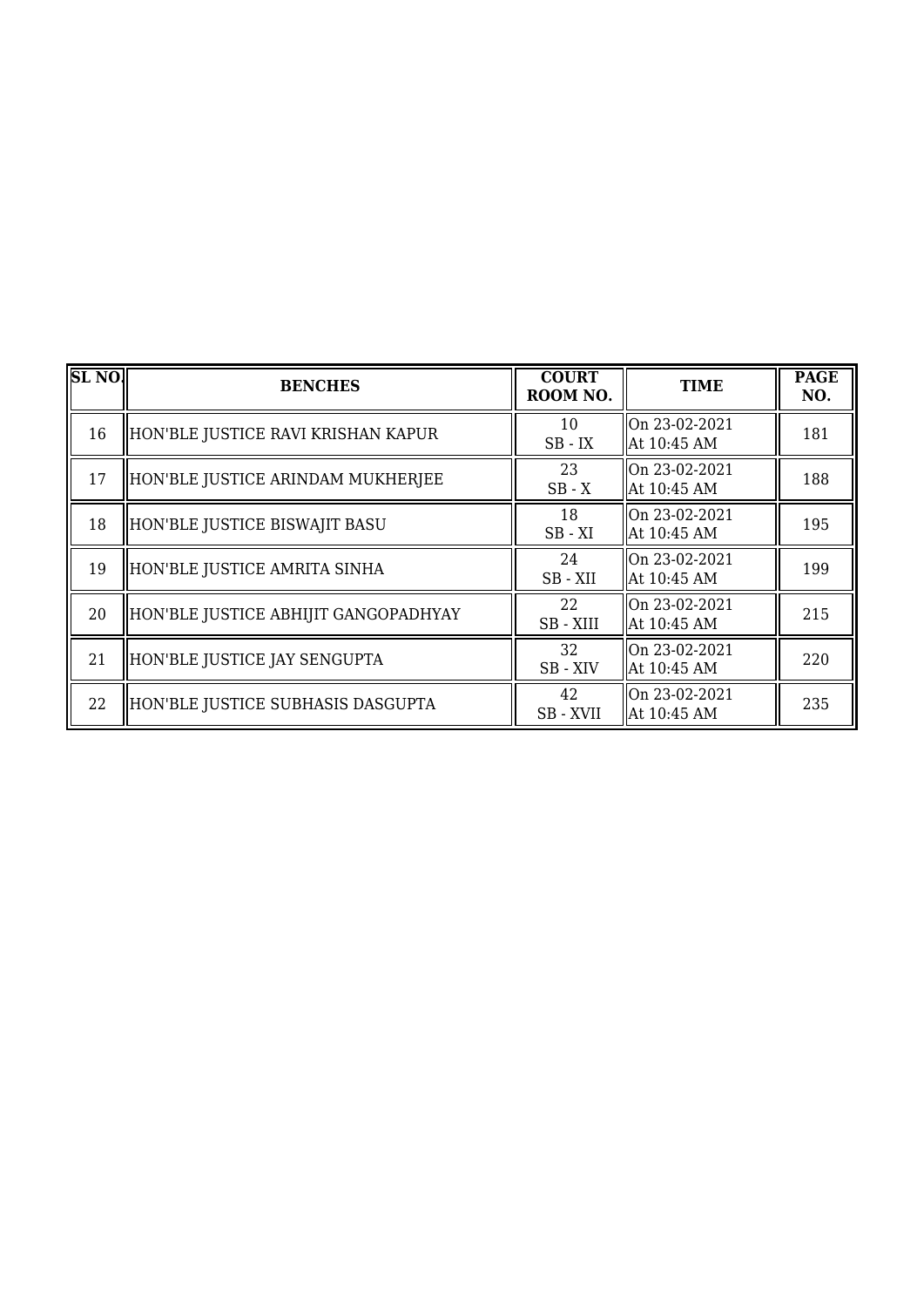

### **Appellate Side**

**DAILY CAUSELIST For Tuesday The 23rd February 2021**

### **COURT NO. 1**

### **LARGER BENCH CONSIST OF 5 JUDGES (LB)**

**AT 1:00 PM**

**HON'BLE CHIEF JUSTICE THOTTATHIL B. RADHAKRISHNAN HON'BLE JUSTICE RAJESH BINDAL HON'BLE JUSTICE I. P. MUKERJI HON'BLE JUSTICE HARISH TANDON HON'BLE JUSTICE SUBRATA TALUKDAR**

### **ON TUESDAY, THE 23RD FEBRUARY, 2021 AT 1.00 P.M. - WILL SIT TOGETHER AND TAKE UP WPA 5323 OF 2020. AFTER COMPLETION OF THIS MATTER, REGULAR DIVISION BENCH WILL CONTINUE FROM 2.00 P.M.**

### **FOR HEARING**

1 WPA/5323/2020 [ In re :Matters pending with interim VS orders in the High Court at Calcutta and Courts Subordinate to it including the Tribunals within the State of West Bengal and Union Territory of Andaman & Nicobar Islands during the Prevailing COVID-19 situation related nonavailability of access to Courts.] COURT IN IT'S OWN MOTION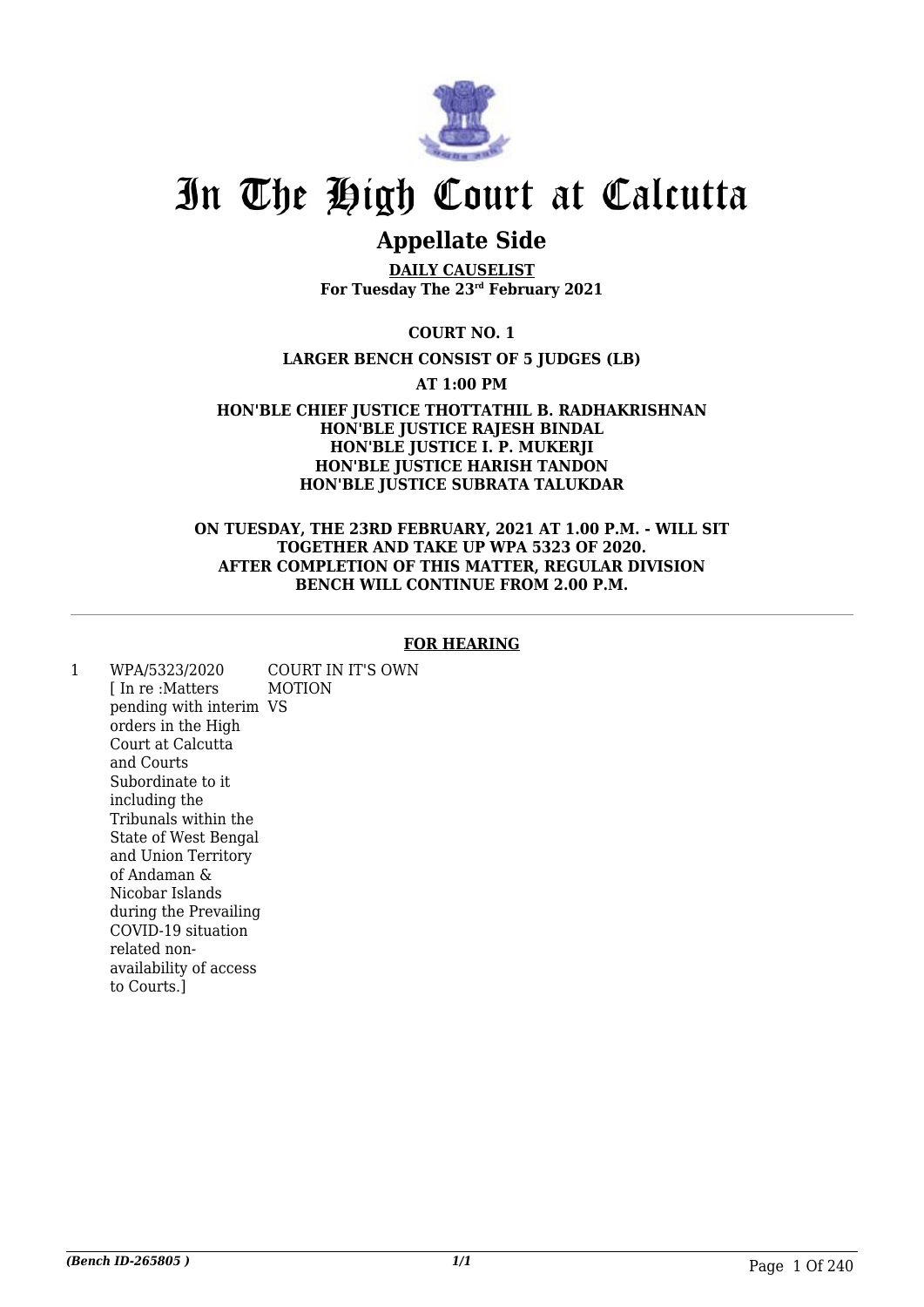

### **Appellate Side**

**DAILY CAUSELIST For Tuesday The 23rd February 2021**

**COURT NO. 1**

**DIVISION BENCH (DB -I)**

**AT 10:45 AM**

**HON'BLE CHIEF JUSTICE THOTTATHIL B. RADHAKRISHNAN HON'BLE JUSTICE ARIJIT BANERJEE**

**( VIA VIDEO CONFERENCE )**

**ON AND FROM WEDNESDAY, THE 13TH JANUARY, 2021 - APPEALS FROM ORDERS RELATING TO RESIDUARY UNDER GROUP IX INCLUDING APPLICATIONS CONNECTED THERETO; PUBLIC INTEREST LITIGATION; CRIMINAL CONTEMPT MATTERS; APPEALS UNDER SECTION 19(1)(a) OF THE CONTEMPT OF COURT'S ACT; APPLICATIONS UNDER SECTION 27 OF THE ELECTRICITY REGULATORY COMMISSION ACT, 1998, INCLUDING APPLICATIONS CONNECTED THERETO; HABEAS CORPUS; DEATH REFERENCE CASES ( INCLUDING ADMISSION OF CRIMINAL APPEALS RELATING TO SUCH REFERENCE AGAINST THE SAME CONVICTION ORDER); ADMISSION OF CRIMINAL APPEALS; HEARING OF CRIMINAL APPEALS & APPLICATIONS CONNECTED THERETO INCLUDING APPLICATION FOR SUSPENSION OF SENTENCE IN PENDING APPEALS; CRIMINAL APPEALS RELATING TO CRIMES AGAINST WOMEN. ANY OTHER MATTER, IRRESPECTIVE OF CLASSIFICATION, AS DIRECTED BY THE HON'BLE CHIEF JUSTICE. SPL. NOTE :**

 **MONDAY : ADMISSION OF CRIMINAL APPEALS, HABEAS CORPUS, CRIMINAL CONTEMPT MATTERS, APPEALS UNDER SECTION 19(1)(a) OF THE CONTEMPT OF COURT'S ACT. APPLICATIONS UNDER SECTION 27 OF THE ELECTRICITY REGULATORY COMMISSION ACT 1998 INCLUDING APPLICATIONS CONNECTED THERETO. BAIL IN CONNECTION WITH APPEAL.**

**TUESDAY : BAIL IN CONNECTION WITH APPEAL.**

**WEDNESDAY : HEARING OF CRIMINAL APPEALS.**

**THURSDAY : APPEALS FROM ORDERS RELATING TO RESIDUARY UNDER GROUP - IX INCLUDING APPLICATIONS CONNECTED THERETO. THEREAFTER PIL MATTERS WILL BE TAKEN UP IF TIME PERMITS.**

**FRIDAY : PUBLIC INTEREST LITIGATION.**

**MATTERS UNDER THE HEADING " SPECIALLY FIX MATTERS" WILL BE TAKEN UP EVERYDAY AT 2.00 P.M. ONWARDS.**

**NOTE: MATTERS WILL BE TAKEN UP THROUGH PHYSICAL HEARING ONLY WHEN BOTH THE PARTIES ARE AGREED.**

#### **NO MENTIONING IN COURT**

#### **TO BE MENTIONED**

KAZI M. RAHMAN

| CRA/105/2015                 | SANJOY GIRI & ANR    |
|------------------------------|----------------------|
| $[CRR 194/2021]$ $[01-0-VS]$ |                      |
| $-20211$                     | STATE OF WEST BENGAL |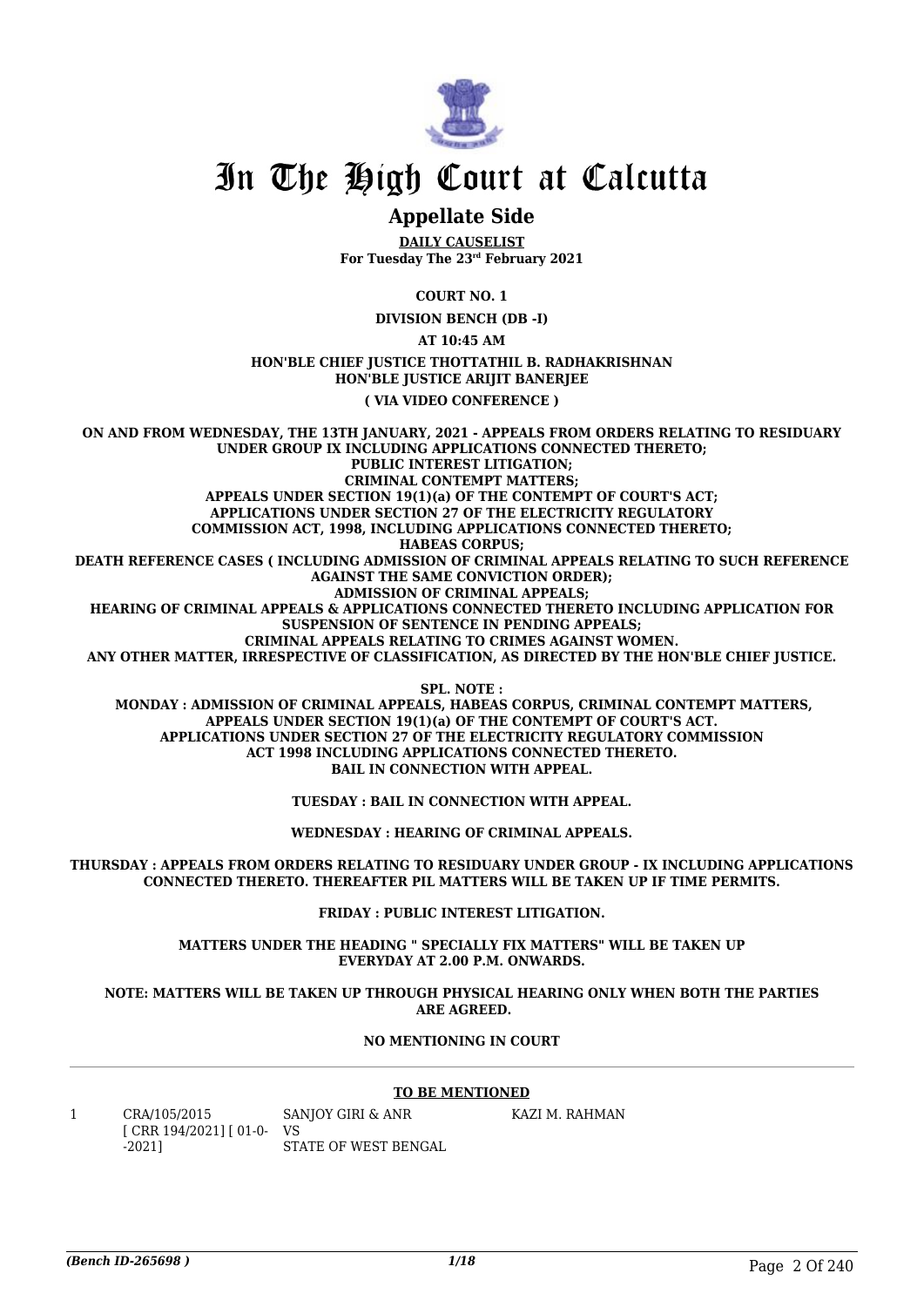| 2  | WPA/23095/2018                            | SATYA RANJAN DAS<br>VS                                                                   | <b>IN PERSON</b>                  |
|----|-------------------------------------------|------------------------------------------------------------------------------------------|-----------------------------------|
|    |                                           | STATE OF WEST BENGAL & ORS                                                               |                                   |
| 3  | CRA/329/2019                              | RAHUL GHOSH<br>VS                                                                        | <b>HAMIDUR RAHAMAN</b>            |
|    |                                           | STATE OF WEST BENGAL                                                                     |                                   |
|    | IA NO: CRAN/1/2019(Old No:CRAN/2647/2019) |                                                                                          |                                   |
| 4  | CRA/446/2019                              | SAHID KHAN @ SHERU KHAN @<br><b>SHERU &amp; ANR</b><br><b>VS</b><br>STATE OF WEST BENGAL | ANIRUDDHA<br><b>BHATTACHARYA</b>  |
|    | IA NO: CRAN/1/2019(Old No:CRAN/3540/2019) |                                                                                          |                                   |
| 5  | CRA/590/2019                              | SWAPAN BAYEN<br>VS                                                                       | DEBANGAN<br><b>BHATTACHARJEE</b>  |
|    |                                           | STATE OF WEST BENGAL                                                                     |                                   |
|    | IA NO: CRAN/2/2019(Old No:CRAN/4642/2019) |                                                                                          |                                   |
| 6  | CRA/670/2019                              | RASHMONI DEVI@RADHIKA<br>SHAW@RADHA<br>VS<br>STATE OF WEST BENGAL                        | <b>NAZIR AHMED</b>                |
|    | IA NO: CRAN/2/2020                        |                                                                                          |                                   |
| 7  | CRA/16/2020                               | <b>SONA DHALI</b><br>VS                                                                  | SANDIP CHAKRABARTY                |
|    |                                           | STATE OF WEST BENGAL                                                                     |                                   |
|    |                                           | IA NO: CRAN/1/2020(Old No:CRAN/450/2020), CRAN/2/2020(Old No:CRAN/2774/2020)             |                                   |
| 8  | CRA/228/2020                              | <b>GANESH DAS</b><br>VS<br>State of West Bengal                                          | SAIBAL KRISHNA<br><b>DASGUPTA</b> |
| 9  | CRA/64/2020                               | BIMAL CHANDRA BARMAN @<br>AMAL & ANR<br>VS                                               | SAYAN MUKHERJEE                   |
|    |                                           | STATE OF WEST BENGAL                                                                     |                                   |
|    |                                           | IA NO: CRAN/1/2020(Old No:CRAN/979/2020), CRAN/2/2020(Old No:CRAN/3305/2020)             |                                   |
| 10 | CRA/86/2020                               | <b>SUBRATA GHOSH</b><br>VS<br>STATE OF WEST BENGAL &                                     | KUNAL GANGULY                     |
|    |                                           | <b>ANR</b>                                                                               |                                   |
|    | IA NO: CRAN/1/2020(Old No:CRAN/1188/2020) |                                                                                          |                                   |
| 11 | WPA(H)/17/2021                            | SWARASWATI PANJA<br>VS                                                                   | SABYASACHI<br>CHATTERJEE          |
|    |                                           | STATE OF WEST BENGAL AND<br>ORS.                                                         |                                   |
| 12 | WPA(P)/10/2021                            | <b>MANABENDRA RAY</b><br>VS                                                              | MOYUKH MUKHERJEE                  |
|    |                                           | STATE OF WEST BENGAL AND<br>ORS.                                                         |                                   |
| 13 | WPA(P)/74/2021                            | DEMOCRATIC YOUTH<br>FEDERATION OF INDIA AND<br><b>ORS</b><br><b>VS</b>                   | SALONI BHATTACHARYA               |
|    |                                           | STATE OF WEST BENGAL AND<br>ORS.                                                         |                                   |
| 14 | WPA(P)/78/2021                            | <b>BROJO ROY</b><br>VS<br>UNION OF INDIA AND ORS.                                        | SAYANTI SENGUPTA                  |
|    |                                           |                                                                                          |                                   |

**ASSIGNED MATTERS**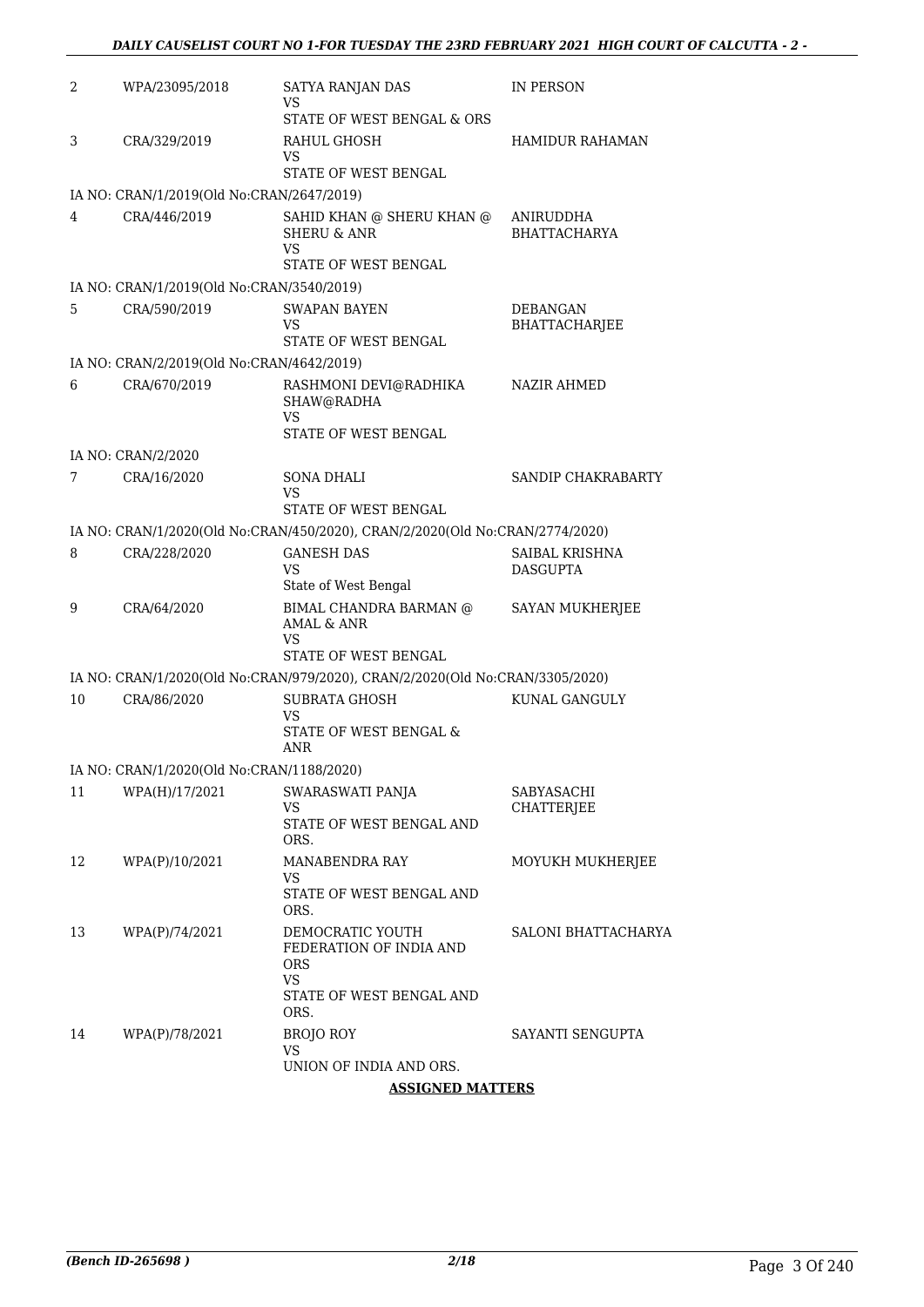| 15   | MAT/545/2020<br>$(2 PB)$ [25-02-2021]                                                                                  | PANCHAYAT PRADHAN, SINGUR<br>NO.2, GRAM PANCHAYAT<br>,RATANPUR<br>VS                                                                          | <b>NEIL BASU</b>       |                                                     |
|------|------------------------------------------------------------------------------------------------------------------------|-----------------------------------------------------------------------------------------------------------------------------------------------|------------------------|-----------------------------------------------------|
|      |                                                                                                                        | MOHIT LAL GHOSH                                                                                                                               |                        |                                                     |
|      |                                                                                                                        | IA NO: CAN/1/2020, CAN/2/2020, CAN/3/2020, CAN/4/2020, CAN/5/2020, CAN/6/2021                                                                 |                        |                                                     |
| 16   | CRM/133/2021<br>$[24-02-2021]$                                                                                         | SANJIT SHARMA AND ANR<br><b>VS</b>                                                                                                            | <b>SOUMEN GHOSH</b>    |                                                     |
|      |                                                                                                                        | State of West Bengal                                                                                                                          |                        |                                                     |
| 17   | CRM/135/2021<br>$[24-02-2021]$                                                                                         | SANJIT SHARMA AND ANR<br>VS<br>State of West Bengal                                                                                           | <b>SOUMEN GHOSH</b>    |                                                     |
|      |                                                                                                                        | <b>SPECIALLY FIXED MATTERS</b>                                                                                                                |                        |                                                     |
|      |                                                                                                                        | (AT 2 P.M.)                                                                                                                                   |                        |                                                     |
| 18   | WPA/10138/2020                                                                                                         | THE COURT ON ITS OWN<br>MOTION IN RE SMUGGLING<br>AND ILLEGAL TRADING OF<br><b>ENDANGERED SPECIES OF</b><br><b>BIRDS</b><br><b>VS</b><br>NA   | SAIKAT BANERJEE        |                                                     |
|      | IA NO: CAN/1/2020, CAN/2/2020, CAN/3/2021                                                                              |                                                                                                                                               |                        |                                                     |
| 19   | WPA(P)/27/2021                                                                                                         | THE COURT ON ITS OWN<br>MOTION, IN RE UTP DIPAK<br>JOSHI, LODGED IN DUM DUM<br>CENTRAL CORRECTIONAL<br>HOME<br><b>VS</b><br>NA                | NA                     | SAIKAT BANERJEE                                     |
| 20   | WPA(P)/9/2020                                                                                                          | ARIJIT ADHIKARY                                                                                                                               | DEBASHIS BANERJEE      |                                                     |
|      |                                                                                                                        | VS<br>STATE OF WEST BENGAL AND<br>ORS.                                                                                                        |                        |                                                     |
| 21   | WPA(P)/13/2020                                                                                                         | THE COURT ON ITS OWN<br><b>MOTION IN RE UNNATURAL</b><br>DEATH OF A TEENAGED BOY IN<br>MALLARPUR P.S., BIRBHUM<br><b>VS</b><br>NA.            | NA                     | <b>SAIKAT BANERJEE</b>                              |
| 22   | WPA/14656/2019                                                                                                         | <b>ATASI GHOSH &amp; ORS</b>                                                                                                                  | MD ZOHAB ROUF          | MR. SAIKAT BANERJEE                                 |
|      |                                                                                                                        | VS<br>STATE OF WEST BENGAL & ORS                                                                                                              |                        | FOR CALCUTTA HIGH<br>COURT<br><b>ADMINISTRATION</b> |
| 23   | WPA/7807/2020<br>[ PERSUANT TO THE<br>DIRECTION OF THE<br>HON'BLE APEX COURT<br>IN WRIT PETITION<br>(CIVIL) 699/2016 ] | THE COURT ON ITS OWN<br>MOTION IN RE MONITORING<br>OF PENDING CRIMINAL TRIALS<br><b>AGAINST MPS MLAS</b><br><b>VS</b><br>State of West Bengal | <b>SAIKAT BANERJEE</b> |                                                     |
| 24   | WPA/7387/2020                                                                                                          | <b>MANIKA BARMAN</b>                                                                                                                          | <b>INDRAJEET DEY</b>   |                                                     |
|      |                                                                                                                        | <b>VS</b><br>THE STATE OF WEST BENGAL                                                                                                         |                        |                                                     |
|      | IA NO: CAN/1/2020                                                                                                      |                                                                                                                                               |                        |                                                     |
| wt25 | WPA/6904/2020                                                                                                          | COURT ON ITS OWN MOTION<br>VS.<br>UNION OF INDIA AND ORS.                                                                                     | SIDDHARTHA BANERJEE    |                                                     |
| 26   | WPA/14640/2019                                                                                                         | SANGITA IYER<br>VS<br>UNION OF INDIA & ORS.                                                                                                   | KAUSTAV CHATTERJEE     |                                                     |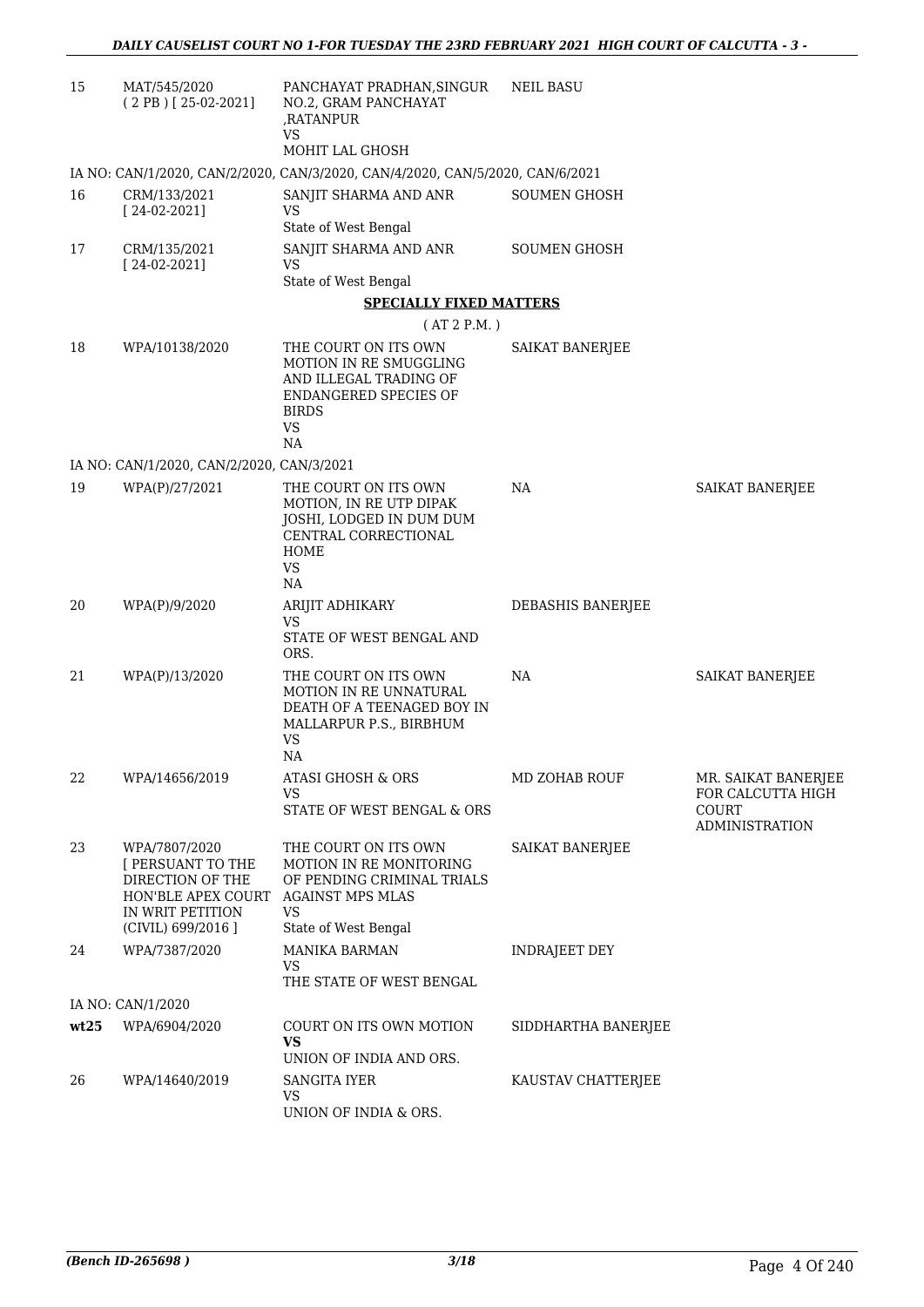| 27   | WPA(P)/22/2020                                               | PEOPLE UNITED FOR BETER<br>LIVING IN CALCUTTA AND ANR<br><b>VS</b>                             | RITUPARNA CHATTERJEE                       |                 |
|------|--------------------------------------------------------------|------------------------------------------------------------------------------------------------|--------------------------------------------|-----------------|
|      |                                                              | STATE OF WEST BENGAL AND<br>ORS.                                                               |                                            |                 |
| 28   | WPA(P)/16/2020<br>$[22-03-2021]$                             | COURT ON ITS OWN MOTION<br>IN RE THE MAIDAN<br>VS<br>NA                                        | NA                                         |                 |
|      | IA NO: CAN/1/2021, CAN/2/2021                                |                                                                                                |                                            |                 |
| 29   | WPA/9918/2019                                                | <b>WB COURT'S EMPLOYEES</b><br><b>ASSOCIATION &amp; ANR</b><br>VS                              | KARUNAMOYEE<br><b>SAMANTA</b>              | SAIKAT BANERJEE |
|      |                                                              | STATE OF WEST BENGAL& ORS                                                                      |                                            |                 |
|      |                                                              | IA NO: CAN/1/2020(Old No:CAN/4183/2020), CAN/2/2020, CAN/3/2020                                |                                            |                 |
| 30   | WPA/4910/2020                                                | <b>IQBAL KABIR</b><br>VS<br>THE HIGH COURT AT                                                  | ARUN UPADHAYA                              |                 |
|      |                                                              | <b>CALCUTTA &amp; ORS</b>                                                                      |                                            |                 |
|      | IA NO: CAN/1/2021                                            |                                                                                                |                                            |                 |
|      |                                                              | <b>BAIL IN CONNECTION WITH APPEAL</b>                                                          |                                            |                 |
| 31   | CRA/78/2012<br>$[2PB + 4LCR + Trans]VS$                      | KHOKAN MIA & ORS.<br>STATE OF WEST BENGAL                                                      | <b>ASRAF MANDAL</b>                        |                 |
|      |                                                              | IA NO: CRAN/6/2019(Old No:CRAN/4772/2019), CRAN/7/2019(Old No:CRAN/4775/2019)                  |                                            |                 |
| 32   | CRA/660/2017                                                 | ANOWAR MOLLA @ ANUAR                                                                           | <b>MANAS KUMAR DAS</b>                     |                 |
|      |                                                              | VS                                                                                             |                                            |                 |
|      |                                                              | STATE OF WEST BENGAL                                                                           |                                            |                 |
|      | IA NO: CRAN/1/2019(Old No:CRAN/2533/2019)                    |                                                                                                |                                            |                 |
| 33   | IA NO. CRAN/2/2018<br>(Old No:<br>CRAN/414/2018)             | DILIP GHOSH & ORS<br>Vs<br>STATE OF WEST BENGAL &                                              | <b>S PODDER</b>                            |                 |
|      | $[2PB+4LCR+$<br>TRANS + BRIEF ]<br>In CRA/103/2017           | <b>ANR</b>                                                                                     |                                            |                 |
| 34   | IA NO. CRAN/2/2018<br>(Old No:<br>CRAN/261/2018)             | SAHIDUL RAHAMAN @ SADUL<br><b>ISLAM @ SAHIDUL</b>                                              | <b>AMIT ROY</b>                            |                 |
|      | $[2$ PB + 5 LCR +<br>TRANS ]                                 | STATE OF WEST BENGAL                                                                           |                                            |                 |
| 35   | In CRA/98/2017<br>CRA/63/2016                                |                                                                                                |                                            |                 |
|      | $[2$ PB + 4 LCR + 3<br>BRIEF 1                               | MD. SULTAN<br>VS<br>STATE OF WEST BENGAL                                                       |                                            |                 |
|      | No:CRAN/4729/2020)                                           | IA NO: CRAN/2/2016(Old No:CRAN/2033/2016), CRAN/3/2020(Old No:CRAN/4728/2020), CRAN/4/2020(Old |                                            |                 |
| 36   | IA NO. CRAN/7/2020                                           | KHOKAN SARDAR & ANR.<br>Vs                                                                     | RANJIT KUMAR GHOSAL<br>RANJIT KUMAR GHOSAL |                 |
|      | $[2PB+5LCR]$<br>In CRA/312/2004                              | THE STATE                                                                                      |                                            |                 |
| 37   | CRA/715/2015<br>$[PT 1+OS + 2ND$ J.<br>$CPY+PT II + 2PB + 3$ | NIL KAMAL GON<br><b>VS</b><br>STATE OF WEST BENGAL                                             | D MAJUMDAR                                 |                 |
|      | LCR ]                                                        |                                                                                                |                                            |                 |
|      | IA NO: CRAN/3/2019(Old No:CRAN/2303/2019)                    |                                                                                                |                                            |                 |
| wt38 | CRA/559/2015                                                 | <b>ABHIJIT DAS</b><br><b>VS</b>                                                                | A MITRA                                    |                 |
|      |                                                              | STATE OF WEST BENGAL                                                                           |                                            |                 |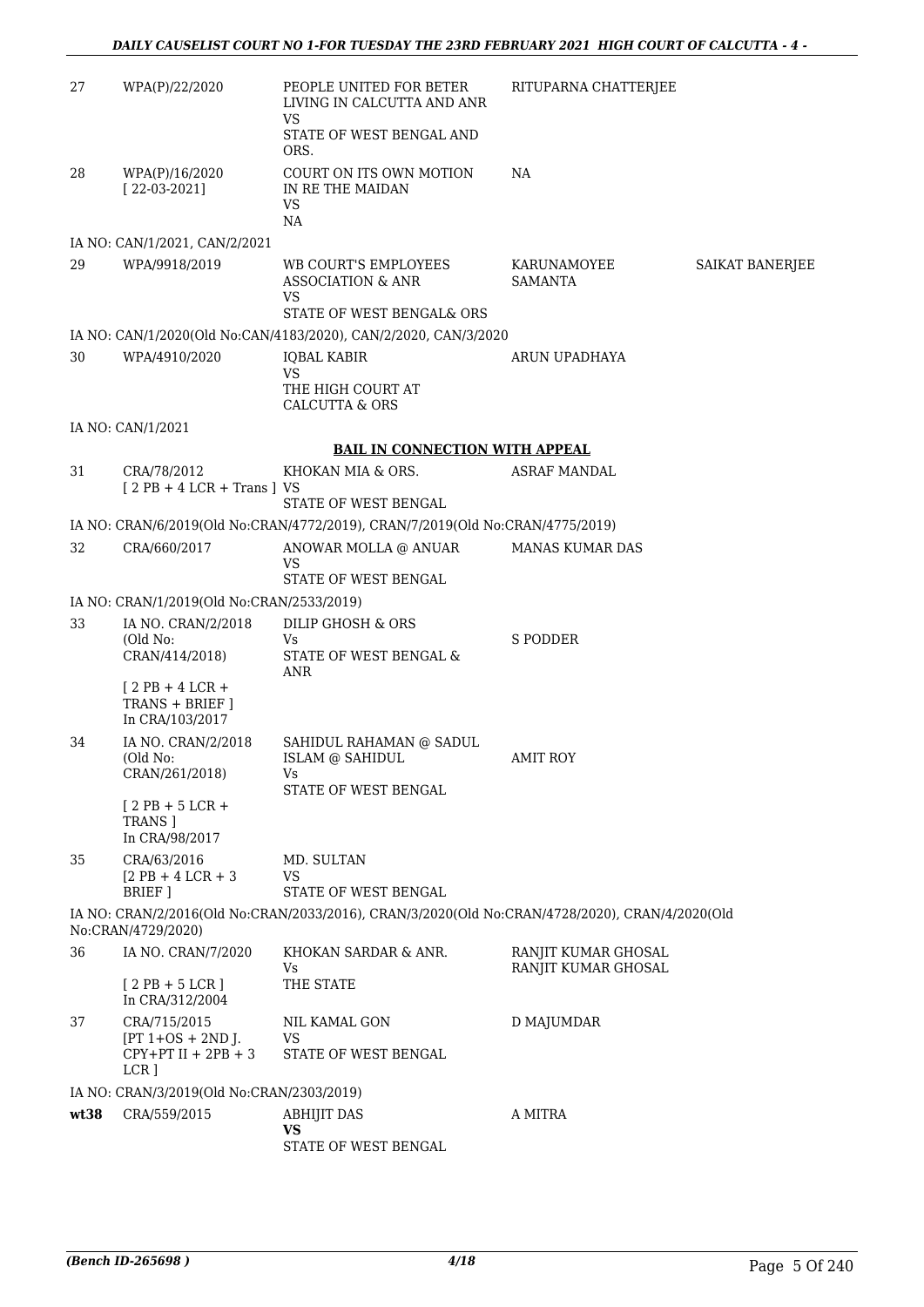| 39   | CRA/320/2013<br>$[2PB+4LCR+$                                                                                           | <b>SAHEB DAS</b><br>VS                                                                        | <b>B BHATTACHARYYA</b>   |
|------|------------------------------------------------------------------------------------------------------------------------|-----------------------------------------------------------------------------------------------|--------------------------|
|      | TRANS ]                                                                                                                | STATE OF WEST BENGAL                                                                          |                          |
| wt40 | CRA/219/2013                                                                                                           | IA NO: CRAN/3/2017(Old No:CRAN/1334/2017), CRAN/4/2020(Old No:CRAN/3439/2020)<br>SANDIP GHOSH | ANTARIKHYA BASU          |
|      |                                                                                                                        | VS                                                                                            |                          |
|      |                                                                                                                        | STATE OF WEST BENGAL                                                                          |                          |
| wt41 | CRA/338/2013                                                                                                           | <b>SUKUMAR KARMAKAR</b><br>VS<br>STATE OF WEST BENGAL                                         | V VERMA                  |
|      | IA NO: CRAN/3/2021                                                                                                     |                                                                                               |                          |
| 42   | CRA/231/2009<br>$[Pt.-i + O.S. + 2ND J.$ VS<br>$LCR + 1$ PEON BOOK +<br>$2$ G.D. BOOK + $2$ CASH<br>MEMO BOOK + TRANS] | BABLU PAL & ORS<br>$COPY + PT II + 4 PB + 5$ STATE OF WEST BENGAL                             | <b>SUKLA DAS CHANDRA</b> |
|      |                                                                                                                        | IA NO: CRAN/2/2015(Old No:CRAN/1198/2015), CRAN/3/2019(Old No:CRAN/3948/2019)                 |                          |
| 43   | CRA/715/2009<br>$[PT - 1 + OS + PT II IN \t@ANIL]$<br>$EACH + 2 PB$ ]                                                  | MITHU CHOWDHURY @ YADAV BRAJESH JHA<br>VS<br><b>STATE OF WEST BENGAL</b>                      |                          |
|      | IA NO: CRAN/4/2018(Old No:CRAN/3731/2018)                                                                              |                                                                                               |                          |
| wt44 | CRA/258/2011                                                                                                           | ARJUN RAJBHAR<br>VS<br>STATE OF WEST BENGAL                                                   | SUKLA DAS CHANDRA        |
|      | IA NO: CRAN/1/2011(Old No:CRAN/942/2011)                                                                               |                                                                                               |                          |
| 45   | CRA/230/2011                                                                                                           | BISWAJIT SINHA@KARPUR &                                                                       | TITHANKAR DHALI          |
|      |                                                                                                                        | ANR<br>VS<br>STATE OF WEST BENGAL                                                             |                          |
|      |                                                                                                                        | IA NO: CRAN/1/2011(Old No:CRAN/2581/2011), CRAN/2/2014(Old No:CRAN/892/2014), CRAN/3/2020(Old |                          |
|      | No:CRAN/3005/2020)                                                                                                     |                                                                                               |                          |
| wt46 | CRA/329/2011                                                                                                           | JOYDEV MONDAL @ MAHKAN &<br>ORS.<br>VS                                                        | DIPANKAR PARAMANICK      |
|      |                                                                                                                        | STATE OF WEST BENGAL                                                                          |                          |
|      |                                                                                                                        | IA NO: CRAN/3/2020, CRAN/4/2020, CRAN/5/2020, CRAN/6/2020, CRAN/7/2020, CRAN/8/2020           |                          |
| wt47 | CRA/345/2011                                                                                                           | <b>UDAY BANERJEE</b><br>VS<br>STATE OF WEST BENGAL &<br>ORS.                                  | ABHRA MUKHERJEE          |
| 48   | CRA/45/2012<br>$[2PB+4LCR]$                                                                                            | <b>ANUP ROY</b><br>VS<br>STATE OF WEST BENGAL                                                 | KUSAL KUMAR<br>MUKHERJEE |
|      |                                                                                                                        | IA NO: CRAN/5/2020(Old No:CRAN/1265/2020), CRAN/6/2020(Old No:CRAN/4774/2020)                 |                          |
| 49   | CRA/413/2012<br>$[2PB+4LCR+$<br>TRANS 1                                                                                | BIDHAN SARDAR & ORS<br><b>VS</b><br>STATE OF WEST BENGAL                                      | AHINDRA KUMAR ADHYA      |
|      |                                                                                                                        | IA NO: CRAN/2/2019(Old No:CRAN/3141/2019), CRAN/3/2020(Old No:CRAN/4123/2020), CRAN/4/2021    |                          |
| 50   | CRA/456/2014                                                                                                           | PINTU DAS                                                                                     | SANJIB KUMAR DAN         |
|      | [PT 1+OB+PT II in each VS<br>1                                                                                         | + 2 PB + 5 LCR + Trans STATE OF WEST BENGAL                                                   |                          |
| wt51 | CRA/459/2014                                                                                                           | UJJWAL TAPADAR<br>VS.<br>STATE OF WEST BENGAL                                                 | ZEESHAN UDDIN            |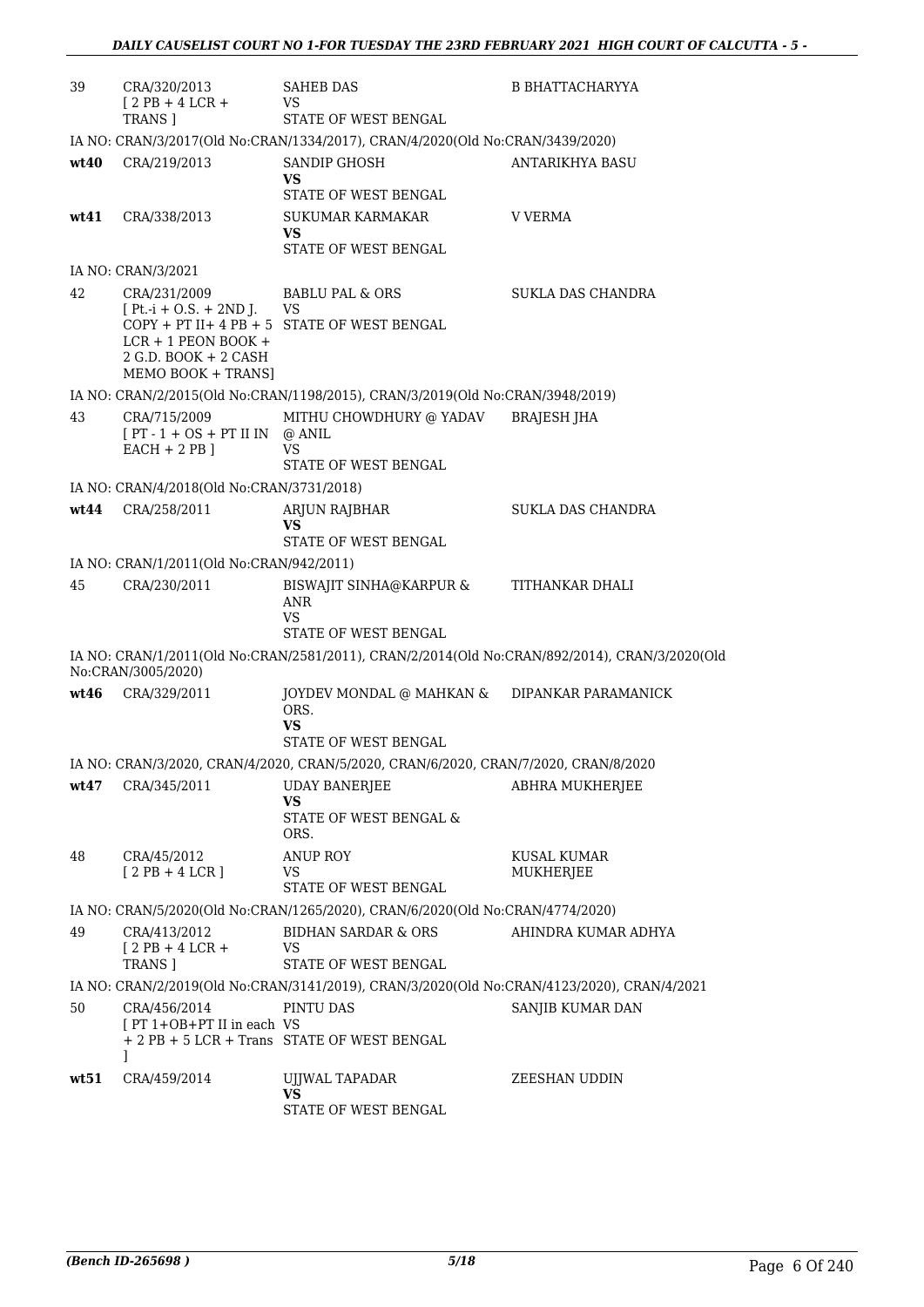| wt52 | CRA/524/2014                                                                                 | MONGAL SAHANI @ MANGALA<br>VS                                                                         | S K DAN              |
|------|----------------------------------------------------------------------------------------------|-------------------------------------------------------------------------------------------------------|----------------------|
|      |                                                                                              | <b>STATE OF WEST BENGAL</b>                                                                           |                      |
|      | IA NO: CRAN/4/2019(Old No:CRAN/3268/2019)                                                    |                                                                                                       |                      |
| 53   | CRA/120/2015<br>$12$ PB + 5 LCR +<br><b>TRANS 1</b>                                          | SUDAN DEOGHARIA & ORSS K SHARMA<br><b>VS</b><br><b>STATE OF WEST BENGAL</b>                           |                      |
|      |                                                                                              | IA NO: CRAN/3/2020, CRAN/4/2020, CRAN/5/2020, CRAN/6/2020, CRAN/7/2020                                |                      |
| 54   | CRA/422/2015<br>$[4$ PB + 4 LCR +<br>TRANS 1                                                 | ABDUL MONAF MIAN & ORS D ACHARYYA<br>VS.<br>STATE OF WEST BENGAL                                      |                      |
|      | No:CRAN/4115/2020)                                                                           | IA NO: CRAN/4/2019(Old No:CRAN/2643/2019), CRAN/5/2020(Old No:CRAN/699/2020), CRAN/6/2020(Old         |                      |
| 55   | CRA/436/2015<br>(PT- I+ OS +2ND J/C+ SONU ANSARI<br>PT II IN EACH + 2 PB+4 VS<br>LCR)        | MD. SONU @ SANDREY ALAM @ KAUSIK BISWAS<br>STATE OF WEST BENGAL                                       |                      |
|      |                                                                                              | IA NO: CRAN/2/2016(Old No:CRAN/195/2016), CRAN/3/2018(Old No:CRAN/203/2018)                           |                      |
| wt56 | CRA/443/2015                                                                                 | ALI ASGAR @ LASGARI<br>VS                                                                             | UJJAL RAY            |
|      |                                                                                              | STATE OF WEST BENGAL                                                                                  |                      |
| 57   | IA NO: CRAN/1/2015(Old No:CRAN/2957/2015)<br>CRA/437/2015<br>$[4PB + 4LCR + BRIEF ANR]$<br>1 | SANJAY KR SINGH @ PANDIT & A CHATTERJEE<br>VS                                                         |                      |
|      |                                                                                              | STATE OF WEST BENGAL                                                                                  |                      |
|      | IA NO: CRAN/3/2021                                                                           |                                                                                                       |                      |
| wt58 | CRA/435/2015                                                                                 | TINKU NASKAR @ POKA & ORS<br><b>VS</b><br>STATE OF WEST BENGAL                                        | A CHATTERJEE         |
|      | IA NO: CRAN/2/2021                                                                           |                                                                                                       |                      |
| wt59 | CRA/438/2015                                                                                 | PINTU PATRA & ORS.<br>VS                                                                              | ARNAB CHATTERJEE     |
|      |                                                                                              | STATE OF WEST BENGAL                                                                                  |                      |
|      |                                                                                              | IA NO: CRAN/1/2017(Old No:CRAN/4563/2017), CRAN/2/2021                                                |                      |
| wt60 | CRA/462/2015                                                                                 | RATAN HALDER<br>VS<br>STATE OF WEST BENGAL                                                            | <b>SOUGATA MITRA</b> |
| 61   | CRA/472/2015<br>[INCOMPLETE PB $+4$<br>LCR ]                                                 | DHARMENDAR SINGH<br>VS<br>STATE OF WEST BENGAL                                                        | SUMAN DE             |
|      | IA NO: CRAN/2/2020                                                                           |                                                                                                       |                      |
| wt62 | CRA/503/2015                                                                                 | KARTIK SARKAR<br>VS<br>STATE OF WEST BENGAL                                                           | ARIJIT GHOSH         |
|      |                                                                                              | IA NO: CRAN/1/2015(Old No:CRAN/2612/2015), CRAN/3/2021                                                |                      |
| wt63 | CRA/510/2015                                                                                 | RABINDAR SHOW @ RABINDAR<br>SAH                                                                       | ROUSHAN KUMAR ROY    |
|      |                                                                                              | <b>VS</b><br>STATE OF WEST BENGAL                                                                     |                      |
|      |                                                                                              | IA NO: CRAN/1/2016(Old No:CRAN/970/2016), CRAN/2/2019(Old No:CRAN/2744/2019)                          |                      |
| wt64 | CRA/608/2015                                                                                 | SANJOY SHAW @ KALU<br>VS<br>STATE OF WEST BENGAL                                                      | PRASENJIT SARKAR     |
| 65   | CRA/491/2015                                                                                 | <b>SAMBHU SARDAR</b><br>VS                                                                            | <b>S DEBNATH</b>     |
|      |                                                                                              | STATE OF WEST BENGAL<br>IA NO: CRAN/2/2019(Old No:CRAN/2518/2019), CRAN/3/2020(Old No:CRAN/3621/2020) |                      |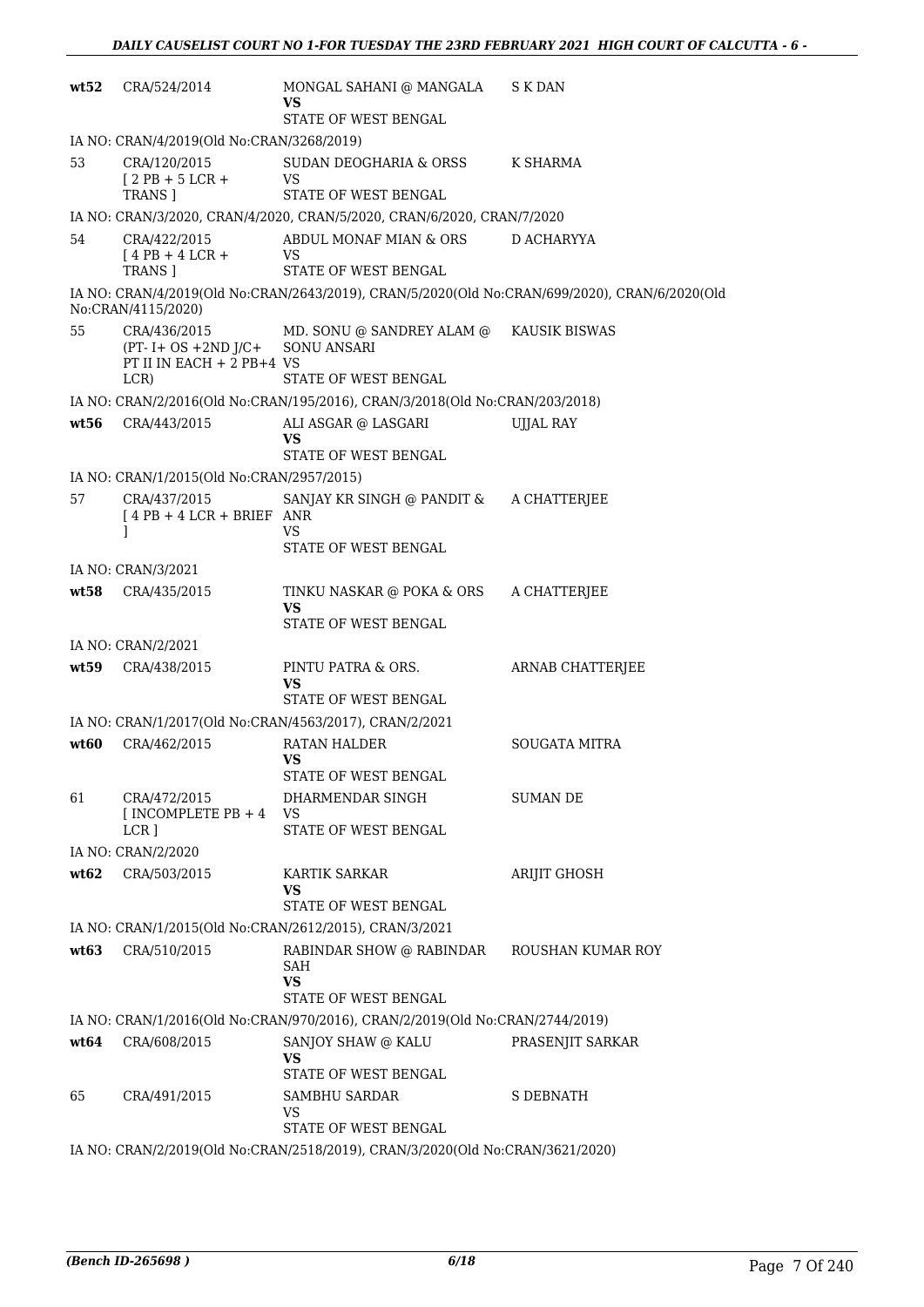| 66   | CRA/538/2015<br>$[2PB + 4LCR + Trans]$ VS               | ASAN ALI SK.<br>STATE OF WEST BENGAL                                                                                                                                  | KUSAL KUMAR<br>MUKHERJEE |
|------|---------------------------------------------------------|-----------------------------------------------------------------------------------------------------------------------------------------------------------------------|--------------------------|
|      | IA NO: CRAN/3/2020(Old No:CRAN/4122/2020)               |                                                                                                                                                                       |                          |
| wt67 | CRA/551/2015                                            | KALU SK. @ ARMAN SK.<br>VS<br>STATE OF WEST BENGAL                                                                                                                    | PRABIR MAJUMDER          |
| wt68 | CRA/673/2015                                            | SAHJAMAL SHEIKH & ANR.<br>VS<br>STATE OF WEST BENGAL                                                                                                                  | KARABI ROY               |
|      |                                                         | IA NO: CRAN/4/2020(Old No:CRAN/2698/2020), CRAN/5/2020(Old No:CRAN/3592/2020)                                                                                         |                          |
| wt69 | CRA/779/2015                                            | KAJAL SEIKH<br>VS<br>STATE OF WEST BENGAL                                                                                                                             | S SARKAR                 |
|      | IA NO: CRAN/2/2017(Old No:CRAN/1320/2017)               |                                                                                                                                                                       |                          |
| wt70 | CRM/10425/2016                                          | AZAD SK @ AZATALI SEKH &<br>ANR.<br><b>VS</b><br>STATE OF WEST BENGAL                                                                                                 | <b>SUBIR DEBNATH</b>     |
| 71   | CRA/34/2016<br>$[PT - 1 + OS + 2ND$ J.<br>$LCR + TRANS$ | LAKSHMI MISHRA<br>VS<br>$COPY + PT II + 2 PB + 4$ STATE OF WEST BENGAL                                                                                                | R DAS                    |
|      | IA NO: CRAN/3/2020                                      |                                                                                                                                                                       |                          |
| 72   | IA NO. CRAN/5/2020<br>(Old No:<br>CRAN/687/2020)        | SK. MORSED ALI & ORS.<br>Vs<br>STATE OF WEST BENGAL                                                                                                                   | MOYUKH MUKHERJEE         |
|      | $[2$ PB + 5 LCR +<br>TRANS]<br>In CRA/130/2016          |                                                                                                                                                                       |                          |
| 73   | CRA/157/2016<br>[5 LCR]                                 | SUBIR DAKSHI<br>VS<br>STATE OF WEST BENGAL                                                                                                                            | U ROY                    |
|      | IA NO: CRAN/1/2018(Old No:CRAN/3147/2018)               |                                                                                                                                                                       |                          |
| 74   | CRA/173/2016<br>$12$ PB + 5 LCR +TRANS VS<br>1          | JAHANGIR MONDAL<br>STATE OF WEST BENGAL                                                                                                                               | S A JOYNAL               |
|      | IA NO: CRAN/2/2020                                      |                                                                                                                                                                       |                          |
| 75   | CRA/317/2016                                            | DHANANJOY BISWAS & ORS.<br><b>VS</b><br>STATE OF WEST BENGAL                                                                                                          | PRABIR MAJUMDER          |
|      |                                                         | IA NO: CRAN/1/2016(Old No:CRAN/3655/2016), CRAN/2/2019(Old No:CRAN/3209/2019), CRAN/3/2019(Old<br>No:CRAN/3402/2019), CRAN/4/2020(Old No:CRAN/1912/2020), CRAN/5/2021 |                          |
| 76   | CRA/420/2016<br>$[2PB + LCR]$                           | SUNIL GHOSH @ SUNILA<br>VS<br>STATE OF WEST BENGAL                                                                                                                    | <b>SHEKHAR BARMAN</b>    |
|      | IA NO: CRAN/3/2018(Old No:CRAN/2979/2018)               |                                                                                                                                                                       |                          |
| 77   | IA NO. CRAN/2/2018<br>(Old No:<br>CRAN/2358/2018)       | SUPRABHAT MUKHERJEE<br>Vs.<br>STATE OF WEST BENGAL                                                                                                                    | R MUKHOPADHYAY           |
|      | $[2PB+4LCR+$                                            |                                                                                                                                                                       |                          |

TRANS] In CRA/648/2016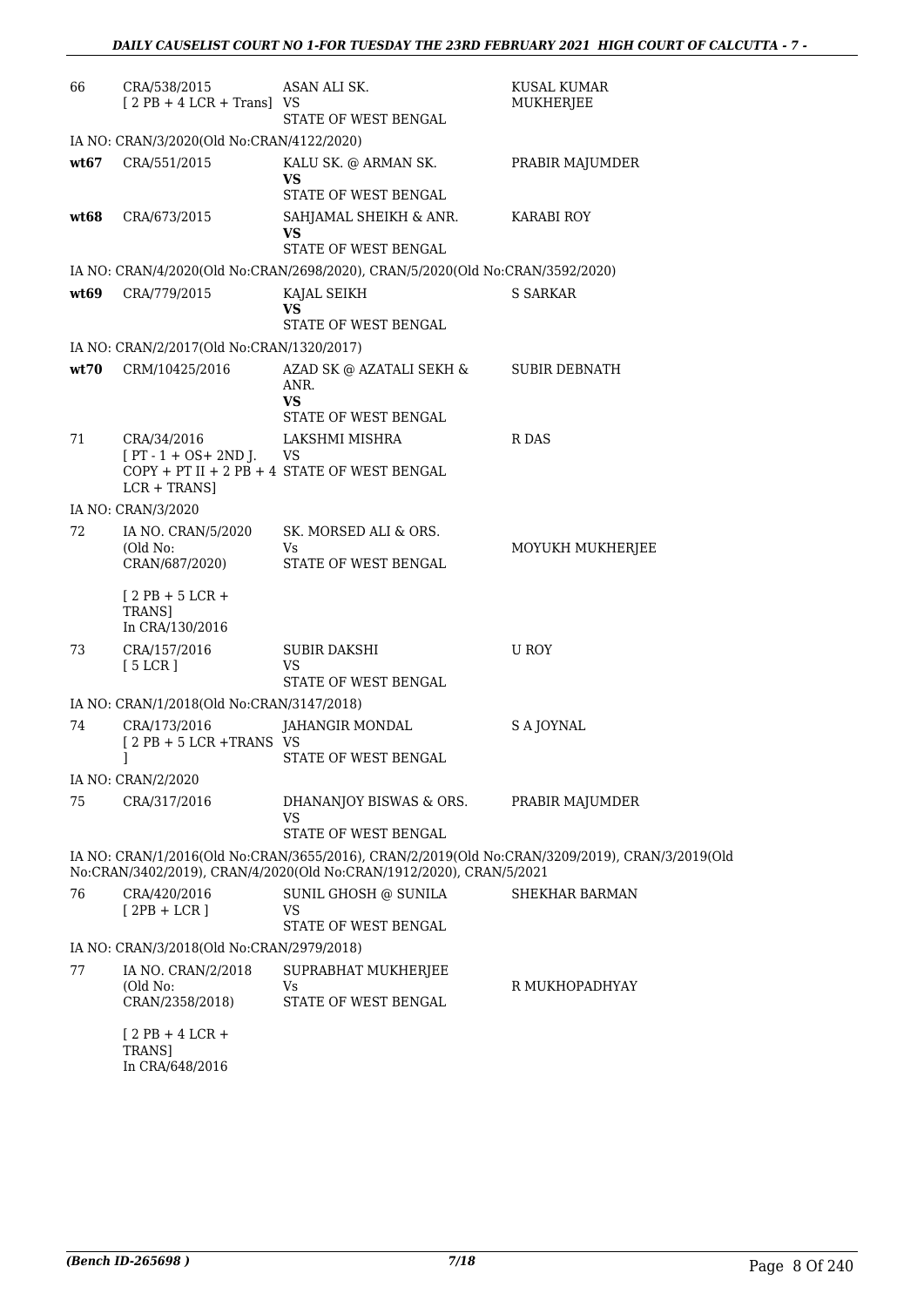| 78   | IA NO. CRAN/3/2019<br>(Old No:<br>CRAN/3647/2019) | PINTU SAHA<br>Vs.<br>STATE OF WEST BENGAL                                     | M BAKSHI                                                                                       |
|------|---------------------------------------------------|-------------------------------------------------------------------------------|------------------------------------------------------------------------------------------------|
|      | $[2PB+4LCR+$<br>TRANS]<br>In CRA/734/2016         |                                                                               |                                                                                                |
| 79   | CRA/260/2017                                      | REKHA SANYAL & ANR<br>VS<br>STATE OF WEST BENGAL                              | <b>B MANNA</b>                                                                                 |
|      | IA NO: CRAN/4/2021                                |                                                                               |                                                                                                |
| 80   | CRA/336/2017<br>[ 1 COPY OF THE                   | <b>GOBINDA SAHA &amp; ANR</b><br>VS                                           | SHASANKA SEKHAR<br>SAHA                                                                        |
|      | $1 + II$ ]                                        | JUDGEMENT FILE ] [ PT STATE OF WEST BENGAL                                    |                                                                                                |
|      | No:CRAN/277/2020)                                 |                                                                               | IA NO: CRAN/1/2017(Old No:CRAN/2382/2017), CRAN/2/2017(Old No:CRAN/4987/2017), CRAN/3/2020(Old |
| wt81 | CRA/382/2017                                      | <b>SUPRIYA MALLICK</b><br>VS                                                  | PUJA GOSWAMI                                                                                   |
| 82   | CRA/378/2017                                      | STATE OF WEST BENGAL<br><b>NITAI DAS</b>                                      | <b>D BASU</b>                                                                                  |
|      | $[2PB+4LCR+$<br>TRANS ]                           | VS<br>STATE OF WEST BENGAL                                                    |                                                                                                |
|      | IA NO: CRAN/3/2021                                |                                                                               |                                                                                                |
| wt83 | CRA/354/2017                                      | MITHUN CHAKRABORTY & ANR<br>VS<br>STATE OF WEST BENGAL                        | S MAJUMDER                                                                                     |
|      | IA NO: CRAN/2/2021                                |                                                                               |                                                                                                |
| wt84 | CRA/431/2017                                      | KAUSHIK SAHA @ HUKO<br>VS<br>STATE OF WEST BENGAL                             | D MUKHERJEE                                                                                    |
|      | IA NO: CRAN/2/2017(Old No:CRAN/3583/2017)         |                                                                               |                                                                                                |
| wt85 | CRA/505/2017                                      | SHANKAR SAHANI                                                                | A.K. BISWAS                                                                                    |
|      |                                                   | VS<br>STATE OF WEST BENGAL                                                    |                                                                                                |
| 86   | CRA/388/2017                                      | SANJIB CHOWDHURY & ANR<br>VS                                                  | SOUMAJIT CHATTERJEE                                                                            |
|      |                                                   | STATE OF WEST BENGAL &<br>ANR                                                 |                                                                                                |
|      | IA NO: CRAN/3/2019(Old No:CRAN/2669/2019)         |                                                                               |                                                                                                |
| 87   | CRA/498/2017<br>$[2PB+4LCR+1GD]$<br>Book ]        | ALOKE GHOSH<br>VS<br>STATE OF WEST BENGAL                                     | ESHITA DUTTA                                                                                   |
|      | IA NO: CRAN/2/2019(Old No:CRAN/3105/2019)         |                                                                               |                                                                                                |
| 88   | CRA/500/2017                                      | SANAT GHOSH & ANR<br>VS<br>STATE OF WEST BENGAL                               | A SHAKTAWAT                                                                                    |
|      | No:CRAN/3881/2020)                                |                                                                               | IA NO: CRAN/1/2017(Old No:CRAN/4261/2017), CRAN/2/2020(Old No:CRAN/3879/2020), CRAN/3/2020(Old |
| wt89 | CRA/543/2017                                      | LANKESHWAR GHOSH @<br>NANDAN & ORS<br>VS<br>STATE OF WEST BENGAL              | <b>D BASU</b>                                                                                  |
|      |                                                   | IA NO: CRAN/1/2017(Old No:CRAN/4603/2017), CRAN/2/2018(Old No:CRAN/1060/2018) |                                                                                                |
| wt90 | CRA/603/2017                                      | <b>BASUDEB GHOSH &amp; ANR</b><br>VS<br>STATE OF WEST BENGAL                  | PRABIR MAJUMDER                                                                                |
|      | IA NO: CRAN/1/2018(Old No:CRAN/1453/2018)         |                                                                               |                                                                                                |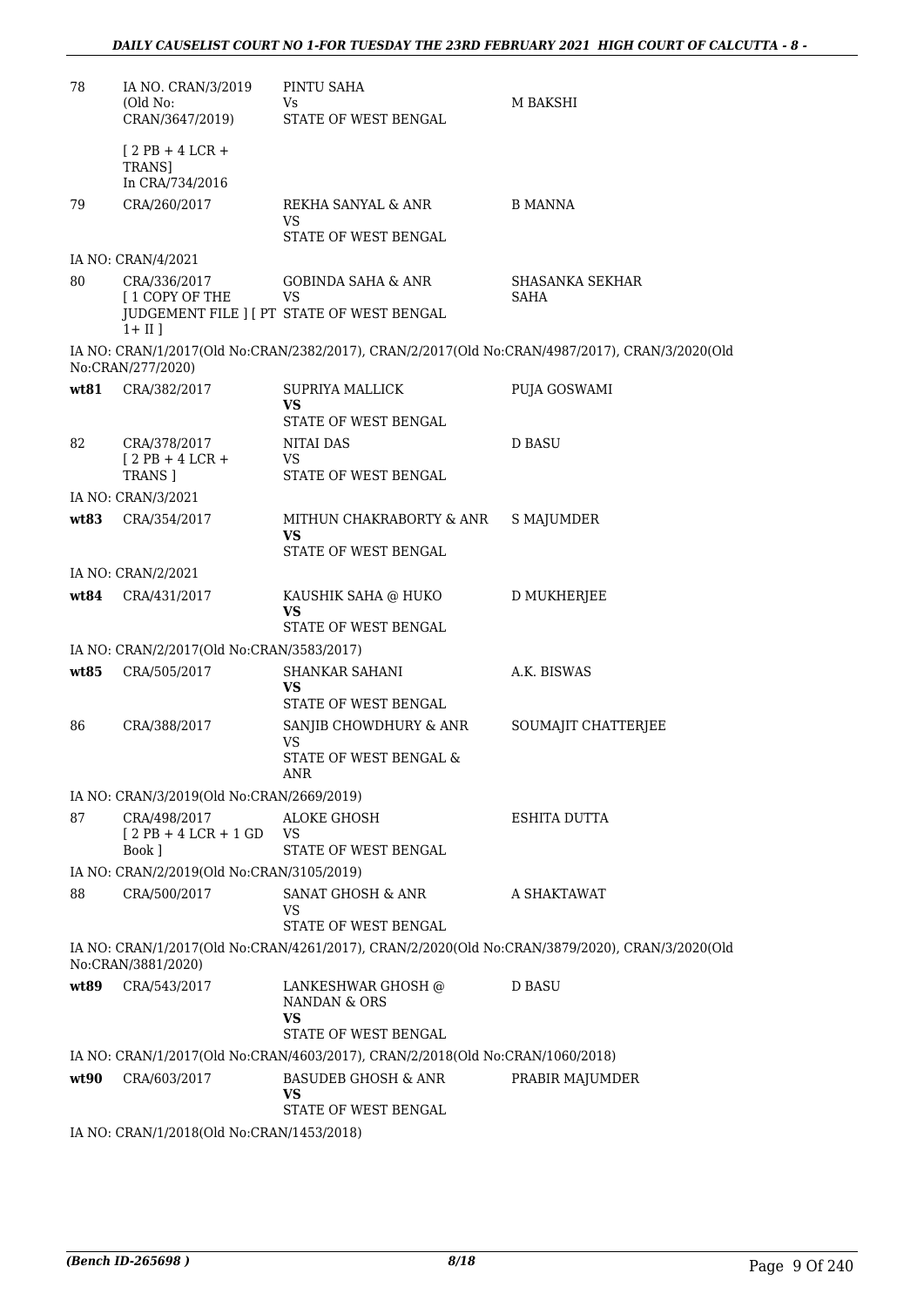| wt91 | CRA/643/2017                                                                | JOYDEB GHOSH & ORS<br>VS<br>STATE OF WEST BENGAL                                                      | A ISLAM                        |
|------|-----------------------------------------------------------------------------|-------------------------------------------------------------------------------------------------------|--------------------------------|
| 92   | CRA/525/2017                                                                | MD. ISMAIL @ ISMAIL @<br><b>ISMAILE MIYAN</b><br>VS<br>STATE OF WEST BENGAL                           | RAJDEEP<br><b>BHATTACHARYA</b> |
|      | IA NO: CRAN/1/2019(Old No:CRAN/3717/2019)                                   |                                                                                                       |                                |
| 93   | CRA/568/2017<br>$12$ PB + 5 LCR +<br>TRANS + BRIEF ]                        | BISWAJIT GHOSH & ANR.<br>VS<br>STATE OF WEST BENGAL                                                   | KAZI M RAHAMAN                 |
|      | IA NO: CRAN/1/2017(Old No:CRAN/5472/2017)                                   |                                                                                                       |                                |
| 94   | CRA/590/2017<br>$[2PB + 5LCR +$<br>TRANS ]                                  | SHIBNARAYAN MONDAL @ RAM A RAHMAN<br><b>MONDAL</b><br>VS                                              |                                |
|      |                                                                             | STATE OF WEST BENGAL<br>IA NO: CRAN/1/2017(Old No:CRAN/5047/2017), CRAN/2/2018(Old No:CRAN/2973/2018) |                                |
| 95   | CRA/654/2017                                                                | BABULAL GHOSH                                                                                         | <b>SUDIP GUHA</b>              |
|      |                                                                             | VS<br>STATE OF WEST BENGAL                                                                            |                                |
|      | IA NO: CRAN/2/2019(Old No:CRAN/2878/2019)                                   |                                                                                                       |                                |
| 96   | CRA/708/2017<br>$[2PB + 3LCR +$<br><b>TRANS 1</b>                           | AJIT SK.<br>VS.<br>STATE OF WEST BENGAL                                                               | SNEHANSU MAJUMDER              |
|      | IA NO: CRAN/1/2018(Old No:CRAN/3098/2018)                                   |                                                                                                       |                                |
| 97   | CRA/50/2018<br>$Pt1 + OS + 2nd J$ . Copy VS<br>$+$ Pt II $+$ 2 PB $+$ 5 LCR | <b>ANUPAM GHOSH</b><br>STATE OF WEST BENGAL                                                           | AMAL KRISHNA<br><b>SAMANTA</b> |
|      | + 2 Brief + Citations]                                                      | IA NO: CRAN/2/2018(Old No:CRAN/3523/2018), CRAN/3/2020                                                |                                |
| 98   | CRA/55/2018                                                                 | SAHAJADI BIBI @ BEWA & ORS                                                                            | K RAY                          |
|      | [2PB+5LCR+2TRANS]                                                           | VS<br>STATE OF WEST BENGAL                                                                            |                                |
|      | IA NO: CRAN/1/2019(Old No:CRAN/3324/2019)                                   |                                                                                                       |                                |
| 99   | CRA/202/2018                                                                | ARJUN DEY SARKAR<br>VS<br>STATE OF WEST BENGAL                                                        | D NAG                          |
|      | IA NO: CRAN/2/2019(Old No:CRAN/2555/2019)                                   |                                                                                                       |                                |
| 100  | CRA/249/2018                                                                | AZIZ KHAN @ AZIZULLAH<br><b>KHAN</b><br>VS<br>STATE OF WEST BENGAL                                    | SUPREEN NASKAR                 |
|      |                                                                             | IA NO: CRAN/1/2019(Old No:CRAN/3395/2019), CRAN/2/2020(Old No:CRAN/4505/2020)                         |                                |
| 101  | CRA/254/2018<br>$[4$ PB + 5 LCR +<br>TRANS ]                                | BIKASH MALIK @ BIKASH<br>MAJHI & ORS<br><b>VS</b><br>STATE OF WEST BENGAL &<br>ANR                    | S MAJI                         |
|      | IA NO: CRAN/1/2018(Old No:CRAN/3806/2018)                                   |                                                                                                       |                                |
|      | wt102 CRA/222/2018                                                          | JHANTU MALIK & ORS<br>VS<br>STATE OF WEST BENGAL &<br>ANR                                             | U S CHATTOPADHYAY              |
|      | IA NO: CRAN/1/2018(Old No:CRAN/3339/2018)                                   |                                                                                                       |                                |
| 103  | CRA/262/2018                                                                | RASUL SK.<br>VS                                                                                       | <b>BENAJIR HASNA</b>           |
|      | IA NO: CRAN/1/2019(Old No:CRAN/2302/2019)                                   | STATE OF WEST BENGAL                                                                                  |                                |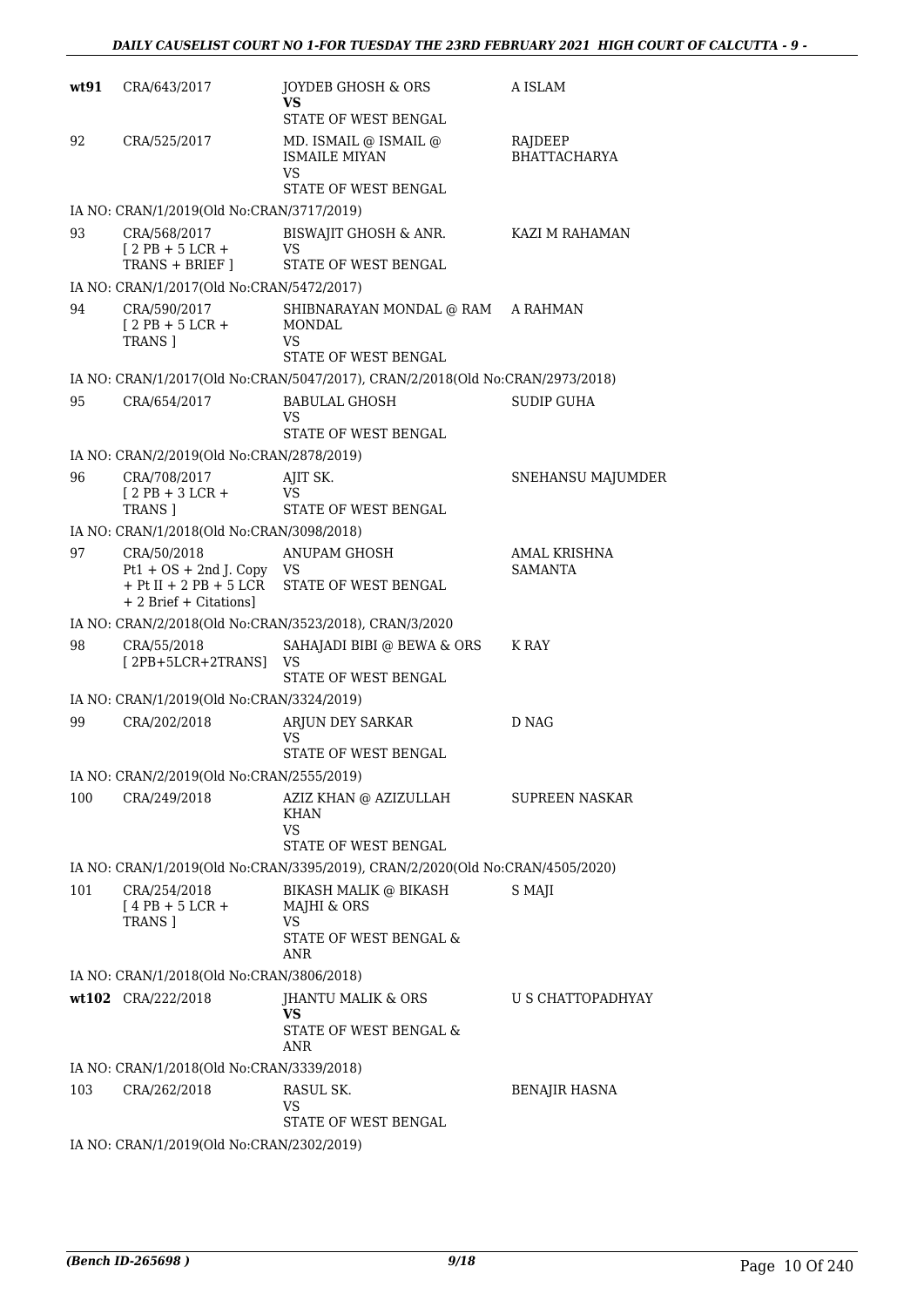|     | wt104 CRA/263/2018                                                                  | AKTAR SK.<br>VS<br>STATE OF WEST BENGAL                                                              | <b>BENAJIR HASNA</b>  |
|-----|-------------------------------------------------------------------------------------|------------------------------------------------------------------------------------------------------|-----------------------|
| 105 | CRA/271/2018                                                                        | RAFIKUL SK.<br>VS<br>STATE OF WEST BENGAL                                                            | SNEHANSU MAJUMDER     |
|     | IA NO: CRAN/1/2019(Old No:CRAN/2858/2019)                                           |                                                                                                      |                       |
| 106 | CRA/284/2018                                                                        | <b>NOOR MOHAMMAD</b><br>MOLLA@KOCHI<br>VS                                                            | DATTATREYA DUTTA      |
|     |                                                                                     | STATE OF WEST BENGAL                                                                                 |                       |
|     |                                                                                     | IA NO: CRAN/1/2019(Old No:CRAN/2846/2019), CRAN/2/2020(Old No:CRAN/4539/2020)                        |                       |
| 107 | CRA/318/2018<br>[ CRAN 2537/2019]                                                   | <b>ATIT KHAN &amp; ORS</b><br>VS<br>STATE OF WEST BENGAL                                             | D DAS GUPTA           |
| 108 | CRA/427/2018<br>$[PT 1+PT II + 2PB +$<br>$3LCR$ ]                                   | LALTU GHOSH<br><b>VS</b><br>STATE OF WEST BENGAL &<br><b>ANR</b>                                     | P ANAM                |
|     | IA NO: CRAN/2/2019(Old No:CRAN/1205/2019)                                           |                                                                                                      |                       |
| 109 | CRA/468/2018                                                                        | AFTAUDDIN SK @ RAHAMAT SK<br>VS<br>STATE OF WEST BENGAL                                              | S PAL                 |
|     |                                                                                     | IA NO: CRAN/2/2019(Old No:CRAN/747/2019), CRAN/3/2020(Old No:CRAN/3081/2020)                         |                       |
| 110 | CRA/491/2018                                                                        | SWAPAN MONDAL<br>VS<br>STATE OF WEST BENGAL                                                          | K DAGA                |
|     | IA NO: CRAN/2/2020                                                                  |                                                                                                      |                       |
| 111 | CRA/504/2018                                                                        | RANJIT ROY @ RANJIT KUMAR<br>ROY<br><b>VS</b><br>STATE OF WEST BENGAL                                | <b>SUBIR DEBNATH</b>  |
|     | IA NO: CRAN/1/2018(Old No:CRAN/3344/2018)                                           |                                                                                                      |                       |
| 112 | CRA/527/2018<br>$[2PB+4LCR+$<br><b>TRANS</b> ]                                      | <b>ARNAB BISWAS</b><br>VS<br>STATE OF WEST BENGAL                                                    | <b>SOUBHIK MITTER</b> |
|     | IA NO: CRAN/2/2020(Old No:CRAN/396/2020)                                            |                                                                                                      |                       |
|     | wt113 CRA/525/2018                                                                  | JAYANTI BISWAS<br>VS<br>STATE OF WEST BENGAL                                                         | M MUKHERJEE           |
| 114 | CRA/534/2018                                                                        | <b>HARI MONDAL</b><br>VS<br>STATE OF WEST BENGAL                                                     | J CHAKRABORTY         |
|     |                                                                                     | IA NO: CRAN/1/2018(Old No:CRAN/2914/2018), CRAN/2/2019(Old No:CRAN/2502/2019)                        |                       |
| 115 | CRA/536/2018<br>$[PT 1 + PT II + 2 PB +$<br>$4$ LCR + TRNS +<br>VISITORS REGISTER ] | SAPU SK.<br>VS<br>STATE OF WEST BENGAL & ORS                                                         | TAHUL GANGULLY        |
|     |                                                                                     | IA NO: CRAN/1/2019(Old No:CRAN/3180/2019), CRAN/2/2020(Old No:CRAN/4547/2020)                        |                       |
| 116 | CRA/538/2018                                                                        | SABITRI CHAKRABORTY<br>VS<br>STATE OF WEST BENGAL & ORS                                              | RAHUL GANGULY         |
|     |                                                                                     | IA NO: CRAN/2/2019(Old No:CRAN/2685/2019), CRAN/3/2020(Old No:CRAN/4533/2020)                        |                       |
| 117 | CRA/576/2018                                                                        | SAHABUDDIN SHEIKH @<br>SAHABUDDIN SK & ANR<br>VS                                                     | P ROY                 |
|     |                                                                                     | STATE OF WEST BENGAL<br>IA NO: CRAN/1/2019(Old No:CRAN/541/2019), CRAN/2/2020(Old No:CRAN/2388/2020) |                       |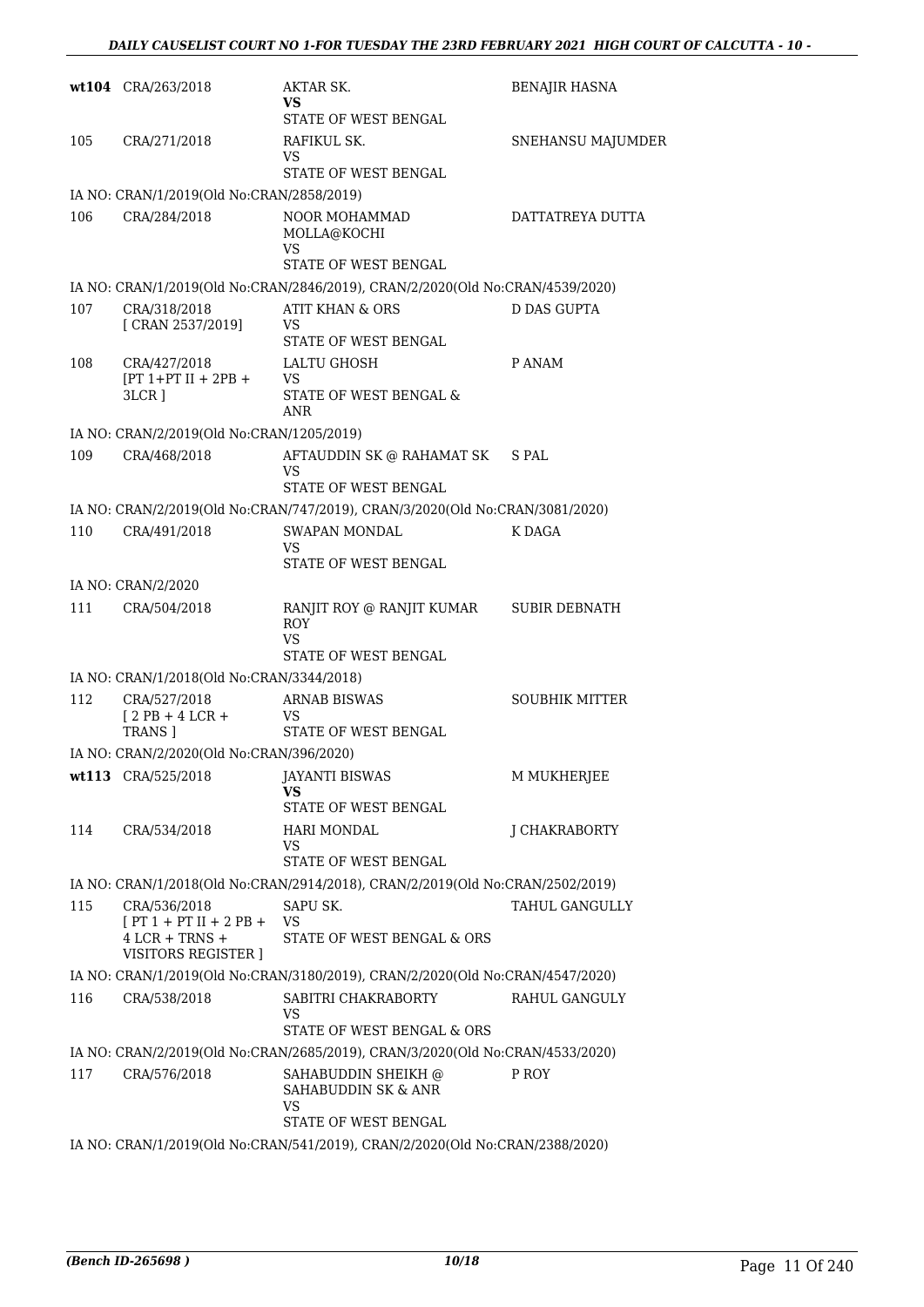| 118 | CRA/589/2018                                              | DILIP BARMAN & ORS.<br><b>VS</b><br>STATE OF WEST BENGAL &<br>ORS.                               | HILLOL SAHA PODDER     |
|-----|-----------------------------------------------------------|--------------------------------------------------------------------------------------------------|------------------------|
|     | IA NO: CRAN/1/2019(Old No:CRAN/86/2019)                   |                                                                                                  |                        |
| 119 | CRA/597/2018                                              | SUSANTA GHOSH & ANR<br>VS<br>STATE OF WEST BENGAL                                                | B MANNA                |
|     | IA NO: CRAN/1/2019(Old No:CRAN/413/2019)                  |                                                                                                  |                        |
|     | wt120 CRA/516/2018                                        | <b>SUSANTA GHOSH &amp; ORS</b><br>VS.<br>STATE OF WEST BENGAL                                    | MD H ALI               |
| 121 | CRA/612/2018                                              | KHAIRUL HARUN LASKAR @<br>KHAIRUL HASSAN LASKAR @<br>KHAIRUL LASKA<br>VS<br>STATE OF WEST BENGAL | S BASU                 |
|     | IA NO: CRAN/1/2018(Old No:CRAN/3456/2018)                 |                                                                                                  |                        |
|     | wt122 CRA/582/2018                                        | DUKHE LASKAR @ DUKHA<br>LASKAR @ SAFIKUL LASKAR<br>VS.<br>STATE OF WEST BENGAL                   | S MONDAL               |
|     | IA NO: CRAN/1/2019(Old No:CRAN/2453/2019)                 |                                                                                                  |                        |
|     | wt123 CRA/632/2018                                        | NOOR ISLAM FAKIR @ KHORA<br><b>BADSHAH</b><br>VS.                                                | ANINDITA DE            |
|     |                                                           | STATE OF WEST BENGAL                                                                             |                        |
|     | IA NO: CRAN/1/2019(Old No:CRAN/343/2019)                  |                                                                                                  |                        |
| 124 | CRA/626/2018                                              | NIMAI CHOWDHURY<br>VS<br>STATE OF WEST BENGAL                                                    | S NAG                  |
|     | IA NO: CRAN/1/2019(Old No:CRAN/2875/2019)                 |                                                                                                  |                        |
| 125 | CRA/640/2018<br>$[PT 1+OS + 2ND J.$ VS<br>$LCR + TRANS$ ] | <b>GOURAB MONDAL</b><br>$CPY+PT II + 2PB + 5$ STATE OF WEST BENGAL &<br>ANR                      | <b>SONALI DAS</b>      |
|     | IA NO: CRAN/1/2018(Old No:CRAN/3682/2018)                 |                                                                                                  |                        |
|     |                                                           | 126 CRA/658/2018 DHANANJOY MAHATO @<br>DHANA & ORS.<br>VS<br>STATE OF WEST BENGAL                | <b>ABHRA MUKHERJEE</b> |
|     | wt127 CRA/629/2018                                        | AMULYA MAHATO & ANR                                                                              | R DAS                  |
|     |                                                           | <b>VS</b><br>STATE OF WEST BENGAL                                                                |                        |
|     | IA NO: CRAN/2/2019(Old No:CRAN/4447/2019)                 |                                                                                                  |                        |
| 128 | CRA/659/2018                                              | JATIN KUMAR SINGH<br>VS<br>STATE OF WEST BENGAL &                                                | AMRITA CHEL            |
|     |                                                           | ANR                                                                                              |                        |
| 129 | IA NO: CRAN/2/2020, CRAN/3/2020<br>CRA/668/2018           |                                                                                                  |                        |
|     | $[5 LCR + 2 TRANS]$                                       | KHUSHI MOHAN MONDAL<br>VS<br>STATE OF WEST BENGAL                                                | SACHIT TALUKDAR        |
|     | IA NO: CRAN/1/2019(Old No:CRAN/235/2019)                  |                                                                                                  |                        |
| 130 | CRA/669/2018                                              | PALASH DAS & ANR<br>VS<br>STATE OF WEST BENGAL                                                   | <b>SONALI DAS</b>      |
|     | IA NO: CRAN/2/2019(Old No:CRAN/2847/2019)                 |                                                                                                  |                        |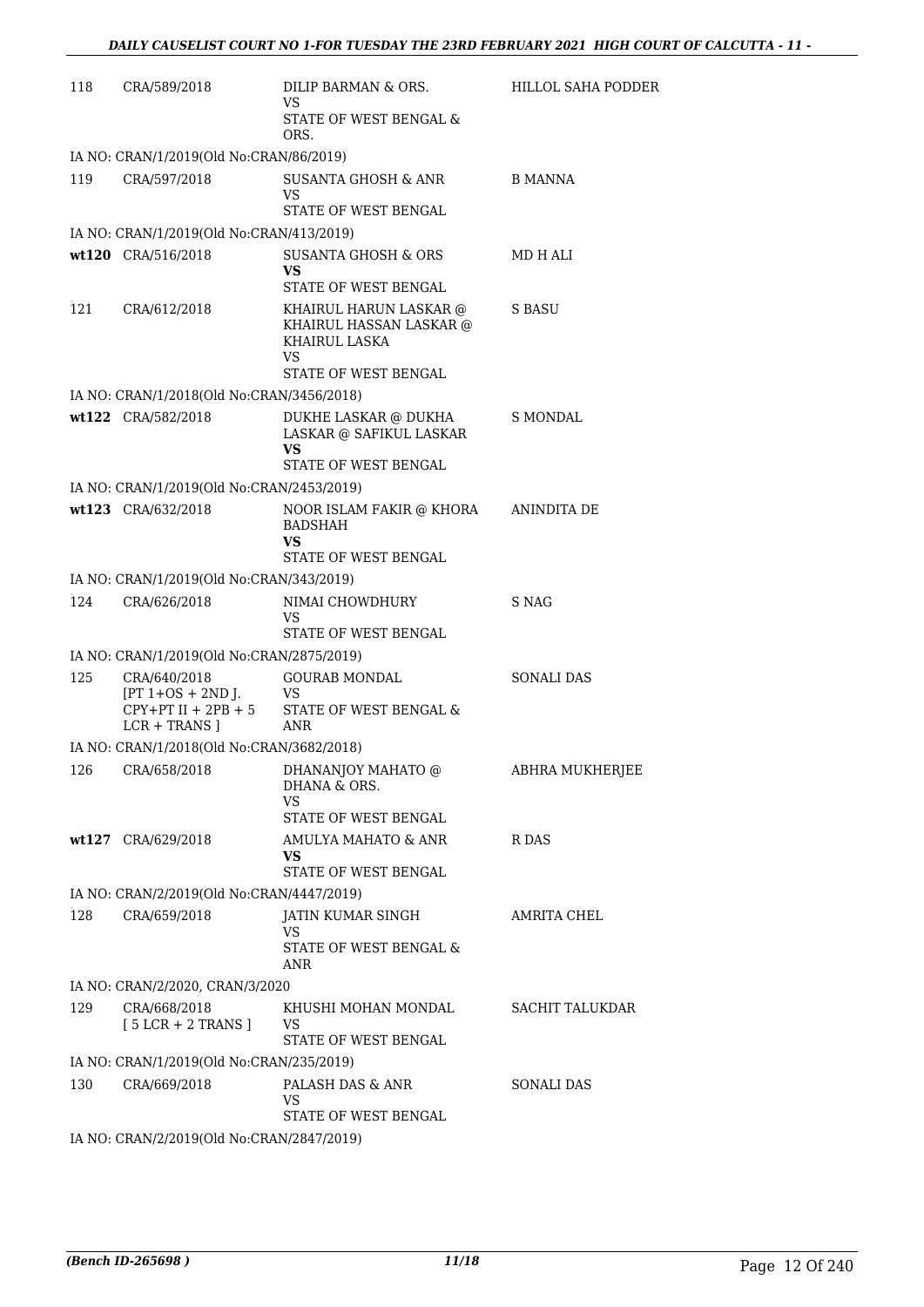| 131 | CRA/690/2018                              | <b>AVIJIT GHOSH &amp; ORS</b><br>VS<br>STATE OF WEST BENGAL | <b>BISWAJIT MANNA</b> |
|-----|-------------------------------------------|-------------------------------------------------------------|-----------------------|
|     |                                           |                                                             |                       |
|     |                                           | IA NO: CRAN/2/2020(Old No:CRAN/296/2020), CRAN/3/2021       |                       |
| 132 | CRA/53/2019                               | PANCHU BHWAL<br>VS.                                         | SNEHANSU MAJUMDER     |
|     |                                           | STATE OF WEST BENGAL &<br>ANR                               |                       |
|     | IA NO: CRAN/1/2019(Old No:CRAN/1431/2019) |                                                             |                       |
| 133 | CRA/54/2019                               | LALTU SK & ANR<br>VS.<br>STATE OF WEST BENGAL               | TAPAN DUTTA GUPTA     |
|     | IA NO: CRAN/2/2019(Old No:CRAN/2812/2019) |                                                             |                       |
| 134 | CRA/55/2019                               | <b>BHOLA SARDAR</b>                                         | SK SAMIUL HAQUE       |
|     | [4 LCR + 1 BILL BOOK VS                   |                                                             |                       |
|     | 1                                         | STATE OF WEST BENGAL                                        |                       |
|     | IA NO: CRAN/2/2019(Old No:CRAN/2279/2019) |                                                             |                       |
|     | wt135 CRA/350/2019                        | <b>SAMIR JANA</b><br>VS.                                    | JOYDEEP BHATTACHRJEE  |
|     |                                           | STATE OF WEST BENGAL                                        |                       |
|     | IA NO: CRAN/2/2020                        |                                                             |                       |
|     | wt136 CRA/40/2019                         | MD IMTIAZ @ IMTIAZ ALAM                                     | <b>MD KHAIRUL</b>     |
|     |                                           | <b>VS</b>                                                   |                       |
|     |                                           | STATE OF WEST BENGAL                                        |                       |
|     | IA NO: CRAN/2/2019(Old No:CRAN/4144/2019) |                                                             |                       |
|     | wt137 CRA/652/2018                        | PAWAN KR TIWARI<br>VS                                       | DEEPAK KR PRAHLADKA   |
|     |                                           | STATE OF WEST BENGAL, ACP,                                  |                       |
|     |                                           | ANTI ROWDY SEC, DD                                          |                       |
|     | IA NO: CRAN/1/2019(Old No:CRAN/2618/2019) |                                                             |                       |
|     | wt138 CRA/653/2018                        | PAWAN KR TIWARI<br>VS                                       | DEEPAK KR PRAHLADKA   |
|     |                                           | PANKAJ SINGH @ CHOTON                                       |                       |
|     |                                           | <b>SINGH</b>                                                |                       |
|     | wt139 CRA/654/2018                        | PAWAN KR TIWARI<br>VS                                       | DEEPAK KR PRAHLADKA   |
|     |                                           | SAMAR BARAN CHAKRABORTY                                     |                       |
|     |                                           | & ORS                                                       |                       |
|     | wt140 CRA/655/2018                        | PAWAN KR TIWARI                                             | DEEPAK KR PRAHLADKA   |
|     |                                           | VS.<br>SAMAR BARAN CHARKRABORTY                             |                       |
|     | wt141 CRA/656/2018                        | PAWAN KR TIWARI                                             | DEEPAK KR PRAHLADKA   |
|     |                                           | VS.                                                         |                       |
|     |                                           | SHYAM SUNDAR SINGH                                          |                       |
|     | wt142 CRA/657/2018                        | PAWAN KR TIWARI<br>VS.                                      | DEEPAK KR PRAHLADKA   |
|     |                                           | SAMAR BARAN CHAKRABORTY                                     |                       |
|     | wt143 CRR/1295/2018                       | PAWAN KUMAR TIWARI                                          | DEEPAK KUMAR          |
|     |                                           | VS.                                                         | PRAHLADKA             |
|     |                                           | STATE OF WEST BENGAL                                        |                       |
|     | wt144 WPA/4008/2016                       | PAWAN KR TIWARI<br>VS.                                      | D K PRAHLADKA         |
|     |                                           | RAJIV DE & ANR                                              |                       |
| 145 | CRA/68/2019                               | BHUBAN GHOSH & ANR                                          | ARITRA BHATTACHARYA   |
|     |                                           | VS<br>STATE OF WEST BENGAL                                  |                       |
|     |                                           |                                                             |                       |

IA NO: CRAN/1/2019(Old No:CRAN/726/2019), CRAN/2/2020(Old No:CRAN/4551/2020), CRAN/3/2020(Old No:CRAN/4552/2020)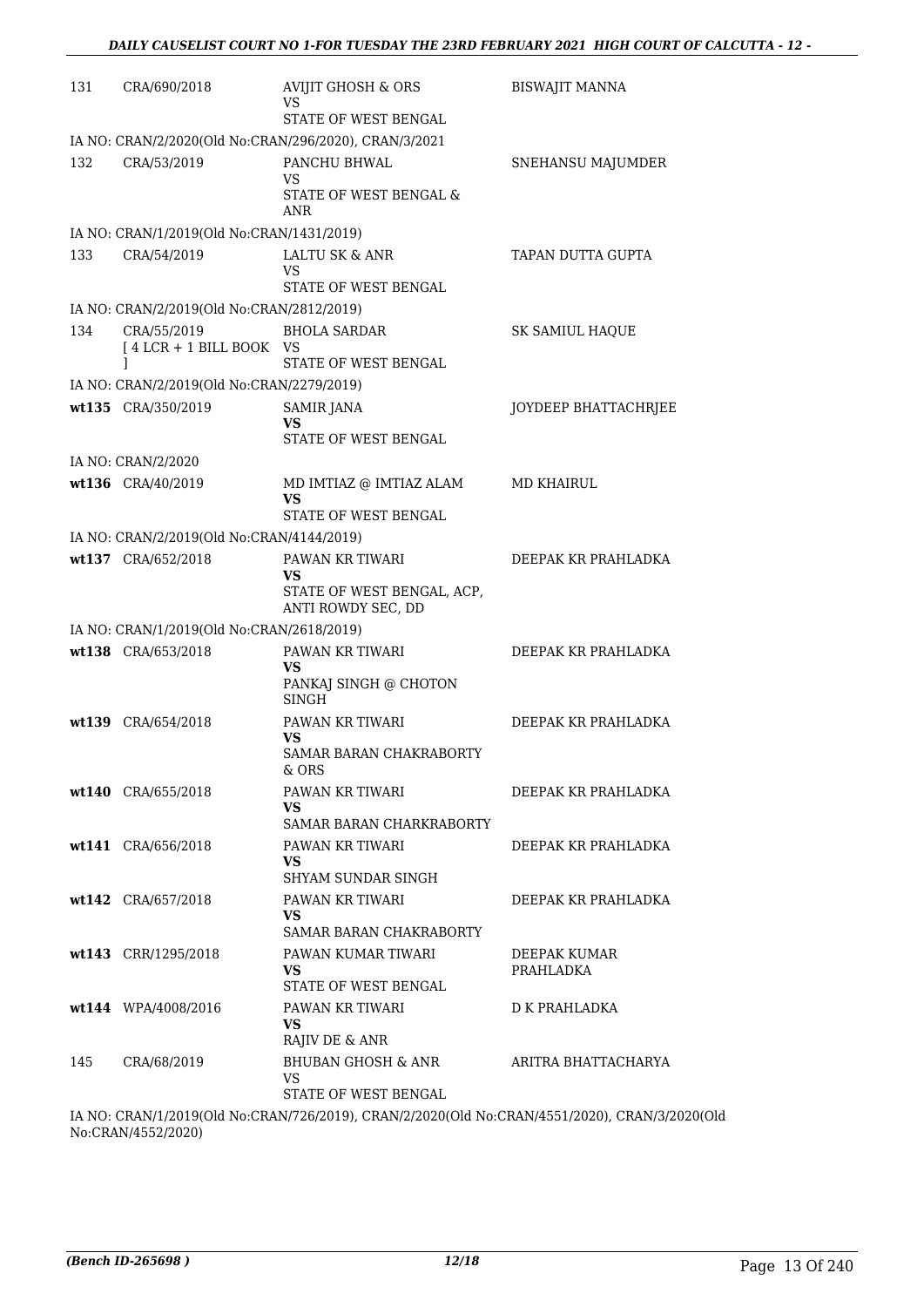| 146 | CRA/77/2019                                              | SK. AKHTER HOSSEN<br>VS<br>STATE OF WEST BENGAL & ORS                                            | <b>BISWAJIT MANNA</b>                    |
|-----|----------------------------------------------------------|--------------------------------------------------------------------------------------------------|------------------------------------------|
|     | IA NO: CRAN/1/2019(Old No:CRAN/3087/2019)                |                                                                                                  |                                          |
| 147 | CRA/79/2019                                              | SK. ALLAUDDIN @ ALAUDDIN<br>SK @ SK. TARA<br>VS<br>STATE OF WEST BENGAL                          | SANJIB KUMAR DAN                         |
|     | IA NO: CRAN/2/2019(Old No:CRAN/2952/2019)                |                                                                                                  |                                          |
| 148 | CRA/90/2019                                              | DHANANJAY @ DHANAN<br><b>SARKAR</b><br>VS<br>STATE OF WEST BENGAL                                | DEBAJIT KUNDU                            |
|     | IA NO: CRAN/1/2019(Old No:CRAN/2516/2019)                |                                                                                                  |                                          |
| 149 | CRA/96/2019<br>(Pt1+OS+2ND J.COPY + VS<br>Pt $II+3$ LCR) | RAJU HALDER @ HALDAR<br>STATE OF WEST BENGAL &<br><b>ANR</b>                                     | <b>SUBIR DEBNATH</b>                     |
|     | No:CRAN/4113/2020)                                       | IA NO: CRAN/4/2020(Old No:CRAN/741/2020), CRAN/5/2020(Old No:CRAN/1804/2020), CRAN/6/2020(Old    |                                          |
| 150 | CRA/104/2019                                             | NAZRUL ISLAM @ LUCKY<br>VS<br>STATE OF WEST BENGAL                                               | <b>ARUP KUMAR</b><br><b>BHOWMICK</b>     |
|     | IA NO: CRAN/1/2019(Old No:CRAN/1443/2019)                |                                                                                                  |                                          |
|     | wt151 CRA/60/2019                                        | SANDIPAN MAHARA @ MINTU<br>VS<br>STATE OF WEST BENGAL                                            | RAHUL GANGULY                            |
|     |                                                          | IA NO: CRAN/1/2019(Old No:CRAN/768/2019), CRAN/2/2020(Old No:CRAN/4536/2020)                     |                                          |
| 152 | CRA/132/2019                                             | <b>BIMAL MURMU &amp; ORS</b><br>VS                                                               | PARVEJ ANAM                              |
|     |                                                          | STATE OF WEST BENGAL                                                                             |                                          |
|     | IA NO: CRAN/2/2019(Old No:CRAN/2983/2019)                |                                                                                                  |                                          |
| 153 | CRA/174/2019                                             | SK MUSTAKIN RAHMAN @<br><b>BABLU</b><br>VS<br><b>STATE OF WEST BENGAL</b>                        | PINAKI BHATTACHARYYA                     |
|     | IA NO: CRAN/1/2019(Old No:CRAN/3941/2019)                |                                                                                                  |                                          |
| 154 | CRA/183/2019<br>$(Pt 1 + OS + 2ND J)$<br>$COPY + Pt. II$ | MD ALIB @ ALIB MOHAMMAD<br>VS<br>STATE OF WEST BENGAL                                            | <b>SUMAN SANKAR</b><br><b>CHATTERJEE</b> |
|     | IA NO: CRAN/2/2020(Old No:CRAN/247/2020)                 |                                                                                                  |                                          |
| 155 | CRA/248/2019                                             | <b>GANESH ORANG</b><br>VS<br>STATE OF WEST BENGAL                                                | MALAY BHATTACHARYYA                      |
|     | IA NO: CRAN/1/2019(Old No:CRAN/2848/2019)                |                                                                                                  |                                          |
| 156 | CRA/281/2019                                             | MAHARAJ HALDER<br>VS                                                                             | MD ASLAM KHAN                            |
|     | IA NO: CRAN/1/2019(Old No:CRAN/3438/2019)                | STATE OF WEST BENGAL                                                                             |                                          |
| 157 | CRA/282/2019                                             | MD SOFIQUL ISLAM @ MD<br>SHOFIQUL ISLAM @ SHAFIQUL<br>@ SAFIKAL IS<br>VS<br>STATE OF WEST BENGAL | KRISHNAN RAY                             |
|     | IA NO: CRAN/2/2019(Old No:CRAN/4819/2019)                |                                                                                                  |                                          |
| 158 | CRA/283/2019                                             | SOURAV DEY & ORS.<br>VS                                                                          | SUMANTA GANGULY                          |
|     | IA NO: CRAN/1/2019(Old No:CRAN/2718/2019)                | STATE OF WEST BENGAL                                                                             |                                          |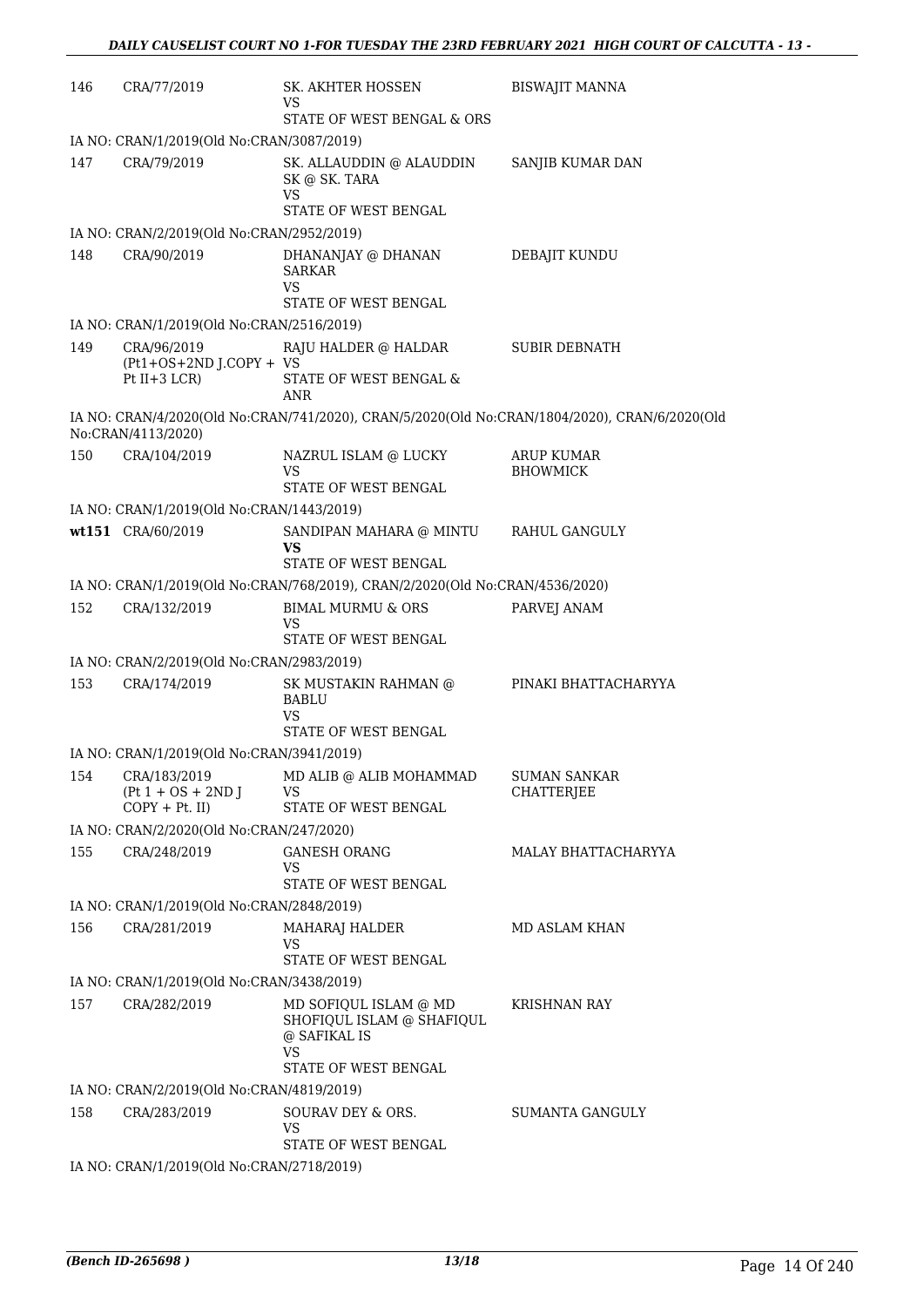| 159 | IA NO. CRAN/2/2021                                        | <b>SANAUL HAQUE</b><br>Vs.                                                    | <b>INDRANI BISWAS</b><br><b>INDRANI BISWAS</b>                                                 |
|-----|-----------------------------------------------------------|-------------------------------------------------------------------------------|------------------------------------------------------------------------------------------------|
|     |                                                           | STATE OF WEST BENGAL                                                          |                                                                                                |
|     | In CRA/295/2019                                           |                                                                               |                                                                                                |
| 160 | CRA/299/2019<br>$(Pt 1 + OS + 2ND J)$<br>$COPY + Pt.$ II) | RABI @ RABINDRANATH DAS &<br><b>ORS</b><br><b>VS</b>                          | SMARAJIT BASU                                                                                  |
|     |                                                           | STATE OF WEST BENGAL                                                          |                                                                                                |
|     |                                                           | IA NO: CRAN/1/2019(Old No:CRAN/2888/2019), CRAN/2/2020(Old No:CRAN/2521/2020) |                                                                                                |
| 161 | CRA/310/2019                                              | <b>SURESH GUPTA</b><br>VS<br>STATE OF WEST BENGAL                             | ESHITA DUTTA                                                                                   |
|     | IA NO: CRAN/1/2020                                        |                                                                               |                                                                                                |
| 162 | CRA/314/2019                                              | NURUL ISLAM & ANR                                                             | MOHAN KUMAR SANYAL                                                                             |
|     |                                                           | VS<br>STATE OF WEST BENGAL                                                    |                                                                                                |
|     | IA NO: CRAN/2/2019(Old No:CRAN/3885/2019)                 |                                                                               |                                                                                                |
| 163 | CRA/316/2019                                              | JAHID HUSSAIN & ANR<br>VS                                                     | RAHUL GANGULY                                                                                  |
|     |                                                           | STATE OF WEST BENGAL                                                          |                                                                                                |
|     | IA NO: CRAN/1/2019(Old No:CRAN/2470/2019)                 |                                                                               |                                                                                                |
| 164 | CRA/318/2019                                              | MADHABENDU GANGULY<br>VS                                                      | <b>BISWAJIT MANNA</b>                                                                          |
|     |                                                           | <b>STATE OF WEST BENGAL</b>                                                   |                                                                                                |
|     | No:CRAN/4541/2020)                                        |                                                                               | IA NO: CRAN/1/2019(Old No:CRAN/2469/2019), CRAN/2/2019(Old No:CRAN/2537/2019), CRAN/3/2020(Old |
| 165 | CRA/319/2019                                              | BHUNA KHAN @ SAMSUR<br><b>KHAN</b><br>VS                                      | SANTANU TALUKDAR                                                                               |
|     |                                                           | STATE OF WEST BENGAL                                                          |                                                                                                |
|     |                                                           | IA NO: CRAN/1/2019(Old No:CRAN/2475/2019), CRAN/2/2020(Old No:CRAN/4538/2020) |                                                                                                |
| 166 | CRA/322/2019                                              | MAHABIR LAYEK<br>VS<br>STATE OF WEST BENGAL                                   | SAIBAL KRISHNA<br><b>DASGUPTA</b>                                                              |
|     | IA NO: CRAN/2/2019(Old No:CRAN/4059/2019)                 |                                                                               |                                                                                                |
| 167 | CRA/334/2019                                              | SAHAB DHARA @ NABAB                                                           | <b>SONALI DAS</b>                                                                              |
|     |                                                           | <b>DHARA</b><br><b>VS</b>                                                     |                                                                                                |
|     |                                                           | STATE OF WEST BENGAL                                                          |                                                                                                |
|     | IA NO: CRAN/2/2019(Old No:CRAN/3636/2019)                 |                                                                               |                                                                                                |
| 168 | CRA/342/2019                                              | <b>CHANDAN DUBEY</b><br>VS                                                    | SHASHANKA SHEKHAR<br>SAHA                                                                      |
|     |                                                           | STATE OF WEST BENGAL                                                          |                                                                                                |
|     | IA NO: CRAN/1/2019(Old No:CRAN/2566/2019)                 |                                                                               |                                                                                                |
| 169 | IA NO. CRAN/2/2020<br>(Old No:                            | JAHANARA @ JAHANUR BIBI<br>Vs                                                 | MONIKA SINHA                                                                                   |
|     | CRAN/388/2020)                                            | <b>STATE OF WEST BENGAL</b>                                                   |                                                                                                |
|     | In CRA/347/2019                                           |                                                                               |                                                                                                |
| 170 | CRA/360/2019                                              | RAJIKUL SK & ANR<br>VS                                                        | PARVEJ ANAM                                                                                    |
|     |                                                           | STATE OF WEST BENGAL                                                          |                                                                                                |
|     | IA NO: CRAN/2/2020(Old No:CRAN/301/2020)                  |                                                                               |                                                                                                |
| 171 | CRA/366/2019                                              | <b>BIJOY BARMAN</b><br>VS                                                     | <b>APURBAK</b><br><b>CHAKRABARTTY</b>                                                          |
|     |                                                           | STATE OF WEST BENGAL                                                          |                                                                                                |
|     | IA NO: CRAN/1/2019(Old No:CRAN/3125/2019)                 |                                                                               |                                                                                                |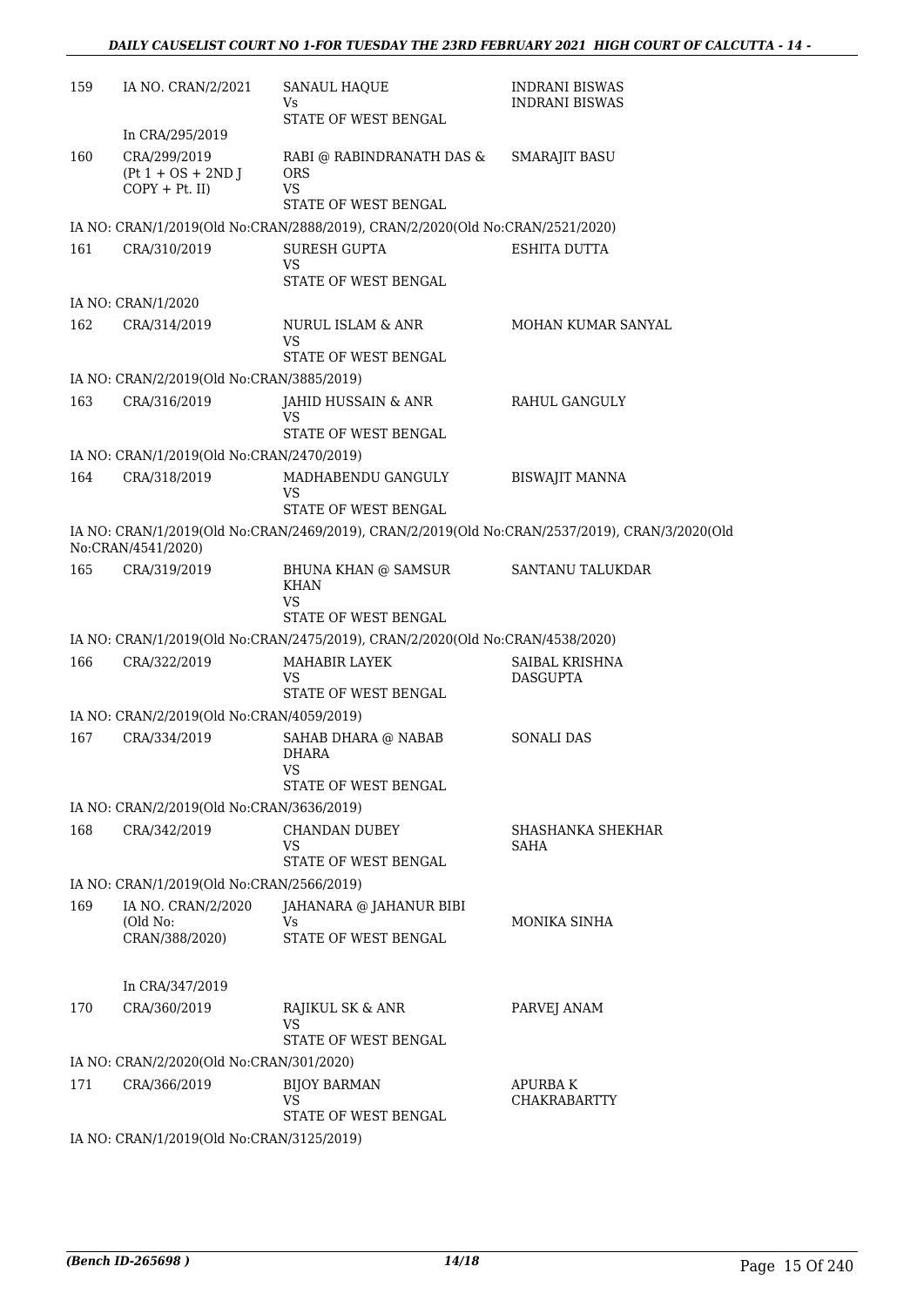| 172 | CRA/380/2019                                    | TANIA MONDAL @ TANIA<br>KHATOON @ TANIA BEGUM @<br>HAZRA<br>VS<br>STATE OF WEST BENGAL &<br><b>ANR</b> | <b>AMIT ROY</b>            |
|-----|-------------------------------------------------|--------------------------------------------------------------------------------------------------------|----------------------------|
|     | IA NO: CRAN/1/2019(Old No:CRAN/2928/2019)       |                                                                                                        |                            |
| 173 | CRA/388/2019<br>$[PT1+OS+2ND$ J.<br>COPY+PT II) | JAHANI MONDAL @ JANI<br>MONDAL & ORS.<br>VS<br>STATE OF WEST BENGAL                                    | SNEHANSU MAJUMDER          |
|     | IA NO: CRAN/2/2019(Old No:CRAN/3544/2019)       |                                                                                                        |                            |
| 174 | CRA/397/2019                                    | MD MOJAMMEL HAQUE @ SITU<br>& ANR<br>VS<br>STATE OF WEST BENGAL                                        | <b>SHAMIM UL BARI</b>      |
|     | IA NO: CRAN/1/2019(Old No:CRAN/3515/2019)       |                                                                                                        |                            |
| 175 | CRA/438/2019                                    | SK. AZHARUDDIN @ SONU<br>VS                                                                            | <b>SAMIP RAY</b>           |
|     |                                                 | STATE OF WEST BENGAL                                                                                   |                            |
|     |                                                 | IA NO: CRAN/1/2019(Old No:CRAN/4774/2019), CRAN/2/2020                                                 |                            |
| 176 | CRA/452/2019                                    | BAPAN NANDI @ AMAR<br>VS<br>STATE OF WEST BENGAL                                                       | <b>AINDRILA DE</b>         |
|     | IA NO: CRAN/1/2019(Old No:CRAN/3272/2019)       |                                                                                                        |                            |
| 177 | IA NO. CRAN/4/2020                              | <b>GITA MIDDAY &amp; ANR</b>                                                                           |                            |
|     | (Old No:<br>CRAN/1950/2020)                     | Vs<br>STATE OF WEST BENGAL                                                                             | SHASHANKA SHEKHAR<br>SAHA  |
|     | $[4 LCR + BRIEF]$<br>In CRA/472/2019            |                                                                                                        |                            |
| 178 | CRA/503/2019                                    | MD IMTIAYAZ @ IMTIAZ @ MD.<br><b>IMTIAZ</b><br>VS.<br>STATE OF WEST BENGAL &<br>ANR                    | DEBASHIS BANERJEE          |
|     | IA NO: CRAN/1/2019(Old No:CRAN/4798/2019)       |                                                                                                        |                            |
| 179 | CRA/520/2019                                    | <b>BADSA@CHHATU SK</b><br>VS.                                                                          | SNEHANSHU MAJUMDER         |
|     |                                                 | STATE OF WEST BENGAL                                                                                   |                            |
|     | IA NO: CRAN/2/2020(Old No:CRAN/135/2020)        |                                                                                                        |                            |
| 180 | CRA/531/2019                                    | MAHIMUDDIN<br>VS<br>STATE OF WEST BENGAL &<br>ANR                                                      | AMIT RAY                   |
|     | IA NO: CRAN/2/2019(Old No:CRAN/4659/2019)       |                                                                                                        |                            |
| 181 | CRA/555/2019                                    | MD. SONA & ORS<br>VS                                                                                   | RAHULGANGULY               |
|     |                                                 | STATE OF WEST BENGAL                                                                                   |                            |
|     | IA NO: CRAN/1/2019(Old No:CRAN/4972/2019)       |                                                                                                        |                            |
| 182 | CRA/561/2019<br>(APPROPRIATE ORDER) VS          | JOYDEV CHAKRABORTY & ORS<br>STATE OF WEST BENGAL                                                       | SOUMYAJIT DAS<br>MAHAPATRA |
|     |                                                 | IA NO: CRAN/1/2020(Old No:CRAN/454/2020), CRAN/2/2020(Old No:CRAN/460/2020)                            |                            |
| 183 | CRA/571/2019                                    | SK KETABUL & ORS<br>VS                                                                                 | DILIP KR SADHU             |
|     |                                                 | STATE OF WEST BENGAL<br>IA NO: CRAN/1/2019(Old No:CRAN/4333/2019), CRAN/2/2020                         |                            |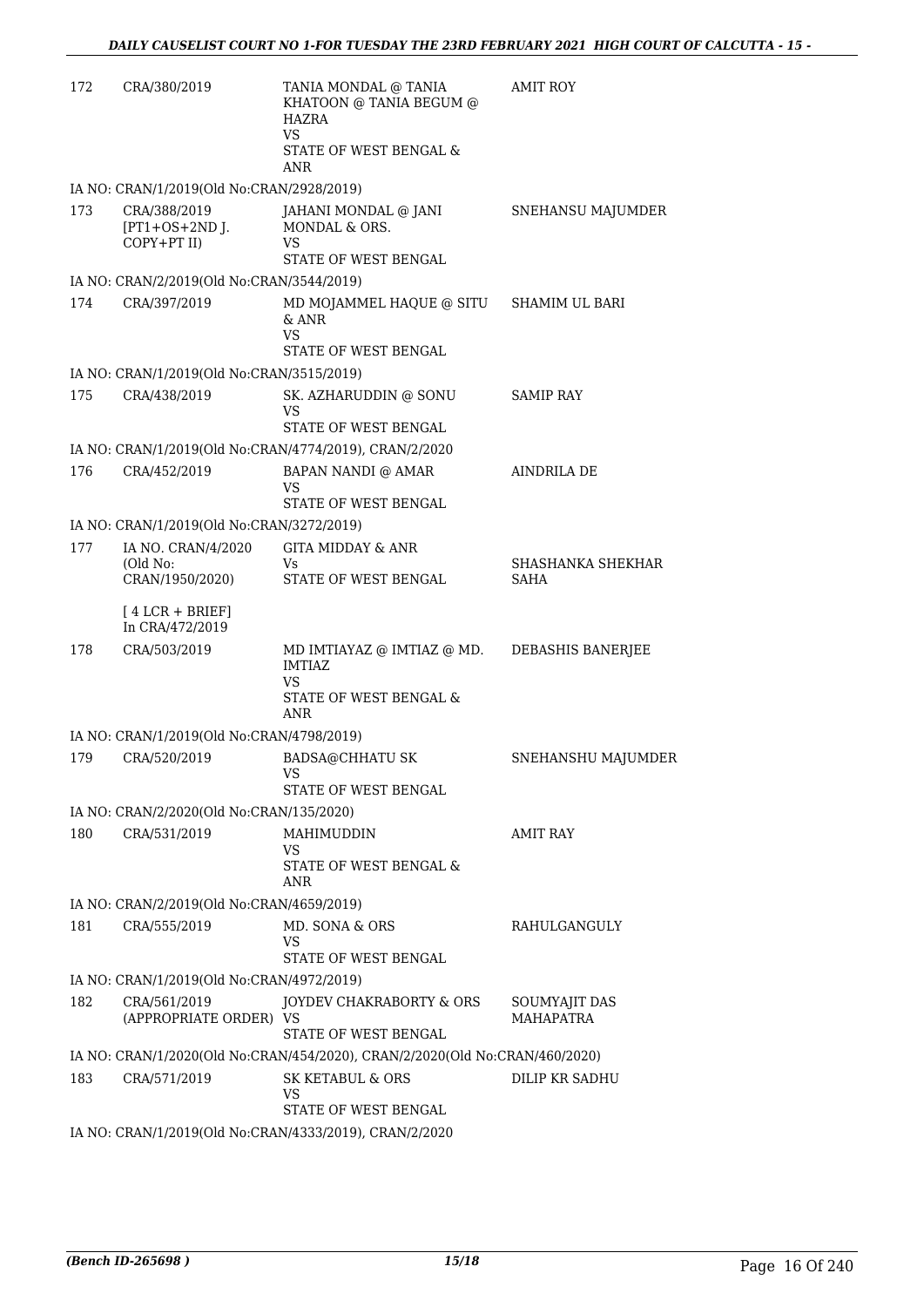| 184 | CRA/574/2019                                       | PRITAM SINHA ROY & ANR<br>VS                                                               | SOUMYA MAZUMDER                          |
|-----|----------------------------------------------------|--------------------------------------------------------------------------------------------|------------------------------------------|
|     |                                                    | STATE OF WEST BENGAL                                                                       |                                          |
|     | IA NO: CRAN/1/2020(Old No:CRAN/539/2020)           |                                                                                            |                                          |
| 185 | CRA/588/2019                                       | <b>MUKUL SETH</b><br>VS                                                                    | ANIRUDDHA<br><b>BHATTACHARYYA</b>        |
|     |                                                    | STATE OF WEST BENGAL                                                                       |                                          |
|     | IA NO: CRAN/1/2020(Old No:CRAN/197/2020)           |                                                                                            |                                          |
| 186 | CRA/622/2019                                       | SACHINDRANATH DAS<br>VS<br>STATE OF WEST BENGAL                                            | <b>SOUMYAJIT DAS</b><br><b>MAHAPATRA</b> |
|     | IA NO: CRAN/1/2020(Old No:CRAN/89/2020)            |                                                                                            |                                          |
| 187 | CRA/627/2019                                       | SUBHANKAR SARKAR @ POLTU<br>@ PALTU<br><b>VS</b><br>STATE OF WEST BENGAL                   | KOUSTAV BAGCHI                           |
|     | IA NO: CRAN/1/2020(Old No:CRAN/23/2020)            |                                                                                            |                                          |
| 188 | CRA/650/2019                                       | SAHEB JAN ALI @SAHEB JAN @<br>SIAB JAN & ANR<br>VS                                         | RAHUL GANGULY                            |
|     |                                                    | STATE OF WEST BENGAL                                                                       |                                          |
|     |                                                    | IA NO: CRAN/1/2020(Old No:CRAN/69/2020), CRAN/2/2020(Old No:CRAN/4532/2020)                |                                          |
| 189 | CRA/666/2019                                       | PABAN RAI @ PAWAN RAI<br>VS<br>STATE OF WEST BENGAL                                        | <b>ASHOK HALDER</b>                      |
|     | IA NO: CRAN/1/2019(Old No:CRAN/4879/2019)          |                                                                                            |                                          |
| 190 | CRA/669/2019                                       | DILIP PAL<br>VS                                                                            | NAYNA CHAKRABORTY                        |
|     |                                                    | STATE OF WEST BENGAL                                                                       |                                          |
|     |                                                    | IA NO: CRAN/1/2020(Old No:CRAN/4606/2020), CRAN/2/2020(Old No:CRAN/4607/2020)              |                                          |
| 191 | CRA/674/2019                                       | <b>MANIK KOLEY</b><br>VS<br>STATE OF WEST BENGAL                                           | <b>SANJIB MITRA</b>                      |
|     |                                                    | IA NO: CRAN/1/2020(Old No:CRAN/19/2020), CRAN/2/2020(Old No:CRAN/4402/2020)                |                                          |
| 192 | CRA/676/2019                                       | AJIT ROY @ BUBAI                                                                           | SHEKHAR BARMAN                           |
|     |                                                    | VS<br>STATE OF WEST BENGAL                                                                 |                                          |
|     |                                                    | IA NO: CRAN/1/2020(Old No:CRAN/1230/2020), CRAN/2/2020(Old No:CRAN/4682/2020), CRAN/3/2021 |                                          |
| 193 | CRA/688/2019                                       | NISHIKANTA MISHRA @<br>NISIKANTA MISHRA<br><b>VS</b>                                       | NAVANIL DE                               |
|     |                                                    | STATE OF WEST BENGAL                                                                       |                                          |
|     |                                                    | IA NO: CRAN/2/2020(Old No:CRAN/848/2020), CRAN/3/2020                                      |                                          |
| 194 | CRA/692/2019<br>$[PT I + OS + 2ND]$<br>COPY+PT II) | MINARUL ISLAM @ MINARUL<br><b>SHA &amp; ORS</b><br>VS                                      | ARUSHI RATHORE                           |
|     |                                                    | STATE OF WEST BENGAL                                                                       |                                          |
|     | IA NO: CRAN/1/2020(Old No:CRAN/190/2020)           |                                                                                            |                                          |
| 195 | CRA/695/2019                                       | SANJIT KUMBHAKAR<br>VS<br>STATE OF WEST BENGAL                                             | KUNAL GANGULY                            |
|     | IA NO: CRAN/2/2019(Old No:CRAN/4937/2019)          |                                                                                            |                                          |
| 196 | IA NO. CRAN/1/2020                                 | MD ASHIKUR REJA & ANR                                                                      |                                          |
|     | (Old No:<br>CRAN/347/2020)                         | Vs<br>STATE OF WEST BENGAL                                                                 | <b>BENAJIR HASNA</b>                     |
|     |                                                    |                                                                                            |                                          |

In CRA/730/2019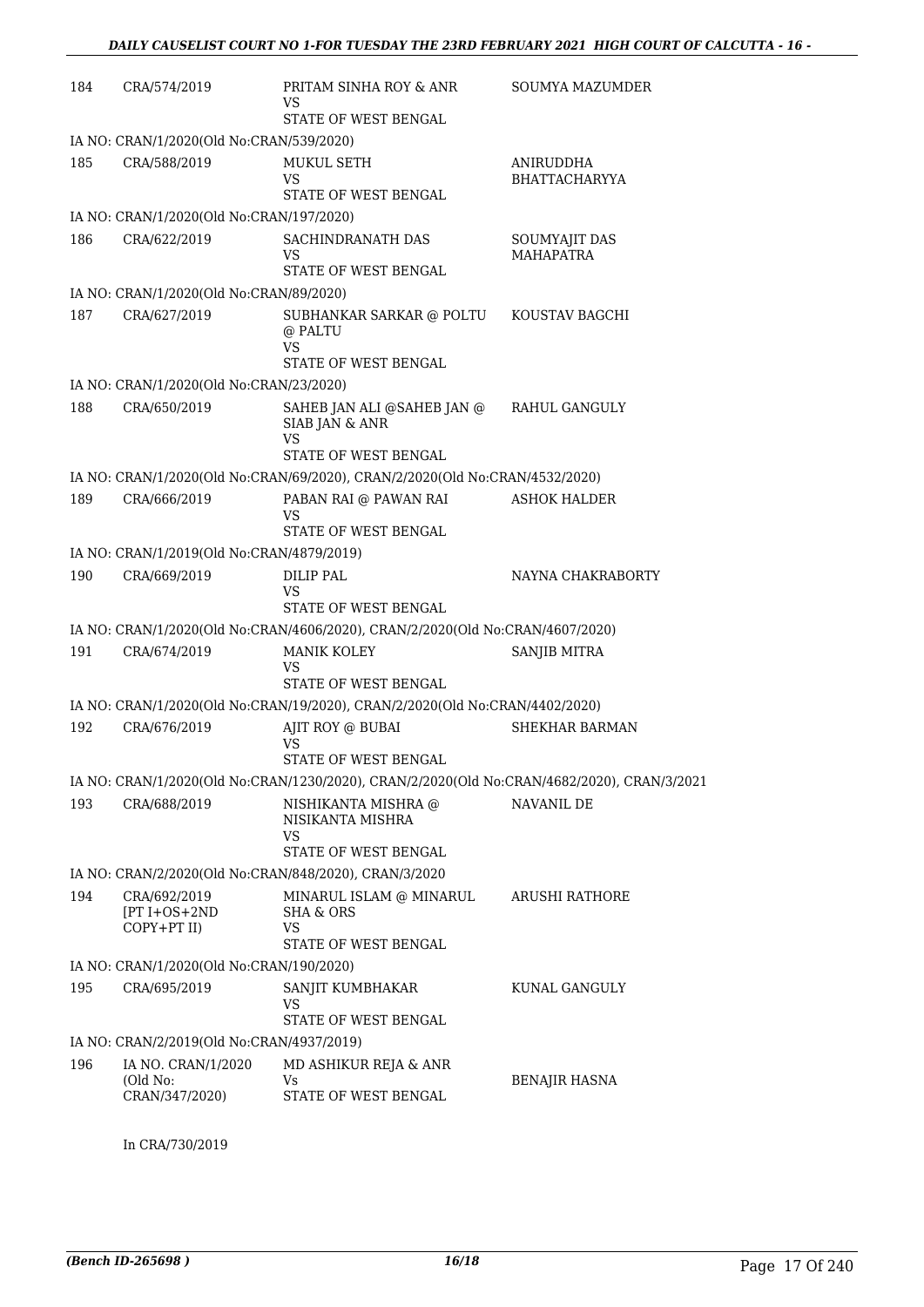| 197 | IA NO. CRAN/1/2020<br>(Old No:<br>CRAN/416/2020) | MD ANIKUL ISLAM<br>Vs<br>STATE OF WEST BENGAL                                | <b>BENAJIR HASNA</b>                       |
|-----|--------------------------------------------------|------------------------------------------------------------------------------|--------------------------------------------|
|     | In CRA/731/2019                                  |                                                                              |                                            |
| 198 | CRA/747/2019                                     | <b>GOUTAM BARUI</b><br>VS<br>STATE OF WEST BENGAL                            | <b>APAN SAHA</b>                           |
|     | IA NO: CRAN/1/2020(Old No:CRAN/253/2020)         |                                                                              |                                            |
| 199 | CRA/749/2019                                     | AMIT DUTTA & ORS<br>VS<br>STATE OF WEST BENGAL                               | HILLOL SAHA PODDER                         |
|     | IA NO: CRAN/1/2020(Old No:CRAN/249/2020)         |                                                                              |                                            |
| 200 | IA NO. CRAN/1/2020<br>(Old No:                   | SK. PACHA @ DUKHA<br>Vs                                                      | NAVANIL DE                                 |
|     | CRAN/422/2020)                                   | STATE OF WEST BENGAL                                                         |                                            |
|     | In CRA/5/2020                                    |                                                                              |                                            |
| 201 | CRA/9/2020                                       | <b>MINATI HALDER &amp; ORS</b><br>VS                                         | <b>AMRITA MAJI</b>                         |
|     |                                                  | STATE OF WEST BENGAL                                                         |                                            |
|     |                                                  | IA NO: CRAN/1/2020(Old No:CRAN/508/2020), CRAN/2/2020(Old No:CRAN/3107/2020) |                                            |
| 202 | IA NO. CRAN/1/2020                               | <b>JALALUDDIN</b><br>Vs<br>STATE OF WEST BENGAL                              | DEBANGAN BHATTERJEE<br>DEBANGAN BHATTERJEE |
|     | In CRA/61/2020                                   |                                                                              |                                            |
| 203 | CRA/69/2020                                      | DIGAN MANDAL<br>VS                                                           | PARVEJ ANAM                                |
|     |                                                  | STATE OF WEST BENGAL                                                         |                                            |
| 204 | IA NO: CRAN/1/2020<br>IA NO. CRAN/1/2020         | CHAND SAUDAGAR @ CHAND                                                       |                                            |
|     | (Old No:<br>CRAN/1016/2020)                      | <b>SWADAGAR &amp; ANR</b><br>Vs                                              | NAVANIL DE                                 |
|     |                                                  | STATE OF WEST BENGAL                                                         |                                            |
|     | In CRA/95/2020                                   |                                                                              |                                            |
| 205 | CRA/102/2020                                     | PRITAM KARMAKAR @ DONKA<br>VS                                                | JONAKI SAHA                                |
|     |                                                  | STATE OF WEST BENGAL                                                         |                                            |
| 206 | IA NO: CRAN/2/2020<br>IA NO. CRAN/2/2020         | MD PEYARA@RAJKUMAR                                                           | KAUSHIK GHOSH                              |
|     |                                                  | <b>Vs</b>                                                                    | KAUSHIK GHOSH                              |
|     | In CRA/168/2020                                  | STATE OF WEST BENGAL                                                         |                                            |
| 207 | IA NO. CRAN/3/2020                               | SK. MD. SELIM                                                                | SUCHISMITA DATTA                           |
|     |                                                  | Vs<br>STATE OF WEST BENGAL                                                   | SUCHISMITA DATTA                           |
|     | In CRA/179/2020                                  |                                                                              |                                            |
| 208 | IA NO. CRAN/3/2020                               | <b>GOBINDA BAYEN</b><br>Vs<br>STATE OF WEST BENGAL                           | <b>AMRITA CHEL</b><br><b>AMRITA CHEL</b>   |
|     | In CRA/189/2020                                  |                                                                              |                                            |
| 209 | IA NO. CRAN/2/2020                               | <b>SAMARESH BISWAS</b><br>Vs                                                 | ARNAB CHATTERJEE<br>ARNAB CHATTERJEE       |
|     | (Out of time)<br>In CRA/199/2020                 | State of West Bengal                                                         |                                            |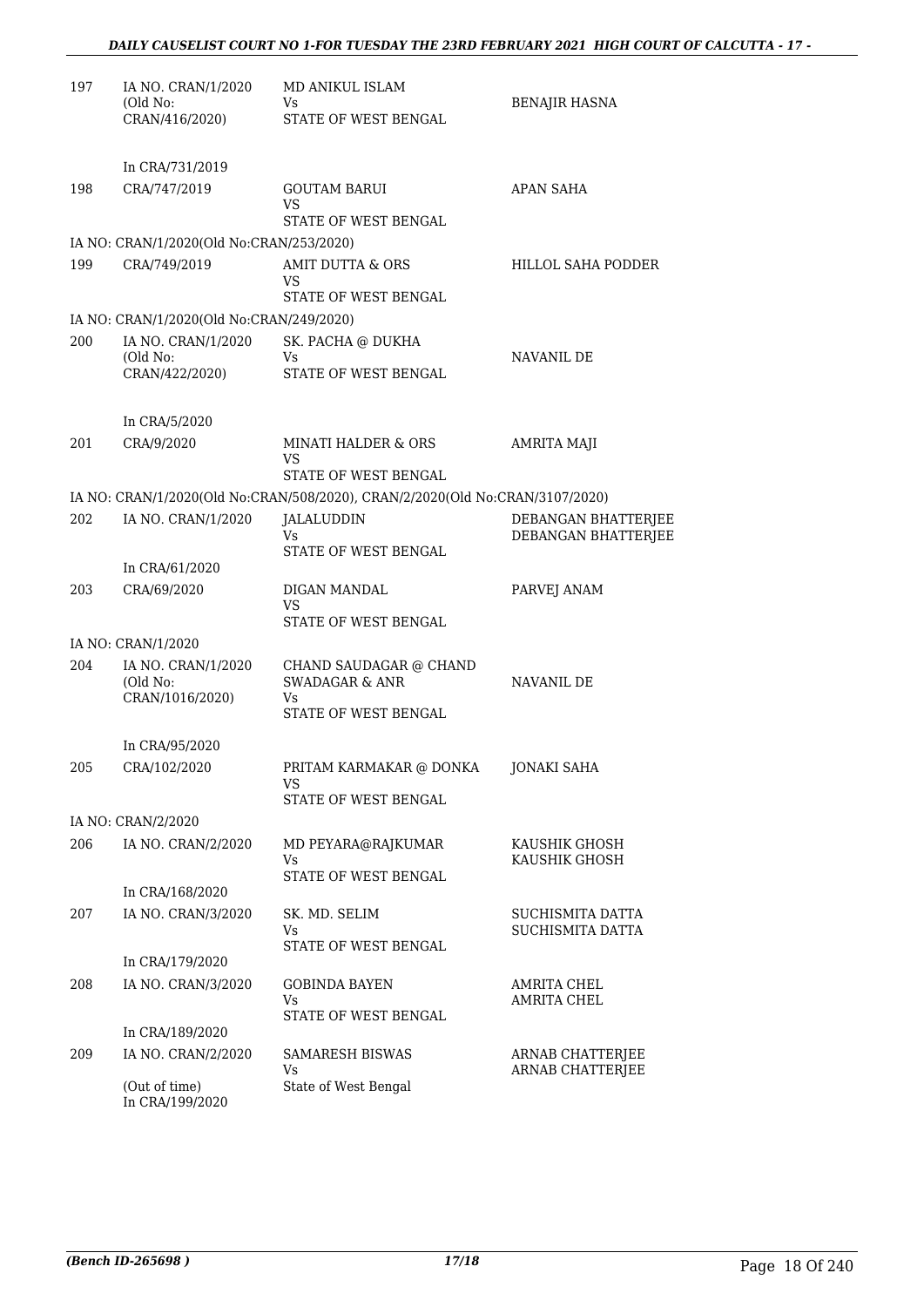| 210 | IA NO. CRAN/2/2020              | <b>ABANI KUMAR</b><br>Vs                                        | SAIBAL KRISHNA<br><b>DASGUPTA</b>                |
|-----|---------------------------------|-----------------------------------------------------------------|--------------------------------------------------|
|     | In CRA/205/2020                 | THE STATE OOF WEST BENGAL                                       | SAIBAL KRISHNA<br><b>DASGUPTA</b>                |
| 211 | IA NO. CRAN/3/2020              | <b>AVIJIT BAIDYA</b><br>Vs                                      | <b>JOY CHAKRABORTY</b><br><b>JOY CHAKRABORTY</b> |
|     | In CRA/215/2020                 | State of West Bengal                                            |                                                  |
| 212 | CRA/217/2020                    | SANOWARA BIBI AND ANR<br>VS                                     | <b>AMRITA CHEL</b>                               |
|     |                                 | State of West Bengal                                            |                                                  |
|     | IA NO: CRAN/1/2020, CRAN/2/2020 |                                                                 |                                                  |
| 213 | IA NO. CRAN/1/2020              | SUJATA @SANKARI SANTRA<br><b>PRADHAN</b><br>Vs.                 | SATYAJIT MAHATO<br>SATYAJIT MAHATO               |
|     | In CRA/223/2020                 | State of West Bengal                                            |                                                  |
| 214 | CRA/241/2020                    | AWADHESH SINGH<br><b>VS</b><br>STATE OF WEST BENGAL AND<br>ORS. | <b>BIKRAM BANERJEE</b>                           |
|     | IA NO: CRAN/1/2020              |                                                                 |                                                  |
| 215 | CRA/262/2020                    | RAJU JAISWAL<br>VS                                              | DIPANJAN CHATTERJEE                              |
|     |                                 | State of West Bengal                                            |                                                  |
|     | IA NO: CRAN/1/2020, CRAN/2/2020 |                                                                 |                                                  |
| 216 | IA NO. CRAN/1/2021              | <b>MOUSUMI ROY</b><br>Vs<br>THE STATE OF WEST BENGAL            | <b>BISWAJIT MANNA</b><br><b>BISWAJIT MANNA</b>   |
|     | In CRA/284/2020                 |                                                                 |                                                  |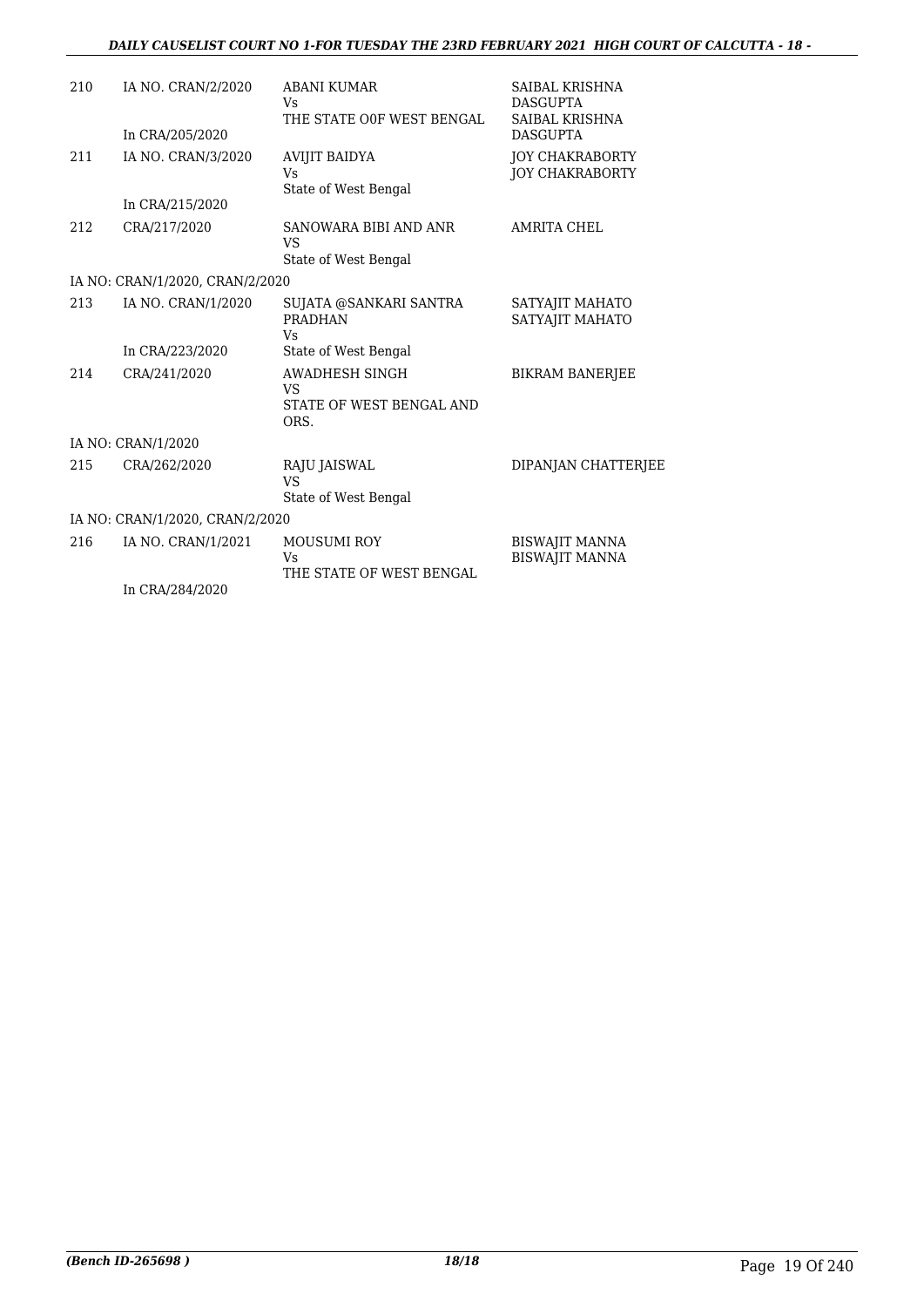

### **Appellate Side**

**DAILY CAUSELIST For Tuesday The 23rd February 2021**

### **COURT NO. 16**

### **DIVISION BENCH (DB - II)**

### **AT 10:45 AM HON'BLE JUSTICE RAJESH BINDAL HON'BLE JUSTICE ANIRUDDHA ROY**

### **(VIA VIDEO CONFERENCE)**

**ON AND FROM MONDAY, THE 11TH JANUARY, 2021 – APPEALS RELATING TO LABOUR UNDER GROUP III AND APPLICATION CONNECTED THERETO;**

**APPEALS FROM ORDERS RELATING TO REVENUE UNDER GROUP – IV & ORHER STATUTORY REVENUE APPEALS EXCEPT LAND REVENUE TO BE HEARD BY DIVISION BENCH;**

**APPEALS RELATING TO CHARTERED ACCOUNTANTS ACT, COMPANY SECRETARIES ACT AND TAX TRIBUNAL MATTERS;**

**INCOME TAX REFERENCE UNDER SECTION 256 OF THE INCOME TAX ACT;**

**MATTERS RELATING TO TRIBUNALS UNDER ARTICLE 323A & 323B OF THE CONSTITUTION OF INDIA (OTHER THAN TAX TRIBUNAL) INCLUDING APPLICATION CONNECTED THERETO;**

**NOTE: E-MENTIONING WILL BE TAKEN UP AT THE FIRST SITTING OF THE COURT. OUT OF WHICH ORIGINAL SIDE MATTERS WILL BE TAKEN UP FIRST AND THEN APPELLATE SIDE MATTERS WILL BE TAKEN UP.**

**ON AND FROM FRIDAY i.e., 19-02-2021, AFTER COMPLETION OF ORIGINAL SIDE MATTERS, APPELLATE SIDE MATTERS WILL BE TAKEN UP SERIALLY.**

**NOTE: MATTERS WILL BE TAKEN UP THROUGH PHYSICAL HEARING ONLY WHEN BOTH THE PARTIES ARE AGREED.**

### **FIXED MATTER**

DIBYENDU **CHATTERIEE** 

1 WP.ST/17/2021 SAHIM HOSSAIN AND

**OTHERS** VS STATE OF WEST BENGAL AND ORS.

**WEST BENGAL STATE ADMINISTRATIVE TRIBUNAL**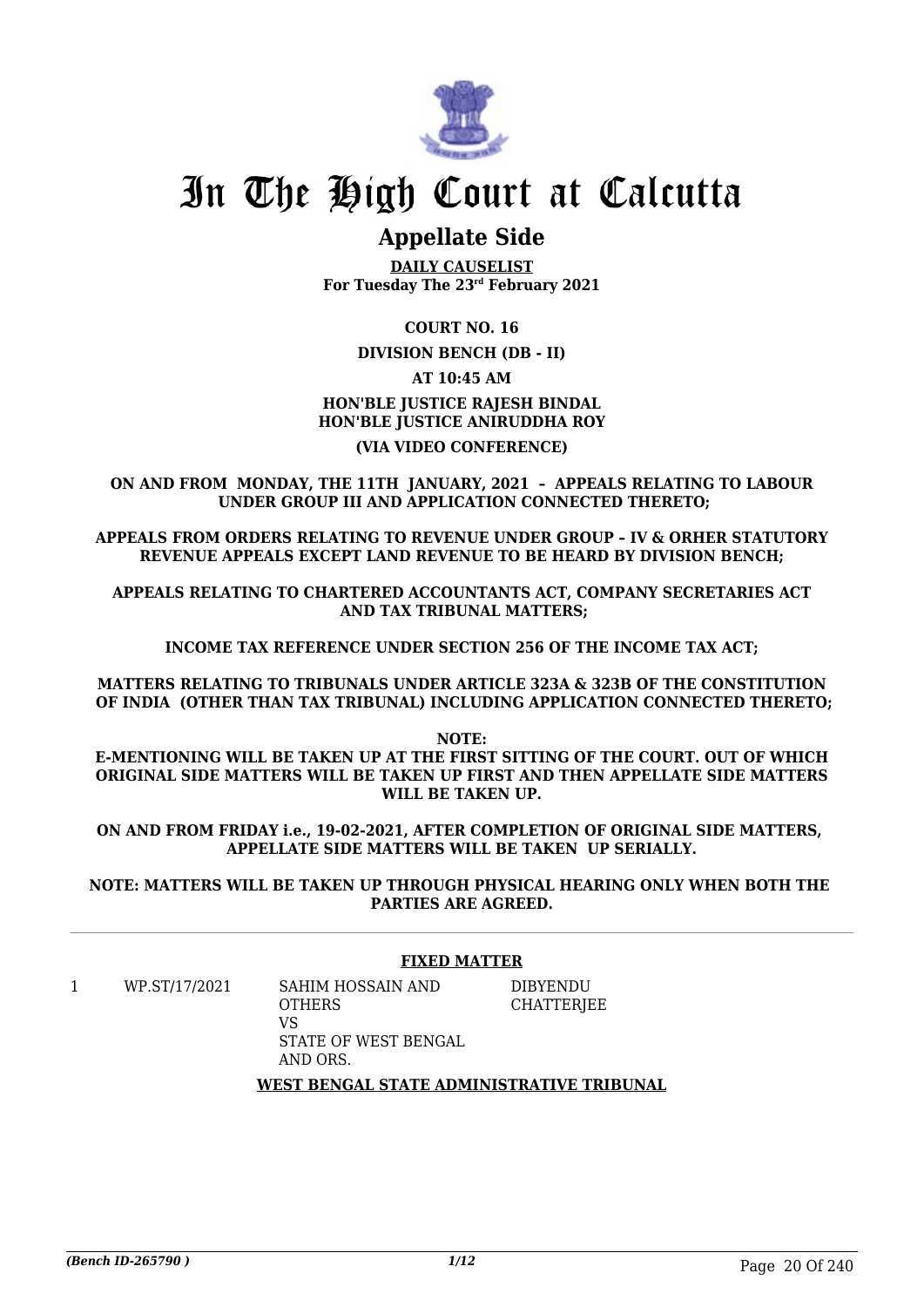| 2   | WP.ST/325/2010                          | <b>INDRAJIT TAMBULI</b><br><b>VS</b><br>STATE OF WEST BENGAL &<br>ORS.                   | <b>SIBNARAYAN</b><br><b>CHATTOPADHYAY</b> |
|-----|-----------------------------------------|------------------------------------------------------------------------------------------|-------------------------------------------|
|     |                                         | IA NO: CAN/2/2019(Old No:CAN/553/2019), CAN/3/2019(Old No:CAN/11906/2019)                |                                           |
| 3   | WP.ST/103/2014                          | <b>ANISHA KHATUN</b><br>VS<br>STATE OF WEST BENGAL &<br><b>ORS</b>                       | SANDIPAN BANERJEE                         |
|     | IA NO: CAN/1/2015(Old No:CAN/6710/2015) |                                                                                          |                                           |
| 4   | WP.ST/39/2018                           | RATHIN MAJI & ORS.<br>VS<br>STATE OF WEST BENGAL &<br>ORS.                               | <b>RAJESH KUMAR</b><br><b>SHAH</b>        |
| wt5 | WP.ST/40/2018                           | SOUMIK CHANDA<br><b>VS</b><br>STATE OF WEST BENGAL &<br><b>ORS</b>                       | RAJESH KUMAR<br><b>SHAH</b>               |
| wt6 | WP.ST/41/2018                           | MADHUMITA SAHA PODDER<br><b>VS</b><br>STATE OF WEST BENGAL &<br><b>ORS</b>               | <b>RAJESH KUMAR</b><br><b>SHAH</b>        |
|     |                                         | IA NO: CAN/2/2020(Old No:CAN/3401/2020), CAN/3/2020(Old No:CAN/3402/2020)                |                                           |
| wt7 | WP.ST/42/2018                           | RAJIB KARMAKAR & ORS<br><b>VS</b><br>STATE OF WEST BENGAL &<br><b>ORS</b>                | RAJESH KUMAR<br><b>SHAH</b>               |
| wt8 | WP.ST/43/2018                           | RAM PROSAD BANERJEE &<br><b>ORS</b><br><b>VS</b><br>STATE OF WEST BENGAL &<br><b>ORS</b> | RAJESH KUMAR<br><b>SHAH</b>               |
| wt9 | WP.ST/44/2018                           | <b>MUKUL ROY</b><br><b>VS</b><br>STATE OF WEST BENGAL &<br><b>ORS</b>                    | RAJESH KUMAR<br><b>SHAH</b>               |
|     | $wt10$ WP.ST/46/2018                    | SUBHASIS DEY<br><b>VS</b><br>STATE OF WEST BENGAL &<br>ORS.                              | <b>SOURAV HALDER</b>                      |
|     | $wt11$ WP.ST/47/2018                    | SAMIP DAS & ORS.<br><b>VS</b><br>STATE OF WEST BENGAL &<br>ORS.                          | <b>SOURAV HALDAR</b>                      |
|     | wt12 WP.ST/75/2019                      | SUPRIYA MAITI & ANR<br><b>VS</b><br>STATE OF WEST BENGAL &<br><b>ORS</b>                 | <b>BISWARUP NANDY</b>                     |
|     |                                         | IA NO: CAN/1/2020(Old No:CAN/3418/2020), CAN/2/2020(Old No:CAN/3420/2020)                |                                           |
| 13  | WP.ST/83/2018                           | ABHIJIT KARJEE<br><b>VS</b><br>STATE OF WEST BENGAL &<br><b>ORS</b>                      | <b>SRIMOYEE</b><br>MUKHERJEE              |
|     | IA NO: CAN/1/2018(Old No:CAN/7872/2018) |                                                                                          |                                           |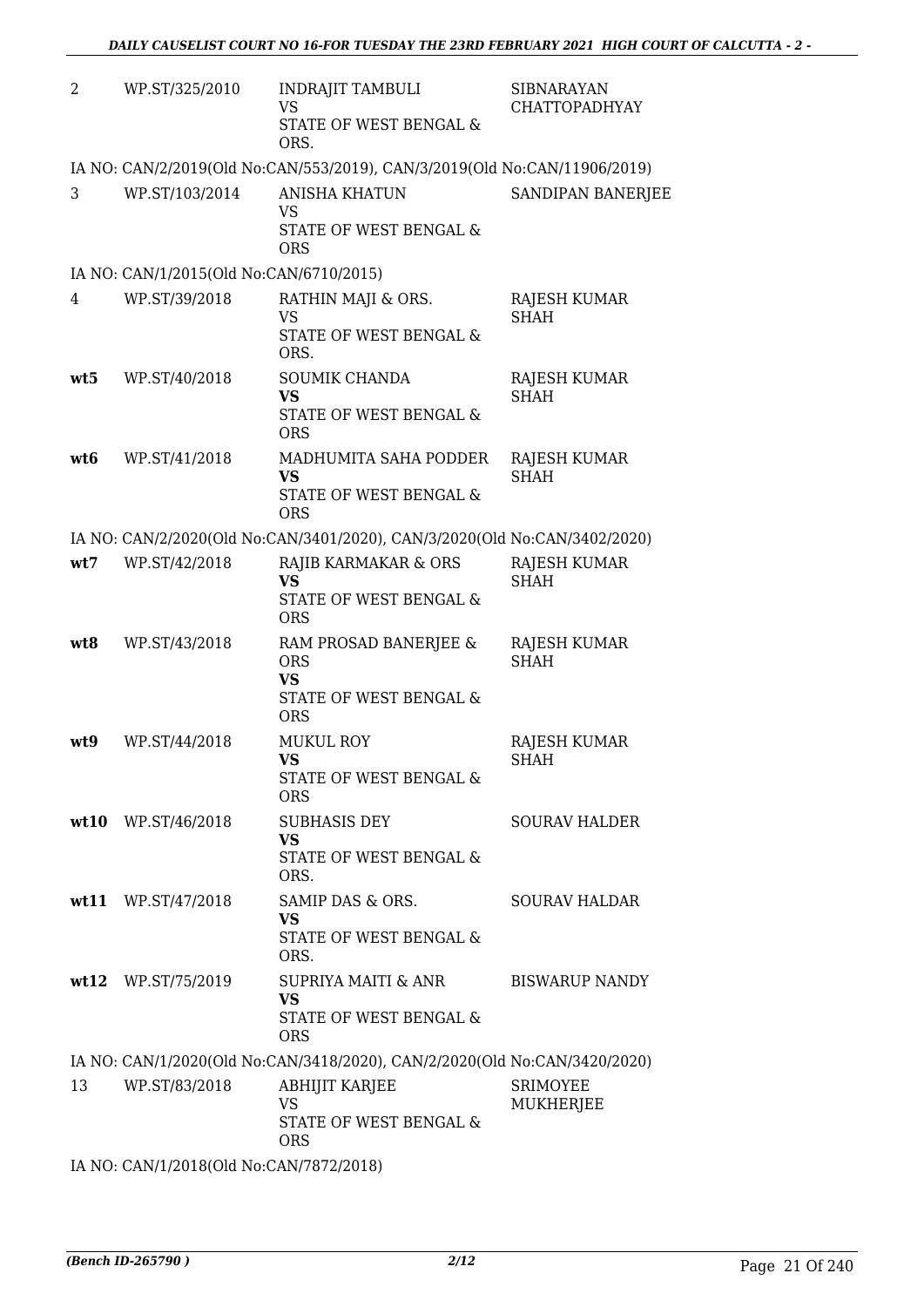| 14 | WP.ST/11/2020                           | SMRITIKANA DEY<br><b>VS</b><br>STATE OF WEST BENGAL &<br><b>ORS</b>          | <b>INDRAJIT BISWAS</b>                                                                     |
|----|-----------------------------------------|------------------------------------------------------------------------------|--------------------------------------------------------------------------------------------|
| 15 | WP.ST/21/2020                           | SUBHAS CH. KONAR<br><b>VS</b><br>STATE OF WEST BENGAL &<br>ORS.              | <b>SUMITRA</b>                                                                             |
|    | IA NO: CAN/1/2021, CAN/2/2021           |                                                                              |                                                                                            |
| 16 | WP.ST/51/2020                           | RAJANI KANTA JANA<br><b>VS</b><br>STATE OF WEST BENGAL &<br><b>ORS</b>       | SANJOY KR SARKAR                                                                           |
| 17 | WP.ST/52/2020                           | SADHAN SINGH & ORS<br><b>VS</b><br>STATE OF WEST BENGAL &<br><b>ORS</b>      | <b>SIMANTIKA</b><br><b>DASGUPTA</b>                                                        |
|    | IA NO: CAN/1/2020                       |                                                                              |                                                                                            |
| 18 | WP.ST/54/2020                           | <b>BHUSAN SINGH</b><br>VS<br>STATE OF WEST BENGAL &                          | KAMAL KANTA KAR                                                                            |
|    |                                         | <b>ORS</b>                                                                   |                                                                                            |
| 19 | WP.ST/97/2020                           | PRADIP KR. CHATTERJEE<br><b>VS</b><br>STATE OF WEST BENGAL<br>AND ORS.       | MANOJIT PAL                                                                                |
| 20 | WP.ST/3/2021                            | SUNITA GURUNG<br><b>VS</b><br>STATE OF WEST BENGAL<br>AND ORS.               | RTASAMOY MONDAL                                                                            |
|    |                                         | <b>CENTRAL ADMN. TRIBUNAL</b>                                                |                                                                                            |
| 21 | WP.CT/225/2013                          | RADHESHYAM MRIDHA<br><b>VS</b><br>UNION OF INDIA & ORS.                      | <b>APRATIM</b><br><b>BHATTACHARYYA</b>                                                     |
| 22 | WP.CT/434/2013                          | TAPAS ADITYA & ORS.<br>VS<br>UNION OF INDIA & ORS.                           | A. K. CHOUDHURY                                                                            |
|    |                                         | No:CAN/12021/2014), CAN/5/2018(Old No:CAN/3843/2018), CAN/6/2020, CAN/7/2020 | IA NO: CAN/1/2013(Old No:CAN/12620/2013), CAN/2/2014(Old No:CAN/5470/2014), CAN/4/2014(Old |
| 23 | WP.CT/59/2014                           | UNION OF INDIA<br><b>VS</b><br><b>SUBRATA MUKHERJEE &amp;</b><br>217 ORS     | <b>SUBRATA DASGUPTA</b>                                                                    |
|    | IA NO: CAN/1/2015(Old No:CAN/9528/2015) |                                                                              |                                                                                            |
| 24 | WP.CT/128/2015                          | UNION OF INDIA & ORS<br><b>VS</b><br>AJITESH DAS & ORS                       | CHANDREYI ALAM<br><b>GUPTA</b>                                                             |
| 25 | WP.CT/141/2015                          | UNION OF INDIA & ORS<br><b>VS</b><br>DR ANJAN DASGUPTA                       | <b>SWAPAN BANERJEE</b>                                                                     |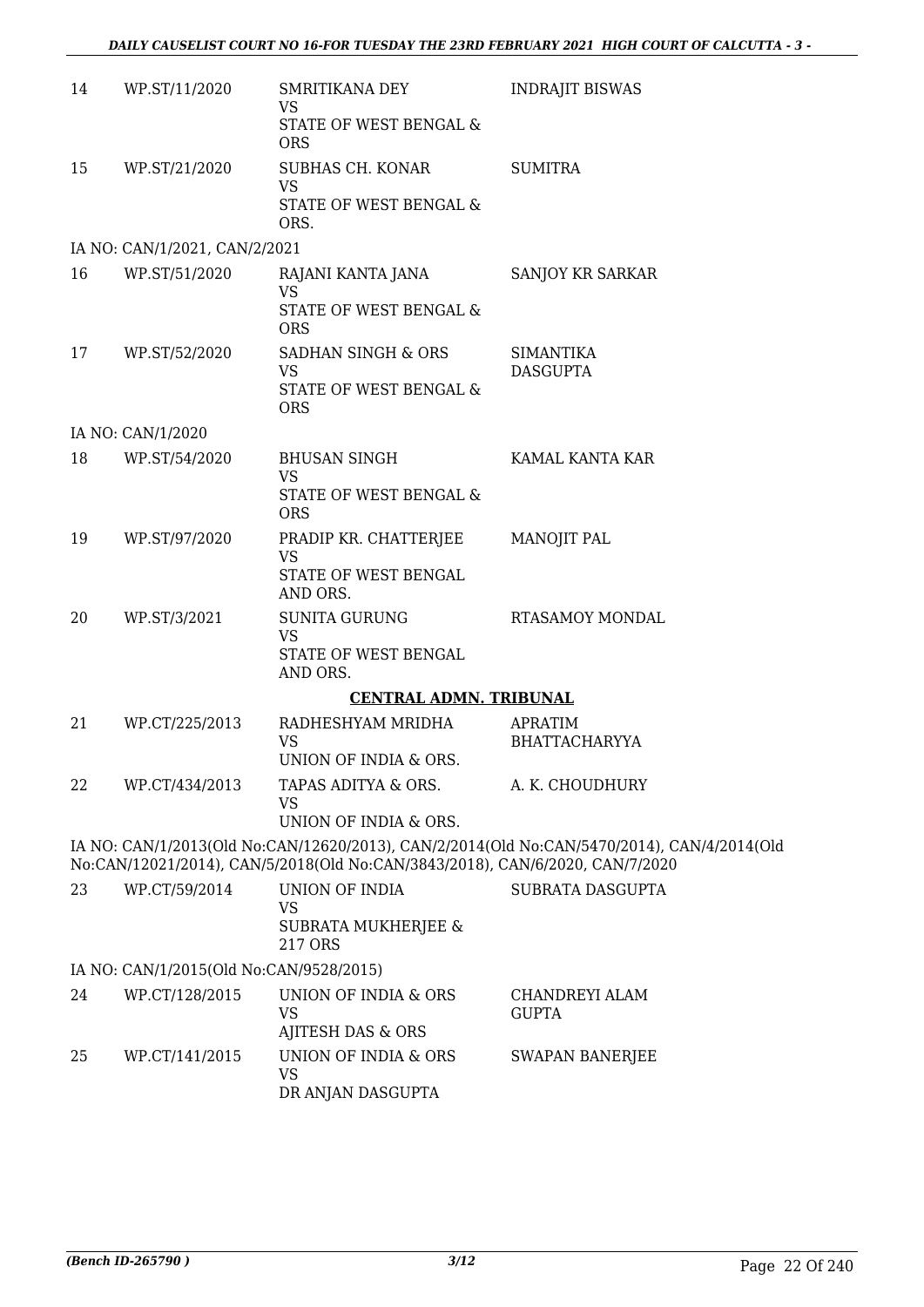| 26 | WP.CT/175/2016                         | <b>UDAYAN MUKHERJEE &amp;</b><br><b>ORS</b><br><b>VS</b>                    | V CHATTERJEE          |
|----|----------------------------------------|-----------------------------------------------------------------------------|-----------------------|
|    |                                        | UNION OF INDIA & ORS                                                        |                       |
|    | IA NO: CAN/2/2020(Old No:CAN/250/2020) |                                                                             |                       |
| 27 | WP.CT/217/2016                         | PADMABATI MITRA<br><b>VS</b><br>UNION OF INDIA & ANR                        | KUNAL GANGULY         |
|    | IA NO: CAN/1/2020                      |                                                                             |                       |
| 28 | WP.CT/13/2017                          | SHYAMAL KUMAR SARMA<br>VS                                                   | <b>RESHMI GHOSH</b>   |
|    |                                        | UNION OF INDIA & ORS                                                        |                       |
|    | IA NO: CAN/1/2021                      |                                                                             |                       |
| 29 | WP.CT/16/2018                          | UNION OF INDIA & ORS<br><b>VS</b>                                           | ARPA CHAKRABORTY      |
|    |                                        | ANGAD MAHATO & ANR                                                          |                       |
| 30 | WP.CT/38/2018                          | DHARAM PAL<br><b>VS</b><br>UNION OF INDIA & ORS                             | A GHOSH               |
| 31 | WP.CT/102/2018                         | MUKUL CH. MONDAL<br><b>VS</b><br>UNION OF INDIA & ORS.                      | VICTOR CHATTERJEE     |
| 32 | WP.CT/108/2018                         | RANAJIT KUMAR PANDIT &<br><b>ORS</b><br><b>VS</b>                           | <b>SAMIT K MONDAL</b> |
|    |                                        | MRINMOY PAL & ORS                                                           |                       |
| 33 | WP.CT/22/2019                          | PRASANTA KUMAR<br><b>MONDAL</b><br><b>VS</b><br>UNION OF INDIA & ORS        | <b>BHARAT BHUSHAN</b> |
| 34 | WP.CT/23/2019                          | <b>ANUP MITRA</b><br><b>VS</b>                                              | <b>BHARAT BHUSHAN</b> |
|    |                                        | UNION OF INDIA & ORS                                                        |                       |
| 35 | WP.CT/24/2019                          | SHIBSHANKAR NASKAR<br>VS                                                    | <b>BHARAT BHUSHAN</b> |
|    |                                        | UNION OF INDIA & ORS                                                        |                       |
| 36 | WP.CT/25/2019                          | DIPANNITA DAS<br>VS<br>UNION OF INDIA & ORS                                 | <b>BHARAT BHUSHAN</b> |
| 37 | WP.CT/80/2019                          | UNION OF INDIA & ORS                                                        | SANAJIT KUMAR         |
|    |                                        | <b>VS</b><br>JOY HIND PRASAD & ORS                                          | <b>GHOSH</b>          |
| 38 | WP.CT/81/2019                          | UNION OF INDIA & ORS.<br><b>VS</b><br>APURBA LAL BISWAS                     | <b>SUMAN MAJUMDER</b> |
|    |                                        | IA NO: CAN/1/2019(Old No:CAN/10635/2019), CAN/2/2019(Old No:CAN/12728/2019) |                       |
|    |                                        |                                                                             |                       |
|    | wt39 WP.CT/100/2019                    | UNION OF INDIA & ORS<br><b>VS</b><br><b>TARAK PAUL</b>                      | <b>SUMAN MAJUMDER</b> |
|    | wt40 WP.CT/101/2019                    | UNION OF INDIA & ORS<br><b>VS</b><br>ARVIND KUMAR                           | <b>SUMAN MAJUMDER</b> |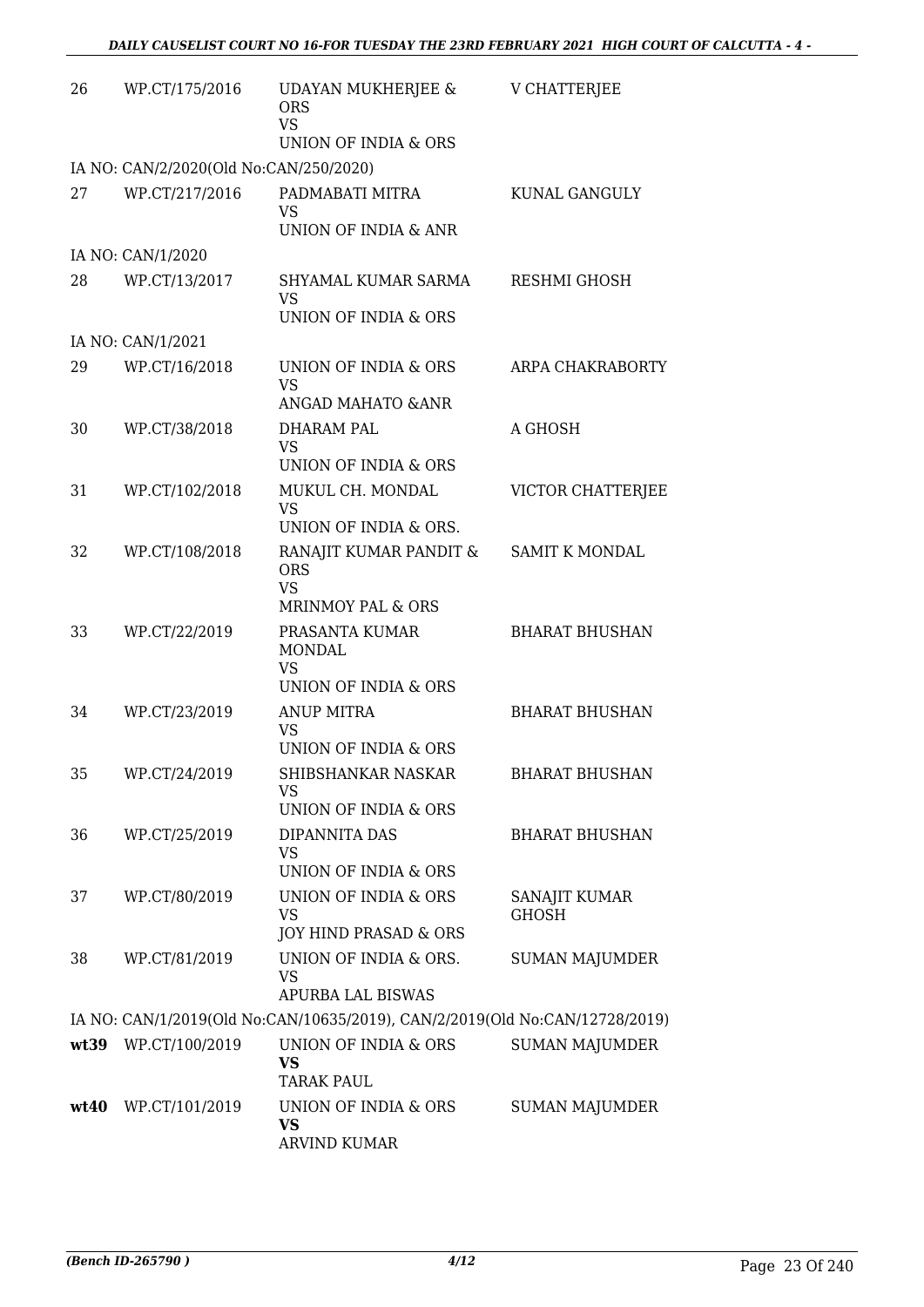|      | wt41 WP.CT/102/2019 | UNION OF INDIA & ORS<br>VS<br><b>BHAGWAN KUMAR</b>            | <b>SUMAN MAJUMDER</b>  |
|------|---------------------|---------------------------------------------------------------|------------------------|
| wt42 | WP.CT/103/2019      | UNION OF INDIA & ORS<br><b>VS</b><br><b>VINOD KUMAR</b>       | <b>SUMAN MAJUMDER</b>  |
| wt43 | WP.CT/82/2019       | UNION OF INDIA & ORS.<br><b>VS</b><br><b>UJJWAL BISWAS</b>    | <b>SUMAN MAJUMDER</b>  |
|      | wt44 WP.CT/83/2019  | UNION OF INDIA & ORS.<br><b>VS</b><br><b>DIBAKAR SARKAR</b>   | <b>SUMAN MAJUMDER</b>  |
| wt45 | WP.CT/84/2019       | UNION OF INDIA & ORS.<br><b>VS</b><br><b>TARAK NATH DUTTA</b> | <b>SUMAN MAJUMDER</b>  |
| wt46 | WP.CT/85/2019       | UNION OF INDIA & ORS.<br><b>VS</b><br>JITENDRA PRASAD SINGA   | <b>SUMAN MAJUMDER</b>  |
| wt47 | WP.CT/86/2019       | UNION OF INDIA & ORS<br><b>VS</b><br>SANJOY KUMAR DAS         | <b>SUMAN MAJUMDER</b>  |
| wt48 | WP.CT/87/2019       | <b>UNION OF INDIA &amp; ORS</b><br><b>VS</b><br>LAKSHMI SINGH | <b>SUMAN MAJUMDER</b>  |
|      | wt49 WP.CT/88/2019  | UNION OF INDIA & ORS<br><b>VS</b><br>MITHILESH KUMAR          | <b>SUMAN MAJUMDER</b>  |
| wt50 | WP.CT/89/2019       | UNION OF INDIA & ORS<br><b>VS</b><br>RAMA SHANKAR GUPTA       | <b>SUMAN MAJUMDER</b>  |
| wt51 | WP.CT/90/2019       | UNION OF INDIA & ORS<br><b>VS</b><br>LAL BAHADUR YADAVA       | <b>SUMAN MAJUMDER</b>  |
|      | wt52 WP.CT/91/2019  | UNION OF INDIA & ORS<br>VS<br>RANJIT PRASAD                   | <b>SUMAN MAJUMDER</b>  |
|      | wt53 WP.CT/92/2019  | UNION OF INDIA & ORS<br><b>VS</b><br><b>SUSANTA MONDAL</b>    | <b>SUMAN MAJUMDER</b>  |
|      | wt54 WP.CT/93/2019  | UNION OF INDIA & ORS<br>VS<br><b>ANUP KUMAR</b>               | <b>SUMAN MAJUMDER</b>  |
|      | wt55 WP.CT/94/2019  | UNION OF INDIA & ORS<br><b>VS</b><br>KAUSHAL KUMAR            | SUMAN MAJUMDER         |
| wt56 | WP.CT/95/2019       | UNION OF INDIA & ORS<br><b>VS</b><br>RAJESH KUMAR             | <b>SUMAN MAJUMDER</b>  |
|      | wt57 WP.CT/96/2019  | UNION OF INDIA & ORS<br><b>VS</b><br><b>JANAK RAJ GUPTA</b>   | <b>SAUMAN MAJUMDER</b> |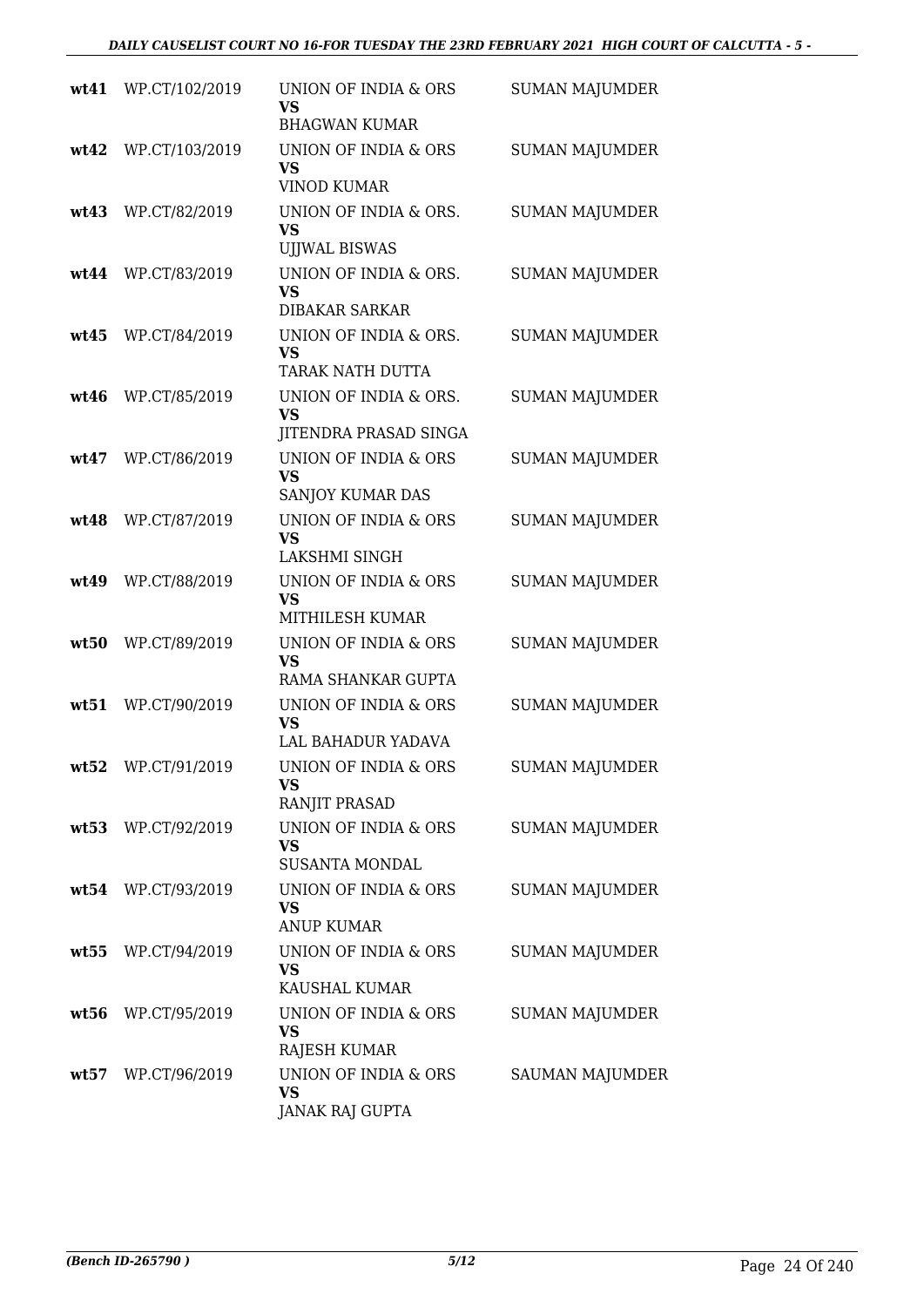|      | wt58 WP.CT/97/2019                      | UNION OF INDIA & ORS<br><b>VS</b><br><b>BASANT KUMAR SHARMA</b>                                              | <b>SUMAN MAJUMDER</b>                 |
|------|-----------------------------------------|--------------------------------------------------------------------------------------------------------------|---------------------------------------|
| wt59 | WP.CT/98/2019                           | UNION OF INDIA & ORS<br><b>VS</b><br><b>MANOJ KUMAR</b>                                                      | <b>SUMAN MAJUMDER</b>                 |
| wt60 | WP.CT/99/2019                           | UNION OF INDIA & ORS<br><b>VS</b><br>RAGHUNANDAN KUMAR                                                       | <b>SUMAN MAJUMDER</b>                 |
| 61   | WP.CT/20/2020                           | <b>SUSHOVAN SARKAR</b><br>VS.<br>UNION OF INDIA & ORS10                                                      | <b>BARUN CHATTERJEE</b>               |
| 62   | WP.CT/21/2020                           | UNION OF INDIA & ORS<br>VS<br>MONOJIT ROY                                                                    | SANAJIT KUMAR<br><b>GHOSH</b>         |
| 63   | WP.CT/23/2020                           | UNION OF INDIA & ORS<br><b>VS</b><br>RINKU CHAKRABORTY &<br><b>ORS</b>                                       | <b>SOURAV MANDAL</b>                  |
| 64   | WP.CT/24/2020                           | SURYA NARAYAN MULLICK<br><b>VS</b><br>UNION OF INDIA & ORS.                                                  | <b>BARUN CHATTERJEE</b>               |
| 65   | WP.CT/27/2020                           | UNION O INDIA & ORS.<br><b>VS</b><br>BIMAL CH. PAUL & ORS.                                                   | <b>SUSMITA SAHA</b><br><b>DUTTA</b>   |
| 66   | WP.CT/30/2020                           | ANUP KUMAR MITRA & ORS<br><b>VS</b><br>UNION OF INDIA & ORS                                                  | PAPPU ADHIKARI                        |
| 67   | WP.CT/31/2020                           | <b>AMBIA KHATUN</b><br><b>VS</b><br>UNION OF INDIA & ORS                                                     | SANDIP MONDAL                         |
| 68   | WP.CT/32/2020                           | <b>AMARJIT SINGH</b><br><b>VS</b><br>UNION OF INDIA & ORS.                                                   | <b>SOUMEN</b><br><b>BHATTACHARJEE</b> |
| 69   | WP.CT/34/2020                           | MRITYUNJOY GOUDA<br><b>VS</b><br>UNION OF INDIA & ORS                                                        | DEBAJIT SAMANTA                       |
|      | IA NO: CAN/1/2020(Old No:CAN/3244/2020) |                                                                                                              |                                       |
| 70   | WP.CT/38/2020                           | <b>MANISH KUMAR</b><br><b>VS</b><br>THE COMPTROLLER &<br><b>AUDITOR GENERAL OF</b><br><b>INDIA &amp; ORS</b> | <b>BHARAT BHUSAN</b>                  |
| 71   | WP.CT/49/2020                           | UNION OF INDIA AND ORS<br><b>VS</b><br>MANISH KUMAR AND ORS                                                  | SUMAN BASU                            |
| 72   | WP.CT/60/2020                           | MD ELIAS KHAN<br><b>VS</b><br>STEEL AUTHORITY OF<br><b>INDIA AND ORS</b>                                     | SANDIPAN BANERJEE                     |
| 73   | WP.CT/70/2020                           | UNION OF INDIA AND ORS.<br><b>VS</b><br>RAJKUMAR PRASAD AND<br><b>ANR</b>                                    | MUKESH KUMAR<br><b>GUPTA</b>          |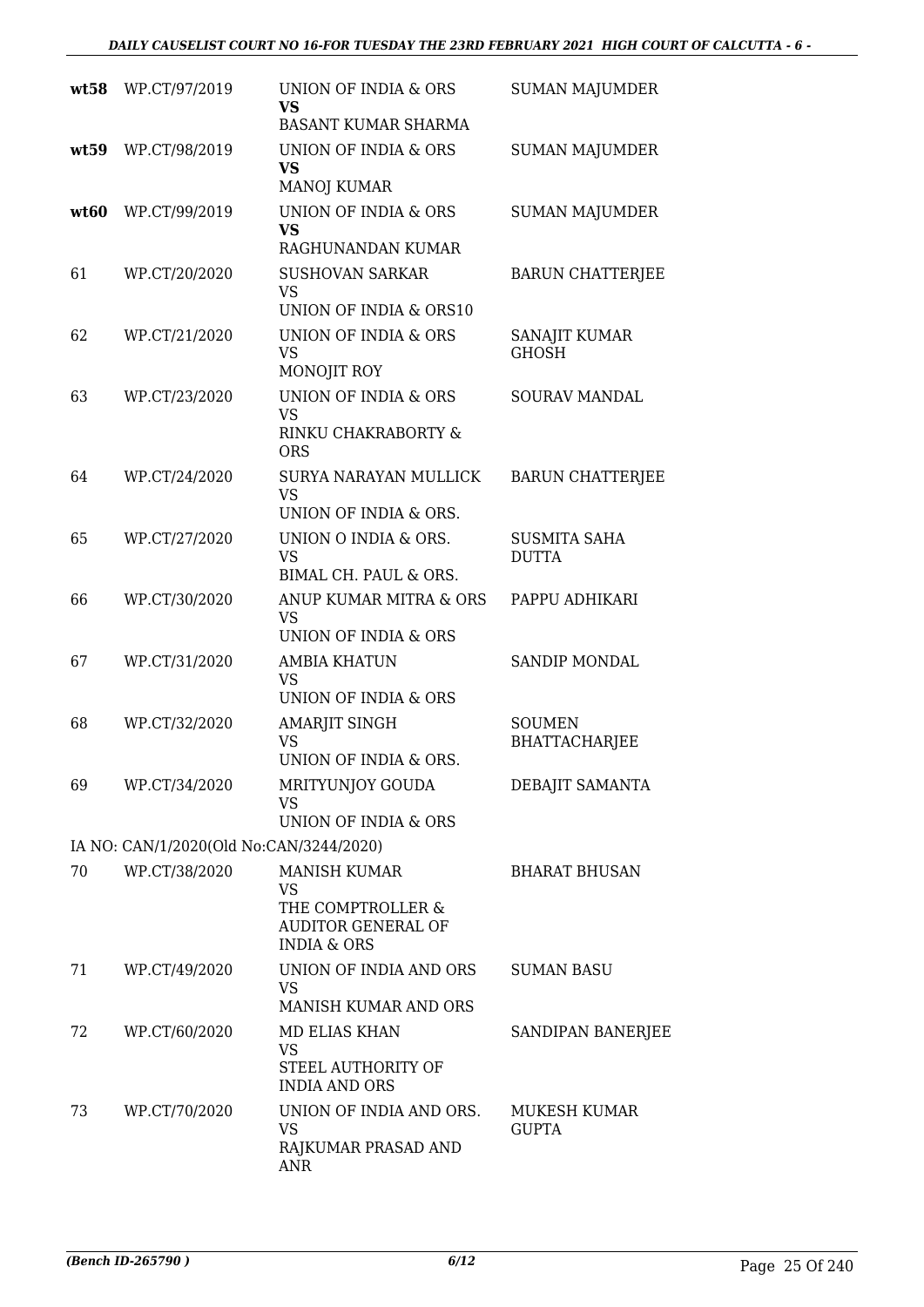| 74 | WP.CT/71/2020     | UNION OF INDIA AND<br><b>OTHERS</b><br><b>VS</b><br>DEO RAJ RAM              | <b>SHANKAR RANJAN</b><br><b>SEN</b> |
|----|-------------------|------------------------------------------------------------------------------|-------------------------------------|
| 75 | WP.CT/72/2020     | UNION OF INDIA AND ORS.<br><b>VS</b><br><b>BHOLA MAHATO</b>                  | <b>SHANKAR RANJAN</b><br><b>SEN</b> |
| 76 | WP.CT/73/2020     | UNION OF INDIA AND ORS.<br><b>VS</b><br><b>GULAM RASOOL</b>                  | <b>SHANKAR RANJAN</b><br><b>SEN</b> |
| 77 | WP.CT/74/2020     | Union of India<br><b>VS</b><br>SANDIP MAITY @ MAITI                          | SHANKAR RANJAN<br><b>SEN</b>        |
| 78 | WP.CT/75/2020     | UNION OF INDIA AND ORS.<br><b>VS</b><br>CHANDI DAS KHAN AND<br><b>ORS</b>    | DEEPAK KR SINGH                     |
| 79 | WP.CT/76/2020     | Union of India<br><b>VS</b><br><b>JAIPAL KARKETTA</b>                        | <b>SHANKAR RANJAN</b><br><b>SEN</b> |
| 80 | WP.CT/77/2020     | UNION OF INDIA AND ORS.<br><b>VS</b><br><b>BANWARI MISTRY</b>                | <b>SHANKAR RANJAN</b><br><b>SEN</b> |
| 81 | WP.CT/78/2020     | UNION OF INDIA AND<br><b>OTHERS</b><br><b>VS</b><br>SHYAM PRASAD GUPTA       | <b>SHANKAR RANJAN</b><br><b>SEN</b> |
| 82 | WP.CT/79/2020     | UNION OF INDIA AND<br><b>OTHERS</b><br><b>VS</b><br><b>BAL MUKUND MAHATO</b> | <b>SHANKAR RANJAN</b><br><b>SEN</b> |
| 83 | WP.CT/1/2021      | UNION OF INDIA AND ORS.<br><b>VS</b><br>NABA KUMAR DEY AND ANR               | SANAJIT KUMAR<br><b>GHOSH</b>       |
| 84 | WP.CT/2/2021      | UNION OF INDIA AND ORS.<br>VS<br>SUBRATA RANJAN DAS                          | <b>SHANKAR RANJAN</b><br><b>SEN</b> |
| 85 | WP.CT/3/2021      | UNION OF INDIA AND ORS.<br>VS<br>VIJOY KUMAR GUPTA                           | <b>APARNA BANERJEE</b>              |
| 86 | WP.CT/4/2021      | UNION OF INDIA AND ORS.<br>VS<br><b>SUSHIL KUMAR DEY</b>                     | S.N.DUTTA                           |
|    | IA NO: CAN/1/2021 |                                                                              |                                     |
| 87 | WP.CT/5/2021      | ARKAPRAVA BANERJEE<br><b>VS</b><br>UNION OF INDIA AND ORS.                   | <b>SRINJAY DAS</b>                  |
| 88 | WP.CT/6/2021      | RAJESH KUMAR<br><b>VS</b><br>UNION OF INDIA AND ORS.                         | PHATICK CHANDRA<br><b>DAS</b>       |
| 89 | WP.CT/7/2021      | UNION OF INDIA AND ORS.<br><b>VS</b><br>MD IMRAN RAJA                        | <b>SOMA RAY</b>                     |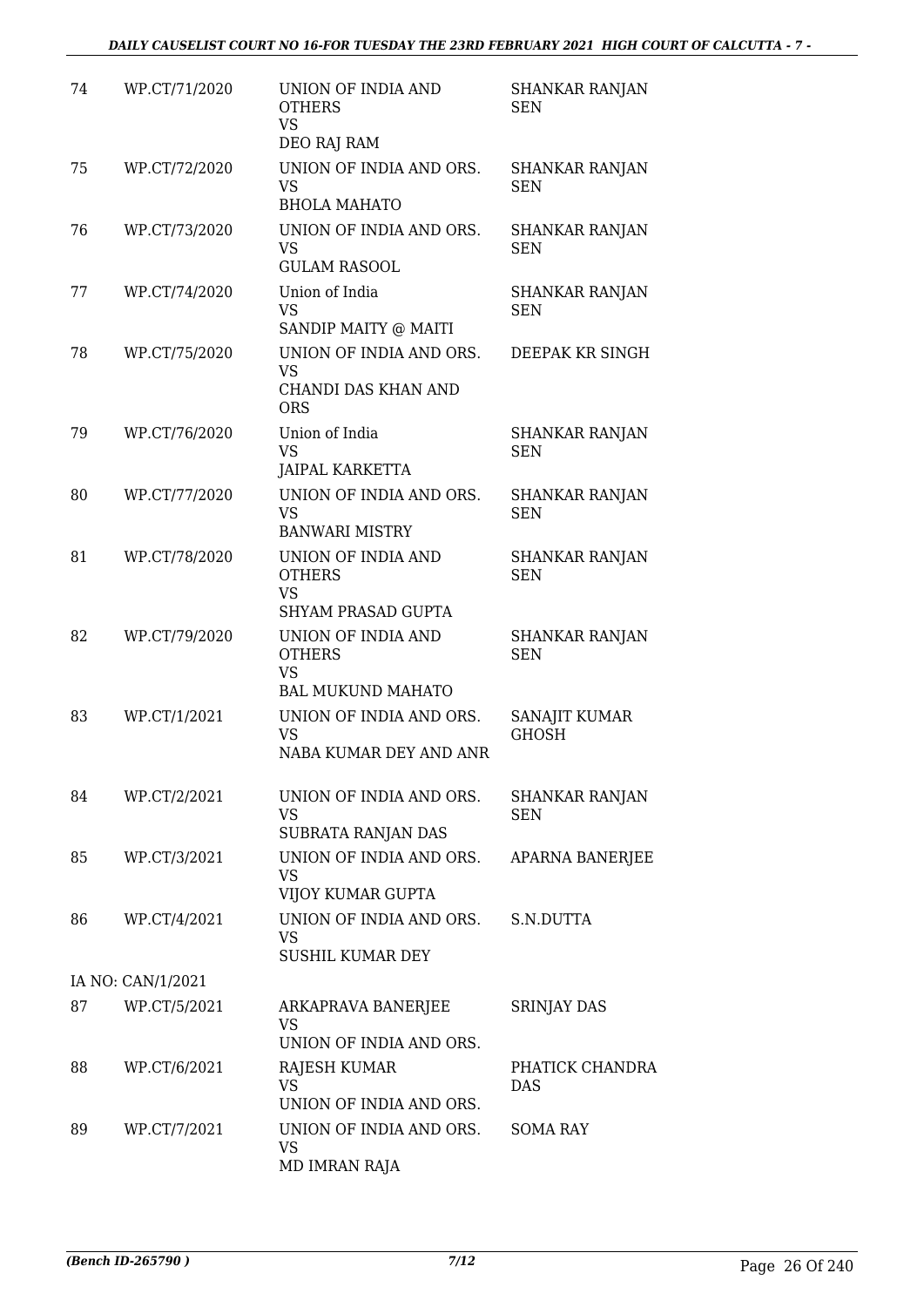| 90  | WP.CT/8/2021      | NAVODAYA VIDYALAYA<br><b>SAMITI</b><br><b>VS</b><br>MRINMOY KONAR AND ORS                                                 | PULAKESH BAJPAYEE                       |
|-----|-------------------|---------------------------------------------------------------------------------------------------------------------------|-----------------------------------------|
| 91  | WP.CT/9/2021      | NAVODAYA VIDYALAYA<br><b>SAMITI</b><br><b>VS</b><br>SATYASIS PRADHAN AND<br><b>ORS</b>                                    | PULAKESH BAJPAYEE                       |
| 92  | WP.CT/10/2021     | <b>BAPPA MONDAL</b><br><b>VS</b><br>UNION OF INDIA AND ORS.                                                               | <b>GORA CHAND</b><br><b>SAMANTA</b>     |
| 93  | WP.CT/11/2021     | PROSENJIT MONDAL<br>VS<br>UNION OF INDIA AND ORS.                                                                         | <b>GORA CHAND</b><br><b>SAMANTA</b>     |
| 94  | WP.CT/12/2021     | <b>CHIRANMAY DAS</b><br><b>VS</b><br>UNION OF INDIA AND ORS                                                               | <b>GORA CHAND</b><br><b>SAMANTA</b>     |
| 95  | WP.CT/13/2021     | <b>GAUTAM SARDAR AND</b><br><b>ANOTHER</b><br><b>VS</b><br>UNION OF INDIA AND ORS.                                        | <b>BHARAT BHUSAN</b>                    |
| 96  | WP.CT/14/2021     | Union of India<br><b>VS</b><br><b>DINANATH THAKUR</b>                                                                     | <b>SHANKAR RANJAN</b><br><b>SEN</b>     |
| 97  | WP.CT/15/2021     | Union of India<br><b>VS</b><br>MAIMUL BEGUM AND ANR                                                                       | <b>SHANKAR RANJAN</b><br><b>SEN</b>     |
| 98  | WP.CT/16/2021     | <b>SMEETA PAUL</b><br><b>VS</b><br>UNION OF INDIA AND ORS.                                                                | <b>JOYJIT DUTTA</b>                     |
| 99  | WP.CT/17/2021     | UNIION OF INDIA AND<br><b>OTHERS</b><br><b>VS</b><br>TREASURY OFFICER,<br>TREASURY I PURBA<br><b>BARDHAMAN AND OTHERS</b> | <b>ANURAN SAMANTA</b>                   |
| 100 | WP.CT/19/2021     | SANDHYA DUTTA AND ANR<br>VS.<br>UNION OF INDIA AND ORS.                                                                   | <b>SK SAYEDUL HAQUE</b><br><b>MOLLA</b> |
|     | IA NO: CAN/1/2021 |                                                                                                                           |                                         |
| 101 | WP.CT/20/2021     | UNION OF INDIA AND ORS.<br>VS<br><b>SURAJ BANSFORE</b>                                                                    | A.K. GAYEN                              |
| 102 | WP.CT/22/2021     | BHANU CHARAN SINGH<br>SINCE DECEASED REP BY<br>LEGAL HEIRS<br><b>VS</b><br>UNION OF INDIA AND ORS.                        | MUKUNDA LAL<br><b>SARKAR</b>            |
|     |                   | <b>LAND REFORMS TENANCY TRIBUNAL</b>                                                                                      |                                         |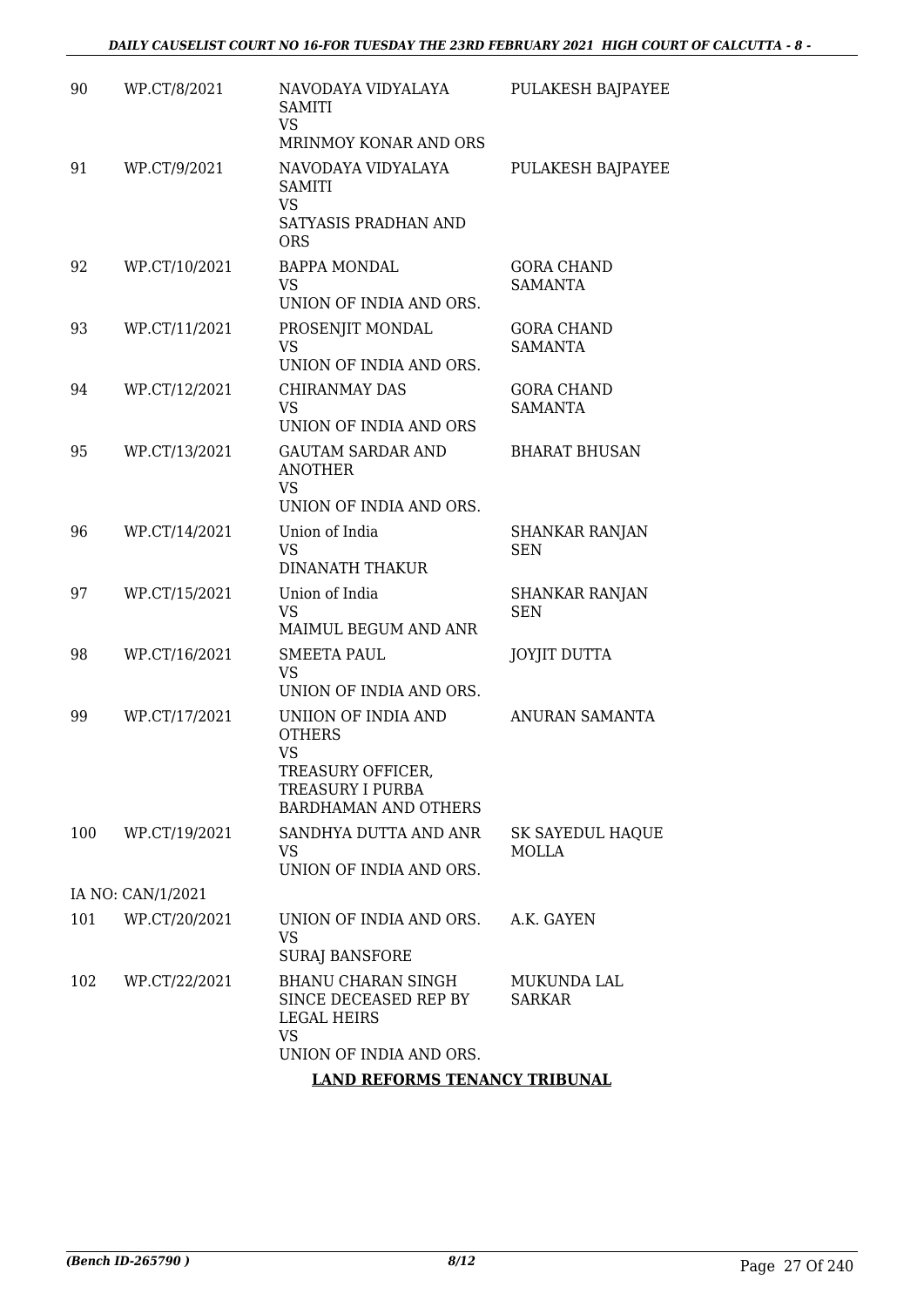| 103 | WPLRT/124/2015                          | SWAPAN KUMAR GHOSH<br><b>VS</b>                                                               | SIDDHARTHA<br>SANKAR MANDAL        |
|-----|-----------------------------------------|-----------------------------------------------------------------------------------------------|------------------------------------|
|     |                                         | STATE OF WEST BENGAL &<br><b>ORS</b>                                                          |                                    |
|     | IA NO: CAN/1/2020                       |                                                                                               |                                    |
| 104 | WPLRT/70/2018                           | NASIRAM NANDI<br><b>VS</b><br>STATE OF WEST BENGAL &<br><b>ORS</b>                            | MD SHAHID                          |
|     | IA NO: CAN/1/2019(Old No:CAN/2460/2019) |                                                                                               |                                    |
| 105 | WPLRT/82/2018                           | KALPANA RANI DUTTA<br><b>VS</b><br>STATE OF WEST BENGAL &<br>ORS.                             | <b>ASHOK KR. JHA</b>               |
| 106 | WPLRT/87/2018                           | JAY SHREE TEA &<br><b>INDUSTRIES LTD. &amp; ANR</b><br><b>VS</b><br>STATE OF WEST BENGAL &    | P. BURMAN                          |
|     |                                         | <b>ORS</b>                                                                                    |                                    |
| 107 | WPLRT/102/2018                          | M/S. CHANDMANI TEA<br>COMPANY LTD. & ANR<br><b>VS</b><br>STATE OF WEST BENGAL &<br><b>ORS</b> | T. CHAKRAVARTY                     |
|     | IA NO: CAN/1/2020(Old No:CAN/2387/2020) |                                                                                               |                                    |
| 108 | WPLRT/102/2019                          | <b>MAMATA DAS</b><br><b>VS</b><br>STATE OF WEST BENGAL &<br><b>ORS</b>                        | TANMOY KR DEY                      |
| 109 | WPLRT/119/2019                          | ARJU BEGAM<br><b>VS</b><br>STATE OF WEST BENGAL &<br><b>ORS</b>                               | NEMAI CHANDRA<br><b>BETAL</b>      |
| 110 | WPLRT/139/2019                          | KAJAL DUTTA PRAMANIK<br>VS<br>STATE OF WEST BENGAL &<br><b>ORS</b>                            | MD YOUNUSH<br><b>MONDAL</b>        |
| 111 | WPLRT/16/2020                           | <b>SANKAR MAHAPATRA</b><br>VS<br>STATE OF WEST BENGAL &<br>ORS.                               | SAILENDRA SEKHAR<br><b>BAYERD</b>  |
|     | IA NO: CAN/1/2020, CAN/2/2020           |                                                                                               |                                    |
| 112 | WPLRT/20/2020                           | HARI PADA JANA & ORS<br><b>VS</b><br>STATE OF WEST BENGAL &<br><b>ORS</b>                     | RAJ DIP RAY                        |
| 113 | WPLRT/22/2020                           | HAREKRISHNA MONDAL &<br><b>ORS</b><br><b>VS</b><br>STATE OF WEST BENGAL &                     | LAKSHMINATH<br><b>VHATTACHARYA</b> |
|     |                                         | <b>ORS</b>                                                                                    |                                    |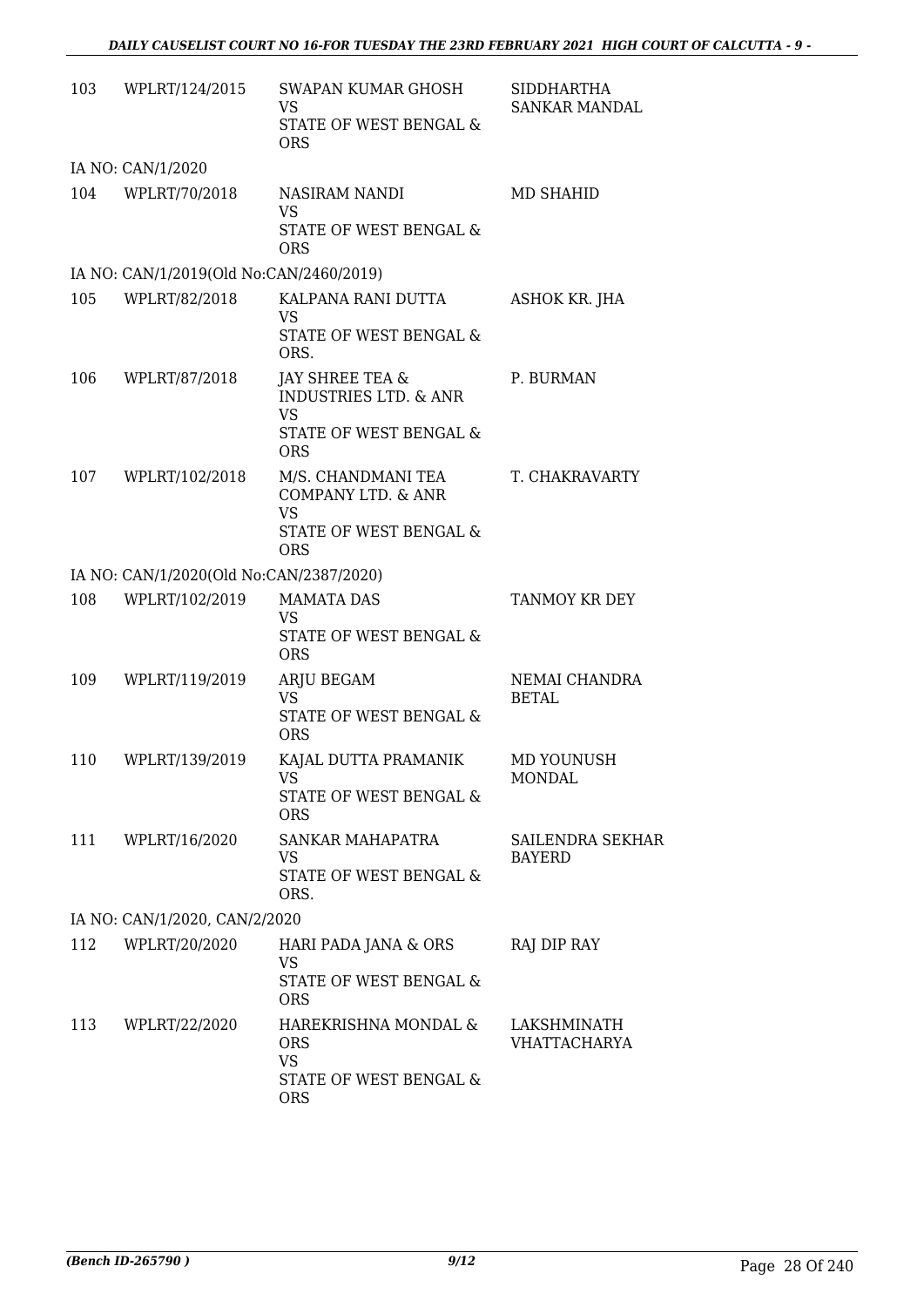| 114 | WPLRT/23/2020     | <b>SMT BHABANI MAITI</b><br><b>VS</b>                | <b>BISWAJIT SAU</b>                  |
|-----|-------------------|------------------------------------------------------|--------------------------------------|
|     |                   | STATE OF WEST BENGAL &<br><b>ORS</b>                 |                                      |
| 115 | WPLRT/24/2020     | SK BARSHED ALI<br><b>VS</b>                          | SK. BARSHED ALI                      |
|     |                   | STATE OF WEST BENGAL &<br><b>ORS</b>                 |                                      |
| 116 | WPLRT/25/2020     | JOYDEB CHAKRABORTY<br><b>VS</b>                      | HIMADRI KUMAR<br><b>MAHATA</b>       |
|     |                   | STATE OF WEST BENGAL &<br><b>ORS</b>                 |                                      |
| 117 | WPLRT/27/2020     | PHATICK CHANDRA KHAN<br><b>VS</b>                    | MD HOSSAIN                           |
|     |                   | STATE OF WEST BENGAL &<br><b>ORS</b>                 |                                      |
| 118 | WPLRT/28/2020     | NAMITA GHOSH<br>VS                                   | <b>DEBASIS SUR</b>                   |
|     |                   | STATE OF WEST BENGAL &<br><b>ORS</b>                 |                                      |
| 119 | WPLRT/32/2020     | AMARNATH DATTA<br><b>VS</b>                          | P K BHATTACHARYA                     |
|     |                   | STATE OF WEST BENGAL<br>AND ORS.                     |                                      |
| 120 | WPLRT/33/2020     | TARAPADA GHOSH<br><b>VS</b>                          | DEBASHISH SARKAR                     |
|     |                   | STATE OF WEST BENGAL<br>AND ORS.                     |                                      |
|     | IA NO: CAN/1/2021 |                                                      |                                      |
| 121 | WPLRT/37/2020     | SIDDESWAR DE<br><b>VS</b>                            | UTTIYA RAY                           |
|     |                   | STATE OF WEST BENGAL<br>AND ORS.                     |                                      |
| 122 | WPLRT/38/2020     | <b>SOMA AICH</b><br><b>VS</b>                        | <b>ABDUS SALAM</b>                   |
|     |                   | STATE OF WEST BENGAL<br>AND ORS.                     |                                      |
| 123 | WPLRT/39/2020     | RANAJIT KUMAR BERA AND<br><b>OTHERS</b><br><b>VS</b> | <b>SAKYA MAITY</b>                   |
|     |                   | STATE OF WEST BENGAL<br>AND ORS.                     |                                      |
| 124 | WPLRT/40/2020     | <b>ASIT GAYEN</b><br>VS                              | KAPIL CHANDRA<br><b>SAHOO</b>        |
|     |                   | STATE OF WEST BENGAL<br>AND ORS.                     |                                      |
| 125 | WPLRT/41/2020     | <b>BISWANTH MAJHI</b><br>VS                          | DIPANKAR PAL                         |
|     |                   | STATE OF WEST BENGAL<br>AND ORS.                     |                                      |
| 126 | WPLRT/42/2020     | STATE OF WEST BENGAL<br>AND ORS.                     | <b>NILOTPAL</b><br><b>CHATTERJEE</b> |
|     |                   | VS<br>NARAYAN CHANDRA SAHA                           |                                      |
|     |                   | AND ORS                                              |                                      |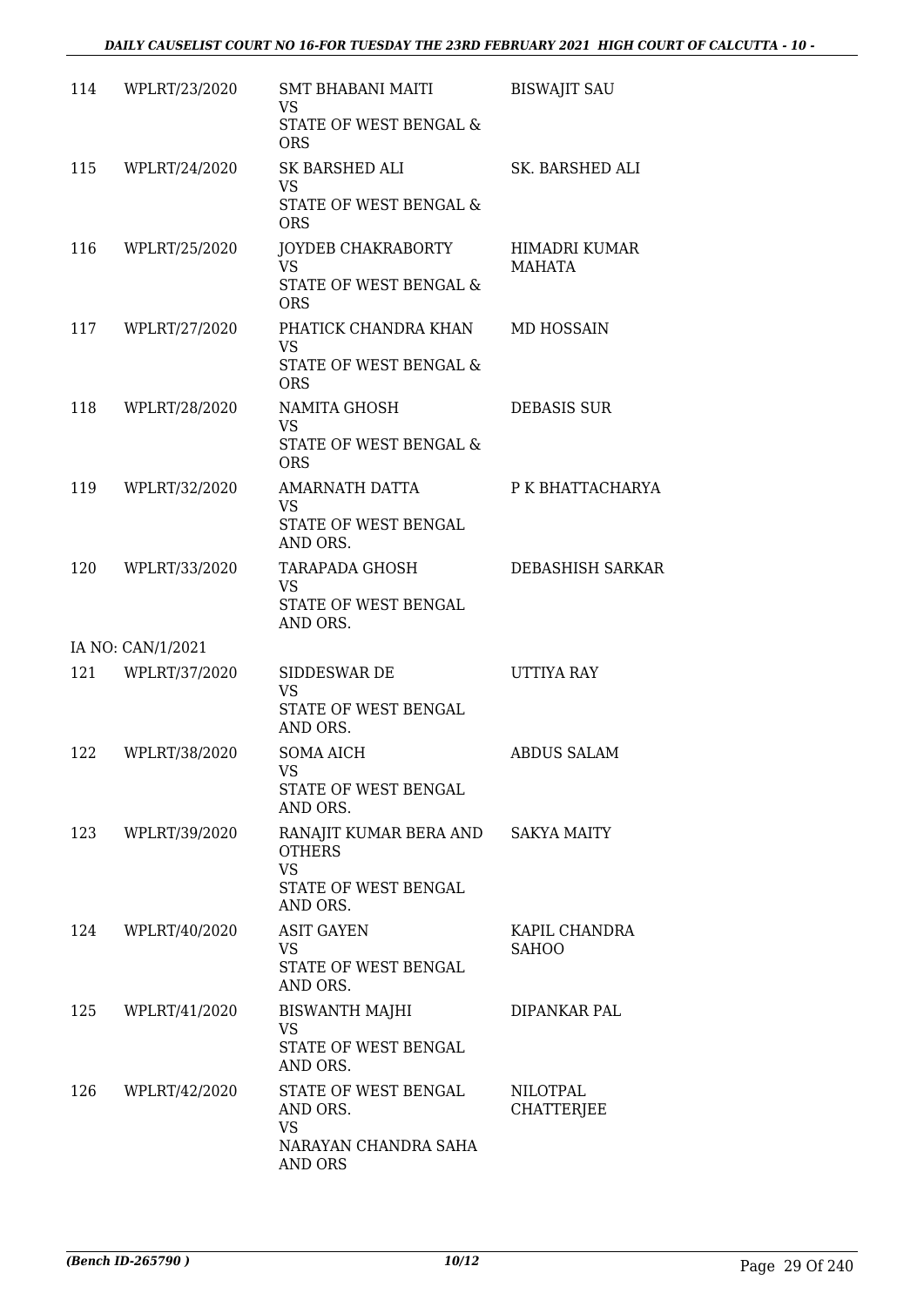| 127 | WPLRT/43/2020    | JADAV DAS AND OTHERS<br><b>VS</b><br>STATE OF WEST BENGAL<br>AND ORS.              | KAPIL CHANDRA<br><b>SAHOO</b>  |
|-----|------------------|------------------------------------------------------------------------------------|--------------------------------|
| 128 | WPLRT/44/2020    | <b>JADAV DAS AND OTHERS</b><br><b>VS</b><br>STATE OF WEST BENGAL<br>AND ORS.       | KAPIL CHANDRA<br><b>SAHOO</b>  |
| 129 | WPLRT/45/2020    | JADAV DAS AND OTHERS<br><b>VS</b><br>STATE OF WEST BENGAL<br>AND ORS.              | KAPIL CHANDRA<br><b>SAHOO</b>  |
| 130 | WPLRT/46/2020    | <b>JADAV DAS AND OTHERS</b><br>VS.<br>STATE OF WEST BENGAL<br>AND ORS.             | KAPIL CHANDRA<br><b>SAHOO</b>  |
| 131 | WPLRT/47/2020    | <b>JADAV DAS AND OTHERS</b><br>VS.<br>STATE OF WEST BENGAL<br>AND ORS.             | KAPIL CHGANDRA<br><b>SAHOO</b> |
| 132 | WPLRT/48/2020    | JADAV DAS AND OTHERS<br><b>VS</b><br>STATE OF WEST BENGAL<br>AND ORS.              | KAPIL CHANDRA<br><b>SAHOO</b>  |
| 133 | WPLRT/49/2020    | <b>JADAV DAS AND OTHERS</b><br><b>VS</b><br>STATE OF WEST BENGAL<br>AND ORS.       | KAPIL CHANDRA<br><b>SAHOO</b>  |
| 134 | WPLRT/50/2020    | JADAV DAS AND OTHERS<br><b>VS</b><br>STATE OF WEST BENGAL<br>AND ORS.              | KAPIL CHANDRA<br><b>SAHOO</b>  |
| 135 | WPLRT/51/2020    | LATIKA GHOSH AND ORS<br><b>VS</b><br>STATE OF WEST BENGAL<br>AND ANR               | J.L. ROY                       |
|     | 136 WPLRT/1/2021 | <b>SRIDAM BASAK</b><br>VS.<br>STATE OF WEST BENGAL<br>AND ORS.                     | DEBDEEP SINHA                  |
|     | 137 WPLRT/2/2021 | GIYASUDDIN ZAMADAR<br>VS.<br><b>BLOCK LAND AND LAND</b><br>REFORM OFFICER AND ORS  | <b>SANDIP DAS</b>              |
|     | 138 WPLRT/3/2021 | NIRMAL KUMAR<br><b>CHATTERJEE</b><br><b>VS</b><br>STATE OF WEST BENGAL<br>AND ORS. | <b>D BANERJEE</b>              |
| 139 | WPLRT/4/2021     | <b>SUBODH JANA</b><br><b>VS</b><br>STATE OF WEST BENGAL<br>AND ORS.                | AMITAVA DASGUPTA               |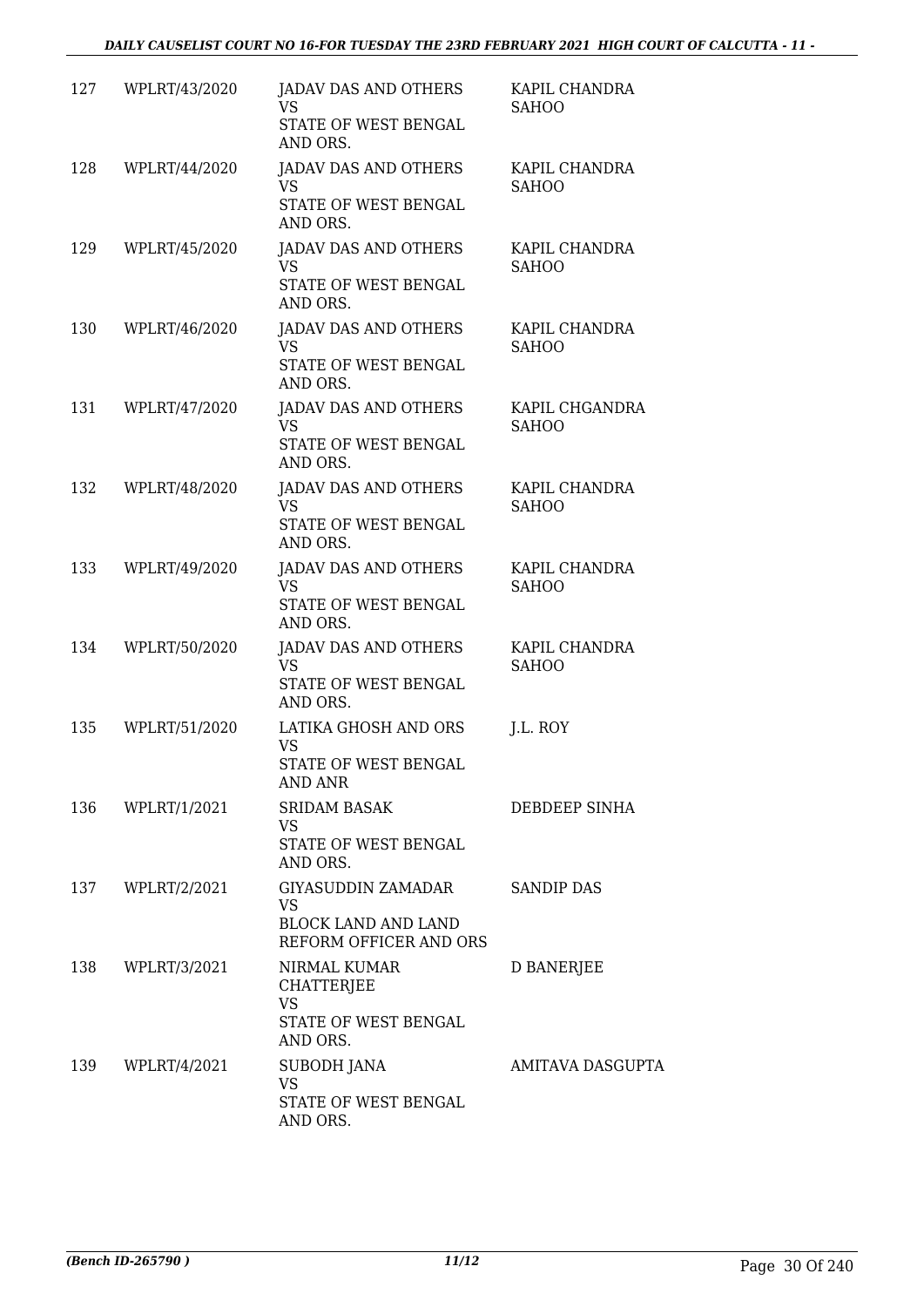| 140 | WPLRT/5/2021                    | <b>ASRAFUL HAQUE</b><br><b>VS</b>                                                         | <b>ARPITA BASU</b>                                                                        |
|-----|---------------------------------|-------------------------------------------------------------------------------------------|-------------------------------------------------------------------------------------------|
|     |                                 | STATE OF WEST BENGAL<br>AND ORS.                                                          |                                                                                           |
| 141 | WPLRT/6/2021                    | <b>BIVAS DE</b>                                                                           | PRANTICK GHOSH                                                                            |
|     |                                 | VS<br>STATE OF WEST BENGAL<br>AND ORS.                                                    |                                                                                           |
| 142 | WPLRT/7/2021                    | GANESH CHANDRA PALAND HIMADRI KR MAHATA<br><b>ORS</b><br><b>VS</b>                        |                                                                                           |
|     |                                 | STATE OF WEST BENGAL<br>AND ORS.                                                          |                                                                                           |
| 143 | WPLRT/8/2021                    | NAND KUMAR SOMANI<br><b>VS</b>                                                            | <b>SYED NURUL AREFIN</b>                                                                  |
|     |                                 | STATE OF WEST BENGAL<br>AND ORS.                                                          |                                                                                           |
|     |                                 | <b>APPLICATION</b>                                                                        |                                                                                           |
| 144 | WPLRT/572/2001                  | MONORAMA LAHA & ANR.<br><b>VS</b>                                                         | DEVENDRA KUMAR<br><b>GUPTA</b>                                                            |
|     |                                 | STATE OF W.B.                                                                             |                                                                                           |
|     |                                 | IA NO: CAN/1/2016(Old No:CAN/2612/2016), CAN/2/2016(Old No:CAN/2676/2016)                 |                                                                                           |
| 145 | WP.ST/1607/2008                 | SRI NIRMAL KUMAR<br><b>CHOWDHURY</b><br><b>VS</b><br>STATE OF WEST BENGAL &<br><b>ORS</b> | <b>MONIKA GHOSH</b>                                                                       |
|     |                                 |                                                                                           |                                                                                           |
|     |                                 | IA NO: CAN/1/2015(Old No:CAN/9835/2015), CAN/2/2015(Old No:CAN/9841/2015)                 |                                                                                           |
| 146 | RVW/181/2015                    | BOSE INSTITUTE & ORS<br>VS<br>RAMPADA MANNA & ORS                                         | AMIT KR. MUHURI                                                                           |
|     |                                 | IA NO: CAN/1/2015(Old No:CAN/8391/2015), CAN/2/2019(Old No:CAN/3948/2019)                 |                                                                                           |
|     | wt147 FMA/541/2009              | RAMAPADA MANNA & ANR.<br><b>VS</b>                                                        | <b>SHOVENDU</b><br><b>BANERJEE</b>                                                        |
|     |                                 | UNION OF INDIA & ORS.                                                                     |                                                                                           |
| 148 | MAT/840/2017                    | M/S SPICE RETAILS LTD.<br><b>VS</b>                                                       | <b>SUVAM SINHA</b>                                                                        |
|     |                                 | SALES TAX OFFICER, POSTA<br><b>BAZAR CHARGE &amp; ORS.</b>                                |                                                                                           |
|     | No:CAN/5116/2020)               |                                                                                           | IA NO: CAN/2/2020(Old No:CAN/5114/2020), CAN/3/2020(Old No:CAN/5115/2020), CAN/4/2020(Old |
|     | wt149 MAT/844/2017              | M/S. SPICE RETAILS LTD<br><b>VS</b>                                                       | <b>SUVAM SINHA</b>                                                                        |
|     |                                 | THE SALES TAX OFFICER,<br>POSTA BAZAR CHARGE &<br><b>ORS</b>                              |                                                                                           |
|     | No:CAN/5113/2020)               |                                                                                           | IA NO: CAN/2/2020(Old No:CAN/5110/2020), CAN/3/2020(Old No:CAN/5112/2020), CAN/4/2020(Old |
| 150 | WP.ST/114/2019<br>(Restoration) | EJAJ AHMED<br><b>VS</b><br><b>CONSUMER AFFAIRS</b><br>DEPARTMENT & ORS                    | MADHUPARNA<br><b>KANRAR</b>                                                               |
|     |                                 |                                                                                           |                                                                                           |

IA NO: CAN/1/2019(Old No:CAN/10144/2019)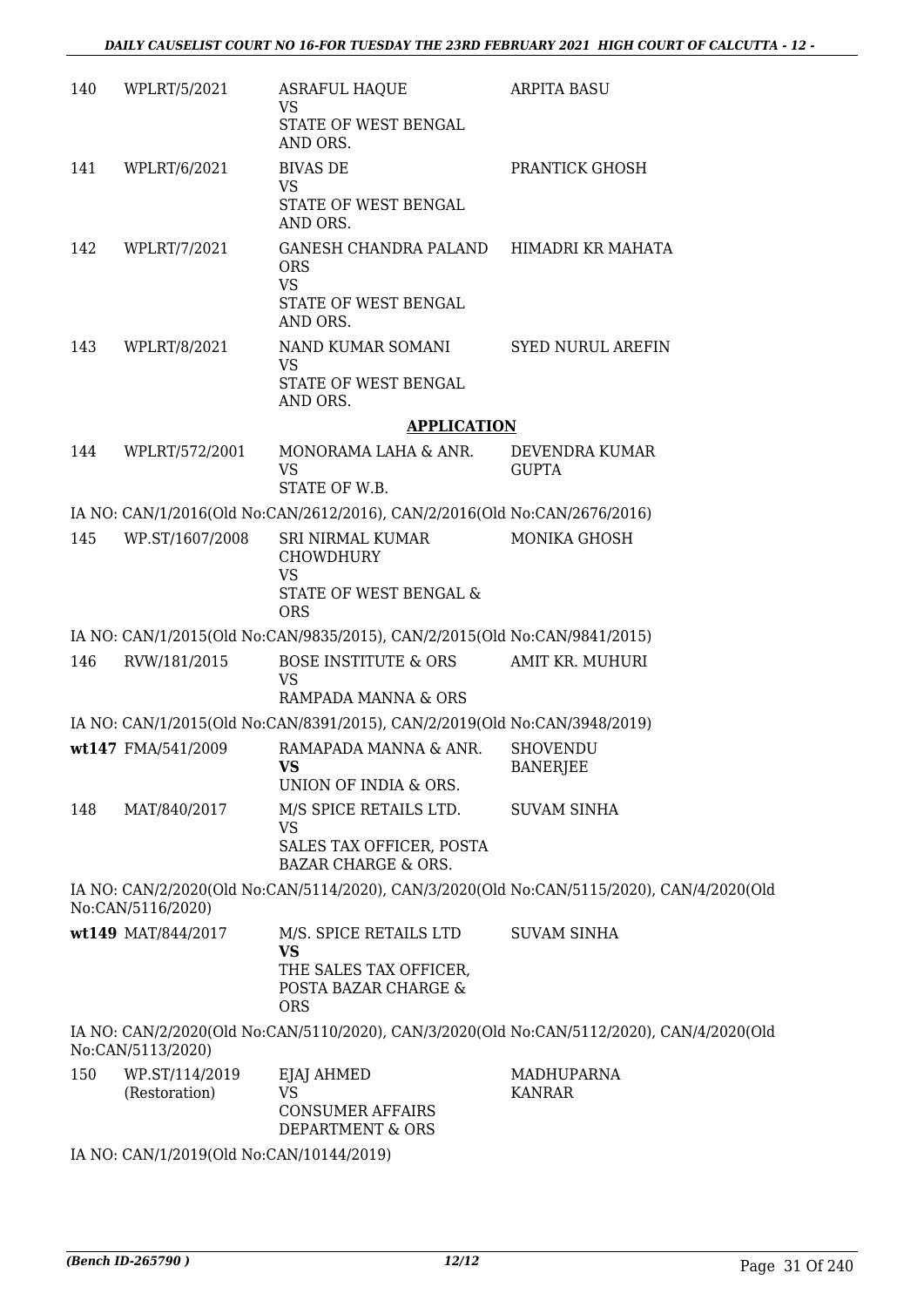

### **Appellate Side**

**DAILY CAUSELIST For Tuesday The 23rd February 2021**

**COURT NO. 37**

**DIVISION BENCH (DB - III)**

**AT 10:45 AM**

**HON'BLE JUSTICE I. P. MUKERJI HON'BLE JUSTICE MD. NIZAMUDDIN (VIA VIDEO CONFERENCE)**

### **ON AND FROM TUESDAY, THE 23RD FEBRUARY, 2021 ROSTER NOTIFIED ON 8TH JANUARY, 2021 IS MODIFIED TO THE FOLLOWING EXTENT: - WILL SIT TOGETHER TO TAKE UP ALL APPEALS UNDER COMMERCIAL COURTS, COMMERCIAL DIVISION AND COMMERCIAL APPELLATE DIVISION OF THE HIGH COURT'S ACT, 2015**

**NOTE: APPELLATE SIDE MATTERS WILL BE TAKEN UP FIRST.**

**SPECIAL NOTE: (1) IF THERE IS NO COMMERCIAL COURT MATTER THEN MENTIONING OF COMMERCIAL COURT MATTERS WILL BE ENTERTAINED AT COURT NO. 3 ON REGULAR BASIS.**

**(2) COMMERCIAL COURT SHALL NOT SIT AT COURT NO. 37 IF THERE IS NO COMMERCIAL COURT MATTER IN THE LIST. NOTE: MATTERS WILL BE TAKEN UP THROUGH PHYSICAL HEARING ONLY WHEN BOTH THE PARTIES ARE AGREED.**

|                   |               | <b>APPLICATION</b>                                                         |            |
|-------------------|---------------|----------------------------------------------------------------------------|------------|
| 1                 | FMAT/137/2021 | <b>SAI LAND DEVELOPER</b><br>PRIVATE LIMITED<br>VS<br>SANJAY KUMAR KAJARIA | JOYITA ROY |
| IA NO: CAN/1/2021 |               |                                                                            |            |
| 2                 | FMAT/138/2021 | SAI LAND DEVELOPER<br>PRIVSATE LIMITED<br>VS<br>RESHMI DEVI KAJARIA        | JOYITA ROY |
| IA NO: CAN/1/2021 |               |                                                                            |            |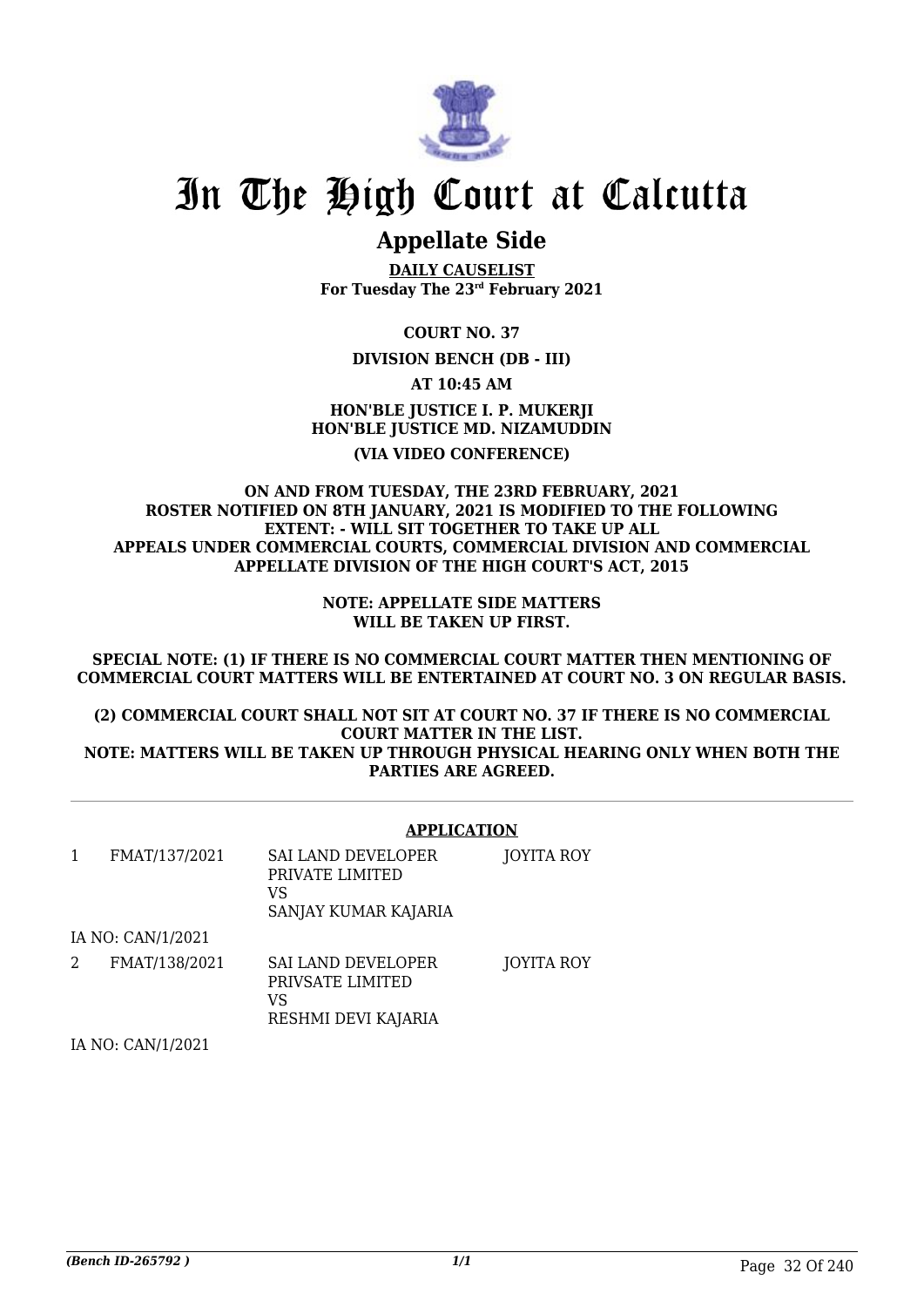

### **Appellate Side**

**DAILY CAUSELIST For Tuesday The 23rd February 2021**

**COURT NO. 3**

**DIVISION BENCH (DB - III)**

**AT 10:45 AM HON'BLE JUSTICE I. P. MUKERJI HON'BLE JUSTICE MD. NIZAMUDDIN (VIA VIDEO CONFERENCE)**

**ON AND FROM MONDAY, THE 11TH JANUARY 2021 - AFTER COMPLETION OF COMMERCIAL APPELLATE DIVISION BENCH – WILL TAKE UP APPEALS UNDER ARBITRATION ACT, 1940 AND ARBITRATION & CONCILIATION ACT, 1996, INCLUDING APPLICATIONS CONNECTED THERETO;**

**HEARING OF WRIT APPEALS IRRESPECTIVE OF CLASSIFICATION INCLUDING APPLICATIONS CONNECTED THERETO.**

**ON AND FROM 01.02.2021 APPELLATE SIDE MATTERS WILL BE TAKEN UP FROM 3:00 P.M. OR IMMEDIATELY AFTER EXHAUSTION OF ORIGINAL SIDE LIST.**

**SPECIAL NOTE: (1) IF THERE IS NO COMMERCIAL COURT MATTER THEN MENTIONING OF COMMERCIAL COURT MATTERS WILL BE ENTERTAINED AT COURT NO. 3 ON REGULAR BASIS.**

**(2) COMMERCIAL COURT SHALL NOT SIT AT COURT NO. 37 IF THERE IS NO COMMERCIAL COURT MATTER IN THE LIST.** 

**(3) MENTIONING WILL BE ENTERTAINED ONLY ON MONDAYS.**

**NOTE: MATTERS WILL BE TAKEN UP THROUGH PHYSICAL HEARING ONLY WHEN BOTH THE PARTIES ARE AGREED.**

|                   |                                                 | <b>TO BE MENTIONED</b>                                                                     |                        |
|-------------------|-------------------------------------------------|--------------------------------------------------------------------------------------------|------------------------|
| 1                 | FA/53/2018                                      | SAILENDRA CHANDRA DASGUPTA<br>AND ANR.<br><b>VS</b><br>M/S SPRITEX MACHINS & ORS.          | HARA KRISHNA HALDAR    |
| 2                 | FA/106/2019<br>FAT 575/2016 (FOR<br>CORRECTION) | DEBIKA PATRO @ NEE<br>CHATTERJEE<br><b>VS</b><br>PROBAL KUMAR PATRO                        | AMAL KUMAR BANERJEE    |
| 3                 | MAT/1185/2019<br>$(P-I+OS+4PBs.)$               | S.B MODERN HIGH SCHOOL &<br>ANR.<br><b>VS</b><br>KAMALA KANT SINGH & ORS.                  | <b>BISWAJIT DAS</b>    |
| 4                 | FMA/254/2020<br>(Assign Matter)                 | SARDA DEBI CHOUHAN & ORS<br>VS.<br>THE NATIONAL INSURANCE<br><b>COMPANY LTD &amp; ANR</b>  | <b>AMIT RANJAN ROY</b> |
|                   | IA NO: CAN/2/2020(Old No:CAN/2310/2020)         |                                                                                            |                        |
| 5                 | CPAN/433/2020                                   | ARANI MUKHOPADHYAY<br><b>VS</b><br><b>NAVENDU RAI</b>                                      | NIBEDITA MUKHERJEE     |
| IA NO: CAN/1/2020 |                                                 |                                                                                            |                        |
| wt.6              | FMA/1756/2019                                   | ARANI MUKHOPADHYAAY<br><b>VS</b><br><b>EMPLOYEES PROVIDENT FUND</b><br>ORGANAIZATION & ORS | NIBEDITA MUKHERJEE     |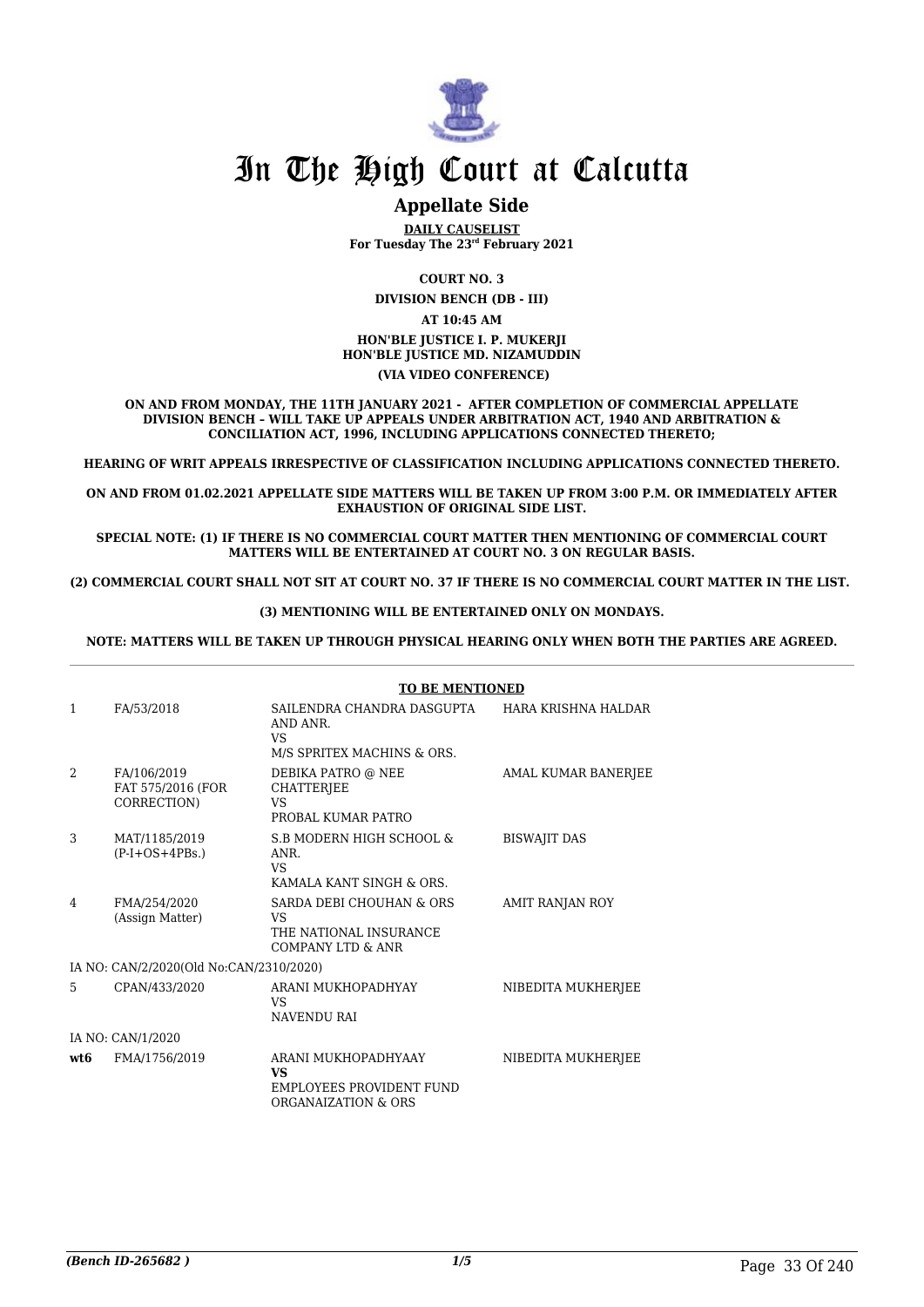| 7    | MAT/490/2020<br>(FILE NOT HERE)          | PHOENIX CONVEYER BELT INDIA<br>PVT. LTD & ANR<br><b>VS</b>                             | TRIDIB BOSE                                                                                                  |
|------|------------------------------------------|----------------------------------------------------------------------------------------|--------------------------------------------------------------------------------------------------------------|
|      |                                          | PRINCIPAL COMMISSIONER & ORS                                                           |                                                                                                              |
|      |                                          | IA NO: CAN/1/2020(Old No:CAN/4494/2020), CAN/2/2020(Old No:CAN/4497/2020)              |                                                                                                              |
|      |                                          | <b>APPLICATION</b>                                                                     |                                                                                                              |
| 8    | FMAT/64/2021                             | bhaskar nath<br><b>VS</b><br>subrata dey                                               | PRANTICK GHOSH                                                                                               |
|      | IA NO: CAN/1/2021                        |                                                                                        |                                                                                                              |
|      |                                          | <b>FOR HEARING</b>                                                                     |                                                                                                              |
| 9    | FMAT/376/2019<br><b>TOP</b>              | PAM DEVELOMENTS PVT. LTD.<br>VS                                                        | <b>AMRITAM MANDAL</b>                                                                                        |
|      |                                          | STATE OF WEST BENGAL & ANR                                                             |                                                                                                              |
| wt10 | COT/54/2019                              | STATE OF W B & ANR<br>VS<br>PAM DEVELOPMENTS PVT LTD                                   | MANALI ALI                                                                                                   |
| 11   | FMA/1201/2009                            | SWAPNA ATTA & ORS.                                                                     | PRASUN GHOSH                                                                                                 |
|      |                                          | <b>VS</b><br>STATE OF WB & ORS.                                                        |                                                                                                              |
| 12   | FA/146/2005                              | SAMBHU NATH MITRA & ANR.                                                               | PARTHA PRATIM ROY                                                                                            |
|      |                                          | VS<br>KHAITAN CONSULTANTS LTD.                                                         |                                                                                                              |
| wt13 | FA/147/2005                              | SULATA DE & ORS.<br>VS                                                                 | <b>ARNAB ROY</b>                                                                                             |
|      |                                          | KHAITAN CONSULTANTS LTD.                                                               |                                                                                                              |
|      | IA NO: CAN/3/2019(Old No:CAN/11626/2019) |                                                                                        |                                                                                                              |
|      | wt14 FA/148/2005                         | ANIL KANTI ROY CHOWDHURY<br><b>VS</b>                                                  | TIRTHANKARR DAS                                                                                              |
| 15   | FA/171/2007                              | KHAITAN CONSULTANTS LTD.<br>INDRANI MUKHERJEE & ORS.<br><b>VS</b><br>SANTA DEVI SETHIA | DEBDUTTA BASU                                                                                                |
|      | IA NO: CAN/1/2007(Old No:CAN/3795/2007)  |                                                                                        |                                                                                                              |
| 16   | FMA/1301/2011                            | SATYENDRA TIWARY & ORS<br>VS                                                           | <b>ABHA SINGH</b>                                                                                            |
|      |                                          | SARVESHWAR TIWARY & ORS                                                                |                                                                                                              |
|      |                                          |                                                                                        | IA NO: CAN/3/2019(Old No:CAN/8963/2019), CAN/4/2019(Old No:CAN/8965/2019), CAN/5/2019(Old No:CAN/12734/2019) |
| 17   | FMA/1517/2011                            | NATIONAL INSTITE OF<br><b>TECHNOLOGY</b>                                               | <b>ARUNAVA BANERJEE</b>                                                                                      |
|      |                                          | BIJOY KRISHNA DAS & ORS                                                                |                                                                                                              |
|      | CAN/7/2019(Old No:CAN/12320/2019)        |                                                                                        | IA NO: CAN/2/2011(Old No:CAN/5716/2011), CAN/3/2017(Old No:CAN/6825/2017), CAN/4/2017(Old No:CAN/6857/2017), |
| 18   | FMA/231/2012                             | <b>STATE &amp; ORS</b><br>VS                                                           | KANAILAL SAMANTA                                                                                             |
|      |                                          | <b>ASGAR ALI &amp; ORS</b>                                                             |                                                                                                              |
|      | IA NO: CAN/4/2020(Old No:CAN/967/2020)   |                                                                                        | <b>ABHIJIT BASU</b>                                                                                          |
| wt19 | FMA/902/2007                             | UTTAM KR. SAHA & ORS<br><b>VS</b><br><b>ASGAR ALI</b>                                  |                                                                                                              |
|      | IA NO: CAN/4/2008(Old No:CAN/10346/2008) |                                                                                        |                                                                                                              |
| 20   | MAT/772/2012                             | AIR INDIA LTD.<br>VS                                                                   | SOURAV CHAKRABORTY                                                                                           |
|      |                                          | ALOK KUMAR KAR & ORS                                                                   |                                                                                                              |
|      |                                          | IA NO: CAN/1/2012(Old No:CAN/8124/2012), CAN/2/2017(Old No:CAN/11958/2017)             |                                                                                                              |
| 21   | MAT/1820/2013<br>(P-I+OB+2nd J. Copy)    | ARUN KR. MANNA & ORS<br>VS<br>STATE OF WEST BENGAL & ORS                               | SYED ZULFIKAR ALI                                                                                            |
|      |                                          |                                                                                        |                                                                                                              |

IA NO: CAN/1/2013(Old No:CAN/12485/2013)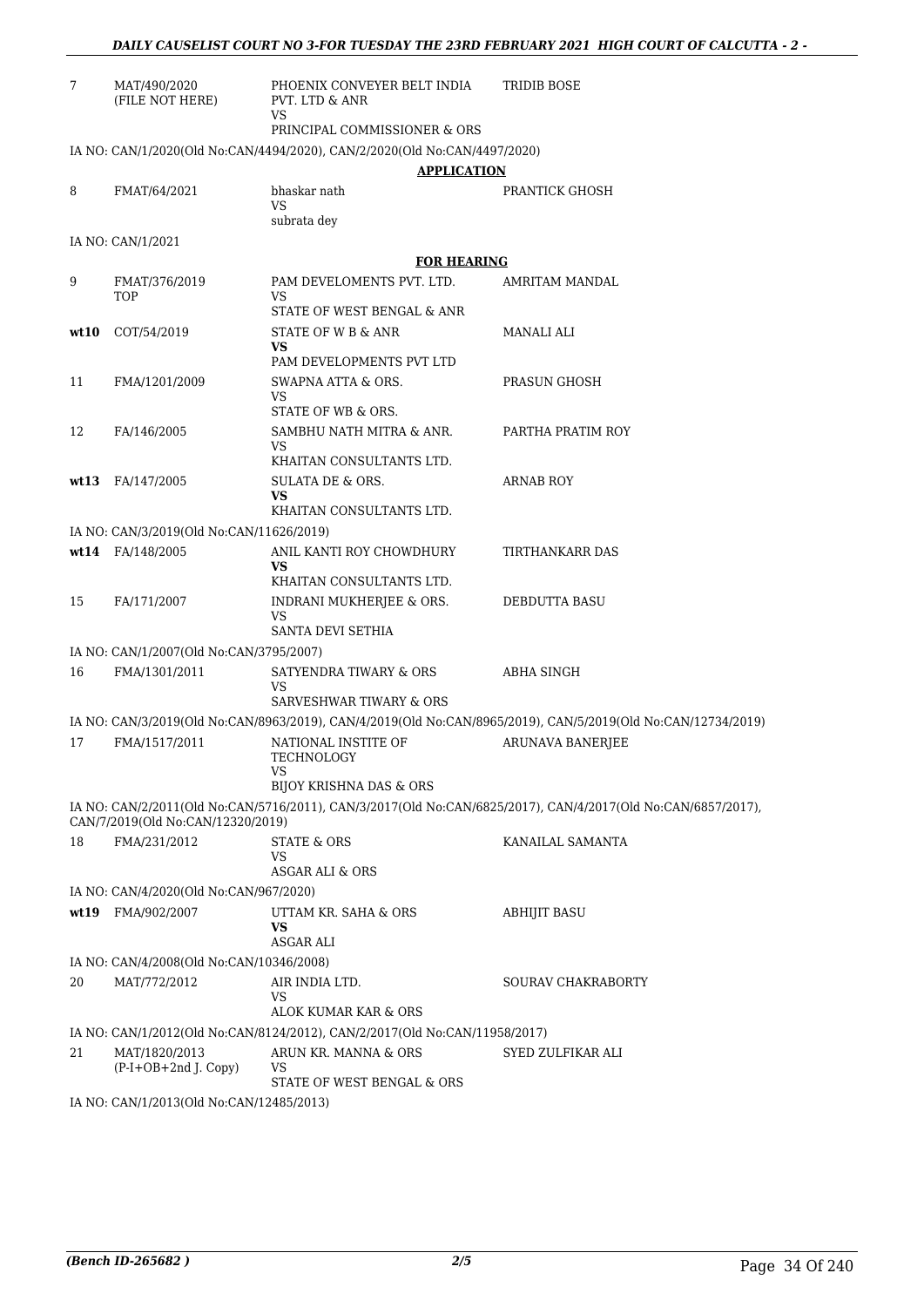| 22   | FMA/2233/2014                                       | TAPAN KUAMR BANERJEE<br>VS                                                            | <b>TANUJA BASAK</b>          |
|------|-----------------------------------------------------|---------------------------------------------------------------------------------------|------------------------------|
|      |                                                     | STATE OF WEST BENGAL & ORS                                                            |                              |
|      | IA NO: CAN/2/2014(Old No:CAN/6871/2014)             |                                                                                       |                              |
|      | wt23 WPA/5583/2014                                  | TAPAN KUMAR BANERJEE<br>VS<br>STATE OF WEST BENGAL & ORS                              | TANUJA BASAK                 |
| 24   | MAT/759/2014                                        | <b>MATIUR RAHAMAN</b>                                                                 | <b>GOLAM MASTAFA</b>         |
|      | $(P-I+OS+2PBs.)$                                    | VS<br>MD. ABDUL KHAYAR & ORS                                                          |                              |
|      | IA NO: CAN/1/2014(Old No:CAN/5901/2014)             |                                                                                       |                              |
| 25   | FMA/834/2015                                        | SUBHRA KETAN HALDER<br>VS<br>STATE OF WEST BENGAL & ORS                               | <b>GAZI FARUQUE HOSSSAIN</b> |
| 26   | FMA/1281/2016<br>$(P-I+OB+2nd J.$<br>Copy+2PBs.)    | ASHOK KR. MAHANTA<br>VS<br>THE CENTRAL BANK OF INDIA &<br>ORS.                        | SUPRIYO CHATTOPADHYAY        |
| 27   | FMA/2274/2016<br>$(P-I+OB+2nd J.$<br>Copy+2PBs.)    | UNION OF INDIA & ORS<br>VS<br><b>GOUTAM RAM</b>                                       | APARNA BANERJEE              |
|      | IA NO: CAN/2/2016(Old No:CAN/1905/2016)             |                                                                                       |                              |
| 28   | FMA/4416/2016                                       | THE STATE OF W.B. & ORS<br>VS                                                         | SOMNATH NASKAR               |
|      |                                                     | KHABIRUDDIN AHMED & ORS                                                               |                              |
|      |                                                     | IA NO: CAN/2/2016(Old No:CAN/602/2016), CAN/3/2018(Old No:CAN/10249/2018)             |                              |
| 29   | FMA/559/2018                                        | BONGAON CENTRAL COOPERATIVE<br>MARKETING SOCIETY LTD.<br>VS                           | RAMESH DHARA                 |
|      |                                                     | STATE OF WEST BENGAL & ORS.                                                           |                              |
|      | IA NO: CAN/1/2017(Old No:CAN/11180/2017)            |                                                                                       |                              |
| 30   | FMA/620/2018                                        | STATE OF WEST BENGAL & ORS<br>VS<br>SEFALI JANA & ORS                                 | PINAKI DHOLE                 |
|      | IA NO: CAN/1/2017(Old No:CAN/7452/2017)             |                                                                                       |                              |
|      | wt31 WPA/9534/2015                                  | <b>SEFALI JANA &amp; ORS</b><br>vs<br>STATE OF WEST BENGAL & ORS                      | ANUPAM MANDAL                |
| 32   | FMA/1798/2018                                       | UNION OF INDIA & ORS<br>VS<br>MINTU MONDAL                                            | <b>SALIL KR MAITY</b>        |
|      | IA NO: CAN/1/2017(Old No:CAN/9805/2017)             |                                                                                       |                              |
| 33   | FMA/2045/2018<br>$(P-I+OB+2nd$ J.<br>$Copy+4PBs.$ ) | PROVAT RANJAN BISWAS<br>VS<br>RANJIT KUMAR RISHI & ORS                                | R. DHARA                     |
| 34   | FMA/2147/2018                                       | NORTH BENGAL STATE<br>TRANSPORT CORPORATION & ORS<br>VS<br>SANJOY KUNDU & ORS         | S. NAYAK                     |
| wt35 | FMA/2148/2018                                       | NBSTC & ORS<br>VS<br>7TH INDUSTRIAL TRIBUNAL & ORS                                    | S. NAYAK                     |
| 36   | MAT/930/2018                                        | ALI MAHAMMAD<br>VS.<br>STATE OF WEST BENGAL & ORS                                     | ANUSUYA BANERJEE             |
|      |                                                     | IA NO: CAN/6/2020(Old No:CAN/4829/2020), CAN/7/2020(Old No:CAN/4831/2020), CAN/8/2020 |                              |
| 37   | MAT/967/2018                                        | MIRA SARKAR<br>VS                                                                     | <b>GOBINDA C BAIDYA</b>      |
|      |                                                     | STATE OF WEST BENGAL & ORS                                                            |                              |
| 38   | MAT/1355/2018<br>$(P-I+OS+2nd$ J. Copy)             | ARINDAM SAHA<br>VS<br>INDIAN OIL CORP LTD & ORS                                       | MAHABOOB AHMED               |
| 39   | MAT/1375/2018<br>$(P-I+OS+2nd J.Copy) + 2$<br>PBs.  | EASTERN COALFIELDS LTD<br>VS<br><b>GOURINATH BANERJEE &amp; ORS</b>                   | SANCHITA BARMAN RAY          |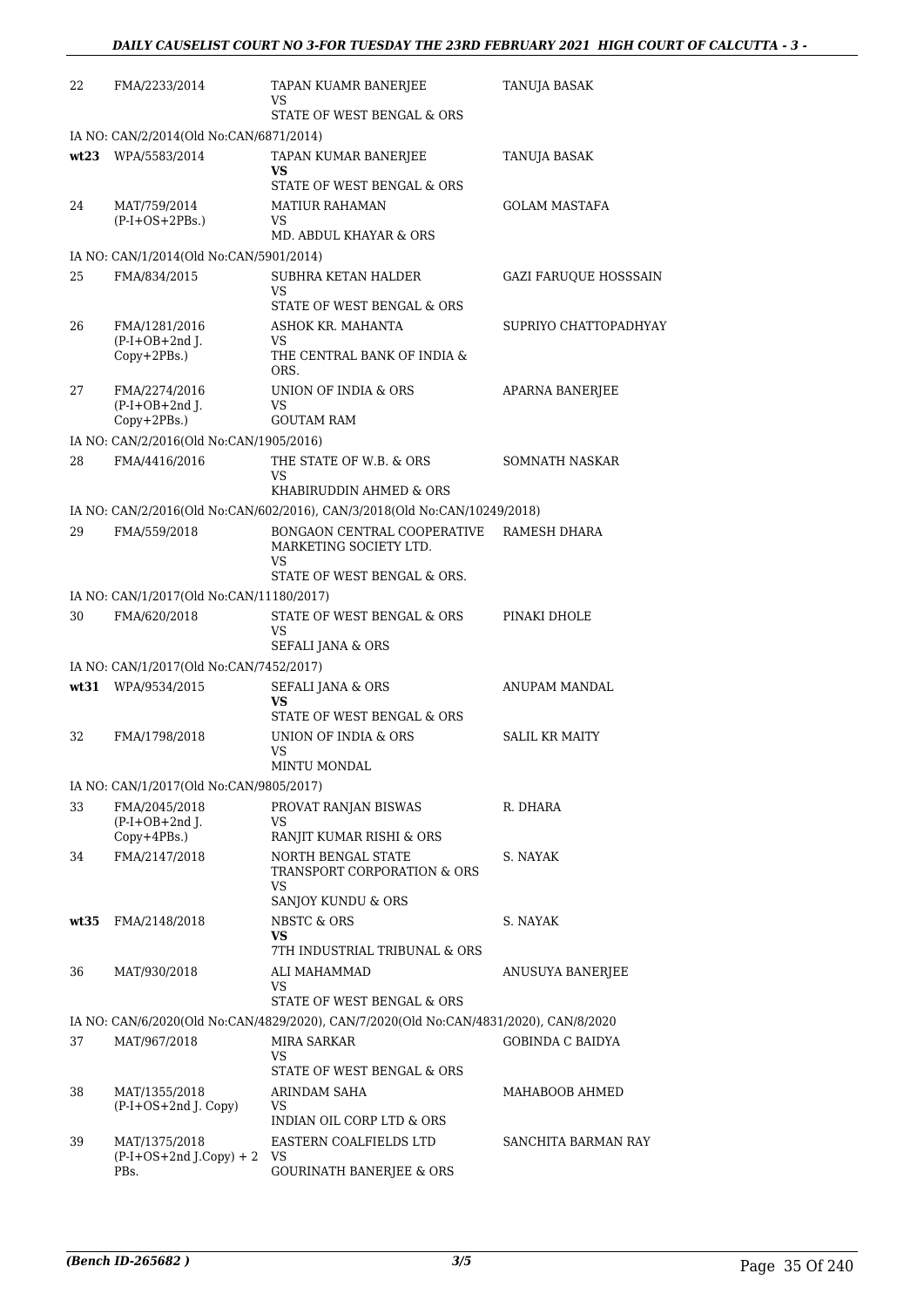| 40   | MAT/1426/2018                                       | SIDDHARTHA SAMANTA<br>VS                                         | SOUMYAJYOTI NANDY                                                                                                        |
|------|-----------------------------------------------------|------------------------------------------------------------------|--------------------------------------------------------------------------------------------------------------------------|
|      |                                                     | STATE OF WEST BENGAL & ORS                                       |                                                                                                                          |
|      | No:CAN/8942/2018)                                   |                                                                  | IA NO: CAN/1/2015(Old No:CAN/248/2015), CAN/2/2015(Old No:CAN/249/2015), CAN/3/2015(Old No:CAN/250/2015), CAN/4/2018(Old |
|      | wt41 MAT/1428/2018                                  | BIDYUT KUMAR PANJA<br>VS                                         | SOUMYAJYOTI NANDY                                                                                                        |
|      |                                                     | STATE OF WEST BENGAL & ORS                                       |                                                                                                                          |
|      | IA NO: CAN/1/2018(Old No:CAN/8934/2018)             |                                                                  |                                                                                                                          |
|      | wt42 MAT/1429/2018                                  | MITHU SENGUPTA(HALDER)<br>VS<br>STATE OF WEST BENGAL & ORS       | SOUMYAJYOTI NANDY                                                                                                        |
|      | IA NO: CAN/1/2018(Old No:CAN/8944/2018)             |                                                                  |                                                                                                                          |
|      | wt43 MAT/1430/2018                                  | MOJAMMEL MOLLA<br><b>VS</b>                                      | SOUMYAJYOTI NANDY                                                                                                        |
|      |                                                     | STATE OF WEST BENGAL & ORS                                       |                                                                                                                          |
|      | IA NO: CAN/1/2018(Old No:CAN/8945/2018)             |                                                                  |                                                                                                                          |
| 44   | FA/154/2019                                         | RAM CHANDRA PRASAD<br>VS<br>STATE OF BIHAR & ORS                 | S C PRASAD                                                                                                               |
|      | IA NO: CAN/2/2019(Old No:CAN/4529/2019)             |                                                                  |                                                                                                                          |
| 45   | FMA/178/2019                                        | UNION OF INDIA & ORS<br>VS                                       | DEBJANI GHOSAL                                                                                                           |
|      |                                                     | <b>SMT PRAMILA DEVI</b>                                          |                                                                                                                          |
|      | IA NO: CAN/2/2018(Old No:CAN/2088/2018), CAN/4/2020 |                                                                  |                                                                                                                          |
| 46   | FMA/306/2019                                        | NTPC LTD<br>VS<br>DR TEJ NARAYAN SINGH TARUN &<br>ORS            | UTAM KUMAR MONDAL                                                                                                        |
|      | IA NO: CAN/5/2021, CAN/6/2021, CAN/7/2021           |                                                                  |                                                                                                                          |
| 47   | FMA/686/2019                                        | <b>BINAY KUMAR</b>                                               | ARUNAVA GANGULY                                                                                                          |
|      | $(P-I+OB+2nd J.$<br>Copy+2PBs.)                     | VS<br>EASTERN COAL FIELDS LIMITED &<br>ORS                       |                                                                                                                          |
| 48   | FMA/718/2019<br>$+2$ PBs.                           | KUMAR MUKHOPADHYAY<br>VS                                         | K.P. MUHURI                                                                                                              |
|      |                                                     | STATE OF WEST BENGAL & ORS                                       |                                                                                                                          |
|      | IA NO: CAN/1/2019(Old No:CAN/331/2019)              |                                                                  |                                                                                                                          |
| wt49 | FMA/719/2019                                        | KUMAR MUKHOPADHYAY<br>VS<br>STATE OF WEST BENGAL & ORS           | K.P. MUHURI                                                                                                              |
|      | IA NO: CAN/1/2019(Old No:CAN/332/2019)              |                                                                  |                                                                                                                          |
| 50   | FMA/803/2019                                        | AJIJUL ISLAM & ANR                                               | ANINDA BHATTACHARYA                                                                                                      |
|      |                                                     | VS<br>STATE OF WEST BENGAL & ORS                                 |                                                                                                                          |
|      | IA NO: CAN/1/2019(Old No:CAN/7589/2019), CAN/2/2020 |                                                                  |                                                                                                                          |
| 51   | FMA/985/2019<br>$(P-I+OS+2nd$ J.<br>Copy+2PBs.)     | <b>SIPRA KHAN</b><br>VS<br>HPCL & ORS.                           | <b>GOUTAM DEY</b>                                                                                                        |
| 52   | FMA/1154/2019<br>$(P-I+OB+2nd J. Copy)$             | <b>JATINDRA NATH DAS</b><br>VS                                   | KRISHNENDU BERA                                                                                                          |
|      |                                                     | STATE OF WEST BENGAL & ORS                                       |                                                                                                                          |
| 53   | FMA/1657/2019                                       | SRIJIB KUMAR PATRA<br>VS<br>UNION OF INDIA & ORS                 | <b>SUBHAS JANA</b>                                                                                                       |
| 54   | MAT/508/2019                                        | THE STATE OF WEST BENGAL &<br>ORS<br>VS                          | TAPATI SAMANTA                                                                                                           |
|      |                                                     | SMT RAJ KISHORI RAO & ORS                                        |                                                                                                                          |
| 55   | MAT/715/2019                                        | THE MANAGING COMMITTEE,<br>BASUDEBPUR HIGH SCHOOL &<br>ANR<br>VS | <b>SUBHAS JANA</b>                                                                                                       |
|      |                                                     | STATE OF WEST BENGAL & ORS                                       |                                                                                                                          |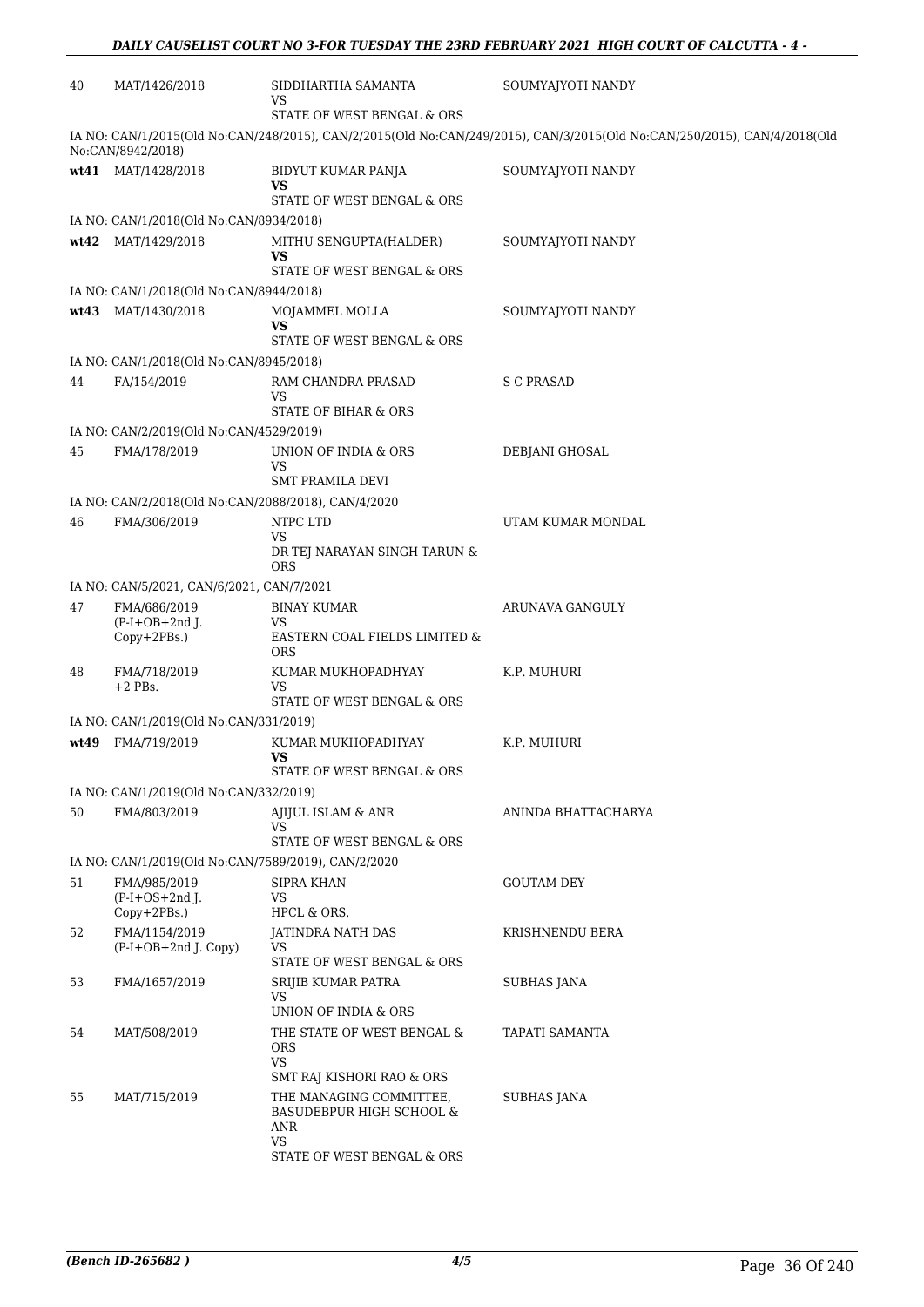### *DAILY CAUSELIST COURT NO 3-FOR TUESDAY THE 23RD FEBRUARY 2021 HIGH COURT OF CALCUTTA - 5 -*

| 56   | MAT/812/2019                                          | BHARAT COKING COAL LTD. &<br>ORS.<br><b>VS</b><br>RS FUEL P. LTD. & ORS.              | ARITRA GHOSH              |
|------|-------------------------------------------------------|---------------------------------------------------------------------------------------|---------------------------|
| 57   | MAT/1427/2019<br>$Pt-I+O.S.+2nd$ J.<br>$Copy+4PBs.$ ) | KHIZIR HAYAT<br>VS<br>STATE OF WEST BENGAL & ORS                                      | SK SAMIM AKHTER           |
| 58   | MAT/1748/2019<br>(Assign Matter)                      | THE PRESIDENT, MANAGING,<br>CHANDPUR HIGH SCHOOL<br>VS<br>PARTHA PATIM BISWAS & ORS   | <b>GOURANGA KUMAR DAS</b> |
|      | IA NO: CAN/1/2020(Old No:CAN/414/2020)                |                                                                                       |                           |
| wt59 | WPA/13531/2019                                        | PARTHA PRATIM BISWAS<br>VS.<br>STATE OF WEST BENGAL & ORS                             | SHIBAJI KUMAR DAS         |
| 60   | MAT/1918/2019                                         | <b>SUMON ROY</b><br>VS                                                                | ANINDA BHATTACHARYA       |
|      |                                                       | STATE OF WEST BENGAL & ORS                                                            |                           |
| 61   | WPA/22790/2019<br>(ASSIGNED)                          | <b>GAUTAM MEHRA</b><br>VS<br>UNION OF INDIA & ORS                                     | <b>RIMA DAS</b>           |
|      | IA NO: CAN/1/2020(Old No:CAN/4396/2020)               |                                                                                       |                           |
| 62   | FMA/73/2020<br>$(P-I+OB+2nd I.$<br>$Copy+2PBs.$ )     | INDIAN OIL CORPORATIONN<br><b>LIMITED &amp; ORS</b><br>VS.<br>M/S ROY & COMPANY & ORS | MANWENDRA SINGH<br>YADAV  |
| 63   | FMA/339/2020<br>$(P-I+OB+2nd I.$<br>Copy+2PBs.)       | RAJU MISHRA & ORS.<br>VS<br>UNION OF INDIA & ORS.                                     | DURGA SANKAR MULLICK      |
| 64   | MAT/139/2020                                          | MANOJ KUMAR CHOWDHURY<br><b>VS</b><br>STATE OF WEST BENGAL & ORS                      | KARUNAMOYEE SAMANTA       |
|      | IA NO: CAN/2/2021                                     |                                                                                       |                           |
| 65   | MAT/190/2020                                          | RAMANUJ MUKHOPADHYAY<br>VS.<br>STATE OF WEST BENGAL                                   | ANINDA BHATTACHARYA       |
| 66   | MAT/668/2020                                          | BHARAT COKING COAL LTD<br><b>VS</b><br>DHANESWAR PANDEY ANDORS                        | PRODYOT KR DAS            |
|      | IA NO: CAN/1/2020, CAN/2/2020                         |                                                                                       |                           |
| 67   | MAT/759/2020                                          | RASHMI METALIKS LIMITED AND<br><b>ANOTHER</b><br>VS<br>UNION OF INDIA AND ORS.        | <b>SHIVANGI THARD</b>     |
| 68   | WPA/7034/2020<br>(ASSIGNED)                           | <b>GOUTAM DUTTA</b><br>VS<br>Union of India                                           | RAJIV KUMAR CHOWDHURY     |

IA NO: CAN/1/2020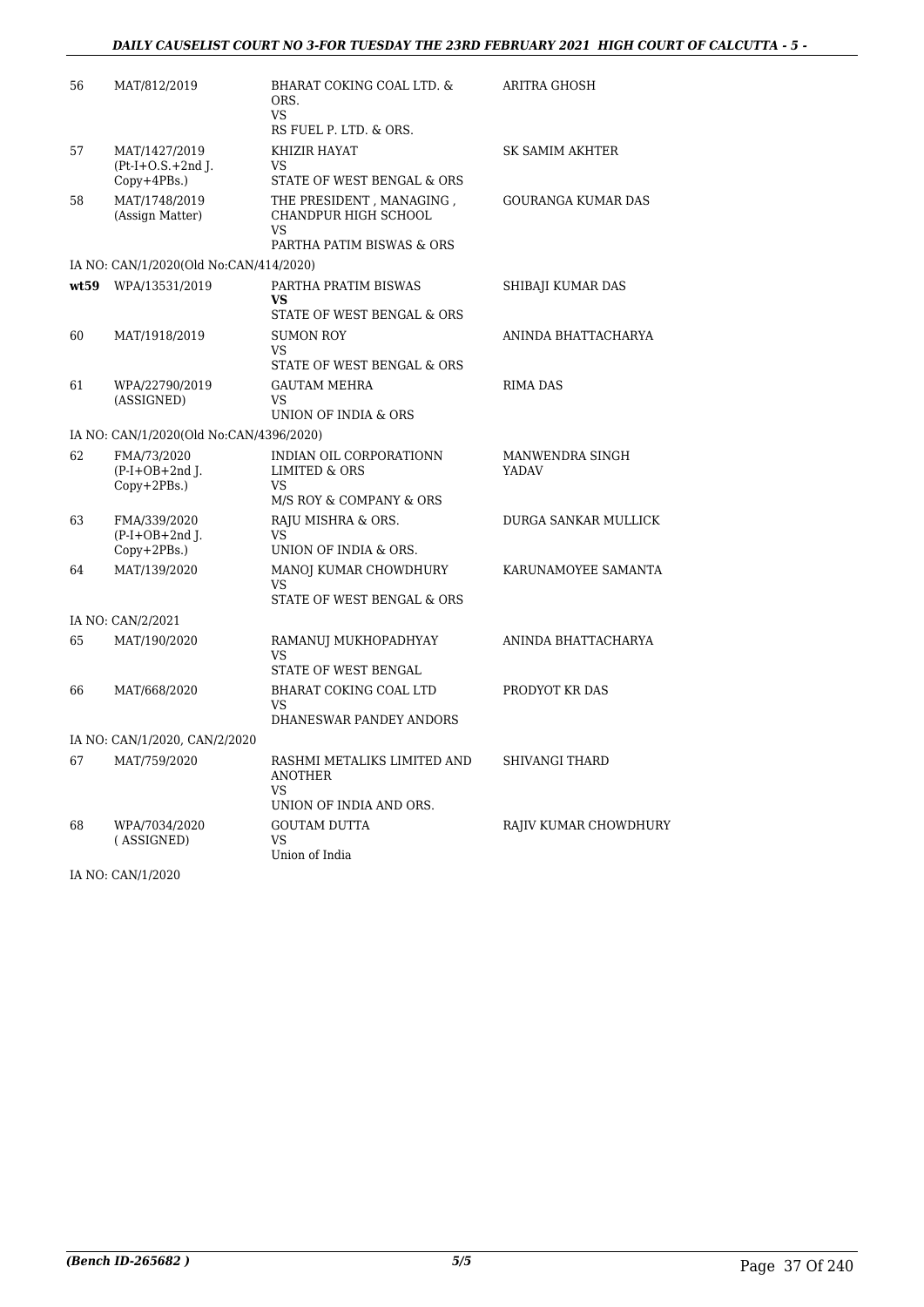

# In The High Court at Calcutta

### **Appellate Side**

**DAILY CAUSELIST For Tuesday The 23rd February 2021**

**COURT NO. 2**

**DIVISION BENCH (DB- IV)**

**AT 10:45 AM**

**HON'BLE JUSTICE HARISH TANDON HON'BLE JUSTICE KAUSIK CHANDA**

**(VIA VIDEO CONFERENCE)**

**ON AND FROM MONDAY, THE 11TH JANUARY, 2021 - ADMISSION OF APPEALS UNDER ORDER XLI OF THE CODE OF CIVIL PROCEDURE INCLUDING APPLICATIONS CONNECTED THERETO;**

**ANY OTHER FIRST APPEALS & FIRST MISCELLANEOUS APPEALS NOT ASSIGNED TO ANY OTHER BENCH & APPLICATIONS CONNECTED THERETO,**

**LAWAZIMA;**

**APPEALS RELATING TO LAND UNDER GROUP I AND APPLICATIONS CONNECTED THERETO;**

**APPEALS RELATING TO TRANSPORT & TELECOMMUNICATION UNDER GROUP VII AND REGULATION OF INDUSTRIES & ESSENTIAL COMMODITIES & VARIOUS CENTRAL ORDERS UNDER GROUP VIII AND APPLICATIONS CONNECTED THERETO;**

**NOTE: ON WEDNESDAY: CONTEMPT, MANDAMUS APPEALS WILL BE TAKEN UP FROM 2 P.M. ONWARDS. IF TIME PERMITS, OTHER MATTERS WILL BE TAKEN UP SERIALLY.**

**ON THURSDAY: HEARING MATTERS WILL BE TAKEN UP FROM 2.00 ONWARDS.**

**NOTE: MATTERS WILL BE TAKEN UP THROUGH PHYSICAL HEARING ONLY WHEN BOTH THE PARTIES ARE AGREED**

### **SPECIALLY FIXED MATTERS**

1 FMAT/590/2020 RAJLAKSHMI SYAM AND ANOTHER **VC** SHARBANI NANDI A DN **OTHERS** DEBAJYOTI DEB

IA NO: CAN/1/2021

### **ASSIGNED MATTERS**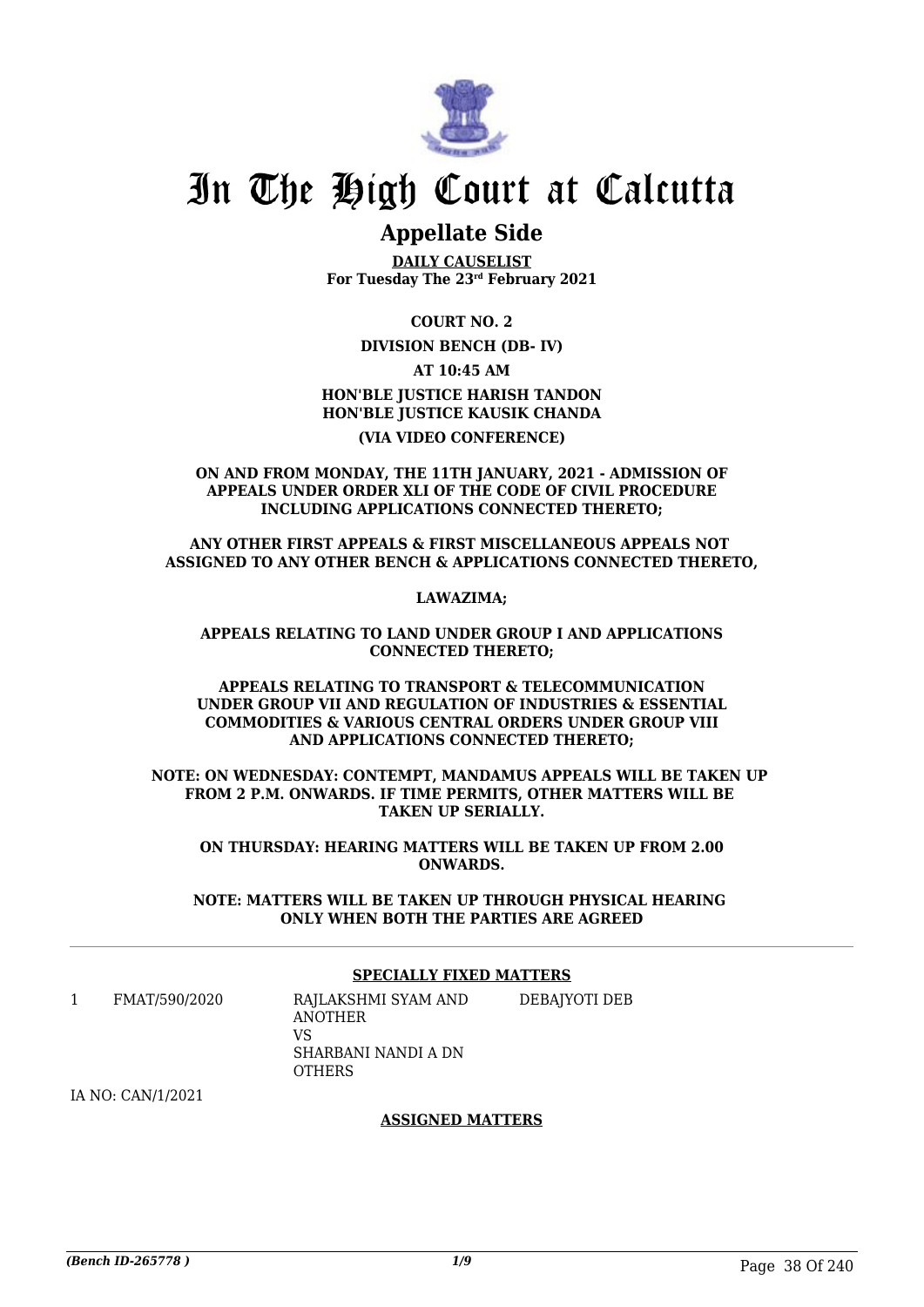| 2  | MAT/70/2020<br>(ASSIGNED)[24.02.2020] VS           | NEMAI CH. KUNDU & ORS.<br>STATE OF WEST BENGAL &<br>ORS.                                                     | UTTAM KR. DE                                                                              |
|----|----------------------------------------------------|--------------------------------------------------------------------------------------------------------------|-------------------------------------------------------------------------------------------|
| 3  | MAT/192/2021                                       | HOOGHLY MILLS COMPANY<br>LIMITED AND ANOTHER<br><b>VS</b><br>STATE OF WEST BENGAL<br>AND ORS.                | <b>BHASKAR</b><br><b>MUKHERJEE</b>                                                        |
|    | IA NO: CAN/1/2021                                  |                                                                                                              |                                                                                           |
| 4  | MAT/193/2021                                       | HOOGHLY MILLS COMPANY<br>LIMITED<br><b>VS</b>                                                                | <b>BHASKAR</b><br><b>MUKHERJEE</b>                                                        |
|    |                                                    | NETAI KHAN AND OTHERS                                                                                        |                                                                                           |
|    | IA NO: CAN/1/2021                                  |                                                                                                              |                                                                                           |
| 5  | FMA/322/2009<br>[N.T.W.]                           | <b>FOR ORDERS</b><br><b>BAIDYANATH MANDAL</b><br><b>VS</b><br>KAMINI MANDAL & ANR                            | <b>AMIT BANERJEE</b>                                                                      |
|    | IA NO: CAN/3/2020, CAN/4/2021                      |                                                                                                              |                                                                                           |
| 6  | FA/281/2016<br>$[24.02.2021]$ [C-I]                | <b>BISWANATH PAUL</b><br><b>VS</b><br>PARESH NATH PAUL & ORS                                                 | HARE KRISHNA<br><b>HALDER</b>                                                             |
|    | No:CAN/4163/2019), CAN/9/2020(Old No:CAN/396/2020) |                                                                                                              | IA NO: CAN/1/2011(Old No:CAN/8150/2011), CAN/7/2015(Old No:CAN/2345/2015), CAN/8/2019(Old |
| 7  | SAT/179/2018                                       | SK GOLAM LALCHAND<br><b>VS</b><br>NANDU LAL SHAW @<br>NANDU LAL KESHRI @<br>NANDU LAL BAYES & ORS            | <b>SURENDRA KUMAR</b><br><b>SHARMA</b>                                                    |
|    | IA NO: CAN/1/2018(Old No:CAN/3122/2018)            |                                                                                                              |                                                                                           |
|    |                                                    | <b>ORDER XLI RULE II</b>                                                                                     |                                                                                           |
| 8  | SAT/280/2016                                       | SANJIT KR. DAS & ORS<br>VS                                                                                   | S. BANERJEE                                                                               |
|    |                                                    | KASHINATH GHOSH & ORS                                                                                        |                                                                                           |
|    | IA NO: CAN/1/2018(Old No:CAN/5485/2018)            |                                                                                                              |                                                                                           |
| 9  | SAT/238/2017                                       | SABEJAN BEWA & ORS<br><b>VS</b><br><b>REJAUL HAQUE &amp; ORS</b>                                             | MD M ALI                                                                                  |
|    | IA NO: CAN/1/2018(Old No:CAN/7569/2018)            |                                                                                                              |                                                                                           |
| 10 | SAT/134/2018<br>(Defective)                        | MAJEDUR RAHAMAN DEAD<br>R/P BY FARUK HOSSAIN &<br><b>ORS</b><br><b>VS</b><br><b>SUNIRMAL SOREN &amp; ORS</b> | ASIF DEWAN                                                                                |
| 11 | SA/191/2018<br>$[Pt I+II+4 LCR]$                   | SK AZAD ALI<br>VS.<br>TPAN KUMAR ROY                                                                         | DEBNATH MAHATA                                                                            |
| 12 | SAT/261/2018<br>(Defective)                        | <b>GURUDAS</b><br><b>CHATTOPADHYAY</b><br>VS<br>JAGANNATH<br><b>CHATTOPADHYAY &amp; ORS</b>                  | SHEBATEE DATTA                                                                            |
|    |                                                    | $\mathbf{A}^T$ $\alpha$ $\mathbf{A}^T$ $\alpha$ $\alpha$ $\alpha$ $\alpha$ $\alpha$ $\alpha$                 |                                                                                           |

IA NO: CAN/1/2018(Old No:CAN/4635/2018)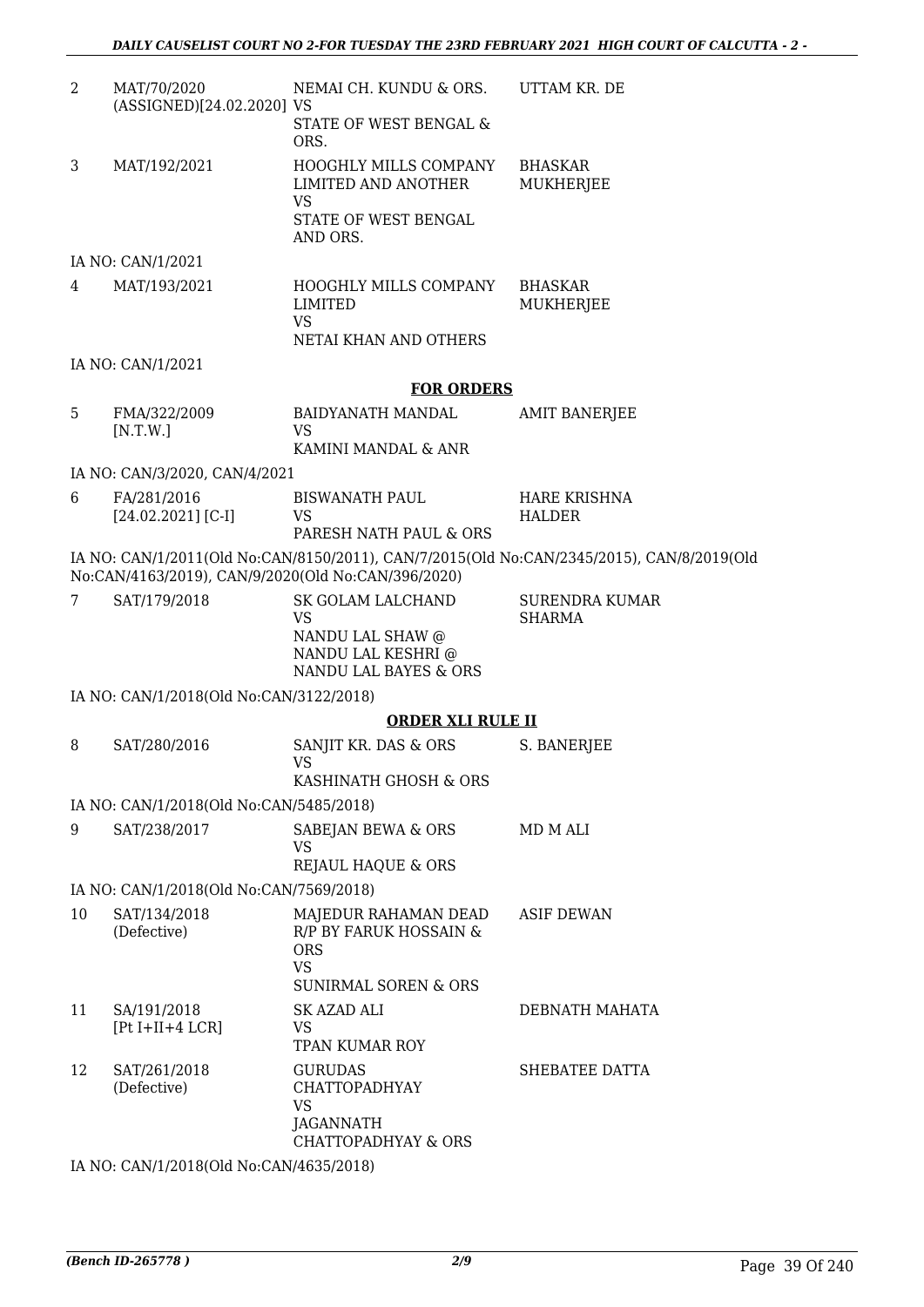| 13 | SAT/319/2018                             | NURABANU BIBI & ORS<br>VS<br>MD JABED                                                      | <b>BARUN CHATTERJEE</b>                  |
|----|------------------------------------------|--------------------------------------------------------------------------------------------|------------------------------------------|
| 14 | SAT/501/2018                             | ANIL KUMAR JANA<br><b>VS</b><br>ANIL KUMAR PATRA & ORS                                     | PRIYABRATA GHOSH                         |
| 15 | SAT/236/2019                             | SATHIHARA BIBI & ANR.<br><b>VS</b><br>HASNEHANA BIBI                                       | ATARUL HOQUE<br><b>MOLLA</b>             |
|    | IA NO: CAN/1/2021                        |                                                                                            |                                          |
| 16 | SAT/301/2019                             | <b>BHOLANATH SHEET</b><br><b>VS</b><br>NAMITA NANDY                                        | <b>ABHISEK BANERJEE</b>                  |
|    | IA NO: CAN/2/2020(Old No:CAN/963/2020)   |                                                                                            |                                          |
| 17 | SAT/319/2019<br>(Defective)              | MUKUL CHATTERJEE<br>VS                                                                     | <b>ASIT KUMAR</b><br><b>BHATTACHARYA</b> |
|    |                                          | <b>ANIUP KUMAR DEY</b>                                                                     |                                          |
|    | IA NO: CAN/1/2019(Old No:CAN/11304/2019) |                                                                                            |                                          |
| 18 | SAT/341/2019<br>(Defective)              | HRISHIKESH<br><b>CHATTOPADHYAY</b><br>VS<br>DHANANJOY BAUL DAS &<br>ANR.                   | HIMADRI KR.<br><b>MAHATA</b>             |
|    | IA NO: CAN/1/2019(Old No:CAN/10316/2019) |                                                                                            |                                          |
| 19 | SAT/344/2019                             | MOULANA ABDUL KASHEM<br><b>CHOWDHURY</b><br><b>VS</b><br>FIROZ ALI KHAN @ BOBI &           | SANATAN MONDAL                           |
|    |                                          | ORS.                                                                                       |                                          |
| 20 | IA NO: CAN/1/2020(Old No:CAN/497/2020)   | SUBIR KUMAR GHOSH                                                                          | <b>SK ABU ABBASUDDIN</b>                 |
|    | SAT/355/2019                             | <b>VS</b><br>SITANGSHU MALLICK &<br><b>ORS</b>                                             |                                          |
|    | IA NO: CAN/1/2019(Old No:CAN/10954/2019) |                                                                                            |                                          |
| 21 | FMAT/1007/2019                           | ABDUL MONDAL & ORS.<br>VS<br>SATTAR ALI MONDAL &<br>ORS.                                   | <b>ANIRBAN DAS</b>                       |
|    | IA NO: CAN/1/2019(Old No:CAN/10504/2019) |                                                                                            |                                          |
| 22 | FMAT/1010/2019                           | HIRAK NATH SOUNTH<br>VS                                                                    | REAZUL ISLAAM                            |
| 23 | FMAT/1390/2019<br>(Inj.)                 | <b>GOURHARI KAMILA</b><br><b>SWETA SARKAR</b><br><b>VS</b><br><b>SWAPAN BASU &amp; ORS</b> | PRADIP KUMAR<br><b>KUNDU</b>             |
|    | IA NO: CAN/1/2020(Old No:CAN/6/2020)     |                                                                                            |                                          |
| 24 | SAT/102/2020<br>[Appro. or]              | JAMAL MOLLA & ORS<br>VS<br><b>LOKMAN SK &amp; ORS</b>                                      | DYUTIMAN BANERJEE                        |
|    |                                          | IA NO: CAN/1/2020(Old No:CAN/5830/2020), CAN/2/2020(Old No:CAN/5831/2020)                  |                                          |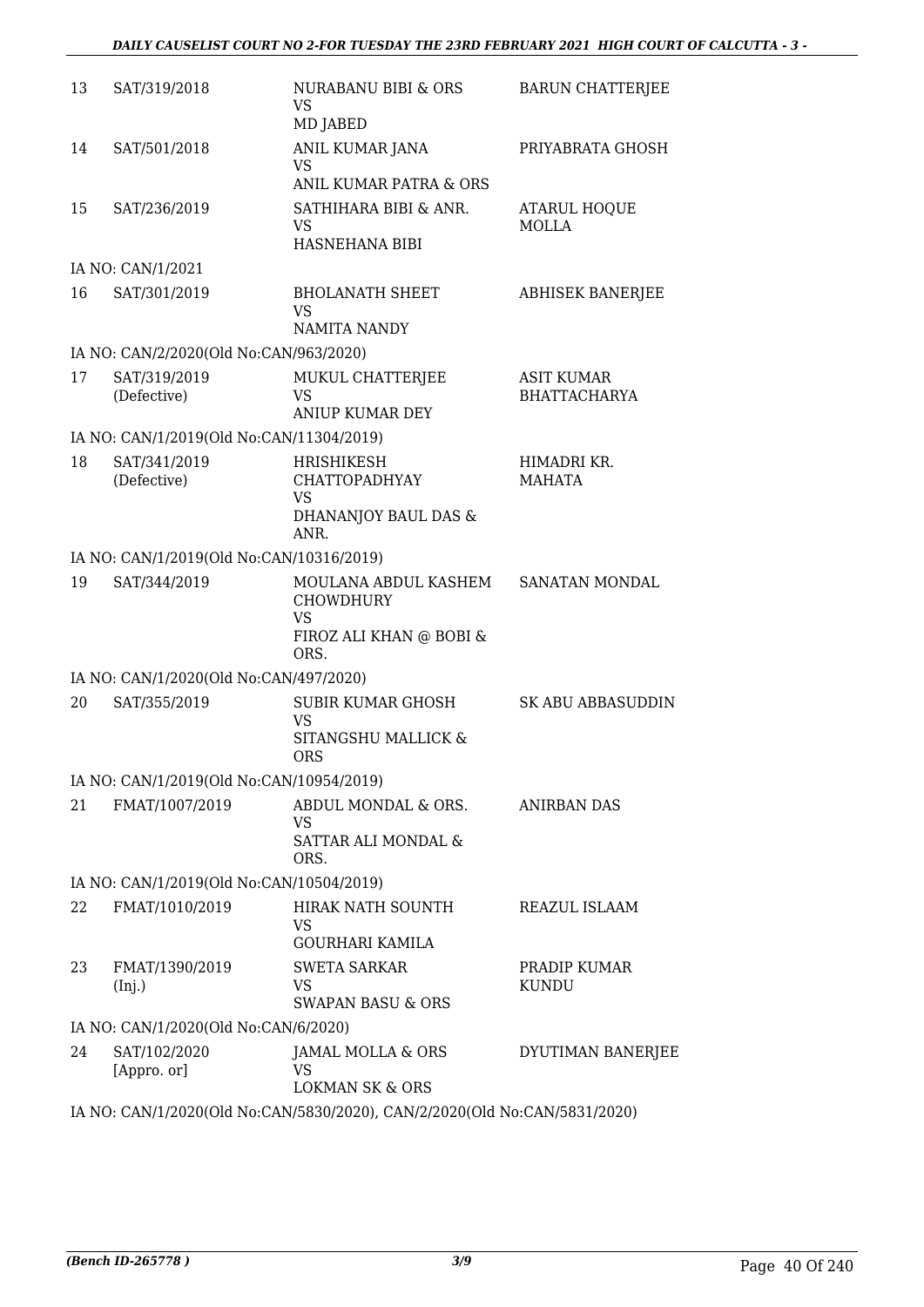| 25 | SAT/104/2020                             | ADHIR KUMAR BISWAS AND<br><b>ORS</b><br><b>VS</b><br><b>BHOMBAL BISWAS</b>    | DEBOPRIYO KARAN                                                                            |
|----|------------------------------------------|-------------------------------------------------------------------------------|--------------------------------------------------------------------------------------------|
|    | IA NO: CAN/1/2020, CAN/2/2020            |                                                                               |                                                                                            |
| 26 | FMAT/571/2020                            | MONOMOHAN DUTTA<br><b>VS</b><br><b>BHUTNATH DUTTA AND</b><br><b>ANR</b>       | <b>SARBANANDA</b><br>SANYAL                                                                |
|    | IA NO: CAN/1/2020, CAN/2/2020            |                                                                               |                                                                                            |
| 27 | FMAT/111/2021<br>[25.02.2021]            | RAM SHANKAR DAS<br>VS<br><b>SAKTI SHANKAR DAS</b>                             | <b>SMITA PAL</b>                                                                           |
|    | IA NO: CAN/1/2021                        |                                                                               |                                                                                            |
|    |                                          | <b>CONTEMPT</b>                                                               |                                                                                            |
| 28 | CPAN/1493/2016<br>[24.02.2021]           | MIRA BHATTACHARYYA &<br>ORS.<br><b>VS</b><br>SUBHAS BHATTACHARYYA             | <b>BRATINDRA</b><br><b>NARAYAN RAY</b>                                                     |
|    | wt29 SAT/4354/2005                       | <b>BISWARUP</b><br>BHATTACHARYYA<br><b>VS</b>                                 | <b>BRATINDRA</b><br><b>NARAYAN RAY</b>                                                     |
|    |                                          | SUBHAS BHATTACHARYYA                                                          |                                                                                            |
|    | No:CAN/5235/2015)                        |                                                                               | IA NO: CAN/1/2005(Old No:CAN/15611/2005), CAN/2/2008(Old No:CAN/1407/2008), CAN/3/2015(Old |
| 30 | CPAN/1133/2017<br>[24.02.2021]           | TERAI TEA CO LTD & ANR<br><b>VS</b><br>SANJIV CHAKI & ANR                     | <b>S KAR GHOSH</b>                                                                         |
|    | wt31 FMA/755/2017                        | STATE OF WEST BENGAL &<br><b>ORS</b><br><b>VS</b><br>TERAI TEA CO. LTD. & ANR | PRASANTA BEHARI<br><b>MAHATA</b>                                                           |
|    | wt32 RVW/101/2018                        | UNION OF INDIA & ANR<br><b>VS</b><br>TERAI TEA COMPANY & ORS                  | RADHAMOHAN RAY                                                                             |
|    |                                          | IA NO: CAN/1/2018(Old No:CAN/5251/2018), CAN/2/2018(Old No:CAN/5252/2018)     |                                                                                            |
|    |                                          | <b>GROUP I - APPLICATION</b>                                                  |                                                                                            |
| 33 | MAT/668/2016<br>$[Gr - I]$               | STATE OF WEST BENGAL &<br><b>ORS</b><br><b>VS</b><br><b>SUKANTA PAL</b>       | P.B. MAHATA                                                                                |
|    |                                          | IA NO: CAN/1/2016(Old No:CAN/4115/2016), CAN/2/2016(Old No:CAN/4116/2016)     |                                                                                            |
| 34 | MAT/179/2019<br>(Defective)              | <b>GOPAL CH. KUNDU</b><br>VS<br>STATE OF WEST & ORS.                          | DYUTIMAN BANERJEE                                                                          |
|    | IA NO: CAN/1/2020(Old No:CAN/1671/2020)  |                                                                               |                                                                                            |
| 35 | MAT/180/2019<br>(Defective)              | SANTABRATA<br><b>BHATTACHARYYA</b><br>VS<br>STATE OF WEST BENGAL &<br>ORS.    | DYUTIMAN BANERJEE                                                                          |
|    | IA NO: CAN/1/2019(Old No:CAN/12203/2019) |                                                                               |                                                                                            |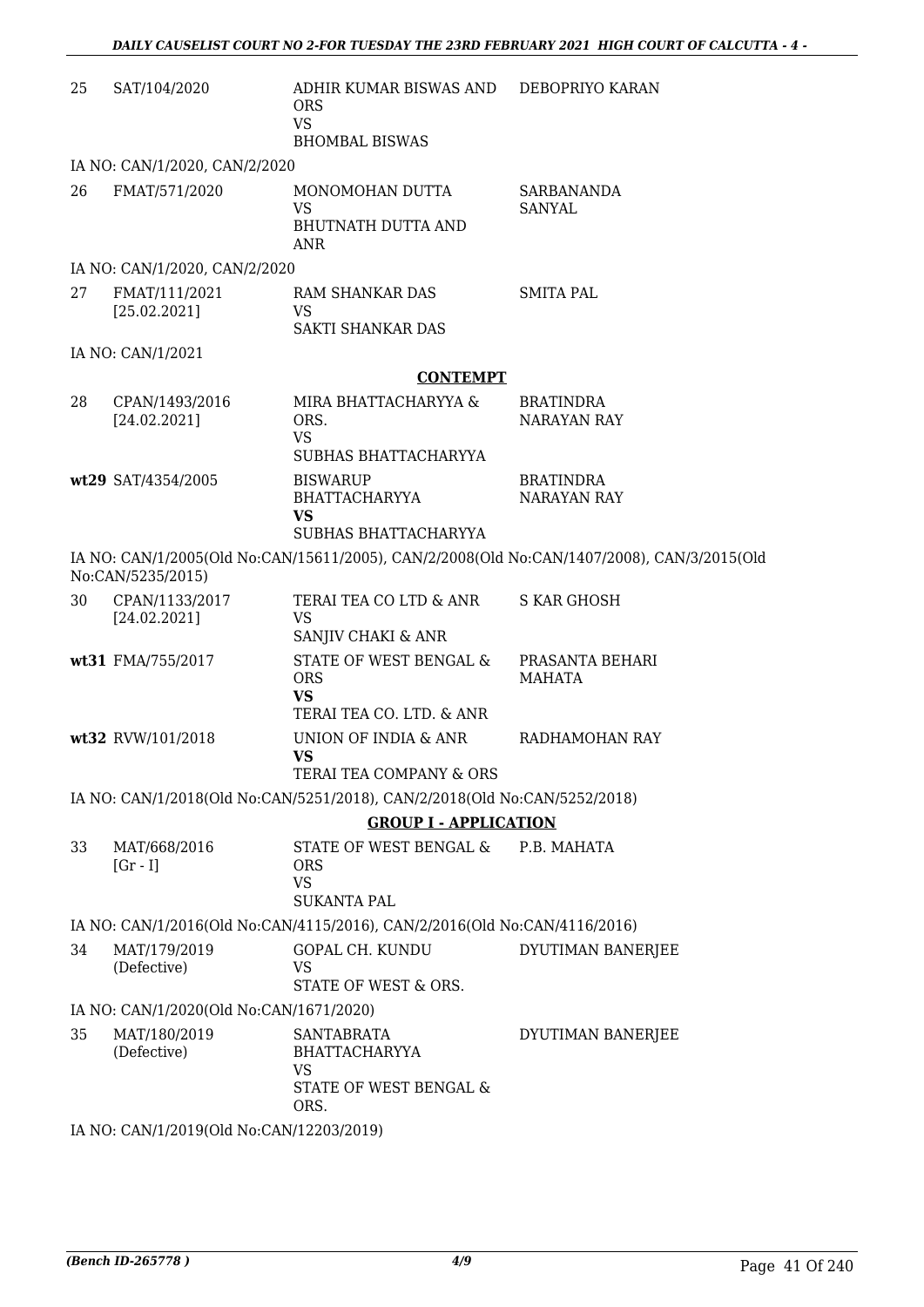| 36                                                                                                                                    | MAT/1363/2019                                                             | MOTHABARI DHIBAR<br><b>SAMABAY SAMITY LTD</b><br><b>VS</b><br>UMA KANTI HALDER & ORS              | ASHOK KUMAR JHA                                                                           |  |
|---------------------------------------------------------------------------------------------------------------------------------------|---------------------------------------------------------------------------|---------------------------------------------------------------------------------------------------|-------------------------------------------------------------------------------------------|--|
|                                                                                                                                       | IA NO: CAN/1/2019(Old No:CAN/9590/2019)                                   |                                                                                                   |                                                                                           |  |
| 37                                                                                                                                    | MAT/1520/2019                                                             | <b>GANESH CHANDRA GHOSH</b><br>& ORS<br><b>VS</b><br>STATE OF WEST BENGAL<br>&ORS                 | SATYAM MUKHERJEE                                                                          |  |
|                                                                                                                                       | IA NO: CAN/2/2021                                                         |                                                                                                   |                                                                                           |  |
| 38                                                                                                                                    | MAT/1687/2019<br>[Defective]                                              | SHYAMLATA MUNDARI<br><b>VS</b><br>STATE OF WEST BENGAL &<br><b>ORS</b>                            | DHANANJAY NAYAK                                                                           |  |
|                                                                                                                                       | IA NO: CAN/1/2019(Old No:CAN/11804/2019)                                  |                                                                                                   |                                                                                           |  |
| 39                                                                                                                                    | MAT/784/2020                                                              | MINOTI BISWAS AND ORS<br><b>VS</b><br>STATE OF WEST BENGAL<br>AND ORS.                            | SARBANADA SANYAL                                                                          |  |
|                                                                                                                                       | IA NO: CAN/1/2020, CAN/2/2020                                             |                                                                                                   |                                                                                           |  |
|                                                                                                                                       |                                                                           | <b>APPLICATION (FA AND FMA)</b>                                                                   |                                                                                           |  |
| 40                                                                                                                                    | FA/112/1992                                                               | SMT BENIA BEWA & ORS.<br><b>VS</b><br><b>ANODA BEWA</b>                                           | MR T.DUTTA GUPTA<br>N.Y.A.                                                                |  |
| IA NO: CAN/1/1999(Old No:CAN/4390/1999), CAN/2/2019(Old No:CAN/12426/2019), CAN/3/2019(Old<br>No:CAN/12427/2019)                      |                                                                           |                                                                                                   |                                                                                           |  |
| 41                                                                                                                                    | FA/113/2009                                                               | <b>GAYATRI PAL</b><br><b>VS</b><br>NETAI NANDI @ NETISH                                           | PARTHA PRATIM ROY                                                                         |  |
|                                                                                                                                       | No:CAN/2202/2017)                                                         | NANDI & ORS.                                                                                      | IA NO: CAN/2/2012(Old No:CAN/3351/2012), CAN/4/2016(Old No:CAN/1864/2016), CAN/5/2017(Old |  |
|                                                                                                                                       | 42 FMA/1499/2009                                                          | DIPENDRA NATH BASU<br><b>VS</b><br>SR. DIVISIONAL<br>COMMERCIAL MANAGER,<br>E.RLY, SEALDAH & ORS. | <b>ANIMESH DAS</b>                                                                        |  |
|                                                                                                                                       |                                                                           | No:CAN/8312/2014), CAN/6/2015(Old No:CAN/11046/2015), CAN/7/2021                                  | IA NO: CAN/1/2010(Old No:CAN/8983/2010), CAN/2/2011(Old No:CAN/7515/2011), CAN/5/2014(Old |  |
| 43                                                                                                                                    | FA/142/2011                                                               | MALATI JASHU AND ORS<br><b>VS</b><br><b>SIKHA DAS AND ORS</b>                                     | SIVA PROSAD GHOSE                                                                         |  |
| IA NO: CAN/1/2010(Old No:CAN/7129/2010), CAN/2/2010(Old No:CAN/10526/2010), CAN/6/2019(Old<br>No:CAN/48/2019), CAN/7/2020, CAN/8/2020 |                                                                           |                                                                                                   |                                                                                           |  |
| 44                                                                                                                                    | FAT/258/2015                                                              | ABDUL RAUF & ORS<br><b>VS</b><br>MD. ILLIAS & ORS                                                 | ANAJLI AGARWAL                                                                            |  |
|                                                                                                                                       |                                                                           | IA NO: CAN/1/2015(Old No:CAN/10357/2015), CAN/2/2016(Old No:CAN/2526/2016)                        |                                                                                           |  |
| 45                                                                                                                                    | FA/62/2016                                                                | PIJUSH DEB<br><b>VS</b><br>PRANAB RANJAN DEB &<br><b>ORS</b>                                      | SARMISTHA GHOSH<br><b>SARMA</b>                                                           |  |
|                                                                                                                                       | IA NO: CAN/1/2019(Old No:CAN/6331/2019), CAN/2/2020(Old No:CAN/1234/2020) |                                                                                                   |                                                                                           |  |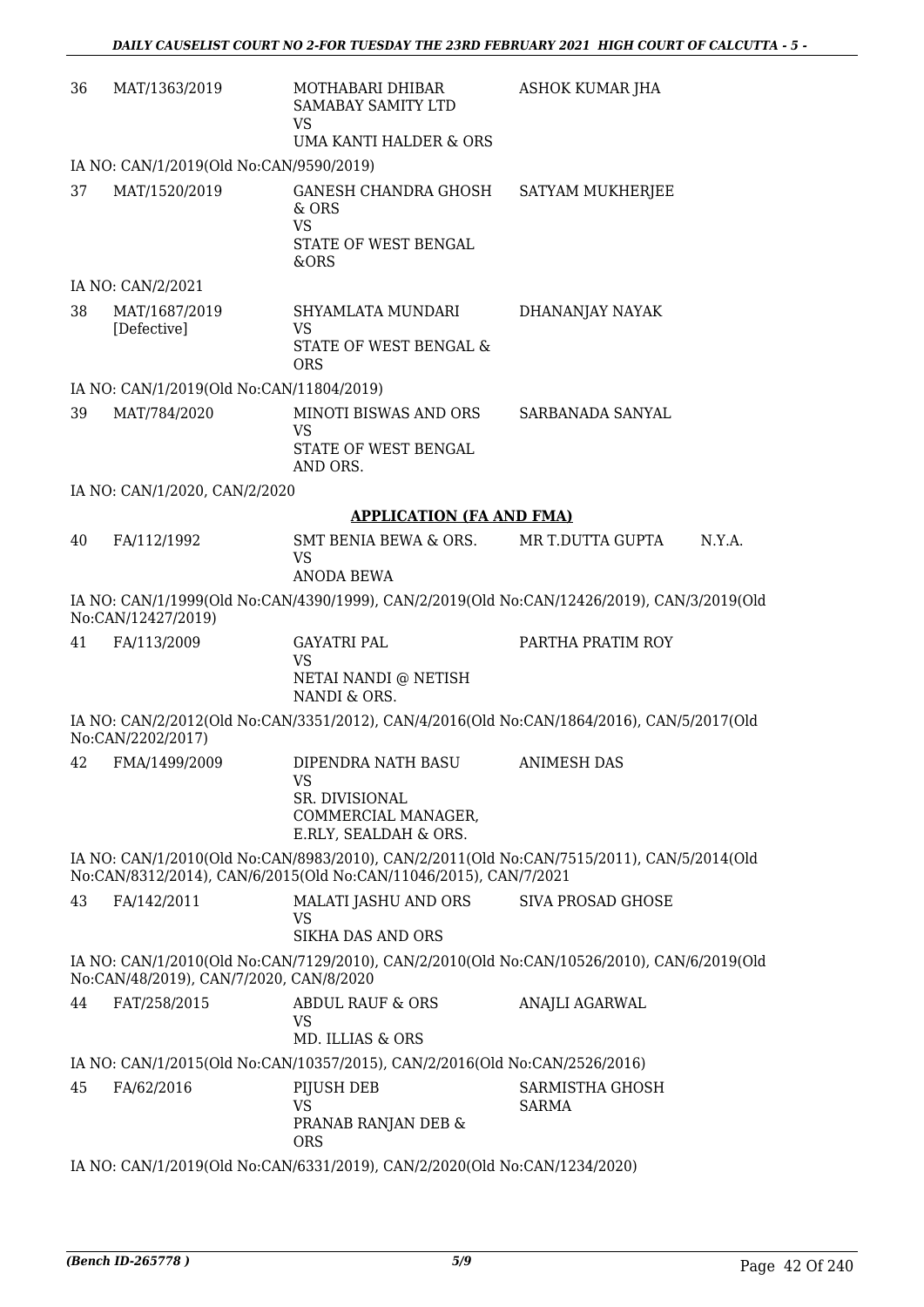| 46 | FA/212/2016                             | <b>MIRA ROY</b><br>VS<br>M/S TRIVENI HOLDINGS<br>PVT. LTD. & ORS                                          | R. BANERJEE                                                                               |
|----|-----------------------------------------|-----------------------------------------------------------------------------------------------------------|-------------------------------------------------------------------------------------------|
|    |                                         | No:CAN/4917/2017), CAN/4/2018(Old No:CAN/2840/2018)                                                       | IA NO: CAN/1/2016(Old No:CAN/8433/2016), CAN/2/2016(Old No:CAN/8584/2016), CAN/3/2017(Old |
| 47 | FA/64/2017                              | NEJAMUDDIN & ORS<br><b>VS</b><br>MD AFYAD (MINOR) & ORS                                                   | DYUTIMAN BANERJEE                                                                         |
| 48 | FAT/445/2017                            | BRAJ DULAL BORAL<br><b>VS</b><br>MADHAB CH. BORAL & ORS.                                                  | KARTIK KR. RAY                                                                            |
|    | IA NO: CAN/3/2019(Old No:CAN/9413/2019) |                                                                                                           |                                                                                           |
| 49 | FAT/40/2018                             | ASHIM KUMAR HAZRA<br><b>VS</b><br>NANDA KISHOR HAZRA &<br><b>ANR</b>                                      | <b>SUHRID SUR</b>                                                                         |
|    | IA NO: CAN/1/2018(Old No:CAN/1097/2018) |                                                                                                           |                                                                                           |
| 50 | FMAT/275/2018                           | PETRA STARKE<br><b>VS</b><br>BIKRAM YOGA COLLEGE OF<br><b>INDIA LP &amp; ORS</b>                          | <b>V WADEHRA</b>                                                                          |
|    |                                         | IA NO: CAN/1/2018(Old No:CAN/3615/2018), CAN/3/2019(Old No:CAN/7223/2019)                                 |                                                                                           |
| 51 | FAT/296/2018<br>[Defective]             | <b>UDAY GHOSH @ UDAY</b><br><b>CHAND GHOSH &amp; ORS</b><br>VS<br>RAJKUMAR GHOSH & ORS                    | <b>MONISH SEN</b>                                                                         |
|    |                                         | IA NO: CAN/1/2019(Old No:CAN/10562/2019), CAN/2/2019(Old No:CAN/10563/2019)                               |                                                                                           |
| 52 | FAT/316/2018                            | LEGAL HEIRS OF LATE<br>KANU SHARMA ,ASHA<br><b>SHARMA &amp; ANR</b><br><b>VS</b><br>NAKUL SHARMA          | <b>SUBRATA GHOSH</b>                                                                      |
|    | IA NO: CAN/1/2019(Old No:CAN/9789/2019) |                                                                                                           |                                                                                           |
| 53 | FMAT/840/2018                           | <b>JYOTIRINDRA</b><br><b>CHATTOPADHYAY</b><br><b>VS</b><br><b>GYANENDRA CHANDRA</b><br>CHATTOPADHYAY& ORS | <b>AVIROOP</b><br><b>BHATTACHARYA</b>                                                     |
|    | IA NO: CAN/1/2018(Old No:CAN/6829/2018) |                                                                                                           |                                                                                           |
| 54 | FAT/38/2019                             | GITA MUKHERJEE & ANR<br>VS<br><b>SHANTA DEY &amp; ANR</b>                                                 | TANMOY MUKHERJEE                                                                          |
|    | IA NO: CAN/1/2019(Old No:CAN/808/2019)  |                                                                                                           |                                                                                           |
| 55 | FA/133/2019                             | MITA RANI BASAK @ MITA<br><b>RANI BASAK &amp; ORS</b><br><b>VS</b><br>PRABHAT KUMAR BASAK                 | <b>BIBHASADITYA</b><br>CHAKRABARTY                                                        |
|    | IA NO: CAN/1/2019(Old No:CAN/3961/2019) |                                                                                                           |                                                                                           |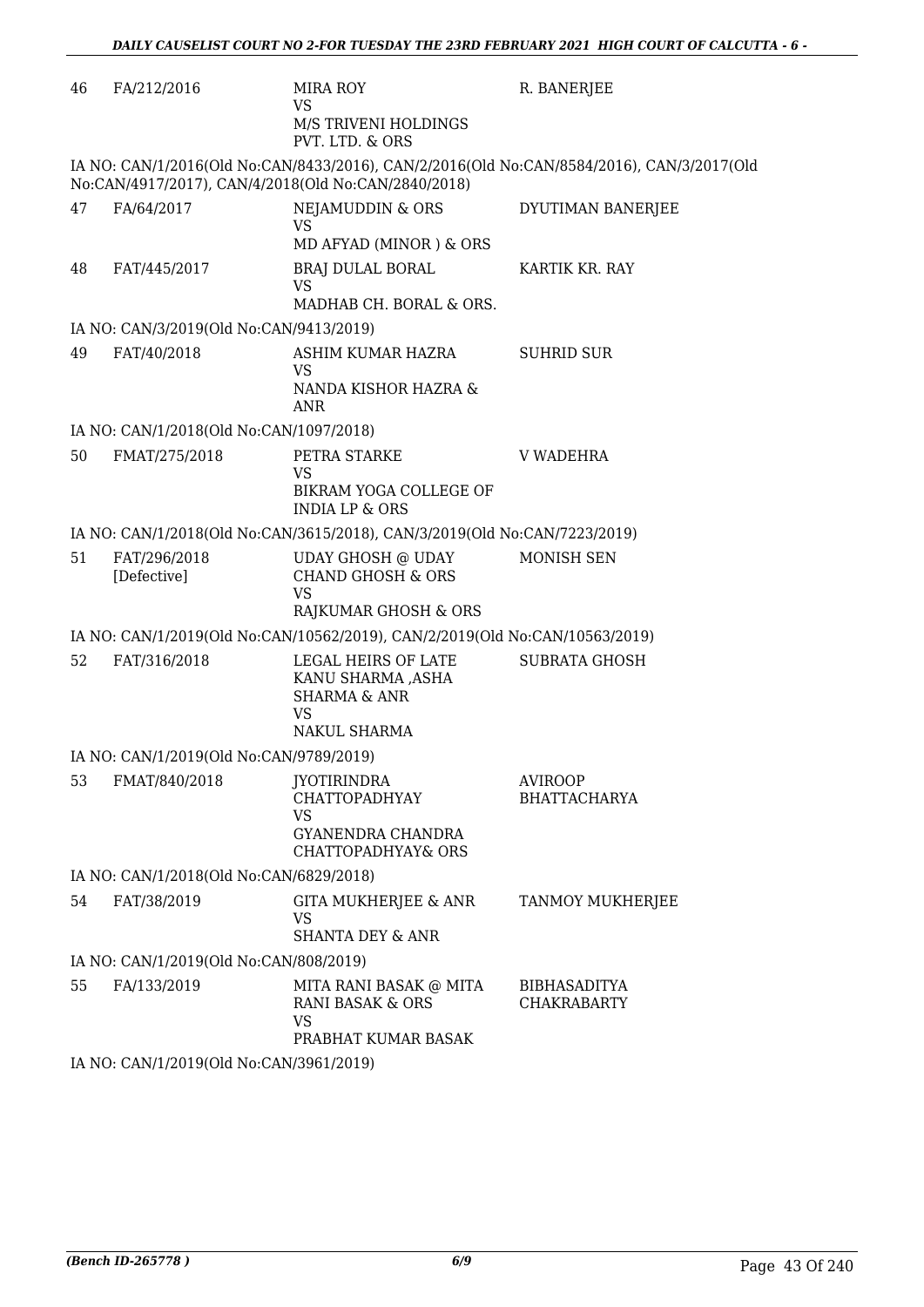| 56 | FA/227/2019                              | <b>SWAPNA BASU (MITRA)</b><br>VS<br>SAMIR KUMAR MITRA &<br><b>ORS</b>                                     | KALYANI<br><b>BHATTACHARYYA</b>                                                            |
|----|------------------------------------------|-----------------------------------------------------------------------------------------------------------|--------------------------------------------------------------------------------------------|
|    | No:CAN/1538/2020)                        |                                                                                                           | IA NO: CAN/2/2019(Old No:CAN/6848/2019), CAN/3/2019(Old No:CAN/11536/2019), CAN/4/2020(Old |
| 57 | FAT/272/2019                             | PROTAP CHANDRA NATH @<br>PRATAP NATH & ORS<br><b>VS</b><br>SAMBHU CHOWDHURY&<br><b>ORS</b>                | CHITTAPRIYA GHOSH                                                                          |
|    |                                          | IA NO: CAN/1/2019(Old No:CAN/6388/2019), CAN/2/2019(Old No:CAN/6411/2019)                                 |                                                                                            |
| 58 | FAT/346/2019                             | <b>IBRAHIM &amp; ORS</b><br><b>VS</b><br><b>ABID &amp; ORS</b>                                            | MD. M. NAZAR<br><b>CHOWDHURY</b>                                                           |
|    |                                          | IA NO: CAN/1/2019(Old No:CAN/9707/2019), CAN/2/2019(Old No:CAN/9788/2019)                                 |                                                                                            |
| 59 | FAT/621/2019                             | BIDIT KUMAR CHATTERJEE<br><b>VS</b><br>AMRIT MUKHOPADHYAY &<br><b>ANR</b>                                 | <b>JAYANTA BANERJEE</b>                                                                    |
|    | IA NO: CAN/1/2020, CAN/2/2020            |                                                                                                           |                                                                                            |
| 60 | FMAT/1139/2019<br>[25.02.2021]           | SHYAM SUNDAR KEDIA<br><b>VS</b><br>SANDIP KEDIA & ORS                                                     | <b>MUNMUN TEWARY</b>                                                                       |
|    | IA NO: CAN/1/2019(Old No:CAN/11154/2019) |                                                                                                           |                                                                                            |
| 61 | FAT/64/2020                              | KIRTI BHUSAN MUKHERJEE<br><b>VS</b><br>TUPURANI MUKHERJEE &<br>ORS.                                       | PRAJAAINI DAS                                                                              |
|    | IA NO: CAN/1/2020(Old No:CAN/1457/2020)  |                                                                                                           |                                                                                            |
| 62 | FMAT/113/2020                            | <b>GOPAL MUKHERJEE</b><br><b>VS</b><br>SITARAM MUKHERJEE &<br>ORS.                                        | <b>SANTIMAY</b><br><b>BHATTACHARYYA</b>                                                    |
|    | IA NO: CAN/1/2020(Old No:CAN/1091/2020)  |                                                                                                           |                                                                                            |
| 63 | FAT/132/2020<br>(DEFECTIVE)              | MANJU BANDOPADHYAY & SUPRATIK SYAMAL<br>ORS.<br><b>VS</b><br>PARUL CHAKRABORTY                            |                                                                                            |
|    |                                          | IA NO: CAN/1/2020(Old No:CAN/2827/2020), CAN/2/2020(Old No:CAN/2828/2020)                                 |                                                                                            |
| 64 | FAT/140/2020<br>(Defective)              | THE STATE OF WEST<br>BENGAL REP BY LAND<br><b>ACQUISTION COLLECTOR</b><br><b>VS</b><br>ANIRUDDHA BANERJEE | <b>ANIRUDDHA SEN</b>                                                                       |
|    |                                          | IA NO: CAN/1/2020(Old No:CAN/2944/2020), CAN/2/2020(Old No:CAN/2946/2020)                                 |                                                                                            |
| 65 | FAT/262/2020                             | <b>BASUDEB DAS</b><br><b>VS</b><br><b>JHARNA ROY</b>                                                      | DEBABRATA DAS<br><b>GUPTA</b>                                                              |
|    | IA NO CANILIZOZO CANIZIZOZO CANIZIZOZO   |                                                                                                           |                                                                                            |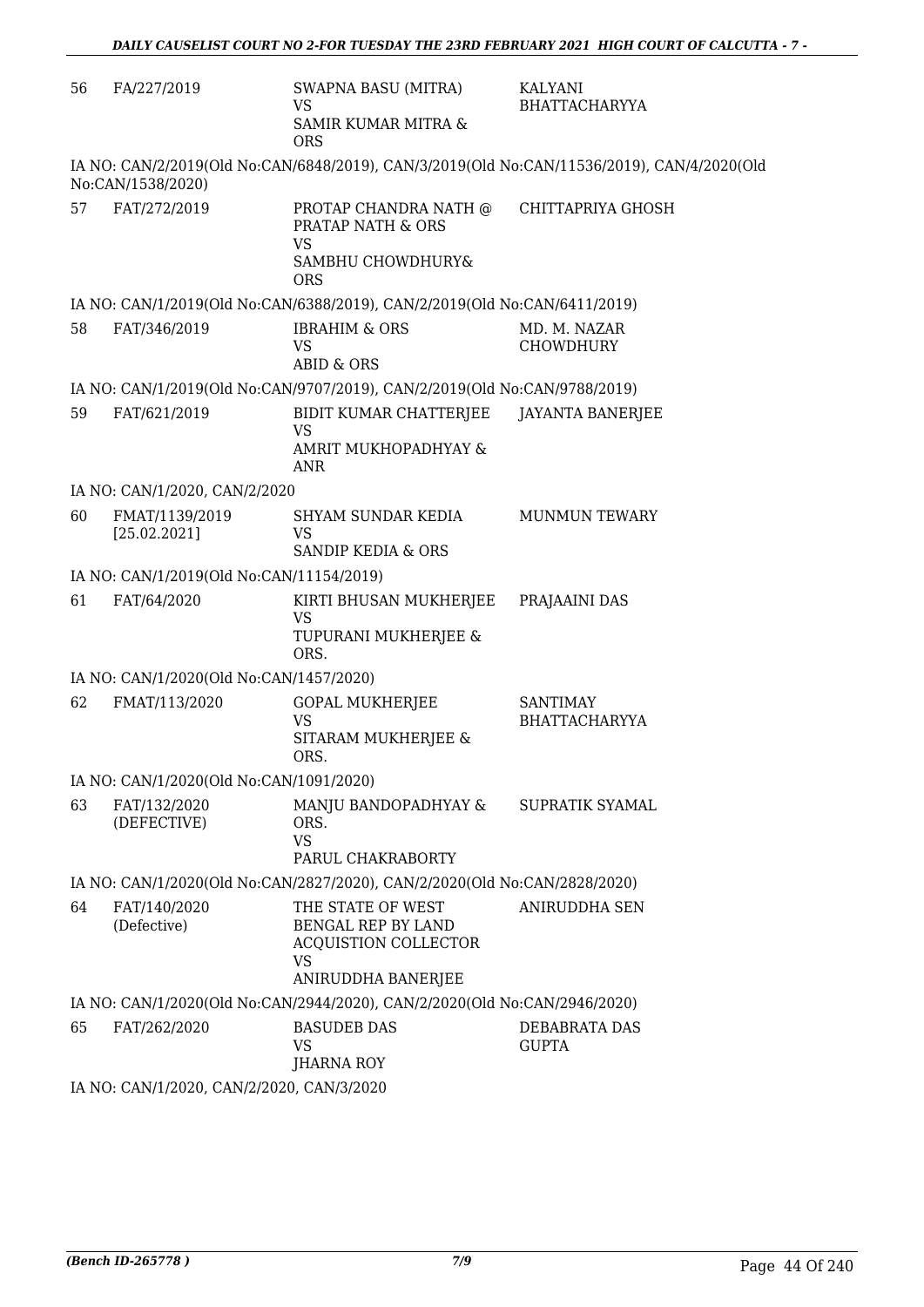| 66 | FAT/325/2020<br>[Defective]                                 | AMAL CHANDRA SARKAR<br><b>VS</b><br>MIRA GOPE ALIAS MIRA<br><b>SARKAR AND ANR</b>                           | <b>BIRENDRA KUMAR</b><br>JHA                                                          |
|----|-------------------------------------------------------------|-------------------------------------------------------------------------------------------------------------|---------------------------------------------------------------------------------------|
|    | IA NO: CAN/1/2020                                           |                                                                                                             |                                                                                       |
| 67 | FAT/335/2020                                                | SOMNATH SANYAL<br><b>VS</b><br><b>MINATI</b><br>MUKHERJEE(BARTOLA)                                          | <b>ASHIM KUMAR</b><br><b>CHATTERJEE</b>                                               |
|    | IA NO: CAN/1/2021                                           |                                                                                                             |                                                                                       |
| 68 | FMAT/504/2020                                               | M/S S.S. ENTERPRISES<br><b>VS</b><br><b>KRISHNA RANJAN</b><br><b>CHAKRABORTY</b>                            | ARIF ALI                                                                              |
|    | IA NO: CAN/1/2020                                           |                                                                                                             |                                                                                       |
| 69 | FAT/5/2021                                                  | <b>GOUR MOHAN BOSE</b><br><b>VS</b><br><b>TAPAN BOSE</b>                                                    | DIPAK DEY                                                                             |
|    | IA NO: CAN/1/2021                                           |                                                                                                             |                                                                                       |
| 70 | FAT/43/2021<br>[Defective]                                  | PRADIP KR DAS ALIAS<br>PRODIP KR DAS AND ORS<br>VS<br>PURABI DAS AND ANR                                    | SAYANI<br><b>BHATTACHARYA</b>                                                         |
|    | IA NO: CAN/1/2021, CAN/2/2021                               |                                                                                                             |                                                                                       |
|    |                                                             | <b>FOR HEARING</b>                                                                                          |                                                                                       |
| 71 | FA/180/2010<br>$[Pt I + II + 2 PB + 4]$<br>LCR+one tin box] | PRABIR DAS & ANR<br><b>VS</b><br>KINU RAM MONDAL                                                            | NITAI CH. SAHA                                                                        |
|    |                                                             |                                                                                                             | IA NO: CAN/2/2016(Old No:CAN/3668/2016), CAN/3/2018(Old No:CAN/9485/2018), CAN/4/2020 |
| 72 | FA/344/2014<br>$[Pt I+II+4LCR+6 PB]$                        | <b>SONA MAJUMDER</b><br><b>VS</b><br>KISHORI LAL AGARWAL &<br><b>ANR</b>                                    | <b>ARNAB</b><br><b>CHAKRABORTY</b>                                                    |
|    | IA NO: CAN/5/2020                                           |                                                                                                             |                                                                                       |
| 73 | FA/10/2015<br>$[Pt I+4+LCR+2 PB]$                           | SMT PRANATI GHOSH &<br><b>ORS</b><br><b>VS</b><br><b>ANIL KUMAR GHOSH</b>                                   | ASHIS KUMAR DUTTA                                                                     |
| 74 | FAT/287/2015<br>$(6$ PB + 2 files of LCR)                   | THE EXECUTIVE OFFICER,<br>BURDWAN DEV.<br><b>AUTHORITY</b><br><b>VS</b><br>KHONDEKAR HEFAZUL<br>KARIM & ANR | <b>SANCHARI</b><br><b>CHAKRABORTY</b>                                                 |
|    |                                                             | IA NO: CAN/2/2015(Old No:CAN/6062/2015), CAN/3/2019(Old No:CAN/5106/2019)                                   |                                                                                       |
|    | wt75 FAT/190/2015                                           | THE EXECUTIVE OFFICER,<br>BURDWAN DEVELOPMENT<br><b>AUTHORITY</b><br><b>VS</b><br>UDAY KUMAR SAIN & ANR     | <b>SANCHARI</b><br><b>CHAKRABORTY</b>                                                 |
|    |                                                             |                                                                                                             | IA NO: CAN/2/2015(Old No:CAN/4291/2015), CAN/6/2019(Old No:CAN/5110/2019), CAN/7/2019 |

IA NO: CAN/2/2015(Old No:CAN/4291/2015), CAN/6/2019(Old No:CAN/5110/2019), CAN/7/2019(Old No:CAN/8772/2019)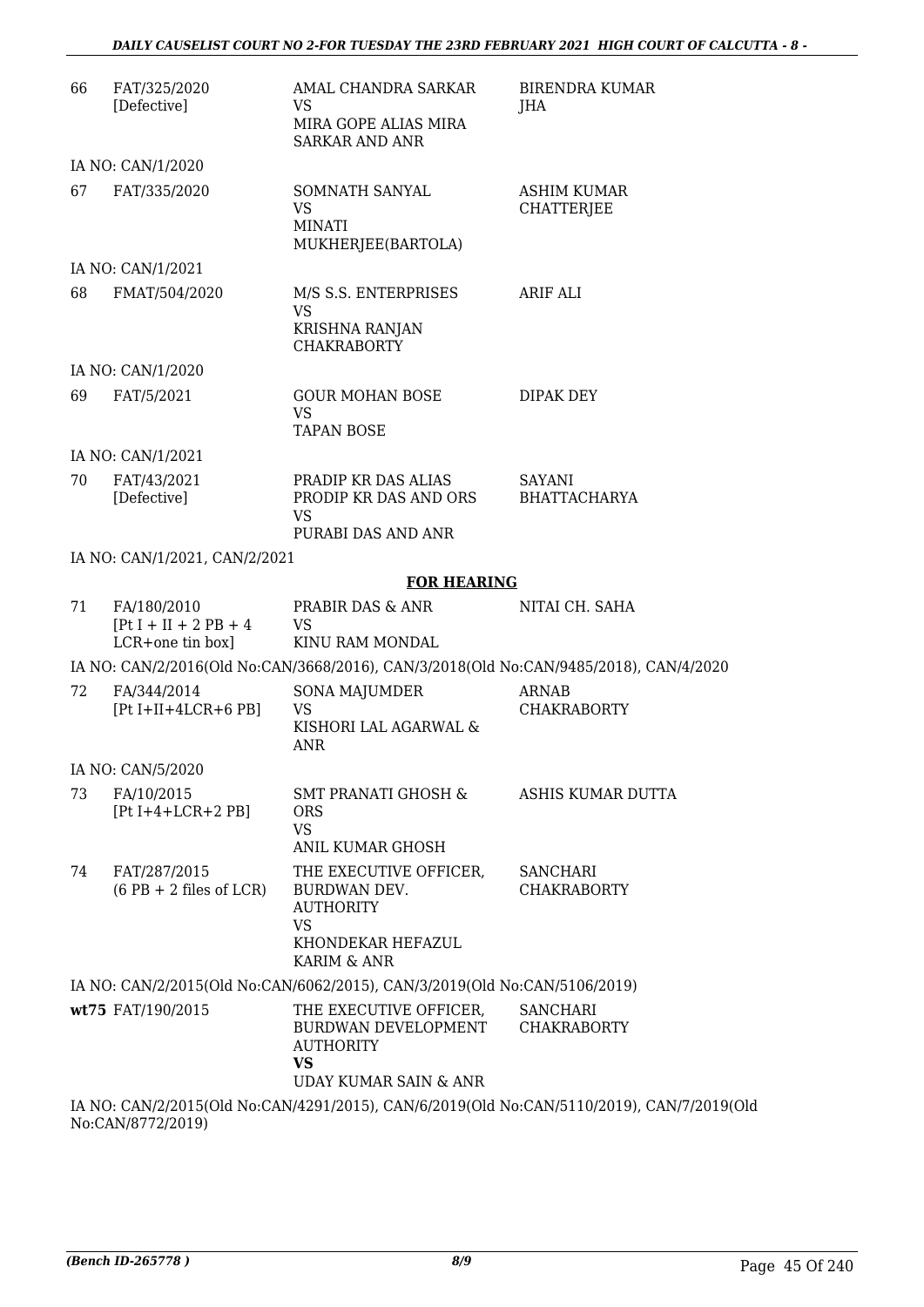|                  | wt76 FAT/524/2012                                                    | THE EX. OFFICER,<br><b>BURDWAN DEVP.</b><br><b>AUTHORITY</b><br><b>VS</b><br><b>ABDUL ALIM</b>                                 | <b>KBS MAHAPATRA</b>                                                                                                                                                                                |  |  |
|------------------|----------------------------------------------------------------------|--------------------------------------------------------------------------------------------------------------------------------|-----------------------------------------------------------------------------------------------------------------------------------------------------------------------------------------------------|--|--|
|                  | No:CAN/8306/2019)                                                    |                                                                                                                                | IA NO: CAN/1/2017(Old No:CAN/3193/2017), CAN/2/2019(Old No:CAN/4725/2019), CAN/3/2019(Old                                                                                                           |  |  |
|                  | wt77 FAT/587/2014                                                    | BURDWAN DEVELOPMENT<br><b>AUTHORITY</b><br><b>VS</b><br><b>ANOWAR ALI &amp; ORS</b>                                            | <b>SANCHARI</b><br><b>CHAKRABORTY</b>                                                                                                                                                               |  |  |
|                  | No:CAN/8307/2019)                                                    |                                                                                                                                | IA NO: CAN/2/2014(Old No:CAN/12051/2014), CAN/3/2014(Old No:CAN/12476/2014), CAN/4/2015(Old<br>No:CAN/41/2015), CAN/5/2015(Old No:CAN/10469/2015), CAN/7/2019(Old No:CAN/4726/2019), CAN/8/2019(Old |  |  |
| 78               | FA/144/2017<br>$(Pt I + II + 6 PB + LCR)$<br>+one yellow cover file) | PUNJAB & SIND BANK<br><b>VS</b><br>M/S. CHAINRUP<br><b>SAMPATRAM</b>                                                           | RAMESH CH. PRUSTI                                                                                                                                                                                   |  |  |
|                  | IA NO: CAN/1/2016(Old No:CAN/1198/2016)                              |                                                                                                                                |                                                                                                                                                                                                     |  |  |
| 79               | FAT/170/2019<br>$(4$ PBs + 4LCR+ One<br><b>Blue Cover File)</b>      | BIJOYA LAXMI PARUI &<br>ORS.<br><b>VS</b><br>DR.RAJENDRANATH PARUI<br>$&$ ORS.                                                 | <b>SUKANTA DAS</b>                                                                                                                                                                                  |  |  |
|                  |                                                                      | IA NO: CAN/3/2020(Old No:CAN/5267/2020), CAN/4/2020(Old No:CAN/5268/2020)                                                      |                                                                                                                                                                                                     |  |  |
| wt80 FAT/44/2018 |                                                                      | A. NATH PARUI SINCE<br>DECEASD REP. BY BIJOYA<br><b>LAXMI PARUI &amp; ORS</b><br><b>VS</b><br>DE. RAJENDRA NATH PARUI<br>& ORS | <b>ARUP KUMAR</b><br><b>CHATTERJEE</b>                                                                                                                                                              |  |  |
|                  | IA NO: CAN/1/2018(Old No:CAN/1227/2018)                              |                                                                                                                                |                                                                                                                                                                                                     |  |  |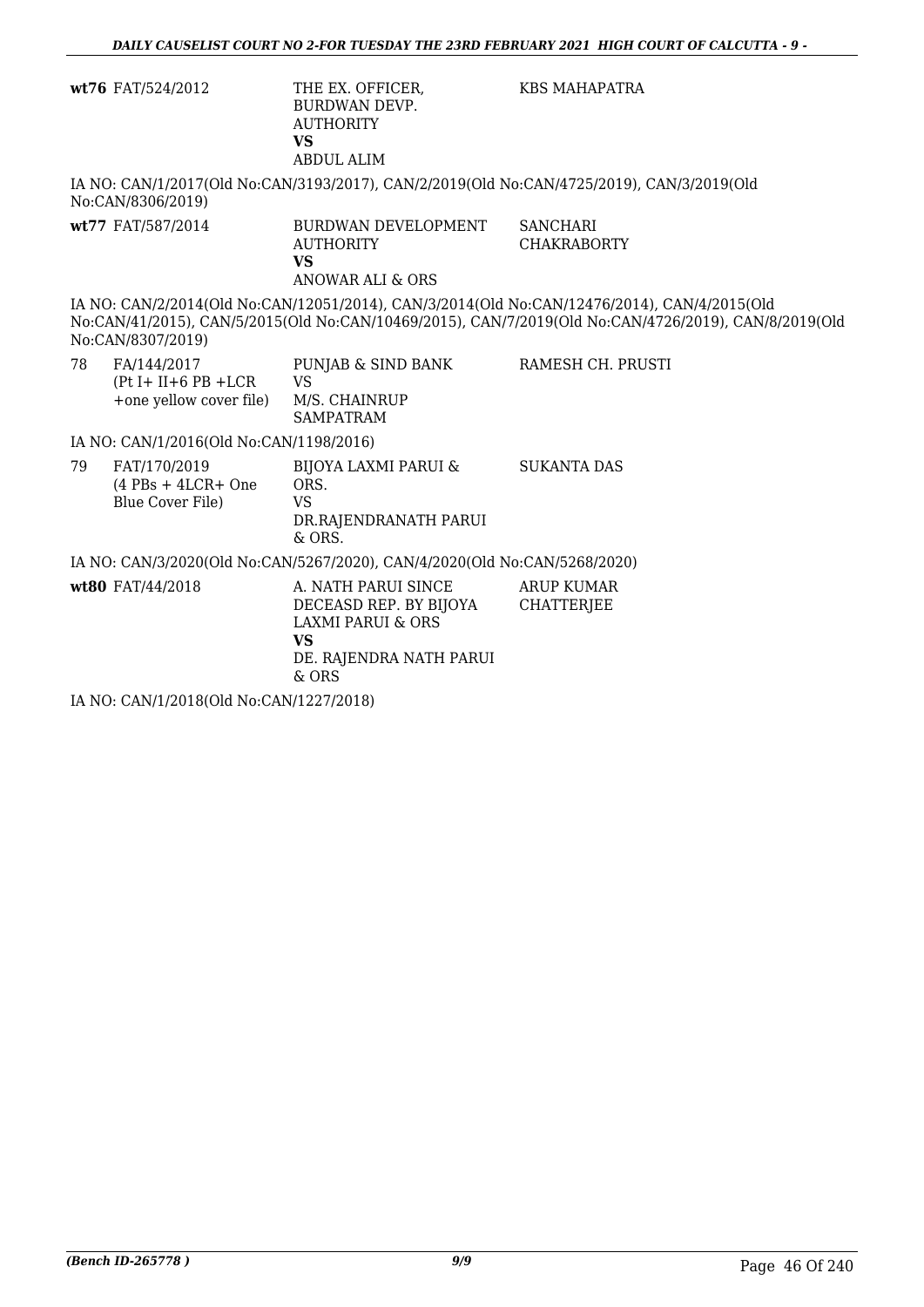

# In The High Court at Calcutta

## **Appellate Side**

**DAILY CAUSELIST For Tuesday The 23rd February 2021**

**COURT NO. 11**

### **DIVISION BENCH (DB - VI)**

### **AT 10:45 AM**

### **HON'BLE JUSTICE SUBRATA TALUKDAR HON'BLE JUSTICE SAUGATA BHATTACHARYYA**

**(VIA VIDEO CONFERENCE) ON AND FROM 15.02.2021 TO 26.02.2021**

### **ON AND FROM MONDAY, THE 11TH JANUARY 2021 - APPEALS FROM ORDERS RELATING TO MUNICIPALITIES, CO-OPERATIVES & PANCHAYATS UNDER GROUP-V INCLUDING APPLICATIONS CONNECTED THERETO;**

### **HEARING OF WRIT APPEALS IRRESPECTIVE OF CLASSIFICATION INCLUDING APPLICATIONS CONNECTED THERETO;**

**AND** 

**ON AND FROM MONDAY, 15TH FEBRUARY 2021 TO 26TH FEBRUARY 2021 – WILL SIT TOGETHER AND TAKE UP THE LIST AND DETERMINATION OF HON'BLE JUSTICE SOUMEN SEN AND HON'BLE JUSTICE SAUGATA BHATTACHARYYA AND THE LIST AND DETERMINATION OF HON'BLE JUSTICE SUBRATA TALUKDAR AND HON'BLE JUSTICE HIRANMAY BHATTACHARYYA. SPECIAL NOTE: 1.(A) MENTIONING OF REALLY URGENT MATTERS WILL BE ALLOWED ON EVERY MONDAY AND WEDNESDAY AT THE FIRST SITTING OF THE COURT. (B) MENTIONING SLIPS MUST BE FILED STATING THE GROUNDS OF URGENCY WITH SERVICE OF NOTICE ON THE OPPOSITE SIDE(S). (C) FIXED MATTERS MARKED IN EACH GROUP WILL BE CALLED ON FIRST FROM THE GROUP. 2. APPELLATE SIDE MATTERS WILL BE TAKEN UP UPTO RECESS ON EVERY TUESDAY AND THURSDAY. 3. ON TUESDAYS AND THURSDAYS APPEALS FOR HEARING (SENT FROM DEPARTMENTS) WILL BE CALLED ON FIRST, THEREAFTER, MATTERS WILL**

**BE CALLED ON AS PER LIST. NOTE: MATTERS WILL BE TAKEN UP THROUGH PHYSICAL HEARING ONLY**

## **WHEN BOTH THE PARTIES ARE AGREED**

### **APPLICATION(S)**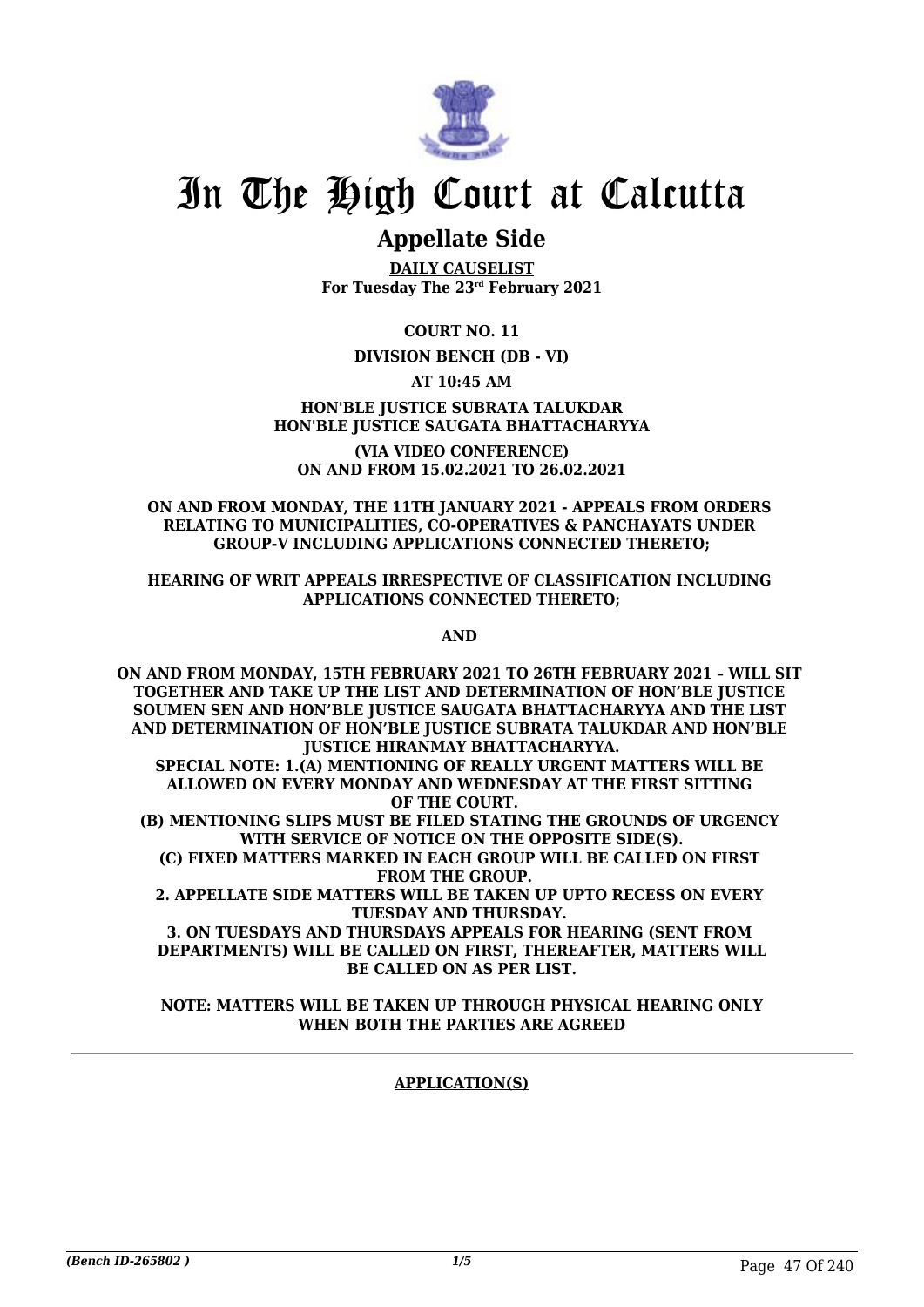| $\mathbf{1}$ | MAT/150/2021<br>[Gr. II] [Fixed]        | <b>SANDIPAN MITRA</b><br><b>VS</b><br>STATE OF WEST BENGAL<br>AND ORS.                                 | <b>SUNIT KUMAR ROY</b>                |
|--------------|-----------------------------------------|--------------------------------------------------------------------------------------------------------|---------------------------------------|
|              | IA NO: CAN/1/2021                       |                                                                                                        |                                       |
| 2            | MAT/799/2020                            | TAPAN KUMAR MUKHERJEE<br><b>VS</b><br>THE KOLKATA MUNICIPAL<br><b>CORPORATION AND</b><br><b>OTHERS</b> |                                       |
|              | IA NO: CAN/1/2020, CAN/2/2021           |                                                                                                        |                                       |
| 3            | MAT/169/2021<br>[NT.W.]                 | MOSARRAF HOSSAIN AND<br><b>ORS</b><br><b>VS</b><br>STATE OF WEST BENGAL<br>AND ORS.                    | MD.AHSANUZZAMAN                       |
|              | IA NO: CAN/1/2021                       |                                                                                                        |                                       |
| 4            | MAT/1330/2018<br>(4th time)             | SUDHINDRA NATH GHOSH<br>& ANR<br><b>VS</b><br>KMC & ORS                                                | <b>BRATIN KUMAR DEY</b>               |
|              |                                         | IA NO: CAN/1/2019(Old No:CAN/8364/2019), CAN/2/2021, CAN/3/2021                                        |                                       |
| 5            | MAT/850/2020<br>[Defective]             | PRATIMA ACHARJEE<br><b>VS</b><br>STATE OF WEST BENGAL<br>AND ORS.                                      | <b>SUJIT MITRA</b>                    |
|              | IA NO: CAN/1/2020, CAN/2/2020           |                                                                                                        |                                       |
|              |                                         | <b>APPEALS FOR HEARING (SENT FROM DEPARTMENTS)</b>                                                     |                                       |
| 6            | MAT/115/2020<br>[Defective] [Stay]      | JAGADISH CHANDRA<br><b>GHOSH &amp; ORS</b><br><b>VS</b><br>STATE OF WEST BENGAL &<br><b>ORS</b>        | <b>SUNANDA MOHAN</b><br>GHOSH         |
|              |                                         | IA NO: CAN/1/2020(Old No:CAN/771/2020), CAN/2/2020(Old No:CAN/881/2020)                                |                                       |
| 7            | MAT/221/2020                            | <b>SUJOY MONDAL</b><br><b>VS</b><br>STATE OF WEST BENGAL &<br><b>ORS</b>                               | <b>KALYANI</b><br><b>BHATTACHARYA</b> |
|              | IA NO: CAN/1/2020(Old No:CAN/1451/2020) |                                                                                                        |                                       |
|              | wt8 WPA/16889/2019                      | <b>SUJOY MONDAL</b><br><b>VS</b><br>STATE OF WEST BENGAL<br>&ORS                                       | KALYANI<br><b>BHATTACHARYYA</b>       |
| 9            | MAT/276/2017<br>[Defective]             | FARIDA KHATOON @<br>LASKAR<br><b>VS</b><br>STATE OF WEST BENGAL &<br><b>ORS</b>                        | <b>JASOBANTA RAKSHIT</b>              |

IA NO: CAN/1/2020(Old No:CAN/2664/2020), CAN/2/2020(Old No:CAN/2669/2020)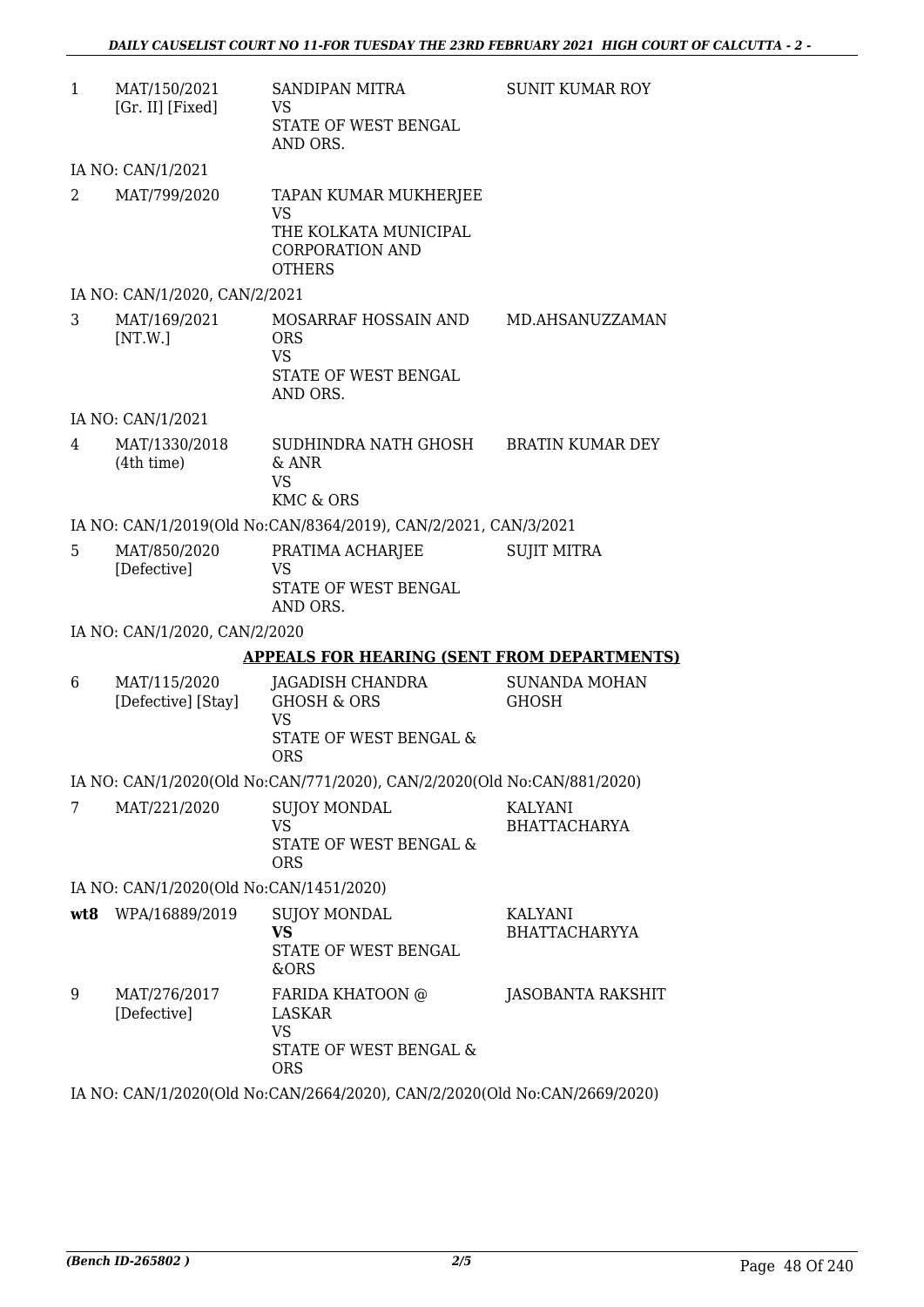| 10 | MAT/184/2020<br>[Defective]             | ATANU MAHAPATRA<br><b>VS</b><br>STATE OF WEST BENGAL &<br><b>ORS</b>           | MADAN MOHAN ROY                     |
|----|-----------------------------------------|--------------------------------------------------------------------------------|-------------------------------------|
|    |                                         | IA NO: CAN/1/2020(Old No:CAN/2210/2020), CAN/2/2020(Old No:CAN/2211/2020)      |                                     |
|    | wt11 WPA/8415/2019                      | ATANU MAHAPATRA<br><b>VS</b><br>STATE OF WEST BENGAL &<br><b>ORS</b>           | P.C. BHATTACHARYA                   |
| 12 | MAT/328/2020                            | MAFIJUDDIN MIA<br><b>VS</b><br>STATE OF WEST BENGAL &<br>ORS.                  | NILADRI SAHA                        |
|    | IA NO: CAN/1/2020(Old No:CAN/2103/2020) |                                                                                |                                     |
|    | wt13 WPA/1748/2020                      | MAFIJUDDIN MIA<br><b>VS</b><br><b>STATE OF WEST BENGAL &amp;</b><br><b>ORS</b> | NILADRI SAHA                        |
| 14 | MAT/276/2020<br>[Defective]             | <b>RAJU PAUL</b><br>VS<br><b>SUMITRA SARKAR &amp; ORS.</b>                     | <b>SUMAN</b><br><b>CHAKRABORTY</b>  |
|    |                                         | IA NO: CAN/1/2020(Old No:CAN/1492/2020), CAN/2/2020(Old No:CAN/1566/2020)      |                                     |
| 15 | MAT/306/2020<br>[Defective]             | <b>USHA MONDAL &amp; ORS</b><br><b>VS</b><br>STATE OF WEST BENGAL<br>&ORS      | PRANITA MONDAL                      |
|    | IA NO: CAN/1/2020(Old No:CAN/2108/2020) |                                                                                |                                     |
| 16 | MAT/134/2020<br>[Defective]             | TUMPA SANYAL<br><b>VS</b><br>THE BHATPARA<br>MUNICIPALITY & ORS.               | TANUJA BASAK                        |
|    |                                         | IA NO: CAN/1/2020(Old No:CAN/1591/2020), CAN/2/2020(Old No:CAN/1592/2020)      |                                     |
| 17 | MAT/133/2020<br>[Defective]             | CHANCHAL HALDER<br>VS<br>THE BHATPARA<br>MUNICIPALITY & ORS.                   | TANUJA BASAK                        |
|    |                                         | IA NO: CAN/1/2020(Old No:CAN/1584/2020), CAN/2/2020(Old No:CAN/1585/2020)      |                                     |
| 18 | MAT/169/2020<br>[Defective]             | JAUHAR JAMAL<br><b>VS</b><br>STATE OF WEST BENGAL &<br><b>ORS</b>              | TANUJA BASAK                        |
|    |                                         | IA NO: CAN/1/2020(Old No:CAN/1588/2020), CAN/2/2020(Old No:CAN/1589/2020)      |                                     |
| 19 | MAT/197/2020<br>[Defective]             | VISUAL IMAGING SYSTEMS<br>P. LTD. & ANR.<br>VS<br>KMC & ORS.                   | <b>VARSHA</b><br><b>HIMATSINGKA</b> |
|    | IA NO: CAN/1/2020(Old No:CAN/1318/2020) |                                                                                |                                     |
|    | wt20 WPA/2776/2018                      | VISUAL IMAGING SYSTEMS<br>P. LTD. & ANR.<br><b>VS</b><br>KMC & ORS.            | SUJATA GHOSH                        |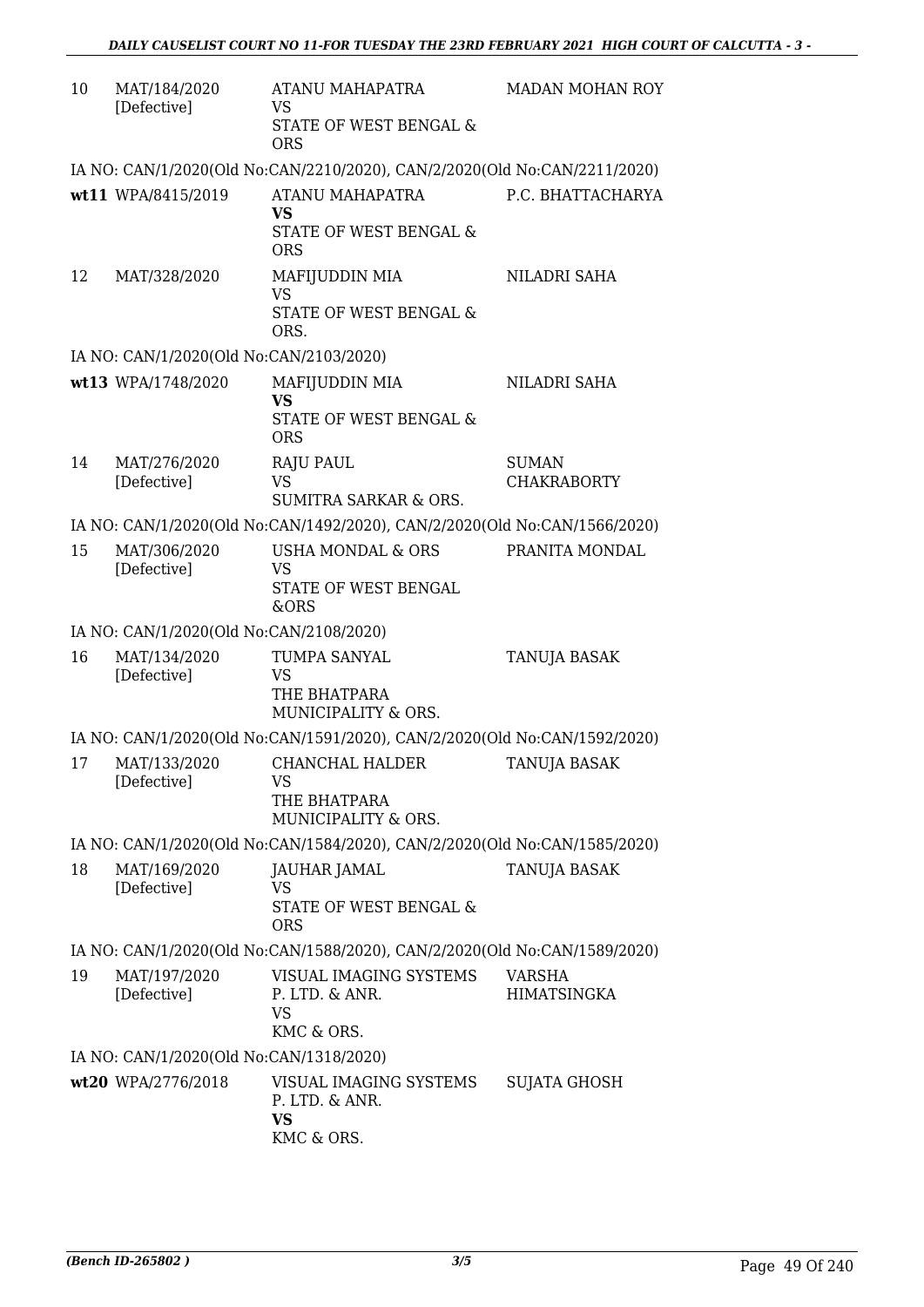| 21 | MAT/176/2020                             | SANTOSH KR. KAR & ORS.<br>VS<br><b>STATE OF WEST BENGAL &amp;</b><br>ORS.                                                            | <b>SUFI KAMAL</b>           |
|----|------------------------------------------|--------------------------------------------------------------------------------------------------------------------------------------|-----------------------------|
|    | IA NO: CAN/1/2020(Old No:CAN/1036/2020)  |                                                                                                                                      |                             |
|    | wt22 WPA/354/2020                        | KOLLOL GHOSH & ORS<br><b>VS</b><br>STATE OF WEST BENGAL &<br><b>ORS</b>                                                              | <b>SANDIP KUNDU</b>         |
| 23 | FMA/3171/2015                            | KANAK PROVA HATI & ANR.<br><b>VS</b><br>STATE OF WEST BENGAL &<br>ORS.                                                               | SABARNI MIDYA<br>(DAS)      |
|    |                                          | IA NO: CAN/1/2014(Old No:CAN/10053/2014), CAN/2/2014(Old No:CAN/11540/2014)                                                          |                             |
|    |                                          | <b>APPEALS FOR HEARING</b>                                                                                                           |                             |
| 24 | MAT/736/2020<br>$(2$ PBS $)$             | <b>GOBINDA MAITI</b><br><b>VS</b><br>MIDNAPORE MUNICIPALITY<br><b>AND ORS</b>                                                        | RAVI RANJAN KUMAR           |
|    | IA NO: CAN/1/2020                        |                                                                                                                                      |                             |
| 25 | FMA/252/2014                             | <b>AMAL KR SARKAR</b><br><b>VS</b><br>STATE OF WEST BENGAL &<br><b>ORS</b>                                                           | DEBABRATA<br><b>GANGULY</b> |
|    | IA NO: CAN/1/2014(Old No:CAN/4739/2014)  |                                                                                                                                      |                             |
| 26 | FMA/3538/2014<br>(2 P.B.)                | SURENDRA KUMAR<br><b>GOENKA &amp; ORS</b><br><b>VS</b><br><b>BANGUR AVENUE</b><br>RESIDENTS ASSOCIATION<br>& ORS                     | RAJSHREE KAJARIA            |
|    | wt27 FMA/278/2015                        | KRISHNA MURARI<br>GOENKA(K.M. GOENKA) &<br><b>ORS</b><br><b>VS</b><br><b>BANGUR AVENUE</b><br><b>RESIDENTS' ASSOCIATION</b><br>& ORS | RAJESH UPADHYAY             |
|    | wt28 FMA/3520/2014                       | SURENDRA KUMAR<br><b>GOENKA &amp; ORS</b><br><b>VS</b><br><b>BANGUR AVENUE</b><br>RESIDENTS' ASSOCIATION<br>& ORS                    | RAJSHREE KAJARIA            |
|    | IA NO: ASTA/1/2014(Old No:ASTA/101/2014) |                                                                                                                                      |                             |
|    | wt29 FMA/3536/2014                       | <b>SURENDRA KUMAR</b><br><b>GOENKA &amp; ORS</b><br>VS<br><b>SOUTH DUM DUM</b><br><b>MUNICIPAITY</b>                                 | RAJSHREE KAJARIA            |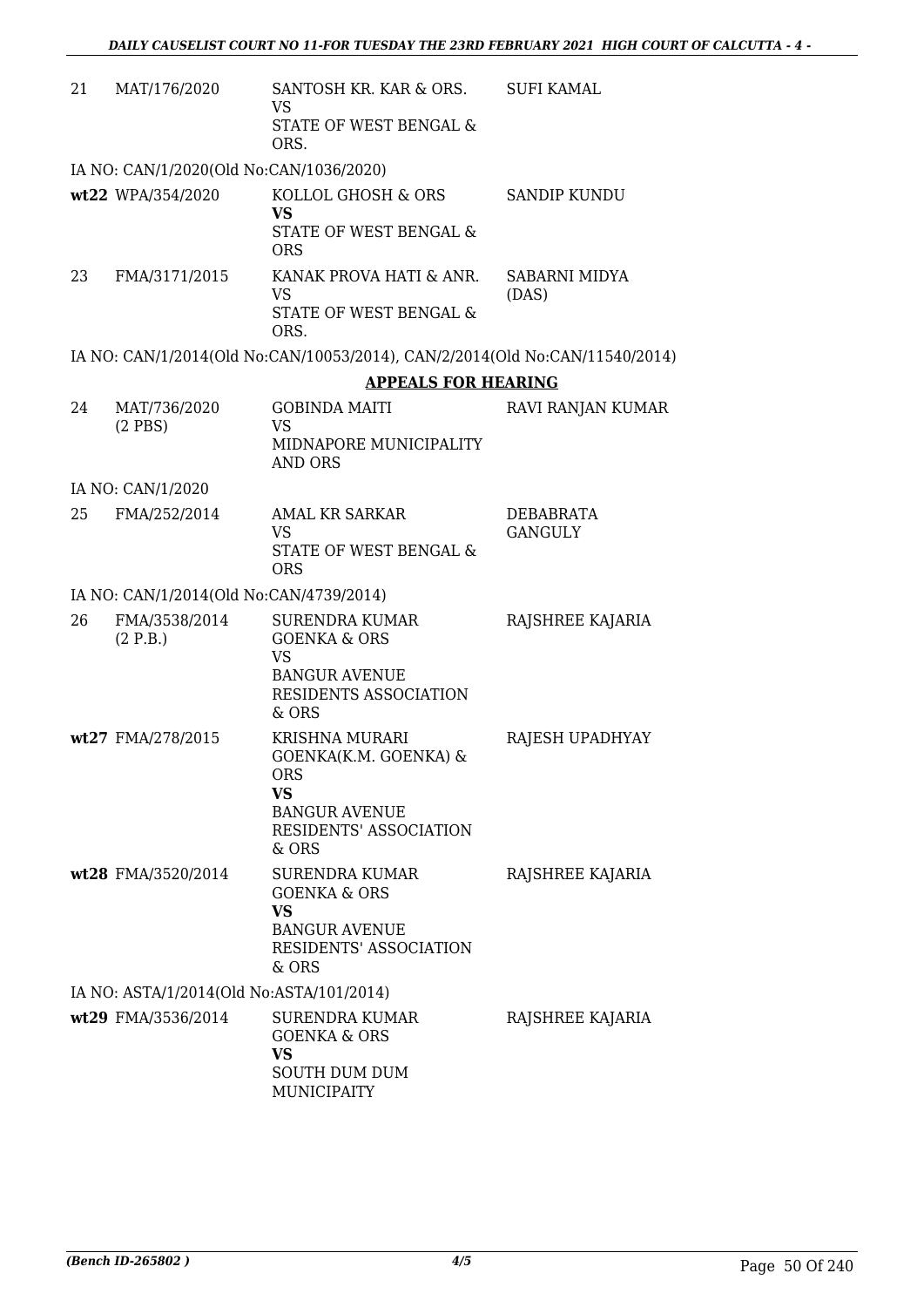| 30 | FMA/118/2012<br>[2 P.B.]  | MANOSH KR GHOSH<br>VS<br>STATE OF W.B.                             | RUDRA JYOTI<br><b>BHATTACHARJEE</b>                                                       |
|----|---------------------------|--------------------------------------------------------------------|-------------------------------------------------------------------------------------------|
|    |                           | No:CAN/8448/2014), CAN/4/2014(Old No:CAN/11688/2014)               | IA NO: CAN/1/2011(Old No:CAN/9055/2011), CAN/2/2012(Old No:CAN/9408/2012), CAN/3/2014(Old |
| 31 | FMA/2418/2014<br>(2 P.B.) | MADHUSUDAN DAS & ORS<br>VS<br>STATE OF WEST BENGAL &<br><b>ORS</b> | A.K.JHA                                                                                   |
|    | wt32 WPA/33023/2013       | MADHUSUDAN DAS & ORS<br>VS<br>STATE OFW B & ORS                    | A K JHA                                                                                   |
| 33 | FMA/3538/2013<br>(2 P.B.) | RAJLAXMI PRADHAN(PAL)<br>VS<br><b>SUDESHNA</b><br>MAITY(SASHMAL)   | <b>GOURAV DAS</b>                                                                         |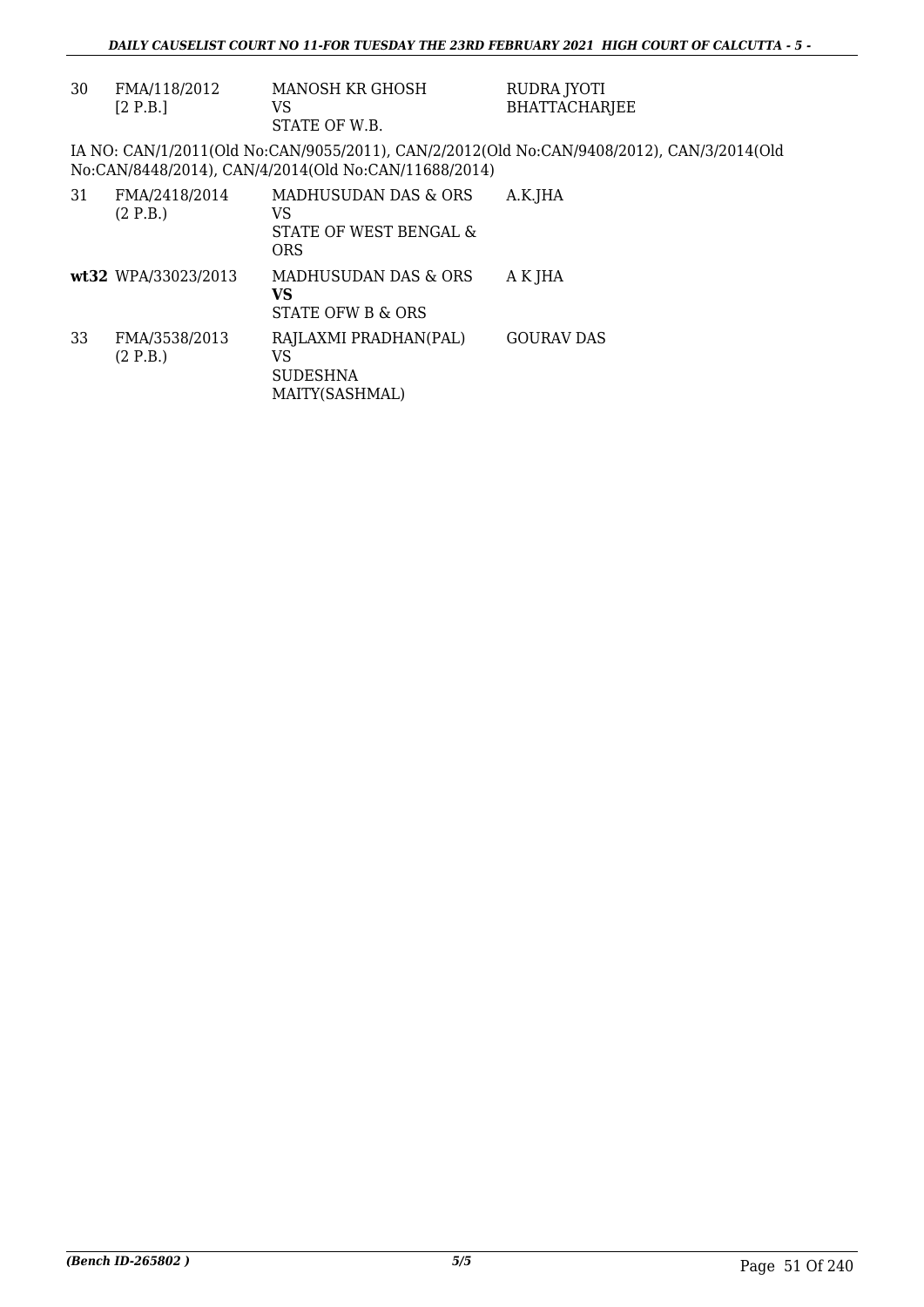

## In The High Court at Calcutta

### **Appellate Side**

**DAILY CAUSELIST For Tuesday The 23rd February 2021**

**COURT NO. 28**

**DIVISION BENCH (DB - VII)**

**AT 10:45 AM**

#### **HON'BLE JUSTICE TAPABRATA CHAKRABORTY HON'BLE JUSTICE TIRTHANKAR GHOSH**

#### **(VIA VIDEO CONFERENCE)**

**ON AND FROM WEDNESDAY, THE 13TH JANUARY, 2021 - ANTICIPATORY BAIL UNDER SECTION 438 OF THE CODE OF CRIMINAL PROCEDURE INCLUDING MODIFICATION/CANCELLATION AND RELAXATION OF THE SAME;**

**BAIL UNDER SECTION 439 OF THE CODE OF CRIMINAL PROCEDURE (PUNISHMENT ABOVE 7 YEARS) INCLUDING MODIFICATION/CANCELLATION AND RELAXATION OF THE SAME;**

**SPECIAL NOTE:**

**MENTIONING WILL BE ALLOWED AT THE FIRST SITTING OF THE COURT ON MONDAY.**

**MONDAY – AFTER "TO BE MENTIONED" MATTERS AND OTHER FIXED MATTERS, BAIL APPLICATIONS OF THE YEAR 2021 WILL BE TAKEN UP SERIALLY FOR THE WHOLE DAY.**

**TUESDAY – AFTER "TO BE MENTIONED" MATTERS AND OTHER FIXED MATTERS, BAIL APPLICATIONS OF THE YEAR 2020 WILL BE TAKEN UP SERIALLY UP TO RECESS AND FROM 2 P.M. "ANTICIPATORY BAIL" APPLICATIONS OF THE YEAR 2020 WILL BE TAKEN UP SERIALLY.**

**WEDNESDAY – AFTER "TO BE MENTIONED" MATTERS AND OTHER FIXED MATTERS, BAIL APPLICATIONS OF THE YEAR 2021 WILL BE TAKEN UP SERIALLY TILL 3.30 P.M. AND THEREAFTER APPLICATIONS/RELAXATION AND CANCELLATION WILL BE TAKEN UP SERIALLY.**

**THURSDAY – AFTER "TO BE MENTIONED" MATTERS AND OTHER FIXED MATTERS, ANTICIPATORY BAIL APPLICATIONS OF THE YEAR 2020 WILL BE TAKEN UP SERIALLY UP TO 3.30 P.M. AND THEREAFTER APPLICATIONS/RELAXATION AND CANCELLATION WILL BE TAKEN UP SERIALLY.**

**FRIDAY – AFTER "TO BE MENTIONED" MATTERS AND OTHER FIXED MATTERS, ANTICIPATORY BAIL APPLICATIONS OF THE YEAR 2021 WILL BE TAKEN UP TO 3 P.M.**

**NOTE: MATTERS WILL BE TAKEN UP THROUGH PHYSICAL HEARING ONLY WHEN BOTH THE PARTIES ARE AGREED**

|   |                                              | PERSONAL APPEARANCE                                                                    |                    |  |
|---|----------------------------------------------|----------------------------------------------------------------------------------------|--------------------|--|
| 1 | CRM/8993/2020                                | NURE ALAM @NUR ALAM<br>VS<br>State of West Bengal                                      | ARUN KUMAR DAS     |  |
|   |                                              | <b>TO BE MENTIONED</b>                                                                 |                    |  |
| 2 | CRM/2914/2020                                | <b>SUJIT MANDAL</b><br>VS<br>STATE OF WEST BENGAL                                      | <b>BRAJESH JHA</b> |  |
|   | IA NO: CRAN/3/2020, CRAN/4/2021, CRAN/5/2021 |                                                                                        |                    |  |
| 3 | CRM/10867/2020<br>(Non-Prosecution)          | <b>SUSMITA</b><br>CHOUDHURY@SUSHMITA<br><b>CHOUDHURI</b><br>VS<br>State of West Bengal | L VISHAL KUMAR     |  |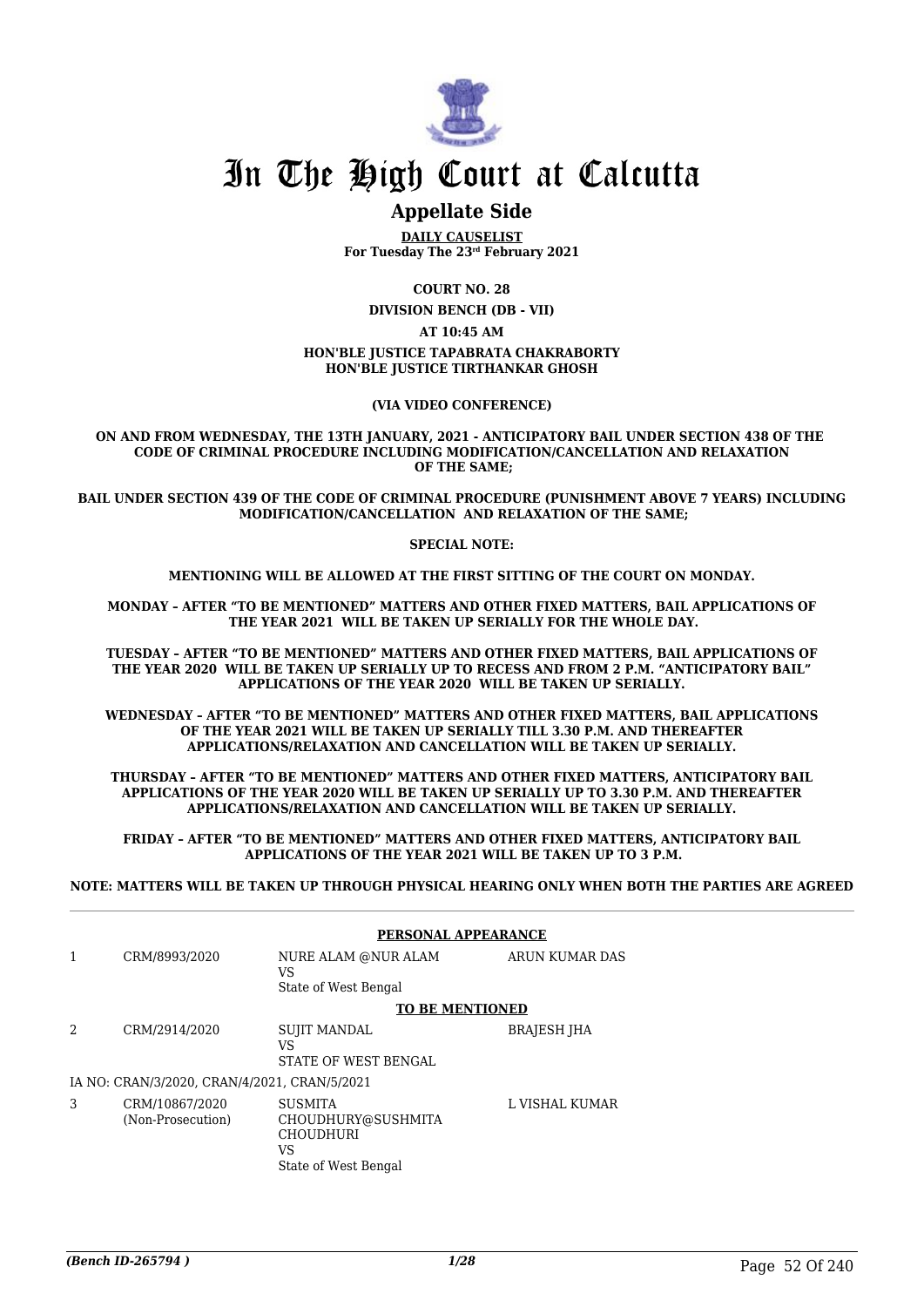### *DAILY CAUSELIST COURT NO 28-FOR TUESDAY THE 23RD FEBRUARY 2021 HIGH COURT OF CALCUTTA - 2 -*

| 4  | CRM/10924/2020                            | GORA SHA @SAHA @ SAHIL<br>VS                                | SEKHAR MUKERJEE                  |
|----|-------------------------------------------|-------------------------------------------------------------|----------------------------------|
| 5  | CRM/430/2021                              | State of West Bengal<br>NOORUL HASAN @NOOR<br><b>HUSAIN</b> | Md. Habibur Rahaman              |
|    |                                           | <b>VS</b><br>State of West Bengal                           |                                  |
| 6  | CRM/579/2021<br>(Non-Prosecution)         | MD SHAHID @DIAMOND SHAHID<br>AND ANR<br>VS                  | SHASANKA SEKHAR SAHA             |
|    |                                           | State of West Bengal                                        |                                  |
| 7  | CRM/723/2021<br>(Non-Prosecution)         | AFROJA BIBI AND OTHERS<br>VS                                | <b>ASRAF MONDAL</b>              |
| 8  | CRM/1522/2021                             | State of West Bengal<br>ABDUL ALI MOLLA                     | <b>SOUMIK GANGULI</b>            |
|    | (Non-Prosecution)                         | VS<br>STATE OF WEST BENGAL                                  |                                  |
|    |                                           | <b>APPLICATION FOR BAIL</b>                                 |                                  |
| 9  | CRM/4879/2020                             | PANKAJ DAS                                                  | <b>SUBIR DEBNATH</b>             |
|    |                                           | VS<br>STATE OF WEST BENGAL                                  |                                  |
|    | IA NO: CRAN/1/2020(Old No:CRAN/3088/2020) |                                                             |                                  |
| 10 | CRM/9074/2020                             | KAMMALUDDIN KHAN<br>VS                                      | SUBRATA SAHA                     |
|    |                                           | Union of India                                              |                                  |
| 11 | CRM/9658/2020                             | <b>SUJAY MONDAL</b><br><b>VS</b><br>State of West Bengal    | SK. JALALUDDIN                   |
| 12 | CRM/9678/2020<br>(C)                      | SHAYED ALI LASKAR @ SAHID<br>AND ORS<br><b>VS</b>           | SANTANU MAJI                     |
| 13 | CRM/10804/2020                            | State of West Bengal<br><b>SABIR KHAN</b>                   | ANINDYA GHOSH                    |
|    |                                           | <b>VS</b><br>State of West Bengal                           |                                  |
| 14 | CRM/10931/2020                            | BISHA BARAI @ BISWANATH<br>BARAI<br>VS.                     | SK SAHJAHAN ALI                  |
|    |                                           | State of West Bengal                                        |                                  |
| 15 | CRM/10933/2020                            | DILSHAD ALAM<br>VS<br>STATE OF WEST BENGAL AND              | SOEWEL BHATTACHARYA              |
|    |                                           | ORS.                                                        |                                  |
| 16 | CRM/10959/2020                            | OSMAN SK @ RAMJAN SK<br>VS                                  | PRABIR MAJUMDER                  |
|    |                                           | State of West Bengal                                        |                                  |
| 17 | CRM/10980/2020                            | <b>SK BABAR ALI</b><br>VS<br>State of West Bengal           | <b>SADHANA</b><br>BHATTACHARJEE  |
| 18 | CRM/10998/2020                            | SOURAV SANYAL @ SANNAL<br>VS                                | SHIBAJI KUMAR DAS                |
|    |                                           | State of West Bengal                                        |                                  |
| 19 | CRM/11013/2020                            | IMTIYAJ KHAN AND ORS<br><b>VS</b><br>State of West Bengal   | MOHAMMAD ZEESHAN<br><b>UDDIN</b> |
| 20 | CRM/11027/2020                            | <b>FAIJUL SK</b><br><b>VS</b>                               | SOVAN DASGUPTA                   |
|    |                                           | State of West Bengal                                        |                                  |
| 21 | CRM/11028/2020                            | <b>BIPLAB HALDER</b><br>VS.<br>State of West Bengal         | DEBANGAN<br>BHATTACHARJEE        |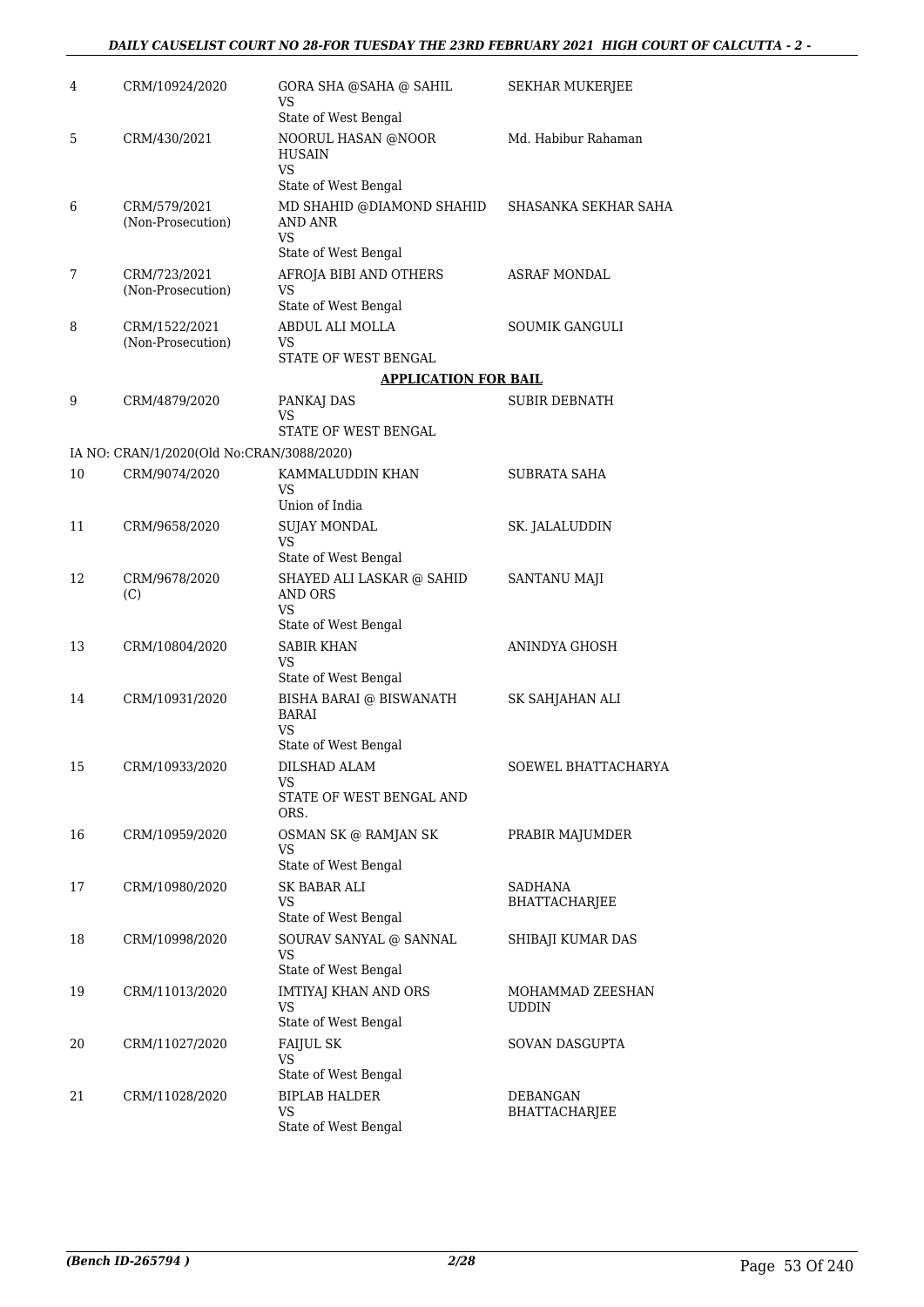### *DAILY CAUSELIST COURT NO 28-FOR TUESDAY THE 23RD FEBRUARY 2021 HIGH COURT OF CALCUTTA - 3 -*

| 22   | CRM/11031/2020                            | SUBRATA ROY<br>VS<br>State of West Bengal                | SHATAROOP<br>PURKAYASTHA |
|------|-------------------------------------------|----------------------------------------------------------|--------------------------|
| 23   | CRM/11038/2020                            | JAMSED SK ALIAS ALI<br>VS                                | <b>ISHITA BISWAS</b>     |
|      |                                           | State of West Bengal                                     |                          |
| 24   | IA NO: CRAN/1/2020<br>CRM/11054/2020      | SUNNY HELA                                               | <b>GAGANJYOT SINGH</b>   |
|      |                                           | VS<br>Union of India                                     |                          |
| 25   | CRM/11112/2020                            | <b>SUMANTA RONG @ NERA</b><br>VS                         | Malay Bhattacharyya      |
|      |                                           | State of West Bengal                                     |                          |
| 26   | CRM/11273/2020                            | <b>BISWAJIT ROY</b><br><b>VS</b><br>State of West Bengal | RESHMI REHMAN            |
| 27   | CRM/245/2021                              | <b>BAZLUR RAHAMAN MOLLA</b><br>VS                        | MD. YOUNUSH MONDAL       |
|      |                                           | State of West Bengal                                     |                          |
| 28   | CRM/379/2021                              | <b>BABU SK.</b><br>VS<br>State of West Bengal            | DEBAPRIYA SAMANTA        |
|      |                                           | <b>BAIL APPLICATION</b>                                  |                          |
| 29   | CRM/3248/2020                             | SOVAN CHAKRABORTY @ TUKAI<br>VS                          | <b>ASHISH DEY</b>        |
|      |                                           | STATE OF WEST BENGAL                                     |                          |
|      | IA NO: CRAN/2/2021                        |                                                          |                          |
| 30   | CRM/3252/2020                             | MD. PINKU<br>VS<br>STATE OF WEST BENGAL                  | AINDRILA DE              |
|      | IA NO: CRAN/2/2020                        |                                                          |                          |
| 31   | CRM/3260/2020                             | DANARUL MONDAL @ MD<br>DANARUL MONDAL<br>VS              | PAWAN KUMAR GUPTA        |
|      |                                           | STATE OF WEST BENGAL                                     |                          |
|      | IA NO: CRAN/1/2020(Old No:CRAN/1629/2020) |                                                          |                          |
| 32   | CRM/3277/2020                             | CHANDAN KHATICK<br>VS<br>STATE OF WEST BENGAL            | <b>BITASOK BANERJEE</b>  |
| 33   | CRM/4846/2020                             | PINTU SINGH@SAROJ SINGH<br>VS                            | <b>SHRANAN SARKAR</b>    |
|      |                                           | STATE OF WEST BENGAL                                     |                          |
|      | IA NO: CRAN/1/2020(Old No:CRAN/3046/2020) |                                                          |                          |
| 34   | CRM/6665/2020                             | SAJEDUL ISLAM@ TITU<br>VS                                | SUCHISMITA DUTTA         |
|      |                                           | State of West Bengal                                     |                          |
|      | IA NO: CRAN/1/2020                        |                                                          |                          |
| 35   | CRM/6908/2020                             | SUBRATA BAISYAMALI<br>VS<br>State of West Bengal         | PRITAM ROY               |
|      | IA NO: CRAN/1/2020                        |                                                          |                          |
| 36   | CRM/8255/2020                             | PRINCE SINGH<br>VS                                       | SOHAN LAL ADAK           |
|      |                                           | State of West Bengal                                     |                          |
| wt37 | CRM/5808/2020                             | ARUN KUMAR DAS<br>VS<br>STATE OF WEST BENGAL & ANR       | RAJDEEP HALDAR           |
|      | IA NO: CRAN/1/2020(Old No:CRAN/4219/2020) |                                                          |                          |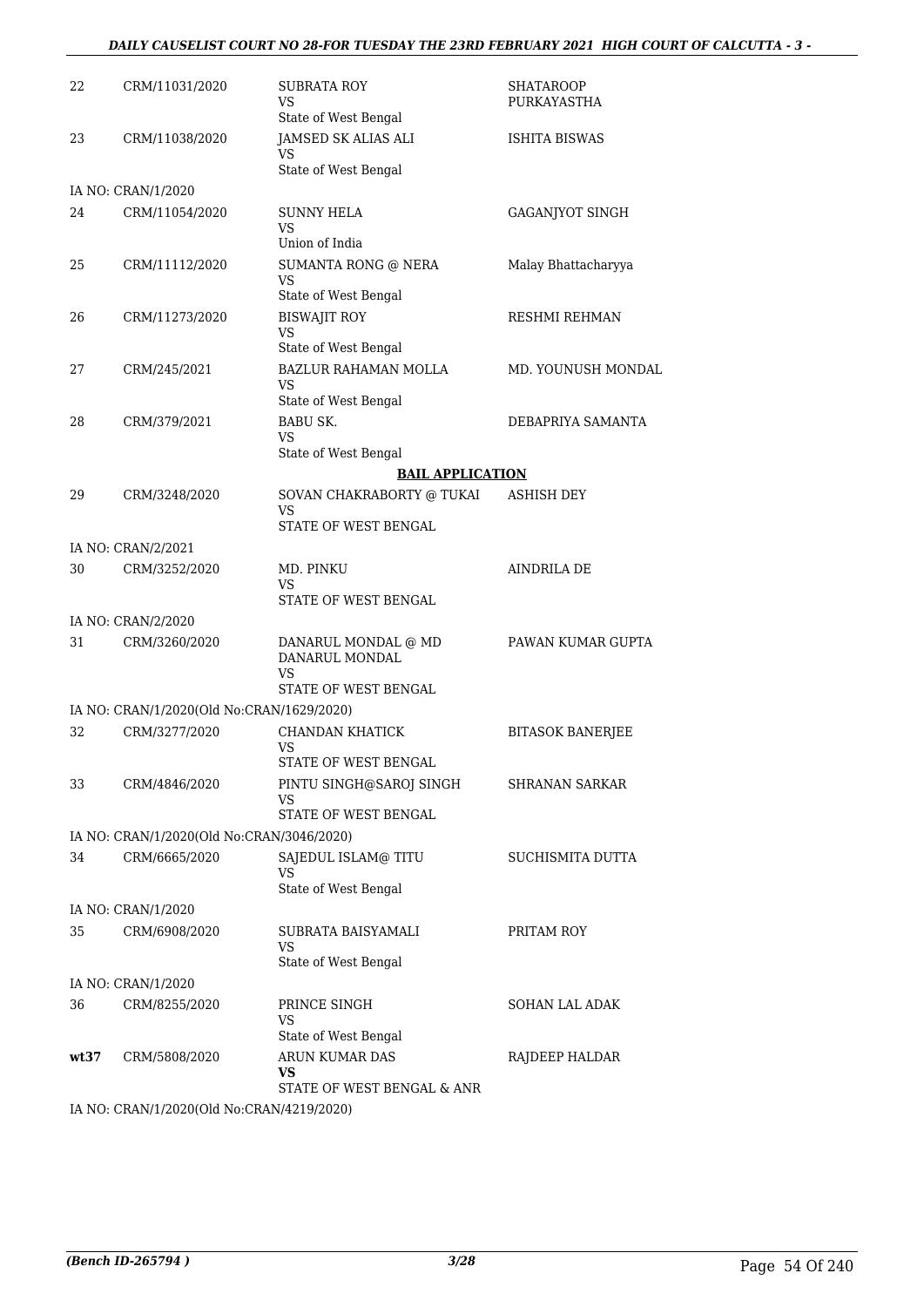### *DAILY CAUSELIST COURT NO 28-FOR TUESDAY THE 23RD FEBRUARY 2021 HIGH COURT OF CALCUTTA - 4 -*

| 38   | CRM/8397/2020                       | <b>SOURAV DEY AND ANR</b><br>VS<br>State of West Bengal                            | KOUSTAV BAGCHI                      |
|------|-------------------------------------|------------------------------------------------------------------------------------|-------------------------------------|
|      |                                     |                                                                                    |                                     |
| 39   | IA NO: CRAN/1/2020<br>CRM/8519/2020 | <b>ASRAF SK</b><br>VS<br>State of West Bengal                                      | SUBRATA BHATTAHARJYA                |
| 40   | CRM/8676/2020                       | <b>TARANI BISWAS</b><br>VS<br>State of West Bengal                                 | ARINDAM BANERJEE                    |
| 41   | CRM/9032/2020                       | SAHIDUL MONDAL@SAIDUL<br>VS<br>State of West Bengal                                | <b>BUSRA KHATUN</b>                 |
| 42   | CRM/9149/2020                       | <b>AMIT BISWAS</b><br>VS<br>State of West Bengal                                   | SARYATI DATTA                       |
| 43   | CRM/9196/2020                       | MD. KAMILUL AKMAL<br>VS<br>State of West Bengal                                    | MD. YUSUF ALI                       |
| 44   | CRM/9276/2020                       | ANSARUL MONDAL @ APPEL<br>MONDAL @ APPLE MONDAL<br>VS                              | SUMANTA CHAKRABORTY                 |
| 45   | CRM/9579/2020                       | State of West Bengal<br>Subhankar Biswas<br>VS<br>STATE OF WEST BENGAL AND<br>ORS. | Subrata Santra                      |
| 46   | CRM/9645/2020                       | ANSAR ALI MONDAL<br>VS<br>State of West Bengal                                     | <b>SONALI DAS</b>                   |
| 47   | CRM/9914/2020                       | MIZANUR HOSSAIN @ MIJANUR<br><b>HOSSAIN</b><br>VS.<br>State of West Bengal         | MD. YUSUF ALI                       |
| 48   | CRM/10162/2020                      | ALIM KHAN@ALI@MD ALI<br>@MUBARAK<br><b>VS</b><br>State of West Bengal              | <b>SANJIB MITRA</b>                 |
| wt49 | CRM/10091/2020                      | SK. KALAM<br>VS<br>STATE OF WEST BENGAL                                            | <b>SOUMYA BASU ROY</b><br>CHOWDHURI |
| 50   | CRM/10366/2020                      | <b>ARUP SARKAR</b><br>VS<br>THE STATE OF WEST BENGAL                               | SUBIR DEBNATH                       |
| 51   | CRM/10486/2020                      | <b>SANTAN BHUIYA</b><br>VS<br>State of West Bengal                                 | <b>SOUVIK DAS</b>                   |
| 52   | CRM/10583/2020                      | SANKARLAL GHOSH AND ANR<br>VS<br>State of West Bengal                              | RANJANDINI DAS                      |
| 53   | CRM/10671/2020                      | <b>MUKUL MALLICK</b><br><b>VS</b><br>State of West Bengal                          | SUMANTA CHAKRABORTY                 |
| 54   | CRM/10726/2020                      | <b>IMTEYAZ AHMED</b><br>VS<br>State of West Bengal                                 | SK TOSLIM ALI                       |
| 55   | CRM/11029/2020                      | <b>ARUN ARI</b><br>VS<br>State of West Bengal                                      | PARTHA SARATHI<br><b>MONDAL</b>     |
| 56   | CRM/11040/2020                      | BIDDUR MIDDAY AND ANOTHER<br>VS<br>State of West Bengal                            | DEBABRATA ACHARYA                   |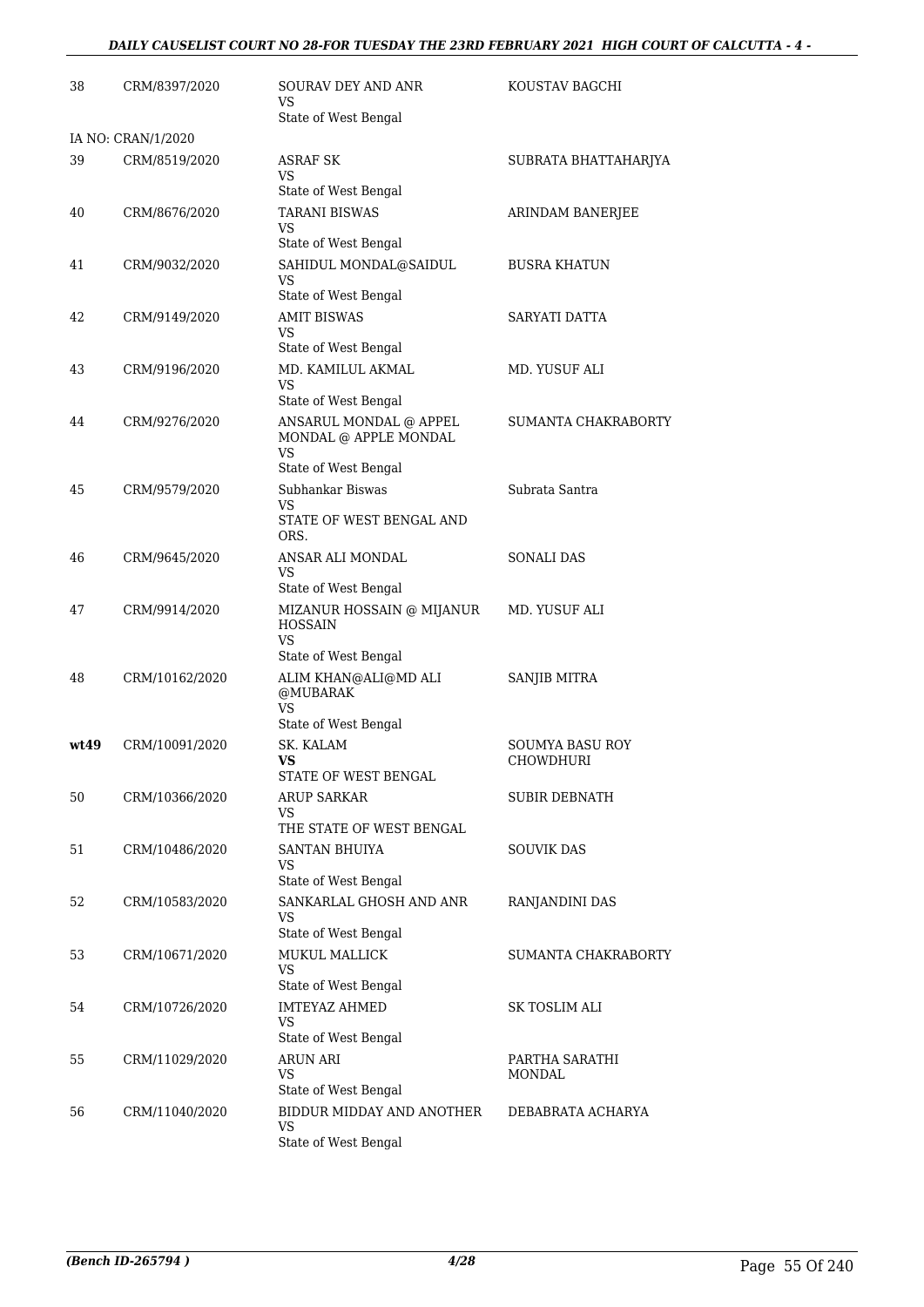| 57 | CRM/11044/2020 | SANTANU BISWAS @ TUKAI<br>VS                                                              | PRABIR MAJUMDER           |
|----|----------------|-------------------------------------------------------------------------------------------|---------------------------|
| 58 | CRM/11046/2020 | State of West Bengal<br>BIMALA DEVI @ BIMLA DEVI<br>JAISWAL @ KAMALA JAISWAL<br><b>VS</b> | <b>SUMAN CHAKRABORTY</b>  |
| 59 | CRM/11058/2020 | State of West Bengal<br>SOLEMAN MOLLA<br>VS                                               | MD ZEESHAN UDDIN          |
|    |                | State of West Bengal                                                                      |                           |
| 60 | CRM/11059/2020 | RAVI KANT @ RAVI KANT<br><b>CHADDA</b><br>VS.                                             | S. G. CHOWDHURY           |
|    |                | State of West Bengal                                                                      |                           |
| 61 | CRM/11068/2020 | FARAJ ALI MALLICK @ FIROJ ALI<br>MALLICK<br>VS                                            | DIPTENDU BANERJEE         |
|    |                | State of West Bengal                                                                      |                           |
| 62 | CRM/11069/2020 | <b>BISWANTH GHOSH</b><br>VS<br>State of West Bengal                                       | <b>BHASKAR CHATTERJEE</b> |
| 63 | CRM/11074/2020 | SK ILLIUS @ MD ILLIYAS                                                                    | <b>ASHOK KUMAR</b>        |
|    |                | VS<br>State of West Bengal                                                                | <b>CHOWDHURY</b>          |
| 64 | CRM/11076/2020 | SALIM SHEIKH @ SALIM<br><b>MANNAN SHAIKH</b><br>VS                                        | JANNAT UL FIRDOUS         |
|    |                | State of West Bengal                                                                      |                           |
| 65 | CRM/11089/2020 | SUBHENDU MODAK<br>VS<br>State of West Bengal                                              | <b>MANAS KUMAR DAS</b>    |
| 66 | CRM/11095/2020 | SANTOSH BARMAN<br>VS                                                                      | <b>BUSRA KHATOON</b>      |
|    |                | State of West Bengal                                                                      |                           |
| 67 | CRM/11099/2020 | <b>RAJU BISWAS</b><br><b>VS</b>                                                           | MINOTI GOMES              |
| 68 | CRM/11100/2020 | State of West Bengal<br>ABDUL CHHALAM MIA                                                 | <b>BISWAJIT MITRA</b>     |
|    |                | VS<br>State of West Bengal                                                                |                           |
| 69 | CRM/11104/2020 | MAJEDUR RAHAMAN @ PINTU<br>SARKAR<br>VS                                                   | ABDUS SALAM               |
| 70 | CRM/11109/2020 | State of West Bengal<br>KALYAN MURMU                                                      | <b>BITASOK BANERJEE</b>   |
|    |                | VS                                                                                        |                           |
|    |                | State of West Bengal                                                                      |                           |
| 71 | CRM/11110/2020 | HILON SK @ HELON SK<br>VS<br>State of West Bengal                                         | DEBAPRIYA SAMANTA         |
| 72 | CRM/11114/2020 | KRISHNA MANDAL<br>VS<br>State of West Bengal                                              | ARUP KUMAR BHOWMICK       |
| 73 | CRM/11117/2020 | <b>GOBINDA DUTTA</b><br>VS                                                                | BISWAJIT MITRA            |
| 74 | CRM/11122/2020 | State of West Bengal<br>PALASH CHANDRA DEY @ PALAS<br>CH. DEY @ APPU DEY @ BAPI DEY<br>VS | SUMANTA GANGULY           |
|    |                | State of West Bengal                                                                      |                           |
| 75 | CRM/11128/2020 | <b>SANDEEP LAKRA</b>                                                                      | BISWAJIT MITRA            |
|    |                | VS<br>State of West Bengal                                                                |                           |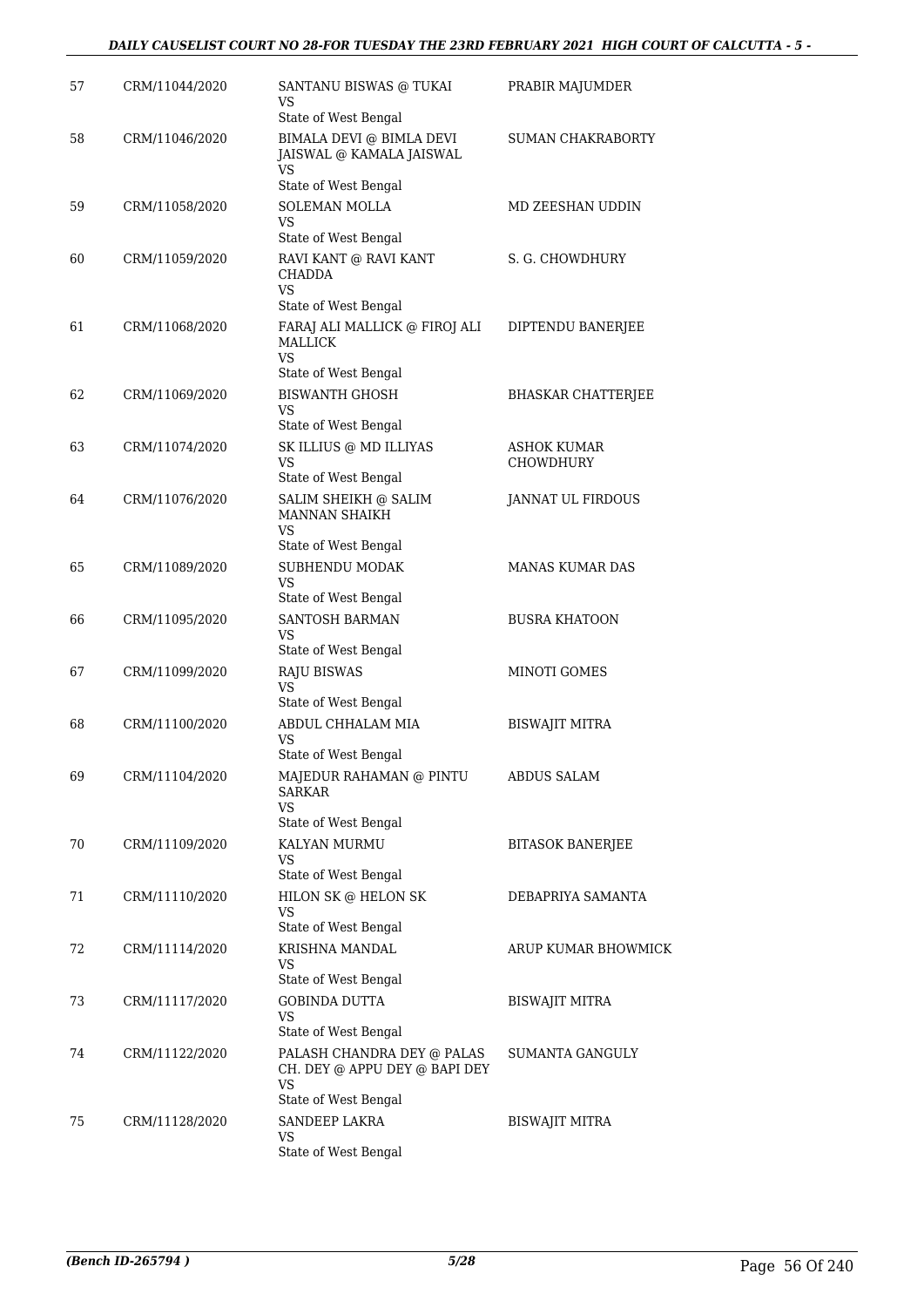### *DAILY CAUSELIST COURT NO 28-FOR TUESDAY THE 23RD FEBRUARY 2021 HIGH COURT OF CALCUTTA - 6 -*

| 76 | CRM/11129/2020 | SK JAMIR HOSSAIN @ RAJ<br>VS                                                     | RAJU MONDAL                     |
|----|----------------|----------------------------------------------------------------------------------|---------------------------------|
| 77 | CRM/11145/2020 | State of West Bengal<br>TAJ MAHAL MALLICK<br>VS                                  | DIPTENDU BANERJEE               |
|    |                | State of West Bengal                                                             |                                 |
| 78 | CRM/11149/2020 | RAJA @ GOLAM MUSTAFA MOLLA<br>@ GOLAM MUSTAFA<br><b>VS</b>                       | SAFDAR AZAM                     |
|    |                | State of West Bengal                                                             |                                 |
| 79 | CRM/11151/2020 | MD. ISRAIL KHAN @ MD.ISREAL<br>KHAN<br>VS.<br>STATE OF WEST BENGAL AND           | Sandip Kundu                    |
|    |                | ORS.                                                                             |                                 |
| 80 | CRM/11153/2020 | SUJOY MONDAL<br><b>VS</b>                                                        | SHAMIK BAGCHI                   |
|    |                | State of West Bengal                                                             |                                 |
| 81 | CRM/11156/2020 | SAYAB SK @ NAJBUL ALI SK @<br><b>SOURAV</b><br><b>VS</b><br>State of West Bengal | SUMANTA DAS                     |
| 82 | CRM/11159/2020 | GOUR HARI JANA AND ANR.                                                          | SHIBAJI KUMAR DAS               |
|    |                | VS                                                                               |                                 |
|    |                | State of West Bengal                                                             |                                 |
| 83 | CRM/11163/2020 | <b>NARESH DAS</b><br>VS                                                          | KAZI M RAHAMAN                  |
|    |                | State of West Bengal                                                             |                                 |
| 84 | CRM/11172/2020 | <b>AVIJIT SEN @BULTA</b><br>VS<br>State of West Bengal                           | KUSALKUMAR<br>MUKHERJEE         |
| 85 | CRM/11186/2020 | <b>SOURIS BISWAS AND ANR</b><br><b>VS</b>                                        | <b>SUMANTA DAS</b>              |
|    |                | State of West Bengal                                                             |                                 |
| 86 | CRM/11195/2020 | MAHADEB CHOWDHURY AND<br><b>OTHERS</b><br><b>VS</b>                              | ARUP KUMAR BHOWMICK             |
|    |                | State of West Bengal                                                             |                                 |
| 87 | CRM/11200/2020 | NANTU JASH @ BABAN JASH<br><b>VS</b><br>State of West Bengal                     | Sujoy Sarkar                    |
| 88 | CRM/11214/2020 | DR. DILIP GHOSH @ DILIP<br>KUMAR GHOSH<br>VS                                     | MINAL PALANA                    |
|    |                | State of West Bengal                                                             |                                 |
| 89 | CRM/11227/2020 | TAHIJUDDIN SHAIKH@RAJU<br>VS                                                     | ANGSHUMAN<br><b>CHAKRABORTY</b> |
|    |                | State of West Bengal                                                             |                                 |
| 90 | CRM/11228/2020 | DALIM SK AND ANR<br>VS<br>State of West Bengal                                   | Sujoy Sarkar                    |
| 91 | CRM/11236/2020 | <b>BISWAJIT HALDER</b><br>VS                                                     | NILENDRA NARAYAN RAY            |
|    |                | State of West Bengal                                                             |                                 |
| 92 | CRM/11237/2020 | BABAI MANDAL@BAPPADITTYA<br>MANDAL<br>VS                                         | PRIYANJIT KUNDU                 |
|    |                | State of West Bengal                                                             |                                 |
| 93 | CRM/11238/2020 | SAFI SK @ SAFIUDDIN SK<br>VS<br>State of West Bengal                             | PRABIR MAJUMDER                 |
| 94 | CRM/11243/2020 | KUMKUM DEVI                                                                      | Deepak Prahladka                |
|    |                | VS<br>State of West Bengal                                                       |                                 |
|    |                |                                                                                  |                                 |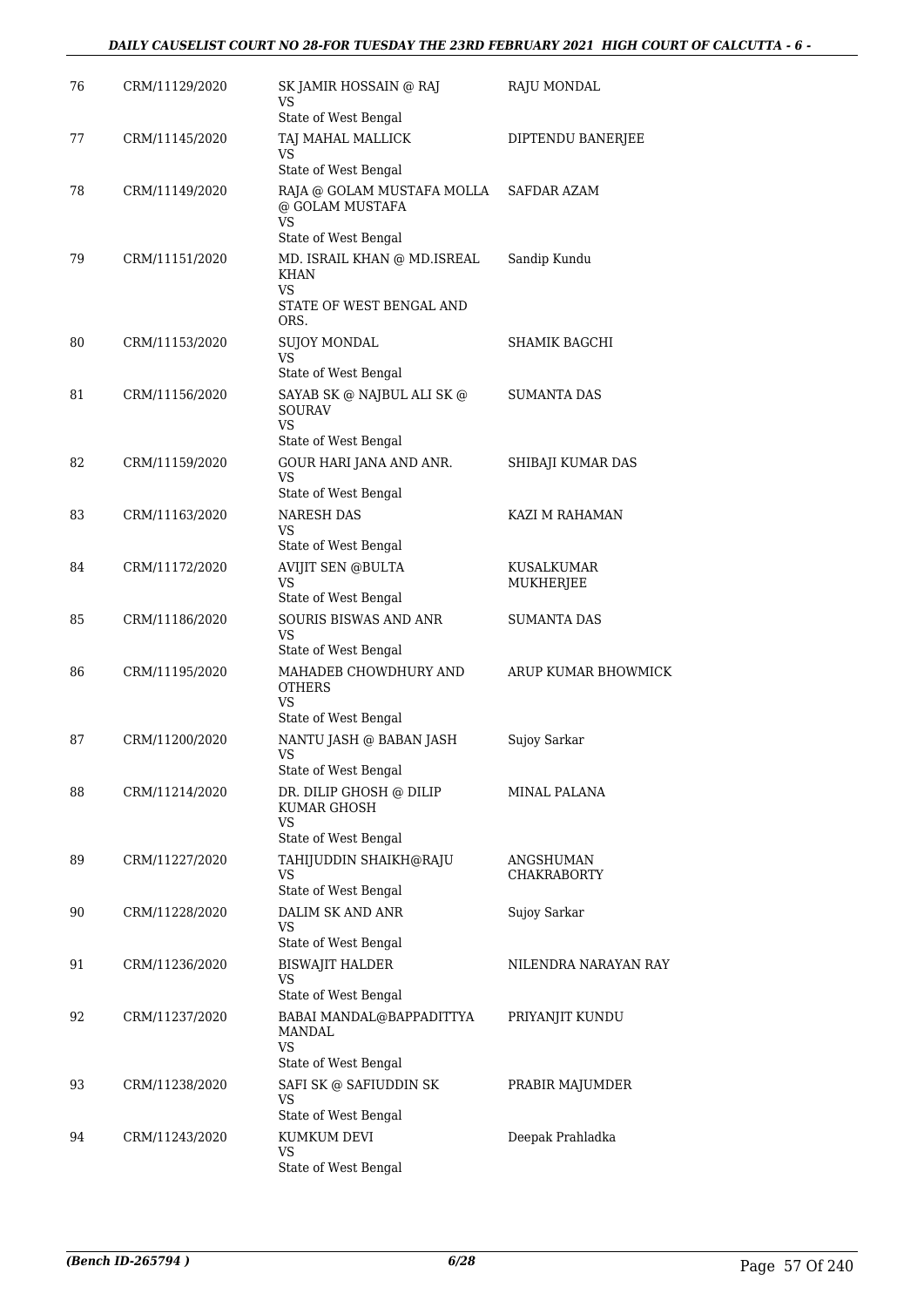| 95  | CRM/11244/2020                            | AJIJ MAJUMDER@AZIZ<br><b>MAHAPATRA</b><br><b>VS</b> | PRABIR MAJUMDER                 |
|-----|-------------------------------------------|-----------------------------------------------------|---------------------------------|
|     |                                           | State of West Bengal                                |                                 |
| 96  | CRM/11252/2020                            | MUSTAKIM SK<br>VS                                   | Anisur Rahaman                  |
|     |                                           | State of West Bengal                                |                                 |
| 97  | CRM/11253/2020                            | <b>JOY PROKASH SARKAR</b><br>VS                     | KOUSTAV BAGCHI                  |
| 98  | CRM/11254/2020                            | State of West Bengal<br><b>JOY PROKASH SARKAR</b>   | KOUSTAV BAGCHI                  |
|     |                                           | <b>VS</b><br>State of West Bengal                   |                                 |
| 99  | CRM/11255/2020                            | SANJIB DALUI<br>VS<br>STATE OF WEST BENGAL AND      | Supratick Syamal                |
|     |                                           | ORS.                                                |                                 |
| 100 | CRM/11261/2020                            | NASIR MALLICK<br>VS<br>State of West Bengal         | SUMAN DE                        |
| 101 | CRM/11275/2020                            | JAHANGIR MOLLA @ SK<br>JAHANGIR                     | <b>ATAUR RAHMAN</b>             |
|     |                                           | VS<br>State of West Bengal and Anr                  |                                 |
| 102 | CRM/11281/2020                            | <b>TAPAS GHOSH</b>                                  | SHASHANKA SEKHAR                |
|     |                                           | VS<br>State of West Bengal                          | SAHA                            |
| 103 | CRM/11283/2020                            | KALYAN MONDAL                                       | PRIYANKA BHOWMIK                |
|     |                                           | VS<br>State of West Bengal                          |                                 |
| 104 | CRM/11286/2020                            | <b>BAPPA SUTRADHAR</b><br><b>VS</b>                 | SHASHANKA SEKHAR<br><b>SAHA</b> |
|     |                                           | State of West Bengal                                |                                 |
|     |                                           | <b>APPLICATION FOR ANTICIPATORY BAIL</b>            |                                 |
| 105 | CRM/1862/2020                             | MD. GOLAM MOULA @ GOALM<br>MOWLA @ ORS              | <b>GOLAM SAYEDAIN KADERI</b>    |
|     |                                           | VS<br>STATE OF WEST BENGAL                          |                                 |
| 106 | CRM/2765/2020                             | ASADULLA SK @ RAJU @ RAJU SK<br><b>VS</b>           | <b>SYED N HOSSAIN</b>           |
|     | IA NO: CRAN/1/2020                        | STATE OF WEST BENGAL                                |                                 |
| 107 | CRM/2872/2020                             | BHUBAN MONDAL @ MANDAL<br>VS                        | SUDIP BANERJEE                  |
|     |                                           | STATE OF WEST BENGAL                                |                                 |
| 108 | CRM/4368/2020                             | MOINA SINGHA & ORS.<br>VS                           | <b>ARINDAM ROY</b>              |
|     |                                           | STATE OF WEST BENGAL                                |                                 |
|     | IA NO: CRAN/1/2020(Old No:CRAN/2537/2020) |                                                     |                                 |
| 109 | CRM/4371/2020                             | ABADUL SEIKH & ANR<br>VS<br>STATE OF WEST BENGAL    | ARINDAM ROY                     |
| 110 | CRM/4374/2020                             | SUBHAS MANDAL@SUJAY                                 | ARINDAM ROY                     |
|     |                                           | MONDAL<br>VS                                        |                                 |
| 111 | CRM/4441/2020                             | STATE OF WEST BENGAL                                | ARINDAM ROY                     |
|     |                                           | KAJAL SK<br>VS<br>STATE OF WEST BENGAL              |                                 |
| 112 | CRM/10070/2020                            | SURESH CHANDRA NADNA                                | KAUSHIK GHOSH                   |
|     |                                           | <b>VS</b><br>State of West Bengal                   |                                 |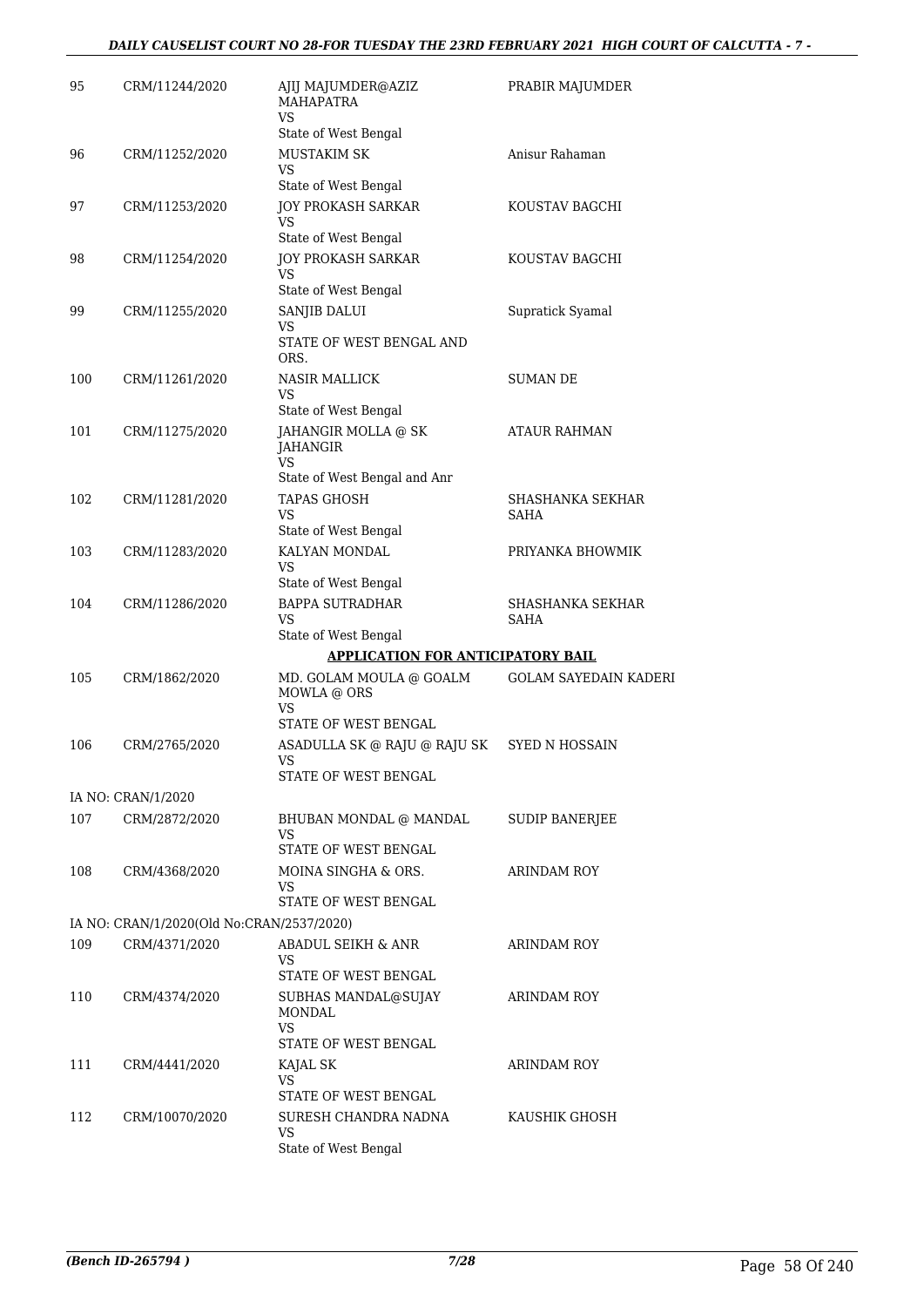| 113   | CRM/153/2021                              | FITU MAHALDAR@FITU<br>MAHALDER<br>VS                                                                 | PRIYANKAR SHANKU                          |
|-------|-------------------------------------------|------------------------------------------------------------------------------------------------------|-------------------------------------------|
|       |                                           | State of West Bengal                                                                                 |                                           |
| 114   | CRM/343/2021                              | MD RAZEL KHAYER@RAJEL<br><b>KHAYER</b>                                                               | PRATIP KUMAR<br><b>CHATTERJEE</b>         |
|       |                                           | VS.<br>State of West Bengal                                                                          |                                           |
|       |                                           | <b>ANTICIPATORY BAIL</b>                                                                             |                                           |
| 115   | CRM/1964/2020                             | <b>BOZLUR RAHAMAN &amp; ANR</b>                                                                      | SHREYASHI SAHA                            |
|       |                                           | VS                                                                                                   |                                           |
|       |                                           | STATE OF WEST BENGAL                                                                                 |                                           |
|       | IA NO: CRAN/1/2020(Old No:CRAN/4039/2020) |                                                                                                      |                                           |
| 116   | CRM/2392/2020                             | MUKHTAR MIA @ MD. MUKHTAR KAZI SAFIULLAH<br>& ORS<br>VS                                              |                                           |
|       |                                           | STATE OF WEST BENGAL                                                                                 |                                           |
| 117   | CRM/2762/2020                             | SOUMYADEEP SAU @<br><b>SOUMYADEEP SHOW @</b><br><b>SOUMYADEEP SHAW</b><br>VS<br>STATE OF WEST BENGAL | <b>SUMAN DAS ADHIKARY</b>                 |
| 118   | CRM/4725/2020                             | SAVITA DEVI MALL & ANR                                                                               | PRAN GOPAL DAS                            |
|       |                                           | VS.                                                                                                  |                                           |
|       |                                           | STATE OF WEST BENGAL                                                                                 |                                           |
|       | IA NO: CRAN/1/2020(Old No:CRAN/2923/2020) |                                                                                                      |                                           |
| 119   | CRM/8035/2020                             | ALAKA MANDAL @ ALOKA<br><b>MANDAL AND ORS</b><br>VS                                                  | <b>ASIF DEWAN</b>                         |
|       |                                           | STATE OF WEST BENGAL AND<br>ORS.                                                                     |                                           |
| 120   | CRM/8106/2020                             | MD AFTAB ALAM<br>VS<br>State of West Bengal                                                          | MRITUNJOY CHATTERJEE                      |
| 121   | CRM/8146/2020                             | SAHIDUR RAHAMAN @ TAIMUR                                                                             | <b>SAGAR SAHA</b>                         |
|       |                                           | <b>VS</b><br>State of West Bengal                                                                    |                                           |
| 122   | CRM/8175/2020                             | PRABHAT KARMAKAR<br>VS<br>State of West Bengal                                                       | RAMAPRASAD SARKAR                         |
| 123   | CRM/8178/2020                             | NAKUL SARKAR AND ORS<br>VS                                                                           | <b>MAZHAR HOSSAIN</b><br><b>CHOWDHURY</b> |
|       |                                           | State of West Bengal                                                                                 |                                           |
| 124   | CRM/8310/2020                             | KOUSHIK KUMAR BOSE<br>VS<br>State of West Bengal                                                     | SOUMYA BASU ROY<br>CHOWDHURY              |
| 125   | CRM/8314/2020                             | UTTAM MONDAL                                                                                         | ATIS KUMAR BISWAS                         |
|       |                                           | VS<br>State of West Bengal                                                                           |                                           |
|       | IA NO: CRAN/1/2020                        |                                                                                                      |                                           |
| 126   | CRM/8332/2020                             | UCHMAN GAZI @ UCHMAN<br><b>MOLLA AND ORS</b><br>VS.                                                  | SATADRU LAHIRI                            |
| wt127 | CRM/3933/2020                             | State of West Bengal<br>MD. SAFIKUL SK. @ MD. SAFIKUL<br>SEKH & ORS.<br>VS.                          | SATADRU LAHIRI                            |
|       |                                           | STATE OF WEST BENGAL                                                                                 |                                           |
| 128   | IA NO: CRAN/2/2020<br>CRM/8334/2020       | AJIJUL ISLAM @ AZIJUL ISLAM<br>VS                                                                    | ATIS KUMAR BISWAS                         |
|       |                                           | State of West Bengal                                                                                 |                                           |
|       | IA NO: CRAN/1/2020                        |                                                                                                      |                                           |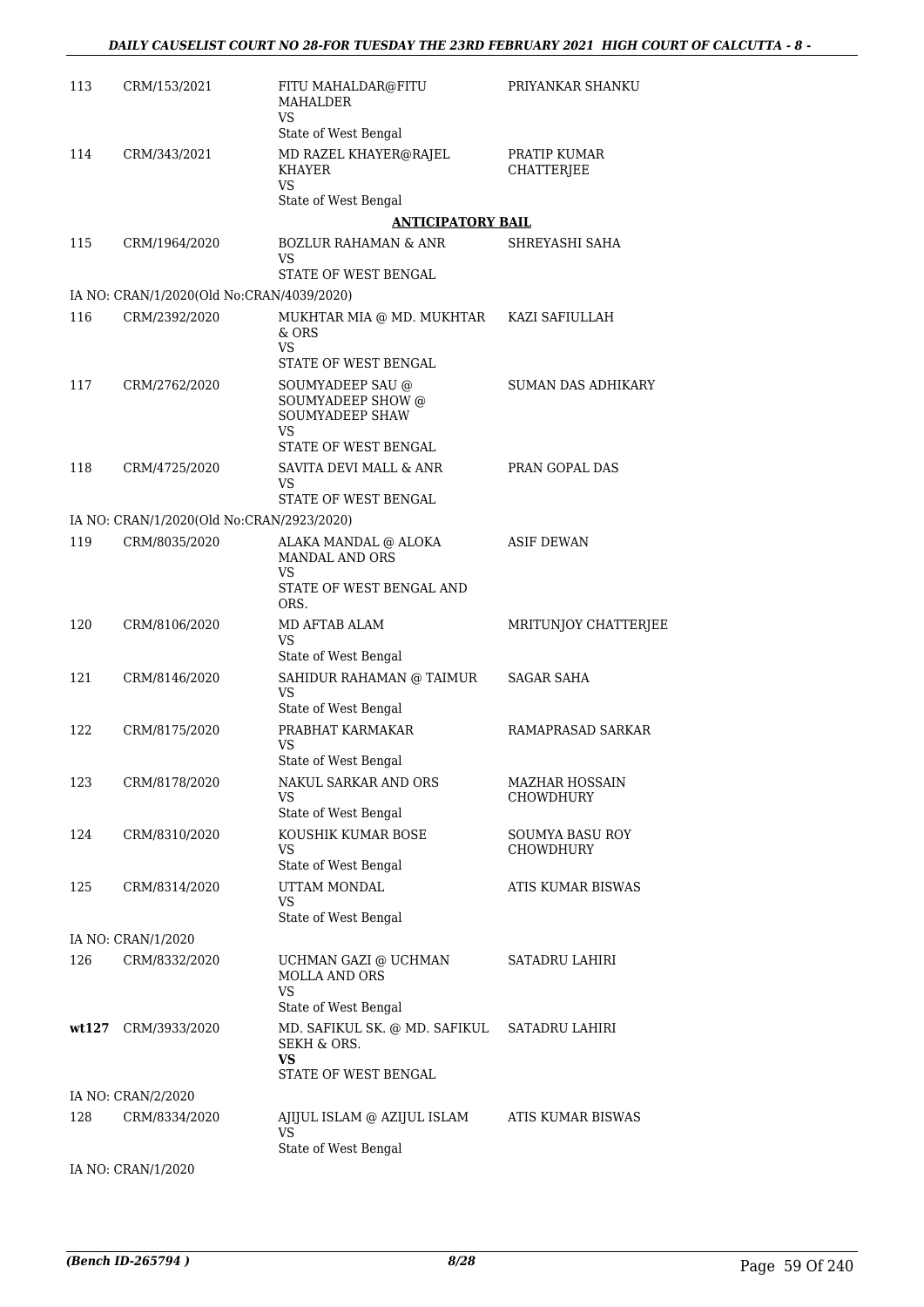| 129 | CRM/8383/2020  | RAKESH RAHAMAN @ SK<br><b>BADSHA AND ORS</b><br>VS                                                 | SARYATI DATTA          |
|-----|----------------|----------------------------------------------------------------------------------------------------|------------------------|
| 130 | CRM/8398/2020  | State of West Bengal<br>SANJIB KR JOYADDAR ALIAS<br>SANJIB KR JOARDAR AND ORS                      | <b>SALMAN HASAN</b>    |
|     |                | VS<br>State of West Bengal                                                                         |                        |
| 131 | CRM/9083/2020  | <b>GOURHARI BERA</b><br>VS<br>State of West Bengal                                                 | SABNAM LASKAR          |
| 132 | CRM/9157/2020  | RASU GORAIN AND ORS<br>VS                                                                          | SOFIA NESAR            |
| 133 | CRM/9201/2020  | State of West Bengal<br>PARULA BIBI AND ORS<br>VS                                                  | Ali Ahsan Alamgir      |
| 134 | CRM/9389/2020  | State of West Bengal<br>SANJAY GHOSH AND OTHERS<br><b>VS</b>                                       | Asraf Mandal           |
| 135 | CRM/9459/2020  | State of West Bengal<br><b>BISWAJIT GHOSH AND ORS</b><br>VS                                        | SANGEETA ROY           |
|     |                | STATE OF WEST BENGAL AND<br>ORS.                                                                   |                        |
| 136 | CRM/9504/2020  | AKASH MALLICK @ SABIR AND<br><b>OTHERS</b><br><b>VS</b>                                            | <b>SOUMYA BANERIEE</b> |
| 137 | CRM/9561/2020  | State of West Bengal<br><b>BANASHRI ROY</b><br>VS                                                  | DATTATREYA DUTTA       |
| 138 | CRM/9650/2020  | State of West Bengal<br>PRASENJIT BISWAS AND ANR<br><b>VS</b>                                      | Asraf Mandal           |
| 139 | CRM/9654/2020  | State of West Bengal<br>SUBHAS CHANDRA GHOSHAL<br>VS                                               | SALONI BHATTACHARYA    |
| 140 | CRM/9908/2020  | State of West Bengal<br>SABYASACHI DAS<br>VS                                                       | <b>BIBEK DEY</b>       |
| 141 | CRM/10020/2020 | State of West Bengal<br><b>MANOHAR MANDAL</b><br>VS                                                | RADULAL MANNA          |
| 142 | CRM/10194/2020 | State of West Bengal<br>GANESH CHANDRA SARKAR AND<br>ORS<br>VS.                                    | NITISH SAMANTA         |
| 143 | CRM/10337/2020 | State of West Bengal<br>SK SABIR UDDIN<br>VS                                                       | <b>TINA BISWAS</b>     |
| 144 | CRM/10351/2020 | State of West Bengal<br>MD KALAM @ KALAM MAIYAN<br>VS                                              | DILIP KUMAR SHYAMAL    |
| 145 | CRM/10377/2020 | State of West Bengal<br>ABDUL KHABIR<br>VS                                                         | Kausik Biswas          |
| 146 | CRM/10396/2020 | State of West Bengal<br>SEIKH MURSHED@MURSHED SK<br>AND ANR<br>VS                                  | JISAN IQUBAL HOSSAIN   |
| 147 | CRM/10421/2020 | State of West Bengal<br>SMT SWSATRI AGARWAL AND<br><b>ORS</b><br><b>VS</b><br>State of West Bengal | RISHOV SINGH           |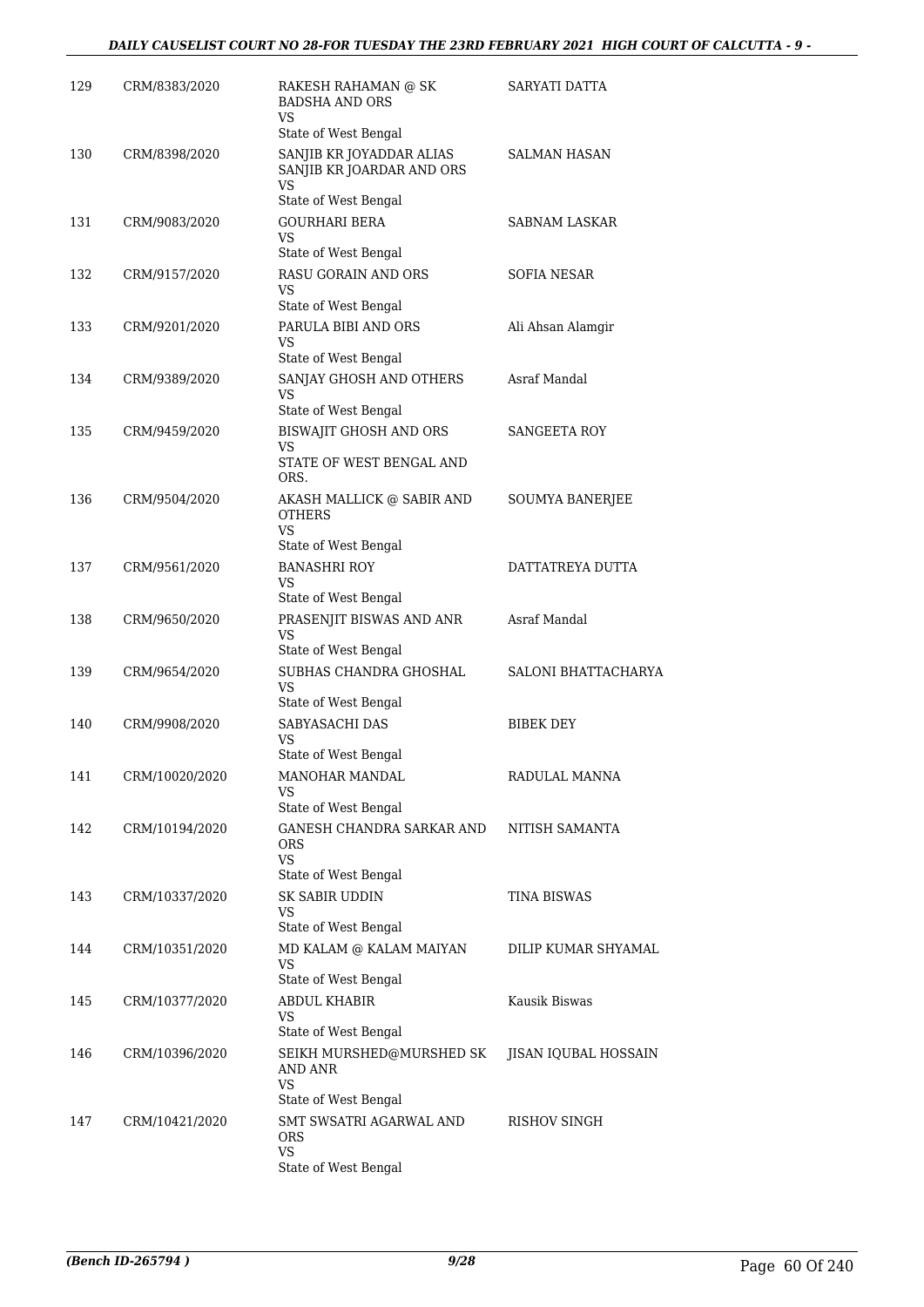### *DAILY CAUSELIST COURT NO 28-FOR TUESDAY THE 23RD FEBRUARY 2021 HIGH COURT OF CALCUTTA - 10 -*

| 148 | CRM/10479/2020 | SUKUMAR GHOSH @ KALI<br>VS<br>State of West Bengal                                                    | Rituparna Ghosh                         |
|-----|----------------|-------------------------------------------------------------------------------------------------------|-----------------------------------------|
| 149 | CRM/10541/2020 | MINTU DAS AND ANR<br>VS                                                                               | <b>SUMANTA CHAKRABORTY</b>              |
|     |                | THE STATE OF WEST BENGAL                                                                              |                                         |
| 150 | CRM/10606/2020 | TAPAN SINGHA @ PINTU AND<br>ANR<br><b>VS</b>                                                          | SUBRATA SANTRA                          |
|     |                | THE STATE OF WEST BENGAL                                                                              |                                         |
| 151 | CRM/10625/2020 | MD DILWAR AND ORS<br>VS                                                                               | RAJU MONDAL                             |
| 152 | CRM/10647/2020 | State of West Bengal<br><b>ASIM JHULKI</b><br>VS                                                      | <b>SUMAN DE</b>                         |
|     |                | State of West Bengal                                                                                  |                                         |
| 153 | CRM/10653/2020 | HANIF MONDAL AND ORS<br>VS<br>State of West Bengal                                                    | PRONOJIT ROY                            |
| 154 | CRM/10659/2020 | NOJRUL ISLAM @ NAJRUL ISLAM<br><b>AND ORS</b><br><b>VS</b>                                            | MUSHARRAF ALAM SK                       |
|     |                | State of West Bengal                                                                                  |                                         |
| 155 | CRM/10662/2020 | <b>BASUDEV DEY AND ORS</b><br>VS                                                                      | <b>BANIBRATA DUTTA</b>                  |
| 156 | CRM/10663/2020 | State of West Bengal<br>UTTAM KUMAR DEY<br>VS                                                         | <b>BANIBRATA DUTTA</b>                  |
| 157 | CRM/10669/2020 | State of West Bengal<br>PRASANTA BERA<br>VS                                                           | <b>SANTIMAY</b><br><b>BHATTACHARYYA</b> |
|     |                | State of West Bengal                                                                                  |                                         |
| 158 | CRM/10670/2020 | SK. AZHAR ALI @ SK AZHAR<br>VS<br>State of West Bengal                                                | UTTAM KUMAR<br><b>BHATTACHARYYA</b>     |
| 159 | CRM/10673/2020 | ASISH SANPUI @ ASISH SANFUI<br>VS                                                                     | SUMANTA CHAKRABORTY                     |
|     |                | THE STATE OF WEST BENGAL                                                                              |                                         |
| 160 | CRM/10706/2020 | PIYARUL SK<br>VS<br>State of West Bengal                                                              | JISAN IQUBAL HOSSAIN                    |
| 161 | CRM/10710/2020 | NASER MOLLICK@NASIR<br>HOSSAIN MOLLICK AND ORS<br>VS                                                  | NILADRI SEKHAR GHOSH                    |
|     |                | State of West Bengal                                                                                  |                                         |
| 162 | CRM/10712/2020 | SWAPAN KUMAR SAHOO @<br>SWAPAN SAHOO @ SWAPAN<br>KUMAR SHAW AND ORS<br>VS<br>THE STATE OF WEST BENGAL | RAVI RANJAN KUMAR                       |
| 163 | CRM/10713/2020 | CHANDAN PASWAN<br>VS                                                                                  | ASRAF MANDAL                            |
|     |                | THE STATE OF WEST BENGAL                                                                              |                                         |
| 164 | CRM/10714/2020 | SANKAR SAHA<br>VS<br>State of West Bengal                                                             | AJIT KUMAR MISHRA                       |
| 165 | CRM/10716/2020 | <b>ASHOK PAUL</b><br>VS<br>THE STATE OF WEST BENGAL                                                   | <b>SUBIR DEBNATH</b>                    |
| 166 | CRM/10717/2020 | NEPAL SARDAR<br>VS<br>State of West Bengal                                                            | <b>SOHAM BANERJEE</b>                   |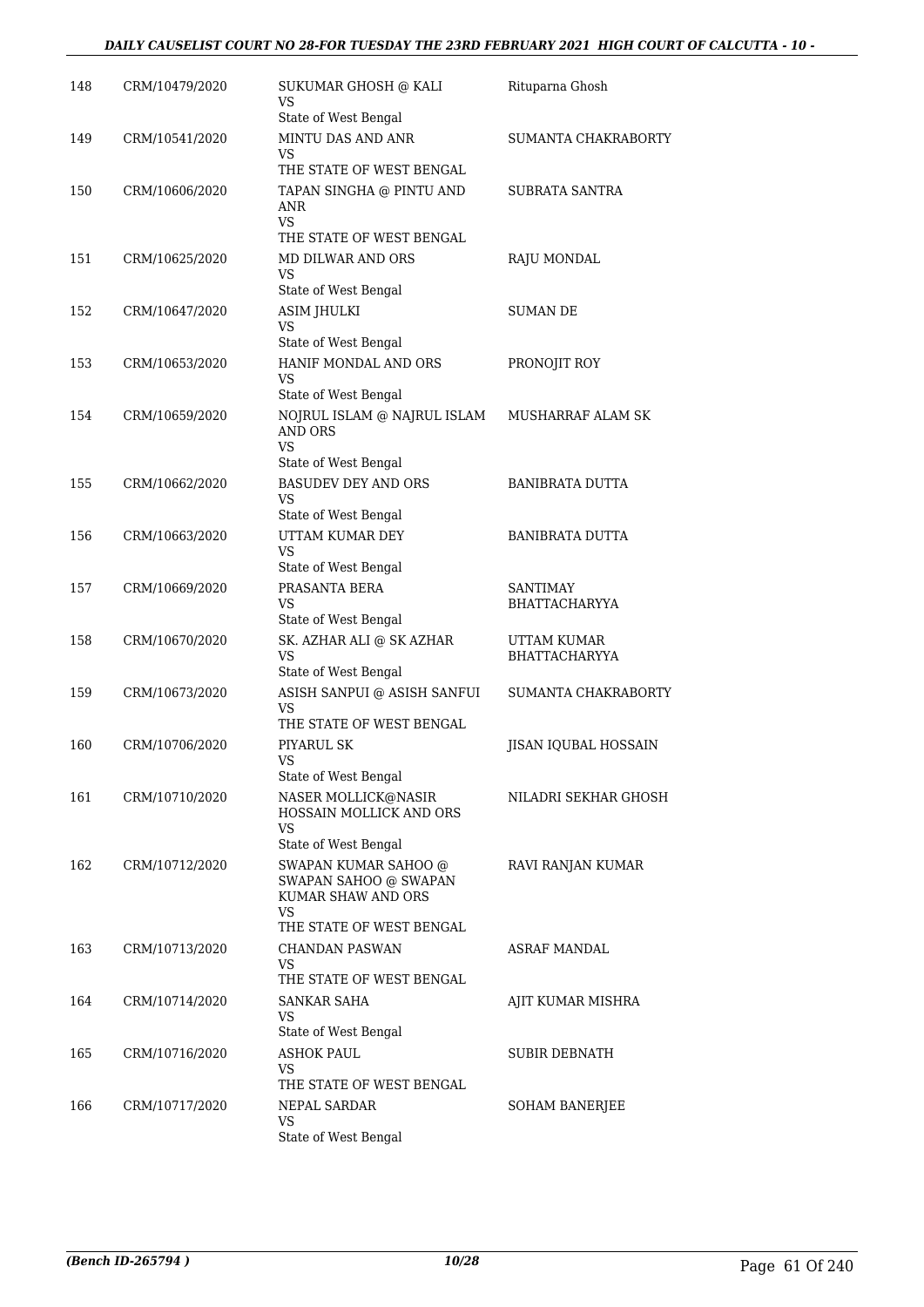| 167 | CRM/10722/2020 | MUNNA SK. @ JASIMUDDIN<br><b>RAHAMAN</b><br>VS               | JISAN IQUBAL HOSSAIN                      |
|-----|----------------|--------------------------------------------------------------|-------------------------------------------|
|     |                | THE STATE OF WEST BENGAL                                     |                                           |
| 168 | CRM/10723/2020 | RABI MANDAL AND ORS<br>VS                                    | JEENIA RUDRA                              |
|     |                | State of West Bengal                                         |                                           |
| 169 | CRM/10727/2020 | NAJRUL SK AND ANR<br>VS<br>State of West Bengal              | <b>SK ABU JAFAR</b>                       |
| 170 | CRM/10728/2020 | PASHAN HALDAR @ PRASENJIT                                    | ARUP KUMAR BHOWMICK                       |
|     |                | VS<br>THE STATE OF WESWT BENGAL                              |                                           |
| 171 | CRM/10730/2020 | TURAN ALI @MANO AND ORS<br><b>VS</b>                         | SOUPAL CHATTERJEE                         |
|     |                | State of West Bengal                                         |                                           |
| 172 | CRM/10731/2020 | DANISH SHAH AND ANR<br><b>VS</b><br>THE STATE OF WEST BENGAL | SOMNATH CHAKRABORTY                       |
| 173 | CRM/10732/2020 | CHANDANA DAS AND ORS<br>VS                                   | SOUPAL CHATTERJEE                         |
|     |                | State of West Bengal                                         |                                           |
| 174 | CRM/10733/2020 | SMT PUSPA RANI DEY AND ORS<br>VS                             | ASIM KUMAR BARMAN                         |
|     |                | State of West Bengal                                         |                                           |
| 175 | CRM/10735/2020 | <b>RUP KUMAR BISWAS</b><br>VS<br>THE STATE OF WEST BENGAL    | RUDRAKSHA<br><b>CHATTOPADHYAY</b>         |
| 176 | CRM/10737/2020 | RAKESH DAFADAR AND ORS                                       | Asraf Mandal                              |
|     |                | VS<br>State of West Bengal                                   |                                           |
| 177 | CRM/10740/2020 | BOTO BARMAN @ MOHAN<br><b>BARMAN AND ANR</b><br><b>VS</b>    | <b>BUSRA KHATOON</b>                      |
|     |                | THE STATE OF WEST BENGAL                                     |                                           |
| 178 | CRM/10741/2020 | <b>AMAR SARKAR</b><br>VS                                     | KALIDAS SAHA                              |
|     |                | State of West Bengal                                         |                                           |
| 179 | CRM/10744/2020 | ZINNAR ALI@ZINNAR ALI<br><b>VS</b><br>State of West Bengal   | <b>MANAS KUMAR DAS</b>                    |
| 180 | CRM/10745/2020 | SAHADEB KARMAKAR<br>VS                                       | MUSHSARRAF ALAM SK                        |
|     |                | State of West Bengal                                         |                                           |
| 181 | CRM/10748/2020 | SAIFUL GAZI@MD SAIFUL GAZI<br><b>AND ORS</b><br><b>VS</b>    | MAZHAR HOSSAIN<br>CHOWDHURY               |
|     |                | State of West Bengal                                         |                                           |
| 182 | CRM/10750/2020 | ASHIS HALDAR AND ORS<br>VS                                   | <b>MAZHAR HOSSAIN</b><br><b>CHOWDHURY</b> |
|     |                | State of West Bengal                                         |                                           |
| 183 | CRM/10752/2020 | SK. JAYNUL @ SK JAINUL<br>VS<br>THE STATE OF WEST BENGAL     | MUSHARRAF ALAM SK.                        |
| 184 | CRM/10753/2020 | BADSHA SK                                                    | ASIF DEWAN                                |
|     |                | <b>VS</b><br>State of West Bengal                            |                                           |
| 185 | CRM/10756/2020 | MADHAB CHANDRA DAS                                           | ARINDAM JANA                              |
|     |                | VS                                                           |                                           |
| 186 | CRM/10764/2020 | State of West Bengal<br>RAJU MONDAL AND ORS                  | Diptendu Bandyopadhyay                    |
|     |                | VS                                                           |                                           |
|     |                | State of West Bengal                                         |                                           |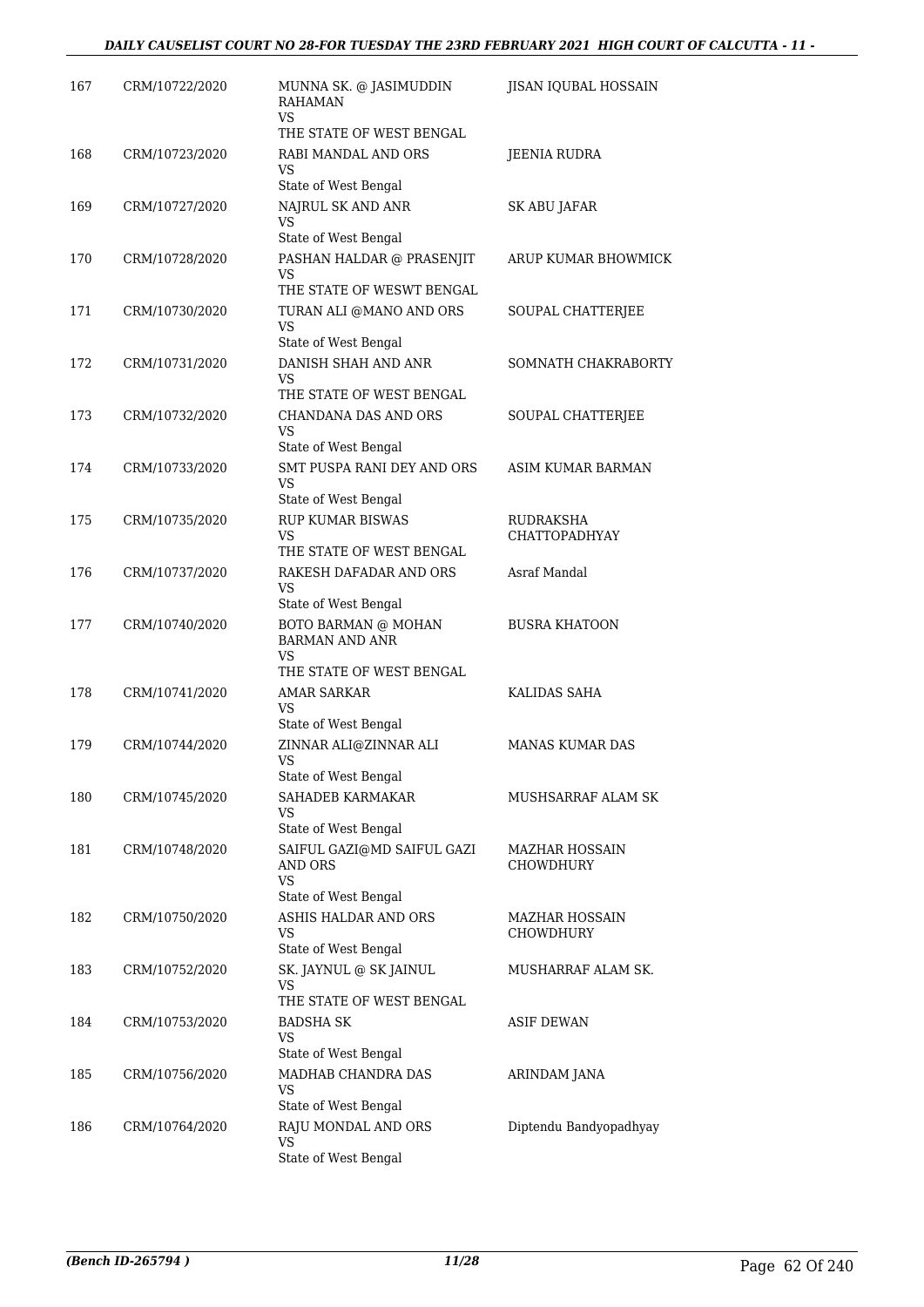| 187 | CRM/10767/2020 | ABDUL RAHIM @MD ABDUL<br>RAHIM<br>VS                                                                                 | SHASANKA SEKHAR SAHA                  |
|-----|----------------|----------------------------------------------------------------------------------------------------------------------|---------------------------------------|
| 188 | CRM/10769/2020 | State of West Bengal<br>SANDIP KUNDU AND ORS                                                                         | TIRTHANKAR DEY                        |
|     |                | VS<br>State of West Bengal                                                                                           |                                       |
| 189 | CRM/10771/2020 | NAREN BAG @ NOREN BAG<br>VS                                                                                          | RAJESHWAR<br><b>CHAKRABORTY</b>       |
|     |                | State of West Bengal                                                                                                 |                                       |
| 190 | CRM/10772/2020 | TAFIJUL RAHAMAN MALLIK @<br>TOFIJUL MALLICK @ TOFIJUL<br><b>MOLLICK AND ANR</b><br><b>VS</b><br>State of West Bengal | RAJESHWAR<br><b>CHAKRABORTY</b>       |
| 191 | CRM/10773/2020 | SMT PARBATI DAS@PRAVATI DAS<br>AND ANR<br>VS<br>State of West Bengal                                                 | PRITAM MAJUMDER                       |
| 192 | CRM/10774/2020 | KANKAN MAJUDMAR                                                                                                      | PRITAM MAJUMDAR                       |
|     |                | VS                                                                                                                   |                                       |
| 193 |                | State of West Bengal                                                                                                 | NAVANIL DE                            |
|     | CRM/10776/2020 | JAHIR SK@JAHIR SEIKH<br>VS<br>State of West Bengal                                                                   |                                       |
| 194 | CRM/10777/2020 | SOKALMONI MANDI@SHOKAL<br>BREJA<br>VS<br>State of West Bengal                                                        | NAVANIL DE                            |
| 195 | CRM/10778/2020 | SANJAY DAS<br><b>VS</b>                                                                                              | DEVI PRIYA MITRA                      |
|     |                | State of West Bengal                                                                                                 |                                       |
| 196 | CRM/10779/2020 | <b>ALFARUQUE</b><br>HOSSAIN@ALFARUQUE<br><b>HUSSAIN</b><br>VS<br>State of West Bengal                                | <b>SURESH CHANDRA</b><br><b>MANNA</b> |
| 197 | CRM/10781/2020 | <b>SAMIR DEBNATH</b><br>VS                                                                                           | SUPRATIK SYMAL                        |
|     |                | State of West Bengal                                                                                                 |                                       |
| 198 | CRM/10783/2020 | SAMIRUL HOQUE @ MD. SAMIR<br>SK. @ SAMIR<br>VS                                                                       | Kausik Biswas                         |
|     |                | State of West Bengal                                                                                                 |                                       |
| 199 | CRM/10785/2020 | PRATIM KUMAR LAHA@PRATIM<br>LAHA<br><b>VS</b><br>State of West Bengal                                                | NARAYAN CHANDRA DAS                   |
| 200 | CRM/10788/2020 | <b>RAJEN SK AND ORS</b>                                                                                              | <b>MANAS KUMAR DAS</b>                |
|     |                | VS<br>State of West Bengal                                                                                           |                                       |
| 201 | CRM/10798/2020 | MARJEM SHAIKH AND ANR<br>VS.                                                                                         | AMANULISLAM                           |
|     |                | STATE OF WEST BENGAL AND<br>ORS.                                                                                     |                                       |
| 202 | CRM/10807/2020 | SHREEMATI DHAR AND OTHERS<br>VS                                                                                      | PRIYA CHAKRABORTY                     |
|     |                | State of West Bengal                                                                                                 |                                       |
| 203 | CRM/10811/2020 | MITHUN GHOSH@MITHU<br><b>GHOSH AND ANR</b><br>VS                                                                     | ARUP SARKAR                           |
|     |                | State of West Bengal                                                                                                 |                                       |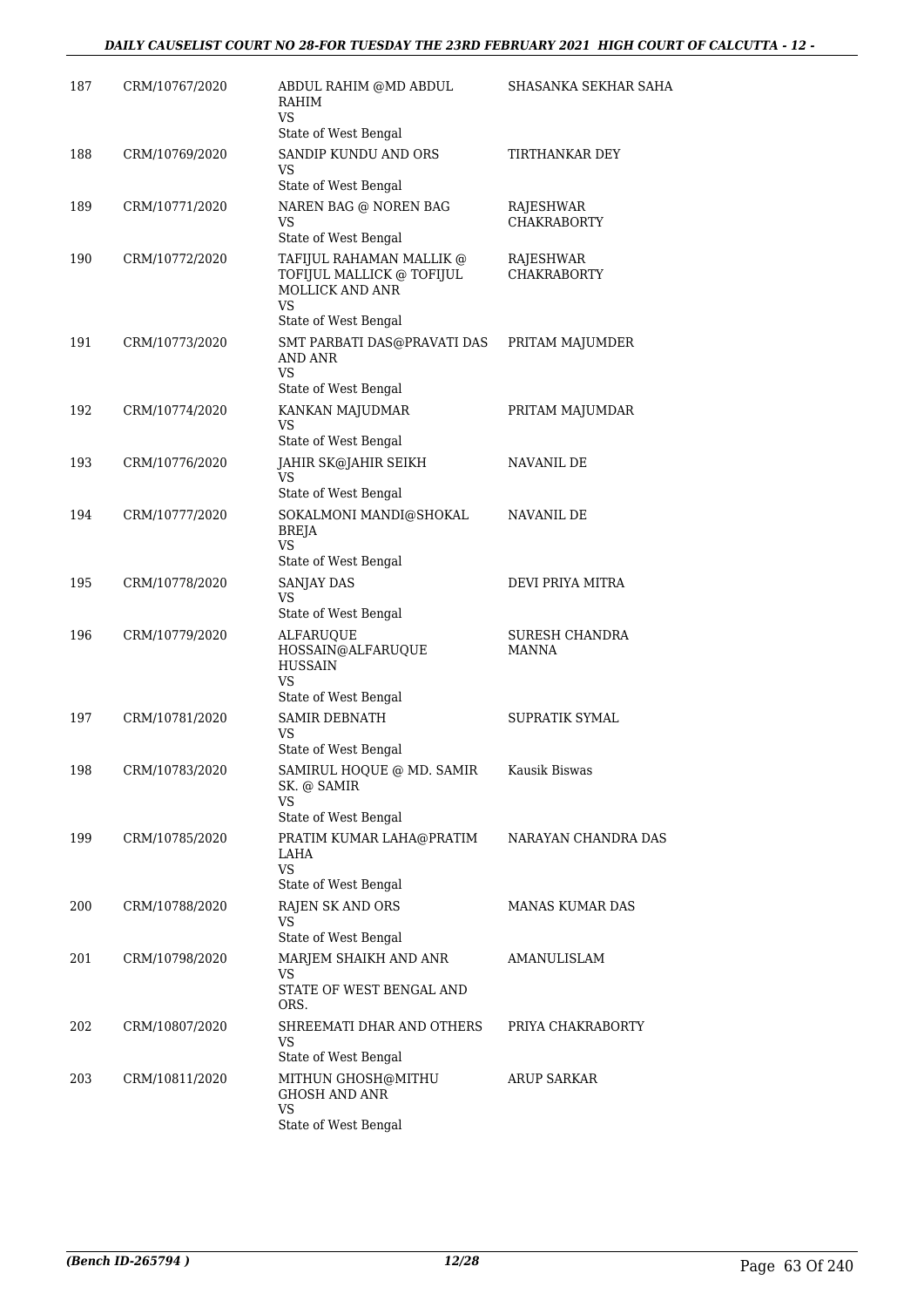### *DAILY CAUSELIST COURT NO 28-FOR TUESDAY THE 23RD FEBRUARY 2021 HIGH COURT OF CALCUTTA - 13 -*

| 204 | CRM/10812/2020 | TALEB ALI @ ABU TALEB AND<br><b>ORS</b><br><b>VS</b>                                          | Sujoy Sarkar                            |
|-----|----------------|-----------------------------------------------------------------------------------------------|-----------------------------------------|
| 205 | CRM/10816/2020 | State of West Bengal<br>SUSANTA SAMANTA AND ANR<br>VS                                         | ARUNAVA GANGULY                         |
| 206 | CRM/10817/2020 | State of West Bengal<br>CHAMPAK MUKHERJEE @ ATANU<br>MUKHERJEE<br><b>VS</b>                   | MD HAFIZ ALI                            |
| 207 | CRM/10819/2020 | State of West Bengal<br>G. JAI RAM RAO<br>VS                                                  | KUSAL KUMAR<br>MUKHERJEE                |
| 208 | CRM/10821/2020 | State of West Bengal<br>PARTHA SARATHI DAS AND<br><b>ANOTHER</b>                              | MD HAFIZ ALI                            |
| 209 | CRM/10822/2020 | <b>VS</b><br>State of West Bengal<br>KOUSIK SAW@SHOW<br><b>VS</b><br>STATE OF WEST BENGAL AND | PRAVAS BHATTACHARYA                     |
| 210 | CRM/10825/2020 | ORS.<br>MOMAN BEWA AND ORS<br>VS                                                              | <b>JUIN DUTTA</b><br><b>CHAKRABORTY</b> |
| 211 | CRM/10826/2020 | State of West Bengal<br><b>INDRAJIT BOSE</b><br>VS                                            | RUXMINI BASU RAY                        |
| 212 | CRM/10829/2020 | State of West Bengal<br>NOTON KARMAKAR<br>VS<br>STATE OF WEST BENGAL AND                      | MANAS KUMAR DAS                         |
| 213 | CRM/10830/2020 | ORS.<br>MOUMITA MANDAL @ MOUMITA<br>MANDAL(GURIA)<br>VS                                       | Kausik Biswas                           |
| 214 | CRM/10831/2020 | State of West Bengal<br>MAHIDUL NADAP@ BACHHU<br><b>NADAP</b><br>VS                           | KALIDAS SAHA                            |
| 215 | CRM/10833/2020 | State of West Bengal<br>CHITTARANJAN DEBNATH AND<br>ORS.<br><b>VS</b>                         | ABHISHEK CHAKRABORTY                    |
| 216 | CRM/10834/2020 | State of West Bengal<br>DIBYENDU MONDAL @<br>DIBYENDU MONDAL<br><b>VS</b>                     | ASRAF MONDAL                            |
| 217 | CRM/10839/2020 | STATE OF WEST BENGAL AND<br>ORS.<br>ABDUL RAHIM<br>SARKAR@RAHIMUDDIN SARKAR                   | Jeenia Rudra                            |
| 218 | CRM/10841/2020 | VS<br>State of West Bengal<br>PRAVAT SAHA<br>VS                                               | KAZI M RAHAMAN                          |
| 219 | CRM/10842/2020 | State of West Bengal<br>ANWARUL @ EKRAMUL AND ORS<br><b>VS</b>                                | KAZI M RAHMAN                           |
| 220 | CRM/10843/2020 | State of West Bengal<br><b>MD RENTU SK</b><br>VS.<br>State of West Bengal                     | ALAMGIR AHASAN<br>ALAMGIR               |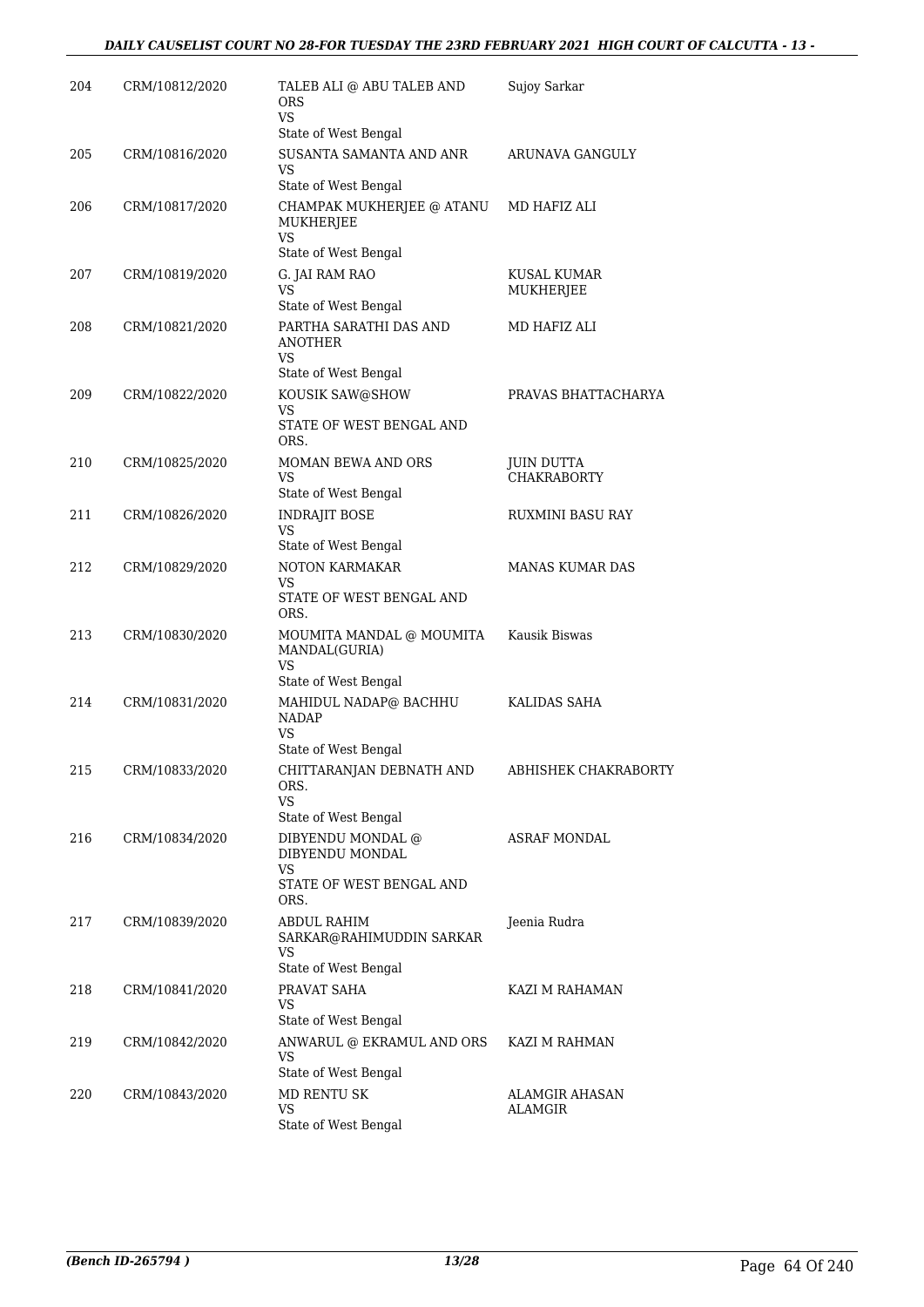### *DAILY CAUSELIST COURT NO 28-FOR TUESDAY THE 23RD FEBRUARY 2021 HIGH COURT OF CALCUTTA - 14 -*

| 221 | CRM/10844/2020 | MUKULDEEP MAITI<br>VS<br>State of West Bengal            | MAZHAR HOSSAIN<br><b>CHOWDHURY</b>     |
|-----|----------------|----------------------------------------------------------|----------------------------------------|
| 222 | CRM/10845/2020 | BULA MALI@ANJU MALI<br><b>VS</b>                         | AYANA DEY                              |
|     |                | State of West Bengal                                     |                                        |
| 223 | CRM/10846/2020 | RAFIYA BIBI SEKH@ROFIYA<br><b>BEWA</b><br>VS.            | SANANDA<br><b>BHATTACHARYA</b>         |
|     |                | State of West Bengal                                     |                                        |
| 224 | CRM/10847/2020 | <b>SMT ASHALATA GHORAI</b><br>VS<br>State of West Bengal | INDRAJIT CHATTERJEE                    |
| 225 | CRM/10849/2020 | RITAM MANDAL<br>VS<br>State of West Bengal               | KALIDAS SAHA                           |
| 226 | CRM/10850/2020 | NIKKHIL MANDAL AND ORS<br><b>VS</b>                      | KALIDAS SAHA                           |
|     |                | State of West Bengal                                     |                                        |
| 227 | CRM/10853/2020 | SULTANA BIBI@SULTANA<br><b>KHATUN</b><br><b>VS</b>       | SIDDHARTHA SARKA                       |
|     |                | State of West Bengal                                     |                                        |
| 228 | CRM/10854/2020 | MATRINA NANDI NEE<br><b>CHATTERJEE AND ORS</b><br>VS     | KOUSTAV BAGCHI                         |
|     |                | State of West Bengal                                     |                                        |
| 229 | CRM/10855/2020 | JASIMUDDIN SK<br><b>VS</b>                               | <b>MRITYUNJOY</b><br><b>CHATTERJEE</b> |
|     |                | State of West Bengal                                     |                                        |
| 230 | CRM/10856/2020 | PAPIYA BISWAS<br>VS<br>State of West Bengal              | PRABIR MAJUMDER                        |
| 231 | CRM/10858/2020 | <b>SURAJIT MITRA</b>                                     | BISWAPRIYA SAMANTA                     |
|     |                | <b>VS</b><br>THE STATE OF WEST BENGAL                    |                                        |
| 232 | CRM/10859/2020 | MOMIN MONDAL @ MOMENUL<br><b>MONDAL</b>                  | <b>JISAN IQUBAL HOSSAIN</b>            |
|     |                | VS                                                       |                                        |
|     |                | State of West Bengal                                     |                                        |
| 233 | CRM/10860/2020 | MD SAFIUL HASAN@HASSSAN<br>VS<br>State of West Bengal    | MD KUTUBUDDIN                          |
| 234 | CRM/10865/2020 | ASFAL BISWAS AND ORS<br>VS                               | PRABIR MAJUMDER                        |
|     |                | State of West Bengal                                     |                                        |
| 235 | CRM/10869/2020 | KAUSHIK GUPTA<br>VS<br>State of West Bengal              | Baidurya Ghosal                        |
| 236 | CRM/10870/2020 | SK ANISUDDIN AND ANR                                     | MAHABOOB AHMED                         |
|     |                | VS<br>State of West Bengal                               |                                        |
| 237 | CRM/10872/2020 | SK REJABUL @ SK. REJAUL<br>KARIM AND ANR<br><b>VS</b>    | Ramashis Mukherjee                     |
| 238 | CRM/10874/2020 | State of West Bengal<br>MAMATA MONDAL AND ANR            | UTTAM KUMAR DE                         |
|     |                | VS<br>State of West Bengal                               |                                        |
| 239 | CRM/10875/2020 | DEBOJYOTI DUTTA                                          | <b>DEBASIS KAR</b>                     |
|     |                | <b>VS</b><br>State of West Bengal                        |                                        |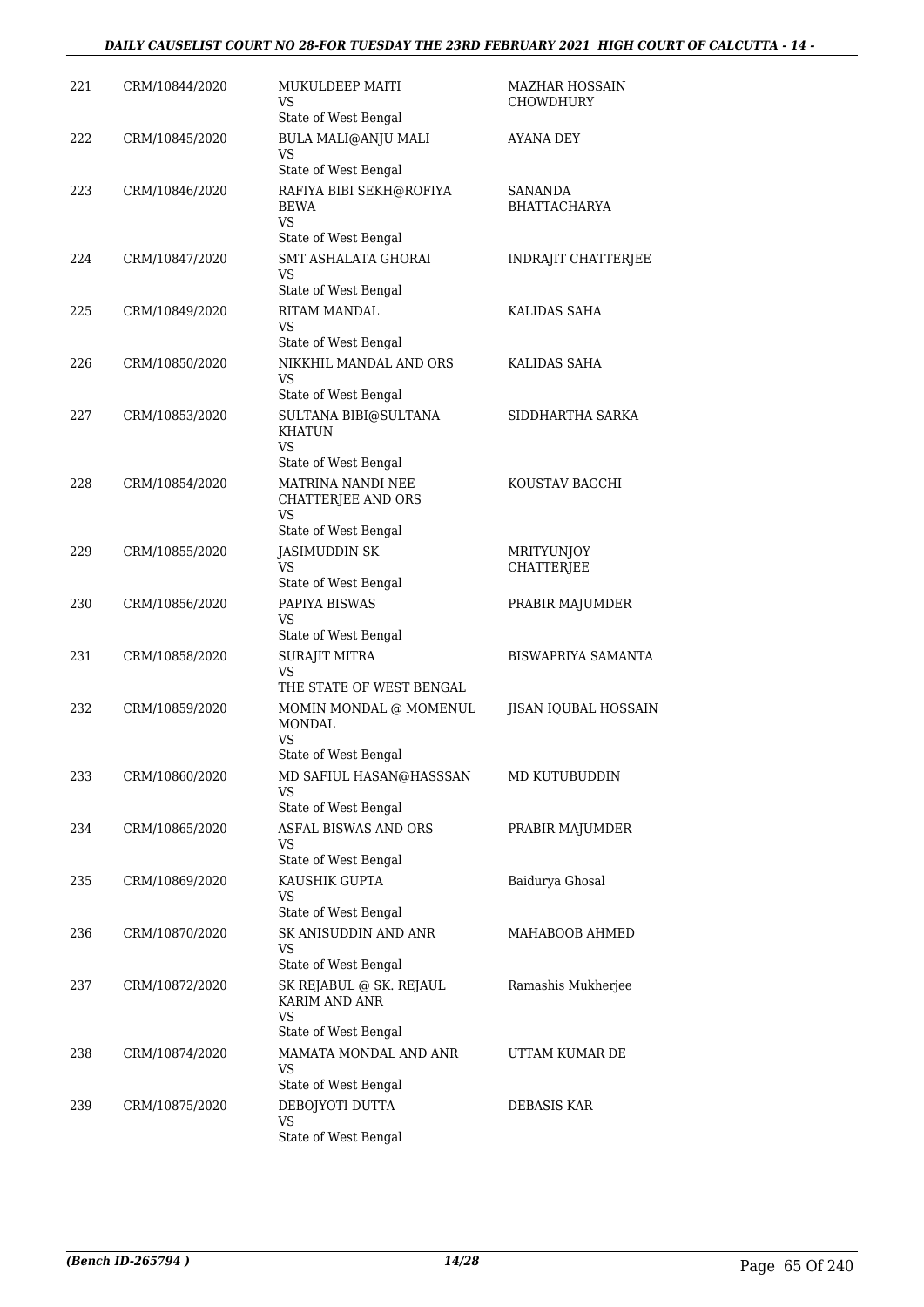| 240 | CRM/10878/2020 | MINA RANI BANIK<br>VS<br>State of West Bengal                                                              | SOUMEN GHOSH                        |
|-----|----------------|------------------------------------------------------------------------------------------------------------|-------------------------------------|
| 241 | CRM/10883/2020 | KEYAY MIDDYA @RIAJUL MIDDYA<br><b>AND ORS</b><br><b>VS</b><br>State of West Bengal                         | <b>SUJAN CHATTERJEE</b>             |
| 242 | CRM/10884/2020 | MAJIBUR RAHAMAN @ HAZI<br>MAJIBUR RAHAMAN @ HAZI<br>MOJIBUR RAHAMAN @ MOROL<br>VS.<br>State of West Bengal | <b>ARUP SARKAR</b>                  |
| 243 | CRM/10886/2020 | <b>SAJIBUL BISWAS</b><br>VS<br>State of West Bengal                                                        | Anisur Rahaman                      |
| 244 | CRM/10887/2020 | MANOWAR CHOWDHURY @<br>MANUAR CHOWDHURY<br>VS<br>State of West Bengal                                      | <b>BISWAJIT MITRA</b>               |
| 245 | CRM/10888/2020 | KABIRA EVEN MONDAL@BAPPA<br>VS<br>State of West Bengal                                                     | <b>SOMRAJ DHAR</b>                  |
| 246 | CRM/10891/2020 | <b>BIPLAB MANDAL</b><br>VS<br>State of West Bengal                                                         | SWARANU SAHA                        |
| 247 | CRM/10892/2020 | RATNA KONAI AND ANR<br>VS<br>State of West Bengal                                                          | SANDIP CHAKRABORTY                  |
| 248 | CRM/10893/2020 | MONIRUL SK @MONI SK<br>VS<br>State of West Bengal                                                          | Anisur Rahaman                      |
| 249 | CRM/10899/2020 | AYAN PAKRASHI<br>VS<br>State of West Bengal                                                                | SATADRU LAHIRI                      |
| 250 | CRM/10902/2020 | ALTHEA SUNAINA MONDAL<br>VS<br>State of West Bengal                                                        | HUSEN MUSTAFI                       |
| 251 | CRM/10906/2020 | <b>ANISUR RAHAMAN</b><br>VS<br>State of West Bengal                                                        | MD.KUTUBUDDIN                       |
| 252 | CRM/10907/2020 | PRITAM HAZRA AND ORS<br>VS<br>State of West Bengal                                                         | Srimoyee Mukherjee                  |
| 253 | CRM/10913/2020 | RAMESH HAZRA AND ORS<br>VS<br>STATE OF WEST BENGAL AND<br>ORS.                                             | Srimoyee Mukherjee                  |
| 254 | CRM/10915/2020 | DABLU SK @NAZRUL SEKH AND<br>ORS<br><b>VS</b>                                                              | SOMESH KUMAR GHOSH                  |
| 255 | CRM/10916/2020 | State of West Bengal<br><b>FALGUNI MONDAL</b><br>VS.<br>STATE OF WEST BENGAL AND<br>ORS.                   | NAZIR AHMED                         |
| 256 | CRM/10920/2020 | SANTI GHORA ALIAS ANUP<br>KUMAR GHORA AND ANR<br>VS.<br>STATE OF WEST BENGAL AND                           | Srimoyee Mukherjee                  |
| 257 | CRM/10923/2020 | ORS.<br>SAHINA KHATUN AND ANR<br><b>VS</b><br>State of West Bengal                                         | MANI SANKAR<br><b>CHATTOPADHYAY</b> |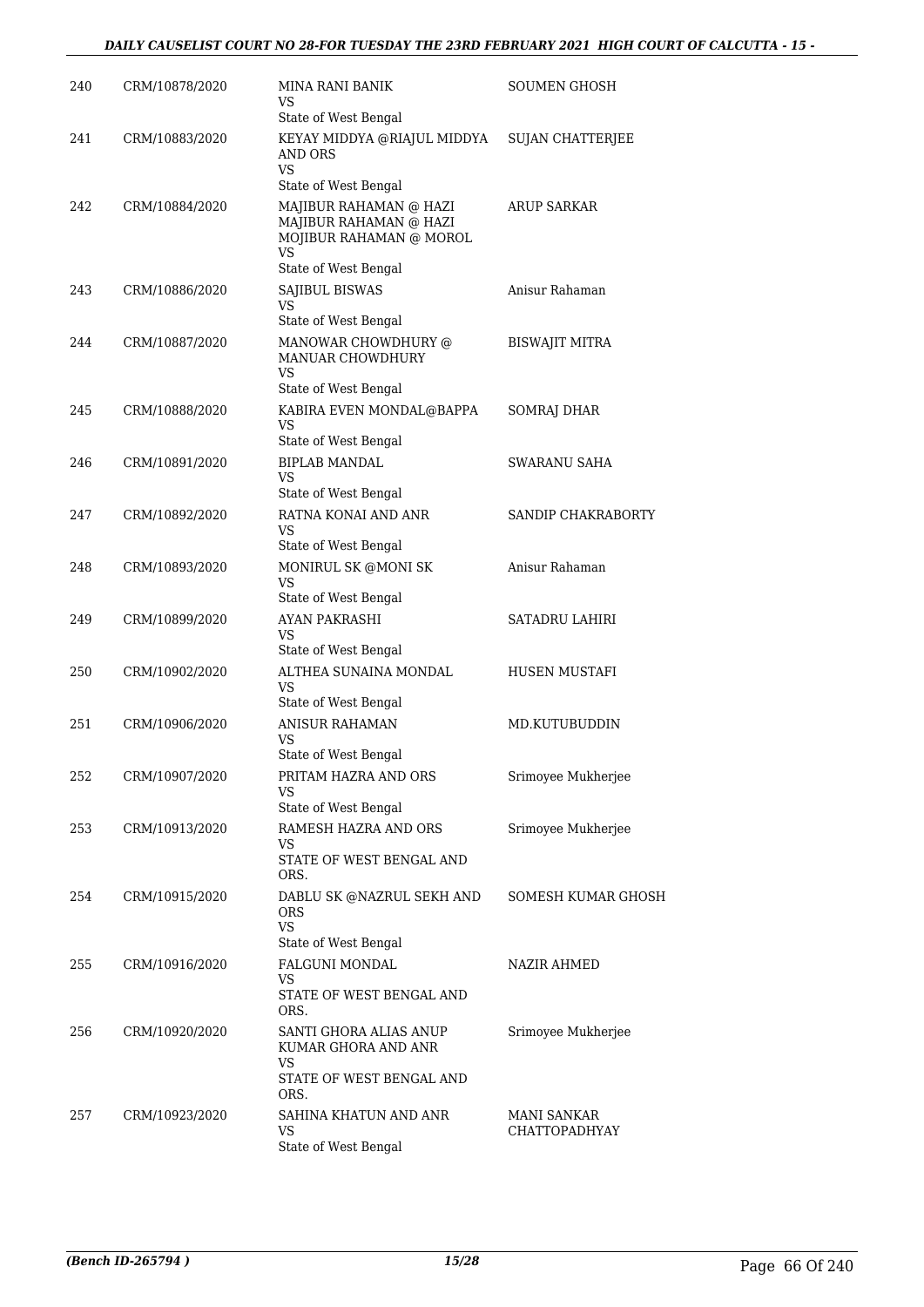| 258 | CRM/10925/2020 | BISWAJIT MANDAL ALIAS FAL<br><b>BISHU</b><br>VS.                                                 | PARTHA SARATHI DAS        |
|-----|----------------|--------------------------------------------------------------------------------------------------|---------------------------|
|     |                | STATE OF WEST BENGAL AND<br>ORS.                                                                 |                           |
| 259 | CRM/10926/2020 | SAJID HUSSAIN ANSARI<br>VS<br>State of West Bengal                                               | DEBRUP BHATTACHARJEE      |
| 260 | CRM/10927/2020 | SAFIUL RAHAMAN AND ORS<br>VS<br>State of West Bengal                                             | MD HASANURZAMAN           |
| 261 | CRM/10929/2020 | SURAJIT HAZRA<br>VS<br>STATE OF WEST BENGAL AND                                                  | PARTHA SARATHI DAS        |
| 262 | CRM/10930/2020 | ORS.<br>BAPAN BHAKTA<br><b>VS</b><br>State of West Bengal                                        | Atis Kumar Biswas         |
| 263 | CRM/10939/2020 | NAJIBAR RAHAMAN SK @<br><b>CHAKAI SK</b><br>VS                                                   | <b>AMANUL ISLAM</b>       |
| 264 | CRM/10940/2020 | State of West Bengal<br>SAMSUL ALAM SARKAR ALIAS<br>JOJINUDDIN<br>VS<br>STATE OF WEST BENGAL AND | <b>BUSRA KHATOON</b>      |
| 265 | CRM/10941/2020 | ORS.<br>NIRUPAM BASAK<br><b>VS</b>                                                               | <b>SUJIT SAHA</b>         |
| 266 | CRM/10945/2020 | State of West Bengal<br>JANHABI MISTRY @JANNABI<br><b>MISTRI</b>                                 | <b>BIKASH CHAKRABORTY</b> |
| 267 | CRM/10946/2020 | VS<br>State of West Bengal<br><b>BISHOR BARMAN@BISWARUP</b><br><b>BARMAN</b><br><b>VS</b>        | KOUSTAV SHOME             |
| 268 | CRM/10948/2020 | State of West Bengal<br>HALIMA BIBI@HALIMA KHATUN<br><b>BIBI AND ANR</b><br><b>VS</b>            | DEBAPRIYA SAMANTA         |
| 269 | CRM/10949/2020 | State of West Bengal<br>MILI MONDAL<br>VS                                                        | MRINAL KANTI<br>MUKHERJEE |
| 270 | CRM/10952/2020 | State of West Bengal<br><b>ABUL KASEM KHAN</b><br>VS<br>State of West Bengal                     | DEV KUAMR SHARMA          |
| 271 | CRM/10954/2020 | <b>SOUMITRA KHAN AND ORS</b><br>VS<br>State of West Bengal                                       | KOEL MUKHERJEE            |
| 272 | CRM/10955/2020 | DIPANKAR ROY@ TOTAN<br>VS<br>State of West Bengal                                                | SUBRATA SAHA              |
| 273 | CRM/10956/2020 | MD TIPU<br>VS<br>State of West Bengal                                                            | RAJU MONDAL               |
| 274 | CRM/10958/2020 | RAHIM MIA@ABIUDDIN HAQUE<br>VS<br>State of West Bengal                                           | RUXMINI BASU ROY          |
| 275 | CRM/10960/2020 | SK FIROJ ALI AND ORS<br><b>VS</b><br>State of West Bengal                                        | <b>BUSRA KHATUN</b>       |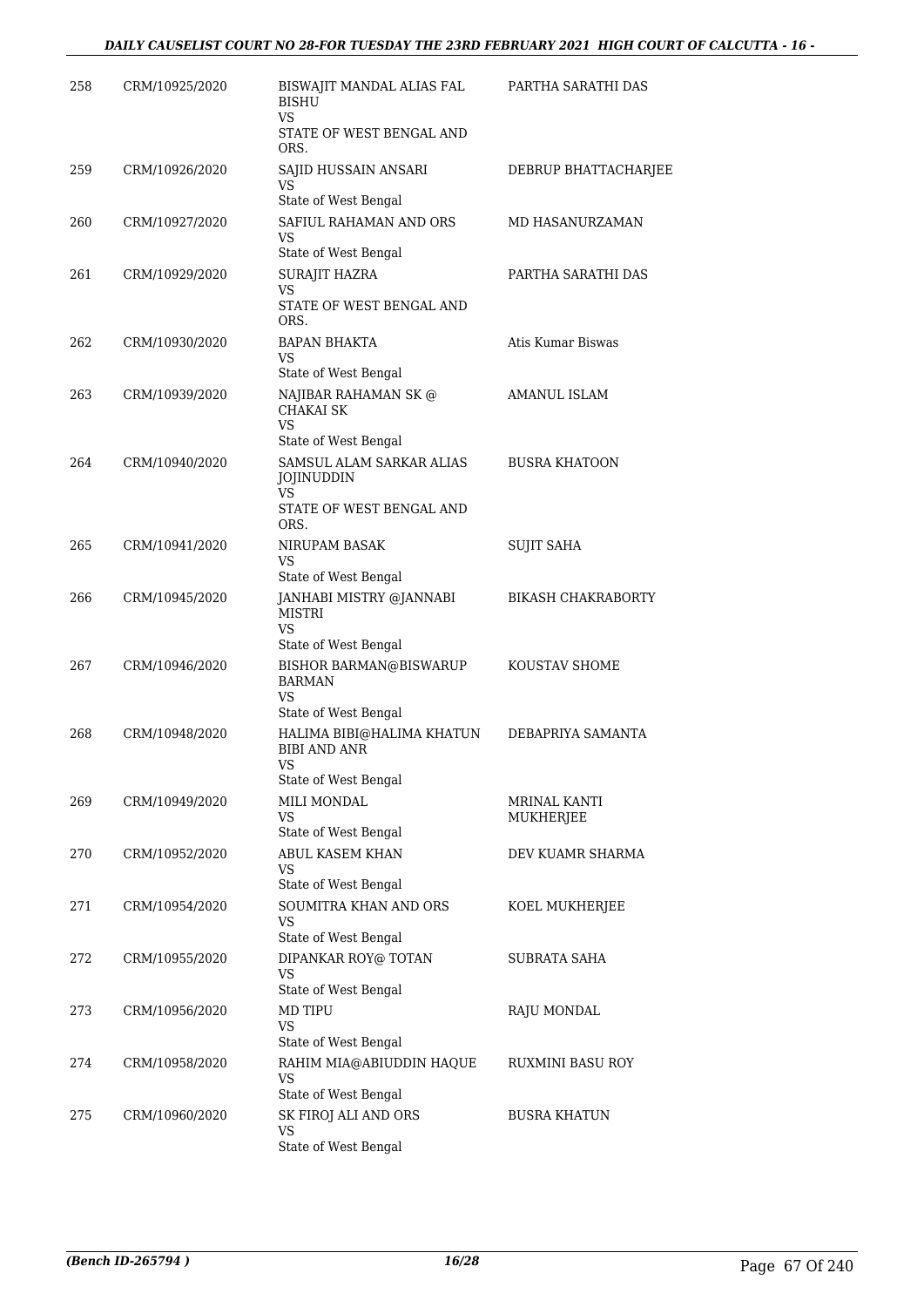| 276 | CRM/10962/2020 | HARIDAS BISWAS ANDANR<br>VS<br>State of West Bengal                                  | AMANUL ISLAM            |
|-----|----------------|--------------------------------------------------------------------------------------|-------------------------|
| 277 | CRM/10963/2020 | SEKH SAJED @ SEKH SAJET AND<br>ORS<br>VS                                             | RAVI RANJAN KUMAR       |
| 278 | CRM/10964/2020 | State of West Bengal<br><b>BAGBUL SEKH</b><br><b>VS</b>                              | AMANUL SEKH             |
| 279 | CRM/10965/2020 | State of West Bengal<br>PRASENJIT ADHIKARY AND ORS<br>VS<br>State of West Bengal     | KAUSTAV SHOM            |
| 280 | CRM/10967/2020 | MD AKTAR ALI SK @ MD AKTAR<br>ALI<br>VS.<br>State of West Bengal                     | AMANUL ISLAM            |
| 281 | CRM/10969/2020 | MRIDUL KANTI<br>JOYARDAR@MRIDUL JOYARDAR<br><b>AND ORS</b><br><b>VS</b>              | <b>SUMANTA DAS</b>      |
| 282 | CRM/10971/2020 | State of West Bengal<br>MRIDUL KANTI JOYARDAR AND<br>ORS<br><b>VS</b>                | Sumanta Das             |
| 283 | CRM/10972/2020 | State of West Bengal<br>MANIK DEBNATH<br>VS<br>State of West Bengal                  | AMANUL ISLAM            |
| 284 | CRM/10974/2020 | PARWIN SHARMA AND ANR<br>VS<br>State of West Bengal                                  | <b>SUJAN CHATTERJEE</b> |
| 285 | CRM/10975/2020 | ABDUL KADER SEKH @ KADER<br>SK<br>VS<br>State of West Bengal                         | RIYA DAS                |
| 286 | CRM/10979/2020 | MD MEHEDI HASAN AND ANR<br>VS<br>State of West Bengal                                | Ali Ahsan Alamgir       |
| 287 | CRM/10981/2020 | <b>ANISUR ISLAM</b><br>MANDAL@AMUNUL ISLAM<br>VS                                     | <b>BUSRA KHATUN</b>     |
| 288 | CRM/10984/2020 | State of West Bengal<br>SK ABU TAHER @ SK MATAB<br>FARIYAR<br>VS                     | SAFDAR AZAM             |
| 289 | CRM/10985/2020 | State of West Bengal<br>MALA DEBNATH@MALABATI<br>DEBNATH(BASAK) AND ANR<br><b>VS</b> | <b>BUSRA KHATUN</b>     |
| 290 | CRM/10986/2020 | State of West Bengal<br>SAMARESH NANDI<br>VS                                         | SUMAN DAS ADHIKARY      |
| 291 | CRM/10988/2020 | State of West Bengal<br>SAIFUDDIN BHUNIA AND ORS<br>VS                               | SIDDARTHA SARKAR        |
| 292 | CRM/10989/2020 | State of West Bengal<br>PANCHU GHOSH AND ORS<br><b>VS</b><br>State of West Bengal    | PARTHA SARATHI DAS      |
| 293 | CRM/10992/2020 | <b>BALARAM SAHA</b><br>VS<br>State of West Bengal                                    | SOUPAL CHATTERJEE       |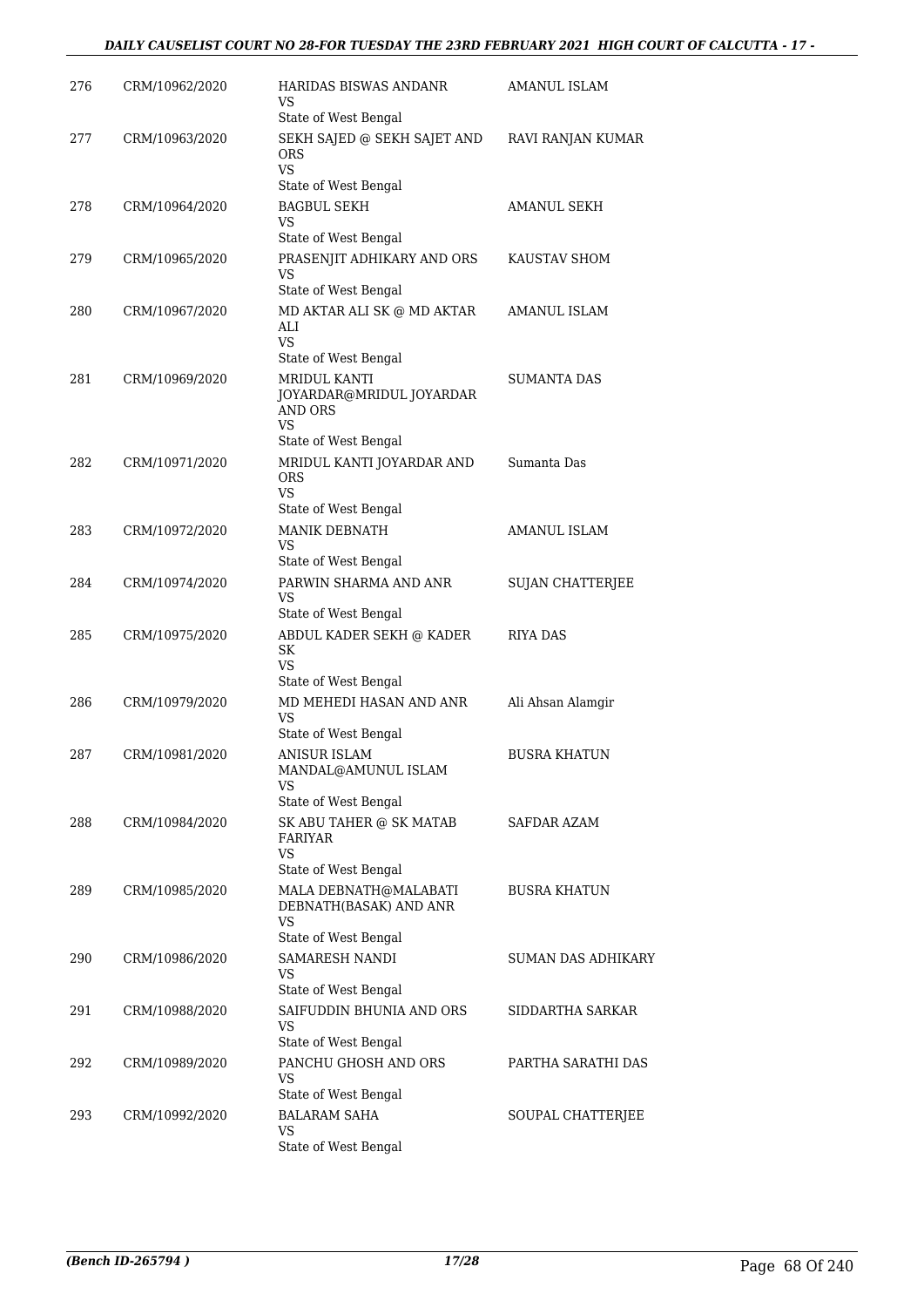### *DAILY CAUSELIST COURT NO 28-FOR TUESDAY THE 23RD FEBRUARY 2021 HIGH COURT OF CALCUTTA - 18 -*

| 294 | CRM/10993/2020 | MITHILESH KUMAR<br>VS                                                      | SANJIB DUTTA                        |
|-----|----------------|----------------------------------------------------------------------------|-------------------------------------|
|     |                | State of West Bengal                                                       |                                     |
| 295 | CRM/10996/2020 | subir pal<br><b>VS</b>                                                     | PRIYA DEY                           |
|     |                | State of West Bengal                                                       |                                     |
| 296 | CRM/10997/2020 | KHOKON DAS AND ANR<br>VS                                                   | SK. SAHJAHAN ALI                    |
|     |                | THE STATE OF WEST BENGAL                                                   |                                     |
| 297 | CRM/11000/2020 | EJABUL SK AND ANR<br><b>VS</b><br>State of West Bengal                     | MRITYUNJOY<br><b>CHATTERJEE</b>     |
| 298 | CRM/11001/2020 | sabuj sk.<br><b>VS</b>                                                     | MANAS KUMAR DAS                     |
|     |                | State of West Bengal                                                       |                                     |
| 299 | CRM/11002/2020 | AMZAD SK @ AMJAD MANDAL<br>ANR ANR<br>VS.                                  | MD GOLAM NURE IMROHI                |
|     |                | State of West Bengal                                                       |                                     |
| 300 | CRM/11003/2020 | RAMEN SWARNAKAR AND ANR.<br>VS                                             | RAJENDRA BANERJEE                   |
|     |                | State of West Bengal                                                       |                                     |
| 301 | CRM/11008/2020 | PRANAB KUMAR MAITY @<br>PRANAB MAITY @ PRONAB<br><b>MAITY</b><br><b>VS</b> | SANANDA<br><b>BHATTACHARYYA</b>     |
|     |                | State of West Bengal                                                       |                                     |
| 302 | CRM/11009/2020 | ARINDAM BANERJEE AND<br><b>OTHERS</b><br><b>VS</b>                         | <b>SANDIP KUMAR</b><br>BHATTACHARYA |
|     |                | State of West Bengal                                                       |                                     |
| 303 | CRM/11010/2020 | RAHUL SINGH<br>VS<br>State of West Bengal                                  | <b>AMRIN KHATOON</b>                |
| 304 | CRM/11011/2020 | <b>MUSTAKIM SK</b>                                                         | MRITYUNJOY                          |
|     |                | <b>VS</b><br>State of West Bengal                                          | CHATTERJEE                          |
| 305 | CRM/11014/2020 | SADU BIBI AND ORS<br>VS                                                    | <b>MIR ANOWAR</b>                   |
|     |                | State of West Bengal                                                       |                                     |
| 306 | CRM/11018/2020 | LAXMAN @ LAKSHMAN SINGH<br><b>AND ORS</b><br>VS<br>State of West Bengal    | <b>NAVANIL DE</b>                   |
| 307 | CRM/11026/2020 | AJIMUDDIN SARDAR @ TAJU                                                    | <b>MAZHAR HOSSAIN</b>               |
|     |                | VS<br>State of West Bengal                                                 | CHOWDHURY                           |
| 308 | CRM/11032/2020 | KHOKAN DEBNATH AND ANR<br>VS                                               | PRONOJIT ROY                        |
|     |                | State of West Bengal                                                       |                                     |
| 309 | CRM/11034/2020 | SAMSER CHOWDHURY @<br>CHAUDHURI<br>VS.                                     | <b>BUSRA KHATOON</b>                |
|     |                | State of West Bengal                                                       |                                     |
| 310 | CRM/11035/2020 | rahul kuddus molla@kuddus molla<br>VS<br>State of West Bengal              | PRABIR KR. BANERJEE                 |
| 311 | CRM/11036/2020 | PARAN GAZI AND ORS                                                         | JANNAT UL FIRDOUS                   |
|     |                | VS<br>State of West Bengal                                                 |                                     |
| 312 | CRM/11037/2020 | <b>SUJAN SAHA</b>                                                          | ABHINABA DAN                        |
|     |                | <b>VS</b><br>State of West Bengal                                          |                                     |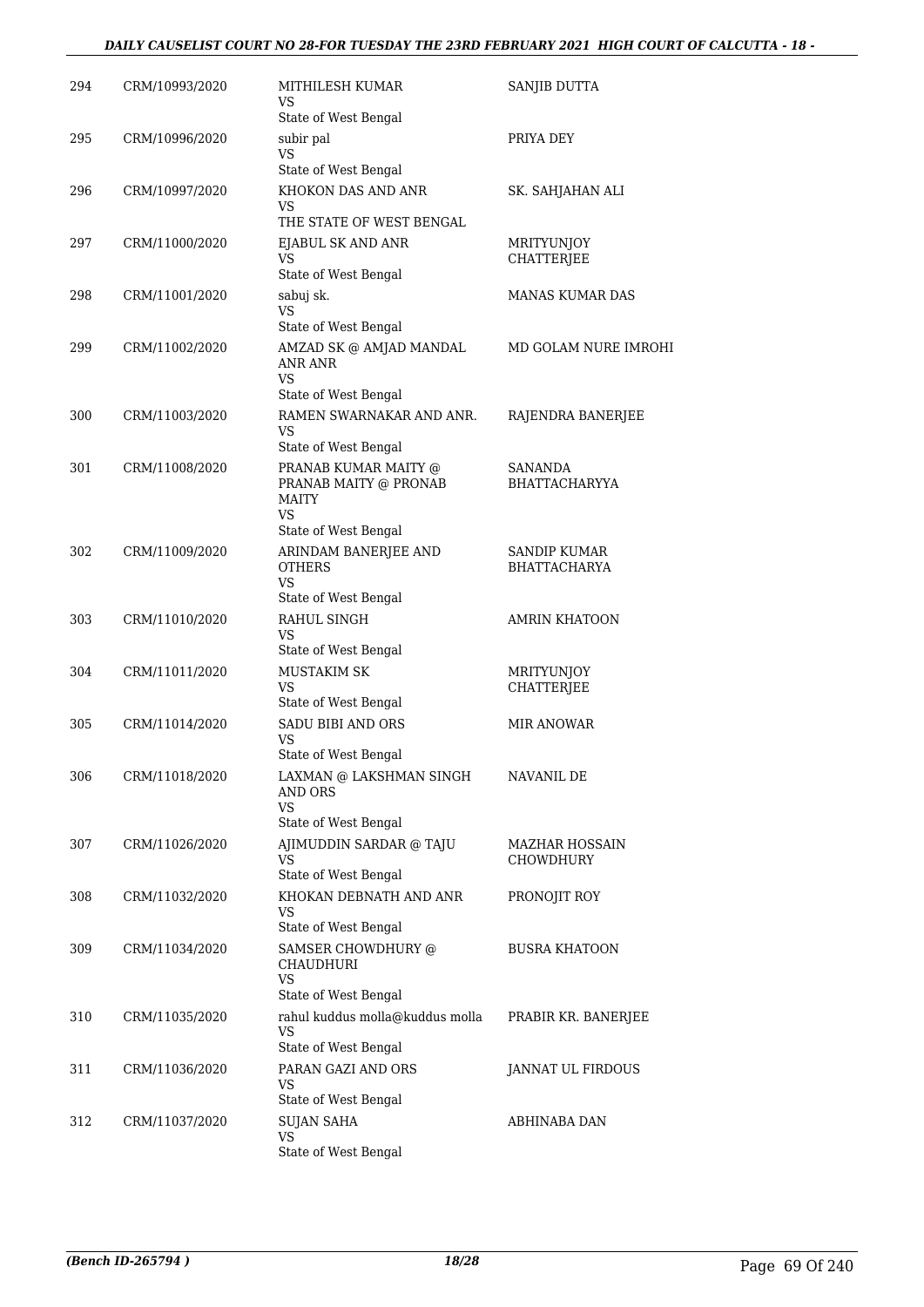| 313 | CRM/11039/2020 | SUJIT JANA @SUJIT KUMAR JANA<br>VS<br>State of West Bengal                                                           | ARGHYA CHAKRABORTI        |
|-----|----------------|----------------------------------------------------------------------------------------------------------------------|---------------------------|
| 314 | CRM/11042/2020 | <b>SWAPAN BISWAS</b><br>VS                                                                                           | <b>SARTHAK BURMAN</b>     |
| 315 | CRM/11043/2020 | State of West Bengal<br>SHIVAJI SINGH @ SHIWJI SINGH<br>VS                                                           | DEBANSHU GHORAI           |
| 316 | CRM/11049/2020 | State of West Bengal<br>KARTICK MONDAL@KARTIK<br><b>MANDAL</b><br>VS.                                                | <b>SUMAN CHAKRABORTY</b>  |
| 317 | CRM/11051/2020 | State of West Bengal<br>HAWA BIBI@HAWA KHATUN AND<br><b>ORS</b><br><b>VS</b><br>State of West Bengal                 | MRITYUNJOY<br>CHATTEERJEE |
| 318 | CRM/11053/2020 | RAM SARKAR AND ORS<br>VS<br>State of West Bengal                                                                     | <b>ASIF DEWAN</b>         |
| 319 | CRM/11055/2020 | MARIYAM BEWA AND ANR<br>VS                                                                                           | <b>ASIF DEWAN</b>         |
| 320 | CRM/11056/2020 | State of West Bengal<br>SHANKAR MALLIK AND ORS<br>VS                                                                 | <b>SANJIB MITRA</b>       |
| 321 | CRM/11057/2020 | State of West Bengal<br>MAHAMAD EJAZ AHAMED<br>ALI@MD EJAJ AHAMED<br>ALI@BABAI AND ORS<br>VS<br>State of West Bengal | AMARNATH SUKUL            |
| 322 | CRM/11060/2020 | KALU SK @ INTAJUL SK AND ORS<br><b>VS</b><br>State of West Bengal                                                    | <b>TAPODIP GUPTA</b>      |
| 323 | CRM/11061/2020 | AINUDDIN SARKAR AND ORS<br>VS                                                                                        | Jeenia Rudra              |
| 324 | CRM/11062/2020 | State of West Bengal<br>RAJA ROY CHOWDHURY<br>VS<br>State of West Bengal                                             | <b>SUMAN DE</b>           |
| 325 | CRM/11063/2020 | KUSHAL GOEL<br>VS<br>THE STATE OF WEST BENGAL                                                                        | <b>AMRIN KHATOON</b>      |
| 326 | CRM/11064/2020 | RAJJAK MONDAL@RAJJAK ALI<br>MONDAL AND ORS<br>VS                                                                     | <b>TAPODIP GUPTA</b>      |
| 327 | CRM/11065/2020 | State of West Bengal<br>SUSANTA SARKAR @ SUSHAN<br>AND ORS<br><b>VS</b>                                              | Jeenia Rudra              |
| 328 | CRM/11066/2020 | State of West Bengal<br>MATLEUDDIN @ MOTALEUDDIN<br>MONDAL AND ORS<br>VS                                             | Jeenia Rudra              |
| 329 | CRM/11067/2020 | State of West Bengal<br>KRISHNENDU BISWAS<br>VS                                                                      | <b>BAPIN BAIDYA</b>       |
| 330 | CRM/11071/2020 | State of West Bengal<br>ANKUR GHOSH<br>VS<br>State of West Bengal                                                    | SUMAN CHAKRABORTY         |
| 331 | CRM/11072/2020 | MRINAL DHAR<br>VS<br>State of West Bengal                                                                            | PRIYA CHAKRABORTY         |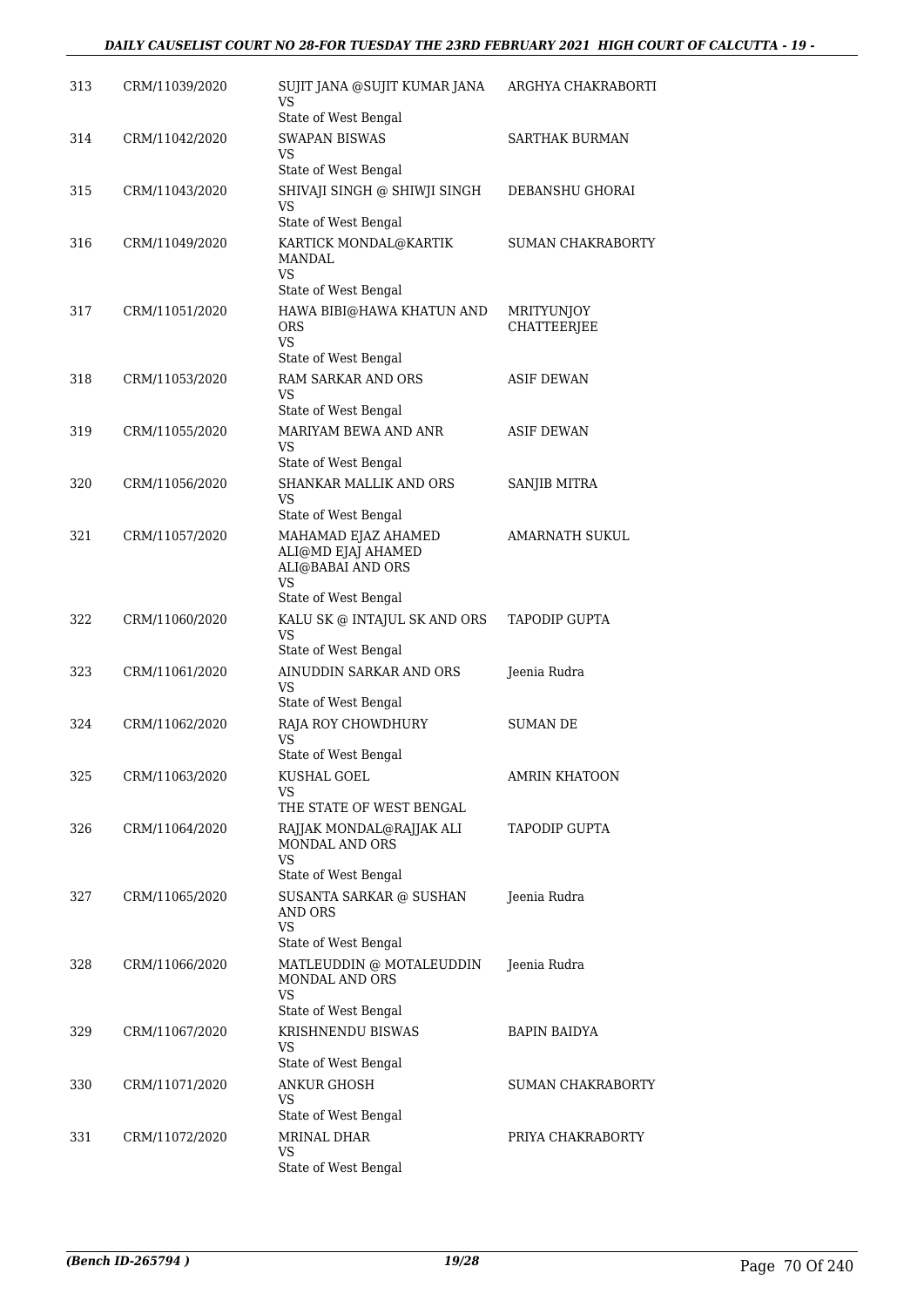| 332 | CRM/11073/2020 | AMIR ALI GAZI AND ORS<br>VS                             | SULTAN AHMED MONDAL      |
|-----|----------------|---------------------------------------------------------|--------------------------|
|     |                | State of West Bengal                                    |                          |
| 333 | CRM/11075/2020 | <b>MITA DAS</b><br>VS                                   | AJAY GAGGAR              |
|     |                | State of West Bengal                                    |                          |
| 334 | CRM/11077/2020 | <b>DEBASISH ROY</b>                                     | <b>ADITYA TIWARI</b>     |
|     |                | VS                                                      |                          |
|     |                | State of West Bengal                                    |                          |
| 335 | CRM/11078/2020 | PRATAP BISWAS AND ANR<br>VS                             | <b>KARABI ROY</b>        |
|     |                | State of West Bengal                                    |                          |
| 336 | CRM/11079/2020 | SAIKAT BISWAS AND ANR                                   | <b>SHATARUP</b>          |
|     |                | VS                                                      | PURAKAYASTHA             |
| 337 |                | State of West Bengal                                    |                          |
|     | CRM/11081/2020 | SABIR ANSARY@ SABER ANSARI<br>AND OTHERS<br><b>VS</b>   | ANKITA DEY               |
|     |                | State of West Bengal                                    |                          |
| 338 | CRM/11083/2020 | JULFIKAR ALAM @ MD. JULFIKAR<br><b>ALAM</b><br>VS       | <b>BUSRA KHATUN</b>      |
|     |                | State of West Bengal                                    |                          |
| 339 | CRM/11084/2020 | KUNAL CHAKRABORTY                                       | PAULOMI BANERJEE         |
|     |                | VS                                                      |                          |
| 340 |                | State of West Bengal<br>VIKRAM MUNDRA                   | <b>STEVEN SOURODIP</b>   |
|     | CRM/11086/2020 | VS                                                      | <b>BISWAS</b>            |
|     |                | THE STATE OF WEST BENGAL                                |                          |
| 341 | CRM/11096/2020 | ROHON SHIL                                              | <b>S GHOSH CHOWDHURY</b> |
|     |                | VS<br>State of West Bengal                              |                          |
| 342 | CRM/11097/2020 | <b>BHOLA SK AND ANOTHER</b>                             | KARABI ROY               |
|     |                | VS                                                      |                          |
|     |                | State of West Bengal                                    |                          |
| 343 | CRM/11102/2020 | MIR SIRAJ AND ORS<br><b>VS</b>                          | <b>SUJATA DAS</b>        |
|     |                | State of West Bengal                                    |                          |
| 344 | CRM/11103/2020 | RAFIKUL MIA@MUNNA AND ANR                               | Hillol Saha Podder       |
|     |                | <b>VS</b>                                               |                          |
|     |                | State of West Bengal                                    |                          |
| 345 | CRM/11106/2020 | <b>SK NABIUL</b><br><b>VS</b>                           | SUJATA DAS               |
|     |                | State of West Bengal                                    |                          |
| 346 | CRM/11111/2020 | TAISURUDDION@ MD<br>TAISIRUDDIN                         | <b>MUSHARRAF ALAM SK</b> |
|     |                | <b>VS</b><br>State of West Bengal                       |                          |
| 347 | CRM/11113/2020 | <b>BIKASH BARMAN</b>                                    | SUBRATA SAHA             |
|     |                | VS                                                      |                          |
|     |                | State of West Bengal                                    |                          |
| 348 | CRM/11115/2020 | FULTUSI SINGHA HUI<br><b>VS</b><br>State of West Bengal | SOMNATH CHAKRABORTY      |
| 349 | CRM/11120/2020 | TAIYAB MANDAL                                           | JAKIR HOSSAIN            |
|     |                | VS                                                      |                          |
|     |                | State of West Bengal                                    |                          |
| 350 | CRM/11121/2020 | PRASADI MANDAL (SHIL) AND<br>ANR<br><b>VS</b>           | JAKIR HOSSAIN            |
|     |                | State of West Bengal                                    |                          |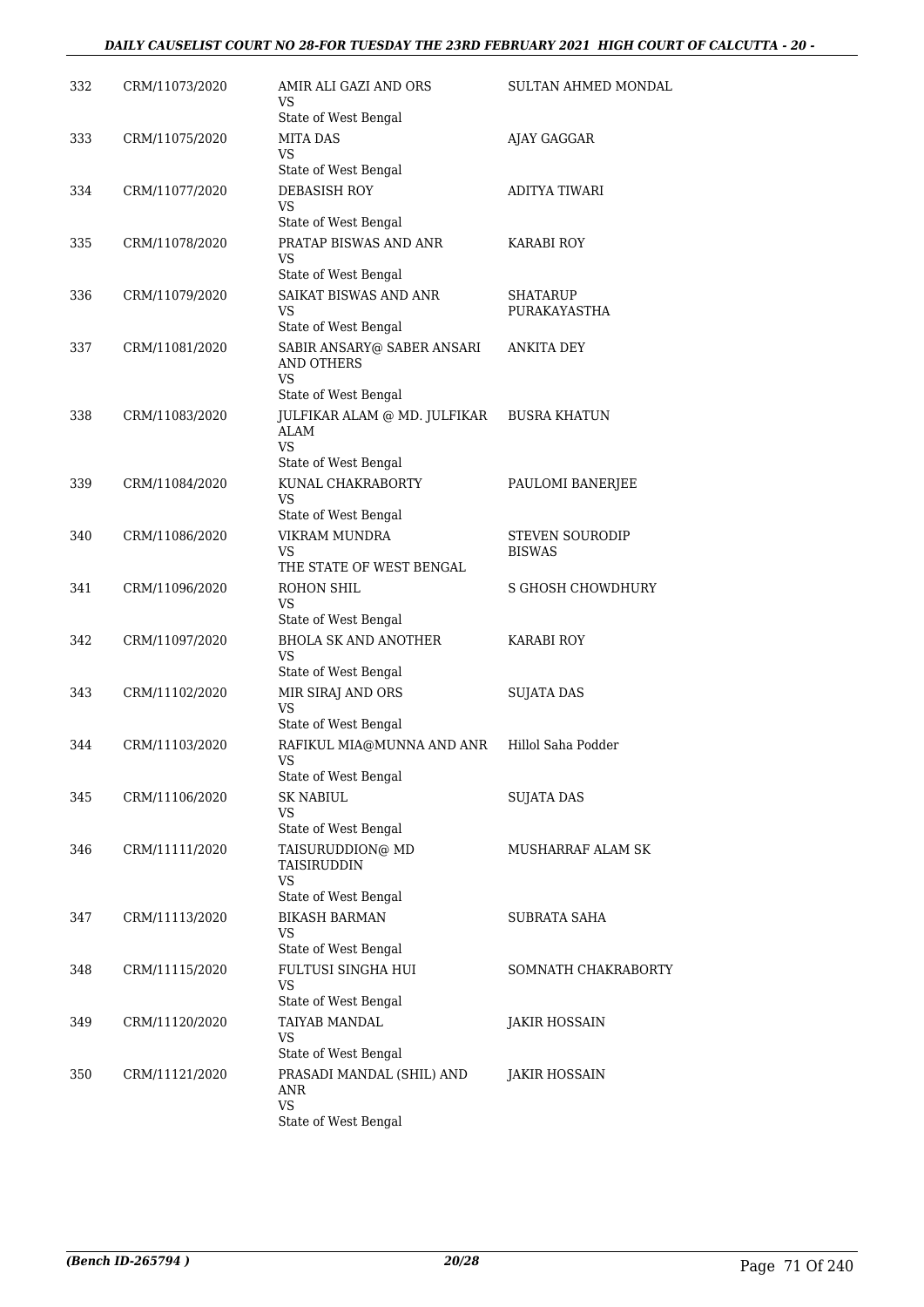| 351 | CRM/11123/2020 | ANARUL@SK ANARUL AND ANR<br>VS<br>State of West Bengal                                            | JAKIR HOSSAIN       |
|-----|----------------|---------------------------------------------------------------------------------------------------|---------------------|
| 352 | CRM/11125/2020 | RAFIK SK@MD RAFIK SK<br>VS                                                                        | JAKIR HOSSAIN       |
|     |                | State of West Bengal                                                                              |                     |
| 353 | CRM/11126/2020 | MD YEACHHUDDIN SK @ MD<br>YEACHHADDIN SK @ MD<br><b>YEACHHADDIN</b><br>VS<br>State of West Bengal | KINGSUK MONDAL      |
| 354 | CRM/11127/2020 | SMT GOPA RANI DEY AND ORS<br>VS                                                                   | HUSEN MUSTAFI       |
|     |                | State of West Bengal                                                                              |                     |
| 355 | CRM/11130/2020 | <b>MATIUR RAHAMAN</b><br>VS.                                                                      | IKBAL HOSSAIN       |
| 356 | CRM/11136/2020 | State of West Bengal<br><b>OBAIDUR RAHMAN</b>                                                     | ARIFF RAHMAN        |
|     |                | <b>VS</b>                                                                                         |                     |
|     |                | State of West Bengal                                                                              |                     |
| 357 | CRM/11138/2020 | SANJOY PAHAN@SONJAY<br><b>VS</b><br>State of West Bengal                                          | <b>BUSRA KHATUN</b> |
| 358 | CRM/11139/2020 | ASISH SARDAR @ ASISH AND                                                                          | <b>BUSRA KHATUN</b> |
|     |                | <b>ORS</b><br><b>VS</b>                                                                           |                     |
|     |                | State of West Bengal                                                                              |                     |
| 359 | CRM/11140/2020 | AJIJUL HAQUE@AJIJUL<br>RAHAMAN@AZEZUR AND ORS<br>VS                                               | <b>BUSRA KHATUN</b> |
|     |                | State of West Bengal                                                                              |                     |
| 360 | CRM/11143/2020 | PRABIN@PRABIR BERA<br>VS<br>State of West Bengal                                                  | DEVIPRIYA MITRA     |
| 361 | CRM/11144/2020 | buddhadeb dutta and ors                                                                           | <b>ASRAF MANDAL</b> |
|     |                | <b>VS</b><br>State of West Bengal                                                                 |                     |
| 362 | CRM/11146/2020 | RAFIK ALI MONDAL<br>VS                                                                            | SUMANTA CHAKRABORTY |
|     |                | State of West Bengal                                                                              |                     |
| 363 | CRM/11148/2020 | DIBYENDU MONDAL @ MANDAL<br>VS<br>State of West Bengal                                            | <b>ASRAF MANDAL</b> |
| 364 | CRM/11150/2020 | PARTHA PRATIM BISWAS<br>VS                                                                        | SHIBAJI KUMAR DAS   |
|     |                | State of West Bengal                                                                              |                     |
| 365 | CRM/11152/2020 | TARAK NATH BASU AND ORS<br>VS                                                                     | IBRAHIM SHAIKH      |
|     |                | State of West Bengal                                                                              |                     |
| 366 | CRM/11154/2020 | <b>SURAJ SARKAR</b><br>VS.<br>State of West Bengal                                                | KOUSTAV BAGCHI      |
| 367 | CRM/11157/2020 | UTTAM GHOSH AND ORS                                                                               | SHABANA HASIN       |
|     |                | <b>VS</b><br>State of West Bengal                                                                 |                     |
| 368 | CRM/11158/2020 | ASHOK CHOWDHURY AND ORS<br>VS                                                                     | TAUHID KHAN         |
|     |                | State of West Bengal                                                                              |                     |
| 369 | CRM/11160/2020 | <b>BHASKAR PROVA</b><br>SARKAR@BHASKAR SARKAR<br>VS                                               | KOUSTAV BAGCHI      |
|     |                | State of West Bengal                                                                              |                     |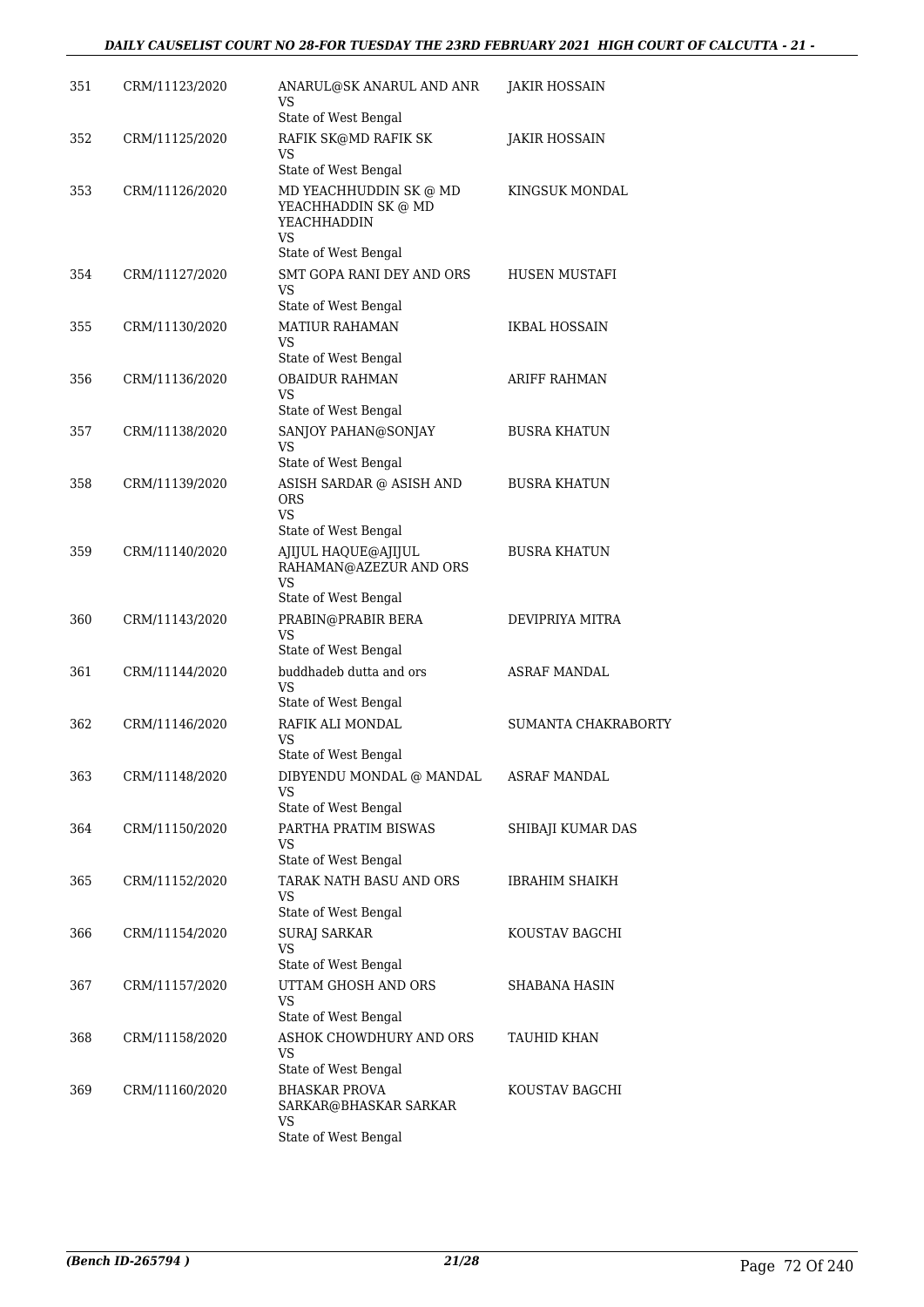| 370 | CRM/11164/2020 | HABU SK @ HABIBUR SK AND<br>ANR<br>VS.                                                          | SHABANA HASIN        |
|-----|----------------|-------------------------------------------------------------------------------------------------|----------------------|
|     |                | State of West Bengal                                                                            |                      |
| 371 | CRM/11166/2020 | WASIM ALI ANDANR<br>VS<br>State of West Bengal                                                  | SHABANA HASIN        |
|     |                | SITARAM MANDAL                                                                                  | SOUGATA MITRA        |
| 372 | CRM/11167/2020 | VS<br>THE STATE OF WEST BENGAL                                                                  |                      |
| 373 | CRM/11168/2020 | RAJIB BARIK                                                                                     | SOUMAJIT DAS         |
|     |                | VS<br>State of West Bengal                                                                      | <b>MAHAPATRA</b>     |
| 374 | CRM/11169/2020 | RAJIB MONDAL AND ORS                                                                            | SHABANA HASIN        |
|     |                | VS.<br>State of West Bengal                                                                     |                      |
| 375 | CRM/11171/2020 | MANGLU MANDAL                                                                                   | KALIDAS SAHA         |
|     |                | VS<br>State of West Bengal                                                                      |                      |
| 376 | CRM/11174/2020 | SURMAN SK @ SURMAN SEKH                                                                         | Sujoy Sarkar         |
|     |                | VS.<br>State of West Bengal                                                                     |                      |
| 377 | CRM/11175/2020 | BILAL @ BELLAL MONDAL                                                                           | <b>BUSRA KHATOON</b> |
|     |                | VS<br>State of West Bengal                                                                      |                      |
| 378 | CRM/11177/2020 | SK. BODIUJJMAN                                                                                  | Sujoy Sarkar         |
|     |                | VS                                                                                              |                      |
|     |                | State of West Bengal                                                                            |                      |
| 379 | CRM/11178/2020 | HABIL SK @ MD HABIL @ MOH<br><b>HABIL SK AND ORS</b><br>VS.                                     | Anisur Rahaman       |
|     |                | State of West Bengal                                                                            |                      |
| 380 | CRM/11179/2020 | SUFIYA BIBI AND ANR.<br>VS<br>State of West Bengal                                              | RESHMI REHMAN        |
|     |                |                                                                                                 |                      |
| 381 | CRM/11180/2020 | <b>GOLAM REJIUL SARKAR @</b><br><b>GOLAM REJAUL SARKAR</b><br><b>VS</b><br>State of West Bengal | Anisur Rahaman       |
| 382 | CRM/11182/2020 | YEARUL SK @ IRA AND ANR                                                                         | Anisur Rahaman       |
|     |                | <b>VS</b><br>State of West Bengal                                                               |                      |
| 383 | CRM/11183/2020 | KULSON BEWA @ KULSAN BEWA                                                                       | Ali Ahsan Alamgir    |
|     |                | AND ORS.<br><b>VS</b>                                                                           |                      |
|     |                | State of West Bengal                                                                            |                      |
| 384 | CRM/11184/2020 | PRADIP MONDAL AND OTHERS<br>VS                                                                  | PARVEJ ANAM          |
|     |                | State of West Bengal                                                                            |                      |
| 385 | CRM/11185/2020 | ABDUR RAHIM<br>VS                                                                               | ANISURE RAHMAN       |
|     |                | State of West Bengal                                                                            |                      |
| 386 | CRM/11187/2020 | <b>RAHUL SK</b>                                                                                 | TAPODIP GUPTA        |
|     |                | VS<br>State of West Bengal                                                                      |                      |
|     |                |                                                                                                 | Sumanta Das          |
| 387 | CRM/11188/2020 | JANNABI SEKH AND ORS.<br>VS<br>State of West Bengal                                             |                      |
| 388 |                | BECHARAM DAS AND ORS                                                                            | ARUP KUMAR BHOWMICK  |
|     | CRM/11190/2020 | VS                                                                                              |                      |
|     |                | State of West Bengal                                                                            |                      |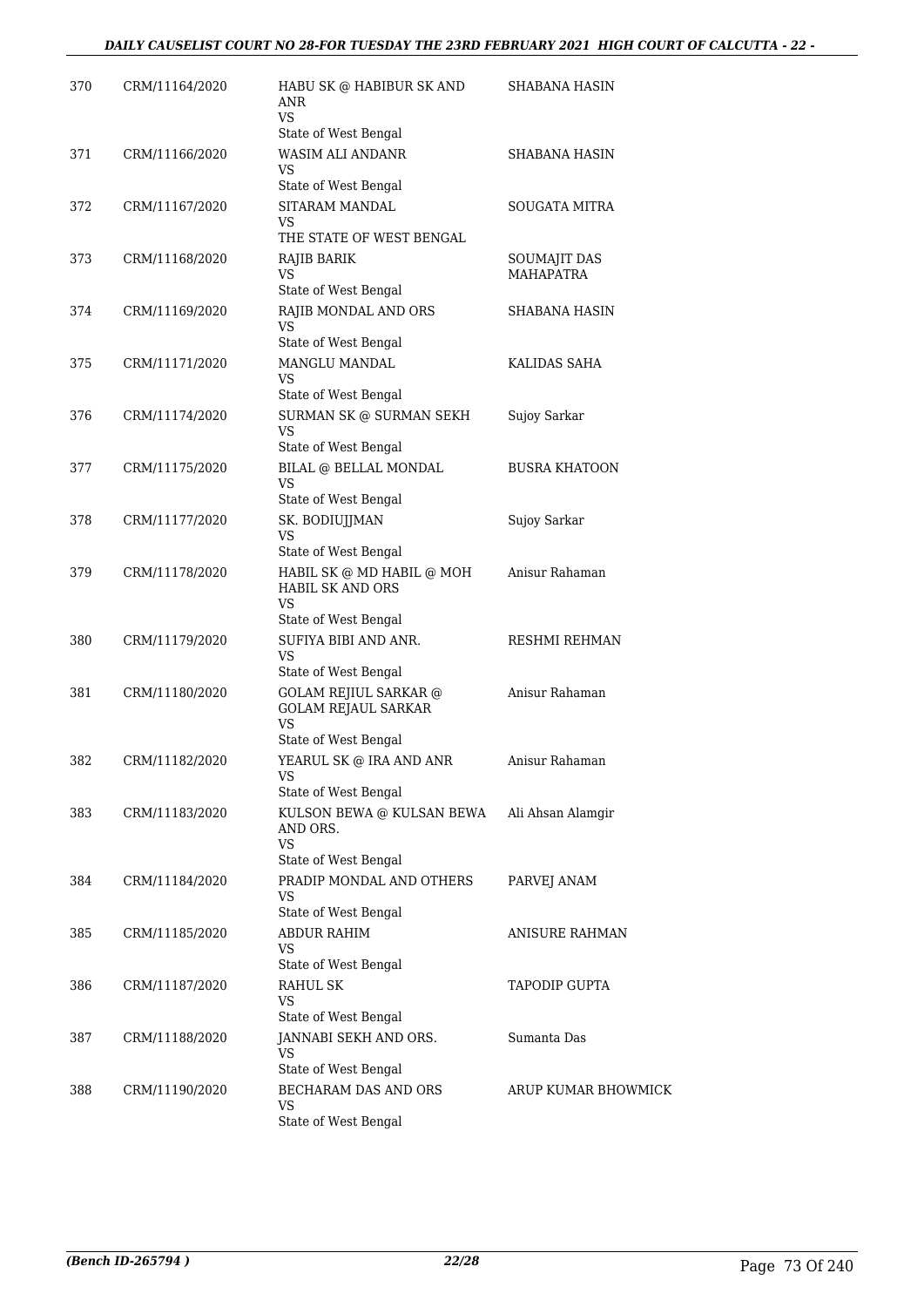### *DAILY CAUSELIST COURT NO 28-FOR TUESDAY THE 23RD FEBRUARY 2021 HIGH COURT OF CALCUTTA - 23 -*

| 389 | CRM/11191/2020 | <b>AINAL HOOUE</b><br>VS                                                                            | ARUP KUMAR BHOWMICK                    |
|-----|----------------|-----------------------------------------------------------------------------------------------------|----------------------------------------|
| 390 | CRM/11194/2020 | State of West Bengal<br>RAHAMAT ALI MALLICK AND<br><b>OTHERS</b><br><b>VS</b>                       | ARUP KUMAR BHOWMICK                    |
|     |                | State of West Bengal                                                                                |                                        |
| 391 | CRM/11196/2020 | JERMAN SK@JERBAN SK<br><b>VS</b>                                                                    | <b>MANAS KUMAR DAS</b>                 |
| 392 | CRM/11198/2020 | State of West Bengal<br>MATIAR RAHAMAN SAKH@MOTI<br><b>SK.AND OTHERS</b><br>VS                      | RAJESHWAR<br><b>CHAKRABORTY</b>        |
| 393 | CRM/11199/2020 | State of West Bengal<br><b>RAVI PRAKASH</b><br>VS                                                   | MRITUNJOY CHATTERJEE                   |
|     |                | State of West Bengal                                                                                |                                        |
| 394 | CRM/11201/2020 | SK SAGIR AND ORS<br>VS<br>State of West Bengal                                                      | <b>MRITYUNJOY</b><br><b>CHATTERJEE</b> |
| 395 | CRM/11202/2020 | SANMANI MAL AND ANR.<br><b>VS</b>                                                                   | Sujoy Sarkar                           |
| 396 | CRM/11203/2020 | State of West Bengal<br>SELINA BIBI @ SERINA<br>VS<br>State of West Bengal                          | <b>MRITYUNJOY</b><br><b>CHATTERJEE</b> |
| 397 | CRM/11205/2020 | KALAM KHAN<br>VS<br>State of West Bengal                                                            | ALI AHSAN ALAMGIR                      |
| 398 | CRM/11207/2020 | SOMNATH MAL AND ORS.<br>VS                                                                          | TIRTHAPATI ACHARYA                     |
| 399 | CRM/11208/2020 | State of West Bengal<br>HOSSAIN SK. AND ANOTHER<br>VS<br>State of West Bengal                       | <b>MUSHARRAF ALAM SK</b>               |
| 400 | CRM/11210/2020 | MINARUL SK.<br>VS<br>State of West Bengal                                                           | SOMNATH ADHIKARY                       |
| 401 | CRM/11211/2020 | SANJIB CHOWDHURY<br>VS<br>State of West Bengal                                                      | SOMNATH ADHIKARY                       |
| 402 | CRM/11212/2020 | DILIP CHOWDHURY<br>VS<br>State of West Bengal                                                       | SABYASACHI MONDAL                      |
| 403 | CRM/11213/2020 | RADHA SHARMA @ KANCHU<br><b>DEVI SHARMA</b><br>VS<br>State of West Bengal                           | ARUNAVA GANGULY                        |
| 404 | CRM/11216/2020 | URMILA BIBI<br>VS<br>State of West Bengal                                                           | ALI AHSAN ALAMGIR                      |
| 405 | CRM/11217/2020 | SHAMIK CHOWDHURY@BAPPA<br>CHOWDHURY<br><b>VS</b><br>State of West Bengal                            | RAJNANDINI DAS                         |
| 406 | CRM/11219/2020 | LITON DEY AND ANR<br>VS                                                                             | SUDIPTA BANERJEE                       |
| 407 | CRM/11220/2020 | State of West Bengal<br>RASIDUR RAHAMAN@MIAH AND<br><b>ORS</b><br><b>VS</b><br>State of West Bengal | MAZHAR HOSSAIN<br><b>CHOWDHURY</b>     |
|     |                |                                                                                                     |                                        |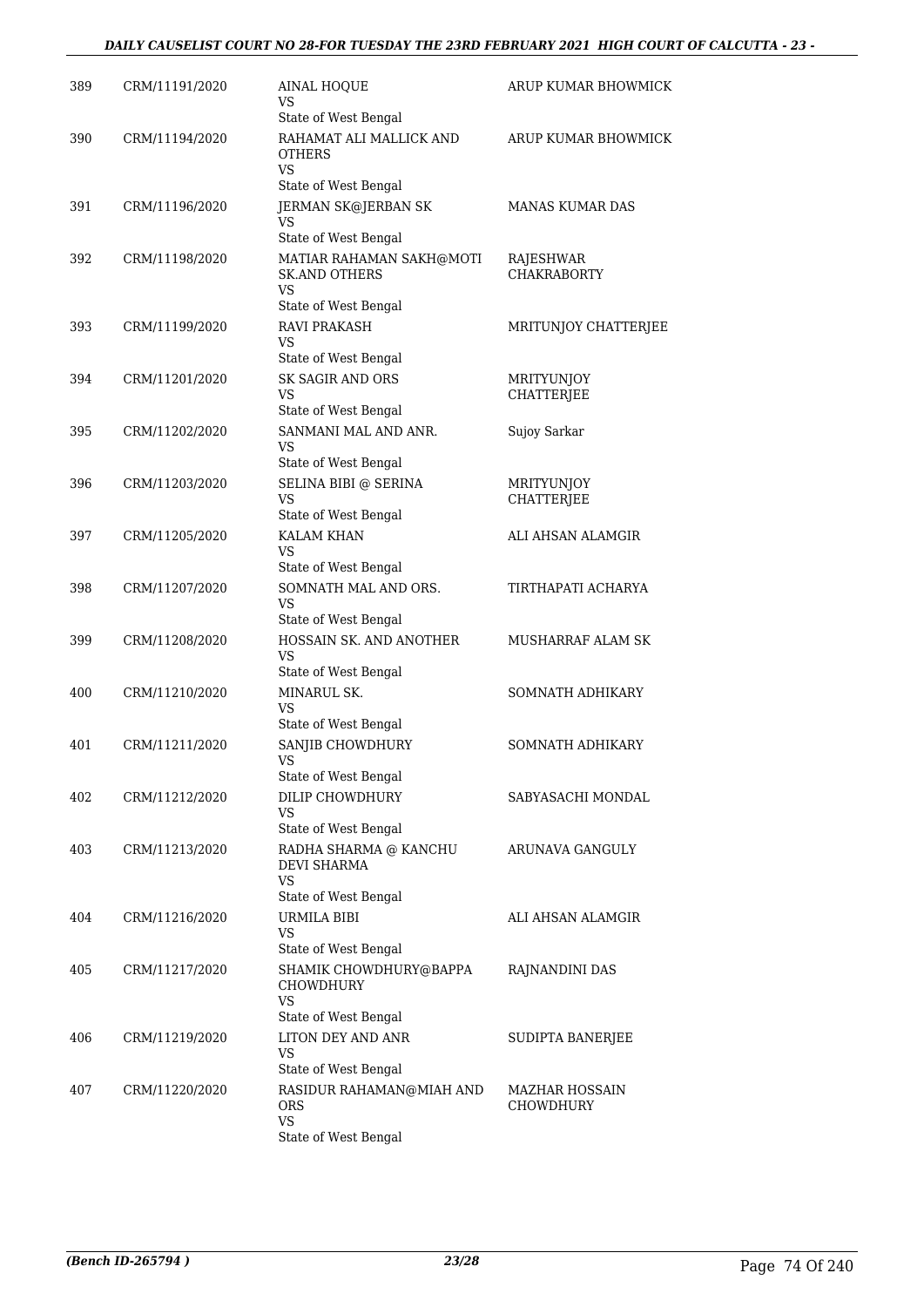### *DAILY CAUSELIST COURT NO 28-FOR TUESDAY THE 23RD FEBRUARY 2021 HIGH COURT OF CALCUTTA - 24 -*

| 408 | CRM/11222/2020 | SUBAL CHANDRA MANDAL<br>VS<br>State of West Bengal                            | <b>MAZHAR HOSSAIN</b><br><b>CHOWDHURY</b> |
|-----|----------------|-------------------------------------------------------------------------------|-------------------------------------------|
| 409 | CRM/11223/2020 | BABU MIA@FAIZUDDIN MIA<br>VS<br>State of West Bengal                          | <b>MAZHAR HOSSAN</b><br>CHOWDHUYR         |
| 410 | CRM/11224/2020 | PALASH MALIK AND ORS<br>VS<br>State of West Bengal                            | <b>UJJAL RAY</b>                          |
| 411 | CRM/11226/2020 | SUSMITA MANNA AND ANR<br>VS<br>State of West Bengal                           | PRADIPTA KUMAR<br><b>GANGULY</b>          |
| 412 | CRM/11235/2020 | ANUPAM MANDAL@PACHA AND<br>ANR<br>VS.<br>State of West Bengal                 | PRIYANJIT KUNDU                           |
| 413 | CRM/11239/2020 | RAHUL MONDAL<br>VS<br>State of West Bengal                                    | PRABIR MAJUMDER                           |
| 414 | CRM/11240/2020 | SK ASHIK@KALU<br>VS<br>State of West Bengal                                   | Kunal Ganguly                             |
| 415 | CRM/11242/2020 | SK SHAHJAMAL<br>VS<br>State of West Bengal                                    | SARYATI DUTTA                             |
| 416 | CRM/11246/2020 | LATIKA MONDAL<br>VS<br>State of West Bengal                                   | MD JANNAT ALI FIRDOUS                     |
| 417 | CRM/11256/2020 | JADUNATH MAZUMDER<br>VS<br>State of West Bengal                               | Supratick Syamal                          |
| 418 | CRM/11263/2020 | MOUSUMI KHATUN @ MOUSUMI<br><b>MONDAL</b><br>VS.<br>State of West Bengal      | Jeenia Rudra                              |
| 419 | CRM/11270/2020 | NIMAI MONDAL<br>VS<br>State of West Bengal                                    | Jeenia Rudra                              |
| 420 | CRM/11277/2020 | MONISH GUPTA @ MANISH<br>KUMAR GUPTA<br>VS<br>State of West Bengal            | SHIBAJI KUMAR DAS                         |
| 421 | CRM/11282/2020 | SANJOY KUMAR GUPTA AND ANR<br>VS<br>STATE OF WEST BENGAL AND<br>ORS.          | APURBA KUMAR DATTA                        |
| 422 | CRM/11285/2020 | DASARATH HAZRA<br>VS<br>STATE OF WEST BENGAL AND<br>ORS.                      | SHASHANKA SHEKHAR<br>SAHA                 |
| 423 | CRM/11287/2020 | SHUDDHA SATYA BAGCHI<br>VS<br>STATE OF WEST BENGAL AND<br>ORS.                | MD YOUNUSH MONDAL                         |
| 424 | CRM/11288/2020 | SABIKUN KHATUN @ CHABINA<br><b>BIBI AND ORS</b><br>VS<br>State of West Bengal | SHASHANKA SHEKHAR<br>SAHA                 |
|     |                | <b>APPLICATIONS / CANCELLATION / RELAXATION OF BAIL</b>                       |                                           |
|     |                |                                                                               |                                           |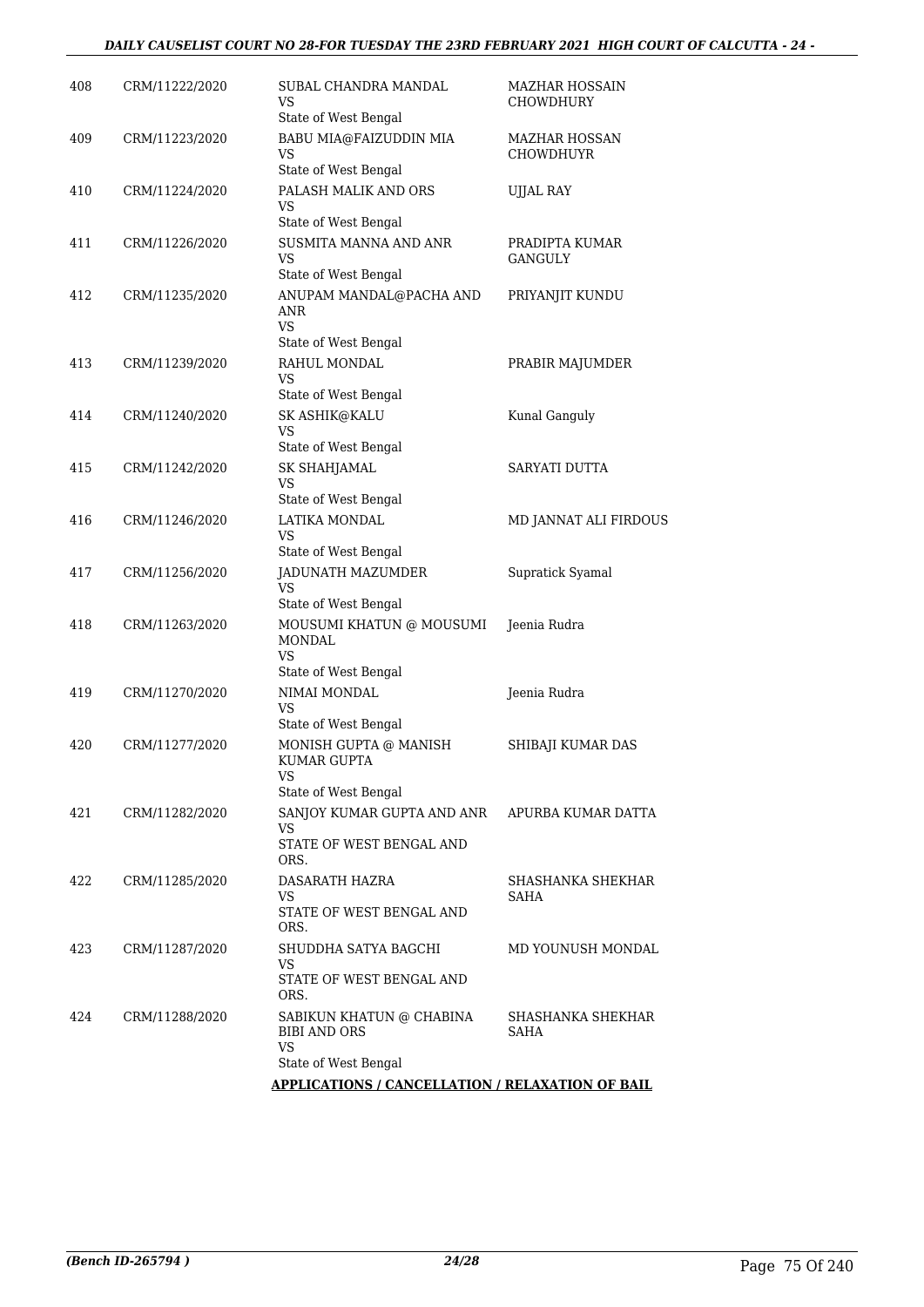| 425 | CRR/1065/2017                                   | ASHADULLAH<br>BISWAS@ASADULLAH BISWAS<br><b>VS</b>                                                                  | <b>M MUKHERJEE</b>                                                                                                 |
|-----|-------------------------------------------------|---------------------------------------------------------------------------------------------------------------------|--------------------------------------------------------------------------------------------------------------------|
|     |                                                 | STATE OF WEST BENGAL<br>IA NO: CRAN/1/2018(Old No:CRAN/1080/2018), CRAN/2/2020                                      |                                                                                                                    |
| 426 | CRM/8342/2019                                   | RAHUL PASHI@RAHUL PASI &<br>ANR<br><b>VS</b>                                                                        | RAVI RANJAN KUMAR                                                                                                  |
|     |                                                 | STATE OF WEST BENGAL                                                                                                |                                                                                                                    |
|     | IA NO: CRAN/2/2020                              |                                                                                                                     |                                                                                                                    |
| 427 | CRM/10051/2019                                  | KRIPA SINDHU DAS<br>VS<br>STATE OF WEST BENGAL                                                                      | SUBHAS CHANDRA DUTTA                                                                                               |
| 428 | CRM/10487/2019                                  | SYEAD IMAMUL HOSSAIN @<br>SYED RONI & ORS.<br>VS<br>STATE OF WEST BENGAL                                            | <b>SK SELIM MALIK</b>                                                                                              |
|     | IA NO: CRAN/1/2021                              |                                                                                                                     |                                                                                                                    |
| 429 | CRM/10529/2019                                  | ANINDITA ROY<br>VS<br>STATE OF WEST BENGAL & ANR                                                                    | KAMALESH CH SAHA                                                                                                   |
| 430 | CRM/11229/2019                                  | <b>SOURAV SAMANTA</b><br>VS<br>STATE OF WEST BENGAL                                                                 | <b>MOHAN KUMAR</b><br><b>PUTATUNDA</b>                                                                             |
|     |                                                 | IA NO: CRAN/1/2020(Old No:CRAN/919/2020), CRAN/2/2020                                                               |                                                                                                                    |
| 431 | CRM/11717/2019                                  | MOHAMMAD ALI $\circledcirc$ MD ALI<br>VS                                                                            | MS JOKNAKI SAHA                                                                                                    |
|     |                                                 | STATE OF WEST BENGAL                                                                                                |                                                                                                                    |
|     | IA NO: CRAN/1/2020                              |                                                                                                                     |                                                                                                                    |
| 432 | CRM/12150/2019                                  | <b>SADEK SK</b><br>VS<br>STATE OF WEST BENGAL                                                                       | SANTANU MAJI                                                                                                       |
|     | CRAN/4/2020(Old No:CRAN/3370/2020), CRAN/5/2021 |                                                                                                                     | IA NO: CRAN/1/2020(Old No:CRAN/1670/2020), CRAN/2/2020(Old No:CRAN/1672/2020), CRAN/3/2020(Old No:CRAN/3368/2020), |
| 433 | CRM/234/2020                                    | SK. SABDAR<br><b>VS</b><br>STATE OF WEST BENGAL                                                                     | HOSSAIN MUSTAFI                                                                                                    |
|     | IA NO: CRAN/1/2021                              |                                                                                                                     |                                                                                                                    |
|     | 434 CRM/507/2020                                | PURNA KRISHNA REDDY@PUN DEBAPRIYA SAMANTA<br>AREDDY KRISHNAREDDI@PUNA<br>REDDY<br><b>VS</b><br>STATE OF WEST BENGAL |                                                                                                                    |
|     | IA NO: CRAN/1/2020                              |                                                                                                                     |                                                                                                                    |
| 435 | CRM/1732/2020                                   | SMT SUKLA BHATTACHARJEE<br>VS                                                                                       | SANTANU SETH                                                                                                       |
|     |                                                 | STATE OF WEST BENGAL                                                                                                |                                                                                                                    |
|     | IA NO: CRAN/1/2020                              |                                                                                                                     |                                                                                                                    |
| 436 | CRM/1734/2020                                   | SHRESTHA MUKHERJEE & ORS<br><b>VS</b><br>STATE OF WEST BENGAL                                                       | SOFIA NESAR                                                                                                        |
|     | IA NO: CRAN/1/2020, CRAN/2/2020                 |                                                                                                                     |                                                                                                                    |
| 437 | CRM/2476/2020                                   | OLIUL RAHAMAN @ WALIUL<br><b>RAHAMAN</b><br>VS                                                                      | ANISUR RAHMAN                                                                                                      |
|     |                                                 | STATE OF WEST BENGAL                                                                                                |                                                                                                                    |
|     | IA NO: CRAN/1/2020                              |                                                                                                                     |                                                                                                                    |
| 438 | CRM/2552/2020                                   | SK. JASHIM<br><b>VS</b><br>STATE OF WEST BENGAL                                                                     | <b>SUJOY SARKAR</b>                                                                                                |
|     | IA NO: CRAN/1/2021                              |                                                                                                                     |                                                                                                                    |
|     |                                                 |                                                                                                                     |                                                                                                                    |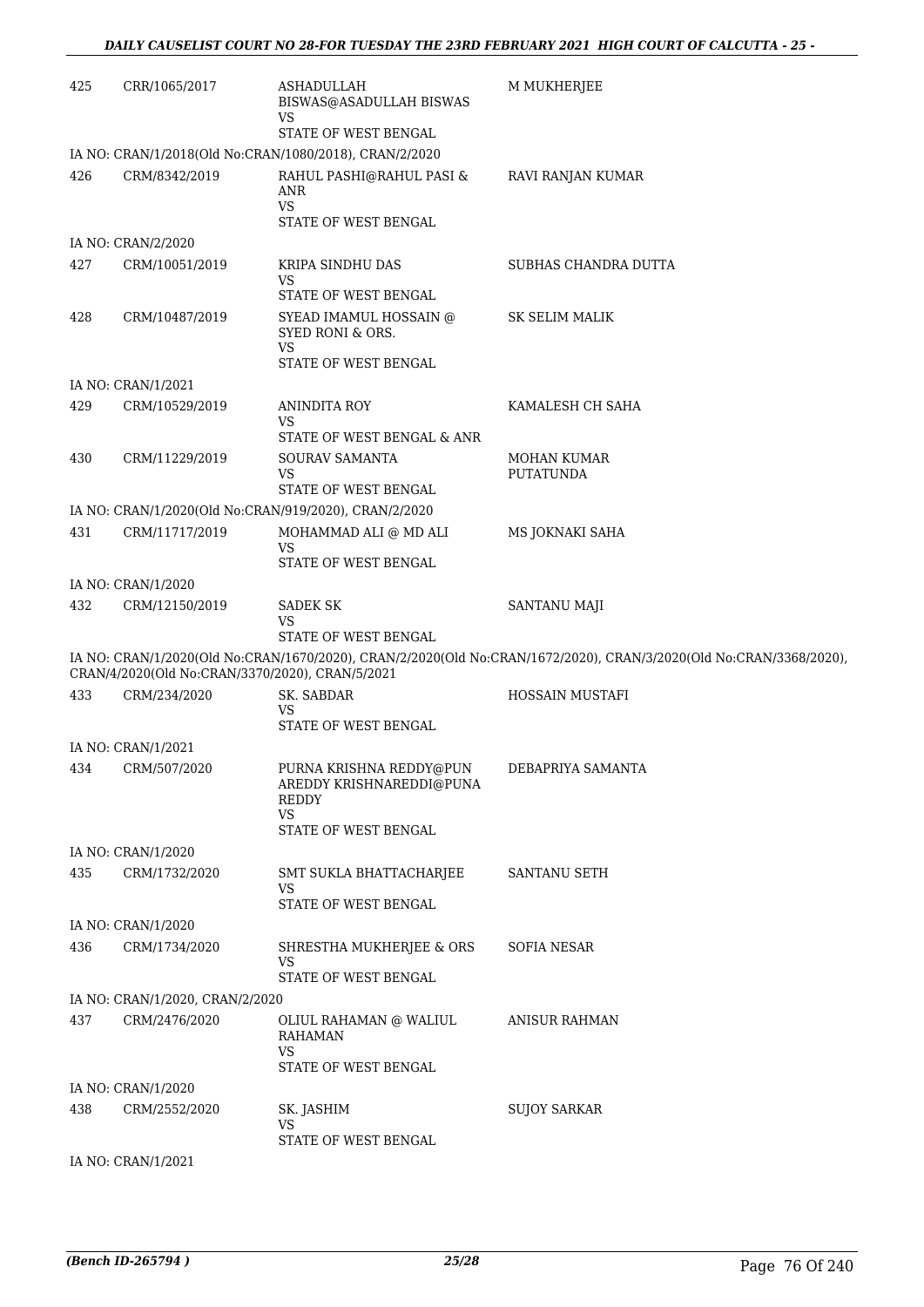| 439 | CRM/2645/2020                                | SOMNATH GHOSH<br>VS<br>STATE OF WEST BENGAL                         | KARAN DUDHWEWALA                       |
|-----|----------------------------------------------|---------------------------------------------------------------------|----------------------------------------|
|     |                                              |                                                                     |                                        |
| 440 | IA NO: CRAN/1/2021<br>CRM/2819/2020          | NIRAJ GOEL                                                          | <b>SOUMYA NAG</b>                      |
|     |                                              | VS<br>STATE OF WEST BENGAL                                          |                                        |
|     |                                              | IA NO: CRAN/1/2020(Old No:CRAN/3332/2020), CRAN/2/2020              |                                        |
| 441 | CRM/3536/2020                                | BACHHU GHOSH@ASHIM<br><b>GHOSH</b>                                  | DEBAPRIYA MUKHERJEE                    |
|     |                                              | <b>VS</b><br>STATE OF WEST BENGAL                                   |                                        |
|     | IA NO: CRAN/2/2020                           |                                                                     |                                        |
| 442 | CRM/4133/2020                                | RAJIB MALLICK<br>VS<br>STATE OF WEST BENGAL & ANR                   | DEBAPRATIM GUHA                        |
|     | IA NO: CRAN/1/2020(Old No:CRAN/2340/2020)    |                                                                     |                                        |
| 443 | CRM/4602/2020                                | TAPAN MONDAL<br>VS                                                  | <b>SABNAM LASKAR</b>                   |
|     |                                              | STATE OF WEST BENGAL                                                |                                        |
|     | IA NO: CRAN/1/2020(Old No:CRAN/2746/2020)    |                                                                     |                                        |
| 444 | CRM/4603/2020                                | TAPAN MONDAL<br>VS<br>DEBABRATA BURMAN & ORS                        | <b>SUBHAM LASKAR</b>                   |
|     | IA NO: CRAN/1/2020(Old No:CRAN/2747/2020)    |                                                                     |                                        |
| 445 | CRM/4706/2020                                | ANURADHA SUREKA                                                     | <b>BAJRANG MANOT</b>                   |
|     |                                              | VS<br>STATE OF WEST BENGAL                                          |                                        |
|     |                                              | IA NO: CRAN/1/2020(Old No:CRAN/2902/2020), CRAN/2/2020, CRAN/3/2020 |                                        |
| 446 | CRM/5154/2020                                | SUPRIYA BHUNIA @ BHUNYA<br>VS<br>STATE OF WEST BENGAL               | <b>MRITYUNJOY</b><br><b>CHATTERJEE</b> |
|     | IA NO: CRAN/2/2021                           |                                                                     |                                        |
| 447 | CRM/5525/2020                                | EBADUR RAHAMAN & ANR<br><b>VS</b>                                   | SANTANU MAJI                           |
|     |                                              | STATE OF WEST BENGAL                                                |                                        |
|     | IA NO: CRAN/2/2020                           |                                                                     |                                        |
|     | 448 CRM/5783/2020                            | AJOY DALSINGH & ANR<br>VS<br>STATE OF WEST BENGAL                   | SOUMYAJIT DAS<br><b>MAHAPATRA</b>      |
|     | IA NO: CRAN/2/2020                           |                                                                     |                                        |
| 449 | CRM/6082/2020                                | <b>BHOLA ADHIKARY</b>                                               | ANGSHUMAN                              |
|     |                                              | VS<br>STATE OF WEST BENGAL                                          | <b>CHAKRABORTY</b>                     |
|     |                                              | IA NO: CRAN/1/2020(Old No:CRAN/4550/2020), CRAN/2/2021              |                                        |
| 450 | CRM/6321/2020                                | <b>MANISH PANDEY</b><br>VS                                          | PAWAN KR GUPTA                         |
|     | IA NO: CRAN/1/2020, CRAN/2/2020, CRAN/3/2020 | State of West Bengal                                                |                                        |
| 451 | CRM/6322/2020                                | <b>MANISH PANDEY</b>                                                | PAWAN KR GUPTA                         |
|     |                                              | VS<br>State of West Bengal                                          |                                        |
|     | IA NO: CRAN/1/2020, CRAN/2/2020, CRAN/3/2020 |                                                                     |                                        |
| 452 | CRM/6550/2020<br>(3.30 P.M.)                 | FOREJ LASKAR<br><b>VS</b>                                           | SANDIP CHAKRABORTY                     |
|     |                                              | State of West Bengal                                                |                                        |

IA NO: CRAN/1/2020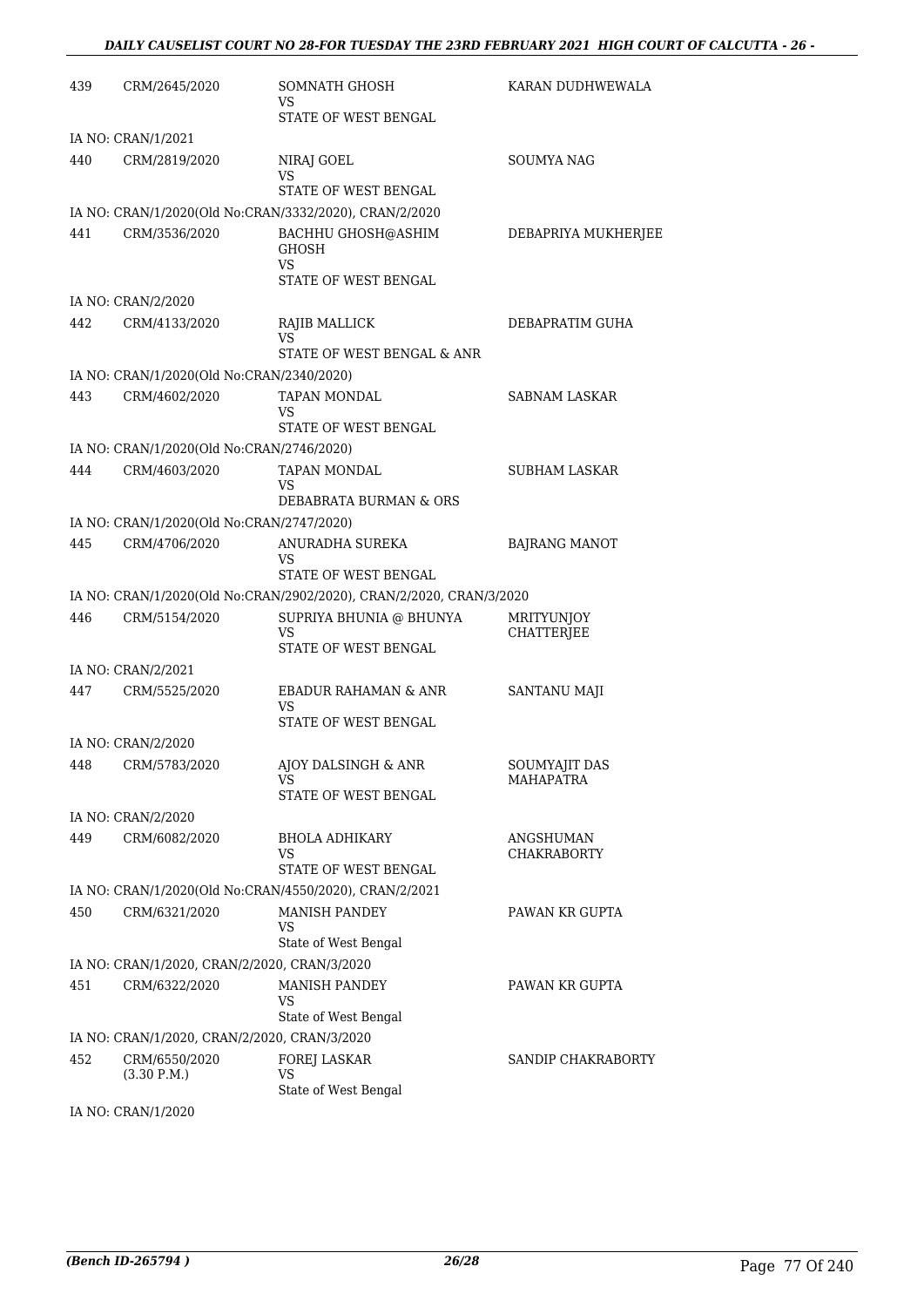## *DAILY CAUSELIST COURT NO 28-FOR TUESDAY THE 23RD FEBRUARY 2021 HIGH COURT OF CALCUTTA - 27 -*

| 453 | CRM/6883/2020                   | SUBRATA DEY<br>VS<br>State of West Bengal AND ANR                            | <b>MUNMUM BASU</b>           |
|-----|---------------------------------|------------------------------------------------------------------------------|------------------------------|
|     | IA NO: CRAN/1/2020              |                                                                              |                              |
| 454 | CRM/7471/2020                   | SAJIBUL MONDAL ALIAS<br><b>MANDAL</b><br>VS.<br>State of West Bengal         | MRITUNJOY CHATTERJEE         |
|     | IA NO: CRAN/1/2020, CRAN/2/2021 |                                                                              |                              |
| 455 | CRM/7832/2020                   | <b>MANGAL MISTRY</b><br>VS                                                   | TANMAY CHOWDHURY             |
|     |                                 | State of West Bengal                                                         |                              |
|     | IA NO: CRAN/1/2020              |                                                                              |                              |
| 456 | CRM/8644/2020                   | NISHES GHOSH<br>VS.<br>STATE OF WEST BENGAL AND<br>ORS.                      | <b>SOUMYA NAG</b>            |
| 457 | CRM/8781/2020                   | <b>SUKUR SK. AND ORS</b><br>VS.<br>STATE OF WEST BENGAL                      | <b>MANAS KUMAR DAS</b>       |
|     | IA NO: CRAN/1/2021              |                                                                              |                              |
| 458 | CRM/9123/2020                   | SIMRAN @SIMRAN SULTANA<br>AND ORS<br>VS<br>State of West Bengal              | AMRITA CHEL                  |
|     | IA NO: CRAN/1/2021              |                                                                              |                              |
| 459 | CRM/9385/2020                   | SMT DEEPSIKHA MANNA<br><b>SARKAR</b><br>VS<br>State of West Bengal           | SABYASACHI ROY               |
| 460 | CRM/9387/2020                   | SMT DEEPSIKHA MANNA<br><b>SARKAR</b><br>VS<br>State of West Bengal AND ANR   | SABYASACHI ROY               |
| 461 | CRM/9803/2020                   | DEBASISH BANERJEE<br><b>VS</b><br>State of West Bengal                       | <b>APALAK BASU</b>           |
| 462 | CRM/10500/2020                  | JUMMAN MALLIK @ JUMMAN SK<br><b>VS</b><br>State of West Bengal               | SYED ALI AZAD                |
|     | IA NO: CRAN/1/2021              |                                                                              |                              |
| 463 | CRM/10595/2020                  | SHRIBASH BISWAS<br>VS<br>State of West Bengal                                | <b>SONALI DAS</b>            |
|     | IA NO: CRAN/1/2021              |                                                                              |                              |
| 464 | CRM/11241/2020                  | <b>SABITA GAYEN</b><br>VS                                                    | INDRAJEET DEY                |
| 465 | CRM/11259/2020                  | State of West Bengal AND ANR<br>ANJANA DEY<br>VS<br>STATE OF WEST BENGAL AND | SOUMYA BASU ROY<br>CHOWDHURY |
|     |                                 | ORS.                                                                         |                              |
| 466 | CRM/22/2021                     | MD. IMTIYAZ MOOLA<br>VS<br>STATE OF WEST BENGAL AND<br>ORS.                  | SANJIB MITRA                 |
| 467 | CRM/44/2021                     | NURJAHAN ABEGAM<br>VS<br>STATE OF WEST BENGAL AND<br>ORS.                    | DEBAJUYOTI DEB               |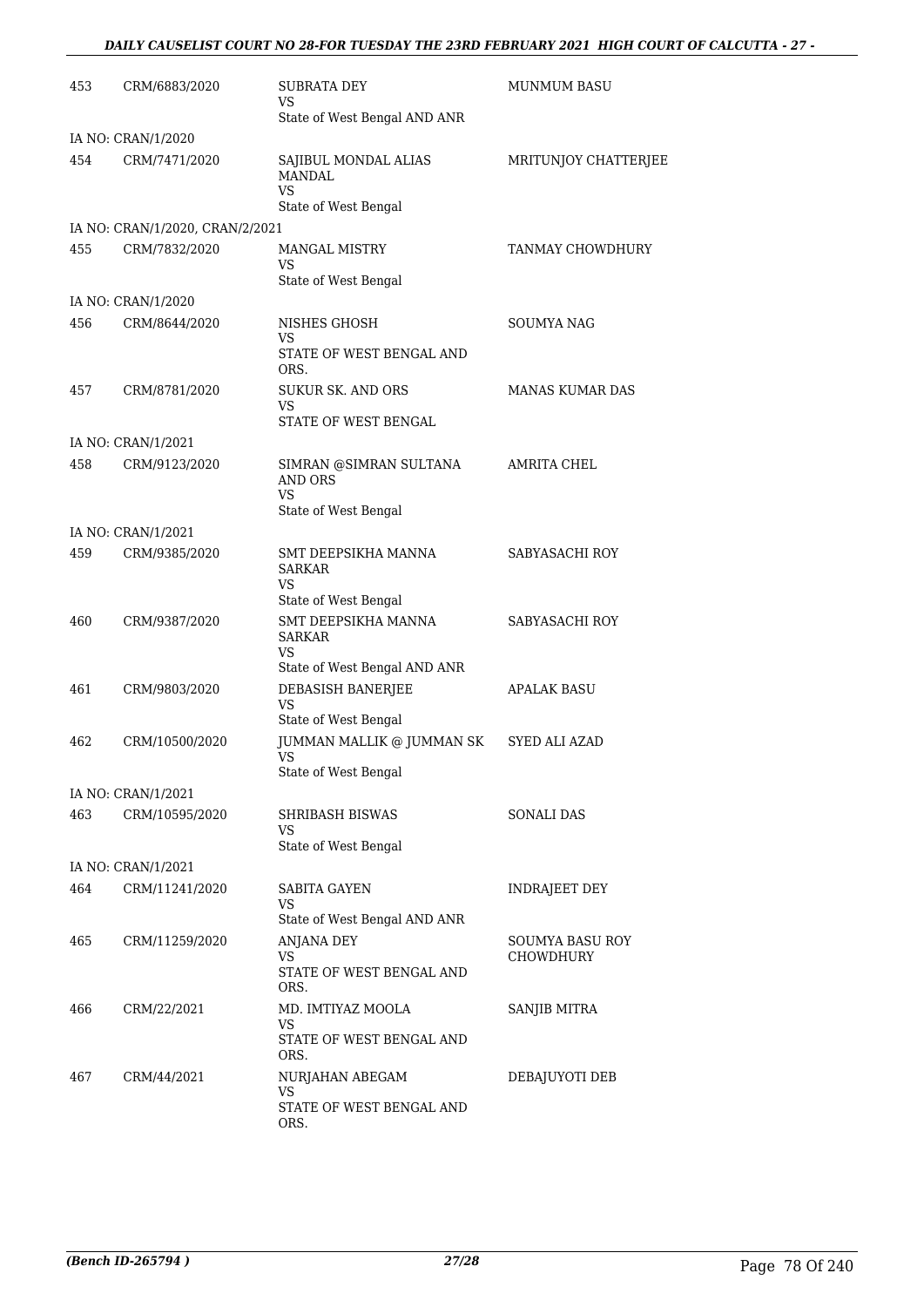### *DAILY CAUSELIST COURT NO 28-FOR TUESDAY THE 23RD FEBRUARY 2021 HIGH COURT OF CALCUTTA - 28 -*

| 468 | CRM/806/2021  | SK RABIUL AND ANOTHER<br>VS<br>State of West Bengal                    | DEBJYOTI MAITY                   |
|-----|---------------|------------------------------------------------------------------------|----------------------------------|
| 469 | CRM/929/2021  | ABHILASHA RAJGARHIA<br>VS<br>State of West Bengal AND ANR              | SHRESTHA<br><b>BHATTACHARJEE</b> |
| 470 | CRM/1043/2021 | HAJRAT MOLLA ALIAS HAZRAT<br>MOLLA<br>VS.<br>AMINA JAMADAR             | <b>TRIPTI PANDEY</b>             |
| 471 | CRM/1138/2021 | SUBHRA HALDER @ MONDAL<br>VS<br>STATE OF WEST BENGAL AND<br><b>ANR</b> | <b>ASIT NAYAK</b>                |
| 472 | CRM/1246/2021 | CHAMPA KORA<br>VS<br>STATE OF WEST BENGAL AND<br><b>ANOTHER</b>        | SANAT KUMAR DAS                  |
| 473 | CRM/1351/2021 | <b>DILRUBA PARVEEN</b><br>VS<br>STATE OF WEST BENGAL AND<br>ORS.       | <b>BISWAJIT MITRA</b>            |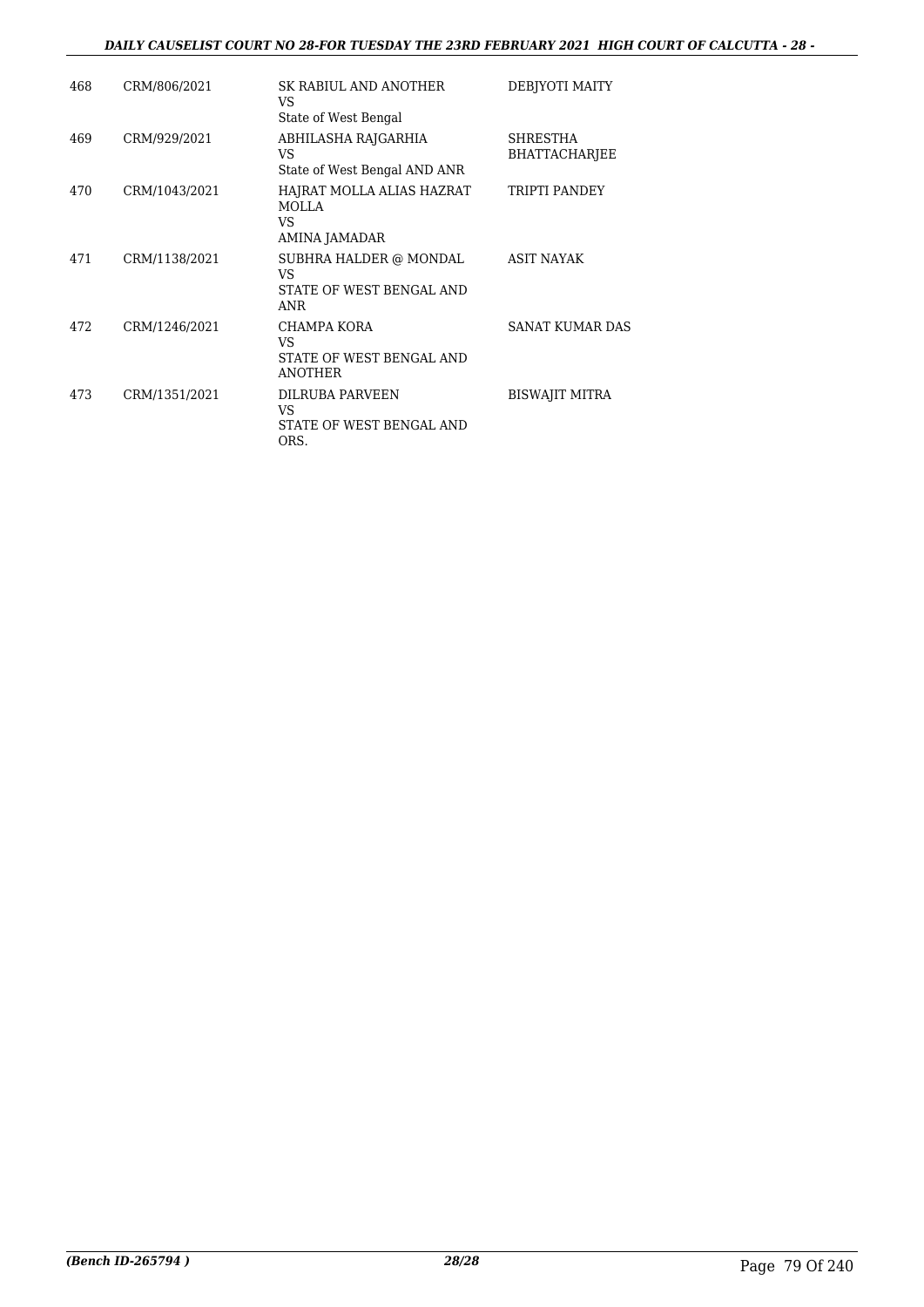

# **Appellate Side**

**DAILY CAUSELIST For Tuesday The 23rd February 2021**

## **COURT NO. 4**

**DIVISION BENCH (DB - VIII)**

### **AT 10:45 AM**

# **HON'BLE JUSTICE ARINDAM SINHA HON'BLE JUSTICE SUVRA GHOSH**

### **(VIA VIDEO CONFERENCE)**

### **ON AND FROM MONDAY, THE 11TH JANUARY , 2021 – APPEALS RELATING TO SERVICE UNDER GROUP VI AND APPLICATIONS CONNECTED THERETO;**

**MATRIMONIAL & FAMILY COURT APPEALS & MATTERS RELATING TO GUARDIANSHIP INCLUDING APPLICATIONS CONNECTED THERETO;**

**ADMISSION OF APPEALS UNDER SECTION 30 OF THE EMPLOYEES' COMPENSATION ACT, 1923;**

**HEARING OF WRIT APPEALS IRRESPECTIVE OF CLASSIFICATION INCLUDING APPLICATIONS CONNECTED THERETO.**

**NOTE: MATTERS WILL BE TAKEN UP THROUGH PHYSICAL HEARING ONLY WHEN BOTH THE PARTIES ARE AGREED.**

# **SPL .NOTE: ON TUESDAY, APPEALS WILL BE TAKEN UP FIRST.**

|   |                                          | <b>APPLICATION</b>                                                  |                    |
|---|------------------------------------------|---------------------------------------------------------------------|--------------------|
| 1 | FA/379/2013                              | MALAY BANERJEE & ORS<br>VS<br><b>ANTARA BANERJEE &amp; ORS</b>      | SAGNIK CHATTERJEE  |
|   | IA NO: CAN/1/2013(Old No:CAN/11287/2013) |                                                                     |                    |
| 2 | FMAT/92/2018<br>(CAN 1295/2018)<br>(NTW) | MADHUMALA SINGHA<br>VS<br>SWARUP CHAKRABORTY                        | PAMPA DEY (DHABAL) |
|   | IA NO: CAN/2/2019(Old No:CAN/4836/2019)  |                                                                     |                    |
| 3 | FAT/187/2019<br>(Defective)              | <b>SMT SHIPRA KUMARI</b><br>(AGARWAL)<br>VS<br><b>SUMIT AGARWAL</b> | SAPTARSHI DUTT     |
|   |                                          | TI 3TO CASTILIONAO (OLI 3T) CASTILOODIONAS CASTIO IOODA             |                    |

IA NO: CAN/1/2019(Old No:CAN/4093/2019), CAN/2/2021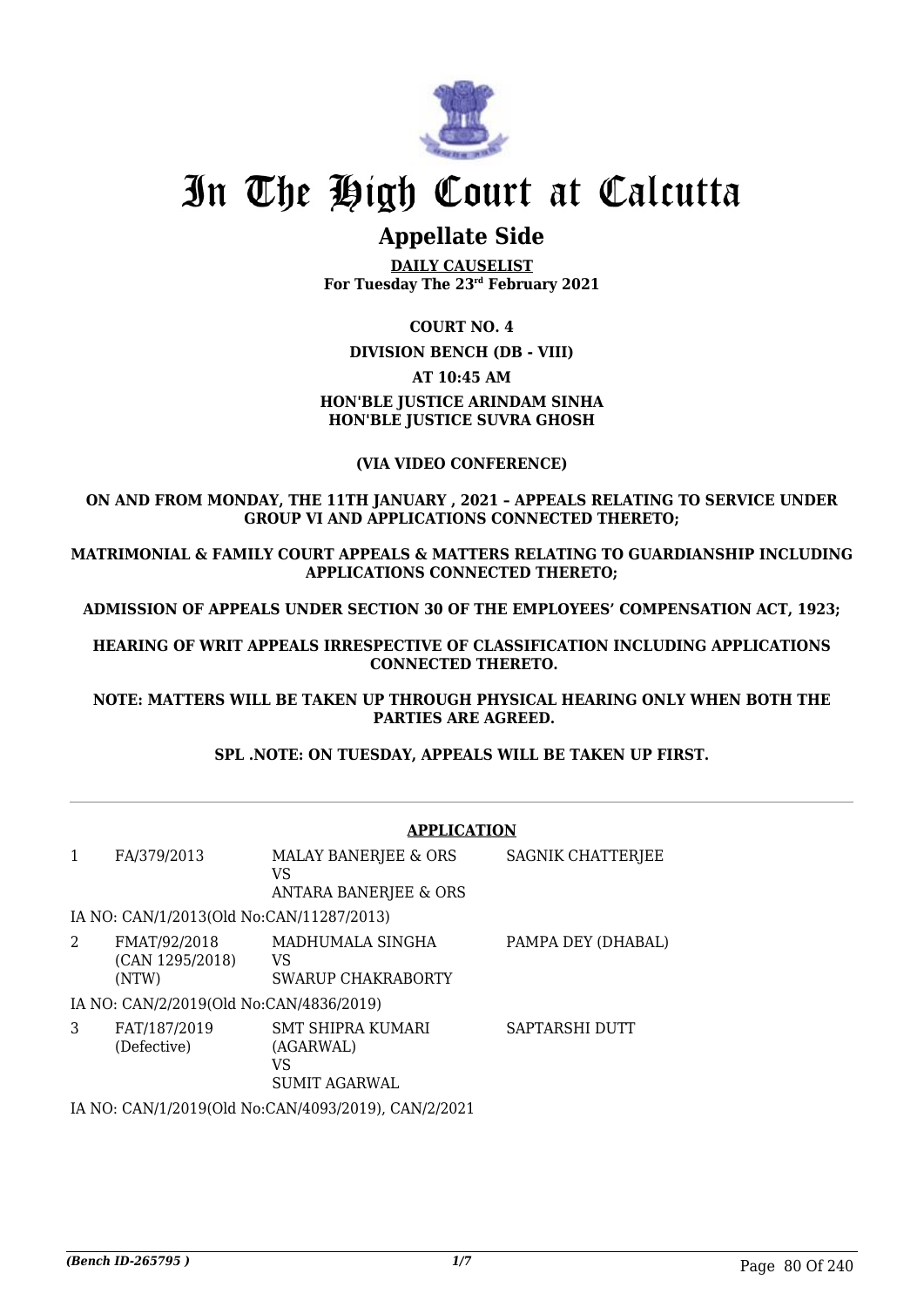| 4  | FAT/424/2019                              | SUSHIMI PAN<br><b>VS</b><br><b>SANTANU PAN</b>                                                  | SIDDHARTHA LAHIRI                                                                                                                                                                   |
|----|-------------------------------------------|-------------------------------------------------------------------------------------------------|-------------------------------------------------------------------------------------------------------------------------------------------------------------------------------------|
|    | IA NO: CAN/1/2019(Old No:CAN/9625/2019)   |                                                                                                 |                                                                                                                                                                                     |
| 5  | FMA/984/2019                              | <b>CHANDAN DAS</b>                                                                              | <b>SUKUMAR GHOSH</b>                                                                                                                                                                |
|    | $(01-03-2021)$ (AR)                       | <b>VS</b><br>STATE OF WEST BENGAL &                                                             |                                                                                                                                                                                     |
|    |                                           | <b>ORS</b>                                                                                      |                                                                                                                                                                                     |
|    | IA NO: CAN/1/2019(Old No:CAN/10795/2019)  |                                                                                                 |                                                                                                                                                                                     |
| 6  | FMA/1058/2019<br>$(4$ PBS $)$             | A. M. COHEN & ORS<br><b>VS</b><br><b>SOL NOAH &amp; ORS</b>                                     | <b>GARGI GOSWAMI</b>                                                                                                                                                                |
|    |                                           | CAN/7/2020(Old No:CAN/4737/2020), CAN/8/2020(Old No:CAN/4738/2020)                              | IA NO: CAN/1/2019(Old No:CAN/6683/2019), CAN/2/2019(Old No:CAN/7208/2019), CAN/3/2019(Old<br>No:CAN/8889/2019), CAN/4/2019(Old No:CAN/8890/2019), CAN/6/2020(Old No:CAN/1925/2020), |
| 7  | FMAT/1088/2019<br>(File not here)         | <b>SMT TINKU ROY</b><br><b>VS</b>                                                               | <b>CPC 1908</b>                                                                                                                                                                     |
|    |                                           | <b>ARUP ROY</b>                                                                                 |                                                                                                                                                                                     |
|    |                                           | IA NO: CAN/1/2019(Old No:CAN/11232/2019), CAN/2/2019(Old No:CAN/11237/2019)                     |                                                                                                                                                                                     |
| 8  | FMA/343/2020                              | <b>SUMAN SARKAR</b><br><b>VS</b>                                                                | <b>SUDIPTA KUMAR</b><br><b>BOSE</b>                                                                                                                                                 |
|    |                                           | MANISHA DUTTA SARKAR                                                                            |                                                                                                                                                                                     |
|    | IA NO: CAN/1/2019(Old No:CAN/11210/2019)  |                                                                                                 |                                                                                                                                                                                     |
| 9  | MAT/403/2020<br>(Defective)               | <b>BANGIYA GRAMIN VIKASH</b><br>BANK (BGVB) & ORS<br><b>VS</b><br><b>SUDIP MANDAL &amp; ANR</b> | <b>ANINDA</b><br><b>BHATTACHARYA</b>                                                                                                                                                |
|    | IA NO: CAN/1/2021, CAN/2/2021             |                                                                                                 |                                                                                                                                                                                     |
| 10 | MAT/603/2020                              | Union of India AND ORS<br><b>VS</b>                                                             | ARITRI MAJUMDER                                                                                                                                                                     |
|    |                                           | VIRENDRA SINGH                                                                                  |                                                                                                                                                                                     |
|    | IA NO: CAN/1/2020, CAN/2/2020, CAN/3/2020 |                                                                                                 |                                                                                                                                                                                     |
| 11 | FAT/20/2021<br>$(24-02-2021)$             | <b>SMT SHIULI SHARMA(NEE</b><br>PANJA)<br><b>VS</b><br><b>VIVEK SHARMA</b>                      | MANIDEEPA PAUL                                                                                                                                                                      |
|    | IA NO: CAN/1/2021                         |                                                                                                 |                                                                                                                                                                                     |
| 12 | MAT/83/2021                               | KOUSHIK PAUL                                                                                    | VICTOR CHATTERJEE                                                                                                                                                                   |
|    | $(01-03-2021)$ (AR)                       | <b>VS</b><br>UNION OF INDIA AND ORS.                                                            |                                                                                                                                                                                     |
|    | IA NO: CAN/1/2021                         |                                                                                                 |                                                                                                                                                                                     |
| 13 | MAT/104/2021                              | <b>GAUTAM KUAMR YADAV</b><br><b>VS</b><br>UNION OF INDIA AND ORS.                               | PALASH MUKHERJEE                                                                                                                                                                    |
|    | IA NO: CAN/1/2021                         |                                                                                                 |                                                                                                                                                                                     |
| 14 | MAT/136/2021<br>(V-Volumes)               | <b>DIPANKAR</b><br>BANDYOPADHYAY<br><b>VS</b>                                                   | SOUMOULI SARKAR                                                                                                                                                                     |
|    |                                           | DURGAPUR CHEMICALS LTD<br>AND ORS                                                               |                                                                                                                                                                                     |
|    | IA NO: CAN/1/2021                         |                                                                                                 |                                                                                                                                                                                     |

# **APPEAL FOR HEARING**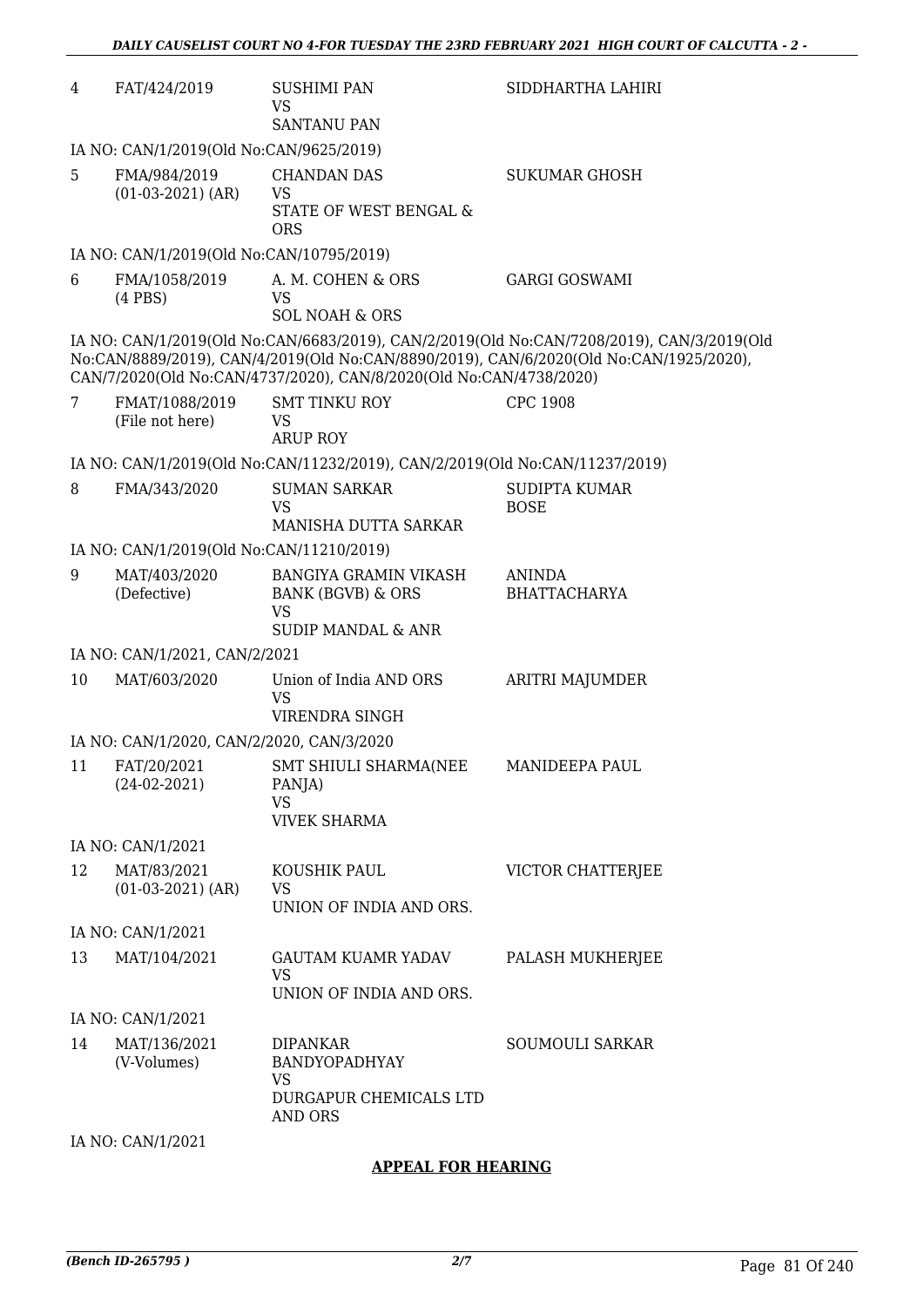| 15                                      | FMA/2699/2015                                                    | <b>GENERAL MANAGER</b><br>(2 PBS) (25-02-2021) (PROJECT) EASTERN<br><b>COALFIELDS LTD &amp; ANR</b><br>VS          | <b>BIJAY KUMAR</b>                                                                        |  |  |
|-----------------------------------------|------------------------------------------------------------------|--------------------------------------------------------------------------------------------------------------------|-------------------------------------------------------------------------------------------|--|--|
|                                         |                                                                  | GOPAL CHANDRA<br>MUKHOPADHYAY & ORS                                                                                |                                                                                           |  |  |
| 16                                      | FMA/3517/2015<br>$(24-02-2021)$                                  | THE CHAIRMAN,<br><b>SELTCTION COMMITTEE &amp;</b><br>CHIF EXECU, OFFICER & AN<br><b>VS</b><br><b>GAYATRI DALAI</b> | <b>SALIL KUMAR MAITI</b>                                                                  |  |  |
| 17                                      | FMAT/624/2016                                                    | MOUSAMI SARKAR                                                                                                     | KRISHNA DEO DAS                                                                           |  |  |
|                                         |                                                                  | VS.<br><b>SUBHENDU SARKAR</b>                                                                                      |                                                                                           |  |  |
|                                         | No:CAN/8696/2019)                                                |                                                                                                                    | IA NO: CAN/1/2016(Old No:CAN/5241/2016), CAN/3/2017(Old No:CAN/5293/2017), CAN/5/2019(Old |  |  |
| 18                                      | FMA/3351/2016<br>$(2$ PBS)                                       | <b>UJJWAL KANTI</b><br><b>BANDYOPADHYAY &amp; ORS</b><br><b>VS</b><br>STATE OF WEST BENGAL &<br><b>ORS</b>         | <b>TAPAS KUMAR</b><br><b>MONDAL</b>                                                       |  |  |
| 19                                      | FMA/826/2017<br>$(2$ PBS $)$ $(01-03-2021)$<br>(AR)              | UJJAL CHATTOPADHYAY<br><b>VS</b><br>AIRPORT'S AUTHORITY OF<br><b>INDIA &amp; ORS</b>                               | <b>B N RAY</b>                                                                            |  |  |
| 20                                      | FMA/868/2017<br>$(24-02-2021)$ (4)<br>PBS)(AR)                   | JNAN RANAJAN DAS & ORS<br><b>VS</b><br><b>SBSTC &amp; ORS</b>                                                      | MRINAL RANJAN<br><b>PRAMANIK</b>                                                          |  |  |
| IA NO: CAN/3/2019(Old No:CAN/6479/2019) |                                                                  |                                                                                                                    |                                                                                           |  |  |
| 21                                      | MAT/1014/2017<br>$(2$ PBS)                                       | JITENDRA PRASAD<br>VS.<br>UNION OF INDIA & ORS                                                                     | PRATIK MAJUMDER                                                                           |  |  |
| 22                                      | MAT/1016/2017                                                    | THE EXECUTIVE DIRECTOR<br>& APPE. AUTHO., BANK OF<br><b>BARODA &amp; ORS</b><br>VS                                 | MOUMITA GHOSH                                                                             |  |  |
|                                         |                                                                  | <b>CHANDRA SHEKHAR</b>                                                                                             |                                                                                           |  |  |
| 23                                      | FMA/1375/2017<br>$(6$ PBS $)$                                    | ARUP BASU CHOWDHURY<br><b>VS</b><br><b>UCO BANK &amp; ORS</b>                                                      | PRATIK MAJUMDER                                                                           |  |  |
| 24                                      | FMA/1402/2017                                                    | MANUEL PURTI & & ANR<br><b>VS</b><br><b>STATE OF WEST BENGAL &amp;</b><br><b>ORS</b>                               | <b>BIBHASADITYA</b><br><b>CHAKRABARTY</b>                                                 |  |  |
|                                         | IA NO: CAN/1/2017(Old No:CAN/3302/2017)                          |                                                                                                                    |                                                                                           |  |  |
| 25                                      | FAT/38/2018<br>$(PT I+II+2 LCR+2$<br>PBS+Onr Tin Box)<br>(Deptt) | JAYANTA CHOWDHURY<br><b>VS</b><br><b>SMT TUMPA</b><br>CHOWDHURY(SARKAR)                                            | SUSMITA MUKHERJEE                                                                         |  |  |
| 26                                      | FAT/181/2018<br>(PT-I+OS+4 LCRs+4 VS<br>PBS)                     | DIPANWITA DAS(SARKAR)<br><b>MOLOY DAS</b>                                                                          | <b>BHABANI PRASAD</b><br><b>MONDAL</b>                                                    |  |  |
|                                         | IA NO: CAN/4/2018(Old No:CAN/7774/2018)                          |                                                                                                                    |                                                                                           |  |  |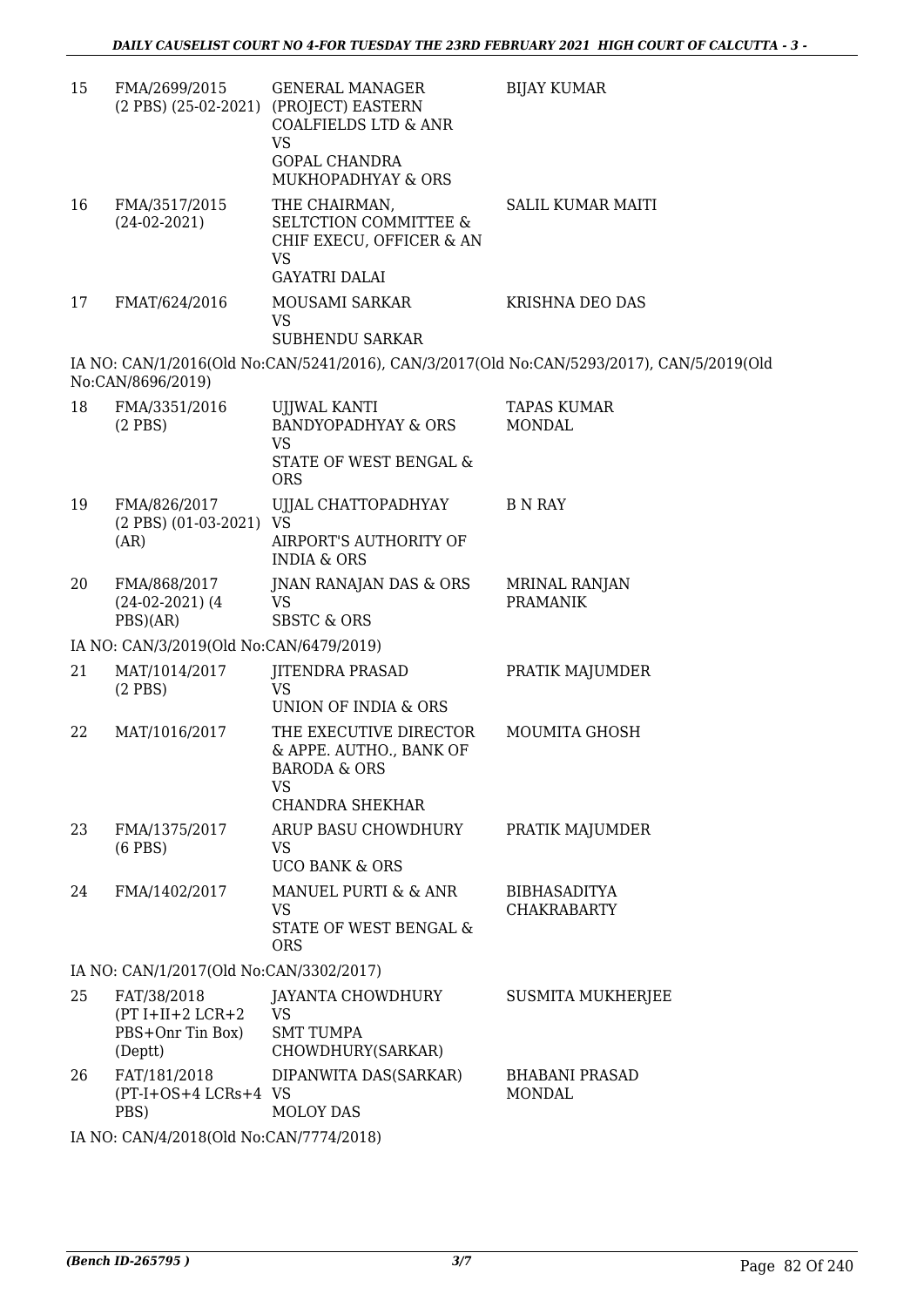|    | wt27 FAT/182/2018                       | DIPANWITA DAS (SARKAR)<br><b>VS</b><br><b>MOLOY DAS</b>                                                                                     | <b>BHABANI PRASAD</b><br>MONDAL      |
|----|-----------------------------------------|---------------------------------------------------------------------------------------------------------------------------------------------|--------------------------------------|
|    | IA NO: CAN/1/2018(Old No:CAN/7776/2018) |                                                                                                                                             |                                      |
| 28 | MAT/1578/2018<br>$(2$ PBS)              | WEST BENGAL ESSENTIAL<br><b>COMMODITEIS SUPPLY</b><br><b>CORP LTD &amp; ANR</b><br><b>VS</b><br><b>ANIMESH BASKEY &amp; ORS</b>             | SANJAY SAHA                          |
| 29 | FAT/96/2019                             | <b>SWAPAN RANA</b><br>VS.<br><b>SURAJIT RANA</b>                                                                                            | <b>DEBAPRATIM</b><br><b>BANERJEE</b> |
|    | IA NO: CAN/2/2019(Old No:CAN/2852/2019) |                                                                                                                                             |                                      |
| 30 | FAT/196/2019                            | <b>SUTAPA MUKHERJEE</b><br><b>VS</b><br>DIPAK MUKHERJEE                                                                                     | ARPITA SAHA                          |
|    | IA NO: CAN/2/2019(Old No:CAN/5770/2019) |                                                                                                                                             |                                      |
| 31 | FMA/697/2019<br>$(2$ PBS)               | WEST BENGAL ESSENTIAL<br><b>COMMODITIES SUPPLY</b><br><b>CORP LTD &amp; ANR</b><br><b>VS</b>                                                | SANJAY SAHA                          |
|    | wt32 FMA/699/2019                       | PRAVAKAR NASKAR & ORS<br>WEST BENGAL ESSENTIAL<br><b>COMMODITIES SUPPLY</b><br><b>CORP LTD &amp; ANR</b><br><b>VS</b><br>KUNTAL GHOSH & ORS | SANJAY SAHA                          |
|    | wt33 FMA/706/2019                       | WEST BENGAL ESSENTIAL<br>COMMODITES SUPPLY CORP<br>LTD & ANR<br><b>VS</b><br><b>SIMANTA HANSDA &amp; ORS</b>                                | SANJAY SAHA                          |
|    | wt34 FMA/707/2019                       | WEST BENGAL ESSENTIAL<br><b>COMMODITES SUPPLY CORP</b><br>LTD & ANR<br>VS<br>KRISHNENDU BHOWMICK &<br><b>ORS</b>                            | SANJAY SAHA                          |
|    | wt35 FMA/708/2019                       | WB ESSENTIAL COMMO<br>SUPPLY CORP LTD & ANR<br><b>VS</b><br>JAITRA ACHARYA & ORS                                                            | SANJAY SAHA                          |
| 36 | FMA/698/2019                            | WB ESSENTIAL COMMO<br><b>SUPPLY CORP LTD &amp; ANR</b><br><b>VS</b><br>FALGUNI JANA & ORS                                                   | SANJAY SAHA                          |
|    | wt37 MAT/553/2020                       | WEST BENGAL ESSENTIAL<br>COMMODITIES SUPPLY<br><b>CORPORATION LIMITED</b><br>VS<br>ALO ROY                                                  | SANJAY SAHA                          |
|    |                                         |                                                                                                                                             |                                      |

IA NO: CAN/1/2020, CAN/2/2020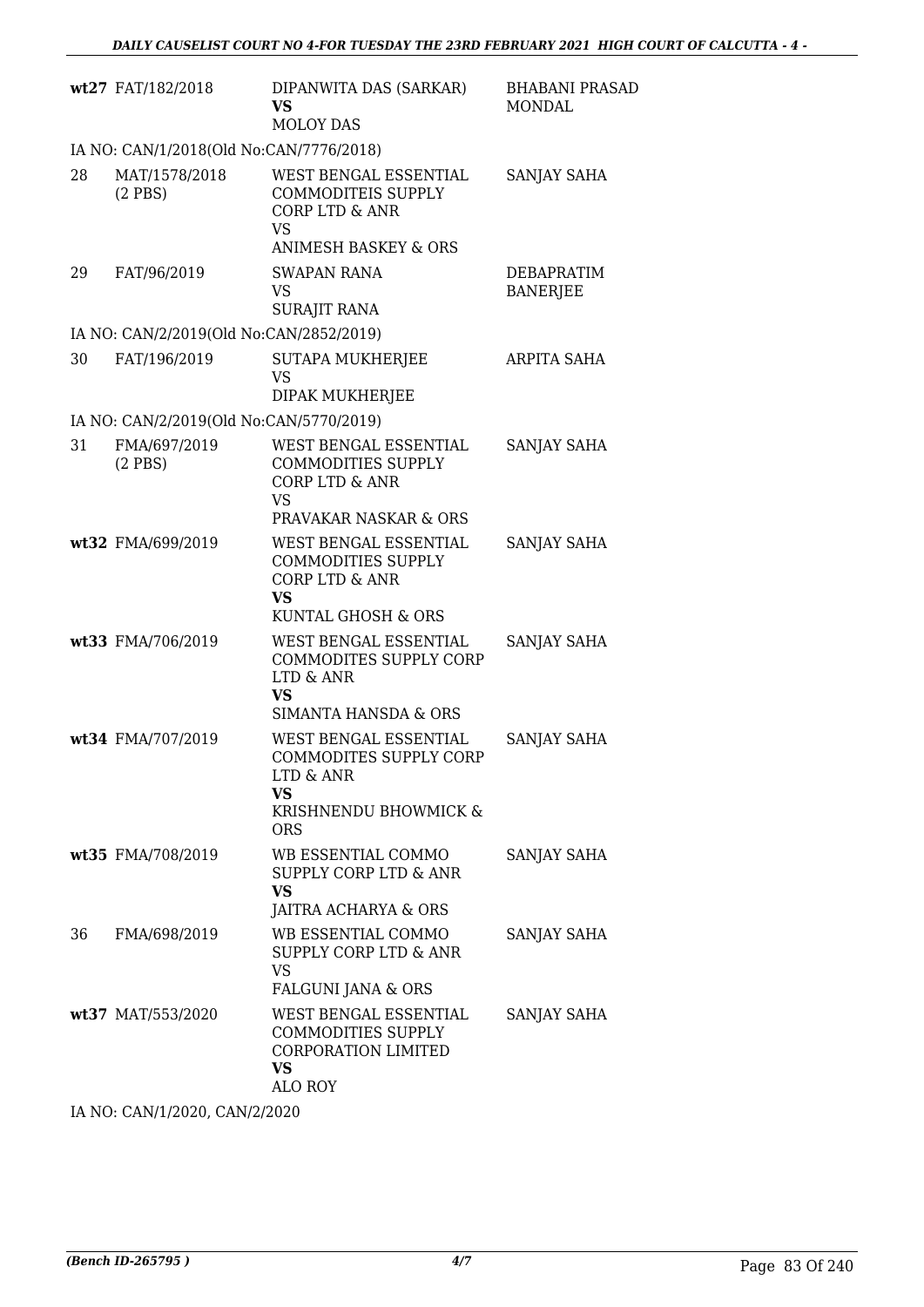|    | wt38 MAT/554/2020                        | WEST BENGAL ESSENTIAL<br>SUPPLY CORPORATION LTD<br>VS<br>PALASH KAR AND ORS                                                                       | SANJAY SAHA          |
|----|------------------------------------------|---------------------------------------------------------------------------------------------------------------------------------------------------|----------------------|
|    | wt39 MAT/555/2020                        | WEST BENGAL ESSENTIAL<br>COMMODITIES SUPPLY LTD<br>VS<br>SUPARNA DUTTA AND ORS                                                                    | SANJAY SAHA          |
|    | IA NO: CAN/1/2020, CAN/2/2020            |                                                                                                                                                   |                      |
|    | wt40 MAT/556/2020                        | WESTBENGAL ESSENTIAL<br>COMMODITIES SUPPLY LTD<br><b>VS</b><br>APARNA CHAKRABORTY                                                                 | SANJAY SAHA          |
|    |                                          | AND ORS                                                                                                                                           |                      |
|    | IA NO: CAN/1/2020, CAN/2/2020            |                                                                                                                                                   |                      |
|    | wt41 MAT/560/2020                        | WEST BENGAL ESSENOTIAL<br>COMMODITIES SUPPLY LTD<br><b>AND ORS</b><br><b>VS</b><br><b>SUPARNA HALDER</b><br>@PAIK@HALDER (PAIK) AND<br><b>ORS</b> | SANJAY SAHA          |
|    | wt42 MAT/561/2020                        | WEST BENGAL ESSENTIAL<br><b>COMMODITIES SUPPLY</b><br><b>CORPORATION LTD</b><br><b>VS</b><br>PUTUL RANI MONDAL                                    | SANJAY SAHA          |
|    | wt43 MAT/562/2020                        | WEST BENGAL ESSENTIAL<br><b>COMMODITIES SUPPLY</b><br><b>CORPORATION LTD</b><br><b>VS</b><br>AKHIL HEMBRAM                                        | SANJAY SAHA          |
|    | IA NO: CAN/1/2020, CAN/2/2020            |                                                                                                                                                   |                      |
|    | wt44 MAT/563/2020                        | WEST BENGAL ESSENTIAL<br><b>COMMODITIES SUPPLY LTD</b><br>VS<br>SUPARNA SEAL@ SUPARNA<br><b>SEAL KUNDU</b>                                        | SANJAY SAHA          |
|    | IA NO: CAN/1/2020, CAN/2/2020            |                                                                                                                                                   |                      |
|    | wt45 MAT/565/2020                        | WEST BENGAL ESSENTIAL<br>COMMODITIES SUPPLY<br><b>CORPORATION LTD</b><br><b>VS</b><br><b>SEKHAR BISWAS</b>                                        | SANJAY SAHA          |
| 46 | FMA/1175/2019<br>$(2$ PBS)               | SHAHLA KHOKHAR<br>VS<br>THE STATE BANK OF<br><b>MYSORE &amp; ORS</b>                                                                              | ZIAUL ISLAM          |
| 47 | MAT/1415/2019                            | <b>SANKAR KUMAR DAS</b><br>VS<br>ALLAHABAD BANK & ORS                                                                                             | <b>ANIRBAN MITRA</b> |
|    | IA NO: CAN/1/2019(Old No:CAN/10162/2019) |                                                                                                                                                   |                      |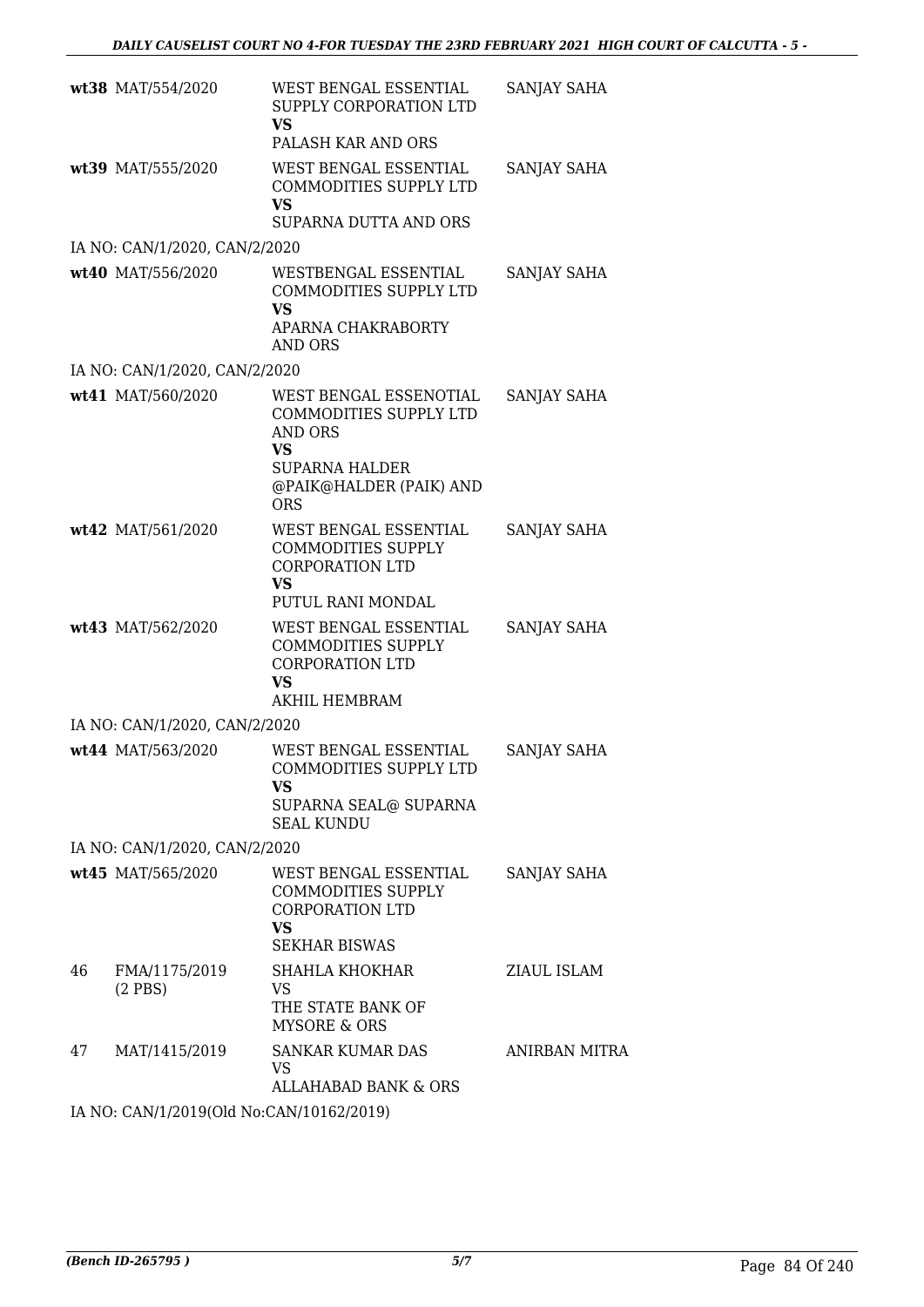| 48 | FMA/1457/2019                           | LICI & ORS.<br>VS<br>HIMACHAL CHAKRABORTY<br>$&$ ORS.                                 | JAHADAR ALAM                                                                                                                                                                       |  |  |
|----|-----------------------------------------|---------------------------------------------------------------------------------------|------------------------------------------------------------------------------------------------------------------------------------------------------------------------------------|--|--|
|    | IA NO: CAN/1/2020(Old No:CAN/862/2020)  |                                                                                       |                                                                                                                                                                                    |  |  |
| 49 | MAT/104/2020                            | DIPAK DASGUPTA<br><b>VS</b><br>STATE OF WEST BENGAL &<br><b>ORS</b>                   | KRISHNADAS PODDAR                                                                                                                                                                  |  |  |
|    | IA NO: CAN/1/2020(Old No:CAN/1722/2020) |                                                                                       |                                                                                                                                                                                    |  |  |
| 50 | FAT/160/2020<br>(Office report)         | TAMOJIT BOSE<br>VS<br><b>MOUMITA ROY</b>                                              | <b>ABHISHEK DUTT</b>                                                                                                                                                               |  |  |
| 51 | MAT/356/2020                            | RAM DAYAL RAI<br><b>VS</b><br>UNION OF INDIA & ORS                                    | PAMPA DEY DHABAL                                                                                                                                                                   |  |  |
|    | IA NO: CAN/1/2020(Old No:CAN/2445/2020) |                                                                                       |                                                                                                                                                                                    |  |  |
| 52 | MAT/484/2020<br>$(2$ PBS)               | MD. JAHIDUL ISLAM & ORS<br><b>VS</b><br>STATE OF WEST BENGAL&<br><b>ORS</b>           | <b>SALONI</b><br><b>BHATTACHARJEE</b>                                                                                                                                              |  |  |
|    |                                         |                                                                                       | IA NO: CAN/1/2020(Old No:CAN/4135/2020), CAN/2/2020(Old No:CAN/4619/2020), CAN/3/2020(Old<br>No:CAN/4621/2020), CAN/4/2020(Old No:CAN/4623/2020), CAN/5/2020(Old No:CAN/4624/2020) |  |  |
| 53 | MAT/519/2020<br>$(2$ PBS $)$            | SAHAR ALI LASKAR<br><b>VS</b><br>STATE OF WEST BENGAL&<br><b>ORS</b>                  | <b>SALONI</b><br><b>BHATTACHARAJEE</b>                                                                                                                                             |  |  |
|    | No:CAN/5392/2020), CAN/4/2020           |                                                                                       | IA NO: CAN/1/2020(Old No:CAN/5389/2020), CAN/2/2020(Old No:CAN/5390/2020), CAN/3/2020(Old                                                                                          |  |  |
| 54 | MAT/577/2020<br>$(4$ PBS $)$            | <b>JAYANTA SARKAR</b><br><b>VS</b><br>NATIONAL JUTE BOARD                             | VICTOR CHATTERJEE                                                                                                                                                                  |  |  |
|    | IA NO: CAN/1/2020                       |                                                                                       |                                                                                                                                                                                    |  |  |
| 55 | MAT/827/2020                            | <b>SWAPAN KUMAR SAHA</b><br>VS<br><b>BANGIYA GRAMIN BIKASH</b><br><b>BANK AND ORS</b> | <b>NEIL BASU</b>                                                                                                                                                                   |  |  |
|    | IA NO: CAN/1/2020, CAN/2/2020           |                                                                                       |                                                                                                                                                                                    |  |  |
| 56 | FMA/920/2020<br>$(6$ PBS $)$            | <b>SANTANA DAS</b><br>VS<br>UNION OF INDIA & ORS                                      | <b>ABHIJIT PAL</b>                                                                                                                                                                 |  |  |
|    |                                         | IA NO: CAN/3/2020(Old No:CAN/3502/2020), CAN/4/2020(Old No:CAN/3503/2020)             |                                                                                                                                                                                    |  |  |
| 57 | FAT/47/2021                             | KRISHNA CHAKRABORTY<br><b>VS</b><br>SUBHANKAR CHAKRABORTY                             | ASOK KR.<br><b>BHATTACHARYYA</b>                                                                                                                                                   |  |  |
|    | IA NO: CAN/1/2021, CAN/2/2021           |                                                                                       |                                                                                                                                                                                    |  |  |
| 58 | FMAT/86/2021                            | PINKI DEY (PODDER)<br><b>VS</b><br>MRINAL KANTI DEY                                   | <b>MUNMUN DUBEY</b>                                                                                                                                                                |  |  |
|    |                                         | IA NO: CAN/1/2019(Old No:CAN/9893/2019)                                               |                                                                                                                                                                                    |  |  |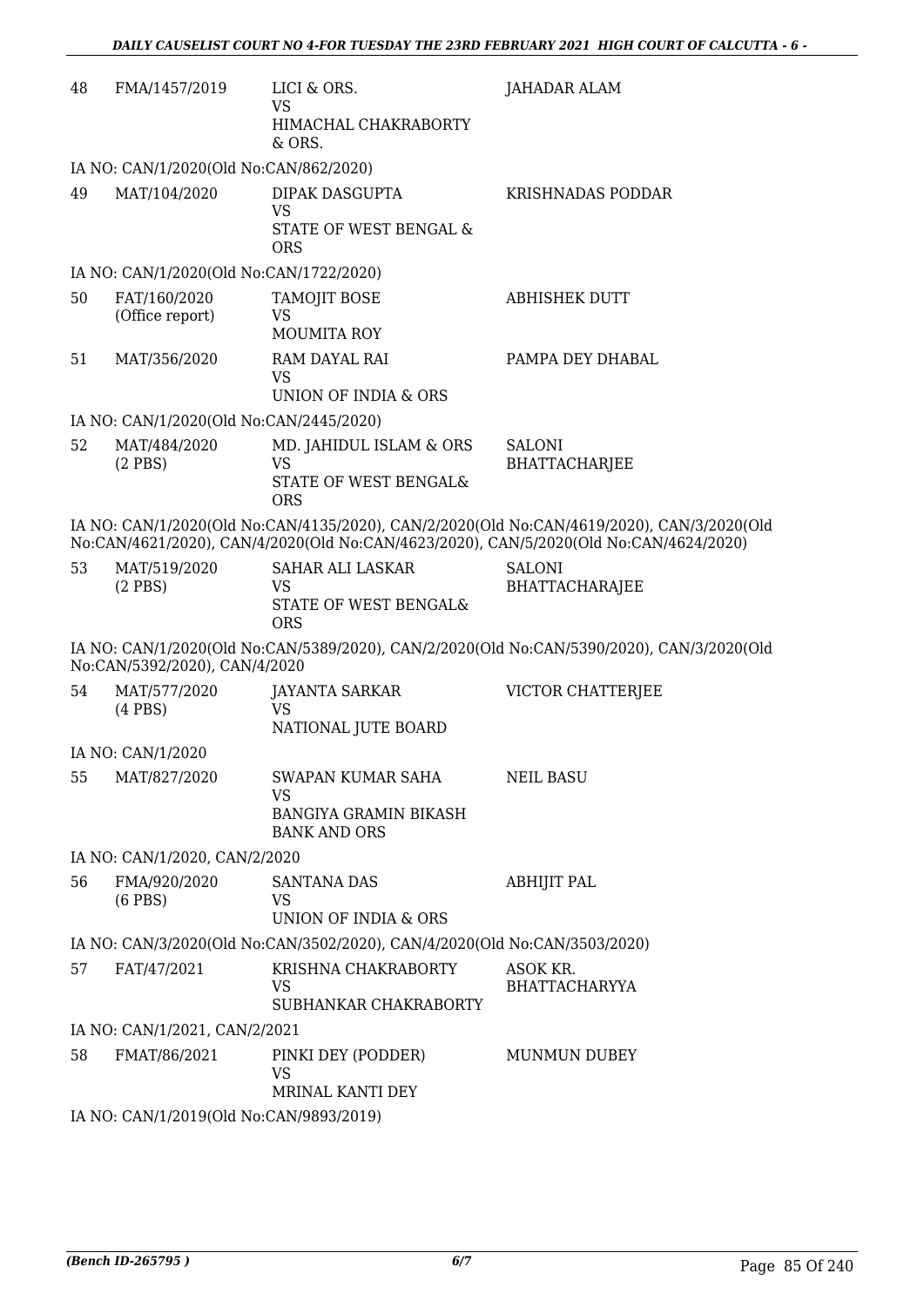59 MAT/98/2021 MD. MOHBASIR

VS UNION OF INDIA AND ORS. SALONI BHATTACHARYA

IA NO: CAN/1/2021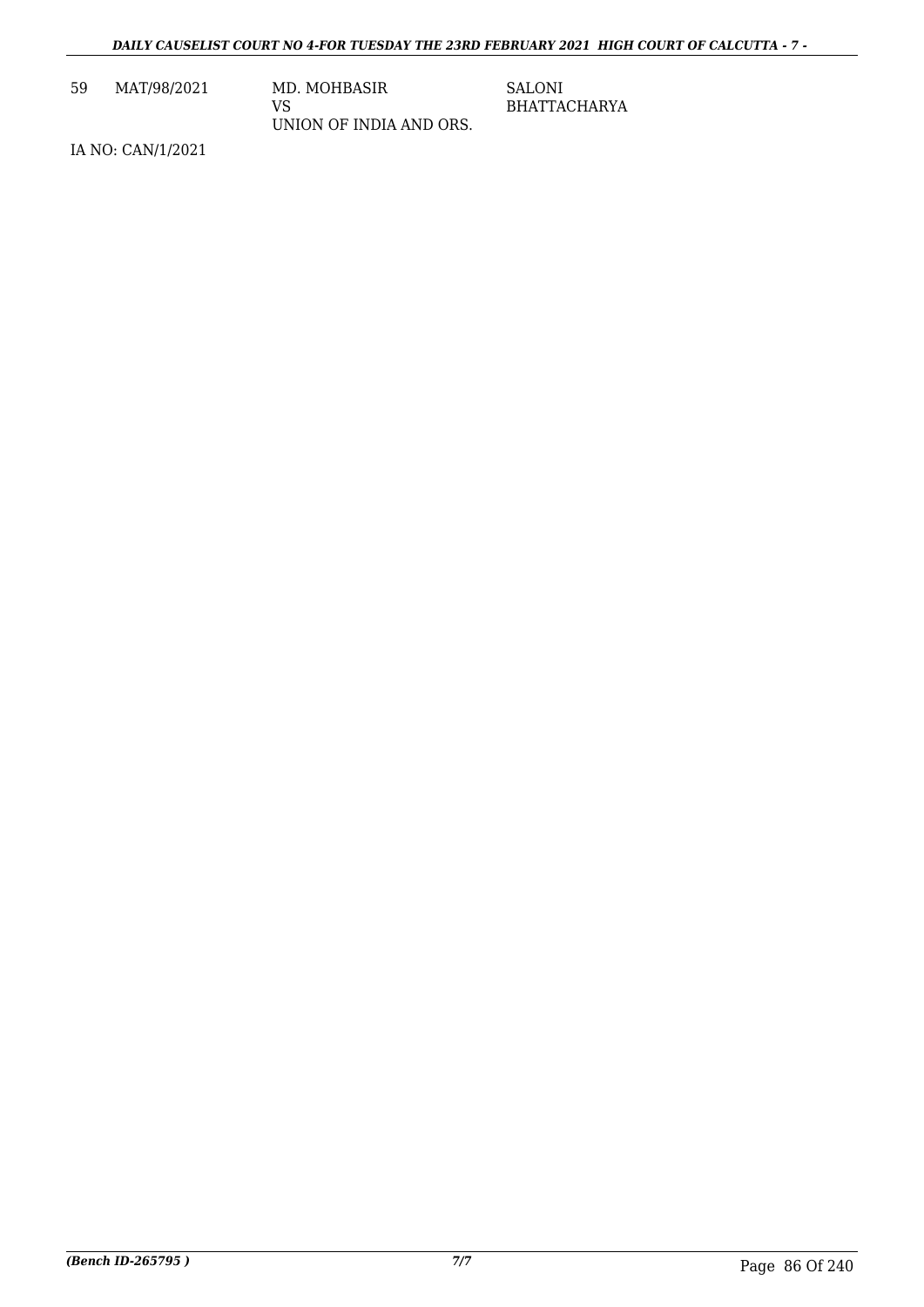

# **Appellate Side**

**DAILY CAUSELIST For Tuesday The 23rd February 2021**

**COURT NO. 36 SINGLE BENCH (I) AT 10:45 AM HON'BLE JUSTICE DEBANGSU BASAK (VIA VIDEO CONFERENCE)**

**ON AND FROM 23ND FEBRUARY, 2021 ROSTER NOTIFIED ON 8TH JANUARY 2021 IS MODIFIED TO THE FOLLOWING EXTENT:- WILL HEAR ALL INTERLOCUTORY APPLICATIONS RELATING TO COMMERCIAL DISPUTES AND MATTERS PERTAINING TO ARBITRATION & CONCILIATION ACT, 1996( EXCLUDING MATTERS RELATING TO SECTION 34 OF THE ACT) AND APPLICATIONS CONNECTED THERETO.**

**NOTE: MATTERS WILL BE TAKEN UP THROUGH PHYSICAL HEARING ONLY WHEN BOTH THE PARTIES ARE AGREED**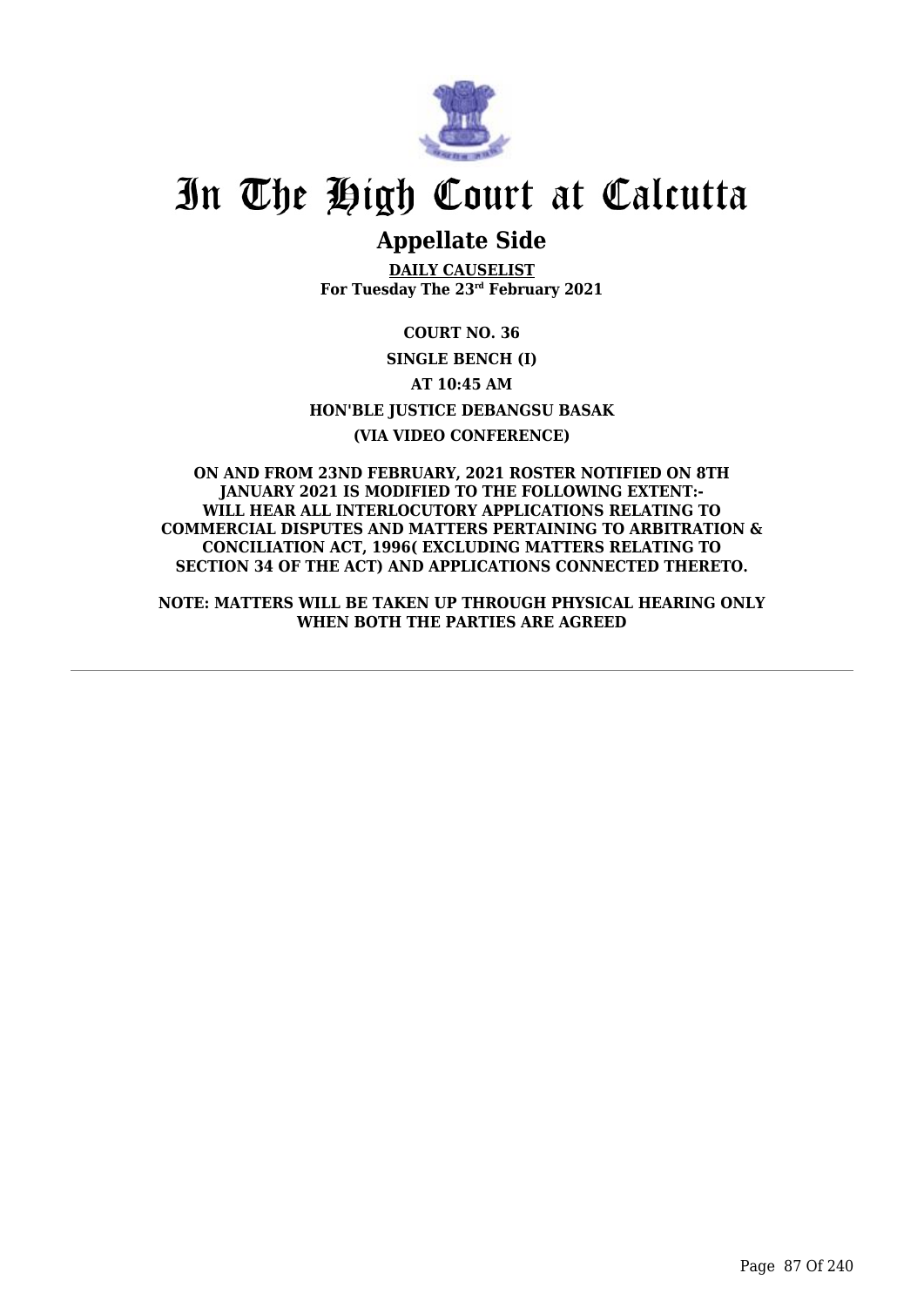

# **Appellate Side**

**DAILY CAUSELIST For Tuesday The 23rd February 2021**

# **COURT NO. 13**

**SINGLE BENCH (SB - III)**

**AT 10:45 AM**

**HON'BLE JUSTICE RAJASEKHAR MANTHA**

**(VIA VIDEO CONFERENCE)**

**ON AND FROM MONDAY, THE 11TH JANUARY, 2021- ROSTER NOTIFIED ON 8TH JANUARY, 2021 IS MODIFIED TO THE FOLLOWING EXTENT :- MATTERS (MOTIONS & HEARING) UNDER ARTICLE 226 OF THE CONSTITUTION RELATING TO SERVICE UNDER GROUP VI AND APPLICATIONS CONNECTED THERETO; MATTERS (MOTIONS & HEARING) UNDER ARTICLE 226 OF THE CONSTITUTION RELATING TO ALL SERVICE MATTERS RELATING TO PANCHAYATS AND CO-OPERATIVE SOCIETIES UNDER GROUP V AND APPLICATIONS CONNECTED THERETO; HEARING OF WRIT PETITIONS IRRESPECTIVE OF CLASSIFICATIONS AND APPLICATIONS CONNECTED THERETO NOTE :**

**1. MENTIONING WILL BE ALLOWED, AT THE FIRST SITTING OF THE COURT, UPON BEING LISTED AS "TO BE MENTIONED" IN THE VIRTUAL MODE AS PER NOTIFICATION NO. 4286-RG DATED 27.11.2020 AND IN PHYSICAL FORM.**

**2. ALL THE LISTED MATTERS WILL BE TAKEN UP SERIALLY, UNLESS OTHERWISE FIXED.**

**3. APPELLATE SIDE MATTERS WILL CONTINUE AFTER COMPLETION OF ORIGINAL SIDE.**

**4. NO HEARING MATTERS SHALL BE INCLUDED UNTIL FURTHER ORDERS. 5. WITH EFFECT FROM MONDAY (15.02.2021) GROUP-V MOTIONS SHALL BE TAKEN UP FIRST ON TUESDAY AND THURSDAY**

### **CONTEMPT APPLICATION**

|     | CO/1122/2020<br>(25.02.2021)            | <b>SAIBAL BASU</b><br>VS<br><b>SMT SUDEEPTA BASU</b>        | KUMARDEEP<br><b>MAJUMDER</b> |
|-----|-----------------------------------------|-------------------------------------------------------------|------------------------------|
|     | IA NO: CAN/1/2020(Old No:CAN/3210/2020) |                                                             |                              |
| wt2 | CPAN/593/2020                           | <b>SAIBAL BASU</b><br>VS<br><b>SUDEEPTA BASU</b>            | <b>BRATIN KR DEY</b>         |
|     |                                         | <b>APPLICATION</b>                                          |                              |
| 3   | WPA/35768/2013<br>(28.02.2021)          | GITA BARMAN (MANDAL)<br>VS<br>STATE OF WEST BENGAL &<br>ORS | SAIKAT CHATTERJII            |

IA NO: CAN/1/2020, CAN/2/2020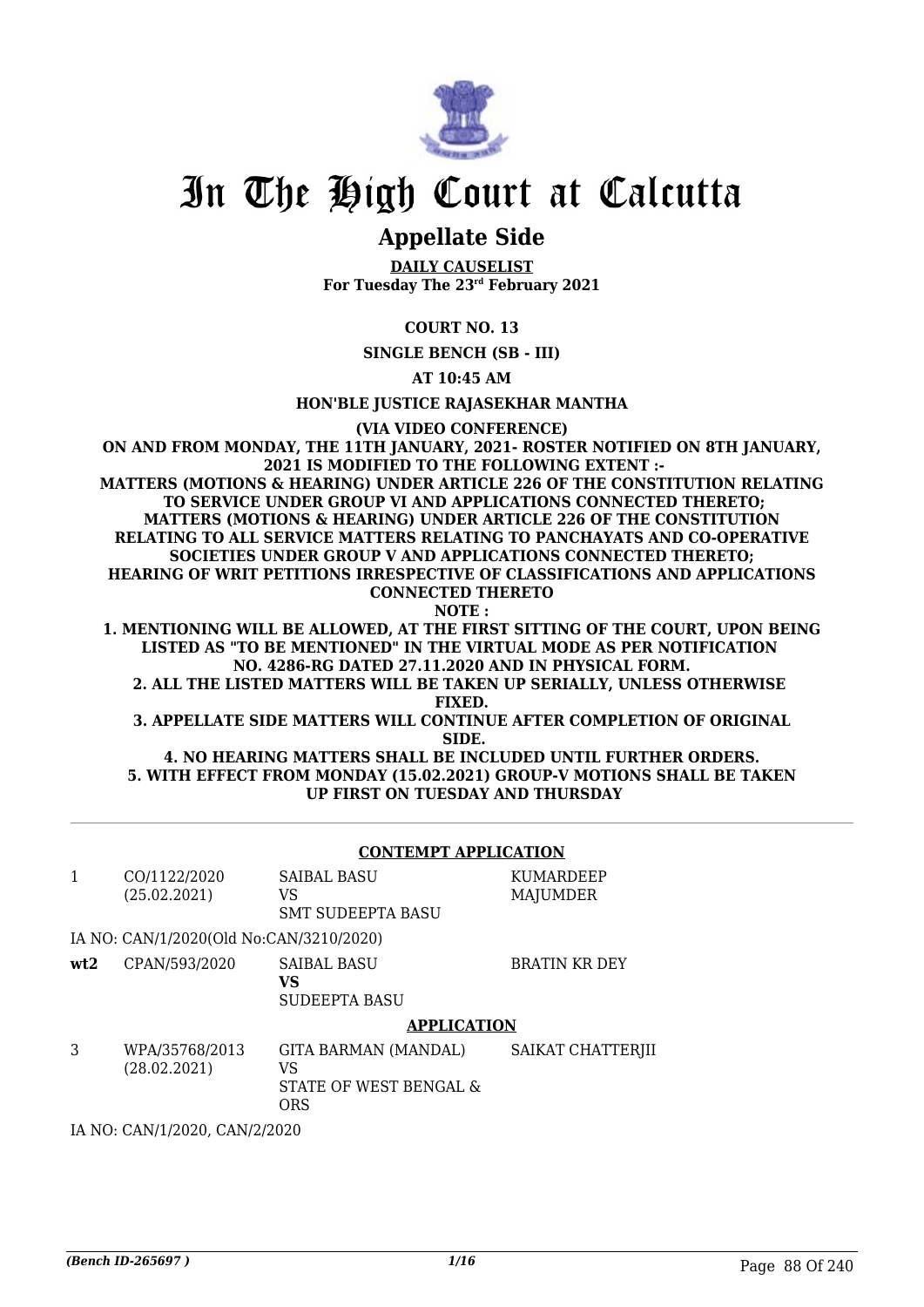|    | $wt4$ WPA/35770/2013                           | SANTANA BARMAN<br>VS<br>STATE OF WEST BENGAL &<br><b>ORS</b>                          | SAIKAT CHATTERJII                   |
|----|------------------------------------------------|---------------------------------------------------------------------------------------|-------------------------------------|
|    | IA NO: CAN/1/2020, CAN/2/2020                  |                                                                                       |                                     |
|    |                                                | <b>ASSIGN MOTION</b>                                                                  |                                     |
| 5  | WPA/4810/2020<br>$(Gr. - I)$ $(24.02.2021)$ VS | <b>SUKLA BHOWMICK</b><br>STATE OF WEST BENGAL &<br><b>ORS</b>                         | <b>MARY DATTA</b>                   |
|    |                                                | <b>MOTION (GROUP VI)</b>                                                              |                                     |
| 6  | WPA/30701/2014<br>(28.02.2021)                 | GOURI JANA<br><b>VS</b><br>STATE OF WEST BENGAL &<br><b>ORS</b>                       | ANRUDHA SARKAR                      |
| 7  | WPA/26228/2018<br>(24.02.2021)                 | SK. SAHIBUL & ORS<br><b>VS</b><br>STATE OF WEST BENGAL &<br><b>ORS</b>                | <b>GOURAV DAS</b>                   |
| 8  | WPA/1557/2019                                  | DILIP KR. BOSE<br><b>VS</b><br>STATE OF WEST BENGAL &<br>ORS.                         | <b>SUSMITA DEY</b>                  |
| 9  | WPA/1559/2019                                  | CHANDRA NATH<br>BANDYOPADHY<br><b>VS</b><br>STATE OF WEST BENGAL &<br>ORS.            | <b>SUSMITA DEY</b>                  |
| 10 | WPA/1561/2019                                  | CHITRA CHATTERJEE<br>(SINHA)<br><b>VS</b><br>STATE OF WEST BENGAL &<br>ORS.           | <b>SUSMITA DEY</b>                  |
| 11 | WPA/17501/2019<br>$(25.02.2021)$ (!)           | ABDUS SAMAN SHAIKH @<br><b>SAMAD SK</b><br>VS<br>STATE OF WEST BENGAL &<br><b>ORS</b> | <b>MRINAL KANTI</b><br><b>GHOSH</b> |
|    | IA NO: CAN/1/2020                              |                                                                                       |                                     |
| 12 | WPA/21446/2019                                 | UJJAL KR CHAKRABORTY<br><b>VS</b><br>STATE OF WEST BENGAL &<br><b>ORS</b>             | <b>SUSMITA DEY BASU</b>             |
| 13 | WPA/1677/2020<br>$(25.02.2021)$ (1)            | <b>SUJIT MALLICK</b><br><b>VS</b><br>STATE OF WEST BENGAL &<br><b>ORS</b>             | KAMAKSHYA PRASAD<br>MUKHOPADHYAY    |
| 14 | WPA/2246/2020<br>(01.03.2021)                  | RINA DHANGAR<br>VS<br>EASTERN COALFIELDS LTD<br>& ORS                                 | CHANDAN KUMAR<br>LAL                |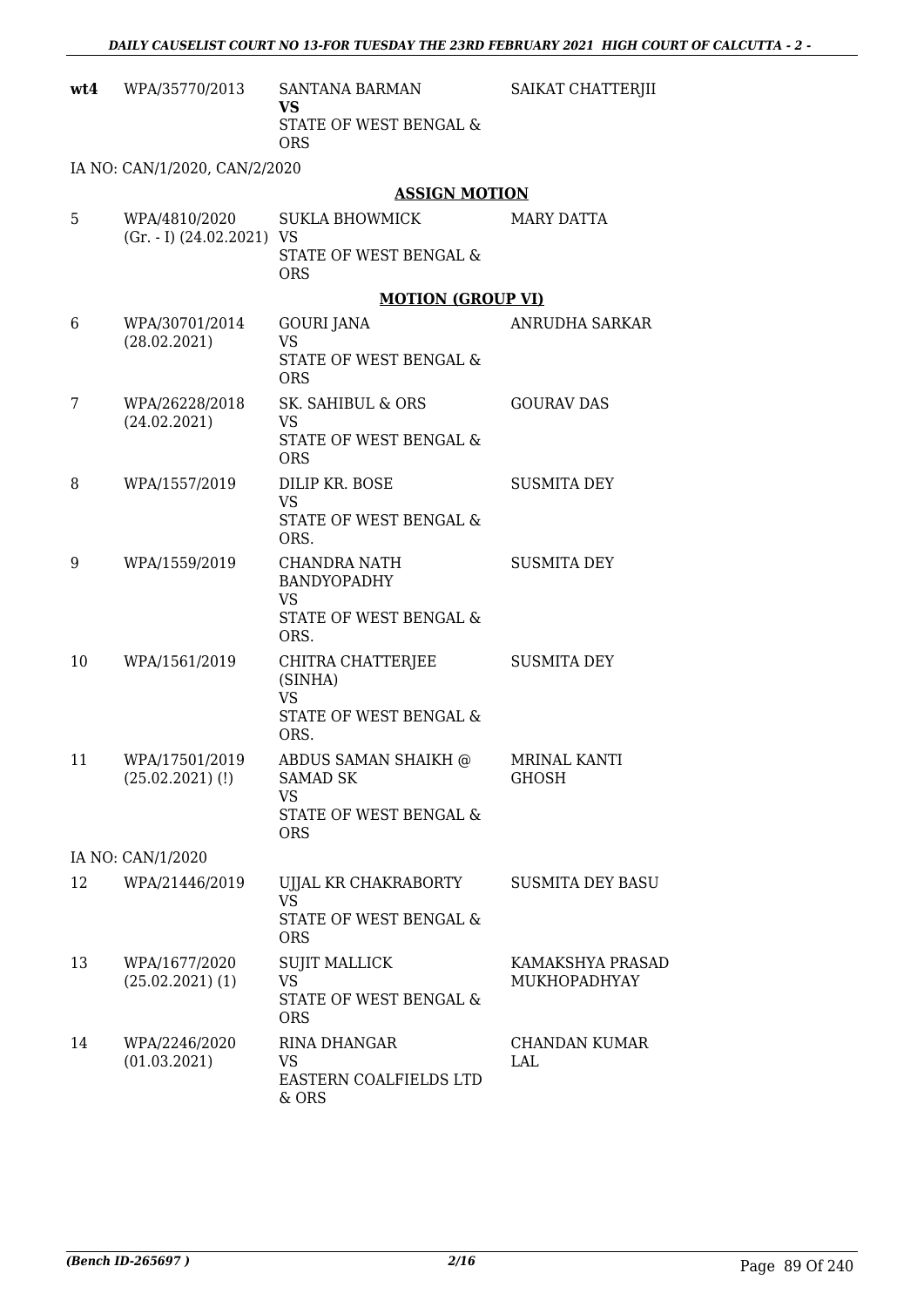| 15 | WPA/2360/2020<br>(1)                             | <b>UDAY SK &amp; ORS</b><br><b>VS</b><br>STATE OF WEST BENGAL &<br><b>ORS</b>                     | <b>SANDIP KUMAR</b><br><b>BHATTACHARYYA</b> |
|----|--------------------------------------------------|---------------------------------------------------------------------------------------------------|---------------------------------------------|
| 16 | WPA/2765/2020<br>(1)                             | RAJU KEERTTANIYA<br><b>VS</b><br>UNITED BANK OF INDIA &<br><b>ORS</b>                             | SIBNATH GANGULY                             |
| 17 | WPA/2852/2020<br>(1)                             | <b>GANESH CHANDRA KARAN</b><br><b>VS</b><br>UNION OF INDIA & ORS                                  | <b>MADHUSUDAN</b><br><b>MANDAL</b>          |
| 18 | WPA/3155/2020<br>(1)                             | RABINDRA NATH GHOSH &<br><b>ORS</b><br><b>VS</b><br>STATE OF WEST BENGAL &<br><b>ORS</b>          | RAJDIP RAY                                  |
| 19 | WPA/3365/2020<br>(1)                             | <b>BASOKI MAL (DAS)</b><br><b>VS</b><br><b>STATE OF WEST BENGAL &amp;</b><br><b>ORS</b>           | RAJENDRA BANERJEE                           |
| 20 | WPA/3477/2020<br>(1)                             | ABDUL KALAM KHAN<br><b>VS</b><br>KOL. PORT TRUST & ORS.                                           | ZIAUL HAQUE                                 |
| 21 | WPA/3563/2020<br>$\left( \left  \right  \right)$ | <b>BAHAR ALI</b><br><b>VS</b><br><b>BANGIYA GRAMIN VIKASH</b><br><b>BANK &amp; ORS</b>            | KAMAKSHYA PRASAD<br>MUKHOPADHYAY            |
|    | IA NO: CAN/1/2020                                |                                                                                                   |                                             |
| 22 | WPA/3617/2020<br>(1)                             | RAMKRISHNA SHIT & ORS.<br><b>VS</b><br>UNION OF INDIA & ORS.                                      | <b>SUBHAS CH. ATHA</b>                      |
| 23 | WPA/3666/2020<br>(1)                             | <b>GRSE LTD WORKMENS'</b><br>UNION & ORS.<br><b>VS</b>                                            | VICTOR CHATTERJEE                           |
| 24 | WPA/3748/2020<br>(1)                             | UNION OF INDIA & ORS.<br>MOHINI DEVI THAKUR<br>VS<br>COAL INDIA LTD. & ORS                        | SUBRATA GANGULY                             |
| 25 | WPA/3759/2020<br>(25.02.2021(1))                 | MD. SAFIKUL ISLAM<br><b>VS</b><br>THE CHAIRMAN OF SOUTH<br>BENGAL STATE TRANSPORT<br>CORPO. & ORS | <b>JOY CHAKRABORTY</b>                      |
| 26 | WPA/3790/2020<br>$(01.03.2021)$ $(1)$            | SANJIT KUMAR MAJI<br>VS<br>EASTERN COAL FIELDS LTD<br>& ORS                                       | RABINDRA NATH BAG                           |
| 27 | WPA/3805/2020<br>$(01.03.2021)$ $(1)$            | SURINDER PAL @ SHINDA<br>& ANR<br><b>VS</b><br><b>UNION OF INDIA &amp; ORS</b>                    | NASREEN ISLAM                               |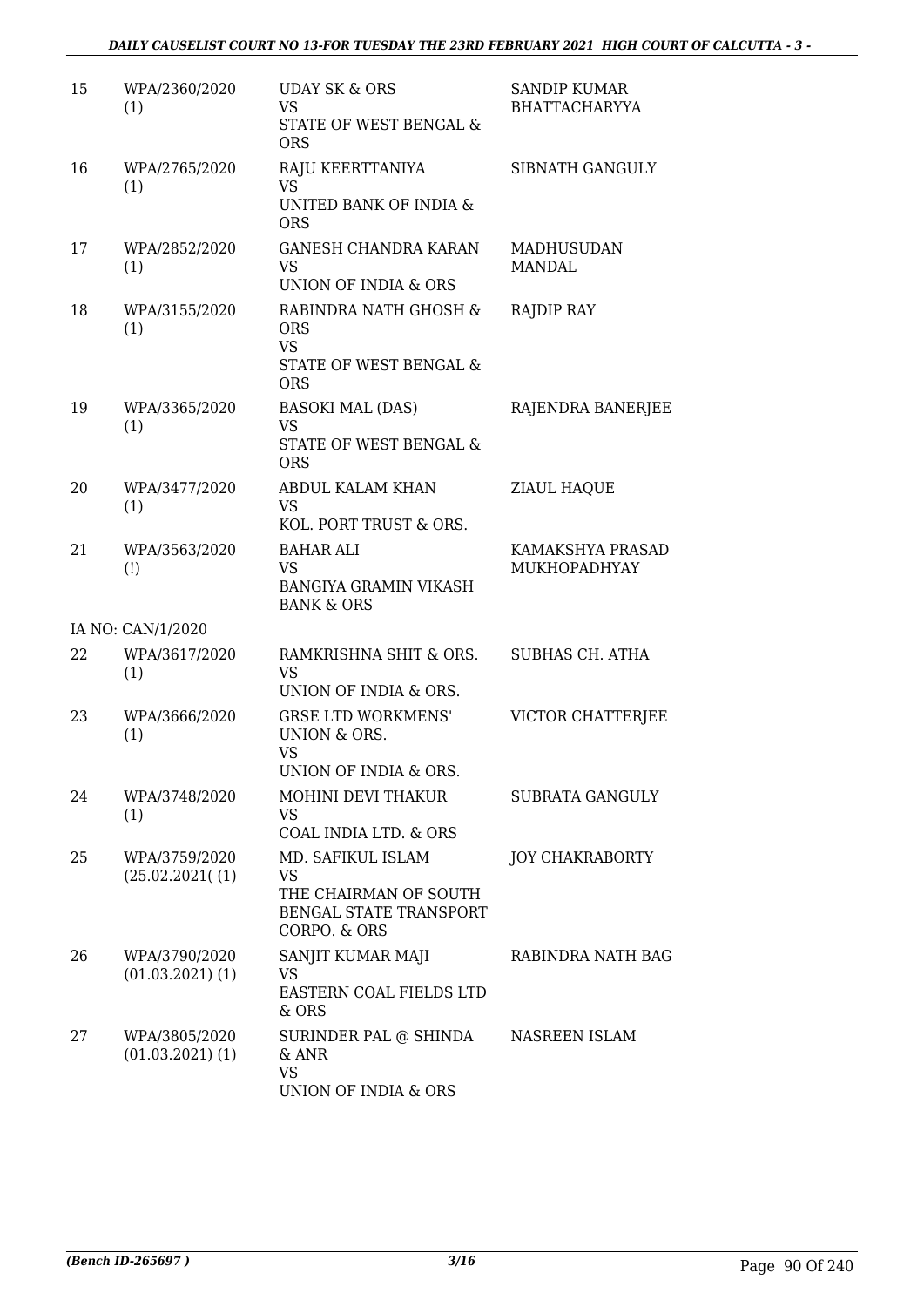# *DAILY CAUSELIST COURT NO 13-FOR TUESDAY THE 23RD FEBRUARY 2021 HIGH COURT OF CALCUTTA - 4 -*

| 28 | WPA/3843/2020<br>$(01.03.2021)$ $(1)$ | PARESH CHANDRA DULEY<br>VS<br>STATE OF WEST BENGAL &<br><b>ORS</b>                        | BRATIN KUMAR DEY                       |
|----|---------------------------------------|-------------------------------------------------------------------------------------------|----------------------------------------|
| 29 | WPA/3847/2020                         | <b>BAHADUR MONDAL</b><br><b>VS</b><br>STATE OF WEST BENGAL &<br><b>ORS</b>                | <b>ASRAF MONDAL</b>                    |
| 30 | WPA/3988/2020<br>(1)                  | <b>CHINMOY GHOSH &amp; ORS</b><br>VS.<br><b>STATE OF WEST BENGAL &amp;</b><br><b>ORS</b>  | MD HAFIZ ALI                           |
| 31 | WPA/3989/2020<br>(1)                  | MD. SAHAJADA HOQUE &<br><b>ORS</b><br><b>VS</b><br>STATE OF WEST BENGAL &<br><b>ORS</b>   | MD HAFIZ ALI                           |
| 32 | WPA/4003/2020<br>(1)                  | ANURADHA CHAKRABORTY<br><b>VS</b><br>THE CHAIRMAN, KOL. PORT<br>TRUST & ORS.              | <b>APARUPA</b><br><b>BHATTACHARYYA</b> |
| 33 | WPA/4014/2020<br>(1)                  | <b>BISTU BASKE</b><br><b>VS</b><br>STATE OF WEST BENGAL &<br>ORS.                         | PARIKSHIT GOSWAMI                      |
| 34 | WPA/4036/2020<br>(1)                  | <b>ADITYA GHOSH</b><br><b>VS</b><br>UNION OF INDIA & ORS                                  | A.K. JHA                               |
| 35 | WPA/4216/2020<br>$(01.03.2021)$ $(1)$ | TRIDIP ROYCHOUDHURY<br><b>VS</b><br><b>EASTERN COALFIELDS</b><br><b>LIMITED &amp; ORS</b> | <b>DAISY BASU</b>                      |
| 36 | WPA/4249/2020<br>$(01.03.2021)$ $(1)$ | <b>BHAGABATI DAS</b><br>VS<br>UNION OF INDIA & ORS                                        | KALYANI<br><b>BHATTACHARYYA</b>        |
| 37 | WPA/4270/2020<br>(1)                  | SABITRI JANA GIRI<br><b>VS</b><br>STATE OF WEST BENGAL<br>&ORS                            | <b>ABHIJIT BASU</b>                    |
| 38 | WPA/4287/2020<br>$(01.03.2021)$ $(1)$ | <b>ARCHANA CHATTERJEE</b><br>VS<br>STATE OF WEST BENGAL &<br><b>ORS</b>                   | <b>BHABANI PRASAD</b><br><b>MONDAL</b> |
| 39 | WPA/4320/2020<br>$(01.03.2021)$ $(1)$ | PARESH CH. GORAI<br>VS<br><b>BHARAT COOKING COAL</b><br>LTD. & ORS.                       | <b>SARBANANDA</b><br>SANYAL            |
| 40 | WPA/4340/2020<br>$(03.03.2021)$ $(1)$ | SANDEEP KR. RAY<br>VS<br><b>BUREAU OF INDIAN</b><br>STANDARDS & ORS.                      | ANIRUDDHA MITRA                        |
| 41 | WPA/4433/2020<br>$(02.03.2021)$ $(1)$ | SK IBRAHIM MD<br>VS<br>UNION OF INDIA & ORS                                               | JATINDRA BARIK                         |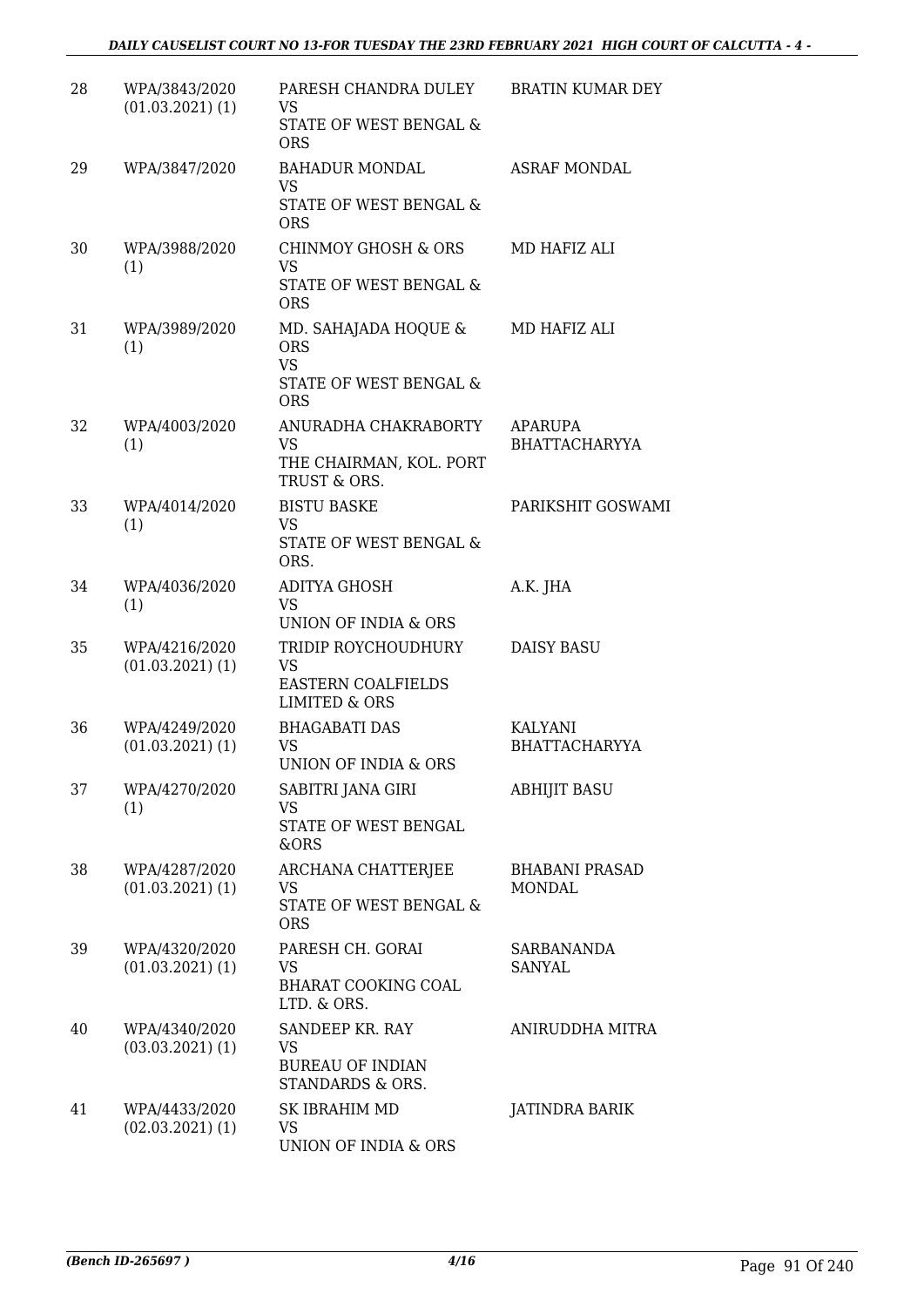| 42 | WPA/4435/2020<br>$(02.03.2021)$ $(1)$   | <b>MD JAN KHAN</b><br><b>VS</b><br><b>UNION OF INDIA &amp; ROS</b>                                      | <b>JATINDRA BARIK</b>       |
|----|-----------------------------------------|---------------------------------------------------------------------------------------------------------|-----------------------------|
| 43 | WPA/4650/2020<br>$(03.03.2021)$ $(1)$   | NITISH ANAND<br>VS<br>W.B. TRANSPORT<br><b>CORPORATION LIMITED &amp;</b><br><b>ORS</b>                  | <b>SUNNY NANDY</b>          |
| 44 | WPA/5190/2020<br>(1)                    | TAPAS BHATTACHARYYA<br><b>VS</b><br>STATE OF WEST BENGAL &<br><b>ORS</b>                                | RITA PATRA                  |
| 45 | WPA/5218/2020<br>(25.02.2021)           | PRADIP KUMAR PYNE<br><b>VS</b><br>STATE OF WEST BENGAL &<br><b>ORS</b>                                  | VICTOR CHATTERJEE           |
| 46 | WPA/5219/2020<br>(25.02.2021)           | <b>BIJOY KUMAR ROUTH</b><br>VS.<br>STATE OF WEST BENGAL &<br><b>ORS</b>                                 | VICTOR CHATTERJEE           |
| 47 | WPA/5221/2020<br>(25.02.2021)           | <b>BARUN KUMAR RAY</b><br>VS<br>THE NORTH BENGAL STATE<br>TRANSPORT CORP & ORS                          | VICTOR CHATTERJEE           |
| 48 | WPA/5222/2020<br>(25.02.2021)           | NARAYAN MAHATO<br><b>VS</b><br>THE NORTH BENGAL STATE<br>TRANSPORT CORP & ORS                           | VICTOR CHATTERJEE           |
| 49 | WPA/5261/2020<br>(1)                    | HEMANTA PRASAD SAREN<br><b>VS</b><br><b>STATE OF WEST BENGAL &amp;</b><br><b>ORS</b>                    | PAMPA DEY (DHABAL)          |
| 50 | WPA/5265/2020<br>(1)                    | <b>UDAY SANKAR</b><br><b>CHAKRABORTY &amp; ORS</b><br><b>VS</b><br>STATE OF WEST BENGAL &<br><b>ORS</b> | MD. ABDUR<br><b>RAHAMAN</b> |
| 51 | WPA/6579/2020<br>$(10.03.2021)$ $(2)$   | SALMA SULTANA MOLLA<br>VS<br>STATE OF WEST BENGAL &<br>ORS.                                             | ARANYA SAHA                 |
|    | IA NO: CAN/1/2020(Old No:CAN/5370/2020) |                                                                                                         |                             |
| 52 | WPA/9973/2020<br>$(25.02.2021)$ (1)     | <b>TAPAS ROY</b><br>VS.<br>UNION OF INDIA AND ORS.                                                      | <b>UJJAL RAY</b>            |
| 53 | WPA/10339/2020                          | HARE KRISHNA GIRI<br><b>VS</b><br>STATE OF WEST BENGAL<br>AND ORS.                                      | SUSMITA DEY(BASU)           |
|    | wt54 WPA/10341/2020                     | SAKTI PRASAD BHAKTA<br>VS<br>STATE OF WEST BENGAL<br>AND ORS.                                           | SUSMITA DEY(BASU)           |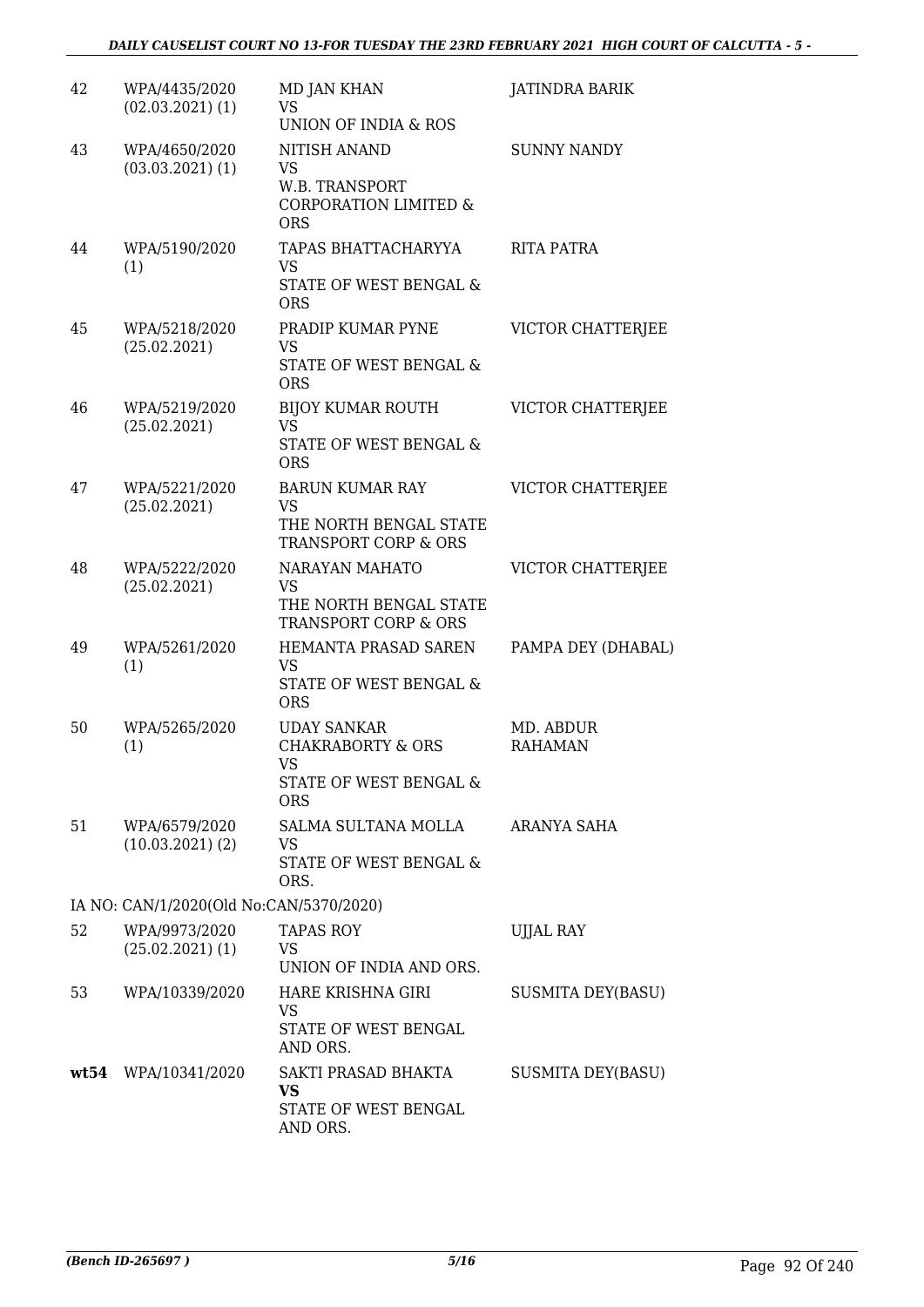|      | wt55 WPA/10343/2020 | MANORANJAN SHAMANTA<br><b>VS</b><br>STATE OF WEST BENGAL<br>AND ORS       | SUSMITA DEY(BASU)        |
|------|---------------------|---------------------------------------------------------------------------|--------------------------|
| wt56 | WPA/10345/2020      | <b>SUNIL KUMAR SAHOO</b><br><b>VS</b><br>STATE OF WEST BENGAL<br>AND ORS. | <b>SUSMITA DEY(BASU)</b> |
| wt57 | WPA/10347/2020      | ASIT KUMAR MALLIK<br><b>VS</b><br>STATE OF WEST BENGAL<br>AND ORS.        | <b>SUSMITA DEY(BASU)</b> |
|      | wt58 WPA/10349/2020 | KAZI AZIZUL HAQUE<br><b>VS</b><br>STATE OF WEST BENGAL<br>AND ORS.        | <b>SUSMITA DEY(BASU)</b> |
| wt59 | WPA/10354/2020      | ASOKE KUMAR MANNA<br><b>VS</b><br>STATE OF WEST BENGAL<br>AND ORS.        | <b>SUSMITA DEY</b>       |
| wt60 | WPA/10356/2020      | RANJAN KUMAR GHOSAL<br><b>VS</b><br>STATE OF WEST BENGAL<br>AND ORS.      | <b>SUSMITA DEY</b>       |
| wt61 | WPA/10357/2020      | RASH BEHARI BERA<br><b>VS</b><br>STATE OF WEST BENGAL<br>AND ORS.         | <b>SUSMITA DEY BASU</b>  |
| wt62 | WPA/10358/2020      | KALLOL KUMAR MISHRA<br>VS<br>STATE OF WEST BENGAL<br>AND ORS.             | <b>SUSMITA DEY(BASU)</b> |
| wt63 | WPA/10359/2020      | AJIT KUMAR MANDAL<br><b>VS</b><br>STATE OF WEST BENGAL<br>AND ORS.        | <b>SUSMITA DEY</b>       |
|      | wt64 WPA/10360/2020 | SAKTI PADA MONDAL<br>VS.<br>STATE OF WEST BENGAL<br>AND ORS.              | <b>SUSMITA DEY BASU</b>  |
| 65   | WPA/10340/2020      | SAKTIPADA MAHATO<br>VS.<br>STATE OF WEST BENGAL<br>AND ORS.               | <b>SUSMITA DEY</b>       |
|      | wt66 WPA/10342/2020 | <b>JOYDEV MONDAL</b><br><b>VS</b><br>STATE OF WEST BENGAL<br>AND ORS.     | SUSMITA DEY              |
|      | wt67 WPA/10344/2020 | SUBRATA MAHAPATRA<br><b>VS</b><br>STATE OF WEST BENGAL<br>AND ORS.        | <b>SUSMITA DEY</b>       |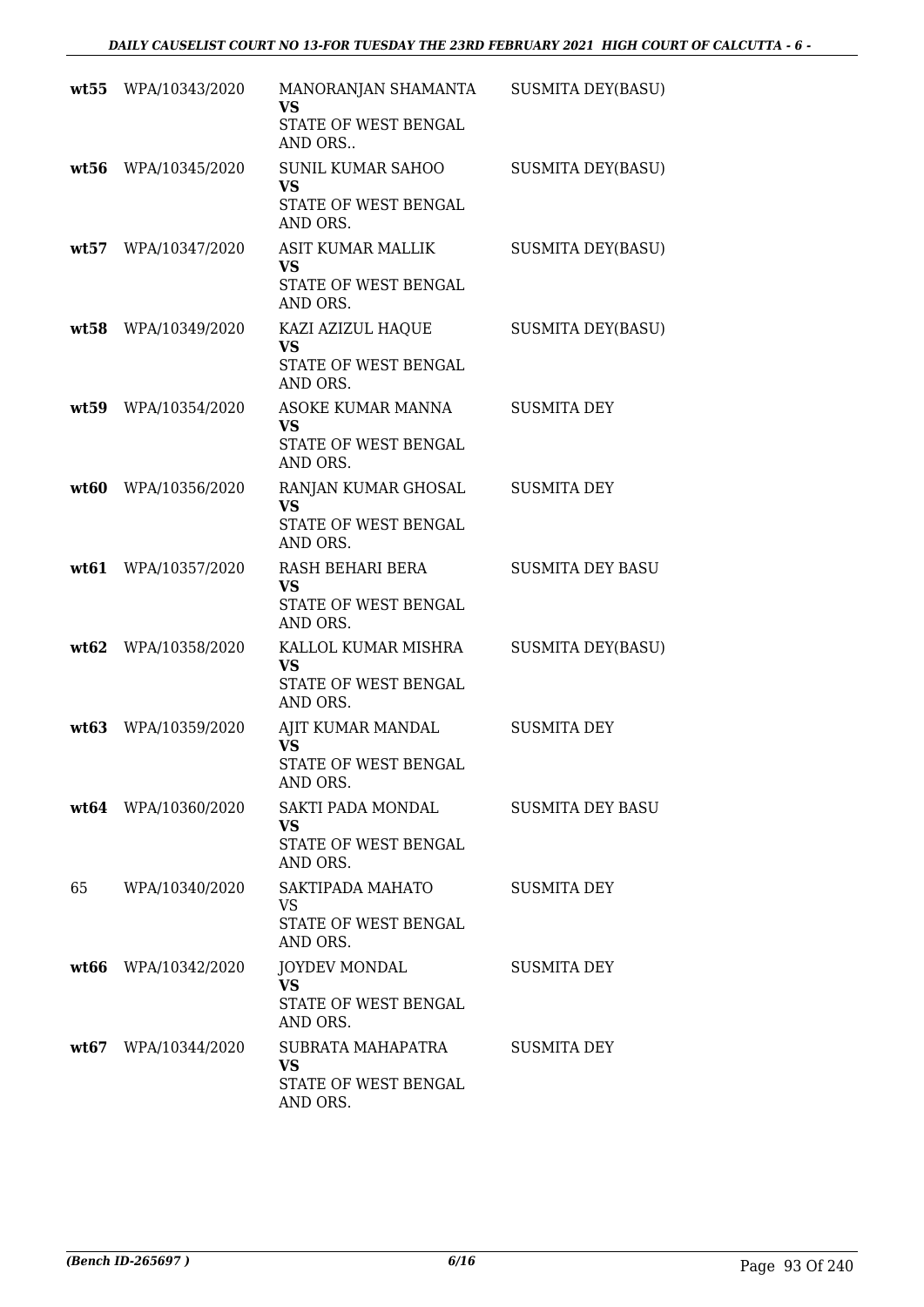|      | wt68 WPA/10346/2020                  | DIPAK KUMAR DEY SARKAR<br><b>VS</b><br>STATE OF WEST BENGAL<br>AND ORS.                     | <b>SUSMITA DEY</b>                       |
|------|--------------------------------------|---------------------------------------------------------------------------------------------|------------------------------------------|
|      | wt69 WPA/10348/2020                  | PARBATI MAHATA<br>VS<br>STATE OF WEST BENGAL<br>AND ORS.                                    | <b>SUSMITA DEY</b>                       |
|      | wt70 WPA/10350/2020                  | MRINAL KANTI JANA<br><b>VS</b><br>STATE OF WEST BENGAL<br>AND ORS.                          | <b>SUSMITA DEY</b>                       |
| wt71 | WPA/10351/2020                       | <b>BHOLANATH BAG</b><br><b>VS</b><br>STATE OF WEST BENGAL<br>AND ORS.                       | <b>SUSMITA DEY</b>                       |
| 72   | WPA/11551/2020<br>$(02.03.2021)$ (2) | <b>PULAK BARAN</b><br><b>CHAKRABORTY</b><br><b>VS</b><br>UNION OF INDIA AND ORS.            | UTTIYA RAY                               |
| 73   | WPA/11725/2020                       | <b>HARU DAS AND ORS</b><br><b>VS</b><br>STATE OF WEST BENGAL<br>AND ORS.                    | <b>SAGAR SINGH</b>                       |
| 74   | WPA/11838/2020<br>(3)                | PUNJAB NATIONAL BANK<br><b>SRAMIK UNION AND ANR</b><br><b>VS</b><br>UNION OF INDIA AND ORS. | <b>SUPRIYO</b><br>CHATTOPADHYAY          |
| 75   | WPA/786/2021<br>(25.02.2021)         | SHRABANI MUKHERJEE<br>VS<br>STATE OF WEST BENGAL<br>AND ORS.                                | <b>SUDIPA BISWAS</b>                     |
| 76   | WPA/950/2021<br>(05.03.2021)         | <b>SOMANGSU BHUSAN</b><br><b>SARKAR</b><br>VS<br>PUNJAB NATIONAL BANK<br><b>AND OTHERS</b>  | Sobhan Majumder                          |
| 77   | WPA/1057/2021<br>(26.02.2021)        | SANGAM CHATURVEDI<br>VS<br>UNION OF INDIA AND ORS.                                          | <b>BISHALAKSMI</b><br><b>GHOSH</b>       |
| 78   | WPA/1306/2021                        | DURGAPADA SANYAL<br><b>VS</b><br>STATE OF WEST BENGAL<br>AND ORS.                           | <b>SUSMITA DEY(BASU)</b>                 |
| 79   | WPA/1395/2021                        | ALOKE KUMAR<br><b>BHATTACHARYA</b><br><b>VS</b><br>UNION OF INDIA AND ORS.                  | $K$ $\cdot$ $P$ .<br><b>MUKHOPADHYAY</b> |
| 80   | WPA/1470/2021                        | PUNEET KUMAR SINGH<br>VS<br>UNION OF INDIA AND ORS                                          | RITUPARNA SAHA                           |
| 81   | WPA/1563/2021                        | MRITYUNJOY BOSE<br><b>VS</b><br>UNION OF INDIA AND ORS.                                     | SOUMALYA GANGULI                         |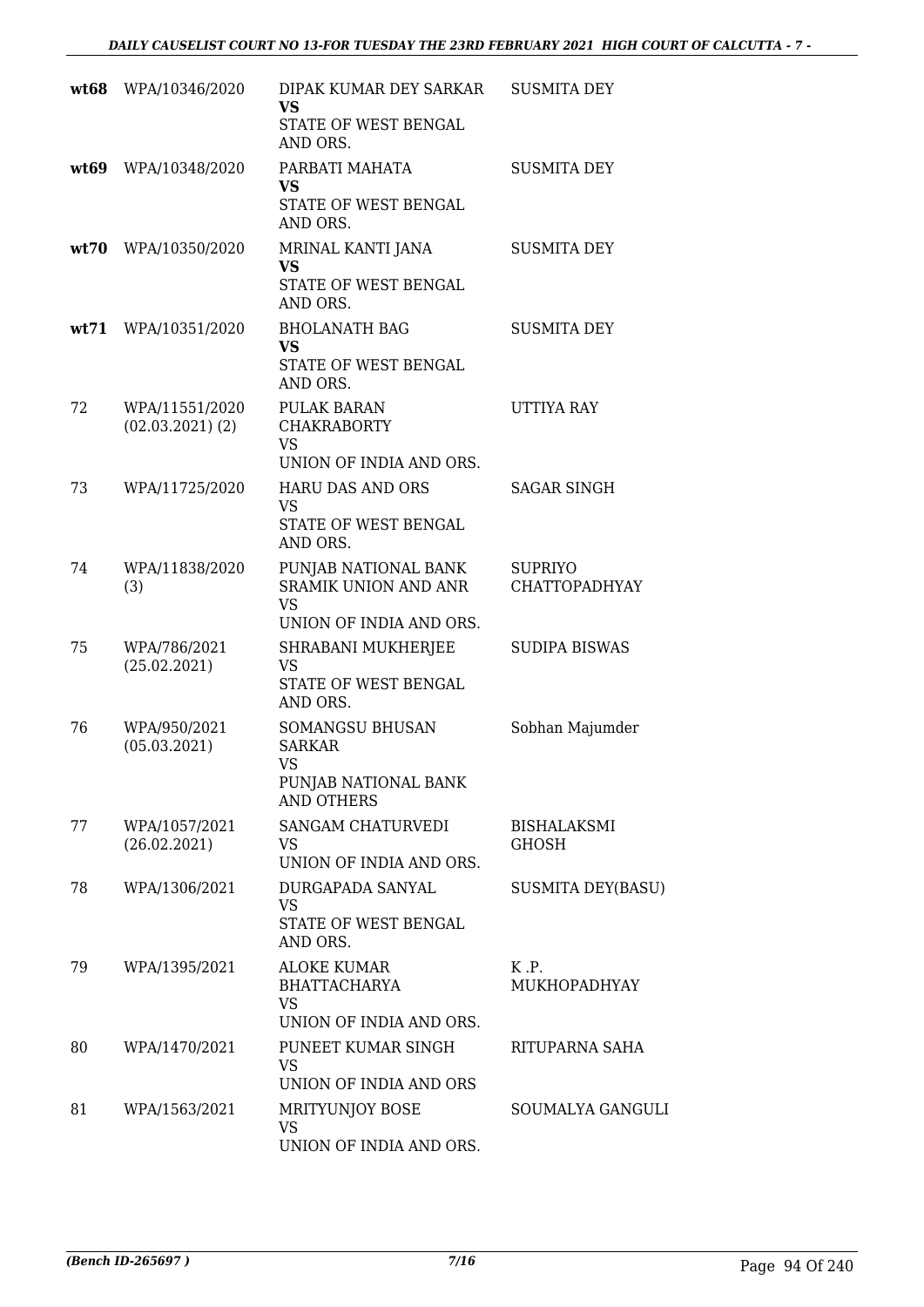| 82 | WPA/1823/2021<br>(24.02.2021)       | <b>AMIT KUMAR SAHA</b><br>VS.<br>UNION OF INDIA AND ORS.                          | <b>MANIK LAL PODDAR</b>      |
|----|-------------------------------------|-----------------------------------------------------------------------------------|------------------------------|
| 83 | WPA/1869/2021<br>(24.02.2021)       | RANJIT SAHA<br>VS<br>STATE OF WEST BENGAL<br>AND ORS.                             | <b>NAZIR AHMED</b>           |
| 84 | WPA/1871/2021<br>(24.02.2021)       | TINA MAJUMDER<br>VS<br>AIR INDIA AIRPORT<br>SERVICES LIMITED AND<br><b>OTHERS</b> | SANJUKTA DUTTA               |
| 85 | WPA/1908/2021<br>(24.02.2021)       | JHUMA GHOSE<br><b>VS</b><br>STATE OF WEST BENGAL<br>AND ORS.                      | KRISHNENDU BERA              |
| 86 | WPA/2069/2021<br>(24.02.2021)       | AKASH KUMAR CHOURASIA<br>VS.<br>UNION OF INDIA AND ORS.                           | NILANJAN PAL                 |
| 87 | WPA/2118/2021<br>(24.02.2021)       | <b>INDRANIL GHOSH</b><br>VS.<br>STATE OF WEST BENGAL<br>AND ORS.                  | <b>MANIKA ROY</b>            |
| 88 | WPA/2230/2021<br>(1)                | ASIT BARAN KUNDU AND<br><b>ORS</b><br><b>VS</b><br>UNION OF INDIA AND ORS.        | MEGHAJIT<br><b>MUKHERJEE</b> |
| 89 | WPA/2470/2021<br>(24.02.2021)       | <b>SHANKER KUMAR</b><br>AGRAWAL<br>VS<br>COAL INDIA LIMITED AND<br><b>ORS</b>     | <b>SUMIT DAS</b>             |
| 90 | WPA/2612/2021<br>(03.03.2021)       | AJAY KUMAR MITRA<br><b>VS</b><br>PUNJAB NATIONAL BANK<br><b>AND OTHERS</b>        | <b>DEBASIS SUR</b>           |
| 91 | WPA/2679/2021<br>$(08.03.2021)$ (1) | SHARBANI BANERJEE<br>VS<br>COAL INDIA LIMITED AND<br><b>ORS</b>                   | OISANI MUKHERJEE             |
| 92 | WPA/3008/2021<br>(03.03.2021)       | <b>TOTON GHOSH</b><br><b>VS</b><br>PUBLIC SERVICE<br><b>COMMISSION AND ORS</b>    | ARPA CHAKRABORTY             |
| 93 | WPA/3043/2021<br>$(01.03.2021)$ (1) | M/S P.C. DEY ENTERPRISE<br><b>AND ANR</b><br><b>VS</b><br>UNION OF INDIA AND ORS. | DEBABRATA ROY                |
|    | wt94 WPA/3048/2021                  | M/S DEBASISH NAG AND<br>ANR<br><b>VS</b><br>UNION OF INDIA AND ORS.               | DEBABRATA RAY                |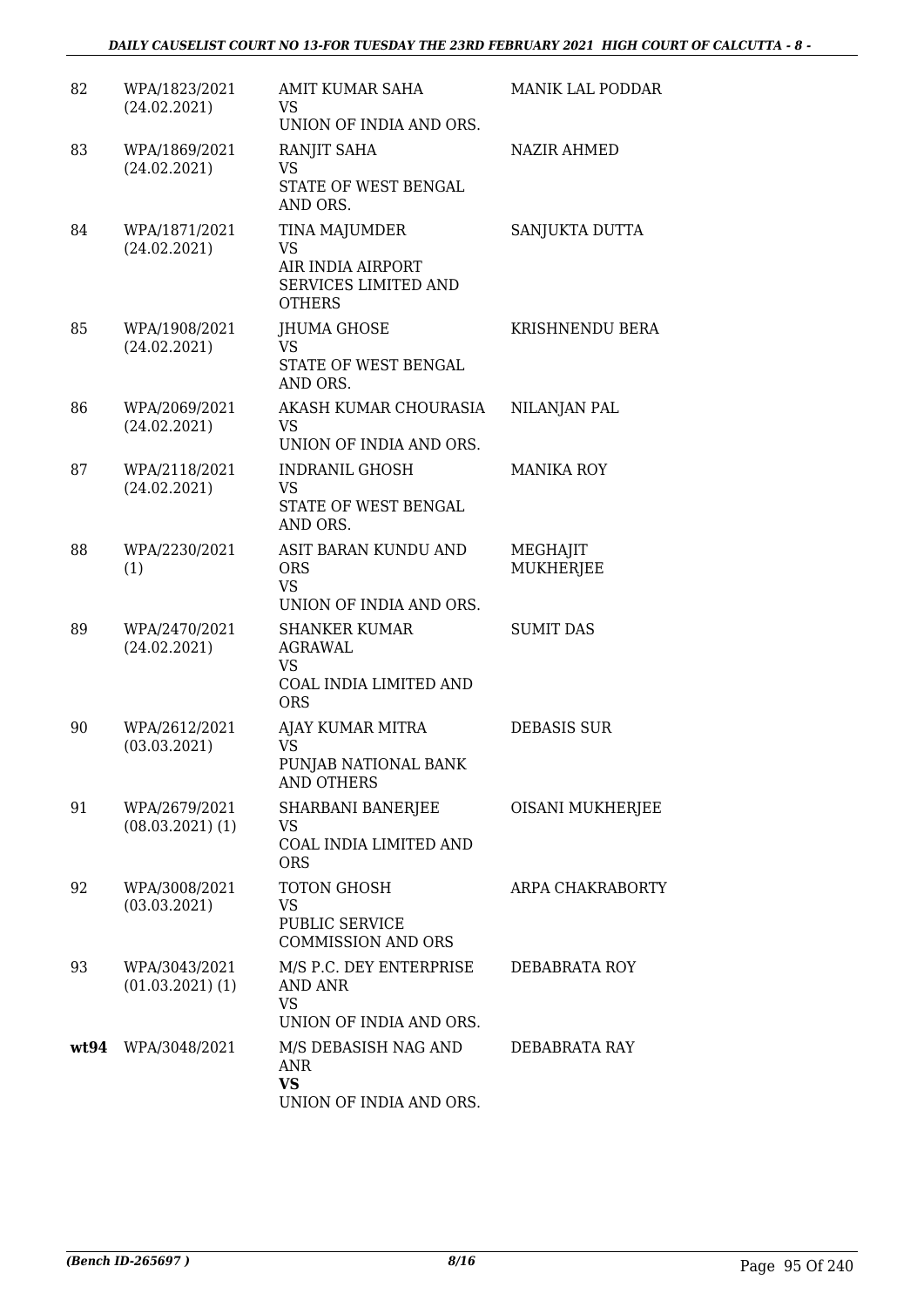|      | wt95 WPA/3058/2021                  | M/S KARMAKAR<br><b>ENTERPRISE AND</b><br><b>ANOTHER</b><br><b>VS</b><br>UNION OF INDIA AND ORS.                    | DEBABRATA RAY               |
|------|-------------------------------------|--------------------------------------------------------------------------------------------------------------------|-----------------------------|
| wt96 | WPA/3073/2021                       | M/S SHYAM SUNDAR<br><b>GHOSH</b><br><b>VS</b><br>UNION OF INDIA AND ORS.                                           | DEBABRATA ROY               |
| wt97 | WPA/3085/2021                       | M/S JAGADISH CHANDRA<br><b>ADHIKARY AND ANR</b><br><b>VS</b><br>UNION OF INDIA AND ORS.                            | DEBABRATA RAY               |
| 98   | WPA/3060/2021<br>$(25.02.2021)$ (1) | MAHENDRA KUMAR<br>VS<br>UNION OF INDIA AND ORS.                                                                    | PRATIK MAJUMDER             |
| 99   | WPA/3101/2021                       | <b>BISWANATH MONDAL</b><br><b>VS</b><br>WEST BENGAL STATE<br><b>ELECTRICITY</b><br>DISTRIBUTION COMPANY<br>LIMITED | LIPIKA CHATTERJEE           |
| 100  | WPA/3116/2021<br>(03.03.2021)       | <b>SUBHAJIT BAYEN</b><br><b>VS</b><br>UNION OF INDIA AND ORS.                                                      | <b>MANISH KUMAR DAN</b>     |
| 101  | WPA/3164/2021                       | POULAMI BHATTACHARYA<br><b>VS</b><br>UNION OF INDIA AND ORS.                                                       | KAMAL KANTA KAR             |
| 102  | WPA/3219/2021<br>(08.03.2021)       | <b>MANAS HALDER</b><br><b>VS</b><br>UNION OF INDIA AND ORS.                                                        | ARPAN SINHA                 |
| 103  | WPA/3352/2021<br>$(25.02.2021)$ (1) | <b>FARUK SHAIKH</b><br>VS<br>STATE OF WEST BENGAL<br>AND ORS.                                                      | PRIYAKSHI BANERJEE          |
| 104  | WPA/3383/2021                       | NIRBHAY LODH<br>VS<br><b>UCO BANK</b>                                                                              | MITUL<br><b>CHAKRABORTY</b> |
| 105  | WPA/3551/2021                       | DHIRENDRA NATH<br>MONDAL<br><b>VS</b><br>STATE OF WEST BENGAL<br>AND ORS.                                          | <b>SUSMITA DEY(BASU)</b>    |
| 106  | WPA/3554/2021                       | NABA KUMAR GHOSH<br><b>VS</b><br>UNION OF INDIA AND ORS.                                                           | <b>SUSMITA DEY (BASU)</b>   |
| 107  | WPA/3689/2021                       | SRIMOTI HANSDA<br>VS.<br>M/S EASTERN COAL FIELDS<br>LTD AND ORS                                                    | PARTHA GHOSH                |

IA NO: CAN/1/2021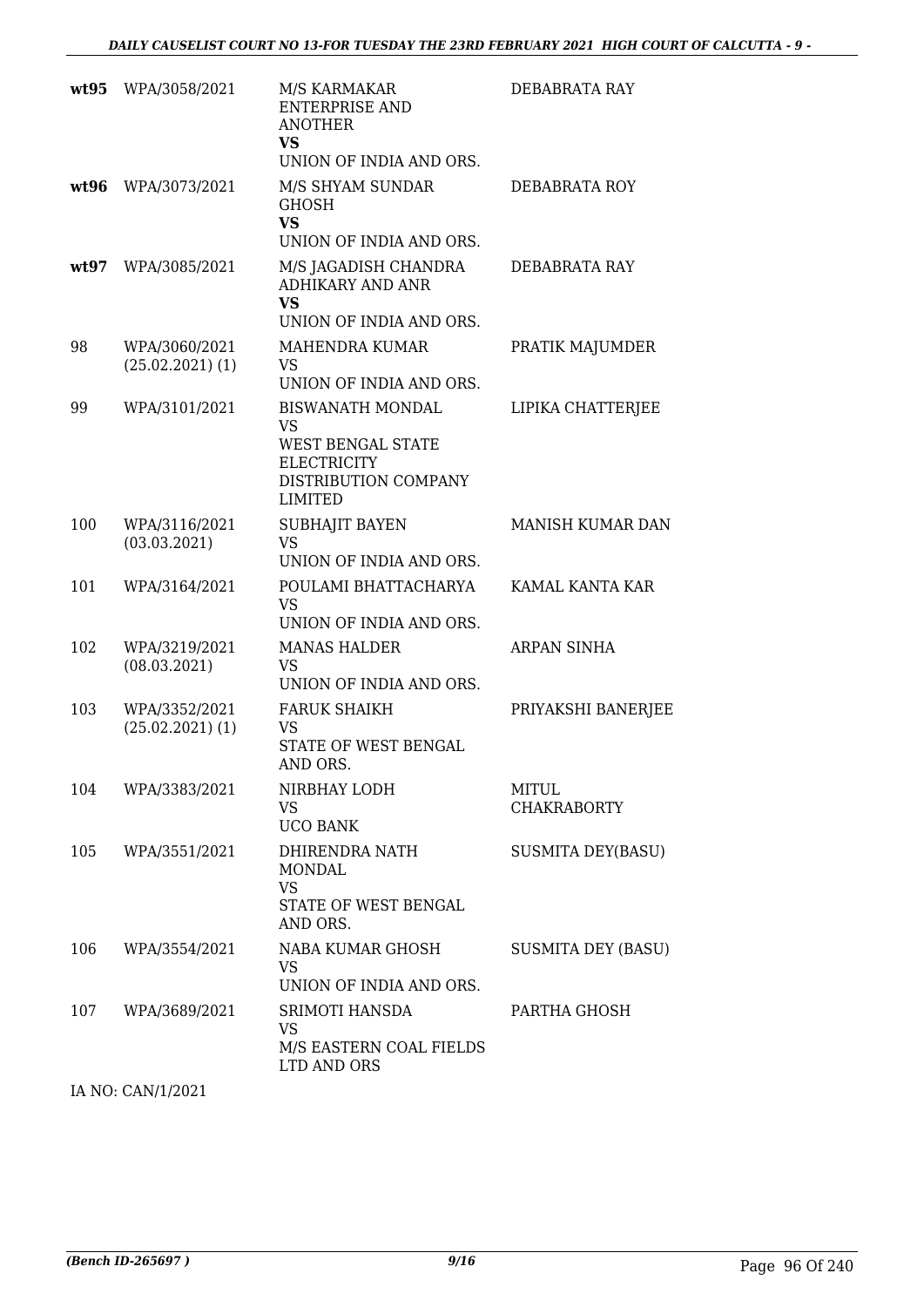# *DAILY CAUSELIST COURT NO 13-FOR TUESDAY THE 23RD FEBRUARY 2021 HIGH COURT OF CALCUTTA - 10 -*

| 108 | WPA/3707/2021                 | CHANDRA MITRA<br>VS<br>THE ASSISTANT DIRECTOR<br>GOVT, AND ORS                                        | SAYANTI SENGUPTA                |                 |
|-----|-------------------------------|-------------------------------------------------------------------------------------------------------|---------------------------------|-----------------|
| 109 | WPA/3726/2021                 | SOSTI JANA MANDAL<br>@SOSTI JANA<br><b>VS</b><br>STATE OF WEST BENGAL<br>AND ORS.                     | PARTHA SARATHI<br><b>MONDAL</b> |                 |
| 110 | WPA/3901/2021<br>(26.02.2021) | ASRAF ALI AND ORS<br><b>VS</b><br>STATE OF WEST BENGAL<br>AND ORS.                                    | <b>BITASOK BANERJEE</b>         |                 |
| 111 | WPA/3951/2021                 | RAJIB SEKH AND ANR<br><b>VS</b><br>STATE OF WEST BENGAL<br>AND ORS.                                   | MADHUSUDAN ROY                  |                 |
| 112 | WPA/4024/2021<br>(25.02.2021) | UTAM BATABYAL<br><b>VS</b><br>PASCHIM BANGA GRAMIN<br><b>BANK AND OTHERS</b>                          | <b>NEIL BASU</b>                |                 |
| 113 | WPA/4091/2021                 | DILIP KUMAR GANGULY<br>VS.<br><b>BANGIYA GRAMIN VIKASH</b><br><b>BANK</b>                             | KMAKSHYA PRASAD<br>MUKHOPADHYAY |                 |
| 114 | WPA/4164/2021                 | KOUSHIK CHAKRABORTY<br><b>THAKUR</b><br><b>VS</b><br>THE HON'BLE HIGH COURT<br>AT CALCUTTA AND OTHERS | <b>NEIL BASU</b>                | SAIKAT BANERJEE |
| 115 | WPA/4326/2021                 | RAHUL SARKAR<br>VS<br>THE UNION OF INDIA AND<br><b>ORS</b>                                            | <b>SOMRAJ DHAR</b>              |                 |
| 116 | WPA/4450/2021                 | <b>BALAI DAS</b><br><b>VS</b><br>STATE OF WEST BENGAL<br>AND ORS.                                     | <b>SUPREEM NASKAR</b>           |                 |
| 117 | WPA/4459/2021                 | HAFIJUL ISLAM<br><b>VS</b><br>STATE OF WEST BENGAL<br>AND ORS.                                        | <b>AYAN MITRA</b>               |                 |
| 118 | WPA/4462/2021                 | KHANDHEKAR ARIFUL<br><b>ISLAM</b><br><b>VS</b><br>STATE OF WEST BENGAL<br>AND ORS.                    | AYAN MITRA                      |                 |
| 119 | WPA/4480/2021                 | PRASANTA DAS<br><b>VS</b><br>STATE OF WEST BENGAL<br>AND ORS.                                         | PULAKESH BAJPAYEE               |                 |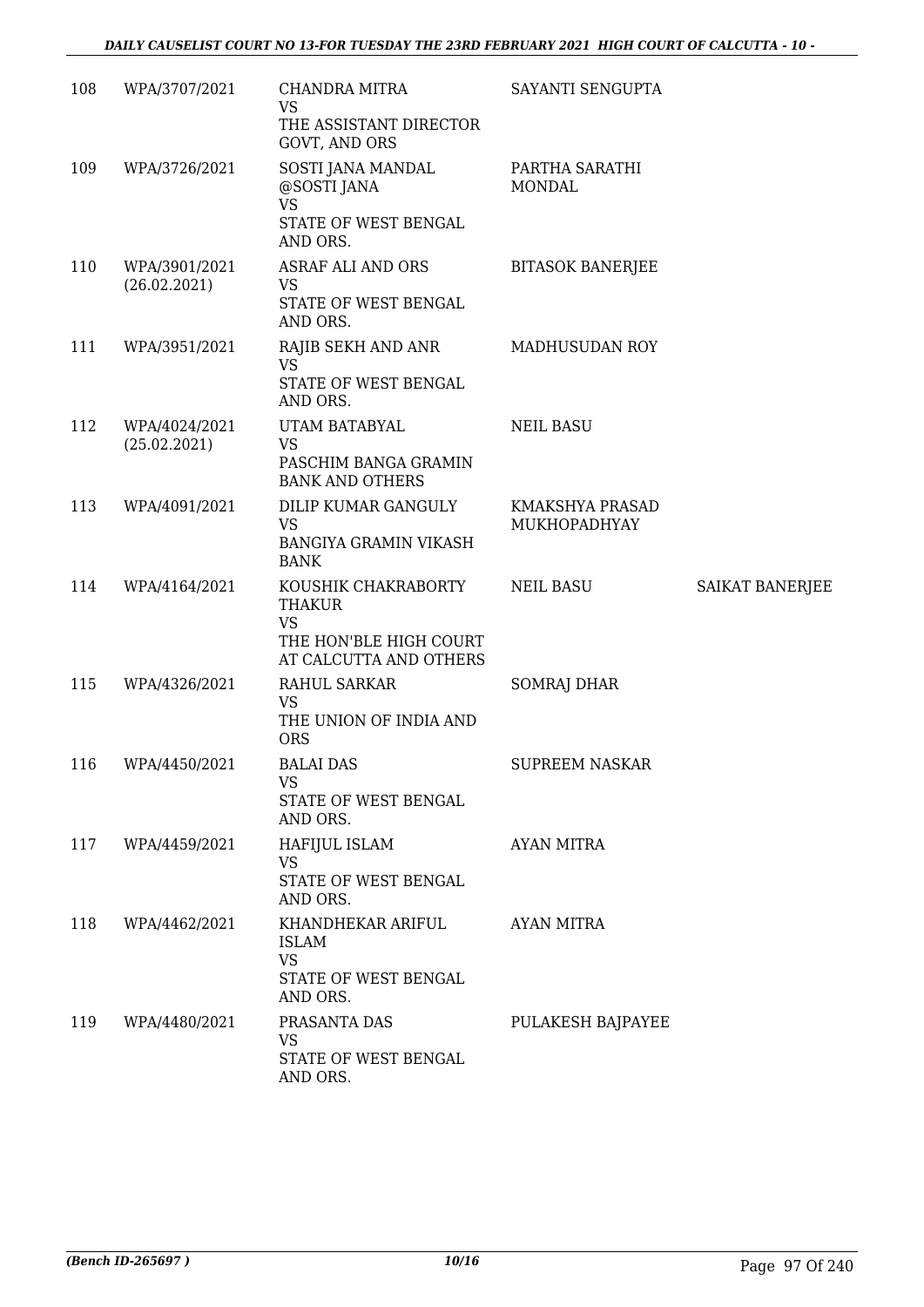| 120 | WPA/4510/2021                 | TAPAS KUMAR KUNDU AND<br><b>ORS</b><br><b>VS</b><br>STATE OF WEST BENGAL<br>AND ORS.                                                | RAJESH NASKAR                           |
|-----|-------------------------------|-------------------------------------------------------------------------------------------------------------------------------------|-----------------------------------------|
| 121 | WPA/4570/2021                 | DR. NIRENDRANATH PATRA<br>VS<br>STATE OF WEST BENGAL                                                                                | <b>SUBHRA DAS</b>                       |
|     |                               | AND ORS.                                                                                                                            |                                         |
| 122 | WPA/4587/2021                 | <b>ARNAB SEN</b><br>VS.<br>UNION OF INDIA AND ORS.                                                                                  | DIPANKAR PAL                            |
| 123 | WPA/4602/2021<br>(24.02.2021) | RATNA MONDAL<br><b>VS</b><br>UNION OF INDIA AND ORS.                                                                                | <b>SAMARENDRA NATH</b><br><b>BISWAS</b> |
| 124 | WPA/4614/2021                 | <b>MAINUDDIN SARDAR</b><br><b>VS</b><br>INSPECTOR GENERAL, FTR<br>HEADQUARTERS BORDER<br><b>SECURITY FORCE AND</b><br><b>OTHERS</b> | <b>SUBHAM GHOSH</b>                     |
| 125 | WPA/4619/2021                 | <b>MAKBUL MOLLA</b><br><b>VS</b><br>STATE OF WEST BENGAL<br>AND ORS.                                                                | KAJAL RAY                               |
| 126 | WPA/4626/2021                 | <b>SUMAN CHAKRABORTY</b><br><b>AND ANR</b><br><b>VS</b><br>BHARAT SANCHAR NIGAM<br>LTD AND ORS                                      | MAHABOOB AHMED                          |
| 127 | WPA/4640/2021                 | ARDHENDU GHOSH<br><b>VS</b><br><b>BANK OF INDIA AND ORS</b>                                                                         | ARDHENDU GHOSH                          |
| 128 | WPA/4683/2021                 | <b>BIBRATA BISWAS</b><br><b>VS</b><br>UNION OF INDIA AND ORS.                                                                       | PRATIK MAJUMDER                         |
| 129 | WPA/4686/2021                 | <b>BUDHRAM ORAON</b><br><b>VS</b><br>UNION OF INDIA AND ORS.                                                                        | PRATIK MAJUMDER                         |
| 130 | WPA/4692/2021                 | YER LATIB MOLLA AND<br><b>OTHERS</b><br><b>VS</b><br>THE GOVERNMENT OF<br>WEST BENGAL AND<br><b>OTHERS</b>                          | PRAMITA BANERJEE                        |
| 131 | WPA/4789/2021                 | SOMNATH GHOSH<br><b>VS</b><br>STATE OF WEST BENGAL<br>AND ORS.                                                                      | <b>UJJAL RAY</b>                        |
| 132 | WPA/4935/2021                 | KOYALA MAZDOOR<br><b>CONGRESS</b><br><b>VS</b><br>UNION OF INDIA AND ORS.                                                           | SABYASACHI<br>CHATTERJEE                |

### **MOTION GROUP - V**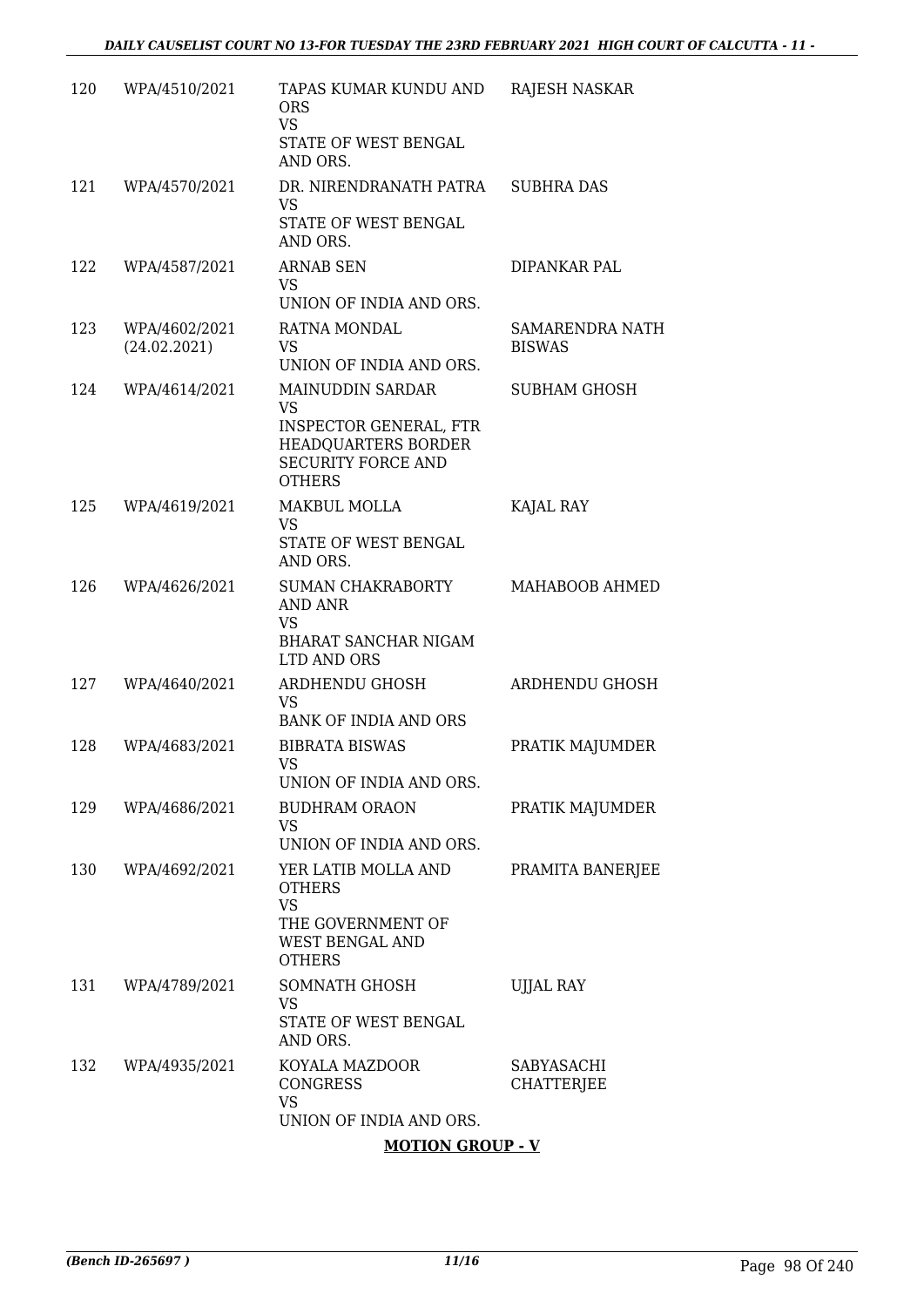| 133 | WPA/25956/2015                                                 | <b>SANDIP GUPTA</b><br>VS<br>STATE OF WEST BENGAL &<br><b>ORS</b>                                       | S BHAGAT                                |
|-----|----------------------------------------------------------------|---------------------------------------------------------------------------------------------------------|-----------------------------------------|
| 134 | WPA/6396/2019                                                  | <b>SUJIT RAJBANSHI</b><br><b>VS</b><br>STATE OF WEST BENGAL &<br><b>ORS</b>                             | UJANI PAL SAMANTA                       |
| 135 | WPA/6397/2019                                                  | RAJA RAJBANSHI<br><b>VS</b><br>STATE OF WEST BENGAL &<br><b>ORS</b>                                     | UJANI PAL SAMANTA                       |
| 136 | WPA/6933/2019<br>$(24.02.2021)$ (1)                            | AKBAR ALI & ORS<br><b>VS</b><br>STATE OF WEST BENGAL &<br><b>ORS</b>                                    | <b>GOURAV DAS</b>                       |
| 137 | WPA/6934/2019<br>(24.02.2021)                                  | DASHO MURMU & ORS<br>VS<br>STATE OF WEST BENGAL &<br><b>ORS</b>                                         | <b>GOURAV DAS</b>                       |
| 138 | WPA/6935/2019<br>(24.02.2021)                                  | ANARUL SEKH & ORS<br><b>VS</b><br>STATE OF WEST BENGAL &<br><b>ORS</b>                                  | <b>GOURAV DAS</b>                       |
| 139 | WPA/6936/2019<br>(24.02.2021)                                  | <b>FAZLUR RAHAMAN &amp; ORS</b><br><b>VS</b><br>STATE OF WEST BENGAL &<br><b>ORS</b>                    | <b>GOURAV DAS</b>                       |
| 140 | WPA/256/2020<br>(1)                                            | RANJAN KUMAR DAS<br><b>VS</b><br>STATE OF WEST BENGAL &<br><b>ORS</b>                                   | MDL HABIBUR<br><b>RAHMAN</b>            |
| 141 | WPA/4095/2020<br>(1)                                           | <b>SMT GANGAMANI BAGDI</b><br><b>VS</b><br>STATE OF WEST BENGAL &<br><b>ORS</b>                         | <b>SOUMI KUNDU</b>                      |
| 142 | WPA/8650/2020<br>(1)                                           | PADMA RANBAJ<br><b>VS</b><br>THE STATE OF WEST<br><b>BENGAL AND ORS</b>                                 | <b>SOUMAJIT DAS</b><br><b>MAHAPATRA</b> |
| 143 | WPA/2138/2021<br>(Co.-op. society<br>Services)<br>(25.02.2021) | <b>AMAL SARKAR</b><br>VS.<br>THE WEST BENGAL STATE<br><b>CO-OPERATIVE HOUSING</b><br>FEDERATION AND ORS | <b>STEVEN SOURODIP</b><br><b>BISWAS</b> |
| 144 | WPA/3028/2021<br>(25.02.2021)                                  | BELA RANI SAMANTA AND<br><b>ORS</b><br><b>VS</b><br>STATE OF WEST BENGAL<br>AND ORS.                    | ZIAUL HAQUE                             |
| 145 | WPA/3059/2021                                                  | SATIBALA BARMAN AND<br><b>ANOTHER</b><br><b>VS</b><br>STATE OF WEST BENGAL<br>AND ORS.                  | PANCHANAN LET                           |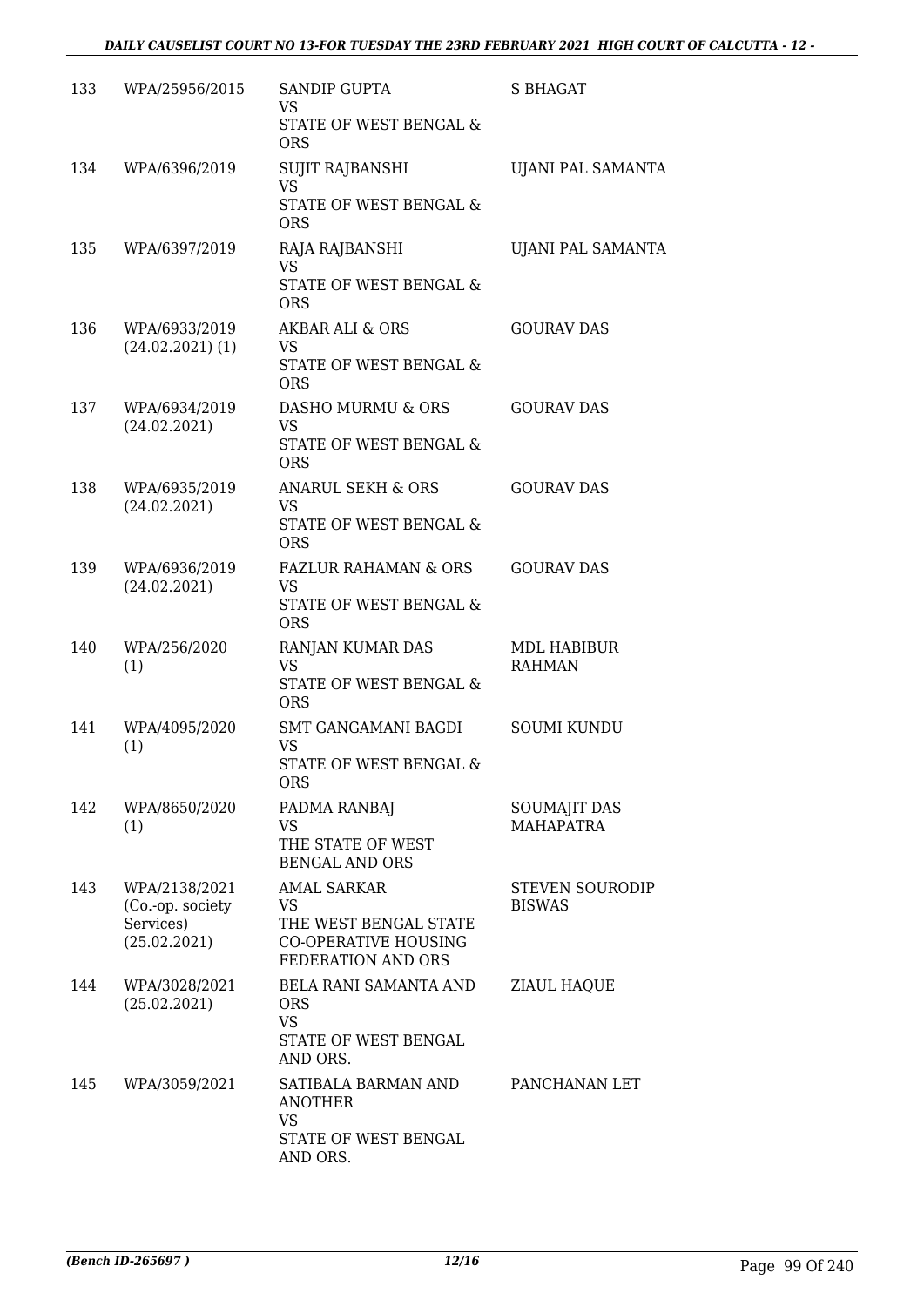| 146 | WPA/3243/2021<br>(25.02.2021)                     | <b>NAYAN SARKAR</b><br>VS                                                | <b>ANKITA DEY</b>            |
|-----|---------------------------------------------------|--------------------------------------------------------------------------|------------------------------|
|     |                                                   | STATE OF WEST BENGAL<br>AND ORS.                                         |                              |
| 147 | WPA/3601/2021<br>(25.02.2021)                     | <b>GOUTAM GHOSH</b><br><b>VS</b>                                         | <b>NEIL BASU</b>             |
|     |                                                   | STATE OF WEST BENGAL<br>AND ORS.                                         |                              |
| 148 | WPA/3605/2021<br>(25.02.2021)                     | HARANATH LAI AND ORS<br>VS                                               | <b>NEIL BASU</b>             |
|     |                                                   | STATE OF WEST BENGAL<br>AND ORS.                                         |                              |
| 149 | WPA/3804/2021<br>(24.02.2021)                     | SULEKHA KHATUN BIBI<br><b>AND OTHERS</b>                                 | SRIKANTA DATTA               |
|     |                                                   | <b>VS</b><br>STATE OF WEST BENGAL<br>AND ORS.                            |                              |
| 150 | WPA/3883/2021                                     | BADAL CHANDRA GANGULY<br><b>VS</b>                                       | SATYAJIT MAHATA              |
|     |                                                   | STATE OF WEST BENGAL<br>AND ORS.                                         |                              |
| 151 | WPA/4218/2021<br>(25.02.2021)                     | ABDUL CHHAMAD MALITA<br>AND ORS                                          | <b>TIRTHANKAR ROY</b>        |
|     |                                                   | <b>VS</b><br>STATE OF WEST BENGAL<br>AND ORS.                            |                              |
| 152 | WPA/4647/2021                                     | TARIFUL MONDAL                                                           | ANJAN                        |
|     | (24.02.2021)                                      | <b>VS</b><br>THE STATE OF WEST<br><b>BENGAL AND ORS</b>                  | <b>BHATTACHARYA</b>          |
| 153 | WPA/4654/2021                                     | RABINDRA NATH SARKAR<br><b>VS</b>                                        | <b>ANJAN</b>                 |
|     | (24.02.2021)                                      | THE STATE OF WEST<br><b>BENGAL AND ORS</b>                               | <b>BHATTACHARYA</b>          |
| 154 | WPA/4658/2021<br>(24.02.2021)                     | MD. JANAB ALI<br>VS                                                      | ANJAN<br><b>BHATTACHARYA</b> |
|     |                                                   | THE STATE OF WEST<br><b>BENGAL AND ORS</b>                               |                              |
|     |                                                   | <b>HEARING ASSIGNED</b>                                                  |                              |
| 155 | WPA/13095/2018<br>$(Gr.-III)$ (3)<br>(17.03.2021) | C.D. EQUIFINANCE PRIVATE<br><b>LIMITED</b><br><b>VS</b>                  | AJAY GAGGAR                  |
|     |                                                   | STATE OF WEST BENGAL &<br><b>ORS</b>                                     |                              |
|     |                                                   | IA NO: CAN/1/2018(Old No:CAN/5793/2018), CAN/3/2020(Old No:CAN/708/2020) |                              |
|     |                                                   | <b>HEARING</b>                                                           |                              |
| 156 | WPA/924/2009<br>(Gr.VI) (3)                       | SUBIR BHATTACHARJEE<br><b>VS</b>                                         | JASOBANTA RAKSHIT            |
|     | (01.03.2021)                                      | STATE OF WEST BENGAL &<br><b>ORS</b>                                     |                              |

IA NO: CAN/1/2010(Old No:CAN/2267/2010), CAN/2/2015(Old No:CAN/4526/2015)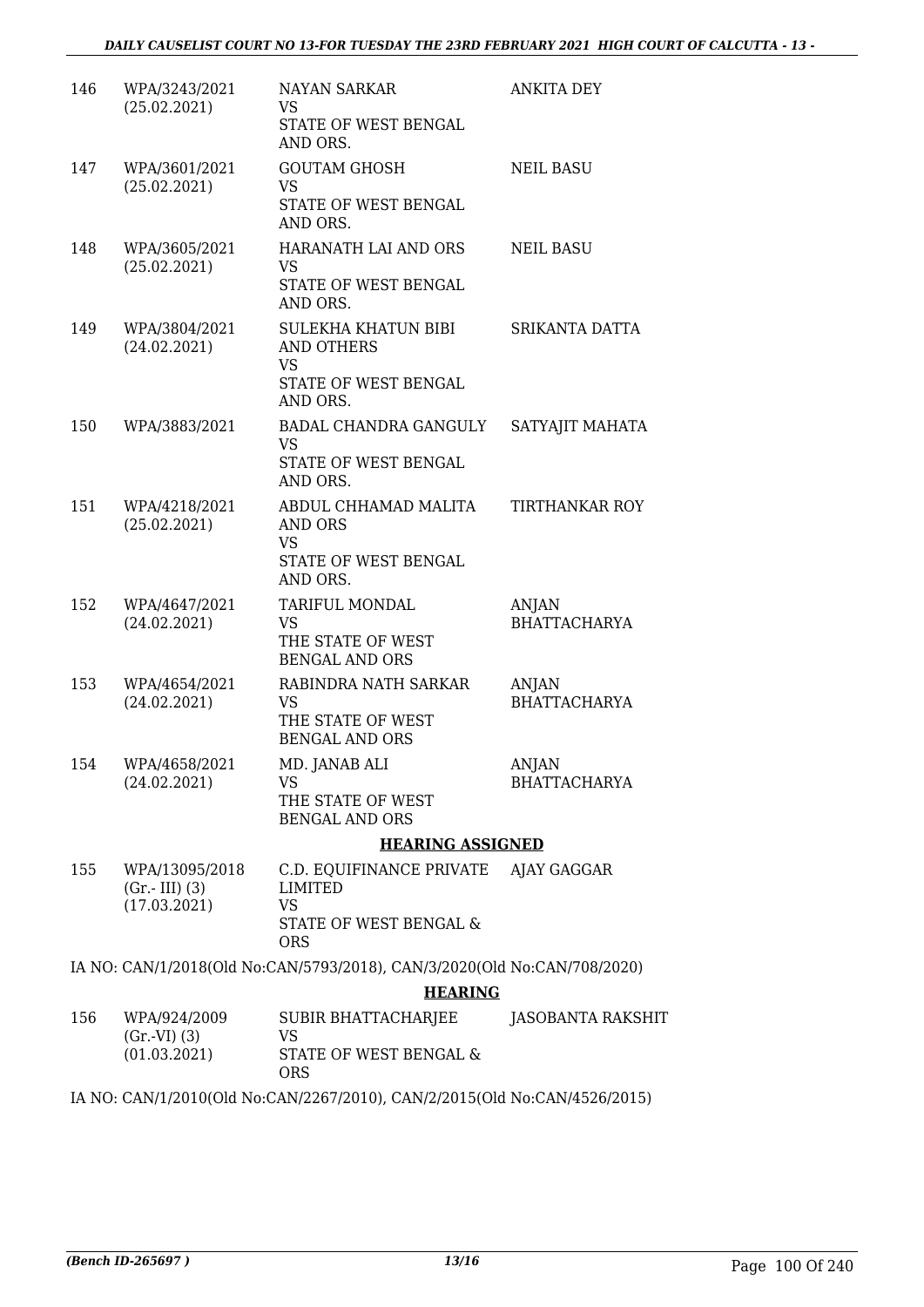| 157 | WPA/19270/2012<br>(Gr.VI) (2)            | JYOTIRMOY MITRA<br>VS<br>DVC&ORS                                                           | ANIMESH<br><b>BHATTACHARYA</b>                |                        |
|-----|------------------------------------------|--------------------------------------------------------------------------------------------|-----------------------------------------------|------------------------|
|     | IA NO: CAN/1/2020(Old No:CAN/1000/2020)  |                                                                                            |                                               |                        |
| 158 | WPA/21557/2016<br>(2)                    | NAGENDRANATH MURMU<br>VS<br><b>INDIAN OVERSEAS BANK &amp;</b><br><b>ORS</b>                | CHITTAPRIYA GHOSH                             |                        |
| 159 | WPA/21892/2016<br>$(Gr.-VI)$ $(2)$       | JITENDRA PRASAD MALI<br><b>VS</b><br><b>UNION OF INDIA 7 ORS</b>                           | PAMPA DEY (DHABAL)                            |                        |
|     | IA NO: CAN/1/2019(Old No:CAN/12261/2019) |                                                                                            |                                               |                        |
| 160 | WPA/21787/2018<br>(Gr.VI) (3)            | SK SAMUAL HOSSEN & ORS<br><b>VS</b><br>STATE OF WEST BENGAL &<br><b>ORS</b>                | RAJU<br><b>BHATTACHARYYA</b>                  |                        |
|     |                                          | IA NO: CAN/1/2020(Old No:CAN/898/2020), CAN/2/2020(Old No:CAN/1329/2020)                   |                                               |                        |
| 161 | WPA/24525/2018<br>(Gr.VI) (2)            | <b>RAMA PRASAD SARKAR</b><br><b>VS</b><br>STATE OF WEST BENGAL&<br><b>ORS</b>              | <b>RAMA PRASAD</b><br><b>SARKAR IN PERSON</b> |                        |
| 162 | WPA/24642/2018<br>(Gr.VI) (2)            | <b>RAKESH KUMAR</b><br>SRIVASTAVA & ANR<br><b>VS</b><br>W.B. S. E. D. CO-LTD & ORS         | V. CHATTERJEE                                 |                        |
|     | IA NO: CAN/1/2019(Old No:CAN/8318/2019)  |                                                                                            |                                               |                        |
|     | wt163 WPA/25162/2018                     | ANIRUDDHA KAR & ORS<br><b>VS</b><br>W.B.S. E.D.CO. LTD & ORS                               | VICTOR CHATTERJEE                             |                        |
|     | IA NO: CAN/1/2019(Old No:CAN/8317/2019)  |                                                                                            |                                               |                        |
| 164 | WPA/5214/2019<br>(2)                     | MD. RUKNUDDIN<br><b>VS</b><br>THE HON'BLE HIGH COURT<br>AT CALCUTTA & ORS                  | SHABAZ ALAM                                   | <b>SAIKAT BANERJEE</b> |
| 165 | WPA/7670/2019<br>(2)                     | ASIM SARKAR @ ASHIM<br><b>SARKAR</b><br><b>VS</b><br>CENTRAL BANK OF INDIA &<br><b>ORS</b> | <b>SAMKHA SUBHRA</b><br><b>ROY</b>            |                        |
| 166 | WPA/7671/2019<br>(2)                     | <b>JUDHISTHIR MAHATO</b><br><b>VS</b><br>CENTRAL BANK OF INDIA &<br><b>ORS</b>             | SANKHA SUBHRA<br><b>ROY</b>                   |                        |
| 167 | WPA/7672/2019<br>(2)                     | <b>BIJOYLAL BEGI</b><br><b>VS</b><br>CENTRAL BANK OF INDIA &<br><b>ORS</b>                 | SANKHA SUBHRA RAY                             |                        |
| 168 | WPA/7673/2019<br>(2)                     | <b>JAMUNA RUI DAS</b><br><b>VS</b><br>CENTRAL BANK OF INDIA &<br><b>ORS</b>                | <b>SANKHA SUBHRA</b><br>ROY                   |                        |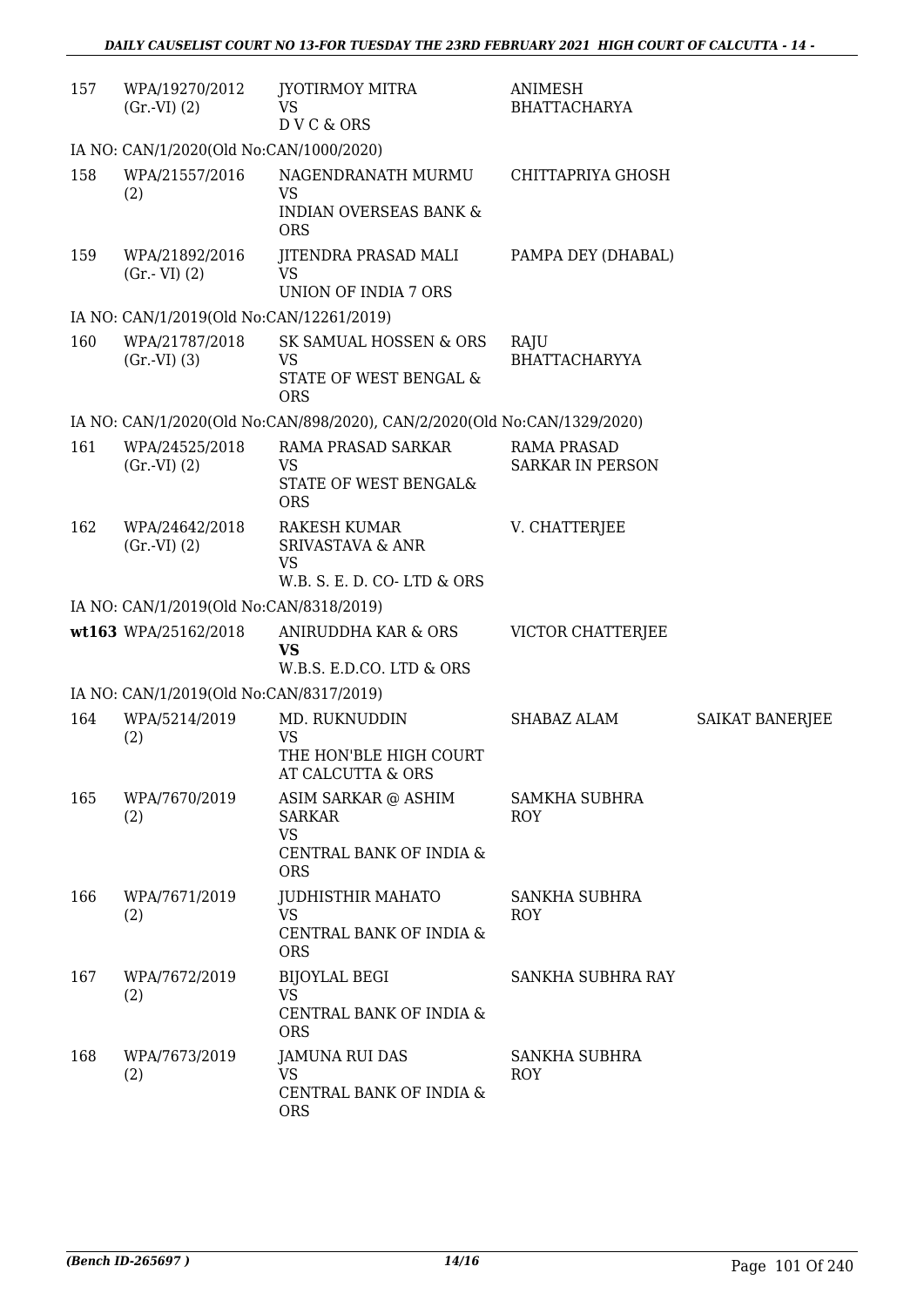| 169 | WPA/16750/2019<br>(2)                     | <b>BIMALA RANI SINGHA</b><br>VS<br>STATE OF WEST BENGAL<br>&ORS                             | MD HABIBUR<br><b>RAHAMAN</b>         |
|-----|-------------------------------------------|---------------------------------------------------------------------------------------------|--------------------------------------|
| 170 | WPA/17541/2019<br>(2)                     | RATNA KARANJAI<br><b>VS</b><br><b>UNION OF INDIA &amp; ORS</b>                              | RATNA KARANJAI<br>(INPESON)          |
| 171 | WPA/21485/2019<br>(Gr.VI) (3)             | PARTHA SAKHA ROY<br><b>VS</b><br>STATE OF WEST BENGAL &<br><b>ORS</b>                       | <b>GOUTAM DINDA</b>                  |
| 172 | WPA/2728/2020<br>(Gr.VI) (3)              | PRATUL KUMAR NAYAK<br><b>VS</b><br>UNITED BANK OF INDIA &<br><b>ORS</b>                     | <b>GOUTAM ACHARYA</b>                |
| 173 | WPA/6374/2020<br>(2)                      | <b>SUDHANYA DAS&amp; ORS</b><br><b>VS</b><br><b>STATE OF WEST BENGAL&amp;</b><br><b>ORS</b> | <b>MAYUKH MAITRA</b>                 |
| 174 | WPA/7126/2020<br>(2)                      | PRATAP MANNA<br><b>VS</b><br>STATE OF WEST BENGAL<br>AND ORS.                               | <b>TIANA</b><br><b>BHATTACHARYA</b>  |
|     | IA NO: CAN/1/2020, CAN/2/2020, CAN/3/2020 |                                                                                             |                                      |
| 175 | WPA/7271/2020<br>$(Gr.-VI)$ $(2)$         | <b>SAMIR KUMAR HALDER</b><br><b>VS</b><br>State of West Bengal                              | PAYEL SHOME                          |
|     | IA NO: CAN/1/2020                         |                                                                                             |                                      |
| 176 | WPA/11609/2020<br>(Gr.VI) (2)             | RATNA KARANJAI IN<br><b>PERSON</b><br><b>VS</b><br>UNION OF INDIA AND ORS.                  | RATNA KARANJAI IN<br><b>PERSON</b>   |
|     |                                           | <b>HEARING (IRRESPECTIVE OF CLASSIFICATION)</b>                                             |                                      |
| 177 | WPA/7633/2018<br>(Gr.II) (2)              | SMT. GOURI SANTRA<br>VS<br>STATE OF WEST BENGAL &<br><b>ORS</b>                             | SHRABONI SARKAR                      |
| 178 | WPA/20342/2018<br>(Gr.V) (2)              | MADHUMITA BANERJEE<br><b>VS</b><br>THE KOLKATA MUNICIPAL<br><b>CORPORATION &amp; ORS</b>    | <b>BIDYUT KUMAR</b><br><b>HALDER</b> |
| 179 | WPA/12664/2019<br>(Gr.V) (2)              | DR. MANAS KUMAR<br>PRATIHAR<br><b>VS</b><br>STATE OF WEST BENGAL &<br><b>ORS</b>            | <b>SAMIR KUMR</b><br><b>ADHIKARI</b> |
|     | wt180 WPA/9921/2018                       | DR.ARUN CHAKRABORTY<br><b>VS</b><br>STATE OF WEST BENGAL&<br><b>ORS</b>                     | D.K. SAHOO                           |
| 181 | WPA/21815/2019<br>(Gr.V) (2)              | <b>BADAL DAS</b><br>VS<br>STATE OF WEST BENGAL &<br><b>ORS</b>                              | LAKSHMIKANTA<br><b>BHATTACHARYA</b>  |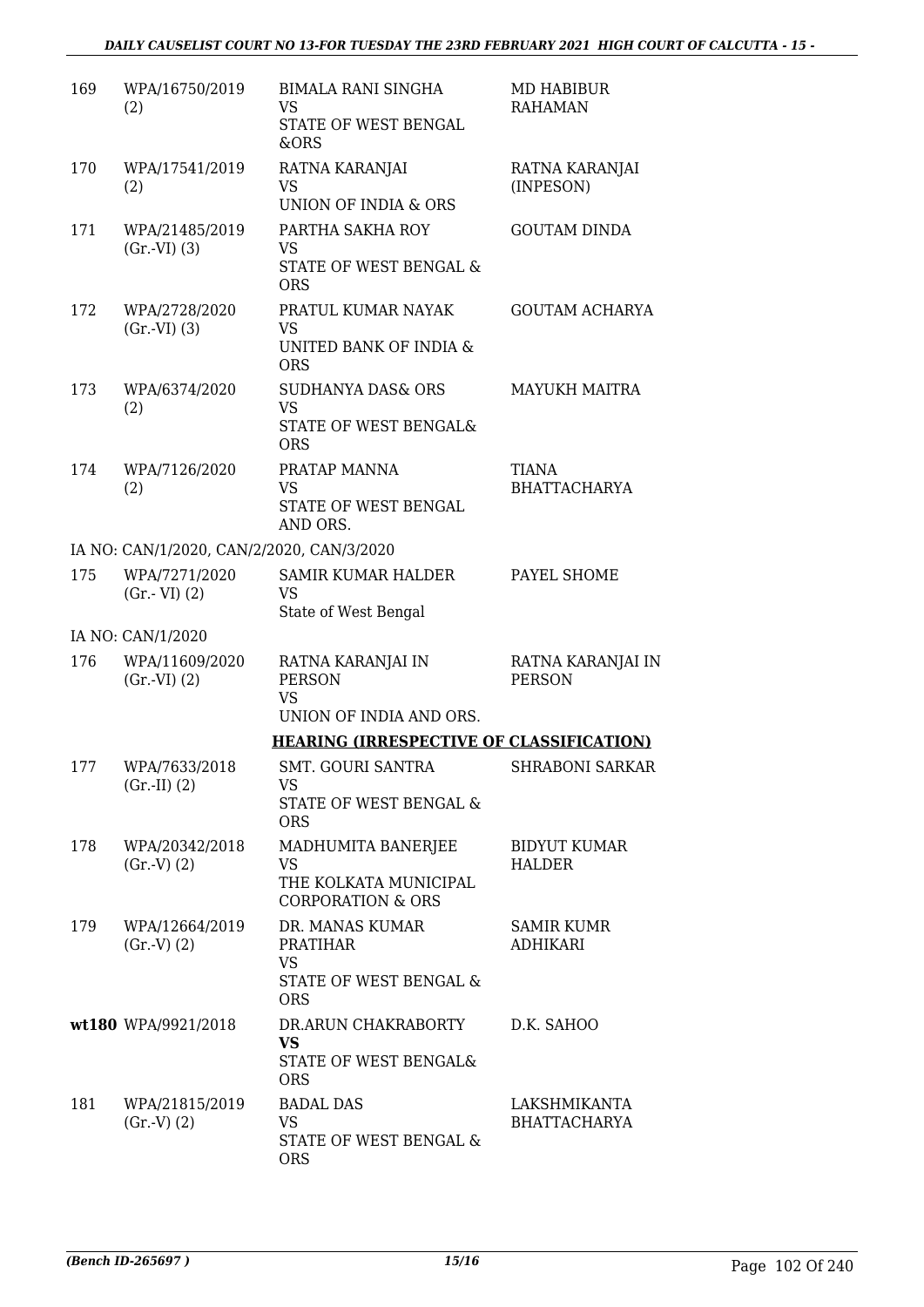| 182 | WPA/4598/2020<br>(Gr.V) (2) | ABINASH NATH & ORS<br>VS<br>STATE OF WEST BENGAL &<br>ORS   | PARTHA SARKAR                         |
|-----|-----------------------------|-------------------------------------------------------------|---------------------------------------|
| 183 | WPA/4888/2020<br>(Gr.V) (2) | <b>SOUMEN CHABRI</b><br>VS<br>STATE OF WEST BENGAL &<br>ORS | <b>SALONI</b><br><b>BHATTACHARJEE</b> |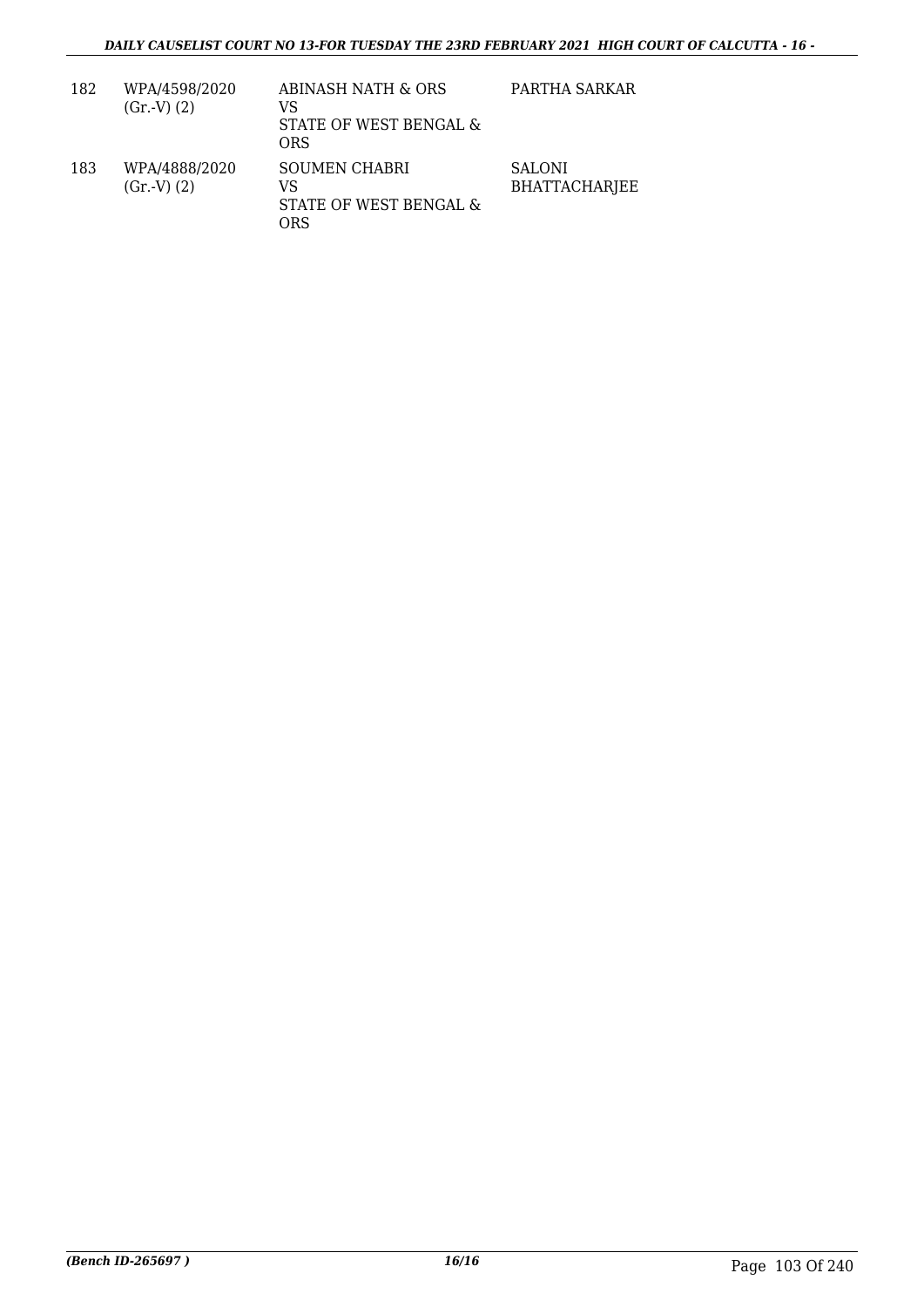

# **Appellate Side**

**DAILY CAUSELIST For Tuesday The 23rd February 2021**

## **COURT NO. 8**

**SINGLE BENCH (SB - IV)**

**AT 10:45 AM**

#### **HON'BLE JUSTICE SABYASACHI BHATTACHARYYA**

#### **(VIA VIDEO CONFERENCE)**

**ON AND FROM MONDAY, THE 11TH JANUARY, 2021 – MATTERS (MOTION & HEARING ) UNDER ARTICLE 226 OF THE CONSTITUTION RELATING TO RESIDUARY UNDER GROUP IX [EXCLUDING ELECTRICITY MATTERS AND MATTERS UNDER PUBLIC PREMISES (UNAUTHORISED OCCUPANTS) ACT, 1971] INCLUDING APPLICATIONS CONNECTED THERETO.**

**NOTE (1) : ORIGINAL SIDE MATTERS WILL BE TAKEN UP FROM 10:45 A.M. TILL RECESS, ONLY ON TUESDAYS AND THURSDAYS.**

**NOTE ( 2) : APPELLATE SIDE MATTERS WILL BE TAKEN UP FROM 2 P.M. ONWARDS OR IMMEDIATELY AFTER COMPLETION OF ORIGINAL SIDE MATTERS, WHICHEVER IS EARLIER, ON TUESDAY AND THURSDAYS.**

**NOTE (3) : ON MONDAYS, WEDNESDAYS AND FRIDAYS, APPELLATE SIDE MATTERS WILL BE TAKEN THROUGHOUT THE DAY.**

**NOTE (4) : LEARNED ADVOCATES APPEARING IN MATTERS PERTAINING**

**---------------------------------------------------------------------------------------------------------**

**TO DIN (COMPANIES ACT, 2013) ARE REQUESTED TO HAND OVER**

**------------------------------------------------------------------------------------------------- THE DETAILS (NUMBER/ITEM NO. .... ETC.) TO THE COURT OFFICER**

**---------------------------------------------------------------------------------------------------**

**FOR BEING CLUBBED TOGETHER FOR HEARING. -----------------------------------------------------------------------**

**NOTE (5) : MENTIONING WILL BE ALLOWED ONLY AT THE FIRST SITTING OF COURT ON THE FIRST WORKING DAY OF EVERY WEEK.**

> **MATTERS WILL BE TAKEN UP THROUGH PHYSICAL HEARING ONLY WHEN BOTH THE PARTIES ARE AGREED.**

### **FOR JUDGMENT**

| WPA/2504/2021 | ARONI TUBES PVT LTD    | DEBASREE DHAMALI |
|---------------|------------------------|------------------|
|               | VS                     |                  |
|               | WEST BENGAL AGRO       |                  |
|               | INDUSTRIES CORPORATION |                  |
|               | LTRD AND ORS           |                  |

IA NO: CAN/1/2021

### **TO BE MENTIONED**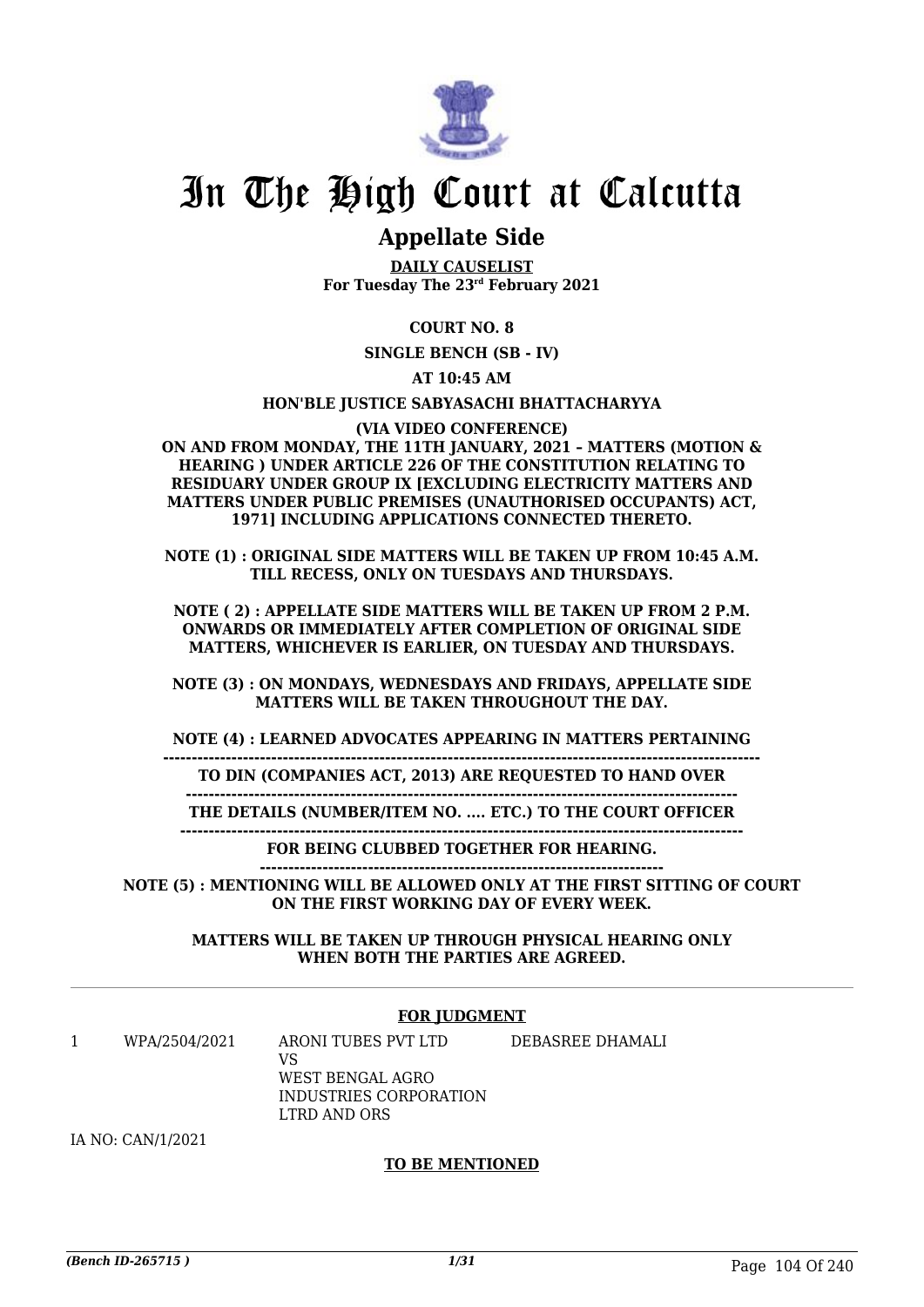| $\overline{2}$ | WPA/8894/2020<br>(Non-Prosecution) | <b>BHABANI RANI BURUI</b><br>VS<br>STATE OF WEST BENGAL<br>AND ORS.                       | <b>MAIDUL ISLAM</b><br><b>KAYAL</b> |
|----------------|------------------------------------|-------------------------------------------------------------------------------------------|-------------------------------------|
|                |                                    | <b>EXTENSION OF INTERIM ORDER</b>                                                         |                                     |
| 3              | WPA/11406/2020                     | <b>JYOTI SANKAR BERA</b><br><b>VS</b><br>STATE OF WEST BENGAL<br>AND ORS.                 | SABYASACHI<br><b>BHATTACHARYA</b>   |
|                |                                    | <b>URGENT MOTION</b>                                                                      |                                     |
|                |                                    | (TOP MATTERS)                                                                             |                                     |
| 4              | WPA/1347/2020                      | <b>SUJAN LAHA</b><br><b>VS</b><br>UNION OF INDIA & ORS                                    | A.K. UPADHYAY                       |
| wt5            | WPA/4664/2020                      | MD. ZAKAUDDIN<br><b>VS</b>                                                                | A.K. UPADHYAY                       |
|                |                                    | <b>UNION OF INDIA &amp; ORS</b>                                                           |                                     |
| wt6            | WPA/11913/2019                     | NIRANJAN SUTRADHAR<br><b>VS</b>                                                           | NILADRI KHANRA                      |
|                |                                    | UNION OF INDIA & ANR                                                                      |                                     |
| wt7            | WPA/8705/2020                      | RAJ KAPOOR BHARTIA<br><b>VS</b><br><b>UNION OF INDIA</b>                                  | AMITABHA SHUKLA                     |
|                |                                    |                                                                                           |                                     |
| wt8            | WPA/8703/2020                      | <b>AMIT BHARTIA</b><br><b>VS</b><br><b>UNION OF INDIA</b>                                 | AMITABHA SHUKLA                     |
| wt9            | WPA/3275/2020                      | TAPABRATA MUKHERJEE<br><b>VS</b><br>UNION OF INDIA & ANR                                  | DYUTIMAN PAUL                       |
| wt10           | WPA/3276/2020                      | INDRANIL BHATTACHARYA<br><b>VS</b><br>UNION OF INDIA & ANR                                | <b>DYUTIMOY PAUL</b>                |
| wt11           | WPA/8700/2020                      | <b>ANUP BHARTIA</b><br>VS —                                                               | <b>AMITAVA SHUKLA</b>               |
|                |                                    | UNION OF INDIA                                                                            |                                     |
|                | wt12 WPA/8626/2020                 | SOUGATA KUMAR PATRA<br><b>VS</b><br>UNION OF INDIA AND ORS                                | <b>SOMESH KUMAR</b><br><b>GHOSH</b> |
|                | wt13 WPA/5226/2020                 | DILIP CHAKRABORTY & ORS<br><b>VS</b><br>MINISTRY OF CORPORATE<br><b>AFFAIRS &amp; ANR</b> | <b>SHAMIK BANERJEE</b>              |
|                | wt14 WPA/5061/2020                 | SHARMISTHA BANERJEE<br><b>VS</b><br>UNION OF INDIA & ANR                                  | DYUTIMOY PAUL                       |
| wt15           | WPA/5060/2020                      | RAJIB BANERJEE<br><b>VS</b>                                                               | DYUTIMOY PAUL                       |
|                | wt16 WPA/4711/2020                 | UNION OF INDIA & ANR<br>SK. KUTUBUDDIN ALI<br><b>VS</b><br>UNION OF INDIA & ORS           | <b>SOMESH KUMAR</b><br><b>GHOSH</b> |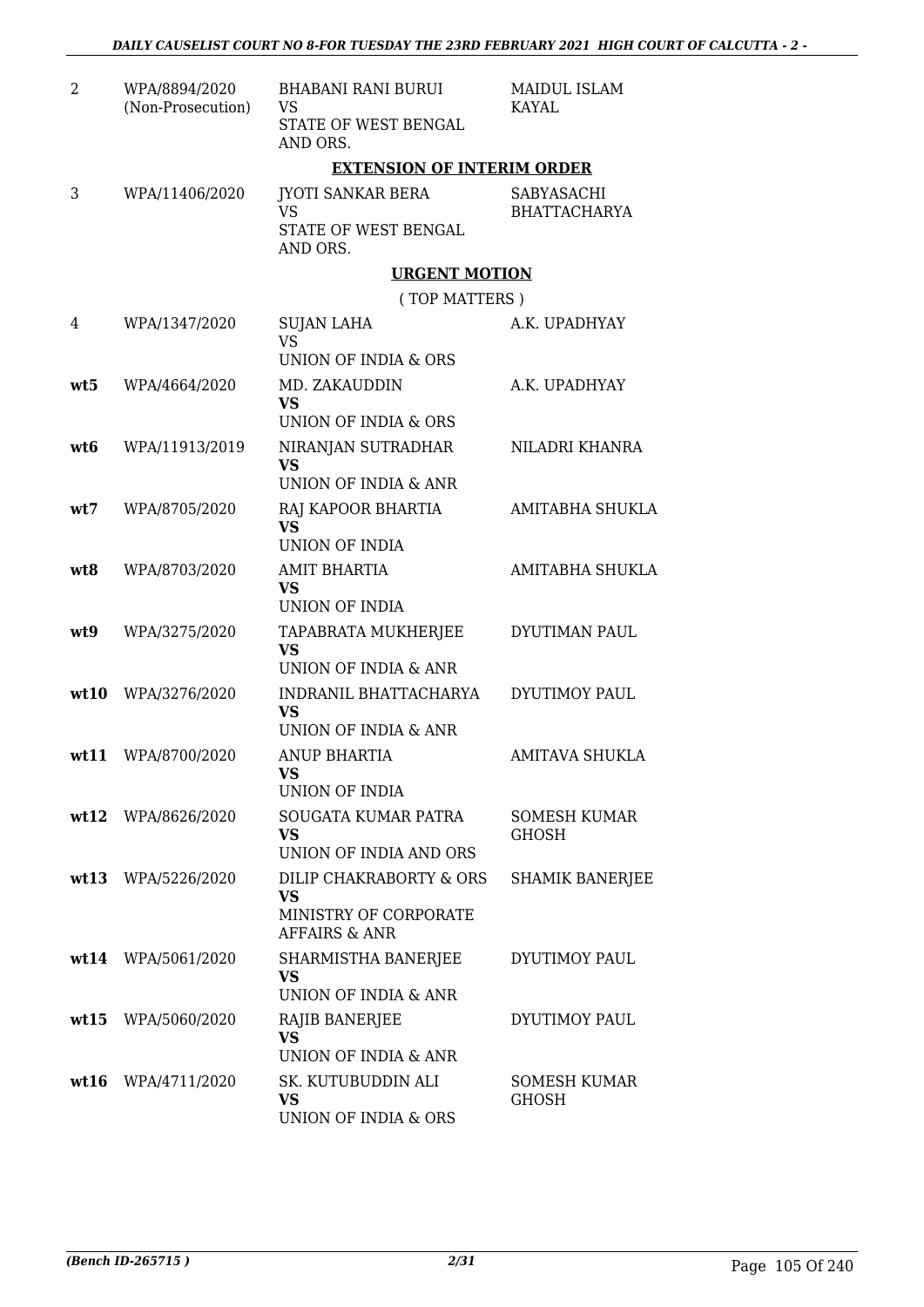| wt17 | WPA/4669/2020      | <b>NAZRA BEGUM</b><br>VS                                                        | A.K. UPADHYAY          |
|------|--------------------|---------------------------------------------------------------------------------|------------------------|
|      |                    | UNION OF INDIA & ORS                                                            |                        |
| wt18 | WPA/2672/2020      | SWAPNA CHATTERJEE<br><b>VS</b><br>UNION OF INDIA & ORS                          | <b>SOMESH KR GHOSH</b> |
| wt19 | WPA/4668/2020      | PARTHA PRATIM<br><b>DASMAHAPATRA</b><br><b>VS</b><br>UNION OF INDIA & ORS       | A.K. UPADHAYA          |
| wt20 | WPA/4667/2020      | <b>HARINDRA SINGH</b><br>VS.<br>UNION OF INDIA & ORS                            | A.K. UPADHYAY          |
| wt21 | WPA/4666/2020      | GAJENDRA SINGH<br><b>VS</b><br>UNION OF INDIA & ORS                             | A.K. UPADHYAY          |
| wt22 | WPA/3862/2020      | SWATI AGARWALA<br><b>VS</b><br>UNION OF INDIA & ORS                             | NISHANT KR SARAF       |
| wt23 | WPA/1617/2020      | ROSHAN LAL AGARWAL &<br><b>ANR</b><br><b>VS</b><br>UNION OF INDIA & ORS         | A.K. UPADHYAY          |
| wt24 | WPA/1619/2020      | <b>ABHIJIT GHOSH</b><br><b>VS</b><br>UNION OF INDIA & ORS                       | A K UPADHYAY           |
| wt25 | WPA/1620/2020      | SUMAN BHATTACHARYYA<br><b>VS</b><br><b>UNION OF INDIA &amp; ORS</b>             | A.K. UPADHYAY          |
| wt26 | WPA/1622/2020      | <b>SUNIL KR BAID</b><br>VS<br>UNION OF INDIA & ORS                              | A K UPADHYAY           |
| wt27 | WPA/1623/2020      | MANISH PAL SINGH<br>VS<br>UNION OF INDIA & ORS                                  | A.K. UPADHYAY          |
|      | wt28 WPA/1624/2020 | <b>SHANKAR PRASAD</b><br><b>DUDHWEWALA</b><br><b>VS</b><br>UNION OF INDIA & ORS | A.K. UPADHYAY          |
|      | wt29 WPA/1625/2020 | <b>AGHOR KUMAR</b><br><b>DUDHWEWALA</b><br><b>VS</b><br>UNION OF INDIA & ORS    | A.K. UPADHYAY          |
| wt30 | WPA/1626/2020      | AJAY AGARWAL<br><b>VS</b><br><b>UNION OF INDIA &amp; ORS</b>                    | A.K. UPADHYAY          |
|      | wt31 WPA/1627/2020 | SANJAY PRAKASH BANSAL<br>VS.<br>UNION OF INDIA & ORS                            | A K UPADHAYAY          |
|      | wt32 WPA/1661/2020 | SANJOY DEY<br><b>VS</b><br>UNION OF INDIA & ORS                                 | DYUTIMOY PAUL          |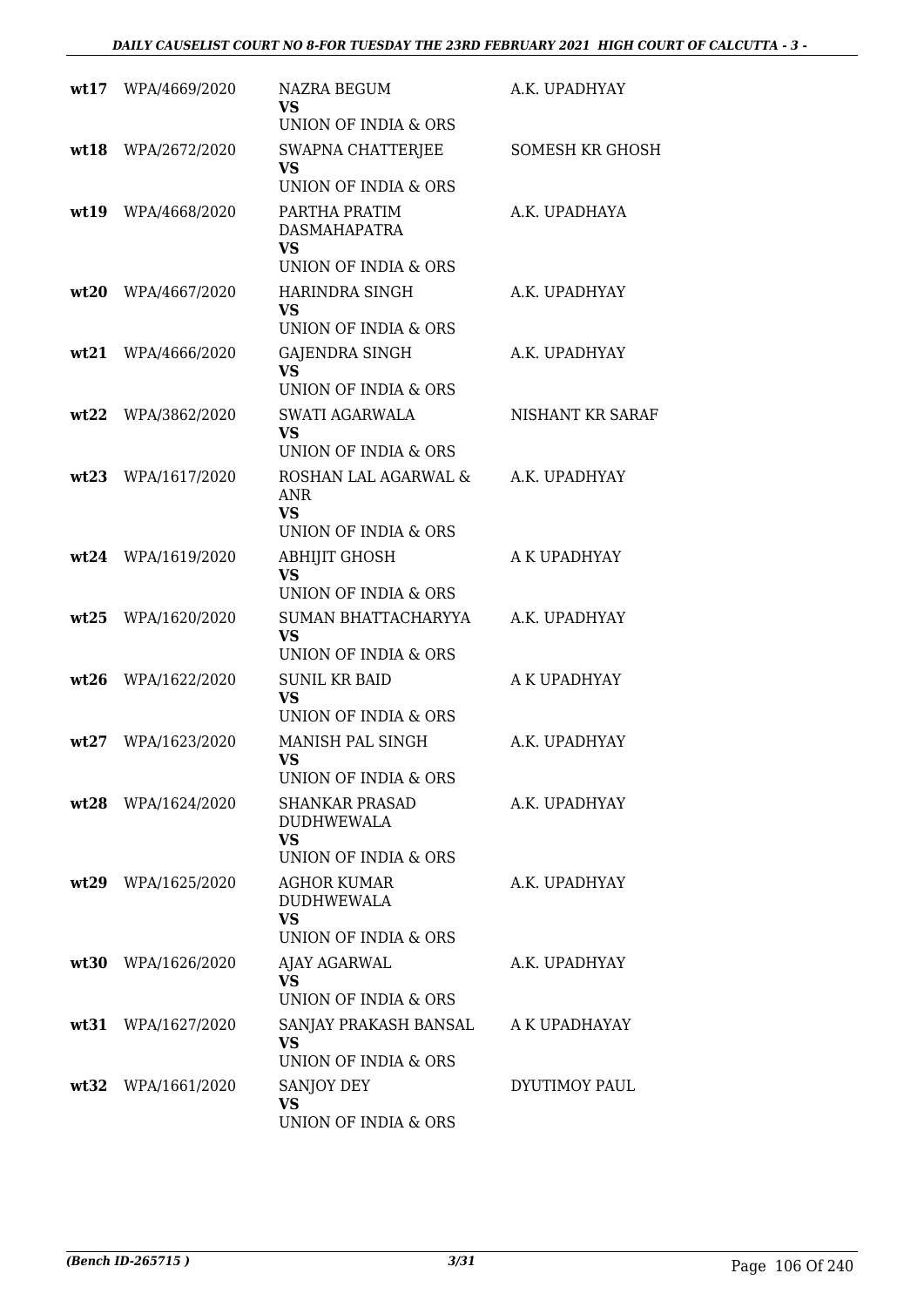|      | wt33 WPA/1794/2020  | <b>BIJAN SHARMA</b><br>VS.<br>UNION OF INDIA & ORS                                                  | A.K. UPADHAYAY |
|------|---------------------|-----------------------------------------------------------------------------------------------------|----------------|
| wt34 | WPA/1796/2020       | CHETAN KALIDAS SHAH<br><b>VS</b><br>UNION OF INDIA & ORS                                            | A.K. UPADHYAY  |
|      | wt35 WPA/1797/2020  | KISHOR DAGA<br>VS<br>UNION OF INDIA & ORS                                                           | A.K. UPADHYAY  |
| wt36 | WPA/1799/2020       | PUNAM SINGH<br>VS.<br>UNION OF INDIA & ORS                                                          | A.K. UPADHYAY  |
| wt37 | WPA/1802/2020       | RAMJIT RAY<br><b>VS</b><br>UNION OF INDIA & ORS                                                     | A.K. UPADHYAY  |
| wt38 | WPA/1805/2020       | <b>JUGNU RAY</b><br><b>VS</b><br>UNION OF INDIA & ORS                                               | A.K. UPADHYAY  |
|      | wt39 WPA/1809/2020  | PRANAY JHUNJHUNWALA<br><b>VS</b><br>STATE OF WEST BENGAL &<br><b>ORS</b>                            | A.K. UPADHAYA  |
| wt40 | WPA/1811/2020       | PRADIP KUMAR AGARWAL<br>VS<br>UNION OF INDIA & ORS                                                  | A.K. UPADHYAY  |
|      | wt41 WPA/1816/2020  | HANUMAN DAS BAGDI<br>VS<br>UNION OF INDIA & ORS                                                     | A K UPADHYAY   |
|      | wt42 WPA/1818/2020  | AKASH BHATTACHARJEE<br><b>VS</b><br>UNION OF INDIA & ORS                                            | A K UPADHYAY   |
| wt43 | WPA/1819/2020       | <b>GAURAV GOENKA</b><br><b>VS</b><br>UNION OF INDIA & ORS                                           | A K UPADHYAY   |
|      | wt44 WPA/1820/2020  | MAHAMMAD MAHMUDAL<br><b>HAQUE</b><br><b>VS</b><br><b>UNION OF INDIA &amp;ORS</b>                    | A K UPADHYAY   |
|      | wt45 WPA/1821/2020  | SWETA CHAUDHRY<br><b>VS</b><br>UNION OF INDIA & ORS                                                 | A K UPADHYAY   |
|      | wt46 WPA/1822/2020  | RUCHIRA JHUNJHUNWALA<br><b>VS</b><br>UNION OF INDIA & ORS                                           | A K UPADHYAY   |
|      | wt47 WPA/1057/2020  | RAJESH KUMAR SONTHALIA SIDHARTHA SHARMA<br><b>VS</b><br>UNION OF INDIA & ANR                        |                |
|      | wt48 WPA/18241/2018 | DIPAK KUMAR INDORIA &<br>ANR<br><b>VS</b><br><b>REGISTRAR OF</b><br>COMPANIES, WEST BENGAL<br>& ORS | ANURAG BAGARIA |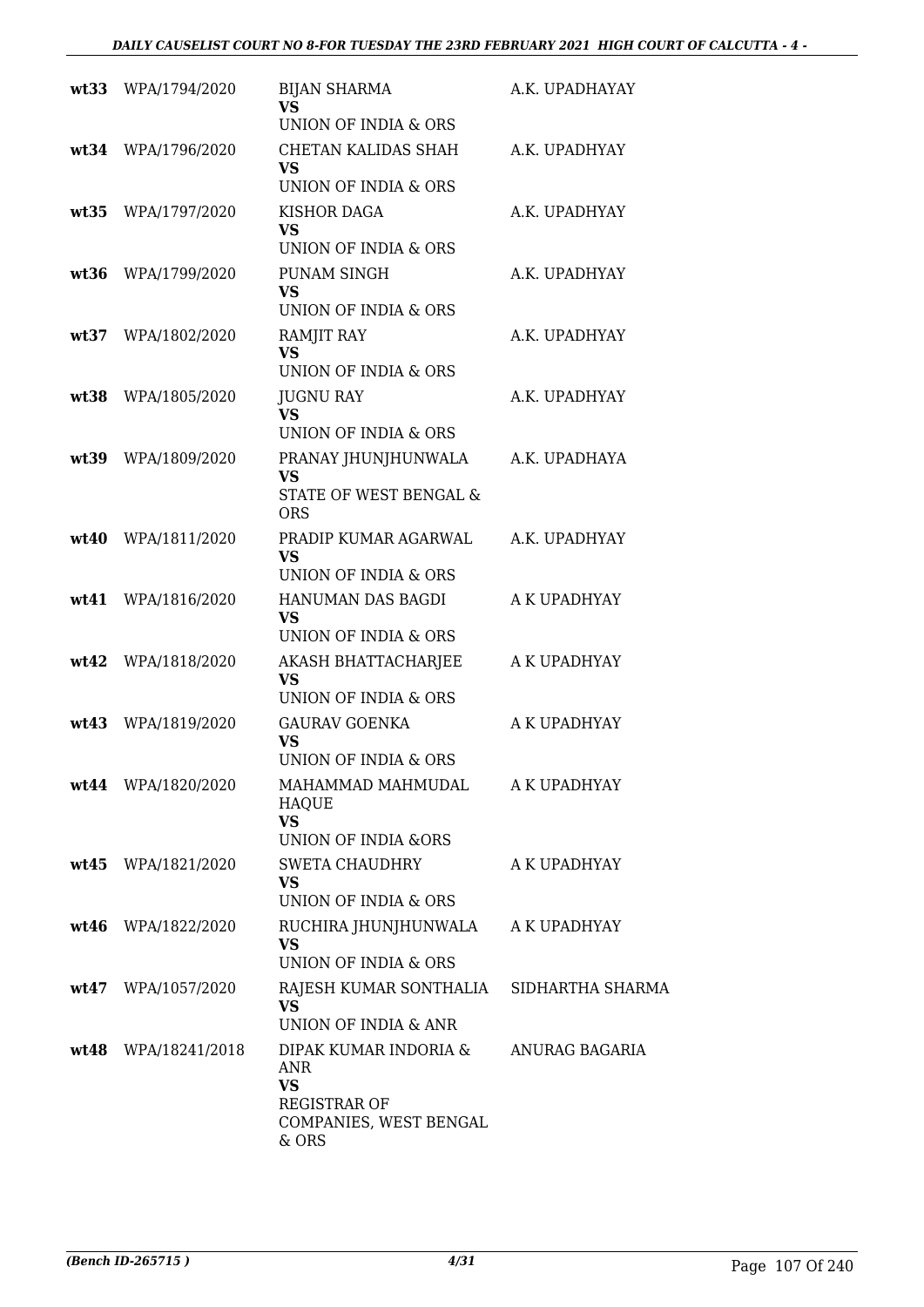| wt49  | WPA/1824/2020      | SHYAM LAL AGARWAL<br><b>VS</b>                                                         | A K UPADHYAY                            |
|-------|--------------------|----------------------------------------------------------------------------------------|-----------------------------------------|
| wt50  | WPA/1825/2020      | <b>UNION OF INDIA &amp; ORS</b><br><b>SITARAM PANDEY</b><br>VS<br>UNION OF INDIA & ORS | A K UPADHYAY                            |
| wt51  | WPA/1826/2020      | SHREE CHAND DAGA<br>VS<br>UNION OF INDIA & ORS                                         | A K UPADHYAY                            |
| wt52  | WPA/1836/2020      | <b>ASHISH AGARWAL &amp; ORS</b><br><b>VS</b>                                           | NIKUNJ BERLIA                           |
| wt53  | WPA/1993/2020      | UNION OF INDIA & ORS<br>ASHIM KUMAR MAZUMDAR<br><b>VS</b><br>UNION OF INDIA & ORS      | ABHISHEK SIKDAR                         |
| wt.54 | WPA/2213/2020      | BINOD CHAND KANKARIA<br>VS<br>UNION OF INDIA & ORS                                     | A. K. UPADHAYAY                         |
| wt55  | WPA/2214/2020      | SHYAMAL SAHA<br><b>VS</b><br>UNION OF INDIA & ORS                                      | <b>SYED NURUL AREFIN</b>                |
| wt56  | WPA/22258/2019     | RAJESH PACHERIA & ORS<br><b>VS</b><br>UNION OF INDIA & ANR                             | <b>VIKAS BAISYA</b>                     |
|       |                    | IA NO: CAN/1/2020(Old No:CAN/4504/2020), CAN/2/2020(Old No:CAN/4505/2020)              |                                         |
| wt57  | WPA/22478/2019     | PARWAZ ANSARI<br><b>VS</b><br>UNION OF INDIA & ORS                                     | KARUNAMOYEE<br><b>SAMANTA</b>           |
| wt58  | WPA/22536/2019     | <b>FALGUNI MAJMUDAR</b><br><b>VS</b><br>UNION OF INDIA & ANR                           | <b>ABHISHEK SIKDAR</b>                  |
| wt59  | WPA/22911/2018     | DEBAPRIYA DAS GUPTA &<br>ANR<br><b>VS</b>                                              | <b>INDRAJIT</b><br><b>BHATTACHARJEE</b> |
| wt60  | WPA/2514/2020      | UNION OF INDIA & ANR<br>MAYANK PATODIA<br><b>VS</b><br>UNION OF INDIA & ORS            | A.K. UPADHYAY                           |
|       | wt61 WPA/2515/2020 | DHIRAJ KUMAR SHARMA<br><b>VS</b><br>UNION OF INDIA & ORS                               | A.K. UPADHYAY                           |
|       | wt62 WPA/2516/2020 | PIYUSH KUMAR BHAGAT<br>VS<br>UNION OF INDIA & ORS                                      | A.K. UPADHYAY                           |
|       | wt63 WPA/2517/2020 | SURAJ KHANDELWAL<br><b>VS</b><br>UNION OF INDIA & ORS                                  | A.K. UPADHYAY                           |
|       | wt64 WPA/2520/2020 | SIDDHARTH SHARMA<br><b>VS</b><br>UNION OF INDIA & ORS                                  | A.K. UPADHYAY                           |
|       | wt65 WPA/2521/2020 | RAJESH CHHETRI<br><b>VS</b><br>UNION OF INDIA & ORS                                    | A.K. UPADHYAY                           |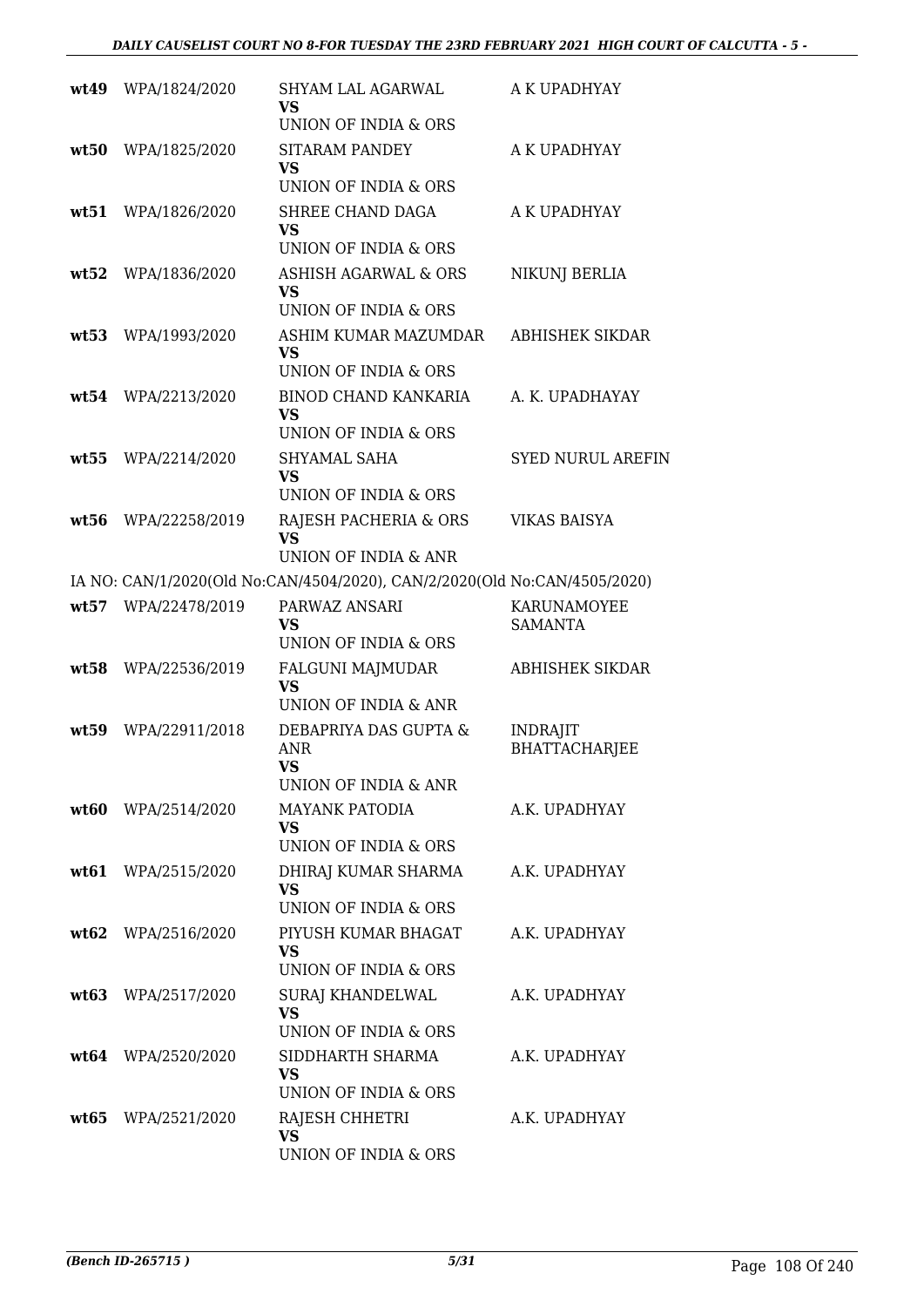| wt66 | WPA/2523/2020                           | PRATEEK PATODIA<br>VS                                                                 | A.K. UPADHYAY        |
|------|-----------------------------------------|---------------------------------------------------------------------------------------|----------------------|
|      |                                         | UNION OF INDIA & ORS                                                                  |                      |
| wt67 | WPA/2524/2020                           | PAWAN KUMR PATODIA<br>VS<br>UNION OF INDIA & ORS                                      | A.K. UPADHYAY        |
| wt68 | WPA/2894/2020                           | PRATEEK BHARDWAJ<br>VS<br>UNION OF INDIA & ORS                                        | <b>MRINAL DAS</b>    |
| wt69 | WPA/3172/2021                           | <b>GURSIMRAN SINGH</b><br><b>VS</b>                                                   | DEVYANI SENGUPTA     |
| wt70 | WPA/3175/2021                           | UNION OF INDIA AND ORS.<br>SAROJ KUMAR BISWAS<br><b>VS</b><br>UNION OF INDIA AND ORS. | DEVYANI SENGUPTA     |
| wt71 | WPA/1823/2020                           | KALPANA JHUNJHUNWALA<br>VS<br>UNION OF INDIA & ORS                                    | A K UPADHYAY         |
| wt72 | WPA/1065/2020                           | <b>VINEETA SONTHALIA</b><br><b>VS</b><br>UNION OF INDIA & ANR                         | SIDHARTHA SHARMA     |
| wt73 | WPA/10990/2019                          | ANINDITA PANJA<br><b>VS</b><br>UNION OF INDIA & ORS                                   | <b>SURYANEEL DAS</b> |
| wt74 | WPA/11136/2019                          | KRISHNA KUMAR KANOI &<br><b>ANR</b><br><b>VS</b><br>UNION OF INDIA & ORS              | <b>SWETA MOHANTY</b> |
|      | IA NO: CAN/1/2019(Old No:CAN/9611/2019) |                                                                                       |                      |
| wt75 | WPA/12524/2019                          | MANOJ KUMAR KEDIA &<br><b>ANR</b><br>VS                                               | <b>SANDIP GARWAL</b> |
|      | wt76 WPA/1345/2020                      | UNION OF INDIA & ORS<br><b>AMIRUL ISLAM</b><br>VS.<br>UNION OF INDIA & ORS            | A.K. UPADHYAY        |
| wt77 | WPA/1348/2020                           | PREM KUMAR AGARWAL<br><b>VS</b><br>UNION OF INDIA & ORS                               | A.K. UPADHYAY        |
| wt78 | WPA/1350/2020                           | AMIT AGARWAL<br>VS.<br>UNION OF INDIA & ORS                                           | A.K. UPADHYAY        |
|      | wt79 WPA/1351/2020                      | VENKATACHALAM<br><b>NARAYAN</b><br>VS.<br>UNION OF INDIA & ORS                        | A.K. UPADHYAY        |
| wt80 | WPA/1354/2020                           | PRAMOD KUMAR KEDIA<br><b>VS</b><br>UNION OF INDIA & ORS                               | A.K. UPADHYAY        |
| wt81 | WPA/1356/2020                           | RAMESH NARAYAN<br><b>VS</b><br>UNION OF INDIA & ORS                                   | A.K. UPADHYAY        |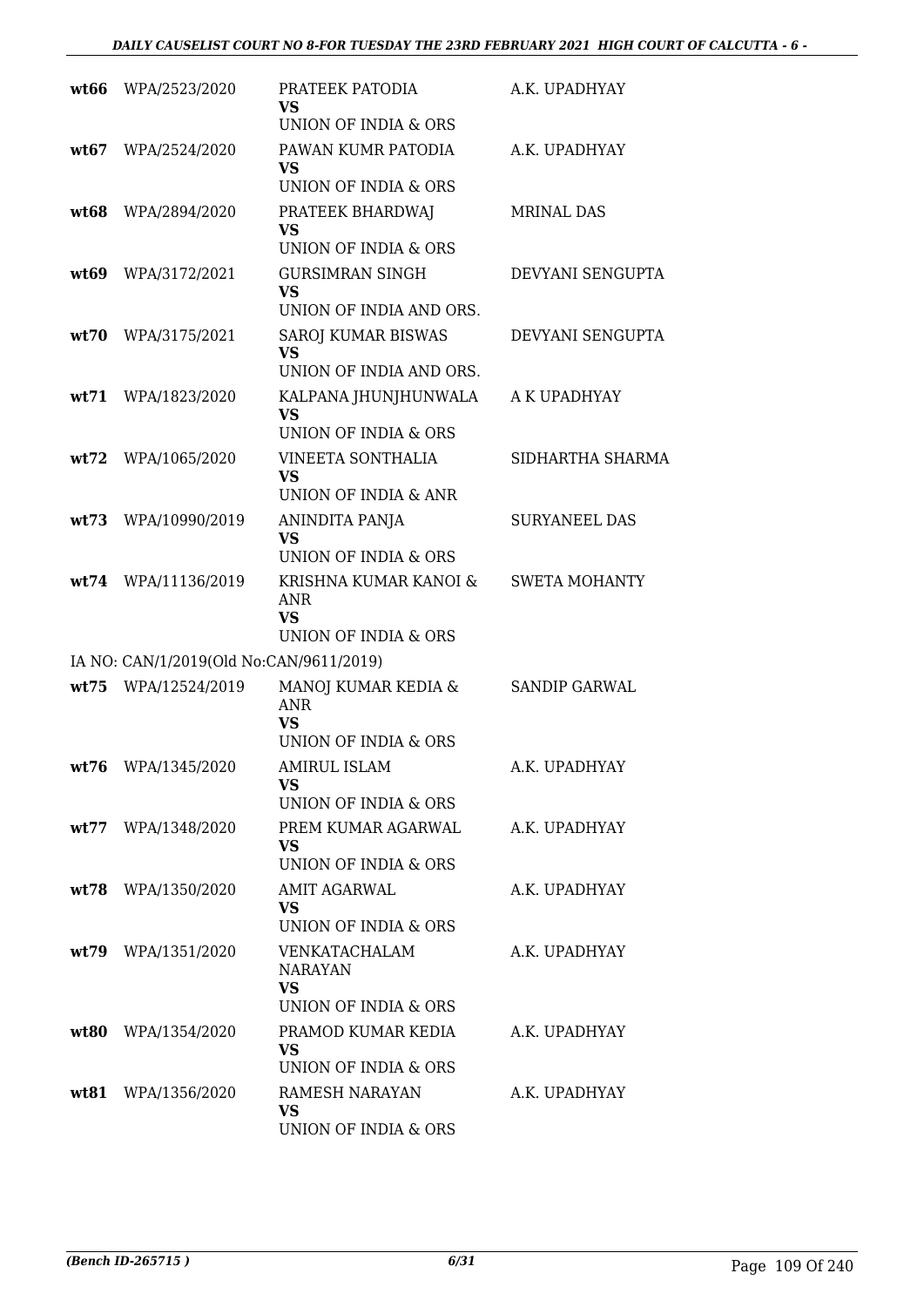| wt82  | WPA/1358/2020                           | NIDHI AGARWAL<br><b>VS</b>                                    | A.K. UPADHYAY                |
|-------|-----------------------------------------|---------------------------------------------------------------|------------------------------|
| wt83  | WPA/1360/2020                           | UNION OF INDIA & ORS<br>MAHESH KUMAR KEDIA<br><b>VS</b>       | A.K. UPADHYAY                |
|       |                                         | UNION OF INDIA & ORS                                          |                              |
|       | wt84 WPA/1361/2020                      | LAJO KAUR<br><b>VS</b><br><b>UNION OF INDIA &amp; ORS</b>     | A.K. UPADHYAY                |
| wt.85 | WPA/1487/2020                           | ABHIJIT UTTAMRAO<br><b>DESHMUKH</b><br><b>VS</b>              | R K CHOUDHARY                |
|       |                                         | UNION OF INDIA & ORS                                          |                              |
|       | IA NO: CAN/1/2020                       |                                                               |                              |
| wt86  | WPA/1489/2020                           | UTTAM KASHINATHRAO<br><b>DESHMUKH</b><br><b>VS</b>            | R K CHOUDHARY                |
|       |                                         | <b>UNION OF INDIA &amp; ORS</b>                               |                              |
|       | IA NO: CAN/1/2020                       |                                                               |                              |
|       | wt87 WPA/1571/2020                      | SAPTAPARNA ROY<br><b>VS</b><br>UNION OF INDIA & ORS           | <b>SURYANEEL DAS</b>         |
|       | IA NO: CAN/1/2020(Old No:CAN/3568/2020) |                                                               |                              |
|       | wt88 WPA/1616/2020                      | BEENA AGARWALA                                                | A K UPADHYAY                 |
|       |                                         | <b>VS</b><br>UNION OF INDIA & ORS                             |                              |
| wt89  | WPA/4134/2021                           | <b>HARADHAN GHOSH</b><br><b>VS</b><br>UNION OF INDIA AND ORS. | <b>SOMESH KUMAR</b><br>GHOSH |
| wt90  | WPA/4248/2021                           | SUSHIL KUMAR HALWAI<br><b>VS</b><br>UNION OF INDIA AND ORS.   | KAILASH DHANUKA              |
| wt91  | WPA/4249/2021                           | <b>VISHAL KUMAR</b>                                           | KAILASH DHANUKA              |
|       |                                         | VS                                                            |                              |
|       |                                         | UNION OF INDIA AND ORS.<br>TULSI KUMAR DUGAR                  |                              |
|       | wt92 WPA/4250/2021                      | <b>VS</b><br>UNION OF INDIA AND ORS.                          | KAILASH DHANUKA              |
|       | wt93 WPA/4252/2021                      | <b>MUKESH PANDEY</b><br><b>VS</b>                             | KAILASH DHANUKA              |
|       |                                         | UNION OF INDIA AND ORS.                                       |                              |
|       | wt94 WPA/4253/2021                      | JITENDRA VRAJLAL SHAH<br>AND ORS<br><b>VS</b>                 | JAYABRATA<br>MUKHERJEE       |
|       |                                         | UNION OF INDIA AND ORS.                                       |                              |
|       | wt95 WPA/4254/2021                      | MONTY AGARWAL<br><b>VS</b><br>UNION OF INDIA AND ORS.         | KAILASH DHANUKA              |
| wt96  | WPA/4255/2021                           | <b>INDRANI SARKAR</b><br>VS<br>UNION OF INDIA AND ORS.        | JOYABRATA<br>MUKHERJEE       |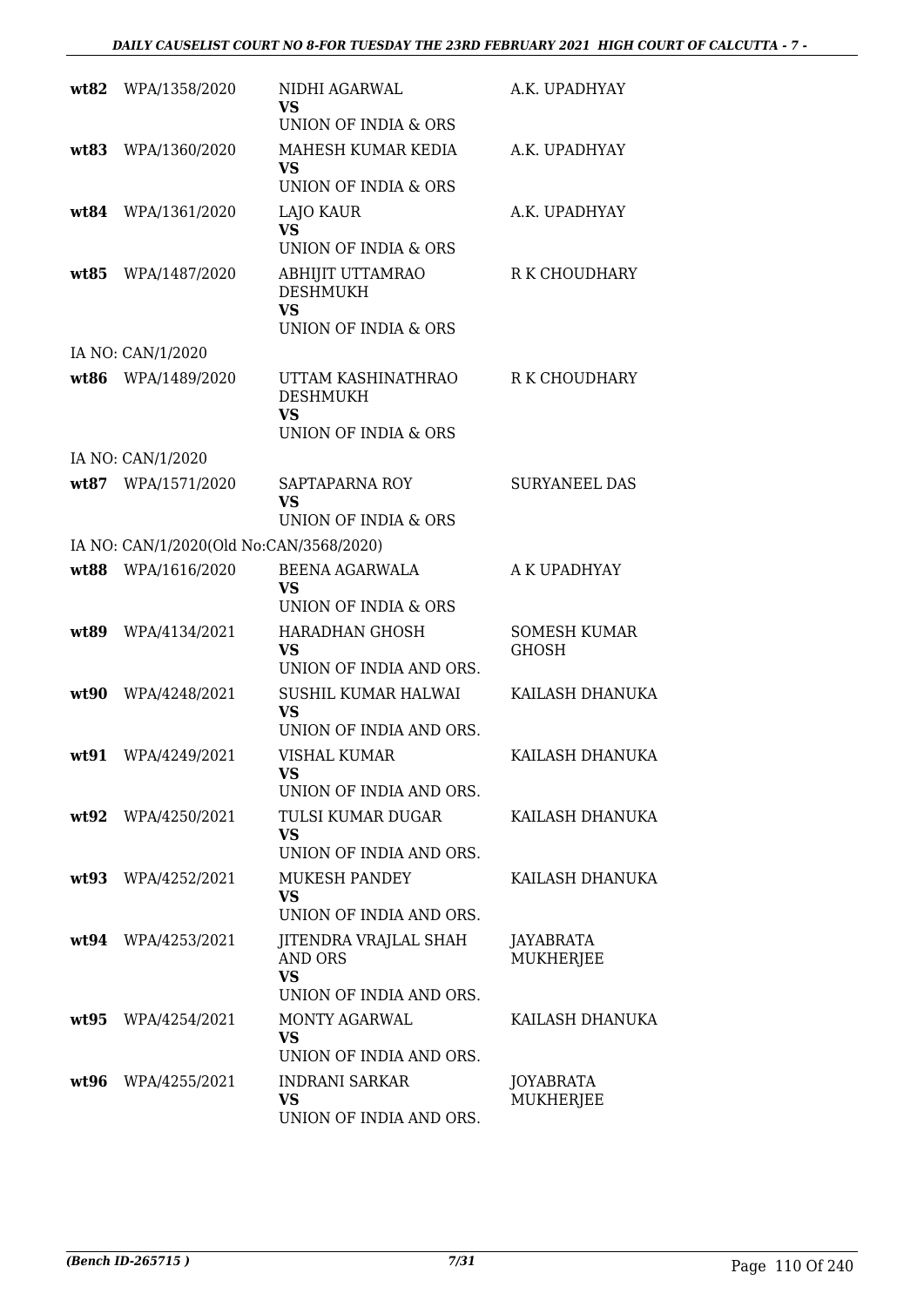| wt97 | WPA/4276/2020                            | <b>AMAL KUMAR DAS</b><br>VS<br>UNION OF INDIA & ORS              | <b>AVIJIT DEY</b>                |
|------|------------------------------------------|------------------------------------------------------------------|----------------------------------|
| wt98 | WPA/4277/2020                            | <b>VICTOR DAS</b><br>VS.<br>UNION OF INDIA & ORS                 | <b>AVIJIT DEY</b>                |
| wt99 | WPA/4279/2020                            | <b>RITA RANI DAS</b><br>VS.<br>UNION OF INDIA & ORS              | <b>AVIJIT DEY</b>                |
|      | wt100 WPA/454/2020                       | SAIBAL MONDAL<br><b>VS</b><br>UNION OF INDIA & ORS               | <b>INDRAJIT</b><br>BHATTACHARJEE |
|      | wt101 WPA/4543/2018                      | <b>SANKAR SARKAR</b><br><b>VS</b><br>UNION OF INDIA & ORS        | <b>AASISH CHOUDHURY</b>          |
|      | wt102 WPA/6809/2019                      | URMILA DHANDHANIA<br><b>VS</b><br>UNION OF INDIA & ANR           | ABHISHEK SIKDAR                  |
|      | IA NO: CAN/1/2019(Old No:CAN/11666/2019) |                                                                  |                                  |
|      | wt103 WPA/8158/2019                      | PARAG MAJUMDAR<br><b>VS</b><br>UNION OF INDIA & ORS              | <b>ABHISHEK SIKDAR</b>           |
|      | wt104 WPA/6811/2019                      | VIJAY KUMAR DHANDHANIA<br><b>VS</b><br>UNION OF INDIA & ANR      | ABHISHEK SIKDAR                  |
|      | IA NO: CAN/1/2019(Old No:CAN/11665/2019) |                                                                  |                                  |
|      | wt105 WPA/6810/2019                      | BHARAT DHANDHANIA<br><b>VS</b><br>UNION OF INDIA & ANR           | ABHISHEK SIKDAR                  |
|      | IA NO: CAN/1/2019(Old No:CAN/11664/2019) |                                                                  |                                  |
|      | wt106 WPA/3468/2020                      | <b>SOUMYA GOLDER</b>                                             | <b>GOUR BARAN SAU</b>            |
|      |                                          | <b>VS</b><br>UNION OF INDIA & ANR.                               |                                  |
|      | wt107 WPA/3469/2020                      | MRINAL KANTI GOLDER<br>VS.<br>UNION OF INDIA & ORS.              | <b>GOUR BARAN SAU</b>            |
|      | wt108 WPA/3470/2020                      | <b>MANISH GOLDER</b><br>VS.<br>UNION OF INDIA & ANR.             | <b>GOURBARAN SAU</b>             |
|      | wt109 WPA/3533/2020                      | RAJIV KUMAR MOHTA<br>VS.<br>UNION OF INDIA & ANR                 | <b>GOUR BARAN SAU</b>            |
|      | wt110 WPA/7464/2020                      | SUBHRANGSU DAS<br><b>VS</b><br>UNION OF INDIA                    | ARKADIPTA<br><b>SENGUPTA</b>     |
|      | IA NO: CAN/1/2020                        |                                                                  |                                  |
|      | wt111 WPA/7265/2020                      | NIKUNJ SARDA<br><b>VS</b><br>UNION OF INDIA AND<br><b>OTHERS</b> | SOMESH KUMAR<br>GHOSH            |
|      | IA NO: CAN/1/2020                        |                                                                  |                                  |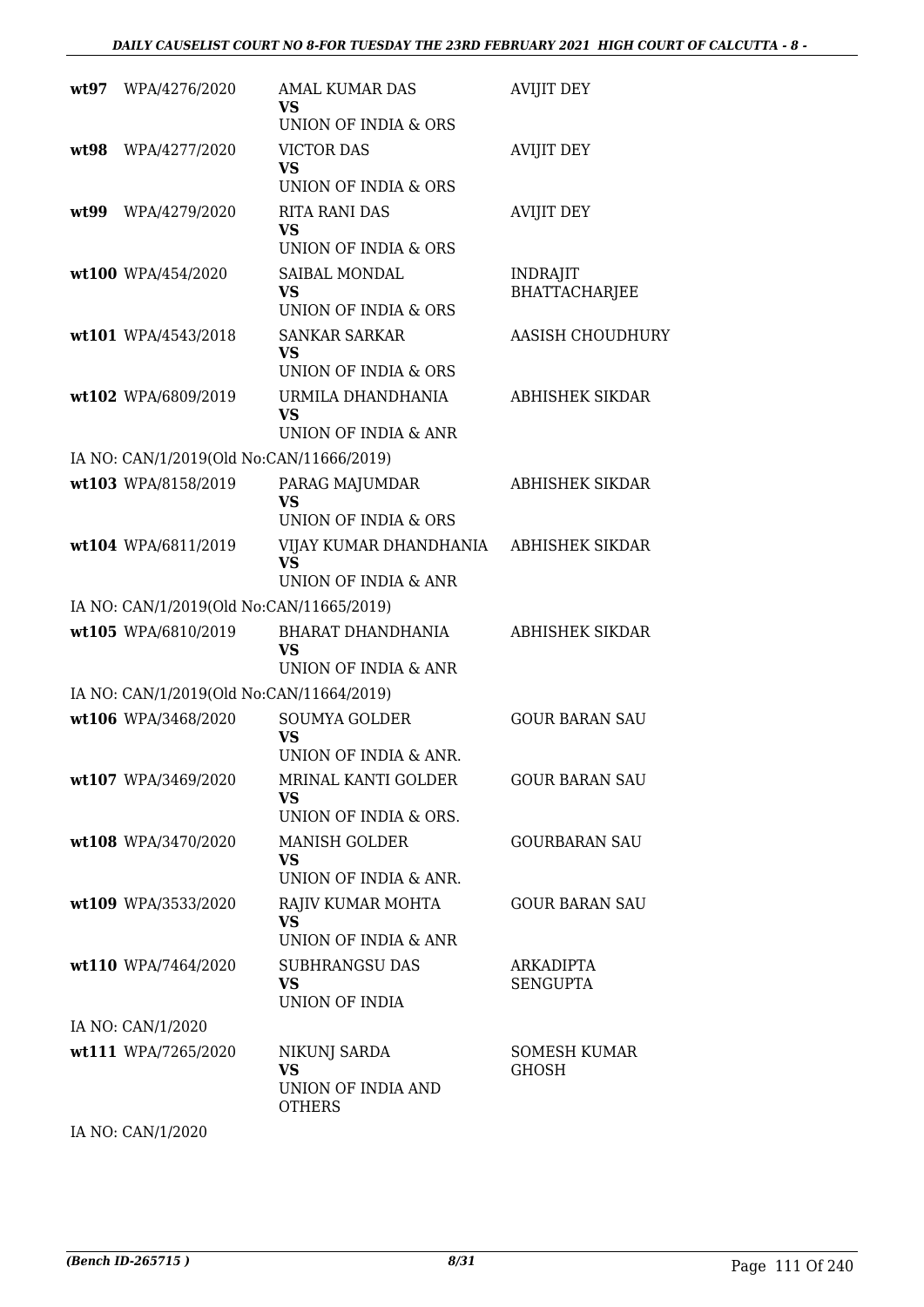|     | wt112 WPA/7596/2020  | SUSHIL KUMAR AGARWAL<br>VS<br>UNION OF INDIA                                                             | DYUTIMOY PAUL                        |
|-----|----------------------|----------------------------------------------------------------------------------------------------------|--------------------------------------|
|     | IA NO: CAN/1/2020    |                                                                                                          |                                      |
|     | wt113 WPA/11519/2020 | ANISH CHAKRABORTY<br><b>VS</b><br>UNION OF INDIA AND ORS.                                                | KARUNAMOYEE<br><b>SAMANTA</b>        |
|     | wt114 WPA/11523/2020 | <b>SHIPRA HALDER</b><br>VS<br>UNION OF INDIA AND ORS.                                                    | KARUNAMOYEE<br><b>SAMANTA</b>        |
|     | wt115 WPA/3959/2021  | <b>GAJENDRA SINGH</b><br>VS.<br>UNION OF INDIA AND ORS.                                                  | <b>SOMESH KUMAR</b><br><b>GHOSH</b>  |
|     | wt116 WPA/3960/2021  | SIDDHANT AGARWAL<br><b>VS</b><br>UNION OF INDIA AND ORS.                                                 | <b>SOMESH KUMAR</b><br><b>GHOSH</b>  |
|     | wt117 WPA/3967/2021  | <b>SUMAN AGARWAL</b><br><b>VS</b><br>UNION OF INDIA AND ORS.                                             | <b>SOMESH KUMAR</b><br><b>GHOSH</b>  |
|     | wt118 WPA/3974/2021  | DEBABRATA KARMAKAR<br><b>VS</b><br>UNION OF INDIA AND ORS.                                               | <b>SOMESH KUMAR</b><br><b>GHOSH</b>  |
|     | wt119 WPA/3978/2021  | MITTI GHOSH<br><b>VS</b><br>UNION OF INDIA AND ORS.                                                      | <b>SOMESH KUMAR</b><br><b>GHOSH</b>  |
|     | wt120 WPA/3700/2021  | JYOTI BAFNA<br><b>VS</b><br>UNION OF INDIA AND ORS.                                                      | <b>SOMESH KR GHOSH</b>               |
|     | wt121 WPA/3708/2021  | MITHILESH KR SHARMA<br><b>VS</b><br>UNION OF INDIA AND ORS.                                              | <b>SOMESH KR GHOSH</b>               |
|     | wt122 WPA/3716/2021  | <b>VIKASH BAFNA</b><br><b>VS</b><br>UNION OF INDIA AND ORS                                               | <b>SOMESH KR GHOSH</b>               |
| 123 | WPA/2085/2016        | MD AMANULLAH LASKAR<br>VS<br>STATE OF WEST BENGAL &<br><b>ORS</b>                                        | M R ABEDIN                           |
| 124 | WPA/18942/2019       | <b>MINATI MAITY</b><br><b>VS</b><br><b>STATE OF WEST BENGAL &amp;</b><br><b>ORS</b>                      | <b>SK SAHJAHAN</b>                   |
| 125 | CPAN/347/2020        | GURUPADA KHATUA & ANR<br><b>VS</b><br>ONKAR SINGH MINA & ORS                                             | <b>GOUR CHAND</b><br><b>SAMNANTA</b> |
|     | wt126 WPA/74/2020    | <b>GURUPADA KHATUA &amp; ORS</b><br><b>VS</b><br>THE DISTRICT<br>MAGISTRATE, SOUTH 24-<br>PARGANAS & ORS | <b>GORA CHAND</b><br><b>SAMANTA</b>  |
|     |                      | IA NO CANILLOODOCOLLINE CANTOLEOGODO) CANTOGODI                                                          |                                      |

IA NO: CAN/1/2020(Old No:CAN/3450/2020), CAN/2/2021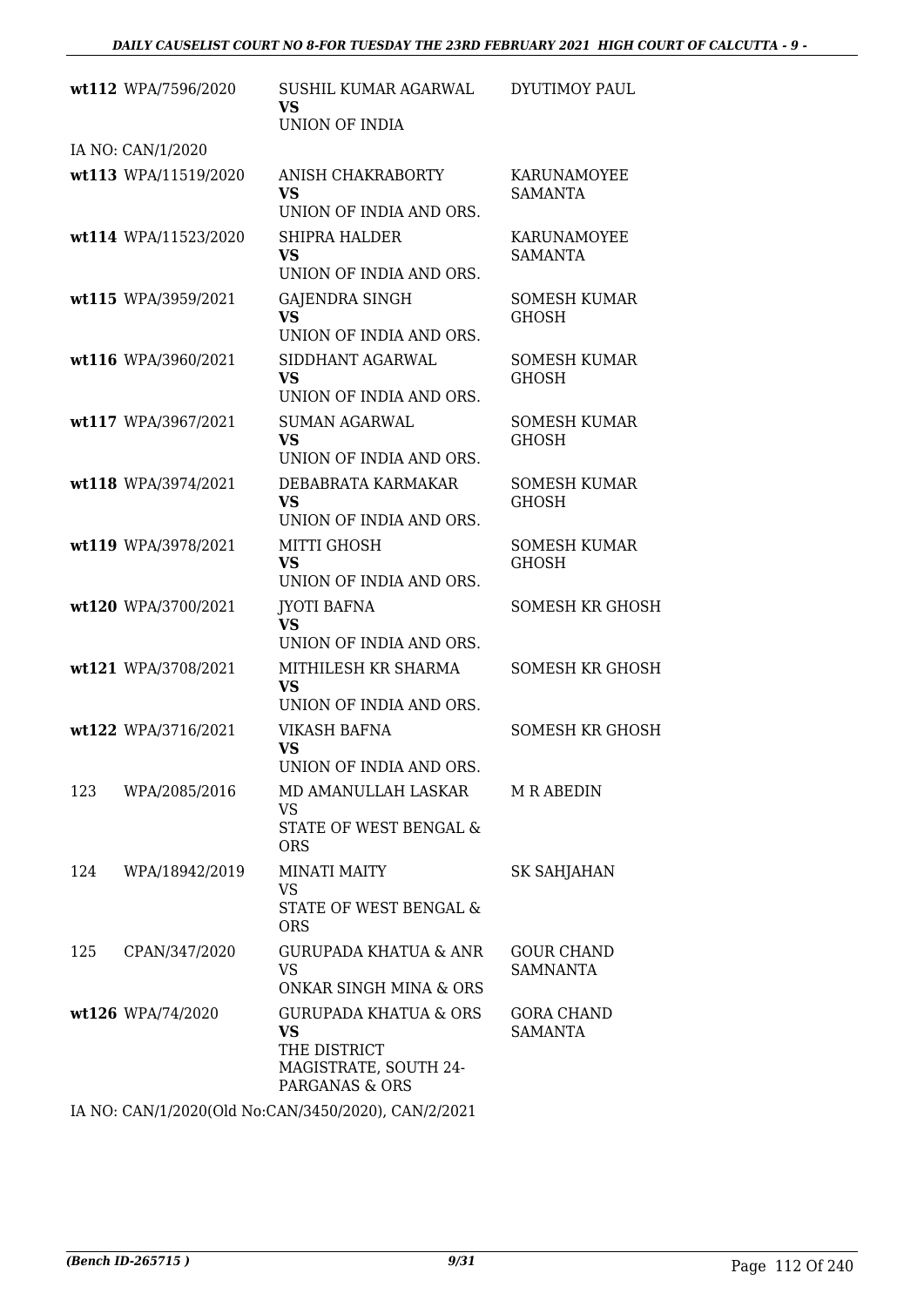| 127 | WPA/2486/2020      | BROJA MOHAN GHOSH<br><b>VS</b><br>STATE OF WEST BENGAL &<br><b>ORS</b>                                          | PRIYABRATA SAHA                       |
|-----|--------------------|-----------------------------------------------------------------------------------------------------------------|---------------------------------------|
| 128 | WPA/2638/2020      | <b>MANIK DUTTA</b><br>VS<br>STATE OF WEST BENGAL &<br><b>ORS</b>                                                | PRADYOT MALAKAR                       |
| 129 | WPA/2896/2020      | HAJI MUMTAZ KHAN @<br><b>MUMTAZ KHAN</b><br><b>VS</b><br>THE GENERAL MANAGER,<br><b>METRO RAILWAY &amp; ORS</b> | <b>ISHITA RAUT</b>                    |
|     | IA NO: CAN/1/2021  |                                                                                                                 |                                       |
| 130 | WPA/8725/2020      | HEMKANT ENTERPRISES<br>PVT LTD AND ANR<br><b>VS</b><br>Union of India AND ORS                                   | <b>AMRITA PANDEY</b>                  |
| 131 | WPA/8882/2020      | ARIJIT MITRA<br><b>VS</b><br>STATE OF WEST BENGAL<br>AND ORS.                                                   | <b>AMITAVA BHOWMIK</b>                |
| 132 | WPA/9583/2020      | <b>BASARAT MOLLA</b><br>VS<br>STATE OF WEST BENGAL<br>AND ORS.                                                  | RAFIKUL ISLAM<br><b>SARDAR</b>        |
| 133 | WPA/9591/2020      | AKSHAY KUKMAR DAS<br><b>VS</b><br>STATE OF WEST BENGAL<br>AND ORS.                                              | <b>BHARAT CHANDRA</b><br><b>SIMAI</b> |
| 134 | WPA/10521/2020     | ABDA KHATOON AND ORS<br><b>VS</b><br>STATE OF WEST BENGAL<br>AND ORS.                                           | <b>SARBANANDA</b><br><b>SANYAL</b>    |
|     | 135 WPA/11379/2020 | <b>ABUL BASAR MOLLA</b><br>VS<br>STATE OF WEST BENGAL<br>AND ORS.                                               | SATYAJIT MANDAL                       |
| 136 | WPA/2585/2021      | <b>JYOTSHNA DEB</b><br><b>VS</b><br>STATE OF WEST BENGAL<br>AND ORS.                                            | <b>BHARAT CHANDRA</b><br><b>SIMAI</b> |
| 137 | WPA/2955/2021      | SHANKAR PRASAD MAITY<br>VS.<br>THE BRANCH MANAGER,<br>PNB AND ORS                                               | PAPIYA SHAW                           |
|     |                    | <b>URGENT MOTION 1</b>                                                                                          |                                       |
|     |                    | (TOP MATTERS)                                                                                                   |                                       |
| 138 | WPA/4618/2020      | SWAPAN KUMAR DINDA<br>VS<br>STATE OF WEST BENGAL &                                                              | KAMAL KANTA KAR                       |

ORS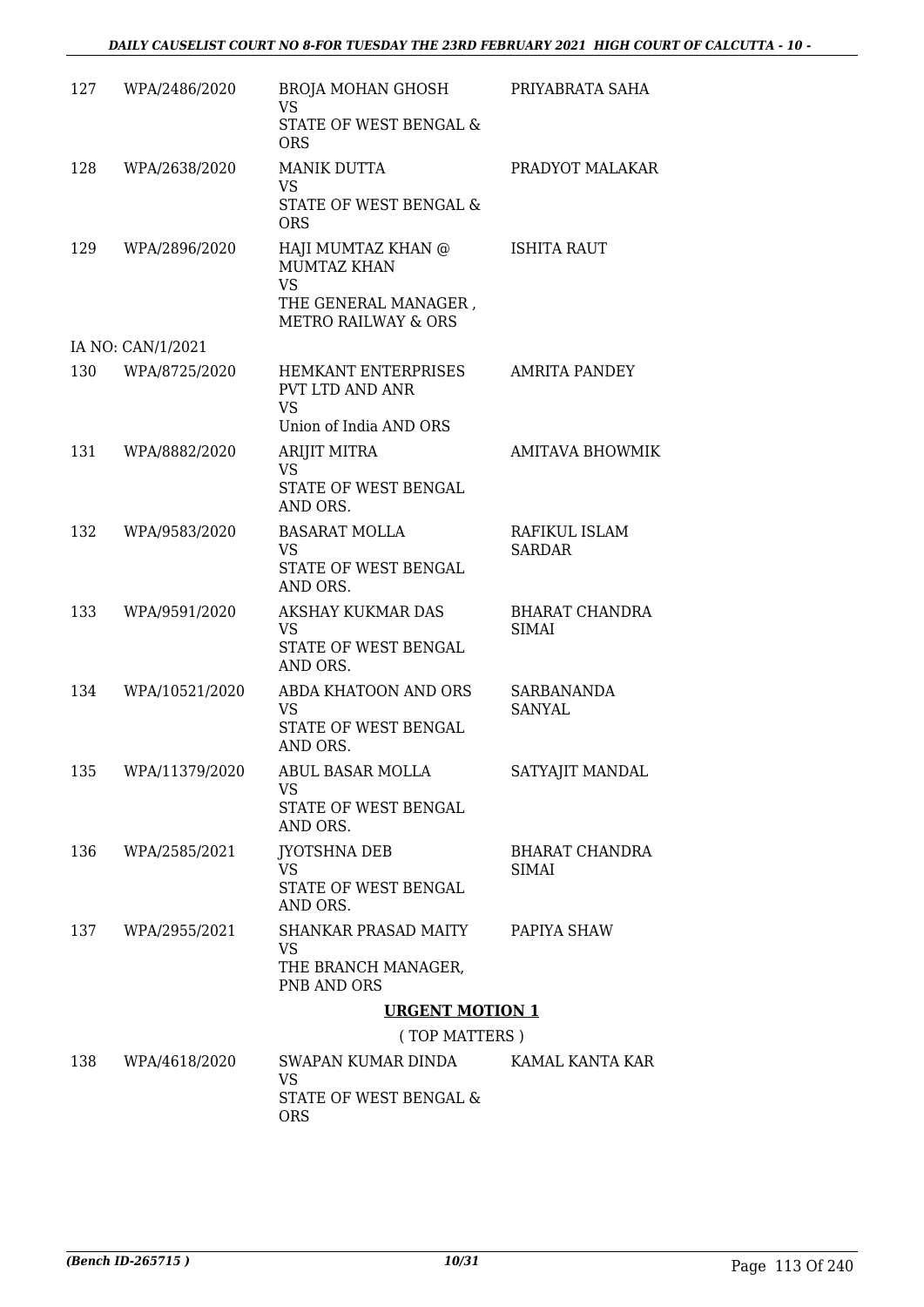| 139 | WPA/1531/2021     | SRIDAM MONDAL AND ANR<br>VS                                                                                                                | <b>NEIL BASU</b>                |
|-----|-------------------|--------------------------------------------------------------------------------------------------------------------------------------------|---------------------------------|
|     |                   | STATE OF WEST BENGAL<br>AND ORS.                                                                                                           |                                 |
| 140 | WPA/7350/2020     | <b>NEPAL DAS</b><br><b>VS</b><br>Union of India                                                                                            | <b>JOY CHAKRABORTY</b>          |
|     | IA NO: CAN/1/2020 |                                                                                                                                            |                                 |
| 141 | WPA/8099/2020     | <b>SUBHASIS MAHATO</b><br><b>VS</b><br>Union of India                                                                                      | MALABIKA SAHA                   |
| 142 | WPA/1000/2021     | <b>SIKHA GAN</b><br><b>VS</b><br>STATE OF WEST BENGAL<br>AND ORS.                                                                          | SIDDHARTHA DEB<br><b>ROY</b>    |
| 143 | WPA/2236/2021     | ESKAG SANJEEVANI<br>PRIVATE LIMITED AND<br><b>ANOTHER</b><br><b>VS</b><br>MUNICIPAL CORPORATION<br>OG GREATOR MUMBAI AND<br><b>ANOTHER</b> | PRASUN GHOSH                    |
| 144 | WPA/2698/2021     | <b>RANUMA BIBI</b><br>VS<br>STATE OF WEST BENGAL<br>AND ORS.                                                                               | RAJ KUMAR SAIN                  |
| 145 | WPA/2389/2020     | CHANCHAL BASU<br><b>VS</b><br>STATE OF WEST BENGAL &<br>ORS.                                                                               | UTSAV MUKHERJEE                 |
| 146 | WPA/9795/2020     | THE MAHA BODHI SOCIETY<br>OF INDIA<br><b>VS</b><br>STATE OF WEST BENGAL<br>AND ORS.                                                        | <b>B K BANERJEE</b>             |
| 147 | WPA/10985/2020    | CHITTARANJAN RAY<br>VS<br>STATE OF WEST BENGAL<br>AND ORS.                                                                                 | CHITTARANJAN RAY<br>(IN PERSON) |
| 148 | WPA/11431/2020    | BIJOY BISWAS AND ORS<br><b>VS</b><br>THE UNION OF INDIA AND<br><b>ORS</b>                                                                  | <b>MAINAK GANGULY</b>           |
| 149 | WPA/164/2021      | SK AMIR @ ARMAN BHOLA<br><b>VS</b><br>STATE OF WEST BENGAL<br>AND ORS.                                                                     | MOYUKH<br>MUKHERJEE             |
| 150 | WPA/1517/2021     | KANCHAN MONDAL AND<br>ANR<br><b>VS</b><br>STATE OF WEST BENGAL<br>AND ORS.                                                                 | SABYASACHI<br><b>MONDAL</b>     |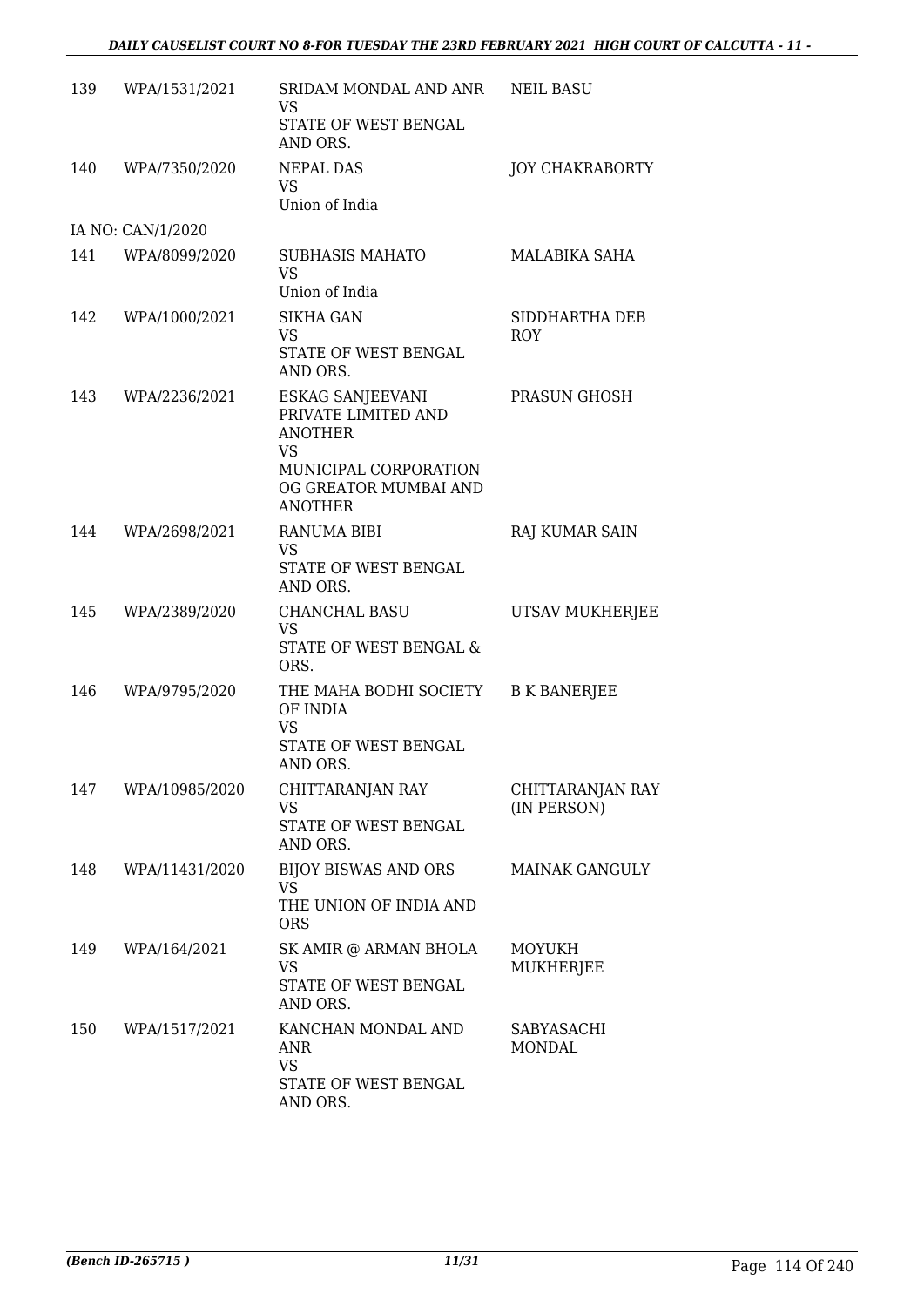| 151 | WPA/4783/2021      | <b>ATIN ROY</b><br><b>VS</b><br>STATE OF WEST BENGAL<br><b>AND ORS</b>                    | SATRAJIT SINHA ROY                      |
|-----|--------------------|-------------------------------------------------------------------------------------------|-----------------------------------------|
|     |                    | <b>URGENT MOTION 2</b>                                                                    |                                         |
|     |                    | (TOP MATTERS)                                                                             |                                         |
|     | 152 WPA/23994/2019 | RANENDRA NARAYAN SAHA SREEJOYEE BOSE<br><b>VS</b><br>STATE OF WEST BENGAL &<br><b>ORS</b> |                                         |
| 153 | WPA/286/2020       | KABITA MAJHI<br><b>VS</b><br>STATE OF WEST BENGAL &<br><b>ORS</b>                         | <b>BRAJABALLABH SAHA</b>                |
|     | 154 WPA/942/2020   | RENUBALA MAJHI<br><b>VS</b><br>STATE OF WEST BENGAL &<br><b>ORS</b>                       | <b>DEBASIS SUR</b>                      |
| 155 | WPA/2160/2020      | <b>SWAPAN KR DAS</b><br><b>VS</b><br>STATE OF WEST BENGAL &<br><b>ORS</b>                 | <b>SUBIR KR</b><br><b>BHATTACHARYYA</b> |
| 156 | WPA/2522/2020      | PANKAJ MAHATA<br><b>VS</b><br>STATE OF WEST BENGAL &<br><b>ORS</b>                        | <b>SARTHAK BURMAN</b>                   |
| 157 | WPA/2989/2020      | SEKHAR CHANDRA<br><b>CHOWDHURY</b><br><b>VS</b><br>STATE OF WEST BENGAL &<br><b>ORS</b>   | LIPIKA CHATTERJEE                       |
| 158 | WPA/4376/2020      | TEJPAL RABIDAS & ORS SUFI KAMAL<br><b>VS</b><br>STATE OF WEST BENGAL &<br><b>ORS</b>      |                                         |
| 159 | WPA/4379/2020      | GOPAL MANDAL & ORS<br><b>VS</b><br>STATE OF WEST BENGAL &<br><b>ORS</b>                   | PRIYANKA MONDAL                         |
| 160 | WPA/4534/2020      | MANU SARKAR & ANR<br>VS.<br>STATE OF WEST BENGAL &<br><b>ORS</b>                          | RUPSA SREEMANI                          |
| 161 | WPA/4762/2020      | SUBHAS CHANDRA<br><b>BHATTACHARYYA</b><br><b>VS</b><br>STATE OF WEST BENGAL &             | KAMAL KANTA KAR                         |
| 162 | WPA/4923/2020      | <b>ORS</b><br>PROF. ANURADHA GHOSH<br>VS.<br>STATE OF WEST BENGAL &<br><b>ORS</b>         | <b>SUMAN BANERJEE</b>                   |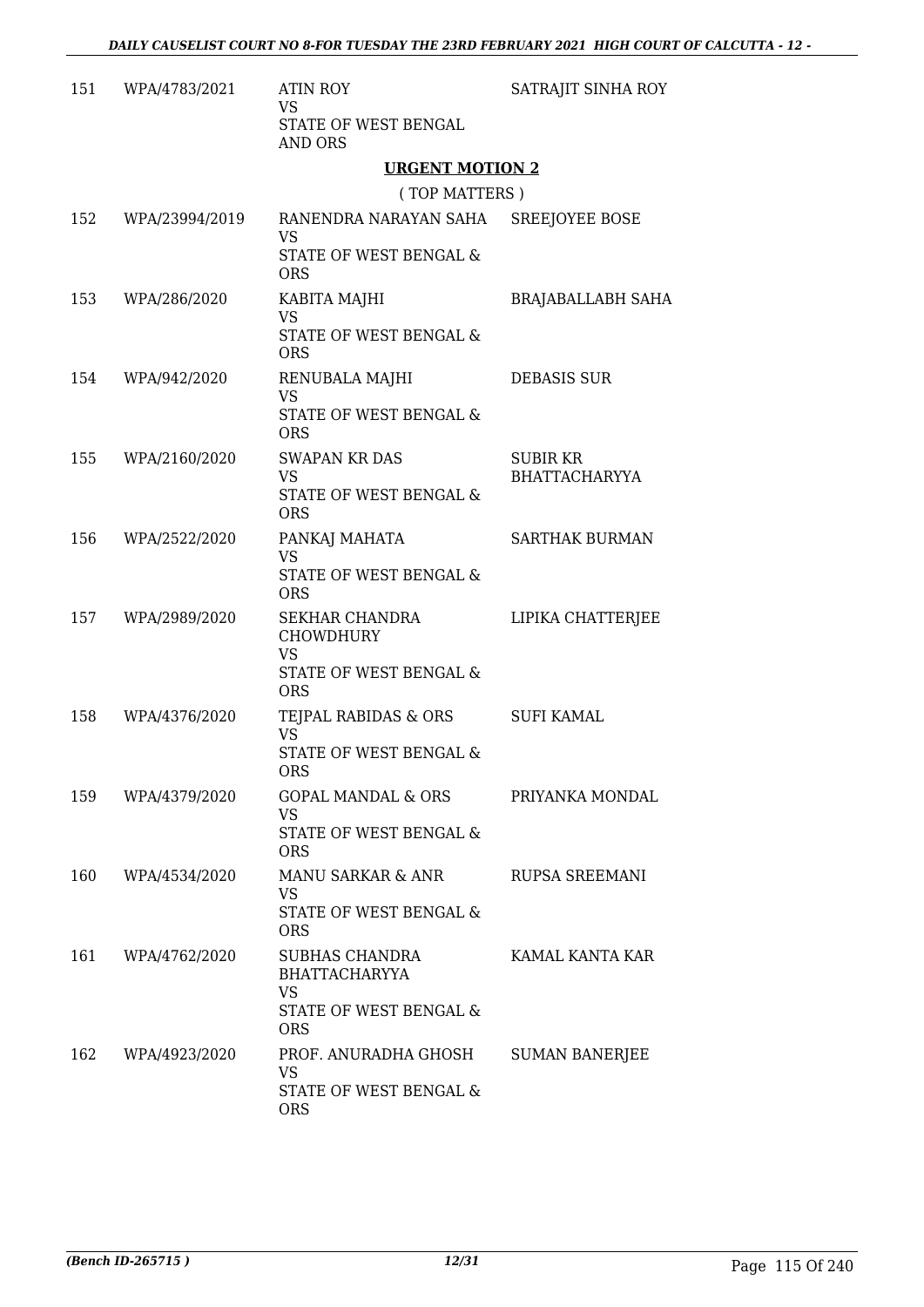| 163 | WPA/4983/2020                           | EYASMINA KHATUN<br><b>VS</b>                                                     | <b>KRISHNA YADAV</b>          |                 |
|-----|-----------------------------------------|----------------------------------------------------------------------------------|-------------------------------|-----------------|
|     |                                         | STATE OF WEST BENGAL &<br><b>ORS</b>                                             |                               |                 |
| 164 | WPA/4989/2020                           | MUNCY NASHER ALI SAHA<br>$&$ ANR<br><b>VS</b>                                    | S. M. HASAN                   |                 |
|     |                                         | UNION OF INDIA & ORS                                                             |                               |                 |
| 165 | WPA/5647/2020                           | ANATHBANDHU TEACHER'S<br>TRAINING INSTITUTE<br><b>VS</b><br>UNION OF INDIA & ORS | TUHIN SUBHRA RAUT             |                 |
| 166 | WPA/5996/2020                           | <b>ASHA PAL</b>                                                                  | MD. ASHRAFUL HUQ              |                 |
|     |                                         | <b>VS</b><br>STATE OF WEST BENGAL &<br><b>ORS</b>                                |                               |                 |
|     | IA NO: CAN/1/2020(Old No:CAN/4172/2020) |                                                                                  |                               |                 |
| 167 | WPA/7101/2020                           | <b>ARATI SOREN</b><br><b>VS</b>                                                  | <b>SOHOM RAY</b>              |                 |
|     |                                         | STATE OF WEST BENGAL                                                             |                               |                 |
|     | IA NO: CAN/1/2020                       |                                                                                  |                               |                 |
| 168 | WPA/7488/2020                           | RADHA THAPA @ RADHA<br><b>BAHADUR</b><br><b>VS</b><br>STATE OF WEST BENGAL       | <b>SANJIB DAS</b>             |                 |
|     |                                         | AND ORS.                                                                         |                               |                 |
|     | IA NO: CAN/1/2020                       |                                                                                  |                               |                 |
| 169 | WPA/7836/2020                           | KAMAL BAGARIA<br><b>VS</b>                                                       | <b>JAYSHREE SAHA</b>          |                 |
|     |                                         | State of West Bengal                                                             |                               |                 |
| 170 | WPA/7956/2020                           | UTTAM KUMAR DAS<br><b>VS</b><br>STATE OF WEST BENGAL                             | SAYANTAN HAZRA                | SAIKAT BANERJEE |
|     |                                         | AND ORS.                                                                         |                               |                 |
| 171 | WPA/8105/2020                           | DR. TUSHAR CHOWDHURY<br><b>VS</b><br>State of West Bengal                        | PRADYAT SAHA                  |                 |
| 172 | WPA/8134/2020                           | REJAUL SK.                                                                       | MANOJ KUMAR ROY               |                 |
|     |                                         | <b>VS</b><br>State of West Bengal                                                |                               |                 |
| 173 | WPA/8149/2020                           | <b>TAPAS SAMANTA</b><br><b>VS</b>                                                | RAFIKUL ISLAM                 |                 |
|     |                                         | STATE OF WEST BENGAL<br>AND ORS.                                                 |                               |                 |
|     | IA NO: CAN/1/2020                       |                                                                                  |                               |                 |
| 174 | WPA/8217/2020                           | MANAS KOTAL AND ORS.<br>VS<br>STATE OF WEST BENGAL                               | samit bhanja                  |                 |
|     |                                         | AND ORS.                                                                         |                               |                 |
| 175 | WPA/8232/2020                           | <b>FAIDEAL SUPPLIES LTD</b><br>AND ANR<br><b>VS</b>                              | ANIRUDDHA<br><b>AGARWALLA</b> |                 |
|     |                                         | Union of India AND ORS                                                           |                               |                 |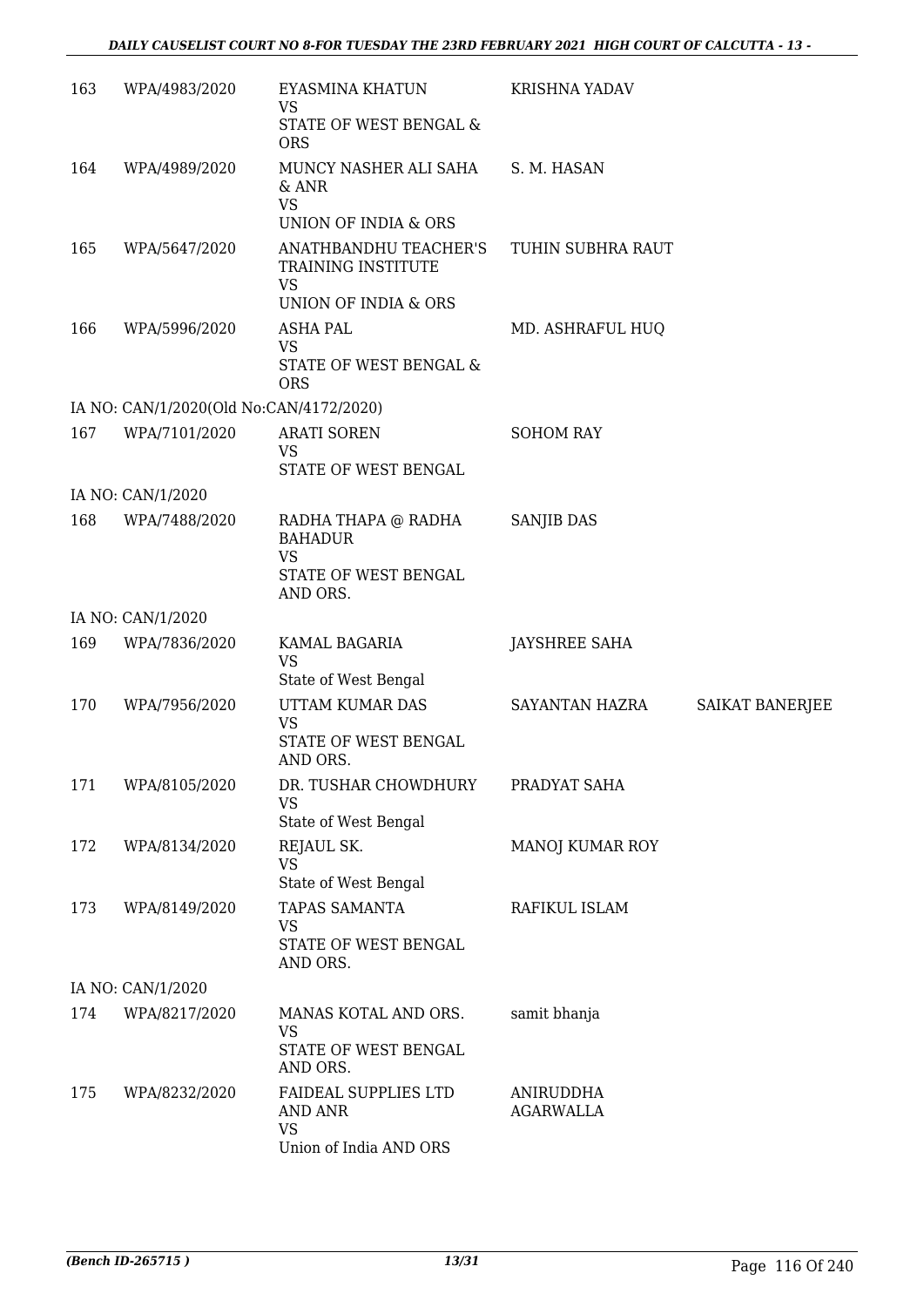| 176 | WPA/8370/2020 | <b>INDRALAL PRAMANIK</b><br><b>VS</b><br>STATE OF WEST BENGAL<br>AND ORS.                                               | <b>GOURANGA KUMAR</b><br>DAS           |
|-----|---------------|-------------------------------------------------------------------------------------------------------------------------|----------------------------------------|
| 177 | WPA/8630/2020 | BHAJAGOBINDA ROY @<br><b>BHAJAN ROY</b><br><b>VS</b><br>State of West Bengal                                            | <b>NAZIR AHMED</b>                     |
| 178 | WPA/8637/2020 | SOUVIK MUKHERJEE<br><b>VS</b><br>THE ADDL. SECY. AND<br>CHIEF PASSPORT OFFICER,<br>PASSPORT SEVA PRG. AND<br><b>ORS</b> | <b>SUMAN BANERJEE</b>                  |
| 179 | WPA/8661/2020 | <b>BAIJNATH JAISWAL</b><br>VS<br>STATE OF WEST BENGAL<br>AND ORS.                                                       | <b>AMLAN KUMAR</b><br><b>MUKHERJEE</b> |
| 180 | WPA/8671/2020 | <b>BISWAJIT SADHUKHAN</b><br><b>VS</b><br>STATE OF WEST BENGAL<br>AND ORS.                                              | SUTAPA UPADHYAY                        |
| 181 | WPA/8696/2020 | RABINDRA SARKAR<br><b>VS</b><br>STATE OF WEST BENGAL<br>AND ORS.                                                        | TARUNJYOTI TEWARI                      |
| 182 | WPA/8753/2020 | <b>SMT REBA MANNA</b><br>VS<br>STATE OF WEST BENGAL<br>AND ORS.                                                         | SOURADIPTA<br><b>BANERJEE</b>          |
| 183 | WPA/8826/2020 | UTPAL MONDAL<br><b>VS</b><br>THE STATE OF WEST<br><b>BENGAL AND ORS</b>                                                 | DYUTIMOY PAUL                          |
| 184 | WPA/9052/2020 | BEMALA DEBI<br>VS<br>STATE OF WEST BENGAL<br>AND ORS.                                                                   | <b>ABHIK SARKAR</b>                    |
| 185 | WPA/9064/2020 | <b>AMENA BIBI</b><br>VS<br>STATE OF WEST BENGAL<br>AND ORS.                                                             | MARIA RAHAMAN                          |
| 186 | WPA/9198/2020 | <b>REKHA BARMAN</b><br><b>VS</b><br>State of West Bengal                                                                | <b>MADHURIMA</b><br>MUKHERJEE          |
| 187 | WPA/9215/2020 | <b>APU KUNDU</b><br><b>VS</b><br>STATE OF WEST BENGAL<br>AND ORS.                                                       | SHIBAJI KUMAR DAS                      |
| 188 | WPA/9297/2020 | <b>BABURAM SARDAR</b><br>VS<br>STATE OF WEST BENGAL<br>AND ORS.                                                         | <b>MIR ANOWAR</b>                      |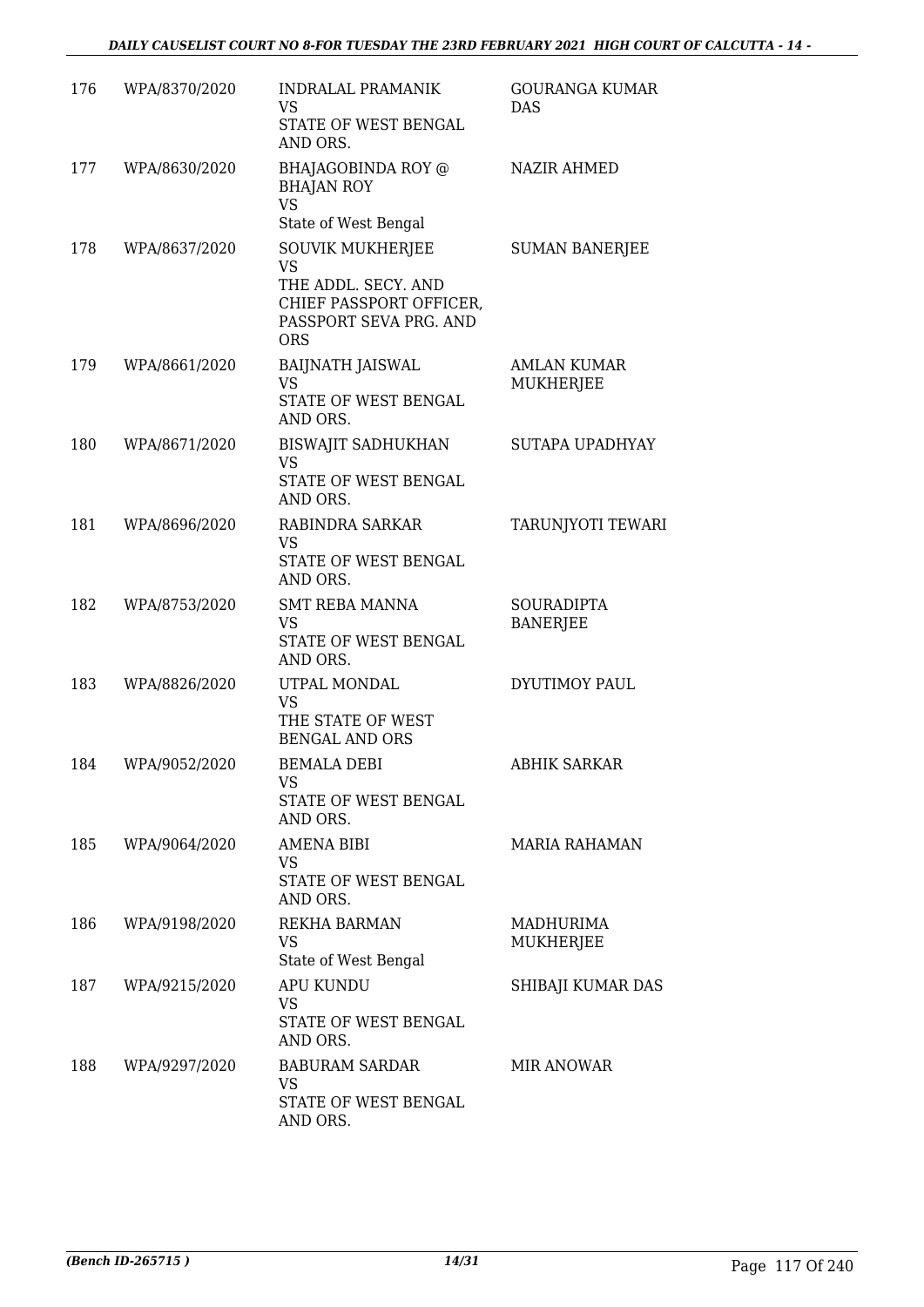| 189 | WPA/9342/2020 | <b>SUNIL SARDAR</b><br>VS.<br>UNION OF INDIA AND ORS.                                                                                                                   | RAKESH SARKAR                |
|-----|---------------|-------------------------------------------------------------------------------------------------------------------------------------------------------------------------|------------------------------|
| 190 | WPA/9344/2020 | ARJUN SHARMA<br><b>VS</b><br>UNION OF INDIA AND ORS.                                                                                                                    | <b>RAKESH SARKAR</b>         |
| 191 | WPA/9372/2020 | NITYANANDA CHATTERJEE<br>@ NITAI<br><b>VS</b><br>STATE OF WEST BENGAL<br>AND ORS.                                                                                       | RAJNANDINI DAS               |
| 192 | WPA/9393/2020 | IRADHA DAMODAR<br>SALGRAM JEW AND SRI SRI<br>SHIB THAKUR JEW REPD.<br>BY SHEBAITS SAJAL BARAN<br><b>GHOSH AND ORS.</b><br><b>VS</b><br>STATE OF WEST BENGAL<br>AND ORS. | SUBHAS CH. ATHA              |
| 193 | WPA/9419/2020 | <b>AMIT SINGHA</b><br><b>VS</b><br>STATE OF WEST BENGAL<br>AND ORS.                                                                                                     | KAMAL KANTA KAR              |
| 194 | WPA/9465/2020 | MOLOY KUMAR PAL AND<br><b>ANR</b><br><b>VS</b><br>PASCHIM BANGA GRAMIM<br><b>BANK AND ORS</b>                                                                           | SAJAL KUMAR GHOSH            |
| 195 | WPA/9486/2020 | DILL DEVELOPERS<br>PRIVATES LIMITED<br>VS<br><b>REGISTRAR OF</b><br>COMPANIES, WEST BENGAL                                                                              | SHEBATEE DATTA               |
| 196 | WPA/9568/2020 | <b>SUKUMAR DAS</b><br><b>VS</b><br><b>STATE OF WEST BENGAL</b><br>AND ORS.                                                                                              | KAMAK KANTA KAR              |
| 197 | WPA/9615/2020 | RAJIB HOSEN BISWAS<br><b>VS</b><br><b>INDIAN OIL CORP AND ORS</b>                                                                                                       | MARIA RAHAMAN                |
| 198 | WPA/9692/2020 | <b>BINA MONDAL</b><br>VS<br>STATE OF WEST BENGAL<br>AND ORS.                                                                                                            | KAMAL KANTA KAR              |
| 199 | WPA/9724/2020 | <b>SMT SATMINDAR KAUR</b><br>AND ANR<br><b>VS</b><br>STATE OF WEST BENGAL<br>AND ORS.                                                                                   | <b>TRIPTIMOY</b><br>TALUKDER |
| 200 | WPA/9729/2020 | PURNA CHANDRA DAS<br><b>VS</b><br>STATE OF WEST BENGAL<br>AND ORS.                                                                                                      | SK SAHJAHAN ALI              |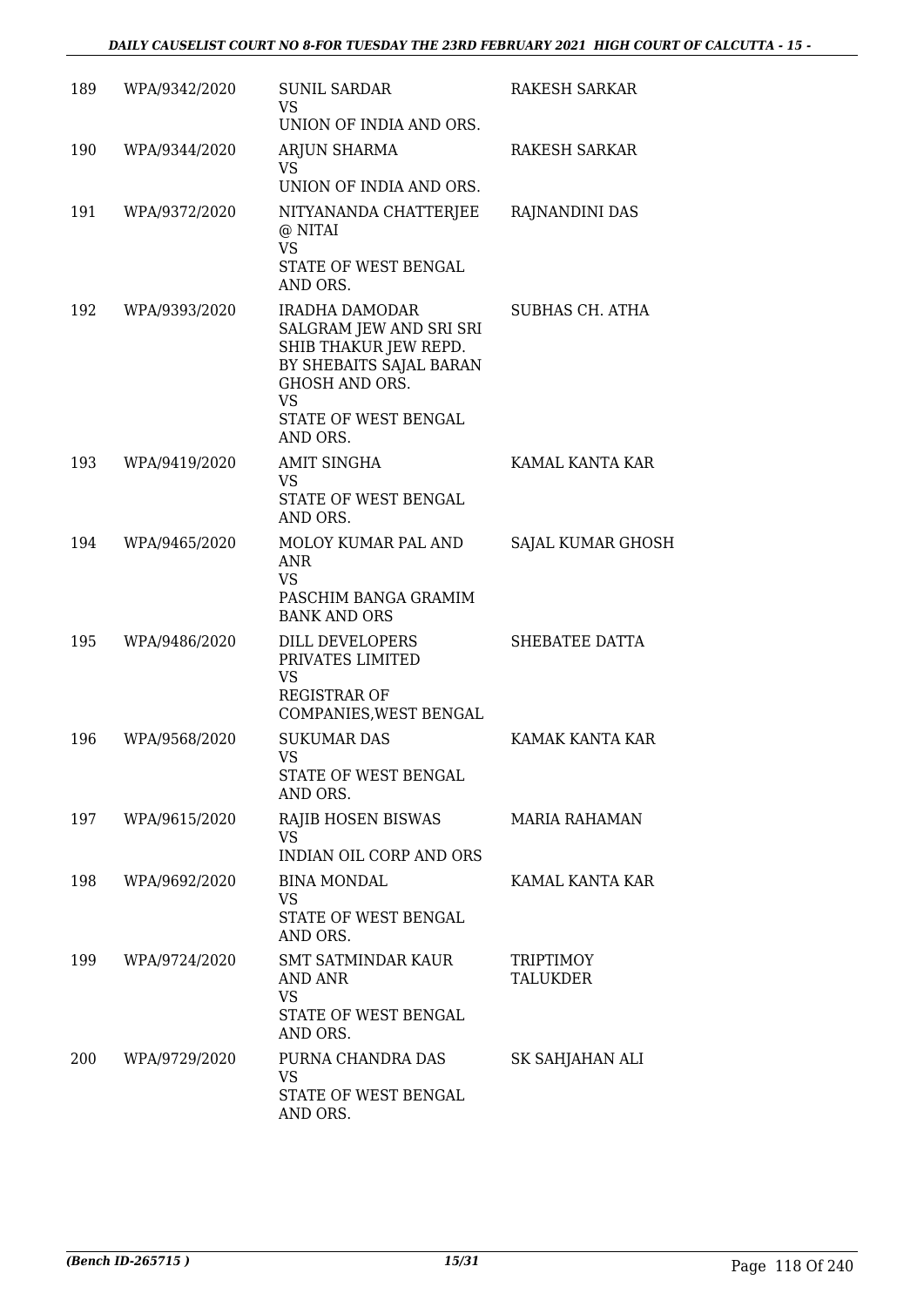| 201 | WPA/9741/2020  | MOUSUMI SAHOO<br><b>VS</b><br>STATE OF WEST BENGAL                                               | SK SAHRAJAHAN ALI                    |
|-----|----------------|--------------------------------------------------------------------------------------------------|--------------------------------------|
| 202 | WPA/9851/2020  | AND ORS.<br>RASHBIHARI DOLAI<br>VS<br>STATE OF WEST BENGAL                                       | <b>SANDIP KUMAR</b><br>MONADAL       |
| 203 | WPA/10035/2020 | AND ORS.<br>RAHUL PALIT<br>VS.<br>STATE OF WEST BENGAL<br>AND ORS.                               | <b>SAMIR ROY</b><br><b>CHOWDHURY</b> |
| 204 | WPA/10060/2020 | <b>ANSURA BIBI</b><br><b>VS</b><br>STATE OF WEST BENGAL<br>AND ORS.                              | SK SUJAUDDIN                         |
| 205 | WPA/10310/2020 | SAMARTH MEHTA AND ANR<br><b>VS</b><br>THE STATE OF WEST<br><b>BENGAL AND ORS</b>                 | ANURAG BAGARIA                       |
| 206 | WPA/10366/2020 | PRASANTA BISWAS<br>VS<br>UNION OF INDIA AND ORS.                                                 | <b>TAPAN ROY</b>                     |
| 207 | WPA/10449/2020 | BANK OF INDIA THIKA<br>SHRAMIK SANGRAM<br>COMMITTEE(WB)<br>VS<br><b>BANK OF INDIA</b>            | MANIKA SWARNOKAR                     |
| 208 | WPA/10466/2020 | SHAIBAL ROUT AND<br><b>ANOTHER</b><br><b>VS</b><br>STATE OF WEST BENGAL<br>AND ORS.              | <b>BHARAT CHANDRA</b><br>SIMAI       |
| 209 | WPA/10597/2020 | SATISH ROSIN AND<br>TURPENTINE WORKS AND<br>ANR<br><b>VS</b><br>STATE OF WEST BENGAL<br>AND ORS. | NILAY SENGUPTA                       |
| 210 | WPA/10645/2020 | <b>GOBINDA NAIYA</b><br>VS<br>THE STATE OF WEST<br><b>BENGAL AND ORS</b>                         | <b>ABDUR RAKIB</b>                   |
| 211 | WPA/10733/2020 | <b>HIRANMOY PATRA</b><br>VS<br>THE MARKETING HEAD<br><b>IOCL MD AND ORS</b>                      | <b>SRIKUMAR MANDAL</b>               |
| 212 | WPA/10870/2020 | NILOY SAHA<br>VS<br>UNION OF INDIA AND ORS.                                                      | <b>TRIPTIMOY</b><br><b>TALUKDER</b>  |
| 213 | WPA/10890/2020 | M/S HICO MULTIFIN<br>PRODUCTS PVT LTD<br><b>VS</b><br>INDIAN CORPORATION LTD<br>AND ORS          | PRIYANKA AGARWAL                     |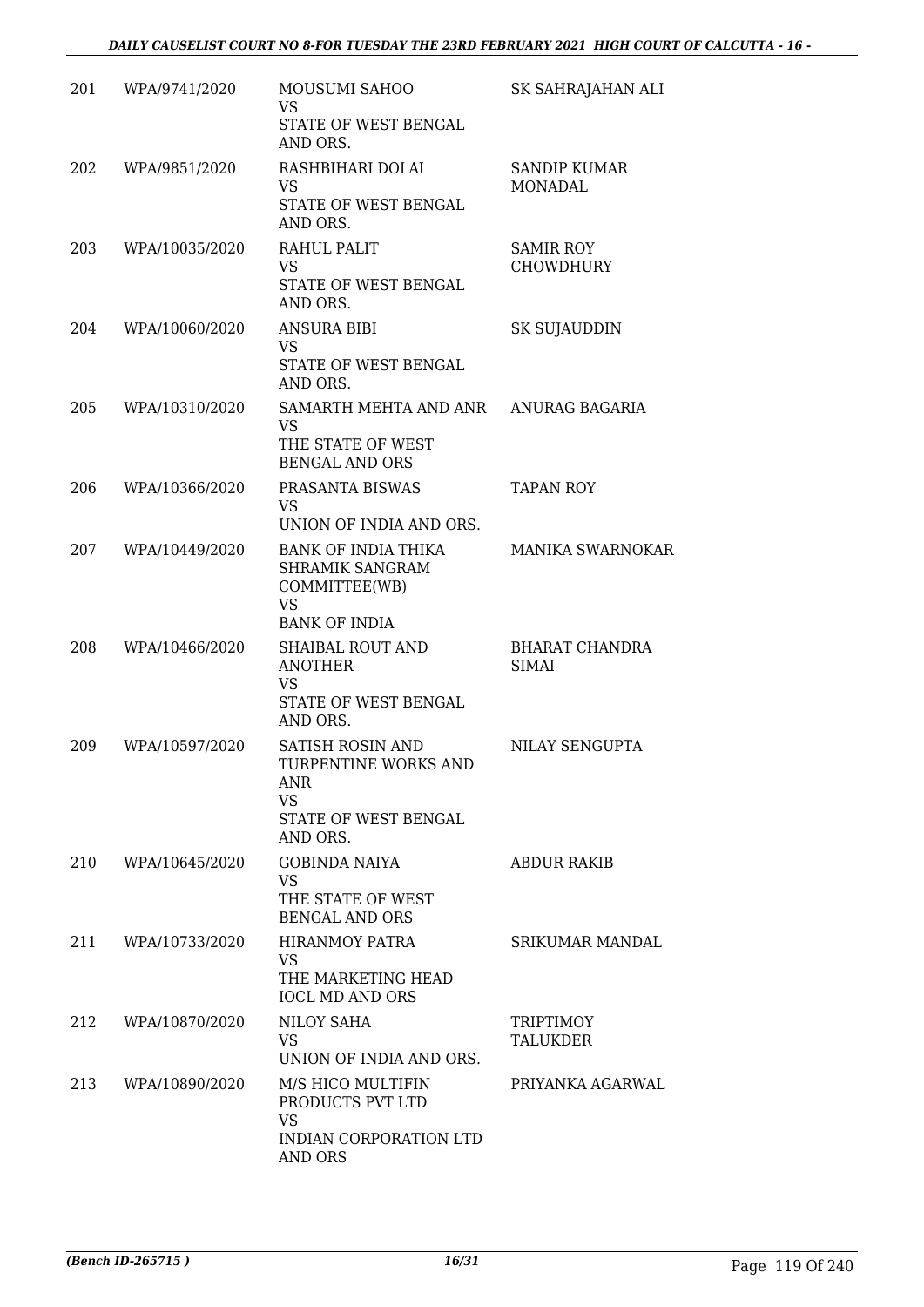| 214 | WPA/10904/2020    | <b>HIMANSU GHORUI</b><br><b>VS</b><br>STATE OF WEST BENGAL                                                                           | DIPTENDU MONDAL                        |
|-----|-------------------|--------------------------------------------------------------------------------------------------------------------------------------|----------------------------------------|
| 215 | WPA/10964/2020    | AND ORS.<br>SUSANTA ADHIKARY<br><b>VS</b><br>STATE OF WEST BENGAL<br>AND ORS.                                                        | KAMAL KANTA KAR                        |
| 216 | WPA/10996/2020    | GEETANJALI<br>INFRASTRUCTURE AND<br><b>EARTHMOVERS AND</b><br><b>ANOTHER</b><br><b>VS</b><br>STATE OF WEST BENGAL<br>AND ORS.        | SAPTARSHI KUMAR<br>MAL                 |
| 217 | WPA/10998/2020    | <b>GEETANJALI</b><br>INFRASTRUCTURE AND<br><b>EARTHMOVERS AND</b><br><b>ANOTHER</b><br><b>VS</b><br>STATE OF WEST BENGAL<br>AND ORS. | SAPTARSHI KUMAR<br>MAL                 |
| 218 | WPA/11524/2020    | BABLU PAL AND ANR<br><b>VS</b><br>STATE OF WEST BENGAL<br>AND ORS.                                                                   | <b>BRATINDRA</b><br><b>NARAYAN RAY</b> |
| 219 | WPA/11548/2020    | ABHIJIT KUMAR ADHYA<br><b>VS</b><br>STATE OF WEST BENGAL<br>AND ORS.                                                                 | SAUMYAJIT GHOSAL                       |
| 220 | WPA/11640/2020    | <b>JOYNUR BEWA</b><br>VS<br>STATE OF WEST BENGAL<br>AND ORS.                                                                         | <b>SRIKUMAR MANDAL</b>                 |
| 221 | WPA/11909/2020    | <b>ISLAM ALI KHAN</b><br>VS<br>STATE OF WEST BENGAL<br>AND ORS.                                                                      | ASHIS KUMAR DUTTA                      |
| 222 | WPA/11957/2020    | ARPITA MANDAL<br>VS<br>STATE OF WEST BENGAL<br>AND ORS.                                                                              | ANJAN<br><b>BHATTACHARYA</b>           |
|     | IA NO: CAN/1/2021 |                                                                                                                                      |                                        |
| 223 | WPA/11973/2020    | HOSENARA KAZI<br>VS<br>STATE OF WEST BENGAL<br>AND ORS.                                                                              | <b>MAIDUL ISLAM</b><br><b>KAYAL</b>    |
| 224 | WPA/52/2021       | m/s swastik agro tech pvt ltd<br>by amit gupta<br><b>VS</b><br>STATE OF WEST BENGAL<br>AND ORS.                                      | <b>SAKET SHARMA</b>                    |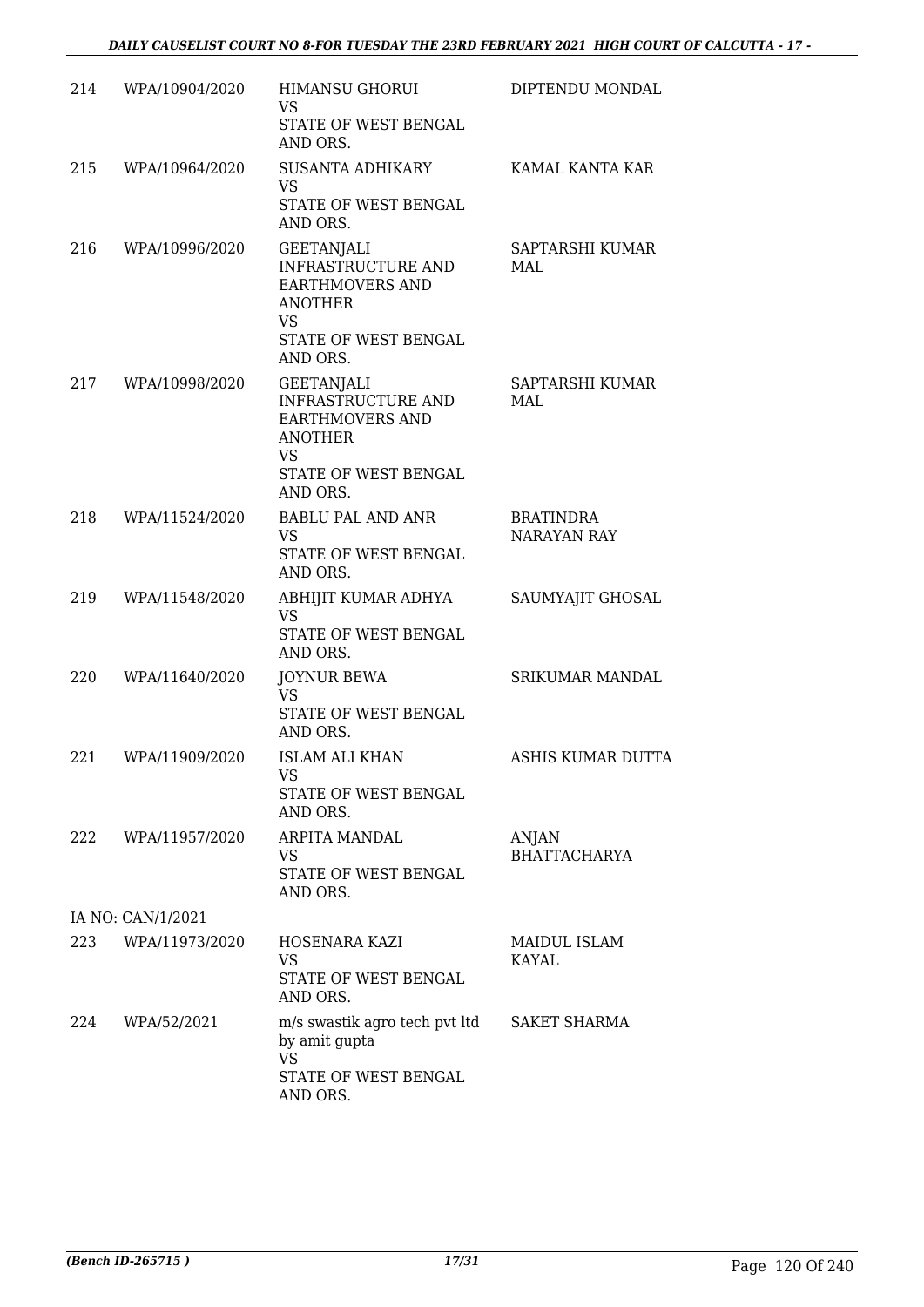| 225 | WPA/59/2021        | ANITA BHATTACHARYA<br><b>VS</b><br>STATE OF WEST BENGAL<br>AND ORS.                                     | PAYEL SHOME                     |
|-----|--------------------|---------------------------------------------------------------------------------------------------------|---------------------------------|
| 226 | WPA/71/2021        | <b>ARATI GHOSH</b><br>VS<br>STATE OF WEST BENGAL<br>AND ORS.                                            | <b>SAYAK KONAR</b>              |
| 227 | WPA/73/2021        | ARMEX SECURITY PRIVATE<br>LIMITED<br><b>VS</b><br>STATE OF WEST BENGAL                                  | DYUTIMAN BANERJEE               |
| 228 | WPA/105/2021       | AND ORS.<br><b>SMT BHARATI GUPTA</b><br>VS<br>STATE OF WEST BENGAL<br>AND ORS.                          | <b>MAHESWARI</b><br>SHARMA      |
| 229 | WPA/235/2021       | SUSAIL KUMAR SINGH<br><b>VS</b><br>STATE OF WEST BENGAL<br>AND ORS.                                     | <b>SHAMIK CHATTERJEE</b>        |
| 230 | WPA/582/2021       | RAKESH KUMAR DAS<br><b>VS</b><br>STATE OF WEST BENGAL<br>AND ORS.                                       | <b>SNEHA SINGH</b>              |
| 231 | WPA/621/2021       | DWARKA DAS MULCHAND<br><b>MANDANI</b><br><b>VS</b><br>STATE OF WEST BENGAL<br>AND ORS.                  | AISHWARYA<br><b>CHATTERJEE</b>  |
| 232 | WPA/815/2021       | AJOY KRISHNA PRADHAN<br><b>VS</b><br>THE MINISTER OF<br><b>BACKWARD CLASS</b><br><b>WELFARE AND ORS</b> | NONIGOPAL<br><b>CHAKRABORTY</b> |
| 233 | WPA/856/2021       | KARAM CHAND THAPAR<br>AND BROS. LTD<br>VS<br>DOMODAR VALLEY CORP.                                       | CHIARANJIB SINHA                |
|     | IA NO: CAN/1/2021  |                                                                                                         |                                 |
|     | wt234 WPA/862/2021 | KARAM CHAND THAPA4R<br>AND BROS (COAL SALES)<br><b>LTD</b><br><b>VS</b><br>DAMODAR VALLEY CORP.         | CHIRANJIB SINHA                 |
|     | IA NO: CAN/1/2021  |                                                                                                         |                                 |
|     | wt235 WPA/865/2021 | KARAM CHAND THAPAR<br>AND BROS (COAL SALES)<br><b>LTD</b><br><b>VS</b><br>DAMODAR VALLEY CORP           | CHIRANJIB SINHA                 |
|     |                    |                                                                                                         |                                 |

IA NO: CAN/1/2021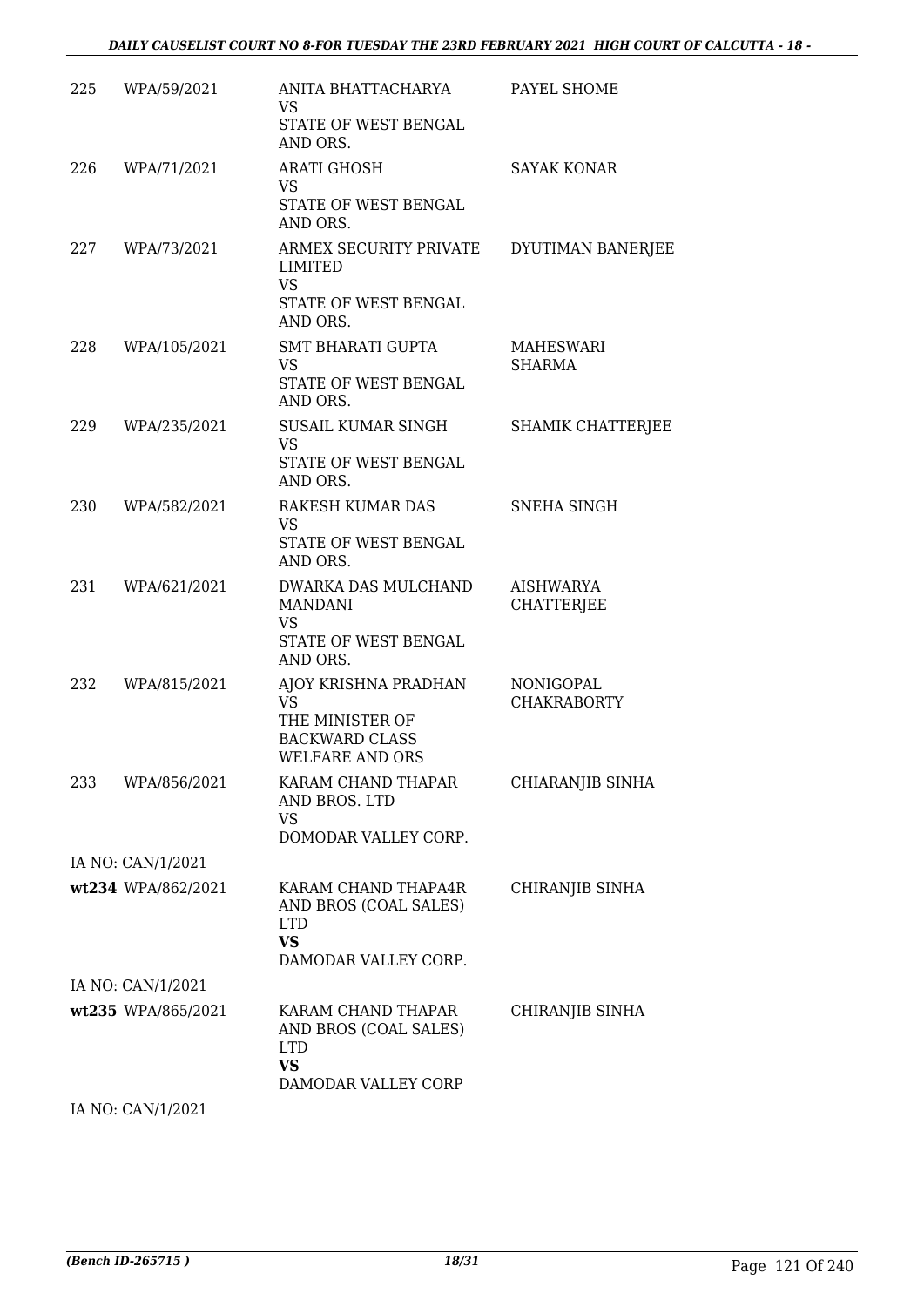|     | wt236 WPA/871/2021 | KARAM CHAND THAPAR<br>AND BROS(COAL SALES)<br><b>LTD</b><br><b>VS</b><br>DAMODAR VALLEY CORP | CHIRANJIB SINHA                    |
|-----|--------------------|----------------------------------------------------------------------------------------------|------------------------------------|
|     | IA NO: CAN/1/2021  |                                                                                              |                                    |
| 237 | WPA/868/2021       | SAMRAT REALPRAJECTS<br>PVT. LTD.<br><b>VS</b><br>STATE OF WEST BENGAL<br>AND ORS.            | PARTHA<br><b>CHAKRABORTY</b>       |
| 238 | WPA/1007/2021      | SK. SAIFUDDIN<br><b>VS</b><br>STATE OF WEST BENGAL<br>AND ORS.                               | SK.SALIM                           |
| 239 | WPA/1087/2021      | MISS TANUSHREE ROY<br>VS<br>STATE OF WEST BENGAL<br>AND ORS.                                 | NILENDRA NARAYAN<br>RAY            |
| 240 | WPA/1178/2021      | KAMALIKA GHOSH<br>VS<br>LIFE INSURANCE<br><b>CORPORATION OF INDIA</b>                        | DEBDUTTA BASU                      |
| 241 | WPA/1197/2021      | SUVENDU ADHIKARI<br>VS<br>STATE OF WEST BENGAL<br>AND ORS.                                   | Debdeep Sinha                      |
| 242 | WPA/1434/2021      | PRONOBESH PAKHIRA<br>VS<br>STATE OF WEST BENGAL<br>AND ORS.                                  | LAKSHMINATH<br><b>BHATTACHARYA</b> |
| 243 | WPA/2179/2021      | NIDHIR RANJAN<br>MAJUMDER<br><b>VS</b><br>UNION OF INDIA AND ORS                             | DIPTENDU MANDAL                    |
|     | 244 WPA/2499/2021  | ALL BENGAL YOUTH<br>WELFARE ASS. AND ANR.<br>VS.<br>STATE OF WEST BENGAL<br>AND ORS.         | SABYASACHI ROY                     |
|     |                    | <b>PART HEARD MATTERS</b>                                                                    |                                    |
| 245 | WPA/9265/2020      | DOWINS RESOURCE PVT.<br><b>LTD</b><br><b>VS</b><br>Union of India                            | ABHIRUP<br><b>CHAKRABORTY</b>      |
|     |                    | <b>LISTED MOTION</b>                                                                         |                                    |
| 246 | WPA/6534/2018      | SUBRATA DUTTA & ANR<br>VS<br>STATE OF WEST BENGAL<br>&ORS                                    | <b>ABHIJIT PAL</b>                 |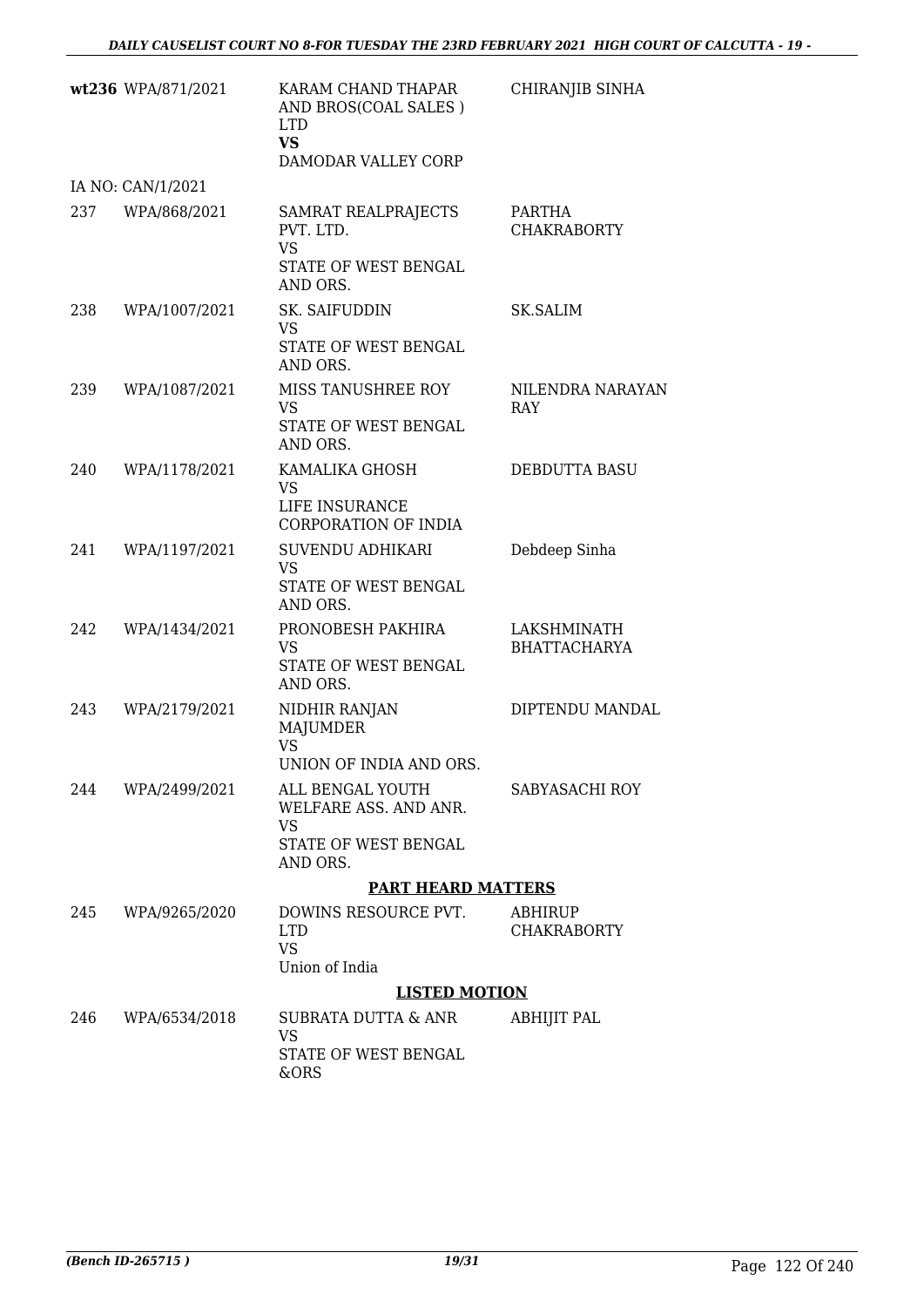| 247 | WPA/8571/2018                           | CHETKI PROPERTIES PVT.<br>LTD & ANR<br><b>VS</b><br>STATE OF WEST BENGAL &                        | DEBASREE DHAMALI                       |                     |
|-----|-----------------------------------------|---------------------------------------------------------------------------------------------------|----------------------------------------|---------------------|
|     |                                         | <b>ORS</b><br>IA NO: CAN/1/2019(Old No:CAN/565/2019), CAN/2/2019(Old No:CAN/566/2019), CAN/3/2021 |                                        |                     |
| 248 | WPA/9773/2018                           | <b>JAKIR MONDAL</b><br><b>VS</b><br><b>STATE OF WEST BENGAL &amp;</b><br><b>ORS</b>               | ATIS KUMAR BISWAS                      |                     |
| 249 | WPA/2753/2019                           | <b>BATESWAR MAITY &amp; ANR</b><br><b>VS</b><br>STATE OF WEST BENGAL &<br><b>ORS</b>              | LIPIKA CHATTERJEE                      |                     |
| 250 | WPA/18635/2019                          | PRALAY MAJUMDER<br><b>VS</b><br>STATE OF WEST BENGAL &<br><b>ORS</b>                              | <b>SUDIP GHOSH</b><br><b>CHOWDHURY</b> |                     |
|     |                                         | IA NO: CAN/1/2020(Old No:CAN/975/2020), CAN/2/2020                                                |                                        |                     |
| 251 | WPA/23281/2019                          | <b>AMIT MONDAL</b><br><b>VS</b><br>STATE OF WEST BENGAL &<br>ORS.                                 | NILANJAN ADHIKARI                      |                     |
| 252 | WPA/4347/2020                           | KRISHNA KUMAR RUNGTA<br><b>VS</b><br>UNION OF INDIA & ORS                                         | RITIKA SHROFF                          |                     |
| 253 | WPA/5662/2020                           | UNA VEDA NATHANIEL<br><b>VS</b><br>STATE OF WEST BENGAL                                           | S. G. CHOWDHURY                        |                     |
|     | IA NO: CAN/1/2020(Old No:CAN/3532/2020) |                                                                                                   |                                        |                     |
| 254 | WPA/6697/2020                           | <b>GARIMA RUNGTA</b><br>VS<br>UNION OF INDIA                                                      | <b>SIDDHARTHA</b><br><b>SHROFF</b>     |                     |
|     | IA NO: CAN/1/2020(Old No:CAN/5591/2020) |                                                                                                   |                                        |                     |
| 255 | WPA/6810/2020                           | RAJGARIA TIMBER<br>PVT.LTD& ANR<br><b>VS</b><br>UNION OF INDIA& ORS                               | RAJIB MULLICK                          |                     |
|     |                                         | IA NO: CAN/1/2020(Old No:CAN/5791/2020), CAN/2/2020, CAN/3/2021, CAN/4/2021                       |                                        |                     |
| 256 | WPA/7011/2020                           | SRIKUMAR GIRI<br><b>VS</b><br>STATE OF WEST BENGAL<br>AND ORS.                                    | <b>GAUTAM GURIA</b>                    |                     |
|     | IA NO: CAN/1/2020                       |                                                                                                   |                                        |                     |
| 257 | WPA/7071/2020                           | MADAN MOHAN KHANRA<br>VS<br>THE STATE OF WEST<br><b>BENGAL</b>                                    | GAUTAM GURIA                           | <b>GAUTAM GURIA</b> |
|     |                                         |                                                                                                   |                                        |                     |

IA NO: CAN/1/2020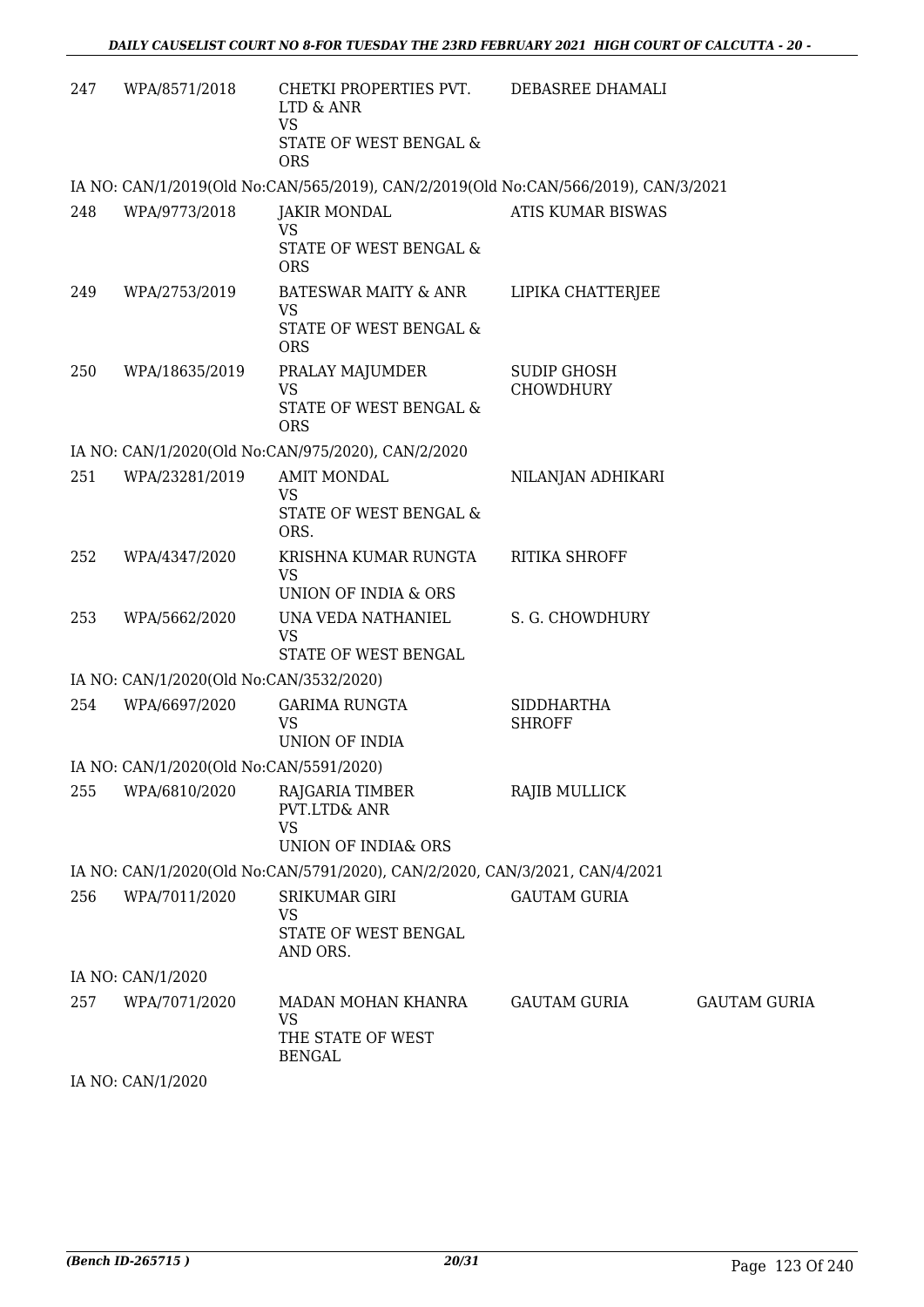| 258 | WPA/7656/2020     | A.J. SARKAR AND CO AND<br><b>ORS</b><br><b>VS</b><br>STATE OF WEST BENGAL<br>AND ORS.                         | PRATIP KUMAR<br><b>CHATTERJEE</b>     |
|-----|-------------------|---------------------------------------------------------------------------------------------------------------|---------------------------------------|
|     | IA NO: CAN/1/2020 |                                                                                                               |                                       |
| 259 | WPA/7864/2020     | CYGNUS EQUIPMENTS AND<br>RENTALS PRIVATE LIMITED<br><b>VS</b><br>Union of India                               | RAJESH UPADHYAY                       |
| 260 | WPA/8220/2020     | LAKSHMI NASAKAR<br>VS<br>STATE OF WEST BENGAL<br>AND ORS.                                                     | MANOJ KUMAR<br><b>MONDAL</b>          |
| 261 | WPA/8333/2020     | <b>DIBAKAR RANA</b><br>VS<br>STATE OF WEST BENGAL<br>AND ORS.                                                 | ANJAN<br><b>BHATTACHARYA</b>          |
| 262 | WPA/9146/2020     | <b>BIPLAB BOSE</b><br><b>VS</b><br>State of West Bengal                                                       | <b>SUDESHNA BASU</b><br><b>THAKUR</b> |
| 263 | WPA/9614/2020     | MOHANA GHOSH<br><b>VS</b><br>STATE OF WEST BENGAL<br>AND ORS.                                                 | Madhurima Sarkar                      |
| 264 | WPA/9677/2020     | SHEO CHARAN AGARWAL<br><b>VS</b><br>Union of India                                                            | PRABHAT KUMAR<br><b>SINGH</b>         |
| 265 | WPA/9827/2020     | SAMAR KUMAR MONDAL<br><b>VS</b><br>State of West Bengal                                                       | PINTU KARAR                           |
| 266 | WPA/9828/2020     | HABUL MONDAL AND ORS<br>VS<br>STATE OF WEST BENGAL<br>AND ORS.                                                | <b>SUDARSHAN GHOSH</b>                |
| 267 | WPA/9866/2020     | M/S. KALIMATA VYAPAAR<br>PVT LTD AND ANR<br>VS<br>THE GENERAL MANAGER,<br>NORTHERN RAILWAYS AND<br><b>ORS</b> | KALLOL SAHA                           |
| 268 | WPA/9889/2020     | <b>AMALA ROY</b><br>VS<br>STATE OF WEST BENGAL<br>AND ORS.                                                    | PAMPA DEY DHABAL                      |
| 269 | WPA/10011/2020    | PROSUN BANERJEE AND<br>ANR<br><b>VS</b><br>UNION OF INDIA AND ORS.                                            | ARIF ALI                              |
| 270 | WPA/10315/2020    | KSHETRIYA SHERI GANDHI<br><b>ASHRAM AND ANR</b><br>VS<br>STATE OF WEST BENGAL<br>AND ORS.                     | <b>SUJIT SAHA</b>                     |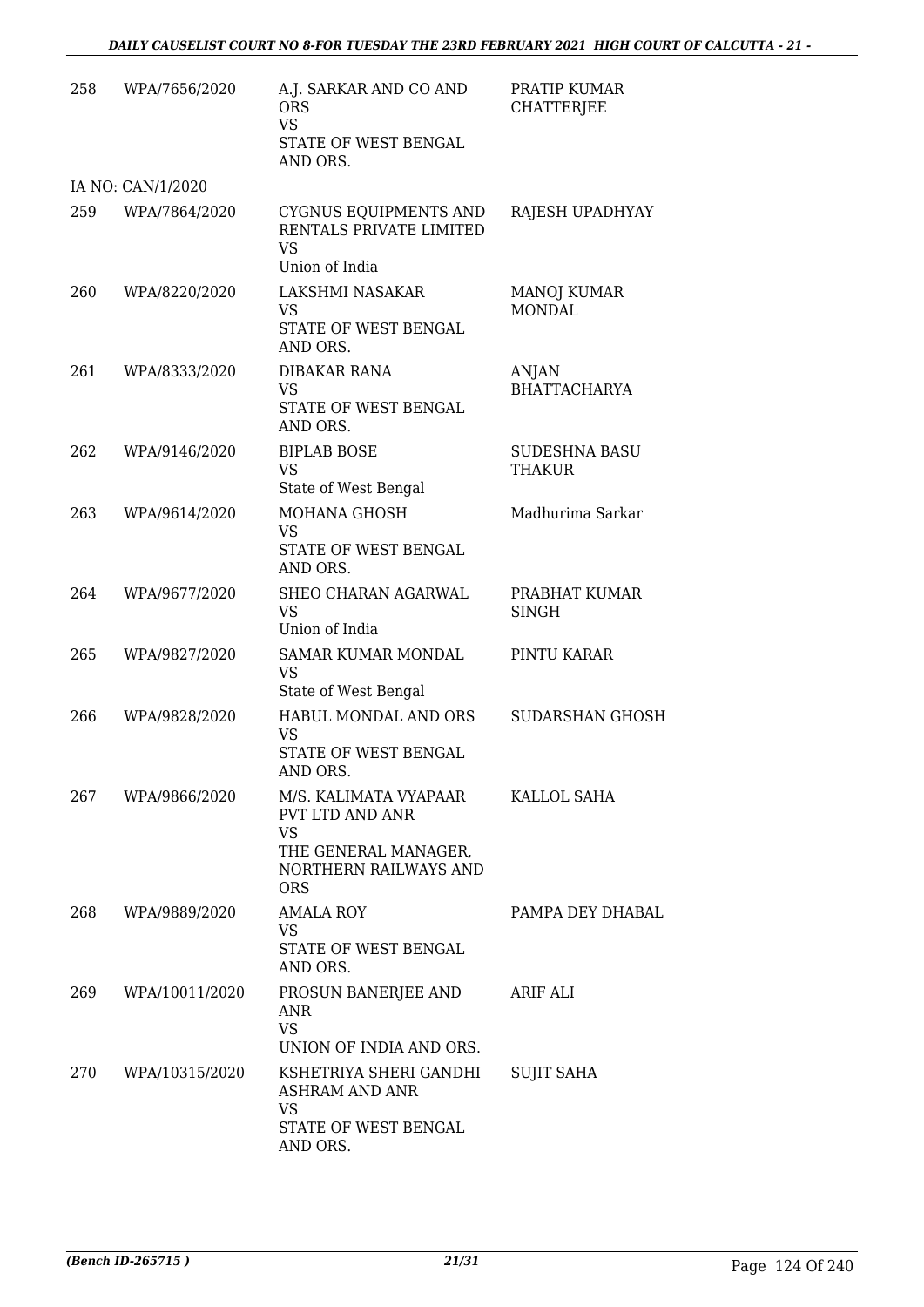| 271 | WPA/10442/2020                           | PROMOD RANJAN ROY AND<br><b>ANOTHER</b><br><b>VS</b><br>RESERVE BANK OF INDIA<br>AND OTHERS | <b>GARGI GOSWAMI</b>                                                                               |
|-----|------------------------------------------|---------------------------------------------------------------------------------------------|----------------------------------------------------------------------------------------------------|
| 272 | WPA/10501/2020                           | SHEILA BINANI<br><b>VS</b><br>UNION OF INDIA AND                                            | <b>SUBHASIS DEY</b>                                                                                |
|     |                                          | <b>ANOTHERS</b>                                                                             |                                                                                                    |
| 273 | WPA/10810/2020                           | ABDUL RAJAK AND ANR<br><b>VS</b><br>STATE OF WEST BENGAL<br>AND ORS.                        | <b>GOLAM KARIM</b><br><b>CHOWDHURY</b>                                                             |
| 274 | WPA/11114/2020                           | <b>BISWANATH PAL</b><br>VS<br>STATE OF WEST BENGAL<br>AND ORS.                              | RAFIKUL ISLAM<br><b>SARDAR</b>                                                                     |
| 275 | WPA/11286/2020                           | ASHOK GHORAI AND ANR<br><b>VS</b><br>STATE OF WEST BENGAL<br>AND ORS.                       | <b>MAINAK SWARNOKAR</b>                                                                            |
| 276 | WPA/11385/2020                           | ASLAM ALI MOLLA<br>VS.<br>STATE OF WEST BENGAL<br>AND ORS.                                  | <b>ASIT KR</b><br><b>BHATTACHARYA</b>                                                              |
| 277 | WPA/11631/2020                           | SAHIDUL ISLAM MOLLA<br><b>AND ORS</b><br><b>VS</b><br>STATE OF WEST BENGAL<br>AND ORS.      | <b>JAMUNA SAHA</b>                                                                                 |
| 278 | WPA/11860/2020                           | <b>SK ALAUDDIN</b><br>VS<br>STATE OF WEST BENGAL<br>AND ORS.                                | <b>SOUMAJIT DAS</b><br><b>MAHAPATRA</b>                                                            |
| 279 | WPA/11968/2020                           | KOUSHIK DAS<br><b>VS</b><br>STATE OF WEST BENGAL<br>AND ORS.                                | <b>SANGHITA</b><br><b>CHATTERJEE</b>                                                               |
|     |                                          | <b>APPLICATION</b>                                                                          |                                                                                                    |
| 280 | WPA/23011/2006                           | PRIYA BANERJEE<br><b>VS</b><br>STATE OF W.B.                                                | MANISHA<br><b>CHATTERJEE</b>                                                                       |
|     |                                          | IA NO: CAN/1/2008(Old No:CAN/1397/2008), CAN/2/2020(Old No:CAN/2093/2020)                   |                                                                                                    |
| 281 | WPA/326/2014                             | HARAN CH. DAS & ORS<br><b>VS</b><br>STATE OF WEST BENGAL &<br><b>ORS</b>                    | SANKHA PRASAD RAY                                                                                  |
|     |                                          |                                                                                             | IA NO: CAN/3/2015(Old No:CAN/10943/2015), CAN/4/2019(Old No:CAN/4863/2019), CAN/5/2020, CAN/6/2021 |
| 282 | WPA/18171/2016                           | <b>SANGHITA MAITY</b><br><b>VS</b><br>STATE OF WEST BENGAL &<br><b>ORS</b>                  | ANJAN<br><b>BHATTACHARYA</b>                                                                       |
|     | IA NO: CAN/2/2019(Old No:CAN/10975/2019) |                                                                                             |                                                                                                    |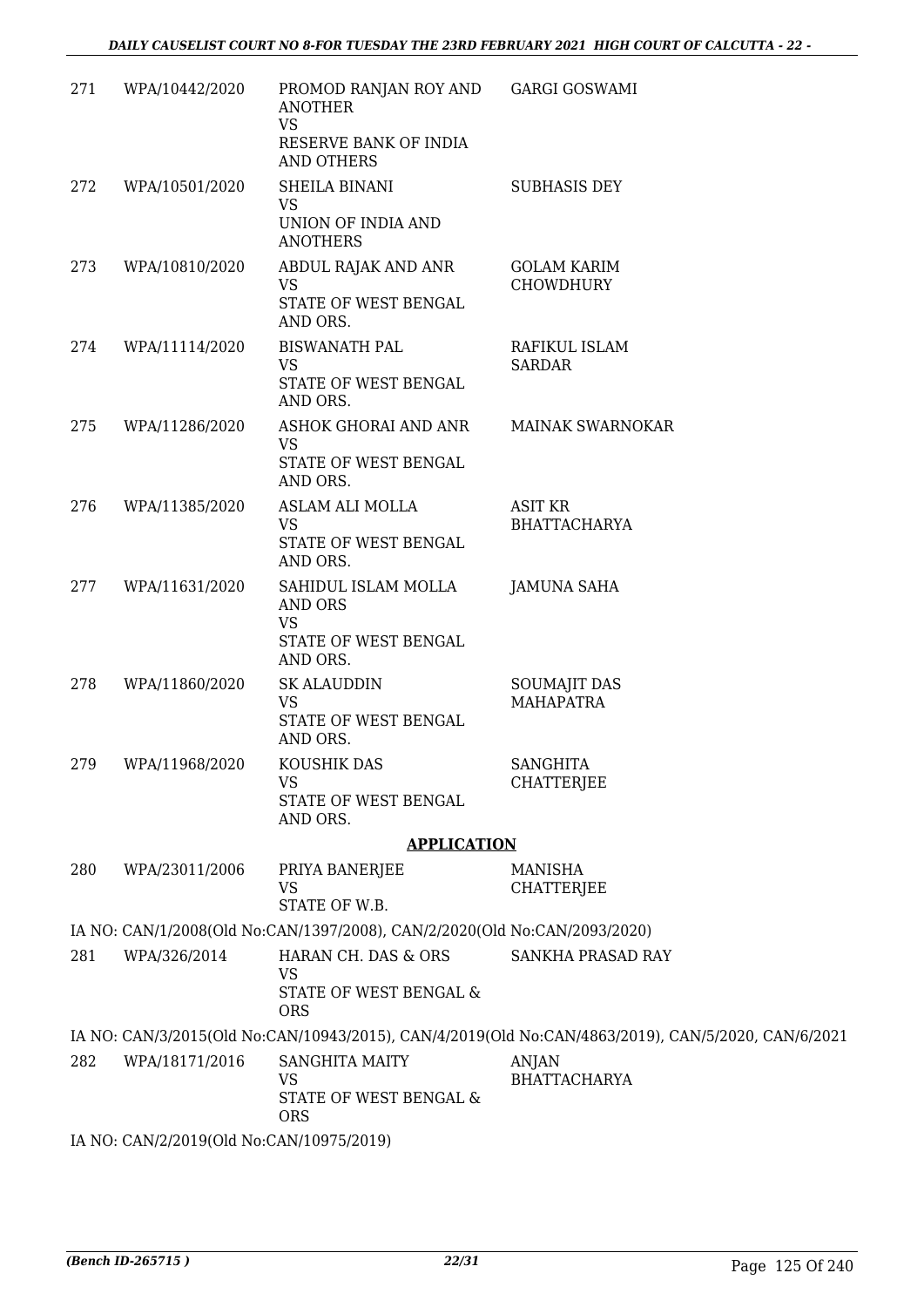| 283 | WPA/13834/2017                          | CHAITANYA BIKASH PAUL<br>VS<br>EPF ORGANISATION,<br>MINISTRY OF LABOUR &<br><b>ORS</b>      | <b>MRINAL KANTI</b><br><b>KUNDU</b> |
|-----|-----------------------------------------|---------------------------------------------------------------------------------------------|-------------------------------------|
|     |                                         | IA NO: CAN/1/2019(Old No:CAN/5144/2019), CAN/2/2020                                         |                                     |
| 284 | WPA/23851/2019                          | NILKANTH MINING<br><b>COMPANY &amp; ANR</b><br><b>VS</b><br><b>COAL INDIA LTD &amp; ORS</b> | DIPANKAR SAHA                       |
|     | IA NO: CAN/1/2020(Old No:CAN/1046/2020) |                                                                                             |                                     |
|     |                                         | <b>CONTEMPT APPLICATION</b>                                                                 |                                     |
| 285 | CPAN/995/2010                           | <b>BIDYUT BANERJEE</b><br><b>VS</b>                                                         | <b>ASHIM KUMAR</b><br><b>BISWAS</b> |
|     | wt286 WPA/22189/2009                    | SOUMYA BHATTACHARYA                                                                         | <b>ASHIM BISWAS</b>                 |
|     |                                         | <b>BIDYUT BANERJEE</b><br><b>VS</b><br>STATE OF WEST BENGAL &<br><b>ORS</b>                 |                                     |
| 287 | CPAN/393/2020                           | PURNIMA DAS MAHANTA<br>(BISWAS)<br><b>VS</b>                                                | ARJUN SAMANTA                       |
|     |                                         | N.R SEKAR RAJU                                                                              |                                     |
|     | IA NO: CAN/1/2020(Old No:CAN/5205/2020) |                                                                                             |                                     |
|     | wt288 WPA/16452/2019                    | PURNIMA DAS MAHANTA<br>(BISWAS)<br><b>VS</b><br>UNION OF INDIA & ORS                        | ARJUN SAMANTA                       |
| 289 | CPAN/660/2020                           | RABIN JANA AND ORS                                                                          | <b>AMLAN MUKHERJEE</b>              |
|     |                                         | <b>VS</b><br><b>ARNAB BISWAS</b>                                                            |                                     |
|     | wt290 WPA/608/2020                      | RABIB JANA & ORS<br><b>VS</b><br>STATE OF WEST BENGAL &<br><b>ORS</b>                       | AMLAN KUMAR<br><b>MUKHERJEE</b>     |
| 291 | CPAN/47/2021                            | PARTHA PRATIM MONDAL<br>VS<br><b>SANJOY GHOSH</b>                                           | ARUP NATH<br><b>BHATTACHARYYA</b>   |
|     | wt292 WPA/7088/2020                     | PARTHA PRATIM MONDAL<br><b>VS</b><br>STATE OF WEST BENGAL                                   | DIPTENDU MONDAL                     |
|     | IA NO: CAN/1/2020, CAN/2/2020           |                                                                                             |                                     |
|     |                                         | <b>NEW MOTION</b>                                                                           |                                     |
| 293 | WPA/3371/2021                           | JULFIKAR ALI@JULFIKAR<br><b>ALI MONDAL</b><br><b>VS</b><br>STATE OF WEST BENGAL<br>AND ORS. | <b>SANDIPAN MAITY</b>               |
| 294 | WPA/3984/2021                           | KAZI MANSURA BEGAM<br><b>VS</b><br>STATE OF WEST BENGAL<br>AND ORS.                         | SAYANTI SENGUPTA                    |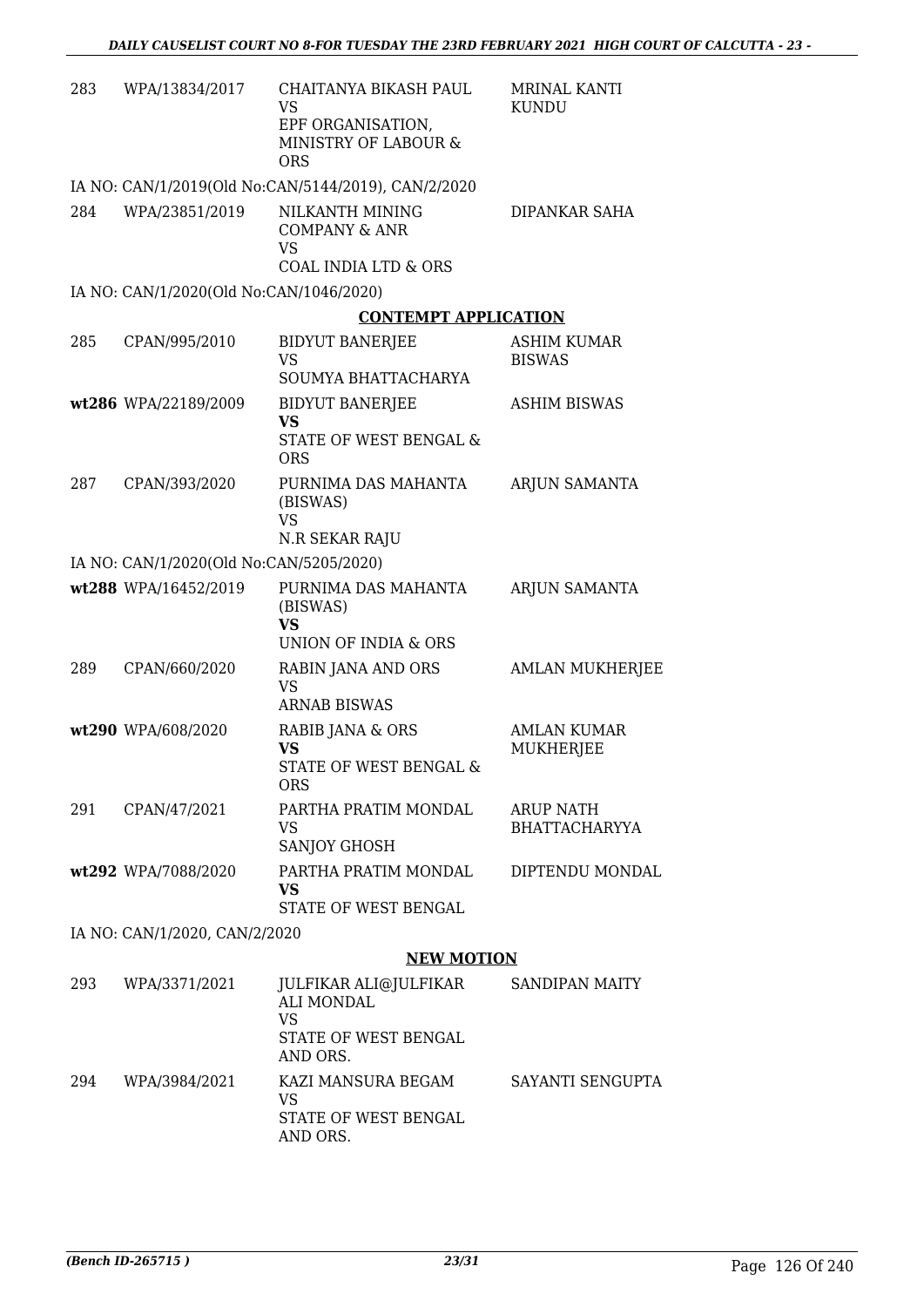| 295 | WPA/4261/2021 | <b>ILA BOSE</b><br><b>VS</b><br>STATE OF WEST BENGAL<br>AND ORS.                                                                         | <b>PUNAM BASU</b>            |
|-----|---------------|------------------------------------------------------------------------------------------------------------------------------------------|------------------------------|
| 296 | WPA/4434/2021 | SHAD NAWAZ AND<br><b>ANOTHER</b><br><b>VS</b><br>STATE OF WEST BENGAL<br>AND ORS.                                                        | SK ABU JAFOR                 |
| 297 | WPA/4643/2021 | M/S G R POLYFILM PRIVATE MOTI SAGAR TIWARI<br><b>LIMITED AND OTHERS</b><br><b>VS</b><br><b>INDIA RESURGENCE ARC</b><br>TRUST AND ANOTHER |                              |
| 298 | WPA/4727/2021 | FARHEEN PARVEEN<br>VS<br>STATE OF WEST BENGAL<br>AND ORS.                                                                                | DEBASISH BANERJEE            |
| 299 | WPA/4852/2021 | SK.SALAM<br>VS<br>STATE OF WEST BENGAL<br>AND ORS.                                                                                       | <b>SONALI DAS</b>            |
| 300 | WPA/4853/2021 | M/S JSW CEMENT LIMITED RAHUL DHANUKA<br><b>VS</b><br>STATE OF WEST BENGAL<br>AND ORS.                                                    |                              |
| 301 | WPA/4857/2021 | PRADIP KUMAR DATTA<br>VS<br>UNION OF INDIA AND ORS.                                                                                      | MITUL<br><b>CHAKRABORTY</b>  |
| 302 | WPA/4881/2021 | MANOJ KANWAR<br><b>VS</b><br>THE STATE OF WEST<br><b>BENGAL AND ORS</b>                                                                  | NIKHIL KUMAR ROY             |
| 303 | WPA/4911/2021 | ROKEYA LASKAR<br>VS<br>THE STATE OF WEST<br><b>BENGAL AND ORS</b>                                                                        | <b>DEBAYAN SEN</b>           |
| 304 | WPA/4970/2021 | <b>SANGITA GHOSH</b><br>VS<br>STATE OF WEST BENGAL<br>AND ORS.                                                                           | KOUSTAV BAGCHI               |
| 305 | WPA/4976/2021 | MUNNI BIBI @ MUNNI<br><b>BEGUM</b><br><b>VS</b><br>STATE OF WEST BENGAL<br>AND ORS.                                                      | <b>ATAUR RAHMAN</b>          |
| 306 | WPA/5041/2021 | MANASI DAS AND ORS<br>VS.<br>STATE OF WEST BENGAL<br>AND ORS.                                                                            | PANKAJ HALDER                |
| 307 | WPA/5057/2021 | SUBRATA NARAYAN BOSE<br>VS<br>STATE OF WEST BENGAL<br>AND ORS.                                                                           | TIRTHENDU<br><b>DASGUPTA</b> |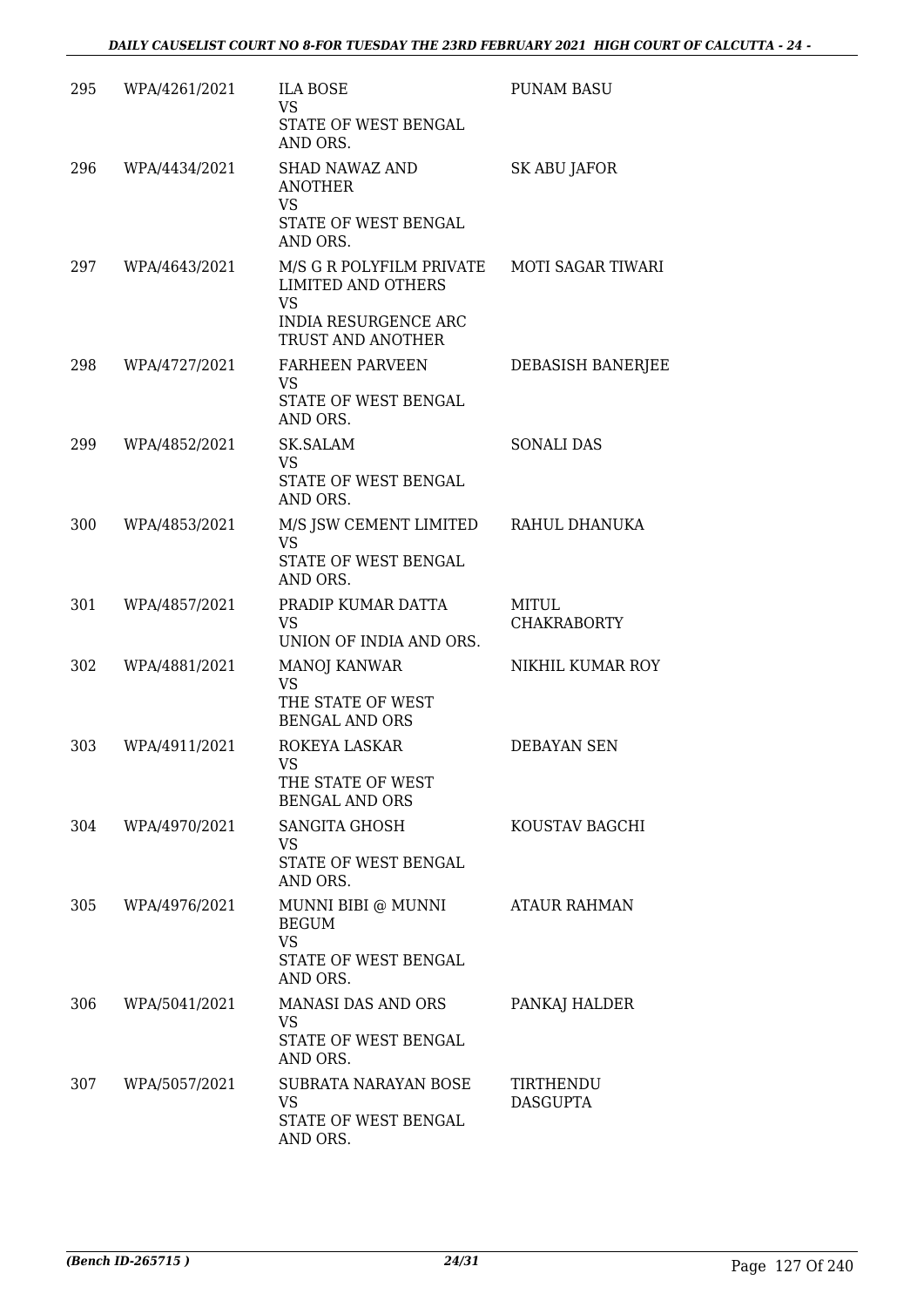| 308 | WPA/5058/2021                           | KAILASH DEVI SHAW<br>VS                                                                                                                    | priyankar basu mallick              |
|-----|-----------------------------------------|--------------------------------------------------------------------------------------------------------------------------------------------|-------------------------------------|
|     |                                         | STATE OF WEST BENGAL<br>AND ORS.                                                                                                           |                                     |
| 309 | WPA/5130/2021                           | OM PRAKASH SHARMA                                                                                                                          | SARBARI DATTA                       |
|     |                                         | VS<br>STATE OF WEST BENGAL<br>AND ORS.                                                                                                     |                                     |
|     |                                         | <b>UPGRADED MATTERS</b>                                                                                                                    |                                     |
| 310 | WPA/24176/2016                          | ANAMITRA BHATTACHARYA<br>VS                                                                                                                | <b>AVEEK BOSE</b>                   |
|     |                                         | STATE OF WEST BENGAL &<br><b>ORS</b>                                                                                                       |                                     |
| 311 | WPA/4476/2017                           | ASHA RANI HIJLI<br><b>VS</b>                                                                                                               | A. N. NASKAR                        |
|     |                                         | <b>STATE OF WEST BENGAL &amp;</b><br><b>ORS</b>                                                                                            |                                     |
|     | IA NO: CAN/1/2020(Old No:CAN/1999/2020) |                                                                                                                                            |                                     |
| 312 | WPA/25913/2018                          | <b>BIBHUTI BHUSHAN</b><br>MONDAL & ORS<br><b>VS</b>                                                                                        | MOUSUMI BHOWAL                      |
|     |                                         | THE NATIONAL WETLANDS<br><b>COMMITTEE &amp; ORS</b>                                                                                        |                                     |
|     | IA NO: CAN/1/2020                       |                                                                                                                                            |                                     |
| 313 | WPA/5583/2019                           | RASHID ALAM ALIAS<br><b>GABBAR</b><br><b>VS</b><br>THE DY GENERAL &<br><b>INSPECTOR GENERAL OF</b><br>CORRECTIONAL<br><b>SERVI&amp;ANR</b> | LOKESH SHARMA                       |
| 314 | WPA/16861/2019                          | MAFAJUL HUSSAIN & ORS<br><b>VS</b><br>STATE OF WEST BENGAL &<br><b>ORS</b>                                                                 | <b>MD HABIBUR</b><br><b>RAHAMAN</b> |
| 315 | WPA/21231/2019                          | ANGEL EDUCATION<br><b>SOCIETY &amp; ORS</b><br><b>VS</b><br>WEST BENGAL INDUSTRIAL<br><b>INFRASTRUCTURE</b><br>DEVELOPMENT<br>CORPORATIO   | DEEPAK KR SINGH                     |
|     | IA NO: CAN/1/2020                       |                                                                                                                                            |                                     |
| 316 | WPA/22796/2019                          | MATRI SEVAK SANGHA &<br><b>ANR</b><br><b>VS</b><br>STATE OF WEST BENGAL &<br><b>ORS</b>                                                    | ARPITA SAHA                         |
|     | IA NO: CAN/1/2020, CAN/2/2020           |                                                                                                                                            |                                     |
| 317 | WPA/22818/2019                          | GARGEE SINGHA ROY<br>VS<br>STATE OF WEST BENGAL&<br><b>ORS</b>                                                                             | SANKHA SUBHRA RAY                   |
|     |                                         |                                                                                                                                            |                                     |

IA NO: CAN/1/2021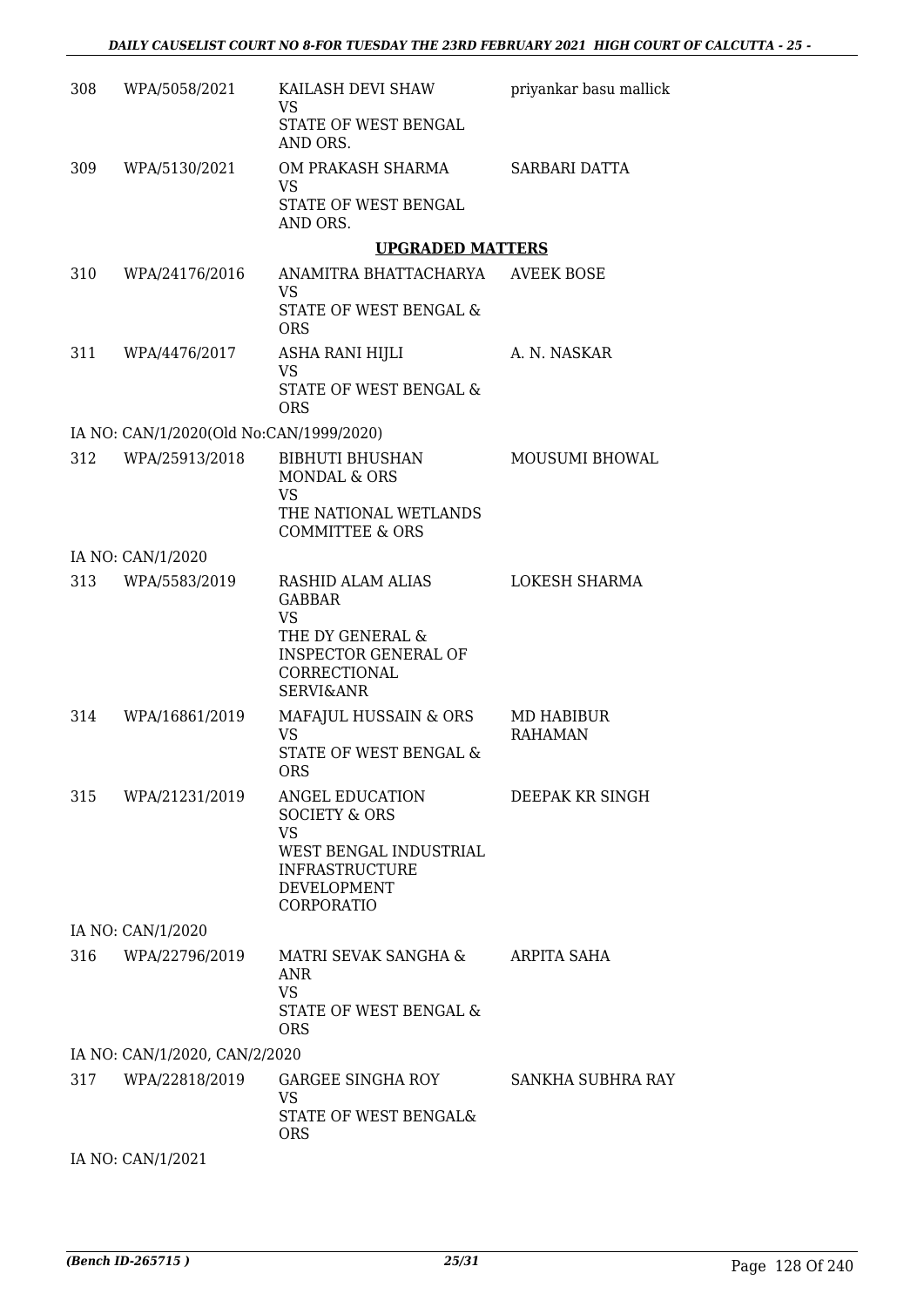| 318 | WPA/1130/2020                           | <b>BANI DUTTA</b><br><b>VS</b><br>STATE OF WEST BENGAL &<br><b>ORS</b>                                                  | PRASANTA KR<br><b>BANERJEE</b>        |
|-----|-----------------------------------------|-------------------------------------------------------------------------------------------------------------------------|---------------------------------------|
| 319 | WPA/1998/2020                           | MAA NANDI KESHRI RICE<br>MILL & ANR<br>VS                                                                               | <b>SOUMYA MAZUMDER</b>                |
| 320 | WPA/2164/2020                           | UNION OF INDIA & ORS<br><b>SMT MANJU DAS</b><br><b>VS</b><br>STATE OF WEST BENGAL &<br><b>ORS</b>                       | MAHESWARI<br><b>SHARMA</b>            |
| 321 | WPA/2365/2020                           | SHRIHARI MAITI<br><b>VS</b><br>STATE OF WEST BENGAL &<br><b>ORS</b>                                                     | ND ASHRAFUL HUQ                       |
| 322 | WPA/3518/2020                           | IDFC FIRST BANK LIMITED<br>$&$ ANR<br><b>VS</b><br>STATE OF WEST BENGAL &<br><b>ORS</b>                                 | <b>AMAR SINGH</b>                     |
| 323 | WPA/3574/2020                           | RELIABLE FACILITIES<br><b>SERVICES PVT.LTD</b><br>VS<br>CHITTARANJAN NATIONAL<br>CANCER INSTITUTE & ORS                 | PRASUN GHOSH                          |
| 324 | WPA/3705/2020                           | ANUP KR BAG<br><b>VS</b><br>STATE OF WEST BENGAL &<br><b>ORS</b>                                                        | SK SAHJAHAN ALI                       |
| 325 | WPA/4233/2020                           | <b>BISWAJIT BARAM</b><br><b>VS</b><br>STATE OF WEST BENGAL &<br><b>ORS</b>                                              | SUBHOJIT MALLICK                      |
| 326 | WPA/4632/2020                           | DARBARI MONDAL<br>VS<br>STATE OF WEST BENGAL &<br><b>ORS</b>                                                            | ANBU BINDU<br><b>CHAKRABORTY</b>      |
| 327 | WPA/5246/2020                           | <b>NETULA DAS &amp; ORS</b><br>VS<br>STATE OF WEST BENGAL &<br><b>ORS</b>                                               | <b>AVIROOP</b><br><b>BHATTACHARYA</b> |
| 328 | WPA/5592/2020                           | <b>ANUPAM MITRA</b><br>VS<br>STATE OF WEST BENGAL &<br><b>ORS</b>                                                       | <b>GAZI FARUQUE</b><br><b>HOSSAIN</b> |
|     | IA NO: CAN/1/2020(Old No:CAN/3346/2020) |                                                                                                                         |                                       |
| 329 | WPA/5623/2020                           | SHEIKH NASIM ALI<br>PROPRIETOR OF REGAIN<br><b>CONSTRUCTION &amp; ORS</b><br><b>VS</b><br>STATE OF WEST BENGAL &<br>ORS | VICTOR CHATTERJEE                     |
|     | IA NO CANIH PRODUCT No CANTRAL HOOD     |                                                                                                                         |                                       |

IA NO: CAN/1/2020(Old No:CAN/3414/2020)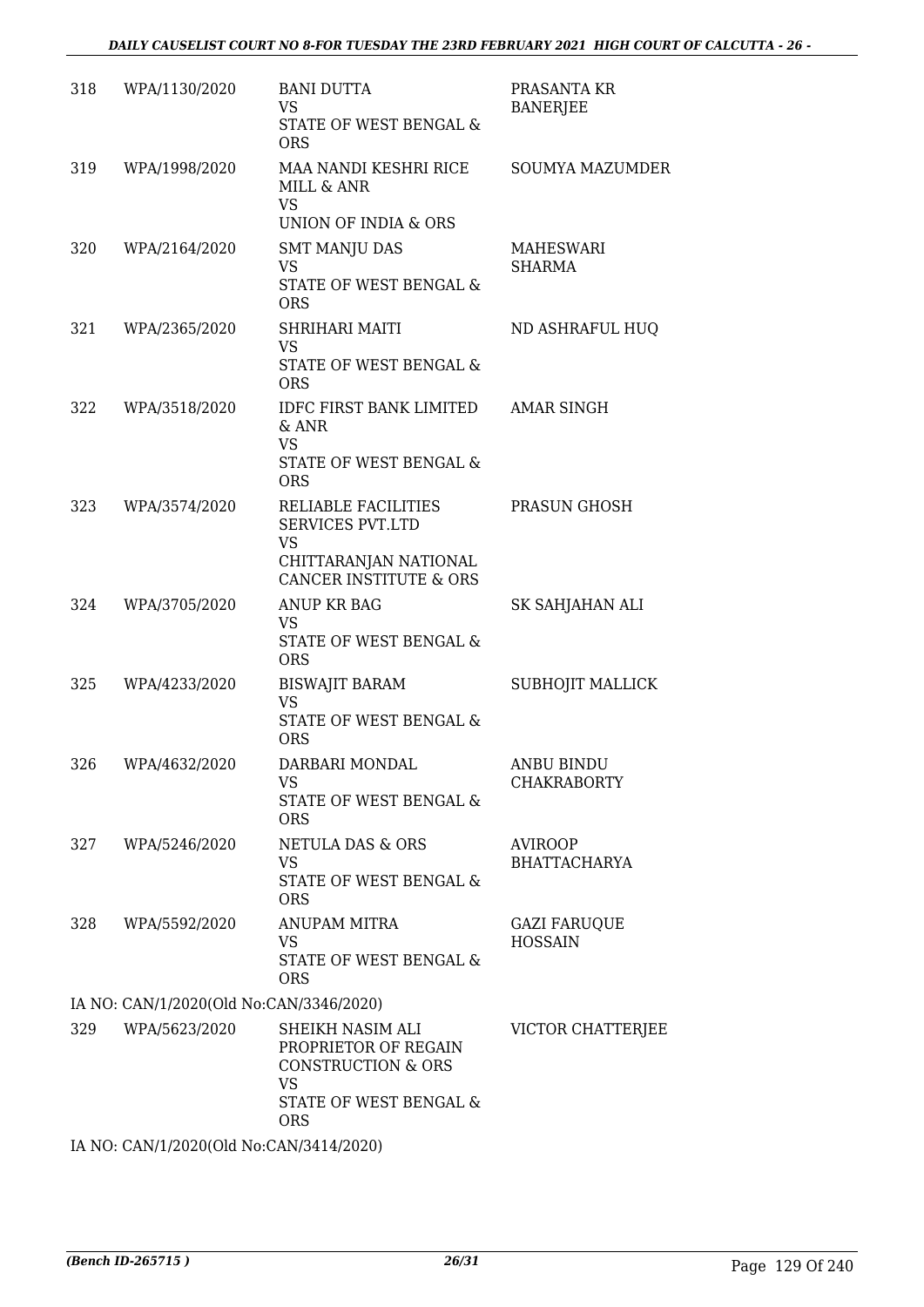| 330 | WPA/5691/2020     | KARTICK PAUL<br><b>VS</b><br>STATE OF WEST BENGAL &                                                                               | <b>TAPAN ROY</b>                    |
|-----|-------------------|-----------------------------------------------------------------------------------------------------------------------------------|-------------------------------------|
|     |                   | <b>ORS</b>                                                                                                                        |                                     |
|     |                   | IA NO: CAN/1/2020(Old No:CAN/3587/2020), CAN/3/2020(Old No:CAN/4335/2020)                                                         |                                     |
| 331 | WPA/6958/2020     | <b>SUJIT DAS</b><br><b>VS</b><br><b>INDIAN BANK AND</b><br><b>ANOTHER</b>                                                         | NITAI CHANDRA<br>SAHA               |
|     | IA NO: CAN/1/2020 |                                                                                                                                   |                                     |
| 332 | WPA/7352/2020     | JITENDRA NARAYAN RAY<br>SISHU SEVA BHAWAN REP.<br>BY HON. SECRETARY DR<br>NIHAR RANJAN GHOSH<br><b>VS</b><br>State of West Bengal | PRITHWISH GURIA                     |
|     | IA NO: CAN/1/2020 |                                                                                                                                   |                                     |
| 333 | WPA/7359/2020     | SHOVARANI GHOSH<br><b>VS</b><br>THE STATE OF WEST<br><b>BENGAL</b>                                                                | <b>AMRITA DE</b>                    |
|     | IA NO: CAN/1/2020 |                                                                                                                                   |                                     |
| 334 | WPA/7479/2020     | SK. JAHANGIR<br><b>VS</b><br>State of West Bengal                                                                                 | <b>GOURANGA KUMAR</b><br><b>DAS</b> |
|     | IA NO: CAN/1/2020 |                                                                                                                                   |                                     |
| 335 | WPA/7625/2020     | ABHINABA PAL<br>VS<br>THE STATE OF WEST<br><b>BENGAL</b>                                                                          | MANIDEEPA (PAUL)<br><b>ROY</b>      |
|     | IA NO: CAN/1/2020 |                                                                                                                                   |                                     |
| 336 | WPA/7729/2020     | <b>BHARATI PRADHAN</b><br>VS<br>State of West Bengal                                                                              | <b>GOUTAM MISHRA</b>                |
| 337 | WPA/7918/2020     | <b>GOUTAM SHAW</b><br>VS<br>STATE OF WEST BENGAL<br>AND ORS.                                                                      | TIRTHANKAR<br>MUKHERJEE             |
| 338 | WPA/8022/2020     | M/S K.M. ENTERPRISE AND<br><b>ORS</b><br><b>VS</b><br>STATE OF WEST BENGAL<br>AND ORS.                                            | SUDESHNA BASU<br>THAKUR             |
| 339 | WPA/8036/2020     | MD. SALAUDDIN<br>VS<br>State of West Bengal                                                                                       | MANIKA SARKAR                       |
| 340 | WPA/8065/2020     | AJJATUN BIBI PURKAIT<br>VS<br>STATE OF WEST BENGAL<br>AND ORS.                                                                    | PANKAJ HALDER                       |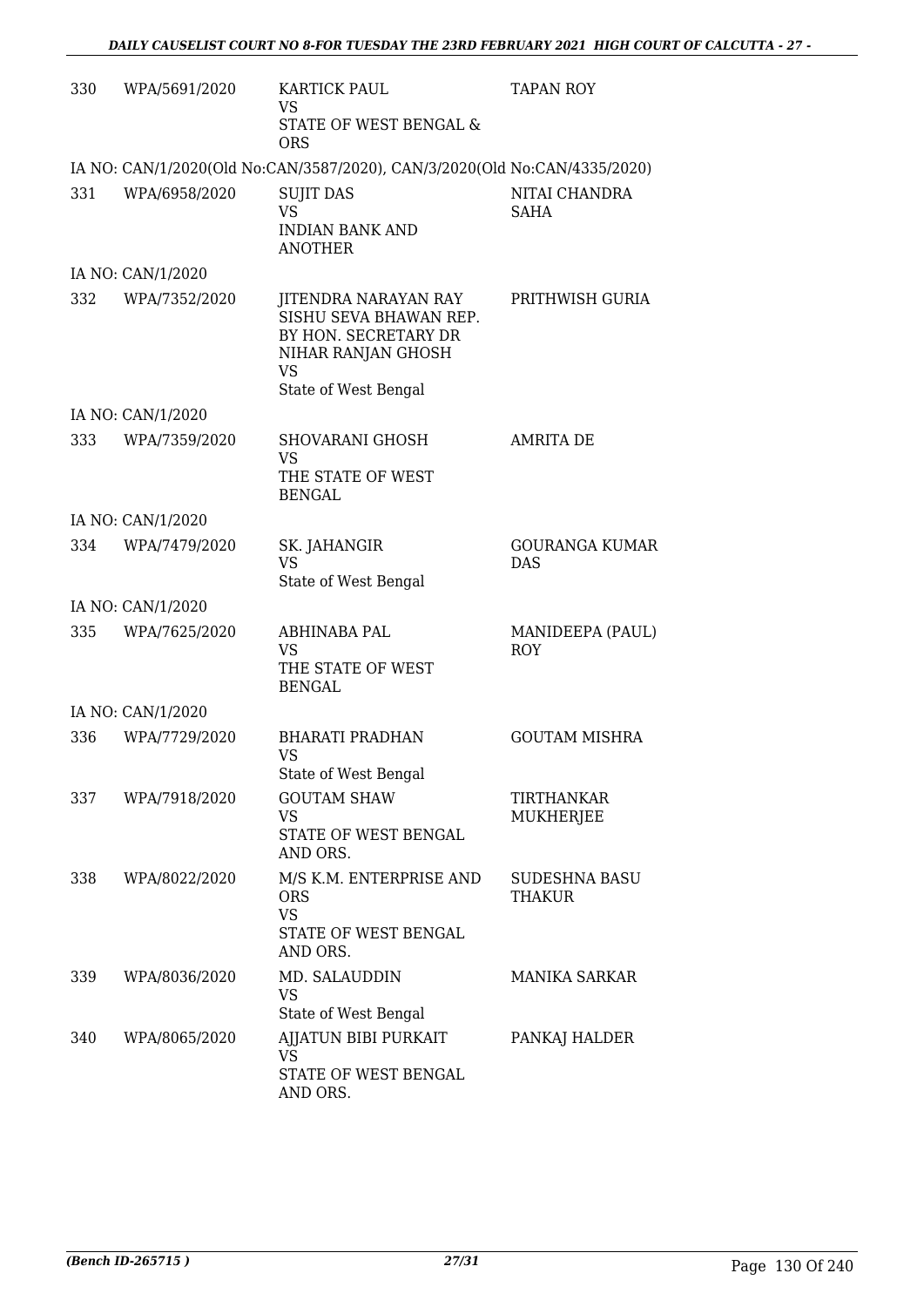| 341 | WPA/8337/2020 | SK BADSHA ALI<br><b>VS</b><br>STATE OF WEST BENGAL<br>AND ORS.                                      | <b>MITUL</b><br><b>CHAKRABORTY</b>    |
|-----|---------------|-----------------------------------------------------------------------------------------------------|---------------------------------------|
| 342 | WPA/8460/2020 | <b>NILLESH PAREKH</b><br><b>VS</b><br>UNION OF INDIA AND ORS                                        | <b>ANIRUDHA</b><br><b>AGARWALLA</b>   |
| 343 | WPA/8619/2020 | DEUSEN MONDAL<br><b>VS</b><br>THE STATE OF WEST<br><b>BENGAL AND ORS</b>                            | <b>MRINAL KANTI</b><br><b>SARTDAR</b> |
| 344 | WPA/8654/2020 | <b>ARYAN</b><br>SURELIA@BONI@ARIHANT<br><b>SURELIA</b><br><b>VS</b><br>State of West Bengal         | <b>SARBAN</b><br>BHATTACHARJEE        |
| 345 | WPA/8690/2020 | PRADIP KR BISWAS<br>VS<br>STATE OF WEST BENGAL<br>AND ORS.                                          | <b>ASHOK HALDER</b>                   |
| 346 | WPA/8709/2020 | <b>BOGIYA BIBI</b><br><b>VS</b><br>STATE OF WEST BENGAL<br>AND ORS.                                 | <b>OMAR FARUK GAZI</b>                |
| 347 | WPA/8741/2020 | APARNA DAS ALIAS MAITY<br><b>VS</b><br>Union of India                                               | APURBA GHOSH                          |
| 348 | WPA/8794/2020 | MASJIDE TOUHID SAMLA<br><b>VS</b><br>STATE OF WEST BENGAL<br>AND ORS.                               | <b>GAZI FARUQUE</b><br><b>HOSSAIN</b> |
| 349 | WPA/8848/2020 | NIRANJAN LALL SARAFF<br><b>AND OTHERS</b><br><b>VS</b><br>UNION OF IONDIA AND<br><b>OTHERS</b>      | A K UPADHYAY                          |
| 350 | WPA/8865/2020 | GOBINDO DAS @GOBINDA<br><b>CHANDRA DAS</b><br><b>VS</b><br>STATE OF WEST BENGAL<br>AND ORS.         | SK. NIZAMUDDIN                        |
| 351 | WPA/9172/2020 | <b>VINIT KUMAR AND OTHERS</b><br>VS<br>STATE OF PUNJAB AND ORS                                      | <b>SOUMEN GHOSH</b>                   |
| 352 | WPA/9210/2020 | HCC - L AND T PURULIA JV<br><b>VS</b><br><b>RECOVERY OFFICER</b><br>DURGAPUR REGIONAL SUB<br>OFFICE | <b>ASISH CHOUDHURY</b>                |
| 353 | WPA/9255/2020 | HIRE PURCHASE AND<br><b>LEASE ASSOCIATION</b><br><b>VS</b><br>RESERVE BANK OF INDIA                 | <b>SHOUNAK MITRA</b>                  |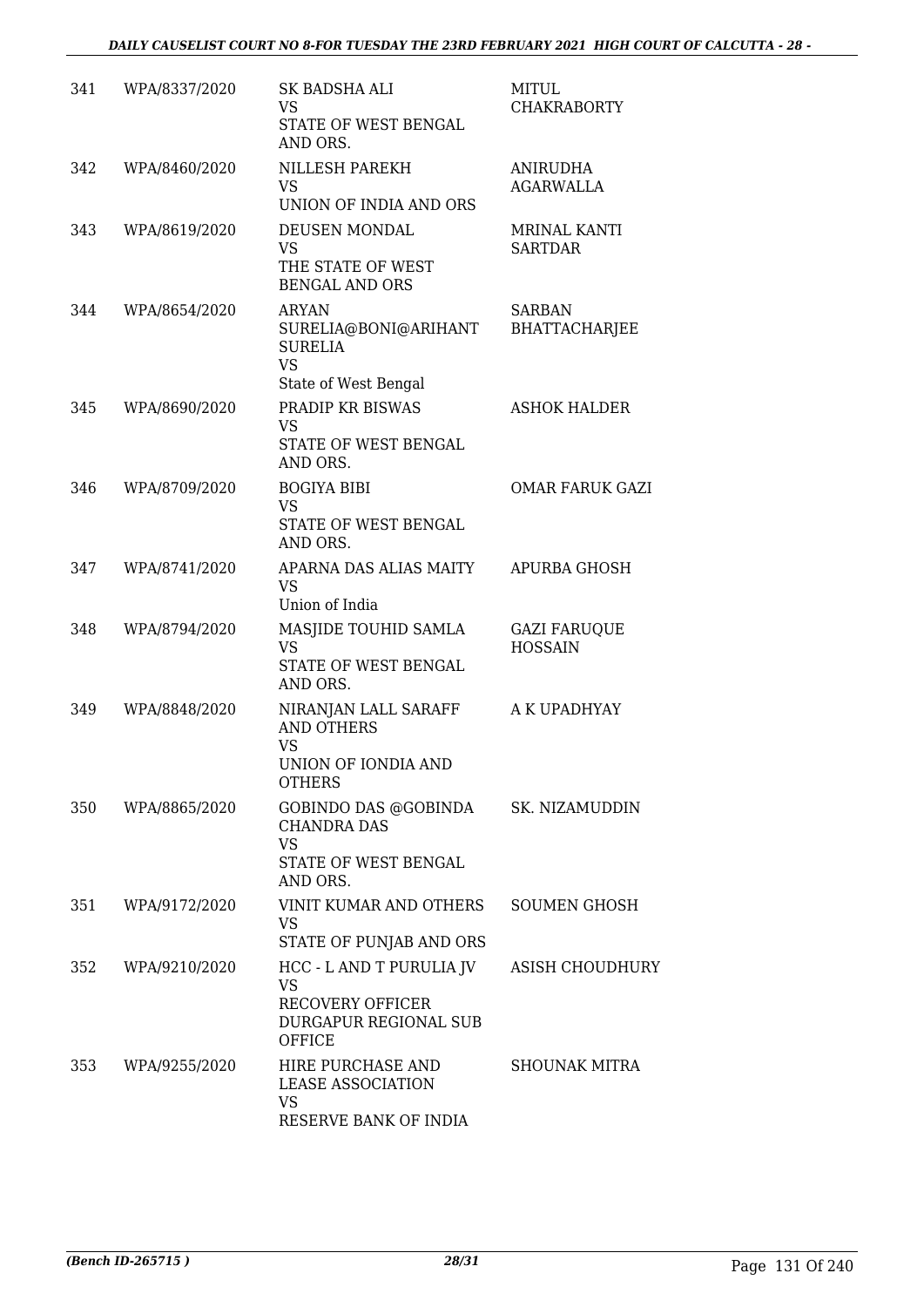| 354 | WPA/9261/2020  | AJMERA STEELS PVT. LTD. TAPAN KUMAR MITRA<br><b>VS</b><br>STEEL AUTHORITY OF<br><b>INDIA LIMITED</b>                                               |                                       |
|-----|----------------|----------------------------------------------------------------------------------------------------------------------------------------------------|---------------------------------------|
| 355 | WPA/9386/2020  | MD SK SAIFUZZAMAN<br>VS<br>STATE OF WEST BENGAL<br>AND ORS.                                                                                        | PRABIR CHATRERJEE                     |
| 356 | WPA/9426/2020  | M/S SHUBHVAIBHAV<br>NIRMAN PRIVATELIMITED<br><b>VS</b><br>STATE OF WEST BENGAL<br>AND ORS.                                                         | PARTHA<br><b>CHAKRABORTY</b>          |
| 357 | WPA/9461/2020  | KRISHNA DAS PODDAR<br><b>VS</b><br>STATE OF WEST BENGAL<br>AND ORS.                                                                                | MAHENDRA PROSAD<br><b>GUPTA</b>       |
| 358 | WPA/9494/2020  | <b>KRISHNA DAS</b><br><b>VS</b><br>State of West Bengal                                                                                            | <b>SANDIP KUMAR</b><br><b>MONDAL</b>  |
| 359 | WPA/9633/2020  | NIRMALA MAITI<br><b>VS</b><br>STATE OF WEST BENGAL<br>AND ORS.                                                                                     | <b>SUBHODIP</b><br><b>CHAKRABORTY</b> |
| 360 | WPA/9798/2020  | SURESH CHANDRA SHAW<br><b>VS</b><br>LIFE INSURANCE<br>CORPORATION OF INDIA<br><b>AND ORS</b>                                                       | <b>KRISHNA DAS</b><br><b>PODDER</b>   |
| 361 | WPA/9842/2020  | <b>BUDDHADEV BISWAS</b><br><b>VS</b><br>RESERVE BANK OF INDIA<br>AND OTHER                                                                         | PARTHA<br><b>CHAKRABORTY</b>          |
| 362 | WPA/9877/2020  | <b>MD YUSUF</b><br>VS<br>STATE OF WEST BENGAL<br>AND ORS.                                                                                          | <b>MAHESWARI</b><br><b>SHARMA</b>     |
| 363 | WPA/10056/2020 | <b>GIRISH SHARMA</b><br>VS<br>UNION OF INDIA AND ORS.                                                                                              | <b>AVIJIT GHOSHAL</b>                 |
| 364 | WPA/10434/2020 | RISHI CHOWDHURY<br>VS<br>UNION OF INDIA AND ORS.                                                                                                   | <b>AYUSH JAIN</b>                     |
| 365 | WPA/10460/2020 | GOURBANGA WEIGHTS AND<br><b>MEASURES RAPAIRERS</b><br>AND DEALERS WELFARE<br>ASSSOCIATION AND ANR<br><b>VS</b><br>STATE OF WEST BENGAL<br>AND ORS. | DIPAYAN KUNDU                         |
| 366 | WPA/10790/2020 | JAHAR SHA<br>VS<br>State of West Bengal AND<br><b>ANR</b>                                                                                          | <b>SOUMYA NAG</b>                     |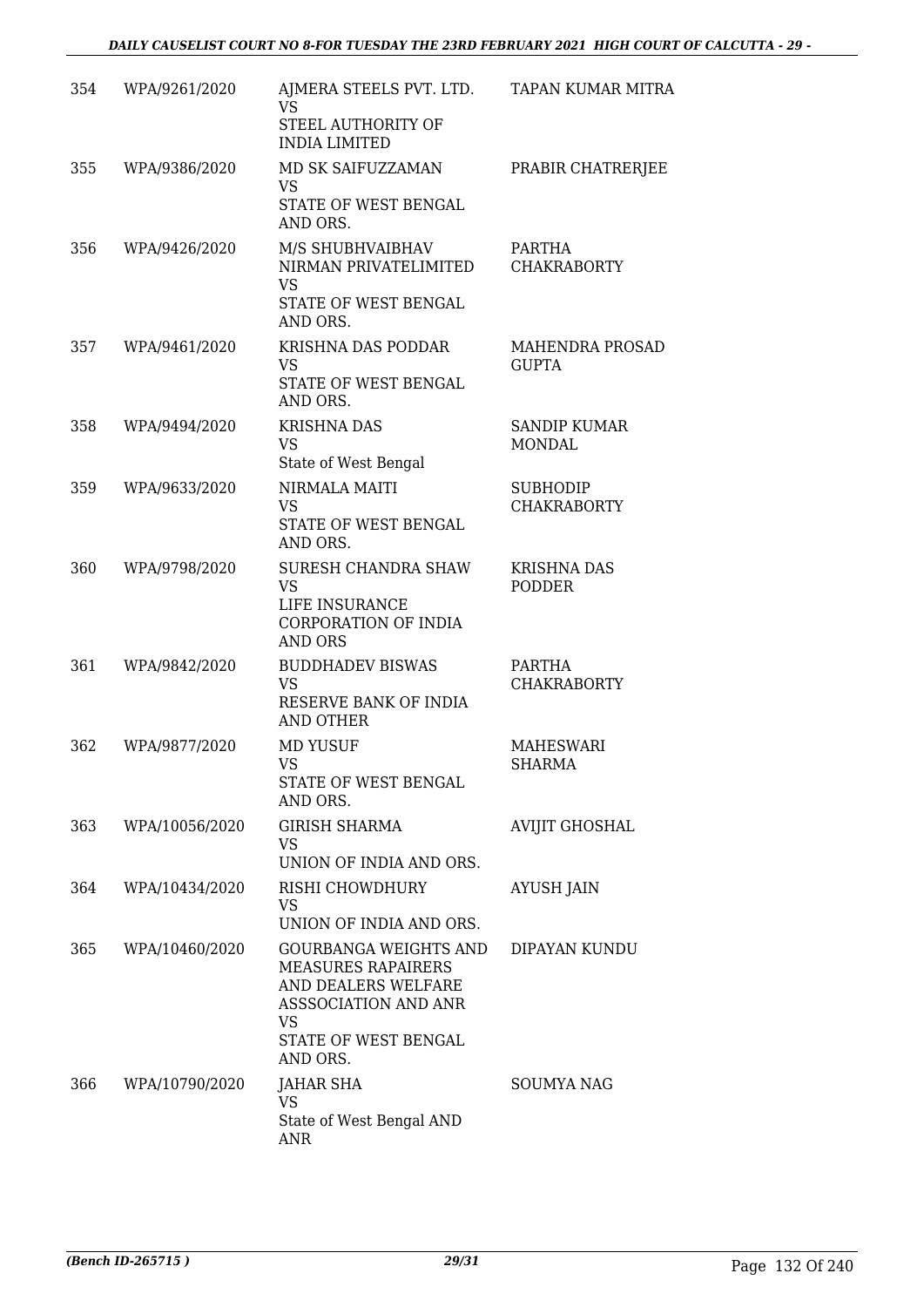| 367 | WPA/10973/2020    | SUJOY KUMAR GHOSH AND<br><b>ORS</b><br><b>VS</b>                                                    | <b>TANUKA BASU</b>                    |
|-----|-------------------|-----------------------------------------------------------------------------------------------------|---------------------------------------|
|     |                   | STATE OF WEST BENGAL<br>AND ORS.                                                                    |                                       |
| 368 | WPA/11427/2020    | SIDDHARTHA SANKAR PAL<br>AND ORS<br><b>VS</b><br>THE STATE OF WEST<br><b>BENGAL AND ORS</b>         | <b>MAINAK GANGULY</b>                 |
| 369 | WPA/11489/2020    | M/S. JAGANNATH<br><b>CONSTRUCTION</b><br><b>VS</b><br>STATE OF WEST BENGAL<br>AND ORS.              | PHATICK CHANDRA<br><b>DAS</b>         |
| 370 | WPA/11641/2020    | <b>SUPRATIM ROY</b><br><b>VS</b><br>STATE OF WEST BENGAL<br>AND ORS.                                | NILENDRA NARAYAN<br><b>ROY</b>        |
| 371 | WPA/11747/2020    | MD. KABIRUDDIN<br><b>AHAMMED</b><br>VS<br>STATE OF WEST BENGAL<br>AND ORS.                          | <b>SUBRATA SAHA</b>                   |
| 372 | WPA/11921/2020    | KUSHODHOJO METE @<br><b>KUSHAY METE</b><br>VS<br>STATE OF WEST BENGAL<br>AND ORS.                   | KUNTAL BANERJEE                       |
| 373 | WPA/80/2021       | M/S. RADHASHREE<br><b>FINANCE LTD</b><br>VS<br>UNION OF INDIA AND ORS.                              | DEVYANI SENGUPTA                      |
| 374 | WPA/112/2021      | KANAM LATEX INDUSTRIES<br>PRIVATE LIMITED AND<br>ANOTHER<br>VS.<br>STATE OF WEST BENGAL<br>AND ORS. | <b>SALONI</b><br><b>BHATTACHARJEE</b> |
|     | IA NO: CAN/1/2021 |                                                                                                     |                                       |
|     | 375 WPA/151/2021  | TAPAS KUMAR HALDER<br><b>AND OTHERS</b><br><b>VS</b><br>STATE OF WEST BENGAL                        | <b>SUDESHNA BASU</b><br><b>THAKUR</b> |
| 376 | WPA/607/2021      | AND ORS.<br>BIPAD TARAN SAHA<br>VS.<br>STATE OF WEST BENGAL<br>AND ORS.                             | ABHIJIT MANDAL                        |
| 377 | WPA/677/2021      | RUIA ELECTRONICS PVT<br>LTD AND ORS<br><b>VS</b><br>STATE OF WEST BENGAL<br>AND ORS.                | SOUMYAJYOTI NANDI                     |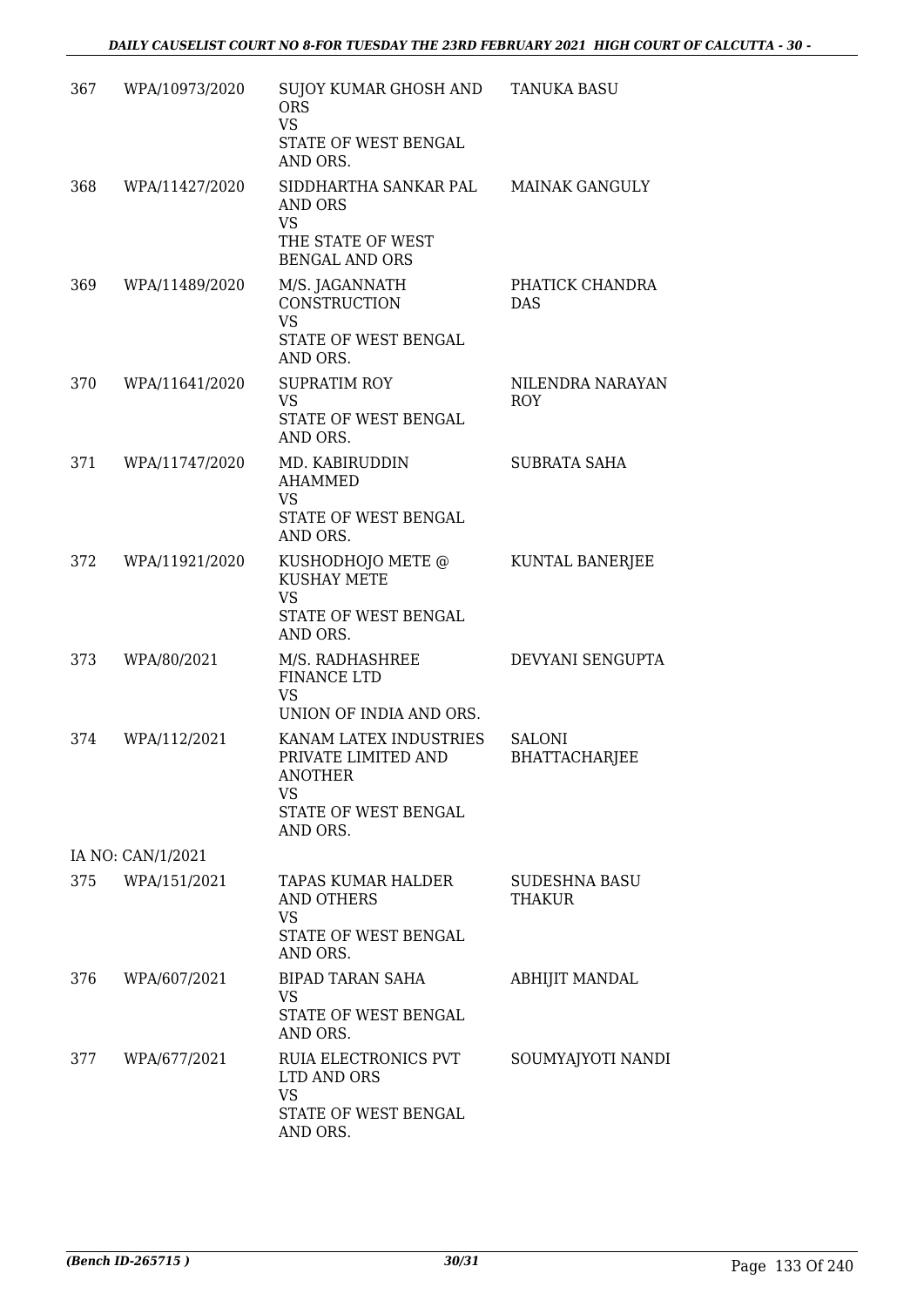| 378 | WPA/790/2021  | JITENDRA NARAYAN RAY<br>SISHU SEVA BHAWAN AND<br><b>OTHERS</b><br>VS<br>DIRECTOR, DRUG CONTROL<br>HEADQUARTERS CENTRAL<br>KOLKATA ZONE AND<br><b>OTHERS</b> | KAUSTABH<br><b>BAANERJEE</b> |
|-----|---------------|-------------------------------------------------------------------------------------------------------------------------------------------------------------|------------------------------|
| 379 | WPA/1047/2021 | TANMAY MAITY<br>VS<br>STATE OF WEST BENGAL<br>AND ORS.                                                                                                      | <b>PUNAM BASU</b>            |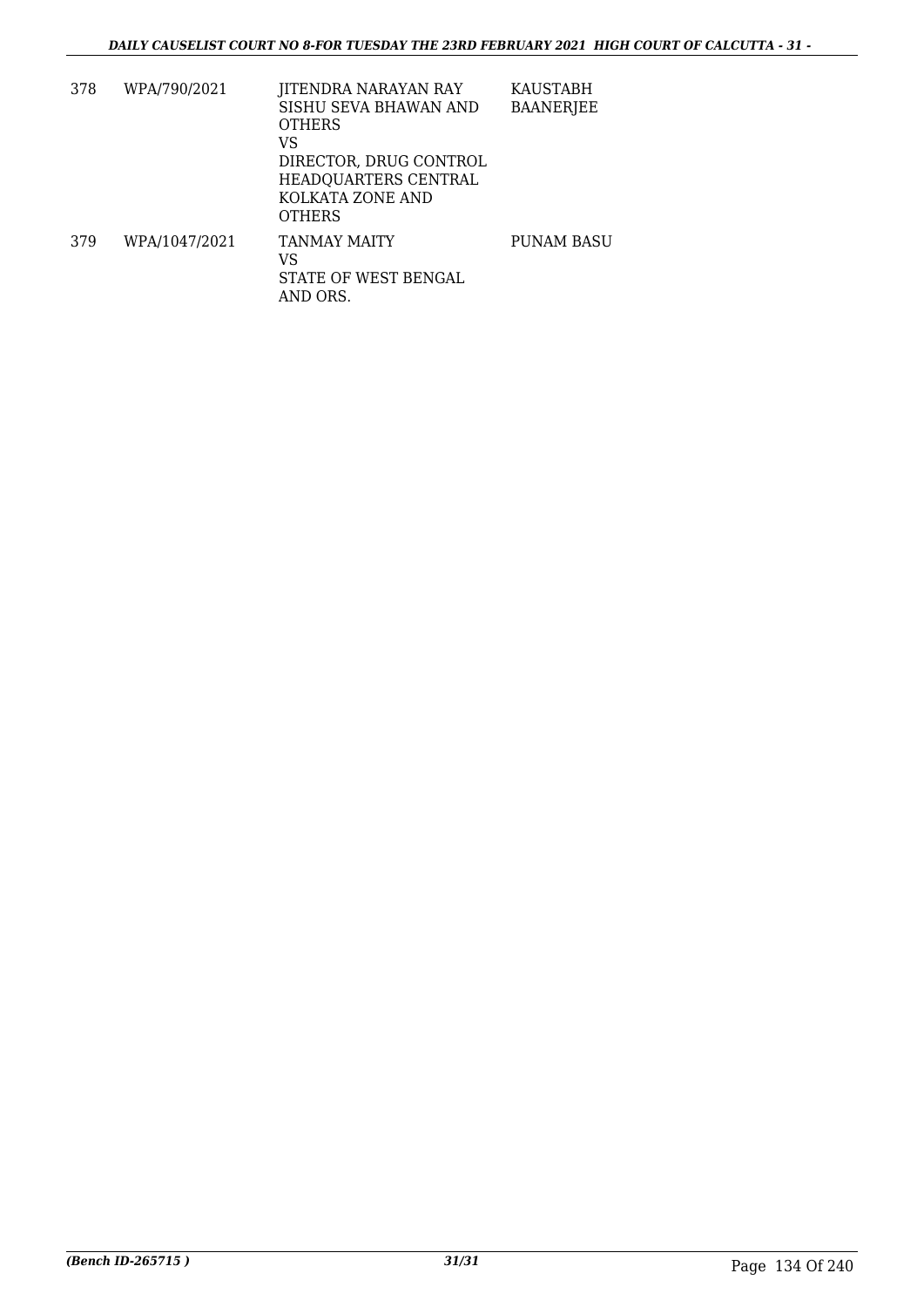

# In The High Court at Calcutta

## **Appellate Side**

**DAILY CAUSELIST For Tuesday The 23rd February 2021**

**COURT NO. 39**

**SINGLE BENCH (V )**

**AT 10:45 AM**

**HON'BLE JUSTICE MOUSHUMI BHATTACHARYA**

## **(VIA VIDEO CONFERENCE)**

**ON AND FROM 23RD FEBRYARY, 2021**

**ROSTER NOTIFIED ON 8TH JANUARY, 2021 IS MODIFIED TO THE FOLLOWING EXTENT:-**

**WILL HEAR ALL SUITS PERTAINING TO COMMERCIAL DISPUTES AND MATTTERS PERTAINING TO SECTION 34 OF ARBITRATION AND CONCILIATION ACT, 1996 INCLUDING APPLICATIONS CONNECTED THERETO.**

**NOTE: MATTERS WILL BE TAKEN UP THROUGH PHYSICAL HEARING WHEN BOTH THE PARTIES ARE AGREED.**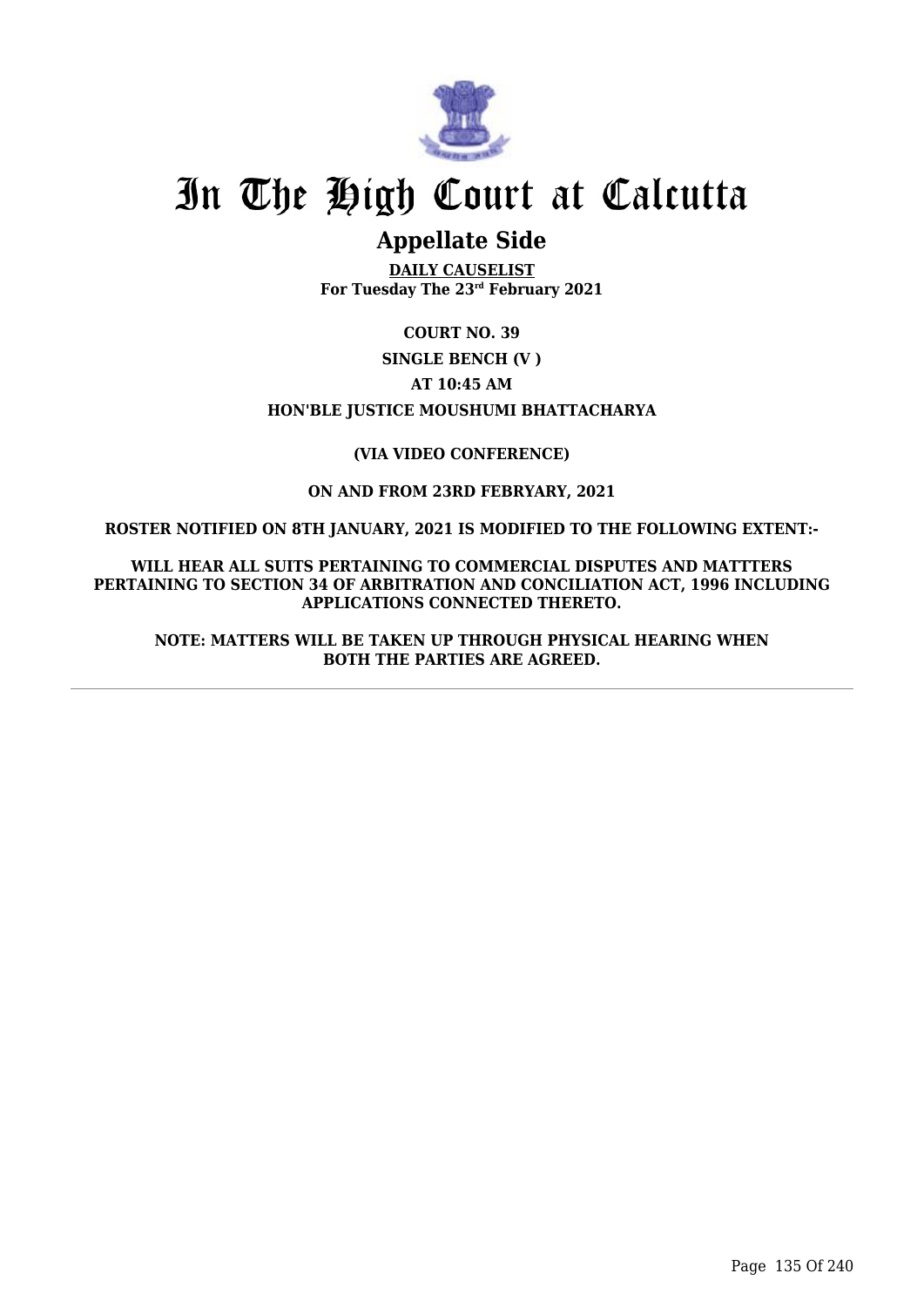

## In The High Court at Calcutta

## **Appellate Side**

**DAILY CAUSELIST For Tuesday The 23rd February 2021**

**COURT NO. 15 SINGLE BENCH (SB - VII) AT 10:45 AM HON'BLE JUSTICE RAJARSHI BHARADWAJ (VIA VIDEO CONFERENCE)**

**ON AND FROM MONDAY, THE 11TH JANUARY, 2021 - MATTERS (MOTION & HEARING) UNDER ARTICLE 226 OF THE CONSTITUTION RELATING TO PRIMARY EDUCATION UNDER GROUP-II INCLUDING SERVICES AND APPLICATIONS CONNECTED THERETO;**

**MATTERS (MOTION & HEARING) UNDER ARTICLE 226 OF THE CONSTITUTION RELATING TO COLLEGES, UNIVERSITIES AND LIBRARIES UNDER GROUP - II INCLUDING SERVICES AND APPLICATIONS CONNECTED THERETO.**

**HEARING OF WRIT PETITIONS IRRESPECTIVE OF CLASSIFICATION AND APPLICATIONS CONNECTED THERETO.**

**NOTE : EVERY MONDAY TO WEDNESDAY NEW MOTION, WILL BE TAKEN UP SERIALLY.**

**NOTE : EVERY THURSDAY NEW MOTIONS (TET) WILL BE TAKEN UP SERIALLY.**

**NOTE : EVERY FRIDAY APPLICATION, AND MOTIONS WILL BE TAKEN UP SERIALLY.**

**NOTE : MENTIONING WILL BE ALLOWED ONLY ON VIRTUAL MODE AND ON MONDAY & WEDNESDAY.**

#### **NOTE : NO UPGRADATION WILL BE ALLOWED.**

#### **NOTE : MATTERS WILL BE TAKEN UP THROUGH PHYSICAL HEARING WHEN BOTH THE PARTIES ARE AGREED.**

#### **NEW MOTIONS**

| 1 | WPA/11604/2020                                                     | DR SUMANA GHOSAL<br>VS<br>STATE OF WEST BENGAL<br>AND ORS.       | <b>SAGNIK ROY CHOWDURY</b> |
|---|--------------------------------------------------------------------|------------------------------------------------------------------|----------------------------|
| 2 | WPA/265/2021<br>(23.02.2021 at 10:45 VS<br>am)                     | SIJIB KUMAR MAJUMDAR<br>STATE OF WEST BENGAL<br>AND ORS.         | SUPARNO GHOSH              |
| 3 | WPA/750/2021<br>$(23.02.2021 \text{ at } 11.00 \text{ VS})$<br>am) | SANJALI KERKETTA<br>STATE OF WEST BENGAL<br>AND ORS.             | JAKIR HUSSAIN              |
| 4 | WPA/855/2021<br>(C)                                                | <b>MONJURUL SARKAR</b><br>VS<br>STATE OF WEST BENGAL<br>AND ORS. | <b>BIKASH CHANDRA DAS</b>  |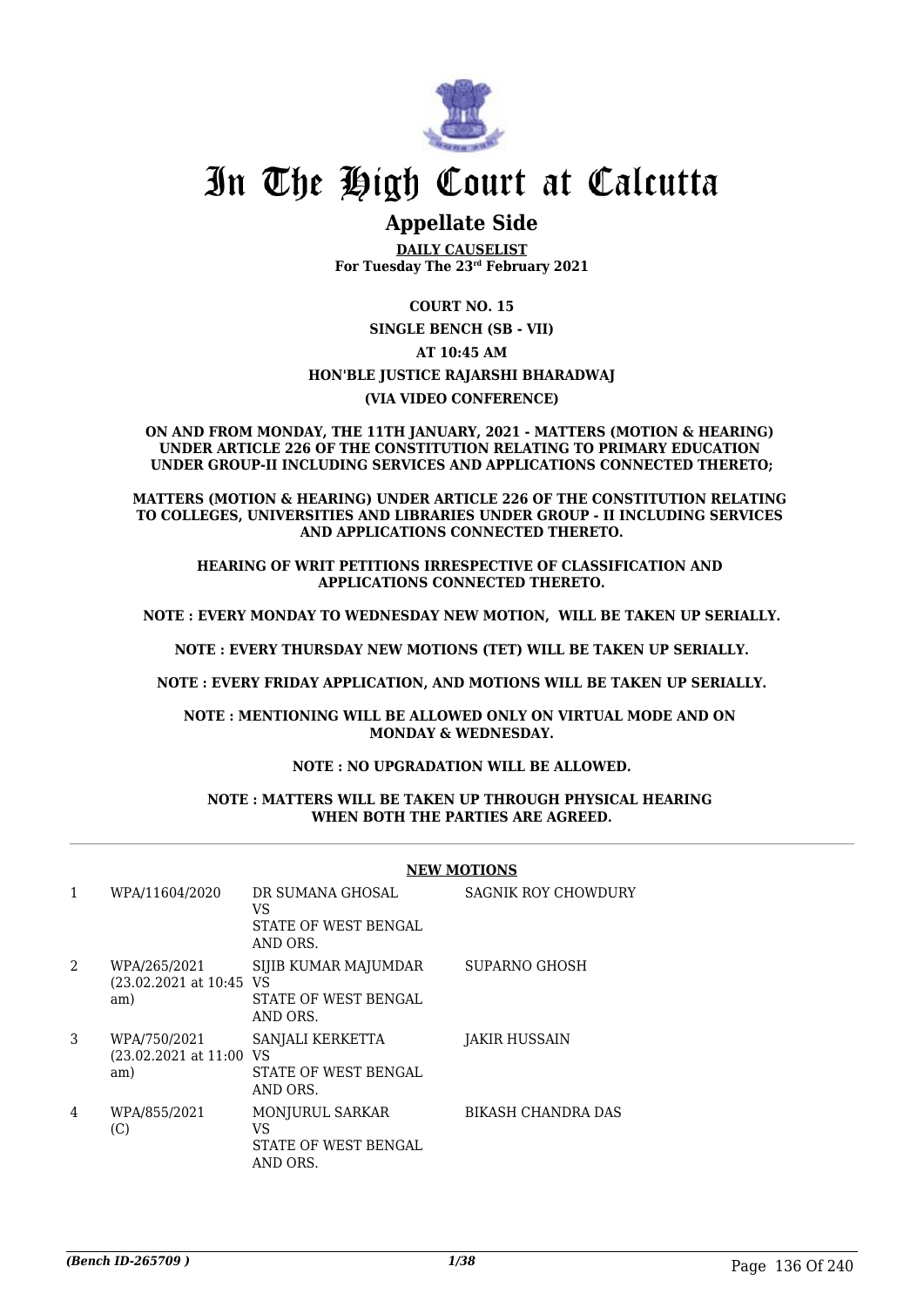| 5  | WPA/4437/2021<br>(at 11:30 am) | <b>SANDIP RAY</b><br><b>VS</b>                                                            | SUBHADEEP CHATTERJEE   |
|----|--------------------------------|-------------------------------------------------------------------------------------------|------------------------|
|    |                                | STATE OF WEST BENGAL<br>AND ORS.                                                          |                        |
|    |                                |                                                                                           | <b>NEW MOTION</b>      |
| 6  | WPA/277/2021                   | SATINATH MAHANTY<br><b>VS</b>                                                             | MITHU SINGHA MAHAPATRA |
|    |                                | STATE OF WEST BENGAL<br>AND ORS.                                                          |                        |
| 7  | WPA/294/2021                   | TARUN GHOSH AND<br><b>OTHERS</b><br><b>VS</b>                                             | <b>ARUNESH PATHAK</b>  |
|    |                                | STATE OF WEST BENGAL<br>AND ORS.                                                          |                        |
| 8  | WPA/298/2021                   | <b>GOUTAM DOLAI</b><br><b>VS</b><br>STATE OF WEST BENGAL<br>AND ORS.                      | DEBABRATA SARDAR       |
| 9  | WPA/362/2021                   | MALLIKA SAHA DAS<br><b>VS</b><br>STATE OF WEST BENGAL<br>AND ORS.                         | <b>TAPODIP GUPTA</b>   |
| 10 | WPA/434/2021                   | MILAN KUMAR DEY AND<br><b>ORS</b><br><b>VS</b><br>STATE OF WEST BENGAL<br>AND ORS.        | <b>JAYANTA SAMANTA</b> |
| 11 | WPA/438/2021                   | KARTICK CHANDRA KHAN<br><b>VS</b><br>STATE OF WEST BENGAL<br>AND ORS.                     | <b>MITHU SAHA</b>      |
| 12 | WPA/441/2021                   | MANIK KUMAR MANDAL<br><b>AND ORS</b><br>VS<br>THE STATE OF WEST                           | PALASH MUKHERJEE       |
| 13 | WPA/449/2021                   | <b>BENGAL AND ORS</b><br>SOFIKUJJAMAN BISWAS<br><b>AND ORS</b><br>VS<br>THE STATE OF WEST | PALASH MUKHERJEE       |
| 14 | WPA/450/2021                   | <b>BENGAL AND ORS</b><br>ASHISH KUMAR SAHOO<br>VS<br>STATE OF WEST BENGAL<br>AND ORS.     | <b>ABHIJIT BASU</b>    |
| 15 | WPA/456/2021                   | KRISHNA JANA AND ORS<br>VS<br>THE STATE OF WEST<br><b>BENGAL AND ORS</b>                  | PALASH MUKHERJEE       |
| 16 | WPA/464/2021                   | SATYABRATA DAS AND ORS<br><b>VS</b><br>THE STATE OF WEST<br><b>BENGAL AND ORS</b>         | PALASH MUKHERJEE       |
| 17 | WPA/468/2021                   | AMINUL KABIUL AZIZ AND<br><b>ORS</b><br><b>VS</b><br>THE STATE OF WEST<br>BENGAL AND ORS  | <b>ANISUR RAHMAN</b>   |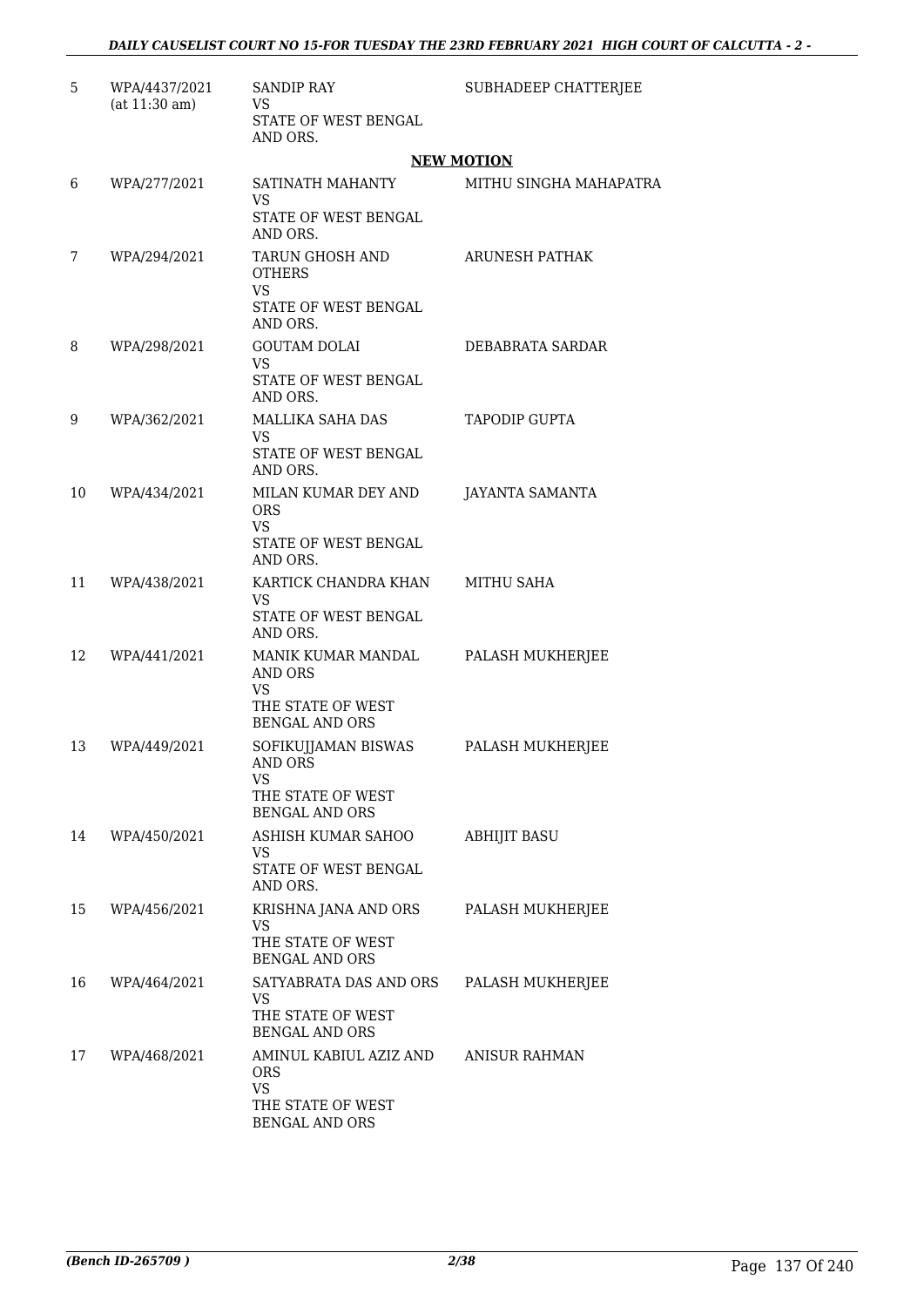| 18 | WPA/474/2021  | AKBAR ALI GAZI AND<br><b>OTHERS</b><br>VS.                                                | SOMESH KUMAR GHOSH     |
|----|---------------|-------------------------------------------------------------------------------------------|------------------------|
|    |               | UNION OF INDIA AND<br><b>OTHERS</b>                                                       |                        |
| 19 | WPA/518/2021  | APURBA BALLAV<br>VS.<br>STATE OF WEST BENGAL<br>AND ORS.                                  | DILIP KUMAR SHYAMAL    |
| 20 | WPA/540/2021  | RAJJAK SEKH AND ORS<br><b>VS</b><br>STATE OF WEST BENGAL<br>AND ORS.                      | FALGUNI BANDYOPADHYAY  |
| 21 | WPA/657/2021  | <b>AMIT KUMAR</b><br>CHAKRABORTY AND ORS<br><b>VS</b><br>STATE OF WEST BENGAL<br>AND ORS. | ANJAN BHATTACHARYA     |
| 22 | WPA/744/2021  | PRABIR JANA AND ORS<br>VS.<br>UNION OF INDIA AND ORS.                                     | SOMESH KUMAR GHOSH     |
| 23 | WPA/967/2021  | PRAMITA GHOSH<br><b>VS</b><br>THE STATE OF WEST<br><b>BENGAL AND ORS</b>                  | SARBAN BHATTACHARJEE   |
| 24 | WPA/1022/2021 | NABIN MAHATO AND<br><b>OTHERS</b><br><b>VS</b><br>STATE OF WEST BENGAL<br>AND ORS.        | RAMEEZ ALAM            |
| 25 | WPA/1177/2021 | <b>SOUMYADIP SEN</b><br>VS.<br>STATE OF WEST BENGAL<br>AND ORS.                           | <b>AMIT DEY</b>        |
| 26 | WPA/1407/2021 | SIMA KUNDU NANDI AND<br>ORS<br><b>VS</b><br>THE STTE OF WEST BENGL<br>ND ORS              | <b>TANUJA BASK</b>     |
| 27 | WPA/1413/2021 | FIROZUDDIN AHAMMED<br><b>VS</b><br>THE STATE OF WEST<br><b>BENGAL AND ORS</b>             | <b>GOLAM MOHIUDDIN</b> |
| 28 | WPA/1437/2021 | <b>ABU TAHER HOSSAIN</b><br>VS.<br>STATE OF WEST BENGAL<br>AND ORS.                       | <b>GOLAM MOHIUDDIN</b> |
| 29 | WPA/1532/2021 | MOULI MUKHOPADHYAY<br>VS.<br>STATE OF WEST BENGAL<br>AND ORS.                             | DIPAYAN KUNDU          |
| 30 | WPA/1536/2021 | OISHANI PAL<br>VS.<br>STATE OF WEST BENGAL<br>AND ORS.                                    | DIPAYAN KUNDU          |
| 31 | WPA/1601/2021 | MIRA SINHA<br>VS.<br>STATE OF WEST BENGAL<br>AND ORS.                                     | <b>SUDIP SARKAR</b>    |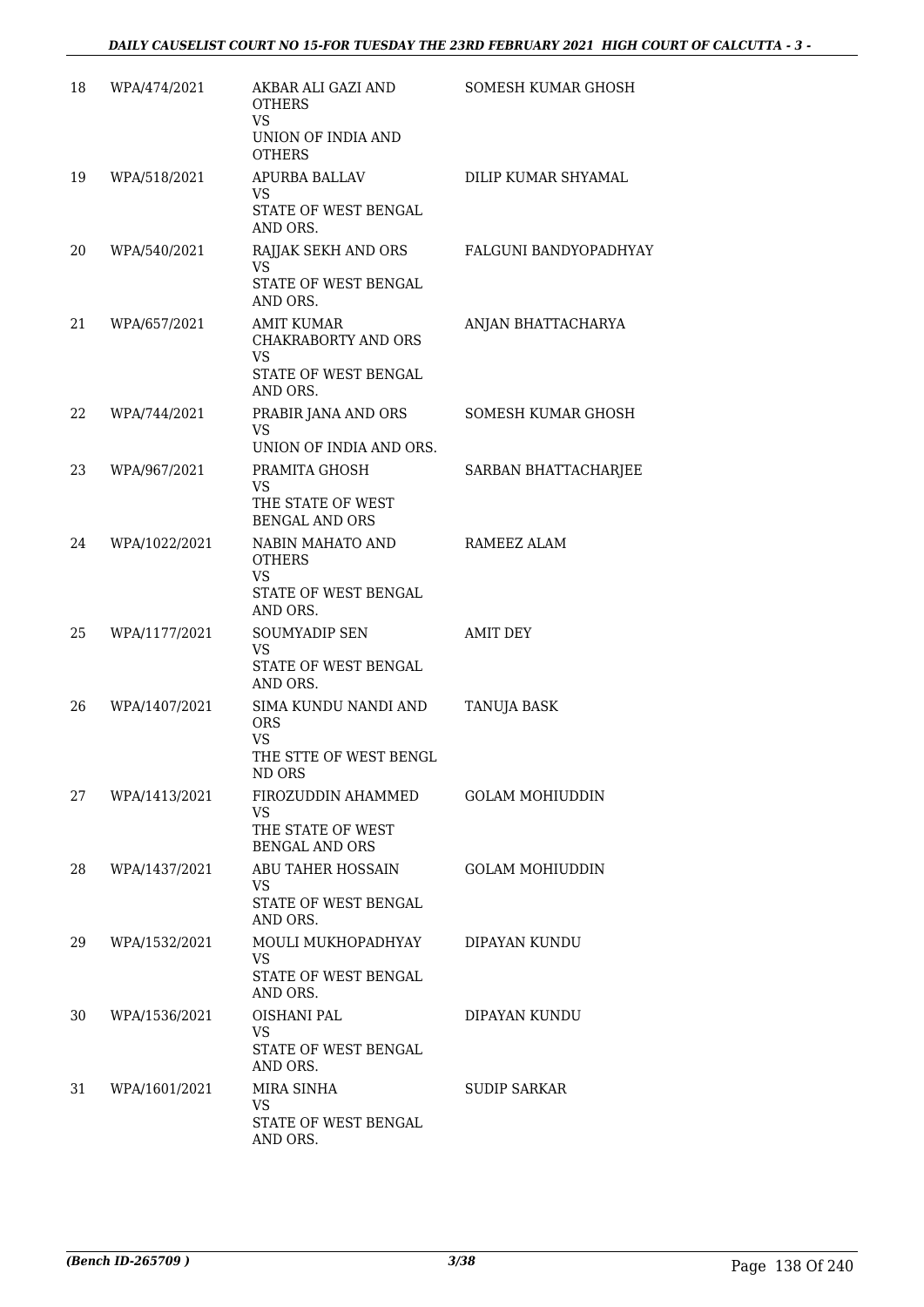### *DAILY CAUSELIST COURT NO 15-FOR TUESDAY THE 23RD FEBRUARY 2021 HIGH COURT OF CALCUTTA - 4 -*

| 32 | WPA/1664/2021       | GOUR MANNA<br>VS.<br>State of West Bengal                     | <b>SUKANTA DAS</b>         |
|----|---------------------|---------------------------------------------------------------|----------------------------|
| 33 | WPA/1679/2021       | KUNTAL SASMAL<br>VS.<br>STATE OF WEST BENGAL                  | BISWAPRIYA SAMANTA         |
|    |                     | AND ORS.                                                      |                            |
| 34 | WPA/1680/2021       | PRANAB KMAR PANJA<br>VS.<br>STATE OF WEST BENGAL              | K M HOSSAIN                |
| 35 | WPA/1682/2021       | AND ORS.<br><b>ACHYUT BOSE</b><br>VS.                         | NARAYAN CHANDRA MONDAL     |
|    |                     | STATE OF WEST BENGAL<br>AND ORS.                              |                            |
| 36 | WPA/1683/2021       | <b>TANDRA DAS</b><br>VS.<br>STATE OF WEST BENGAL              | <b>SUNNY NANDI</b>         |
|    |                     | AND ORS.                                                      |                            |
| 37 | WPA/1704/2021       | BAPAN BANERJEE<br>VS.                                         | Ali Ahsan Alamgir          |
|    |                     | STATE OF WEST BENGAL<br>AND ORS.                              |                            |
| 38 | WPA/1736/2021       | <b>TAMAL BISWAS</b><br>VS.                                    | YUNUS ALI                  |
|    |                     | STATE OF WEST BENGAL<br>AND ORS.                              |                            |
| 39 | WPA/1751/2021       | MOFIKUL ALAM MOLLAH<br>AND OTHERS<br><b>VS</b>                | SIDDHARTHA ROY             |
|    |                     | WEST BENGAL UNIVERSITY<br>OF TEACHERS' TRAINING<br>AND OTHERS |                            |
| 40 | WPA/1767/2021       | ATANU POCHALI<br><b>VS</b>                                    | <b>MALYASHREE MAITY</b>    |
|    |                     | STATE OF WEST BENGAL<br>AND ORS.                              |                            |
|    | wt41 WPA/20467/2018 | ATANU POCHALI                                                 | MALYASREE MAITY            |
|    |                     | <b>VS</b><br>STATE OF WEST BENGAL &<br><b>ORS</b>             |                            |
| 42 | WPA/1785/2021       | <b>BARIN KUMAR ROY</b><br><b>VS</b>                           | BARIN KUMAR ROY(IN PERSON) |
|    |                     | STATE OF WEST BENGAL<br>AND ORS.                              |                            |
| 43 | WPA/1795/2021       | SUBRATA GUPTA AND ORS<br><b>VS</b>                            | <b>LAL MOHAN BASU</b>      |
|    |                     | STATE OF WEST BENGAL<br>AND ORS.                              |                            |
| 44 | WPA/1797/2021       | SHAMPA MOHANTA AND<br><b>ORS</b><br><b>VS</b>                 | LALMOHAN BASU              |
|    |                     | <b>STATE OF WEST BENGAL</b><br>AND ORS.                       |                            |
| 45 | WPA/1812/2021       | KARTICK MAHATO<br>VS                                          | SUDIPTA DASGUPTA           |
|    |                     | STATE OF WEST BENGAL<br>AND ORS.                              |                            |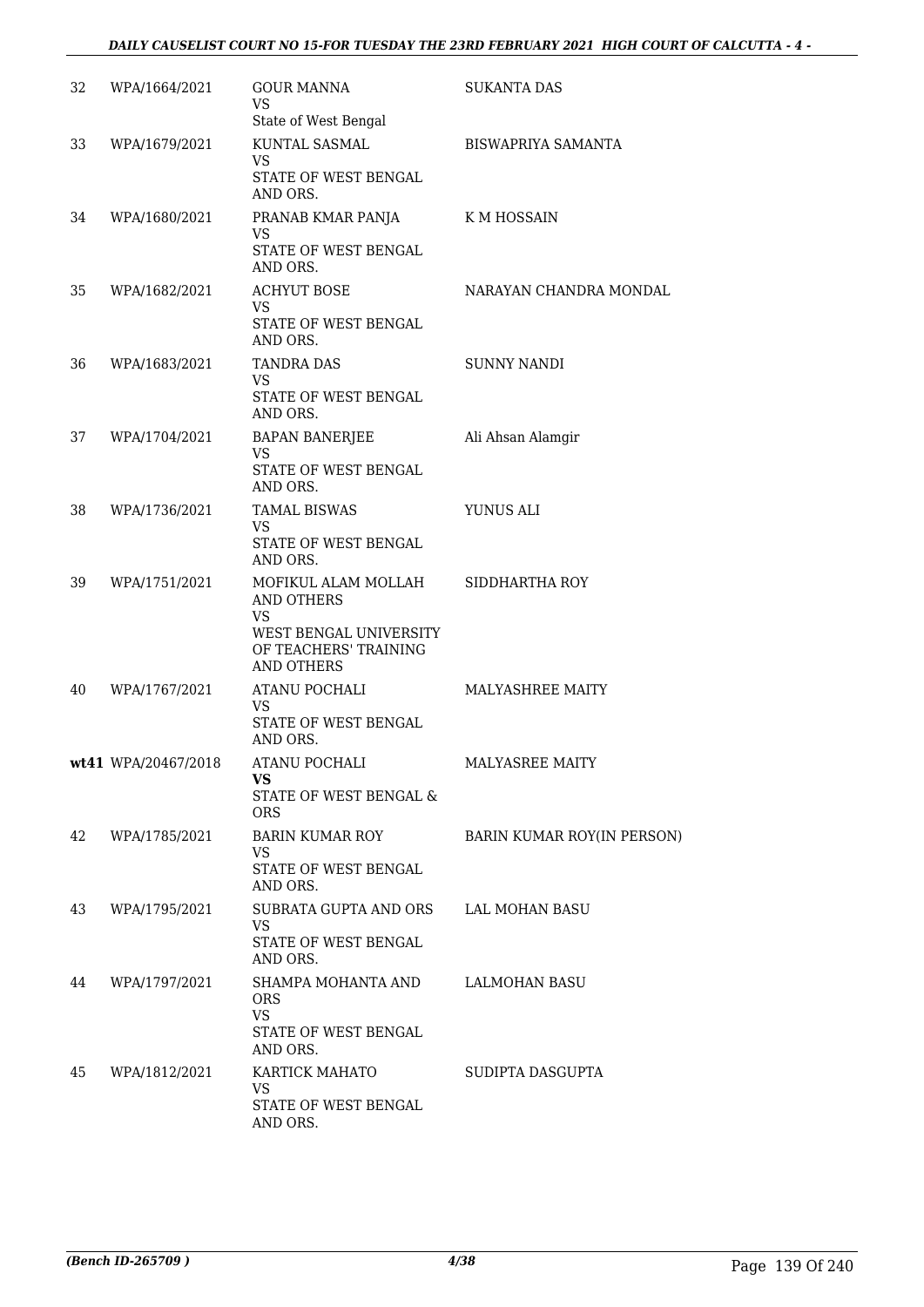| 46 | WPA/1813/2021 | <b>SUCHISMITA</b><br>CHATTOPADHYAY<br><b>VS</b>                           | KALLOL KUMAR MAITY        |
|----|---------------|---------------------------------------------------------------------------|---------------------------|
|    |               | STATE OF WEST BENGAL<br>AND ORS.                                          |                           |
| 47 | WPA/1818/2021 | <b>SAURAV PACHHAL</b><br>VS.                                              | SUDITPA DASGUPTA          |
|    |               | STATE OF WEST BENGAL<br>AND ORS.                                          |                           |
| 48 | WPA/1822/2021 | REBA (BISWAS) SARKAR<br>VS.<br>STATE OF WEST BENGAL                       | <b>BIKASH CHANDRA DAS</b> |
|    |               | AND ORS.                                                                  |                           |
| 49 | WPA/1824/2021 | CHHANDA SAMANTA AND<br><b>OTHERS</b><br><b>VS</b><br>STATE OF WEST BENGAL | SUDIPTA DASGUPTA          |
|    |               | AND ORS.                                                                  |                           |
| 50 | WPA/1833/2021 | PARTHA SARATHI<br><b>CHOUDHURI</b><br><b>VS</b>                           | OISANI MUKHERJEE          |
|    |               | STATE OF WEST BENGAL<br>AND ORS.                                          |                           |
| 51 | WPA/1868/2021 | KAUSHIK CHATTERJEE<br><b>VS</b>                                           | SANDIP KUMAR MONDAL       |
|    |               | STATE OF WEST BENGAL<br>AND ORS.                                          |                           |
| 52 | WPA/1892/2021 | KRISHNA DAFADAR AND<br><b>OTHERS</b><br>VS                                | SHILADITYA BARMA          |
|    |               | STATE OF WEST BENGAL<br>AND ORS.                                          |                           |
| 53 | WPA/1898/2021 | <b>BHASKAR DAS</b><br><b>VS</b>                                           | <b>GORA CHAND SAMANTA</b> |
|    |               | STATE OF WEST BENGAL<br>AND ORS.                                          |                           |
| 54 | WPA/1899/2021 | MADHUMITA PRAMANIK<br><b>AND OTHERS</b>                                   | <b>ATARUL HAQUE MOLLA</b> |
|    |               | <b>VS</b><br>STATE OF WEST BENGAL<br>AND ORS.                             |                           |
| 55 | WPA/1903/2021 | MD.HARUNUZZAMAN<br>MULLICK                                                | A.R JAGLUL KABIR          |
|    |               | <b>VS</b><br>STATE OF WEST BENGAL<br>AND ORS.                             |                           |
| 56 | WPA/1912/2021 | MANAS DAS AND OTHERS<br>VS.                                               | SAKHAWAT KHANDAKAR        |
|    |               | STATE OF WEST BENGAL<br>AND ORS.                                          |                           |
| 57 | WPA/1915/2021 | ABDUR RAKIB AND<br><b>ANOTHER</b><br><b>VS</b>                            | MD NAUROZ RAHBER          |
|    |               | STATE OF WEST BENGAL<br>AND ORS.                                          |                           |
| 58 | WPA/1925/2021 | <b>SAGNIK JANA</b><br><b>VS</b>                                           | <b>BANSHI BADAN MAITY</b> |
|    |               | STATE OF WEST BENGAL<br>AND ORS.                                          |                           |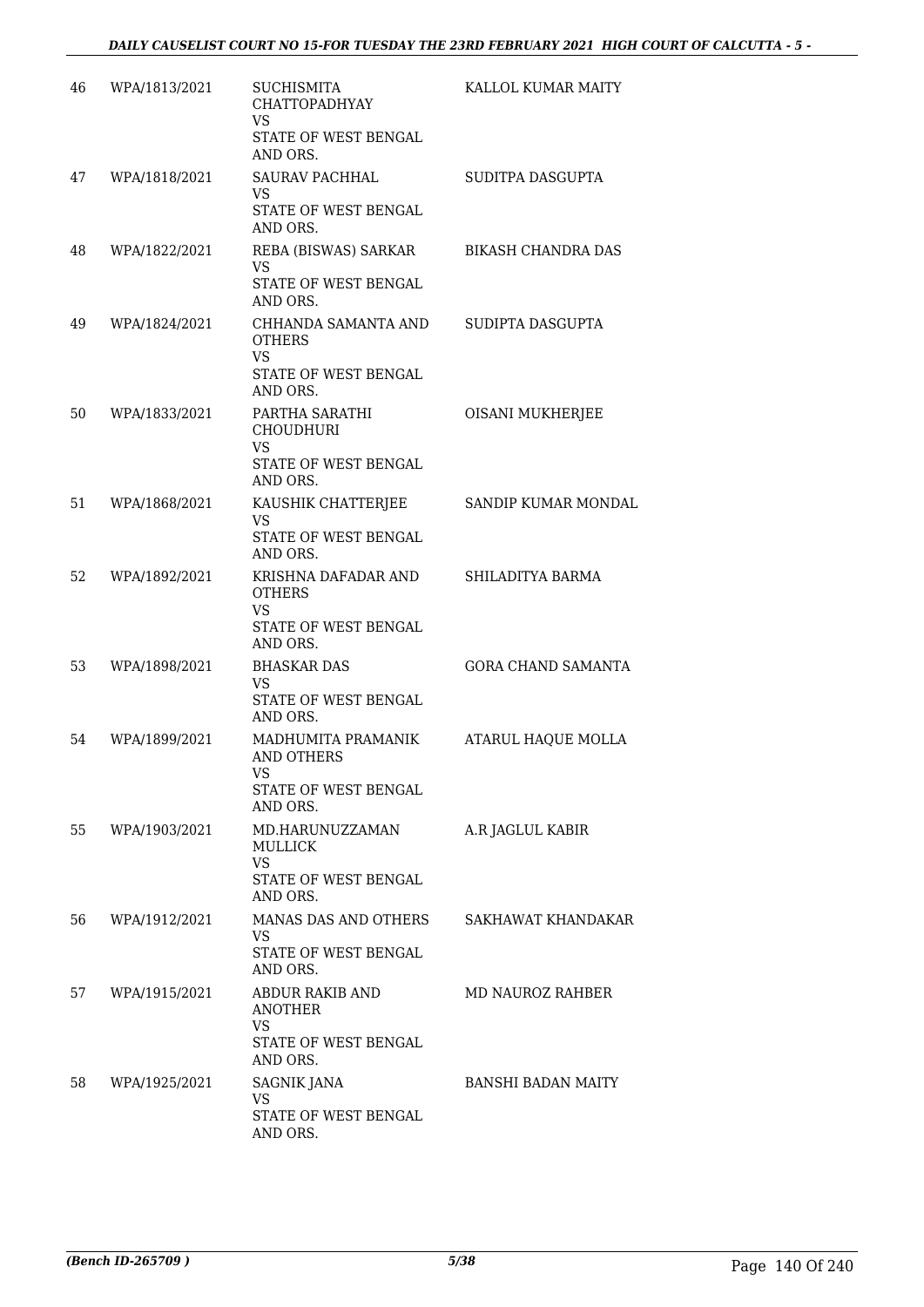| 59 | WPA/1936/2021 | SUPARNA SINGH ALIAS<br>SUPARNA SINGHA<br>VS.<br>STATE OF WEST BENGAL<br>AND ORS.                            | ROMA ROY              |
|----|---------------|-------------------------------------------------------------------------------------------------------------|-----------------------|
| 60 | WPA/1940/2021 | ASGAR SK AND OTHERS<br>VS.<br>STATE OF WEST BENGAL<br>AND ORS.                                              | AVIRUP CHATTERRJEEA   |
| 61 | WPA/1954/2021 | MD. RABIUL SK. AND<br><b>OTHERS</b><br>VS<br>STATE OF WEST BENGAL<br>AND ORS.                               | SHILADITYA BARMA      |
| 62 | WPA/1971/2021 | SITAL RAJAK AND ORS<br>VS<br>STATE OF WEST BENGAL<br>AND ORS.                                               | <b>GOPA BISWAS</b>    |
| 63 | WPA/1972/2021 | ANJALI CHOUDHURI<br>VS.<br>STATE OF WEST BENGAL<br>AND ORS.                                                 | MANARANJAN SAHU       |
| 64 | WPA/1991/2021 | BIPUL SARKAR AND<br><b>OTHERS</b><br><b>VS</b><br>STATE OF WEST BENGAL<br>AND ORS.                          | DIBYENDU CHATTERJEE   |
| 65 | WPA/1995/2021 | SAFIULLAH AND ORS<br>VS.<br>STATE OF WEST BENGAL<br>AND ORS.                                                | DEBABRATA MONDAL      |
| 66 | WPA/2021/2021 | RITRUPARNA SEN<br>VS<br>STATE OF WEST BENGAL<br>AND ORS.                                                    | ANWASHA HALDER        |
| 67 | WPA/2039/2021 | <b>SANGHAMITRA</b><br><b>SADHUKHAN</b><br><b>VS</b><br>STATE OF WEST BENGAL<br>AND ORS.                     | NEIL BASU             |
| 68 | WPA/2049/2021 | MD AKBAR ALI AND ORS<br>VS.<br><b>W.B.BOARD OF PRIMARY</b><br><b>EDU AND ORS</b>                            | <b>TIRTHANKAR DEY</b> |
| 69 | WPA/2053/2021 | <b>UDAY SANKAR SAHA AND</b><br><b>ORS</b><br><b>VS</b><br>W.B.BOARD OF PRIMARY<br>EDU AND ANR               | TIRTHANKAR DEY        |
| 70 | WPA/2055/2021 | HEMANTA KUMAR GHOSH<br>VS.<br>STATE OF WEST BENGAL<br>AND ORS.                                              | K.M. HOSSAIN          |
| 71 | WPA/2057/2021 | FARUK ABDULLAH MONDAL RITAM CHOWDHURY<br>AND ORS<br><b>VS</b><br>THE STATE OF WEST<br><b>BENGAL AND ORS</b> |                       |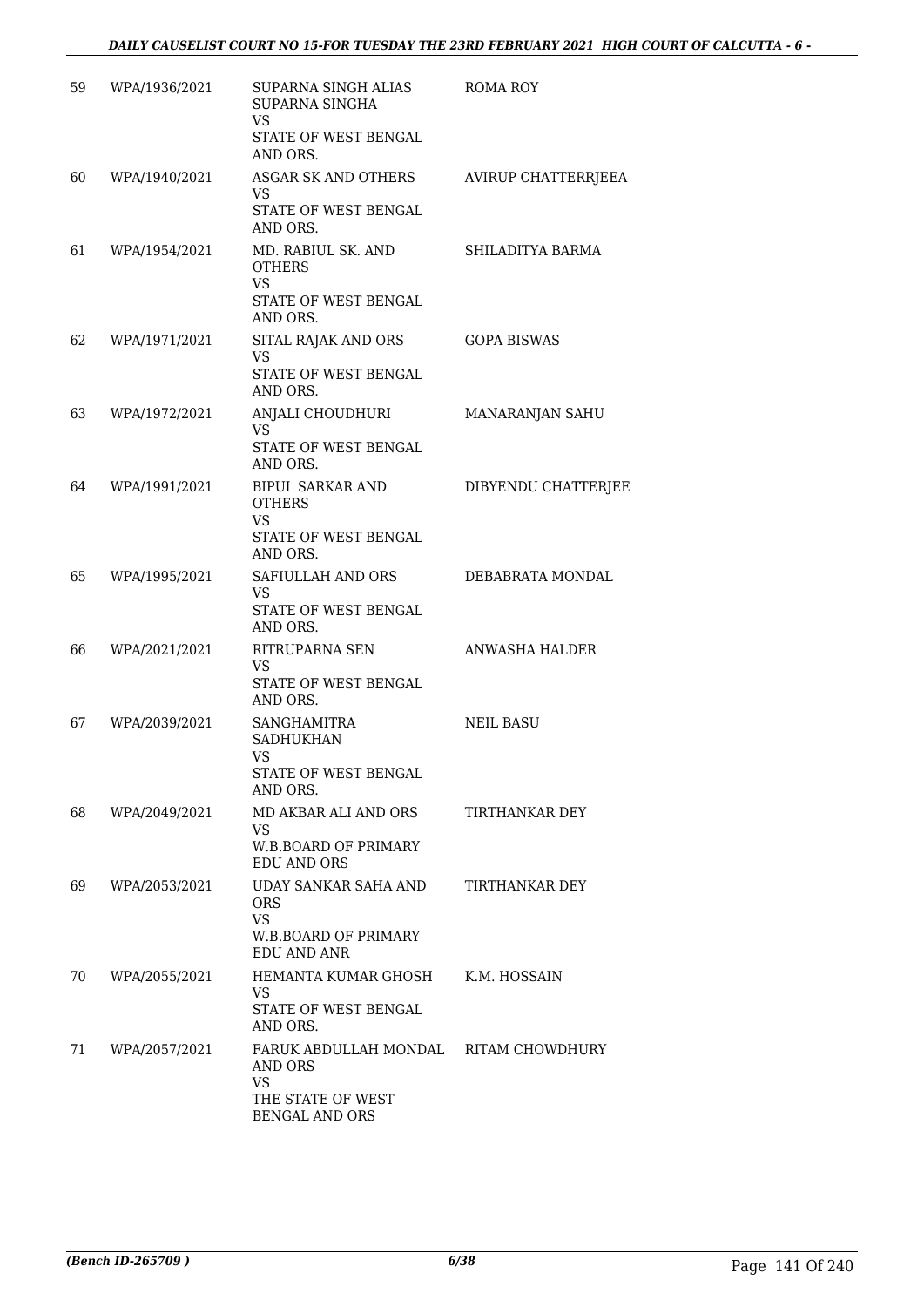| 72 | WPA/2059/2021 | <b>BAISHAKHI DAS</b><br><b>VS</b><br>STATE OF WEST BENGAL<br>AND ORS.                  | SUDIPTA DASGUPTA      |
|----|---------------|----------------------------------------------------------------------------------------|-----------------------|
| 73 | WPA/2062/2021 | IPSHITA MUKHERJEE DAN<br><b>AND ANR</b><br>VS<br>STATE OF WEST BENGAL<br>AND ORS.      | SUDIPTA DASGUPTA      |
| 74 | WPA/2071/2021 | SATYAJIT MONDAL<br><b>VS</b><br>WEST BENGAL BOARD OF<br>PRIMARY EDUCATION              | MRINAL KANTI BISWAS   |
| 75 | WPA/2076/2021 | <b>BASANTI TUDU(SOREN)</b><br><b>AND ANR</b><br>VS<br>STATE OF WEST BENGAL<br>AND ORS. | BIKASH CHANDRA DAS    |
| 76 | WPA/2077/2021 | <b>GOURI DE AND ANOTHER</b><br><b>VS</b><br>STATE OF WEST BENGAL<br>AND ORS.           | SOMSUVRA MUKHERJEE    |
| 77 | WPA/2079/2021 | SARWARI KHATOON<br><b>VS</b><br>STATE OF WEST BENGAL<br>AND ORS.                       | <b>ABHRADIP MAITY</b> |
| 78 | WPA/2081/2021 | RITUPARNA SEN<br>VS.<br>STATE OF WEST BENGAL<br>AND ORS.                               | ANWASHA HALDER        |
| 79 | WPA/2105/2021 | <b>SUBRINA KHATUN</b><br><b>VS</b><br>STATE OF WEST BENGAL<br>AND ORS.                 | MUKETESWAR MAITY      |
| 80 | WPA/2111/2021 | HRIDAY KUMAR PAUL<br>VS<br>STATE OF WEST BENGAL<br>AND ORS.                            | SURENDRA KUMAR SHARMA |
| 81 | WPA/2112/2021 | SUKUMAR MAHATA<br><b>VS</b><br>STATE OF WEST BENGAL<br>AND ORS.                        | UTTAM BANERJEE        |
| 82 | WPA/2115/2021 | ATANU ACHARYA<br><b>VS</b><br>STATE OF WEST BENGAL<br>AND ORS.                         | SURENDRA KUMAR SHARMA |
| 83 | WPA/2120/2021 | <b>MOGIBOR RAHAMAN</b><br><b>VS</b><br>STATE OF WEST BENGAL<br>AND ORS.                | SURENDRA KUMAR SHARMA |
| 84 | WPA/2121/2021 | MD MOHIBUL ISLAM AND<br>ANR<br><b>VS</b><br>STATE OF WEST BENGAL<br>AND ORS.           | Miss Molly Saha       |
| 85 | WPA/2126/2021 | MD ASIF ALI<br><b>VS</b><br>STATE OF WEST BENGAL<br>AND ORS.                           | SURENDRA KUMAR SHARMA |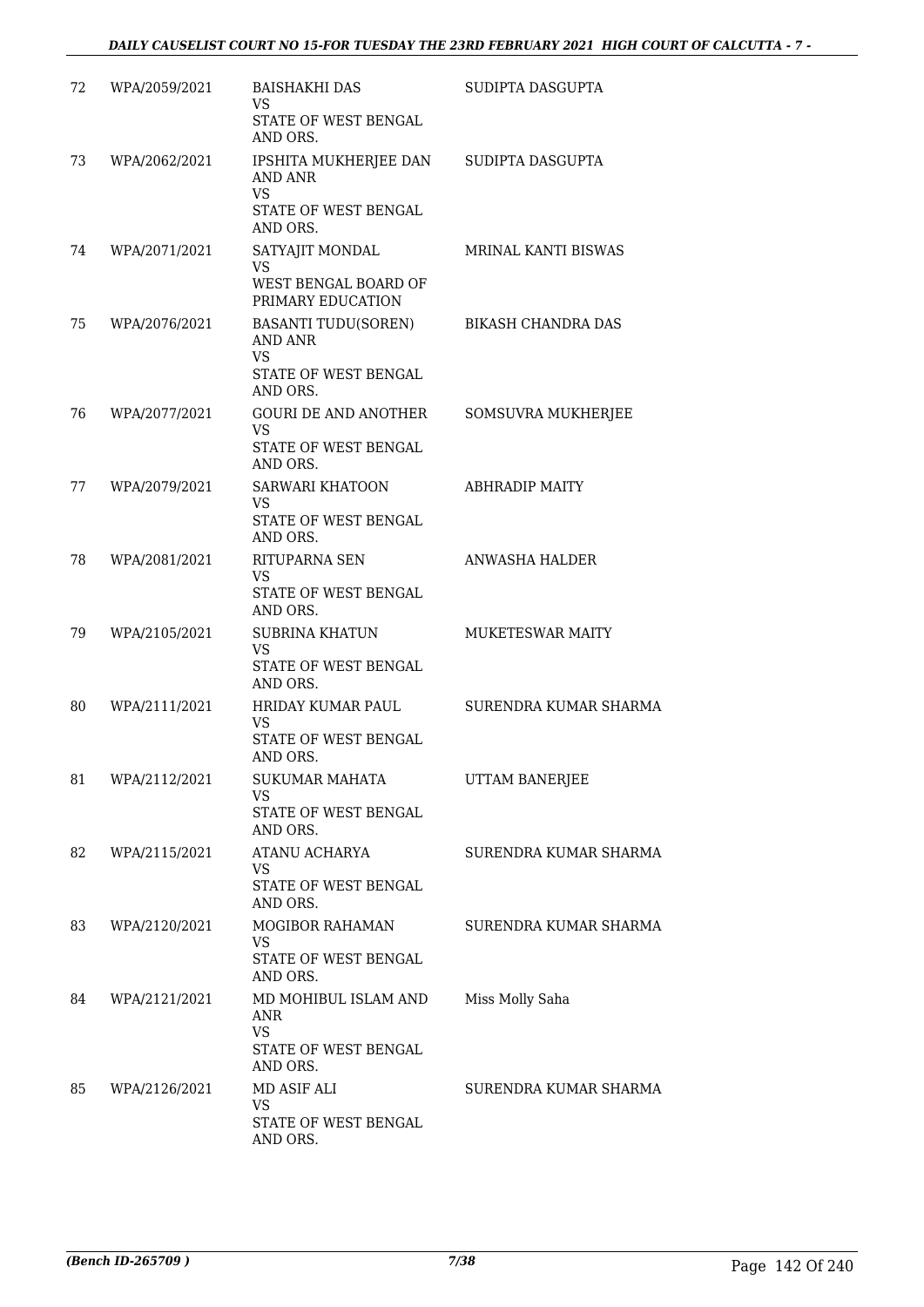| 86 | WPA/2127/2021 | DEBIPADA BASU AND ORS                                                        | SARIFUL ISLAM MALLICK |
|----|---------------|------------------------------------------------------------------------------|-----------------------|
|    |               | VS<br>STATE OF WEST BENGAL                                                   |                       |
|    |               | AND ORS.                                                                     |                       |
| 87 | WPA/2130/2021 | MOUMITA DUTTA AND ORS<br><b>VS</b><br>THE STATE OF WEST                      | ANUWASHA HALDER       |
|    |               | <b>BENGAL AND ORS</b>                                                        |                       |
| 88 | WPA/2133/2021 | ASHOKE KUMAR BAGCHI<br>VS<br>STATE OF WEST BENGAL                            | <b>SUDIP SARKAR</b>   |
|    |               | AND ORS.                                                                     |                       |
| 89 | WPA/2135/2021 | <b>BISWAJIT ROY AND ORS</b><br><b>VS</b><br>STATE OF WEST BENGAL<br>AND ORS. | ANANYA CHAKRABORTY    |
| 90 | WPA/2136/2021 | NANDITA MANDAL                                                               | <b>JEENIA RUDRA</b>   |
|    |               | VS.<br>THE STATE OF WEST<br><b>BENGAL AND ORS</b>                            |                       |
| 91 | WPA/2143/2021 | <b>RAKESH BISWAS</b>                                                         | SURENDRA KUMAR SHARMA |
|    |               | VS.<br><b>STATE OF WEST BENGAL</b><br>AND ORS.                               |                       |
| 92 | WPA/2146/2021 | <b>TORIKUL MONDAL</b>                                                        | SURENDRA KUMAR SHARMA |
|    |               | <b>VS</b><br>STATE OF WEST BENGAL<br>AND ORS.                                |                       |
| 93 | WPA/2148/2021 | PABITRA SARKAR                                                               | SURENDRA KUMAR SHARMA |
|    |               | VS<br>STATE OF WEST BENGAL<br>AND ORS.                                       |                       |
| 94 | WPA/2149/2021 | BRINDABAN BISWAS AND<br><b>ORS</b>                                           | SAMBHUNATH DE         |
|    |               | VS<br>STATE OF WEST BENGAL<br>AND ORS.                                       |                       |
| 95 | WPA/2154/2021 | SAJAL KUMAR BISWAS<br>VS<br>STATE OF WEST BENGAL                             | <b>SUDDHADEV ADAK</b> |
|    |               | AND ORS.                                                                     |                       |
| 96 | WPA/2158/2021 | <b>RAMDAS MANDAL</b><br><b>VS</b>                                            | SURENDRA KUMAR SHARMA |
|    |               | STATE OF WEST BENGAL<br>AND ORS.                                             |                       |
| 97 | WPA/2159/2021 | SHAMPA MONDAL AND ORS<br><b>VS</b><br>STATE OF WEST BENGAL                   | <b>SAKYA MAITI</b>    |
|    |               | AND ORS.                                                                     |                       |
| 98 | WPA/2160/2021 | SHYAMALI BISWAS<br><b>VS</b><br>STATE OF WEST BENGAL                         | SURENDRA KUMAR SHARMA |
|    |               | AND ORS.                                                                     |                       |
| 99 | WPA/2196/2021 | UJJAL KUJUR<br>VS.<br>STATE OF WEST BENGAL                                   | SURENDRA KUMAR SHARMA |
|    |               | AND ORS.                                                                     |                       |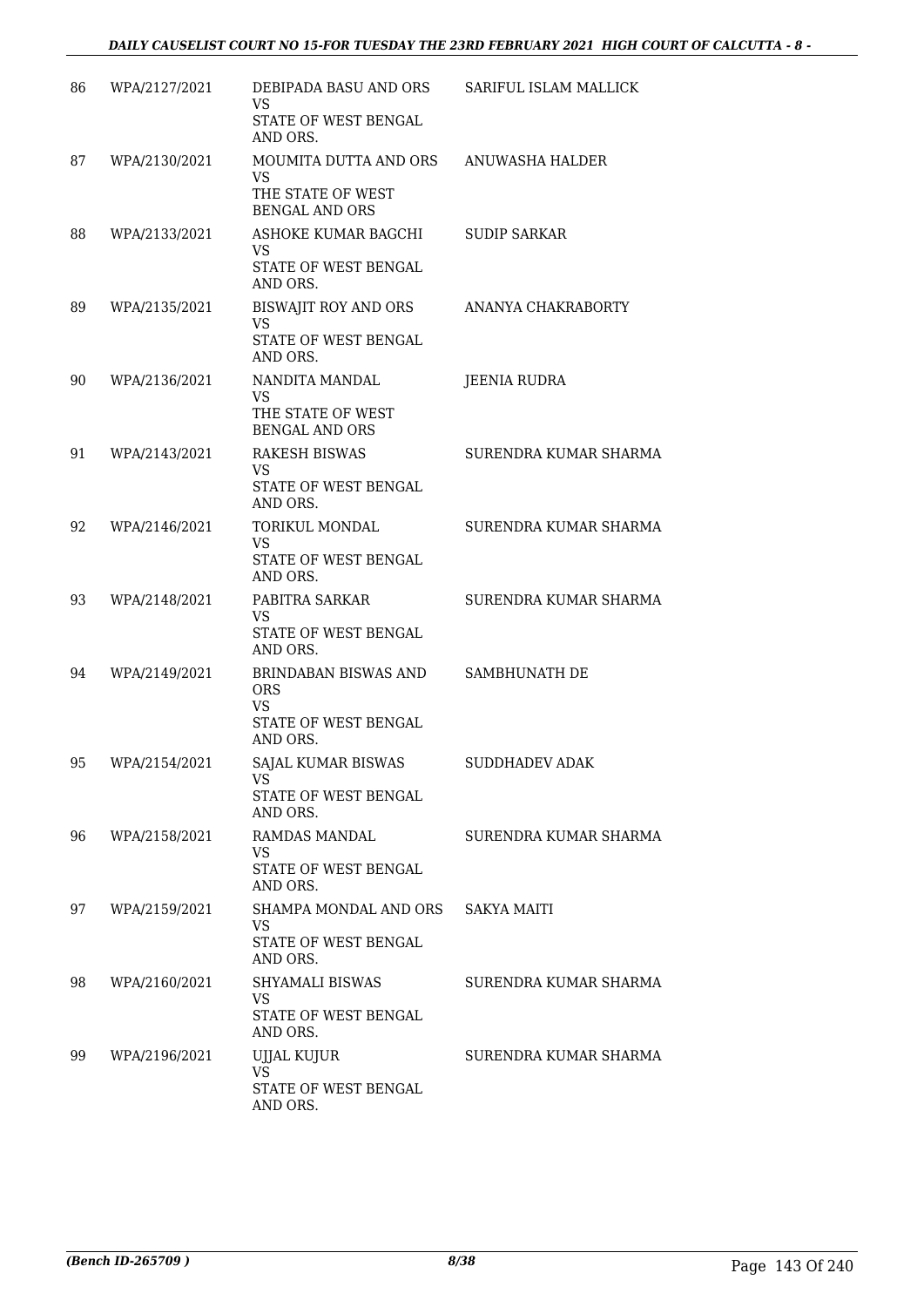| 100 | WPA/2204/2021 | <b>SUMIT DAS</b><br><b>VS</b><br>STATE OF WEST BENGAL<br>AND ORS.                            | SURENDRA KUMAR SHARMA |
|-----|---------------|----------------------------------------------------------------------------------------------|-----------------------|
| 101 | WPA/2208/2021 | <b>APU BISWAS</b><br>VS.<br>STATE OF WEST BENGAL<br>AND ORS.                                 | SURENDRA KUMAR SHARMA |
| 102 | WPA/2211/2021 | <b>MAMATA HALDER</b><br><b>VS</b><br>STATE OF WEST BENGAL<br>AND ORS.                        | SURENDRA KUMAR SHARMA |
| 103 | WPA/2217/2021 | <b>MANIK PRADHAN</b><br>VS.<br>STATE OF WEST BENGAL<br>AND ORS.                              | SRIKANTA DATTA        |
| 104 | WPA/2245/2021 | MD. ABDUL KAYUM AND<br><b>ORS</b><br><b>VS</b><br>THE STATE OF WEST<br><b>BENGAL AND ORS</b> | ALI AHSAN ALAMGIR     |
| 105 | WPA/2255/2021 | SUNIT SARKAR AND ORS<br>VS.<br>STATE OF WEST BENGAL<br>AND ORS.                              | <b>TAIMUR HOSSAIN</b> |
| 106 | WPA/2269/2021 | SHYAMA RANI MUKHERJEE<br><b>VS</b><br>STATE OF WEST BENGAL<br>AND ORS.                       | DIPA BHATTACHARYA     |
| 107 | WPA/2273/2021 | DILIP SARKAR AND OTHERS<br>VS.<br>STATE OF WEST BENGAL<br>AND ORS.                           | <b>GOPA BISWAS</b>    |
| 108 | WPA/2290/2021 | PRIYABRATA ROY AND ANR<br><b>VS</b><br>STATE OF WEST BENGAL<br>AND ORS.                      | ANANYA CHAKRABORTY    |
| 109 | WPA/2292/2021 | ASHOK SARKAR AND<br><b>OTHERS</b><br>VS<br>STATE OF WEST BENGAL<br>AND ORS.                  | SOHAM BANERJEE        |
| 110 | WPA/2297/2021 | KAJAL RANI GUCHHAIT<br>VS.<br>STATE OF WEST BENGAL<br>AND ORS.                               | DIPA BHATTACHARYA     |
| 111 | WPA/2326/2021 | BAISAKHI PAL AND ANR<br>VS.<br>STATE OF WEST BENGAL<br>AND ORS.                              | <b>MALASREE MAITY</b> |
| 112 | WPA/2341/2021 | NIHAR BISWAS AND ORS<br><b>VS</b><br>STATE OF WEST BENGAL<br>AND ORS.                        | SOMESH KUMAR GHOSH    |
| 113 | WPA/2362/2021 | SUVANKAR NAYEK AND<br><b>OTHERS</b><br>VS.<br>STATE OF WEST BENGAL<br>AND ORS.               | <b>ALOKESH DALAI</b>  |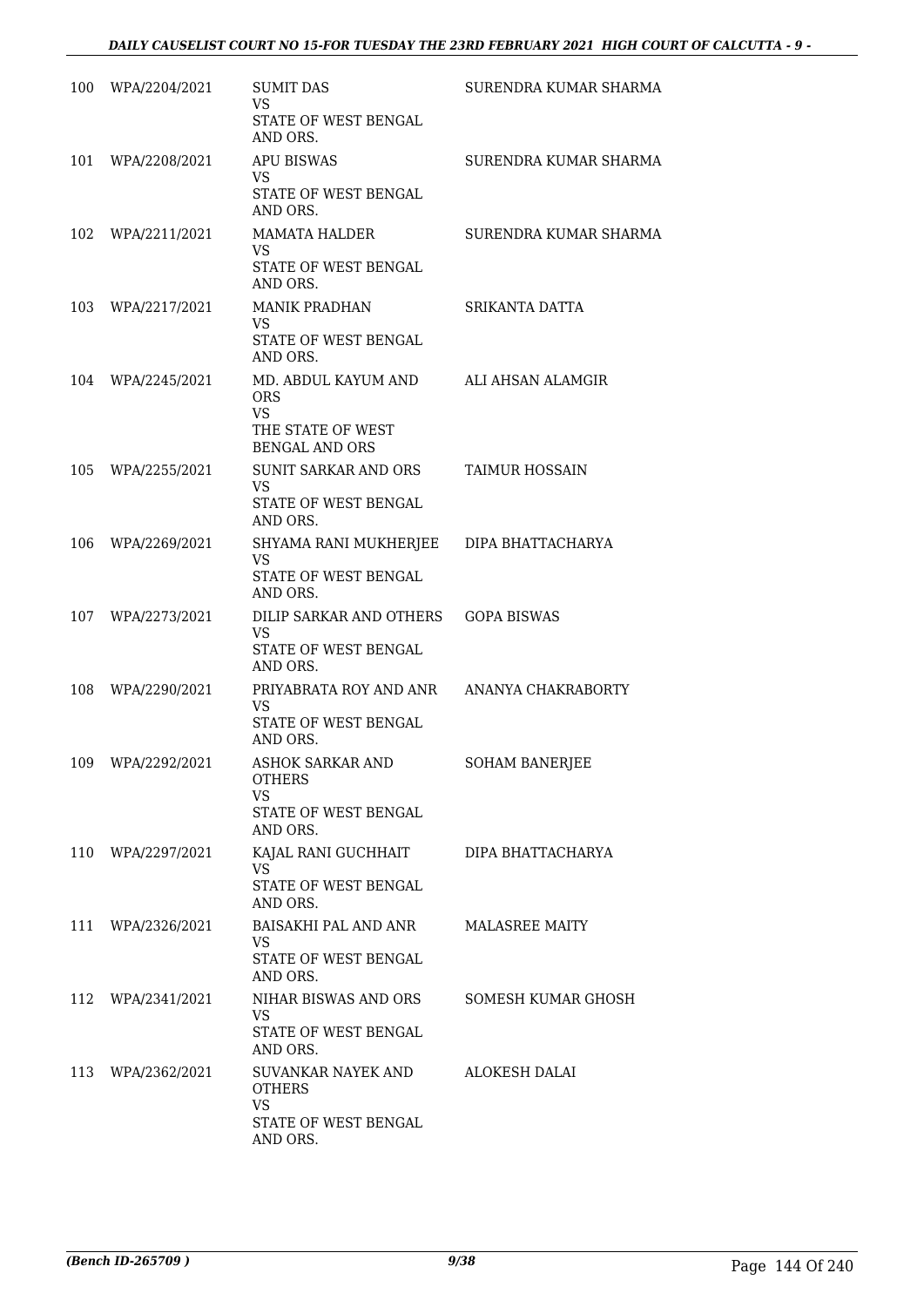|     | 114 WPA/2363/2021 | SARIFUDDIN LASKAR<br>VS<br>STATE OF WEST BENGAL<br>AND ORS.                         | AMAR NATH SEN          |
|-----|-------------------|-------------------------------------------------------------------------------------|------------------------|
|     | 115 WPA/2364/2021 | SUDIPTA BRAHMACHARY<br>VS<br>STATE OF WEST BENGAL<br>AND ORS.                       | ROBIUL ISLAM           |
| 116 | WPA/2366/2021     | GANESH CHANDRA<br>MONDAL<br>VS.<br>STATE OF WEST BENGAL<br>AND ORS.                 | ROBIUL ISLAM           |
| 117 | WPA/2367/2021     | MOUSUMI BHANDARY<br>MONDAL<br>VS.<br>STATE OF WEST BENGAL<br>AND ORS.               | RATUL GHOSH            |
| 118 | WPA/2380/2021     | NIRMAL KUMAR DAS<br><b>MAHANTO</b><br><b>VS</b><br>STATE OF WEST BENGAL<br>AND ORS. | TANUJA BASAK           |
| 119 | WPA/2381/2021     | RUPA BARUA<br>VS.<br>STATE OF WEST BENGAL<br>AND ORS.                               | <b>IMDADUL BISWAS</b>  |
|     | 120 WPA/2390/2021 | <b>SOURAV GHOSH</b><br>VS.<br>STATE OF WEST BENGAL<br>AND ORS.                      | NIBEDITA CHANDAN DEY   |
| 121 | WPA/2393/2021     | RIG PRASUN MONDAL<br>VS.<br>STATE OF WEST BENGAL<br>AND ORS.                        | <b>MUKTESWAR MAITY</b> |
| 122 | WPA/2395/2021     | MOUSUMI SEN AND ANR<br><b>VS</b><br>STATE OF WEST BENGAL<br>AND ORS.                | TAPODIP GUPTA          |
| 123 | WPA/2405/2021     | ANAMIKA BHATTACHARYA<br>VS.<br>STATE OF WEST BENGAL<br>AND ORS.                     | HEMANTA KUMAR DAS      |
| 124 | WPA/2409/2021     | AMARDEEP MANDAL AND<br>ANR<br>VS.<br>STATE OF WEST BENGAL<br>AND ORS.               | SAYAN MUKHERJEE        |
| 125 | WPA/2411/2021     | SOUMITRA GHOSH AND<br><b>ORS</b><br><b>VS</b><br>STATE OF WEST BENGAL<br>AND ORS.   | CHNADAN DUTTA          |
| 126 | WPA/2426/2021     | SINTU MONDAL<br><b>VS</b><br>STATE OF WEST BENGAL<br>AND ORS.                       | DIPANYAN KUNDU         |
|     | 127 WPA/2451/2021 | SUDIPTA BHATTACHARYYA<br>VS.<br>VISVA BHARATI AND ORS                               | SALONI BHATTACHARJEE   |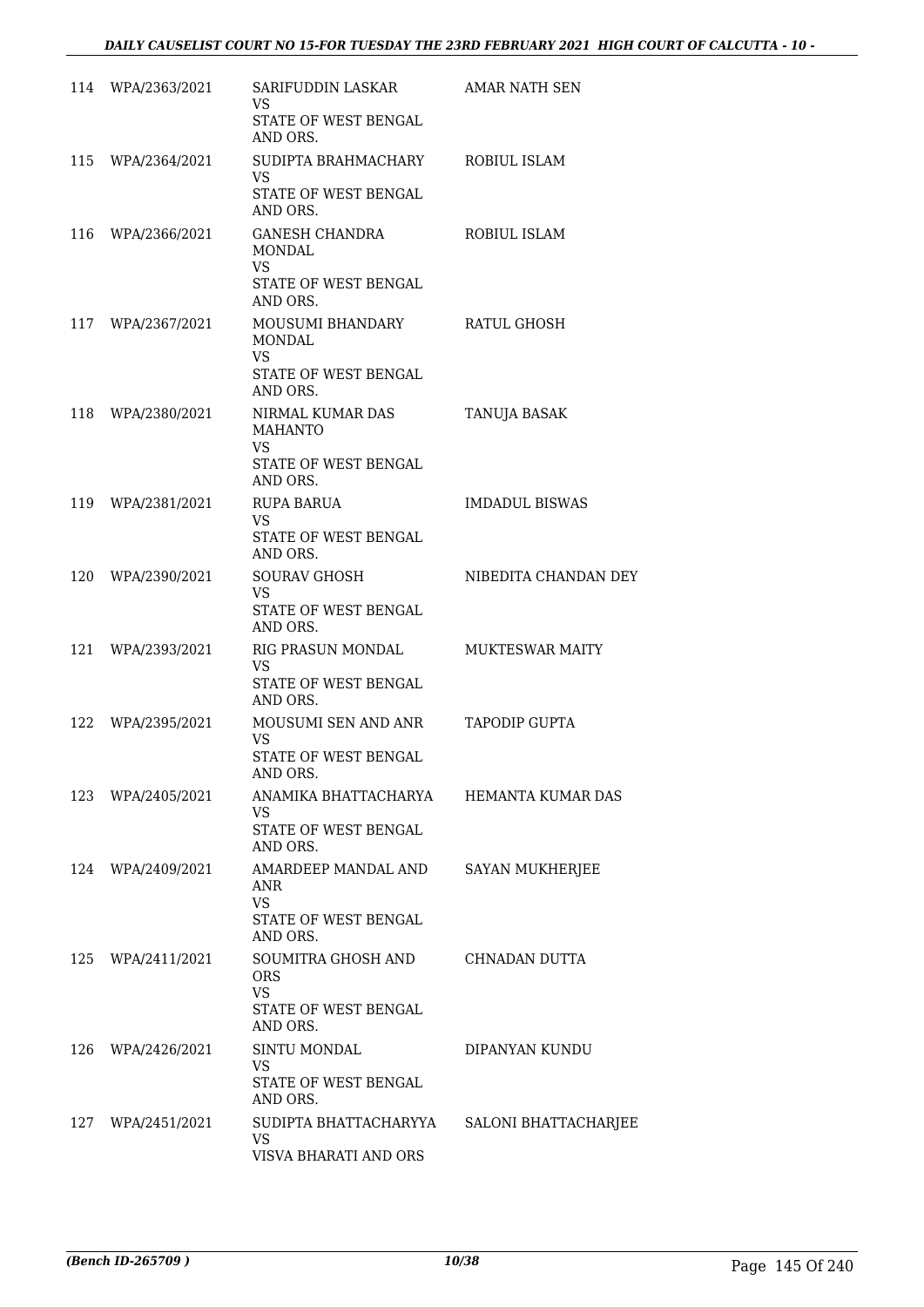|     | 128 WPA/2457/2021 | SOURAV BIKAS MAITY AND<br><b>ORS</b><br><b>VS</b> | TAMAL TARU PANDA          |
|-----|-------------------|---------------------------------------------------|---------------------------|
|     |                   | STATE OF WEST BENGAL<br>AND ORS.                  |                           |
|     | 129 WPA/2459/2021 | KHALIDA AKTER BANU @<br><b>ORS</b><br><b>VS</b>   | KAPIL CHANDRA SAHOO       |
|     |                   | STATE OF WEST BENGAL<br>AND ORS.                  |                           |
|     | 130 WPA/2469/2021 | MIR JASMINA AND ORS<br><b>VS</b>                  | AVIRUP CHATTERJEE         |
|     |                   | STATE OF WEST BENGAL<br>AND ORS.                  |                           |
| 131 | WPA/2473/2021     | RAJIB ROY AND ORS<br><b>VS</b>                    | SAKHAWAT KHANDAKAE        |
|     |                   | THE STATE OF WEST<br><b>BENGAL AND ORS</b>        |                           |
| 132 | WPA/2475/2021     | MANIMALA MITRA AND ORS<br>VS                      | M. NAZAR CHOWDHURY        |
|     |                   | THE STATE OF WEST<br><b>BENGAL AND ORS</b>        |                           |
| 133 | WPA/2477/2021     | APURBA MONDAL AND ORS<br><b>VS</b>                | <b>GOPA BISWAS</b>        |
|     |                   | THE UNION OF INDIA AND<br><b>ORS</b>              |                           |
| 134 | WPA/2518/2021     | <b>ACHINTA PAL</b><br>VS.                         | SANTOSH CHAKRABORTY       |
|     |                   | STATE OF WEST BENGAL<br>AND ORS.                  |                           |
|     | 135 WPA/2535/2021 | PROSENJIT KARMAKAR<br>VS.                         | SAKHAWAT KHANDAKAR        |
|     |                   | THE STATE OF WEST<br><b>BENGAL AND ORS</b>        |                           |
|     | 136 WPA/2539/2021 | MUSRAT PARVIN<br>VS.                              | SYED SHAMSUL AREFIN       |
|     |                   | STATE OF WEST BENGAL<br>AND ORS.                  |                           |
|     | 137 WPA/2543/2021 | SATYA RANJAN MALLIK<br>VS                         | SANTOSH KUMAR CHAKRABARTI |
|     |                   | STATE OF WEST BENGAL<br>AND ORS.                  |                           |
| 138 | WPA/2547/2021     | TARANANDA MISHRA<br>VS.                           | RAMA HALDER(SANTRA)       |
|     |                   | STATE OF WEST BENGAL<br>AND ORS.                  |                           |
|     | 139 WPA/2548/2021 | TANWEER KHAN<br><b>VS</b>                         | <b>SOURAT NANDY</b>       |
|     |                   | STATE OF WEST BENGAL<br>AND ORS.                  |                           |
|     | 140 WPA/2551/2021 | <b>CHINMAY DAS</b><br><b>VS</b>                   | RAMA HALDER(SANTRA)       |
|     |                   | STATE OF WEST BENGAL<br>AND ORS.                  |                           |
| 141 | WPA/2552/2021     | AMIT CHAKRABORTI<br>VS.                           | SANDIP KUMAR MONDAL       |
|     |                   | STATE OF WEST BENGAL<br>AND ORS.                  |                           |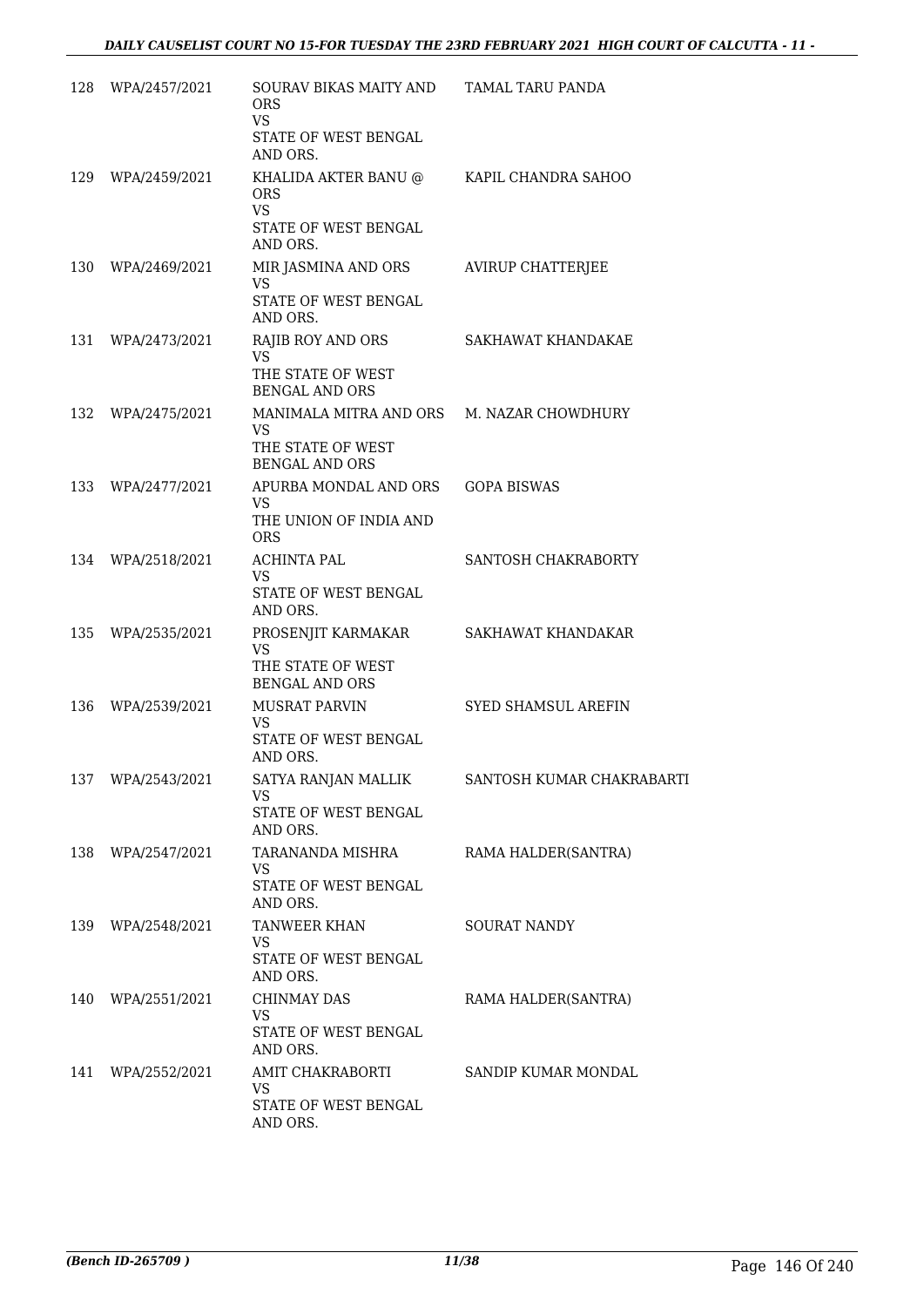| 142 | WPA/2553/2021     | BIPLAB JANA AND OTHERS PURNASIS BHUNIYA<br>VS<br>STATE OF WEST BENGAL                                                  |                      |
|-----|-------------------|------------------------------------------------------------------------------------------------------------------------|----------------------|
|     | 143 WPA/2555/2021 | AND ORS.<br>SNIGHA GHORAMI<br>VS<br>STATE OF WEST BENGAL<br>AND ORS.                                                   | SOURAT NANDY         |
|     | 144 WPA/2560/2021 | RUKHSANA KHATUM<br>VS<br>STATE OF WEST BENGAL<br>AND ORS.                                                              | <b>SOURAT NANDY</b>  |
| 145 | WPA/2562/2021     | MD DAWOOD<br>VS.<br>State of West Bengal AND<br><b>ORS</b>                                                             | PRADIP KUMAR GHOSH   |
|     | 146 WPA/2565/2021 | NORTH MALDA TEACHERS<br>EDUCATION COLLEGE AND<br><b>ANR</b><br><b>VS</b><br>THE STATE OF WEST<br><b>BENGAL AND ORS</b> | PINAKI DHOLE         |
| 147 | WPA/2572/2021     | SHYAMALI MAHATO AND<br><b>OTHERS</b><br><b>VS</b><br>STATE OF WEST BENGAL<br>AND ORS.                                  | SIDDHARTHA SARKAR    |
| 148 | WPA/2573/2021     | SHYAMAL KR NATH<br>VS.<br>STATE OF WEST BENGAL<br>AND ORS.                                                             | CHHANDAK DUTTA       |
| 149 | WPA/2574/2021     | KAMAL KANTA RAY<br>VS.<br>STATE OF WEST BENGAL<br>AND ORS.                                                             | <b>SANTANU MAJI</b>  |
| 150 | WPA/2582/2021     | MD. JAHID IQBAL KHAN<br><b>VS</b><br><b>STATE OF WEST BENGAL</b><br>AND ORS.                                           | KRISHNA KESHAB PAUL  |
| 151 | WPA/2586/2021     | KISMOTARA KHATUN AND<br>ANR<br><b>VS</b><br>STATE OF WEST BENGAL<br>AND ORS.                                           | KRISHNA KESHAB PAUL  |
| 152 | WPA/2589/2021     | PIKU SSAHOO AND OTHERS<br>VS<br><b>STATE OF WEST BENGAL</b><br>AND ORS.                                                | <b>ALOKESH DALAI</b> |
| 153 | WPA/2594/2021     | KRISHNA MONDAL<br>(GHOSH) AND ANOTHER<br>VS.<br>STATE OF WEST BENGAL                                                   | <b>ALOKESH DALAI</b> |
| 154 | WPA/2604/2021     | AND ORS.<br>SAMIM ALI<br>VS.<br>THE WEST BENGAL BOARD<br>OF PRIMARY EDUCATION<br><b>AND ORS</b>                        | DWAIPAYAN SANYAL     |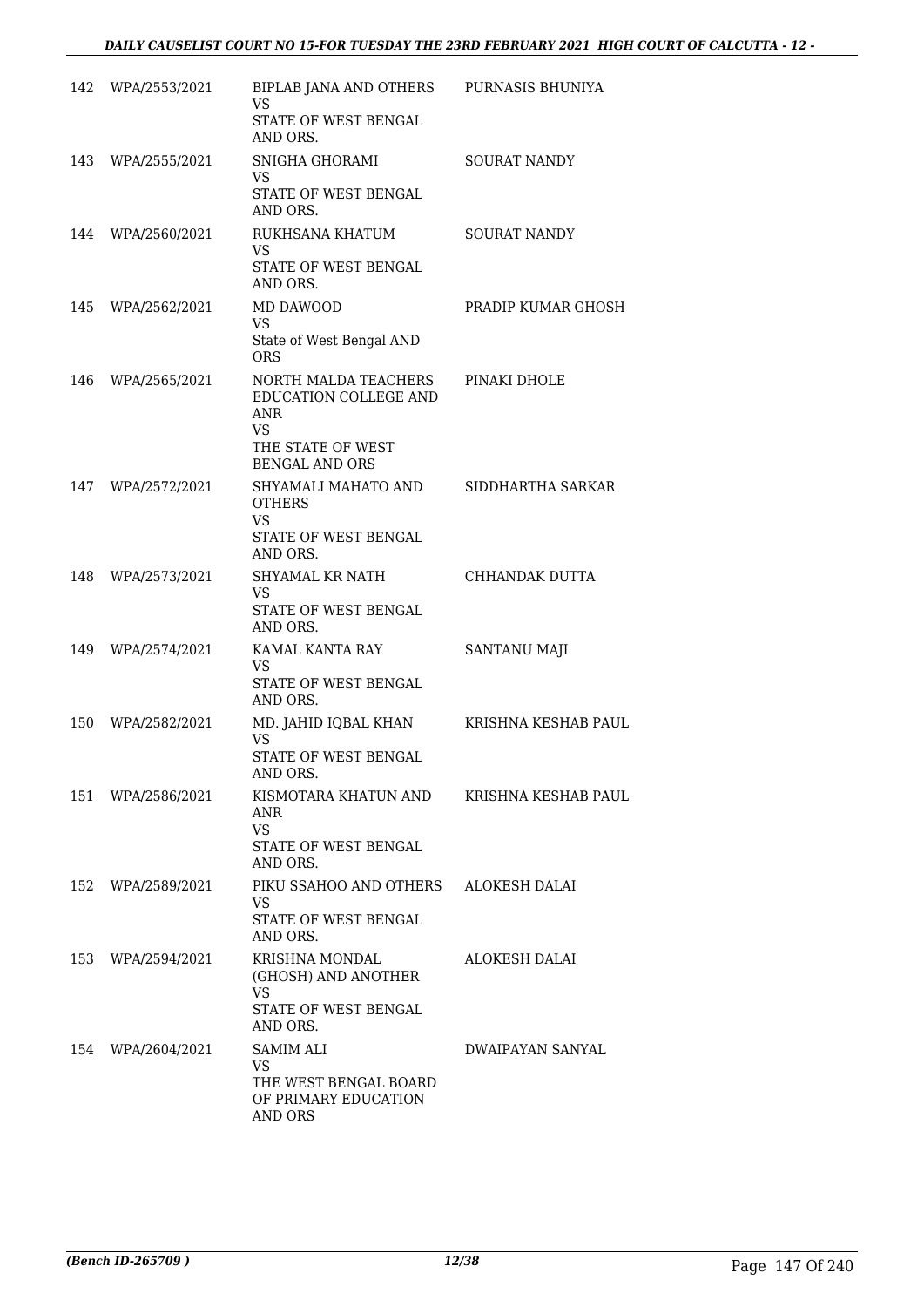|     | 155 WPA/2614/2021 | DILBAR NADAP AND ORS<br>VS<br>STATE OF WEST BENGAL<br>AND ORS.                                 | LALMOHAN BASU               |
|-----|-------------------|------------------------------------------------------------------------------------------------|-----------------------------|
| 156 | WPA/2617/2021     | DULAL DAS AND OTHERS<br>VS.<br>STATE OF WEST BENGAL<br>AND ORS.                                | SASTHI CHARAN DHARA         |
|     | 157 WPA/2619/2021 | <b>JAMIL MAHMUD</b><br>VS.<br>WEST BENGAL BOARD OF<br>PRIMARY EDUCATION AND<br><b>OTHERS</b>   | DWAIPAYAN SANYAL            |
| 158 | WPA/2623/2021     | SOIMUR SK AND ORS<br>VS.<br>STATE OF WEST BENGAL<br>AND ORS.                                   | SANDIP KUMAR MONDAL         |
|     | 159 WPA/2624/2021 | SHUKTARA KHATUN AND<br><b>ORS</b><br><b>VS</b><br>STATE OF WEST BENGAL<br>AND ORS.             | KAPIL CHANDRA SAHOO         |
| 160 | WPA/2625/2021     | BINOD HALDAR AND<br><b>OTHERS</b><br>VS<br>STATE OF WEST BENGAL<br>AND ORS.                    | <b>LALMOHAN BASU</b>        |
| 161 | WPA/2626/2021     | LAKSHMI KANTA DAS<br>VS<br>STATE OF WEST BENGAL<br>AND ORS.                                    | SANTANU MAJI                |
| 162 | WPA/2628/2021     | <b>BAPI DAS AND ORS</b><br>VS.<br>STATE OF WEST BENGAL<br>AND ORS.                             | DIBYENDU CHATTERJEE         |
| 163 | WPA/2630/2021     | ATANU SARKAR AND ANR<br><b>VS</b><br>STATE OF WEST BENGAL<br>AND ORS.                          | <b>SALONI BHATTACHARJEE</b> |
|     | 164 WPA/2631/2021 | MD ASAD ALI AND ORS<br>VS.<br>STATE OF WEST BENGAL<br>AND ORS.                                 | KAPIL CHANDRA SAHOO         |
| 165 | WPA/2632/2021     | MD. SAMSUR RAHMAN AND<br><b>ORS</b><br><b>VS</b><br>THE STATE OF WEST<br><b>BENGAL AND ORS</b> | NEPESH MAJHI                |
| 166 | WPA/2633/2021     | PROSENJIT BHOWMICK<br>AND ORS<br><b>VS</b><br>THE STATE OF WEST<br><b>BENGAL AND ORS</b>       | DEBASIS NANDI               |
| 167 | WPA/2634/2021     | HARUN RASID AND ORS<br>VS<br>THE STATE OF WEST<br><b>BENGAL AND ORS</b>                        | NEPESH ,AJHI                |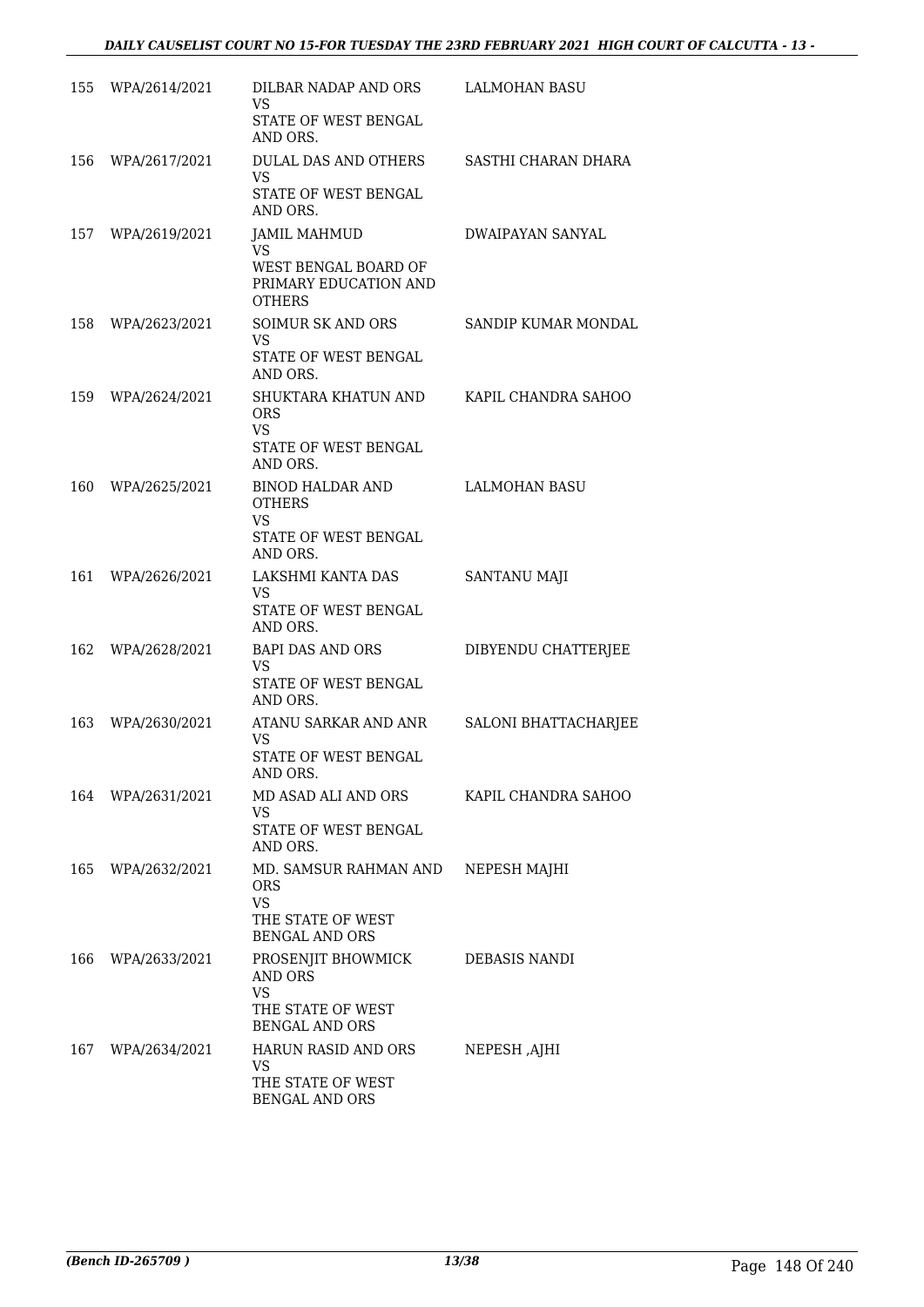| 168 | WPA/2653/2021 | JESMIN TABACHCHHUM<br>VS<br>STATE OF WEST BENGAL<br>AND ORS.                   | FIROZE HASSAN         |
|-----|---------------|--------------------------------------------------------------------------------|-----------------------|
| 169 | WPA/2667/2021 | <b>BIPASHA MONDAL</b><br>VS<br>STATE OF WEST BENGAL<br>AND ORS.                | AJAY BARMAN RAY       |
| 170 | WPA/2680/2021 | MD HAIDERALAM AND ORS<br>VS<br><b>STATE OF WEST BENGAL</b><br>AND ORS.         | MD.HABIBUR RAHMAN     |
| 171 | WPA/2687/2021 | <b>SANTANU DE</b><br>VS.<br>STATE OF WEST BENGAL<br>AND ORS.                   | Miss Molly Saha       |
| 172 | WPA/2691/2021 | KAMALA DEVI<br>VS.<br>STATE OF WEST BENGAL<br>AND ORS.                         | <b>IMDADUL BISWAS</b> |
| 173 | WPA/2699/2021 | <b>SOMA NANDY</b><br><b>VS</b><br>STATE OF WEST BENGAL<br>AND ORS.             | PRADYOT KR. MONDAL    |
| 174 | WPA/2701/2021 | MANIK KUMAR MAITI<br>VS<br>STATE OF WEST BENGAL<br>AND ORS.                    | PRADYOT KR. MONDAL    |
| 175 | WPA/2702/2021 | PANKAJ KUMAR ROY<br><b>VS</b><br>STATE OF WEST BENGAL<br>AND ORS.              | TARUN KUMAR GAYEN     |
| 176 | WPA/2710/2021 | ARUNDHATI JANA<br>VS<br>STATE OF WEST BENGAL<br>AND ORS.                       | <b>AMITABRATA ROY</b> |
| 177 | WPA/2715/2021 | <b>SAMIR SARKAR AND ORS</b><br>VS<br>STATE OF WEST BENGAL<br>AND ORS.          | KAPIL CHANDRA SAHOO   |
| 178 | WPA/2718/2021 | URMI SAHA AND ORS<br>VS.<br>STATE OF WEST BENGAL<br>AND ORS.                   | KAPIL CHANDRA SAHOO   |
| 179 | WPA/2719/2021 | PARAMA GHOSH<br><b>VS</b><br>STATE OF WEST BENGAL<br>AND ORS.                  | SAKTI PADA JANA       |
| 180 | WPA/2721/2021 | SUMIT SAHA AND ORS.<br><b>VS</b><br>STATE OF WEST BENGAL<br>AND ORS.           | <b>ANITA SHAW</b>     |
| 181 | WPA/2732/2021 | SAMINA KHATUN AND ORS<br>VS.<br>UNION OF INDIA AND ORS.                        | SOMESH KUMAR GHOSH    |
| 182 | WPA/2739/2021 | <b>BITHIKA SARKAR AND ORS</b><br><b>VS</b><br>STATE OF WEST BENGAL<br>AND ORS. | PROSENJIT MUKHERJEE   |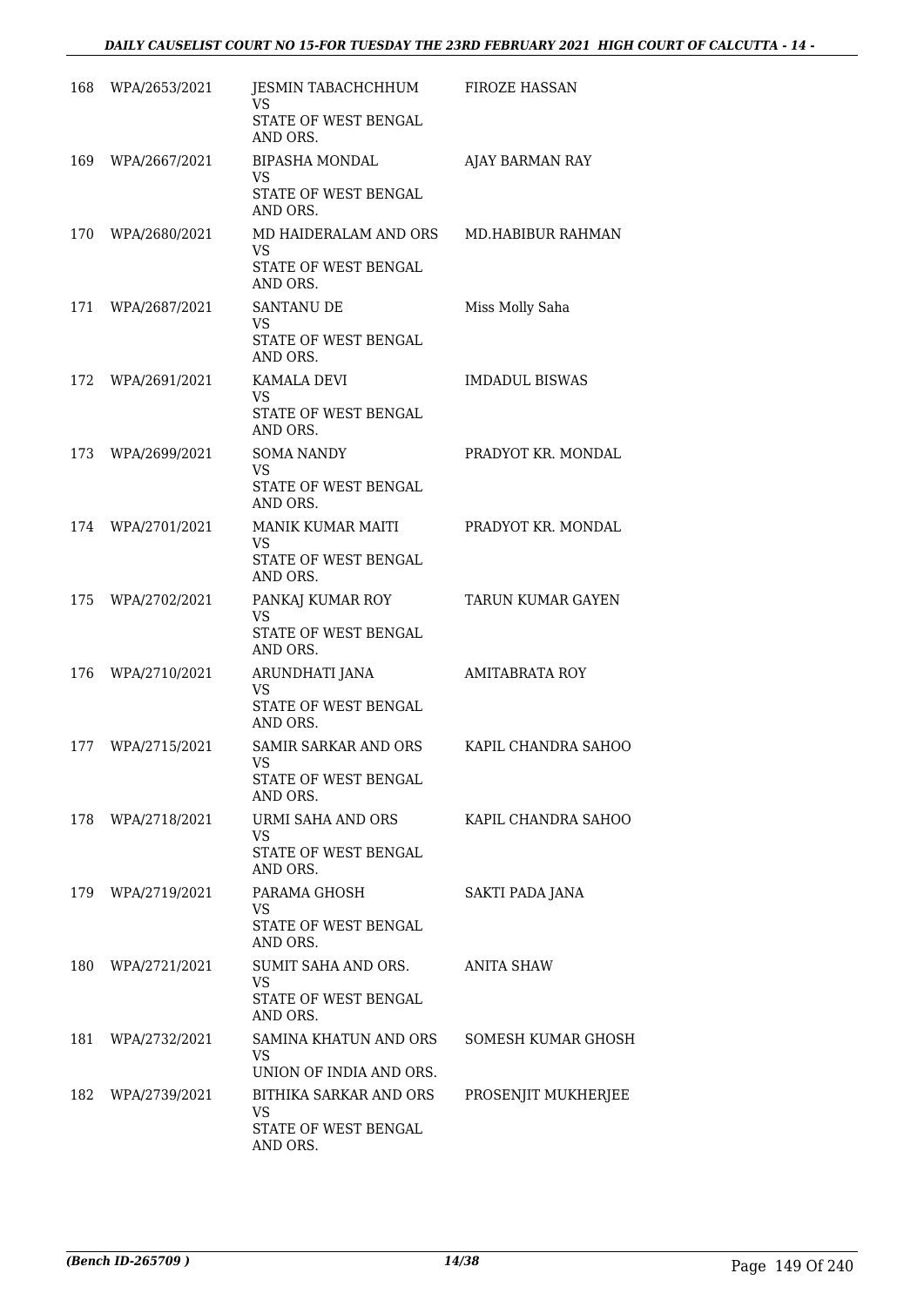| 183 | WPA/2743/2021     | SWAPAN BHOWAL<br>VS.<br>STATE OF WEST BENGAL<br>AND ORS.                                                          | PRONAY BASAK           |
|-----|-------------------|-------------------------------------------------------------------------------------------------------------------|------------------------|
|     | IA NO: CAN/1/2021 |                                                                                                                   |                        |
|     | 184 WPA/2752/2021 | ADYANATH GHOSH AND<br><b>ORS</b><br><b>VS</b><br>UNION OF INDIA AND ORS.                                          | GOPA BISWAS            |
| 185 | WPA/2753/2021     | <b>SWATI DEY BALA</b><br>VS<br>UNION OF INDIA AND ORS.                                                            | GOPA BISWAS            |
| 186 | WPA/2754/2021     | SUDIPTA BOSE AND ORS<br>VS<br>UNION OF INDIA AND ORS.                                                             | <b>GOPA BISWAS</b>     |
| 187 | WPA/2765/2021     | RANAJIT MAITY<br>VS.<br>STATE OF WEST BENGAL<br>AND ORS.                                                          | SUDIPTA DASGUPTA       |
| 188 | WPA/2773/2021     | SONALI SHAW AND<br><b>ANOTHERS</b><br><b>VS</b><br><b>STATE OF WEST BENGAL</b><br>AND ORS.                        | <b>BISWAJIT SARKAR</b> |
| 189 | WPA/2782/2021     | ALAMGIR SHAIKH AND ANR<br>VS.<br>THE W.B.BOARD OF<br>PRIMARY EDU AND ORS                                          | TIRTHANKAR DHALI       |
|     | 190 WPA/2790/2021 | MD JOSIMUDDIN SK AND<br><b>ORS</b><br><b>VS</b><br><b>W.B.BOARD OF PRIMARY</b><br><b>EDU AND ORS</b>              | TIRTHANKAR DEY         |
| 191 | WPA/2796/2021     | KALYANI DINDA<br>VS<br>STATE OF WEST BENGAL<br>AND ORS.                                                           | RITAM CHOWDHURY        |
| 192 | WPA/2802/2021     | SUMITRA BHUNIA<br>VS<br>STATE OF WEST BENGAL<br>AND ORS.                                                          | RAMA HALDER SANTRA     |
|     | 193 WPA/2814/2021 | MAUSUMI MAHATO<br><b>VS</b><br>STATE OF WEST BENGAL<br>AND ORS.                                                   | JAYANTA MITRA          |
|     | 194 WPA/2817/2021 | HAIMANTI MAHATO<br>VS.<br>STATE OF WEST BENGAL<br>AND ORS.                                                        | JAYANTI MITRA          |
|     | 195 WPA/2831/2021 | JAYANTA THOKDAR AND            KAPIL CHANDRA SAHOO<br><b>ORS</b><br><b>VS</b><br>STATE OF WEST BENGAL<br>AND ORS. |                        |
|     | 196 WPA/2834/2021 | NABIN DE AND ORS<br>VS<br>STATE OF WEST BENGAL<br>AND ORS.                                                        | TAMAL TARU PANDA       |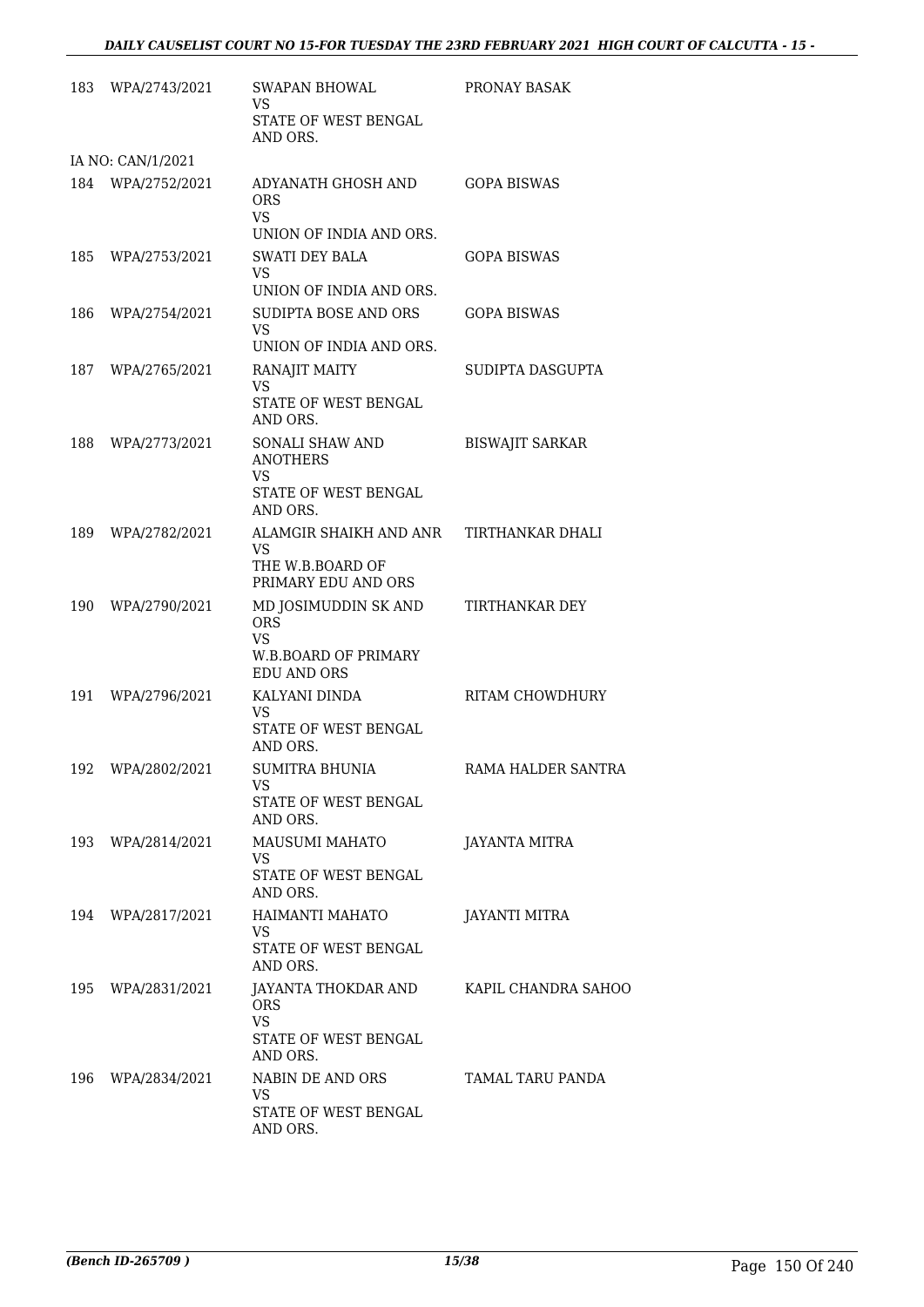|     | 197 WPA/2835/2021 | PARWANA RAJAN AND<br><b>OTHERS</b><br><b>VS</b>                        | JAYANTA BHATTACHARYYA     |
|-----|-------------------|------------------------------------------------------------------------|---------------------------|
|     |                   | STATE OF WEST BENGAL<br>AND ORS.                                       |                           |
|     | 198 WPA/2837/2021 | MD KHALID HOSSAIN<br><b>GHANI</b><br>VS.                               | SUBHRANGSU PANDA          |
|     |                   | STATE OF WEST BENGAL<br>AND ORS.                                       |                           |
|     | 199 WPA/2838/2021 | SAMBIT PANDEY AND<br><b>OTHERS</b>                                     | JAYANTA BHATTACHARYYA     |
|     |                   | VS.<br>STATE OF WEST BENGAL<br>AND ORS.                                |                           |
|     | 200 WPA/2841/2021 | ABDUL AZIM AND OTHERS<br><b>VS</b>                                     | JAYANTA BHATTACHARYYA     |
|     |                   | STATE OF WEST BENGAL<br>AND ORS.                                       |                           |
| 201 | WPA/2848/2021     | SHYAMALI RAY<br><b>VS</b>                                              | <b>SUDIP SARKAR</b>       |
|     |                   | STATE OF WEST BENGAL<br>AND ORS.                                       |                           |
|     | 202 WPA/2858/2021 | <b>ARUNIMA BOSE</b><br>VS.                                             | SHIBAJI KUMAR DAS         |
|     |                   | UNIVERSITY OF CALCUTTA<br><b>AND ORS</b>                               |                           |
|     | 203 WPA/2862/2021 | SURATI SAMANTA<br><b>VS</b>                                            | <b>BAISALI GHOSHAL</b>    |
|     |                   | STATE OF WEST BENGAL<br>AND ORS.                                       |                           |
|     | 204 WPA/2863/2021 | MD SAFIQUZZAMAN<br>VS.                                                 | SANTANU MAJI              |
|     |                   | STATE OF WEST BENGAL<br>AND ORS.                                       |                           |
| 205 | WPA/2868/2021     | TANIA BEGAM<br><b>VS</b>                                               | <b>SAKYA MAITY</b>        |
|     |                   | STATE OF WEST BENGAL<br>AND ORS.                                       |                           |
|     | 206 WPA/2869/2021 | PROBODH KUMAR SAHA<br>VS                                               | <b>GOLAM MOHAMMAD</b>     |
|     |                   | STATE OF WEST BENGAL<br>AND ORS.                                       |                           |
|     | 207 WPA/2870/2021 | HARIPADA BARMAN AND<br><b>ORS</b><br><b>VS</b><br>STATE OF WEST BENGAL | SANTANU MAJI              |
|     |                   | AND ORS.                                                               |                           |
|     | 208 WPA/2871/2021 | RABINDRA NATH SAHOO<br>VS.                                             | ALOKESHDALAI777@GMAIL.COM |
|     |                   | STATE OF WEST BENGAL<br>AND ORS.                                       |                           |
|     | 209 WPA/2873/2021 | RANJAN RAHA<br>VS.                                                     | M. NAZAR CHOWDHURY        |
|     |                   | STATE OF WEST BENGAL<br>AND ORS.                                       |                           |
|     | 210 WPA/2876/2021 | <b>SANJOY NUNIA</b><br>VS.                                             | ALOKESH DALAI             |
|     |                   | STATE OF WEST BENGAL<br>AND ORS.                                       |                           |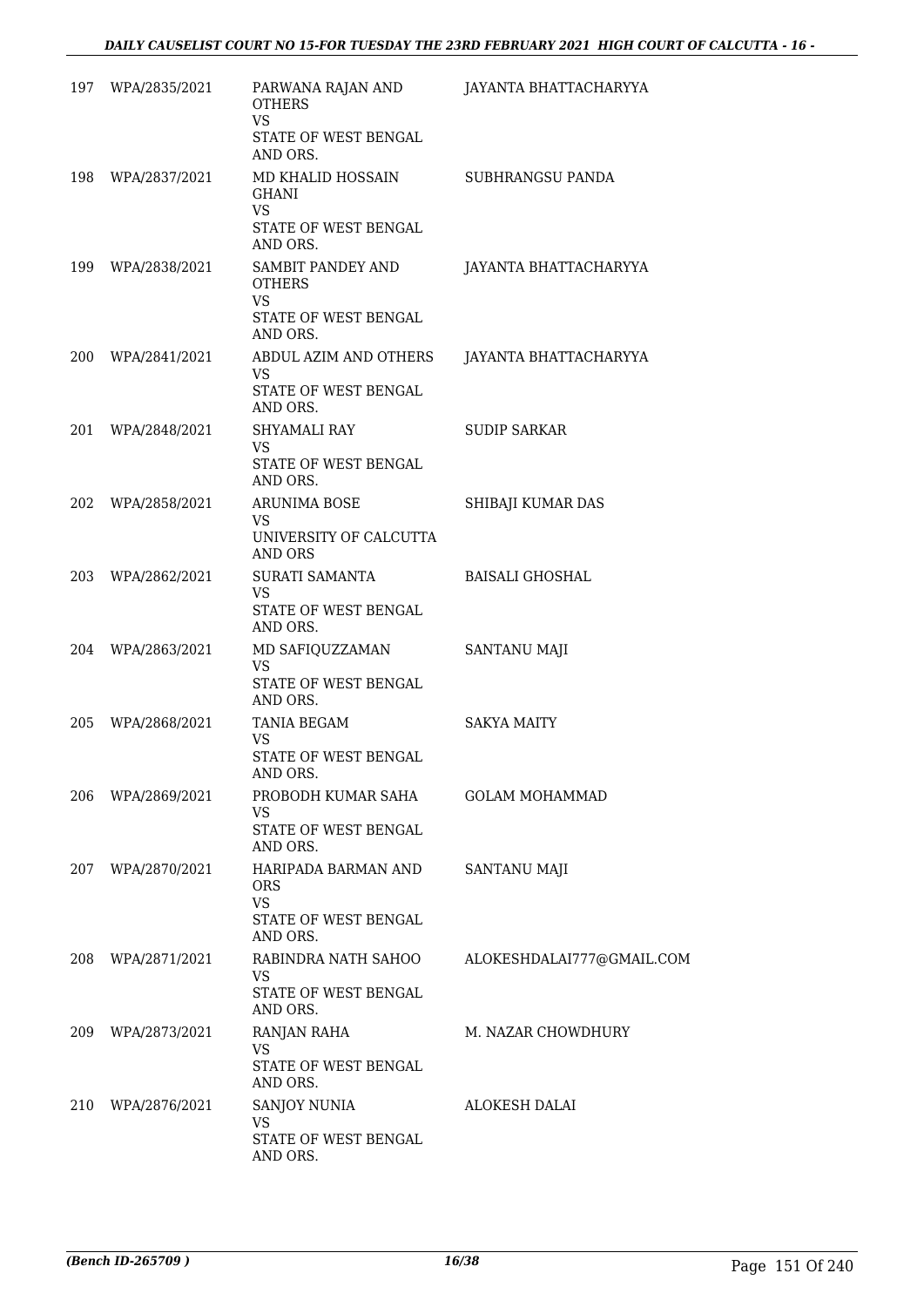| 211 WPA/2879/2021 | MD. QURBAN ALI ANDORS HABIBUR RAHMAN<br><b>VS</b><br>STATE OF WEST BENGAL |                      |
|-------------------|---------------------------------------------------------------------------|----------------------|
|                   | AND ORS.                                                                  |                      |
| 212 WPA/2880/2021 | SHUVASHREE MONDAL<br>VS.                                                  | ALOKESH DALAI        |
|                   | STATE OF WEST BENGAL<br>AND ORS.                                          |                      |
| 213 WPA/2881/2021 | JAYASHREE KHANRA<br><b>VS</b>                                             | ALOKESH DALAI        |
|                   | STATE OF WEST BENGAL<br>AND ORS.                                          |                      |
| 214 WPA/2884/2021 | <b>SUMIT GHORAI</b><br>VS.                                                | ALOKESH DALAI        |
|                   | STATE OF WEST BENGAL<br>AND ORS.                                          |                      |
| 215 WPA/2886/2021 | <b>RINKU BISUI</b><br>VS.                                                 | ALOKESH DALAI        |
|                   | STATE OF WEST BENGAL<br>AND ORS.                                          |                      |
| 216 WPA/2887/2021 | <b>INDRAJIT MAL</b><br><b>VS</b>                                          | ALOKESH DALAI        |
|                   | STATE OF WEST BENGAL<br>AND ORS.                                          |                      |
| 217 WPA/2888/2021 | SUMAN SAHA<br><b>VS</b>                                                   | ALOKESH DALAI        |
|                   | STATE OF WEST BENGAL<br>AND ORS.                                          |                      |
| 218 WPA/2890/2021 | SUJIT KUMAR TUNGA<br><b>VS</b>                                            | ALOKESH DALAI        |
|                   | STATE OF WEST BENGAL<br>AND ORS.                                          |                      |
| 219 WPA/2892/2021 | SONIA GHOSH<br><b>VS</b>                                                  | ALOKESH DALAI        |
|                   | STATE OF WEST BENGAL<br>AND ORS.                                          |                      |
| 220 WPA/2895/2021 | <b>GAURANGO PAUL</b><br>VS                                                | ALOKESH DALAI        |
|                   | STATE OF WEST BENGAL<br>AND ORS.                                          |                      |
| 221 WPA/2905/2021 | MUNSHI SAHIDUL HOQUE<br><b>VS</b>                                         | <b>GOPA BISWAS</b>   |
|                   | STATE OF WEST BENGAL<br>AND ORS.                                          |                      |
| 222 WPA/2910/2021 | AVIJIT MAITY @ABHIJIT AND SASTI CHARAN DHARA<br><b>ORS</b>                |                      |
|                   | <b>VS</b><br><b>STATE OF WEST BENGAL</b><br>AND ORS.                      |                      |
| 223 WPA/2911/2021 | DEBOLINA SAHOO AND ORS AVINABA DAN<br><b>VS</b>                           |                      |
|                   | STATE OF WEST BENGAL<br>AND ORS.                                          |                      |
| 224 WPA/2915/2021 | JANARDAN PURKAIT<br>VS.                                                   | SUMITAVA CHAKRABORTY |
|                   | STATE OF WEST BENGAL<br>AND ORS.                                          |                      |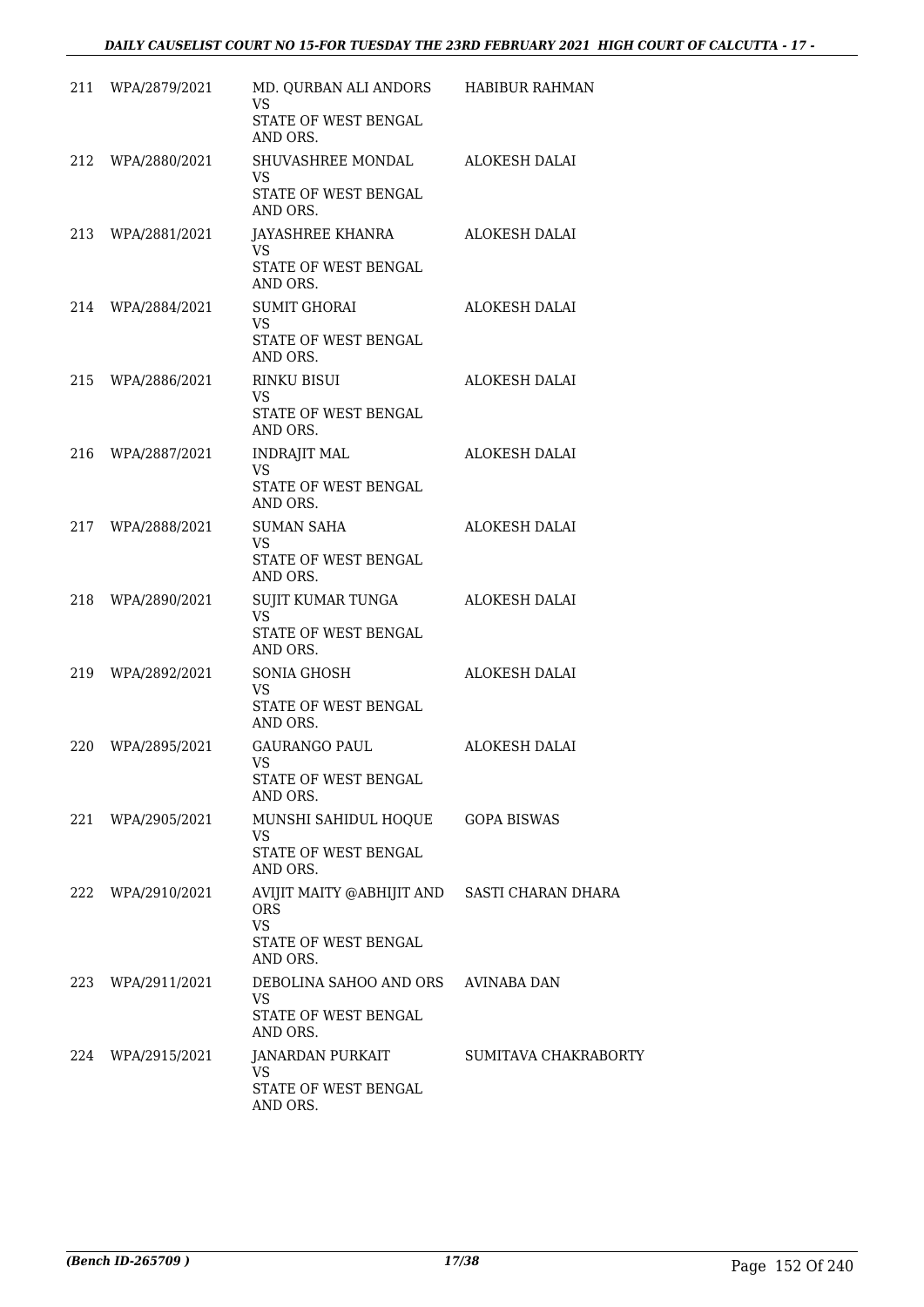| 225 | WPA/2916/2021     | ARPITA GHOSH<br><b>VS</b><br>STATE OF WEST BENGAL       | SUMITAVA CHAKRABORTY |
|-----|-------------------|---------------------------------------------------------|----------------------|
|     |                   | AND ORS.                                                |                      |
| 226 | WPA/2922/2021     | <b>BARNALI MAHATO</b><br>VS                             | SIDDHARTHA SARKAR    |
|     |                   | STATE OF WEST BENGAL<br>AND ORS.                        |                      |
|     | 227 WPA/2940/2021 | ARPITA MONDAL                                           | RIMPY MUKHERJEE      |
|     |                   | <b>VS</b><br>STATE OF WEST BENGAL<br>AND ORS.           |                      |
| 228 | WPA/2947/2021     | SELIM REZA AND ANR                                      | TAMAL SINGHA ROY     |
|     |                   | VS.<br>STATE OF WEST BENGAL<br>AND ORS.                 |                      |
|     | 229 WPA/2959/2021 | SK. SAFIUR RAHAMAN                                      | SYRD SHAMSUL AREFIN  |
|     |                   | <b>VS</b><br>STATE OF WEST BENGAL<br>AND ORS.           |                      |
| 230 | WPA/2967/2021     | SHRABANI KALAPAHAR                                      | DILIP KUMAR SHYAMAL  |
|     |                   | VS.<br>STATE OF WEST BENGAL<br>AND ORS.                 |                      |
| 231 | WPA/2969/2021     | MINATI MAJUMDAR                                         | UTTAM BANERJEE       |
|     |                   | <b>VS</b><br>THE STATE OF WEST<br><b>BENGAL AND ORS</b> |                      |
| 232 | WPA/2976/2021     | URMILA MRIDHA                                           | <b>MANIKA SARKAR</b> |
|     |                   | <b>VS</b><br>STATE OF WEST BENGAL<br>AND ORS.           |                      |
| 233 | WPA/2978/2021     | ALI HOSSAIN                                             | <b>RIMA DAS</b>      |
|     |                   | VS<br>STATE OF WEST BENGAL<br>AND ORS.                  |                      |
| 234 | WPA/2980/2021     | KANIKA (DHARA) MONDAL                                   | SANJIB SETH          |
|     |                   | <b>VS</b><br>STATE OF WEST BENGAL<br>AND ORS.           |                      |
| 235 | WPA/2986/2021     | DIPANKAR MOKNDAL AND                                    | PRODYOT KANTI MONDAL |
|     |                   | <b>ORS</b><br>VS                                        |                      |
|     |                   | STATE OF WEST BENGAL<br>AND ORS                         |                      |
| 236 | WPA/2989/2021     | SUDDHASATTWA SIT AND                                    | PRADYOT MONDAL       |
|     |                   | <b>ORS</b><br><b>VS</b>                                 |                      |
|     |                   | STATE OF WEST BENGAL<br>AND ORS.                        |                      |
| 237 | WPA/2993/2021     | BIJAN PRADHAN AND ORS<br><b>VS</b>                      | PRADYOT KUMAR MONDAL |
|     |                   | STATE OF WEST BENGAL<br>AND ORS.                        |                      |
| 238 | WPA/2994/2021     | PRASAD KUMAR SAMANTA<br><b>VS</b>                       | SAKTIPADA JANA       |
|     |                   | STATE OF WEST BENGAL<br>AND ORS.                        |                      |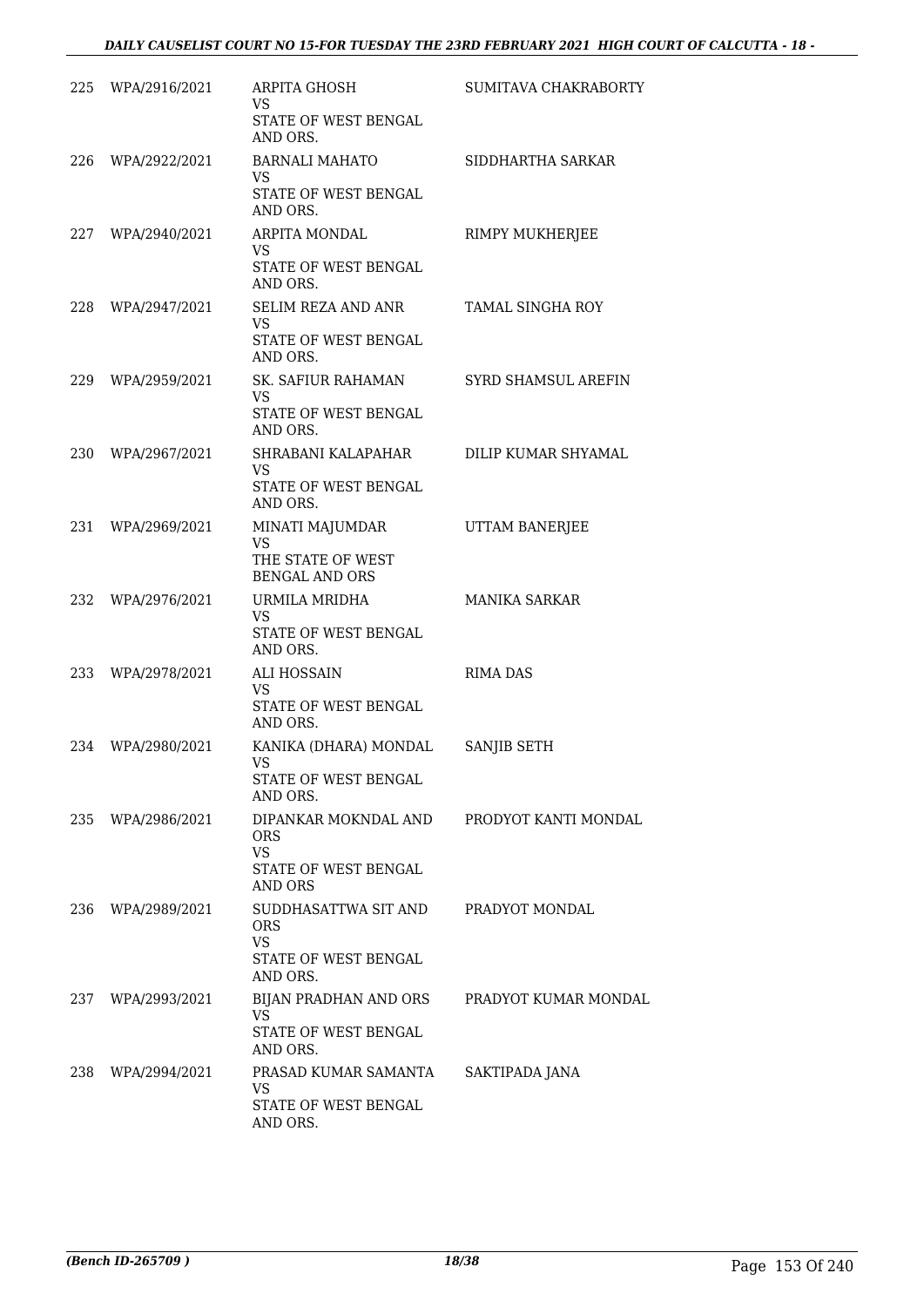| 239 | WPA/2996/2021     | GOPA RANI SAMANTA AND<br><b>ANR</b><br><b>VS</b><br>STATE OF WEST BENGAL<br>AND ORS.      | <b>SAKTI PADA JANA</b>     |
|-----|-------------------|-------------------------------------------------------------------------------------------|----------------------------|
| 240 | WPA/3019/2021     | <b>ANUKUL KOLEY</b><br>VS.<br>STATE OF WEST BENGAL<br>AND ORS.                            | SAKTIPADA JANA             |
| 241 | WPA/3024/2021     | MD SAMIM AKHTAR<br><b>VS</b><br>STATE OF WEST BENGAL<br>AND ORS.                          | RITAM CHOWDHURY            |
| 242 | WPA/3033/2021     | MD. RAFIQUE AHMED<br><b>VS</b><br>STATE OF WEST BENGAL<br>AND ORS.                        | SOUJANYA BANDYOPADHYAY     |
| 243 | WPA/3042/2021     | NIHAR KANTI PAUL<br><b>VS</b><br>STATE OF WEST BENGAL<br>AND ORS.                         | <b>SAKTI PADA JANA</b>     |
| 244 | WPA/3049/2021     | AMBARISH MAJUMDAR<br>VS<br>STATE OF WEST BENGAL<br>AND ORS.                               | MD AHSANUZZAMAN            |
| 245 | WPA/3061/2021     | AMIT CHAKRABARTY AND<br><b>ORS</b><br><b>VS</b><br>STATE OF WEST BENGAL<br>AND ORS.       | <b>SAMIR ROY CHOWDHURY</b> |
| 246 | WPA/3063/2021     | JAYANTA ROY AND ORS<br><b>VS</b><br>STATE OF WEST BENGAL<br>AND ORS.                      | KAPIL CHANDRA SAHU         |
| 247 | WPA/3079/2021     | KRISHNA GOPAL MBERA<br><b>AND ORS</b><br><b>VS</b><br>THE STATE OF WEST<br>BENGAL AND ORS | ALOKESH DALAI              |
|     | 248 WPA/3090/2021 | SHARIF AHMED<br><b>VS</b><br>STATE OF WEST BENGAL<br>AND ORS.                             | MD HABIBUR RAHMAN          |
| 249 | WPA/3104/2021     | <b>SRILA DE</b><br><b>VS</b><br>STATE OF WEST BENGAL<br>AND ORS.                          | NARAYAN CHANDRA MONDAL     |
|     | 250 WPA/3115/2021 | SUJATA PRAMANIK AND<br><b>OTHERS</b><br><b>VS</b><br>STATE OF WEST BENGAL<br>AND ORS.     | <b>SK NEZAMUDDIN</b>       |
|     | 251 WPA/3120/2021 | INZAMAMUL ISLAM<br><b>VS</b><br>STATE OF WEST BENGAL<br>AND ORS.                          | KUTUBUDDIN SK.             |
|     | 252 WPA/3121/2021 | TUMPA NAYAK<br><b>VS</b><br>STATE OF WEST BENGAL<br>AND ORS.                              | SUJATA MUKHERJEE           |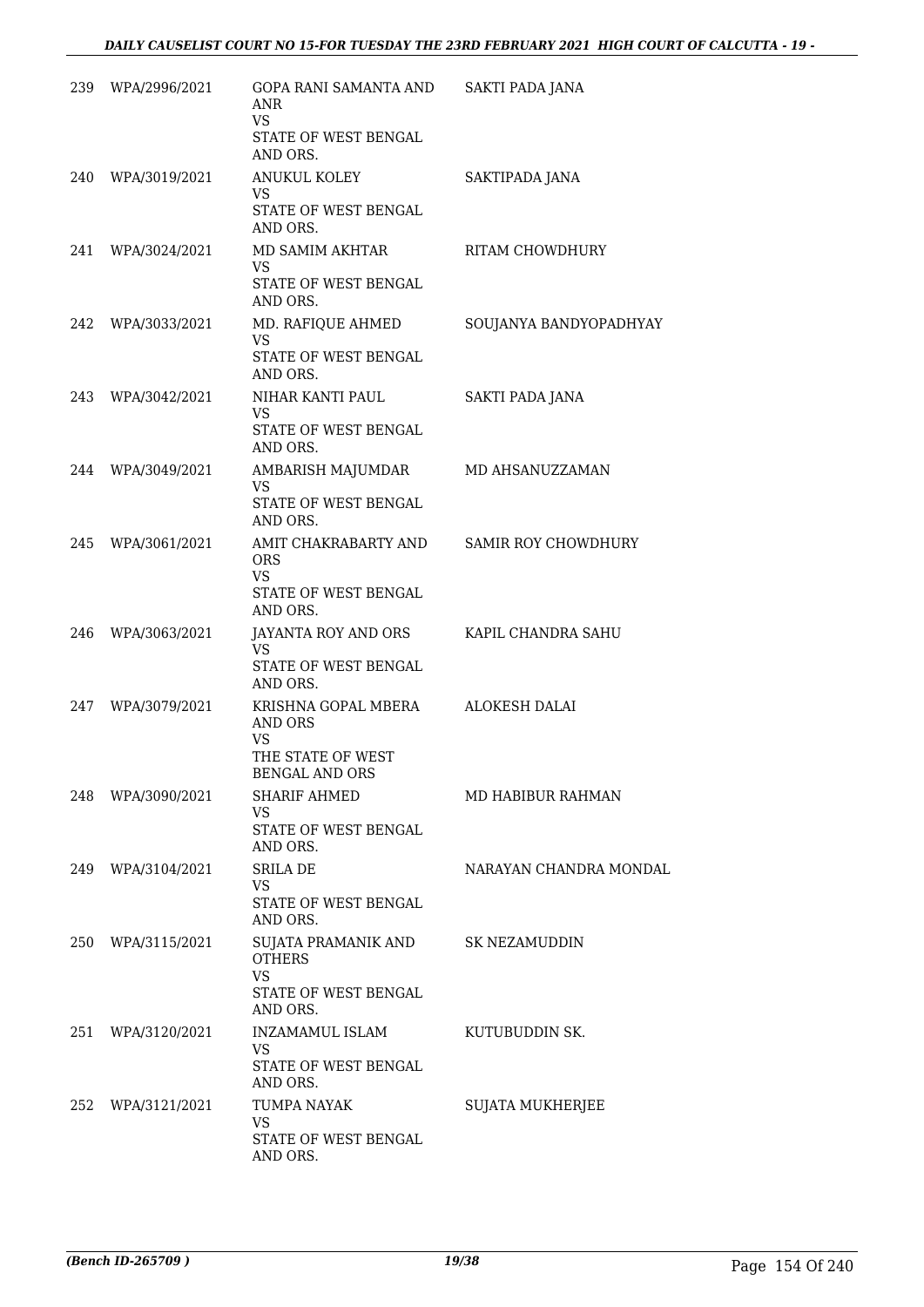|     | 253 WPA/3124/2021 | AMIRUL MONDAL<br>VS.<br>STATE OF WEST BENGAL                                     | KUTUBUDDIN SK.       |
|-----|-------------------|----------------------------------------------------------------------------------|----------------------|
|     | 254 WPA/3125/2021 | AND ORS.<br>SANGITA MONDAL AND<br>ORS.<br>VS.<br>STATE OF WEST BENGAL            | <b>MANIKA SARKAR</b> |
| 255 | WPA/3127/2021     | AND ORS.<br>DIPAK MANDAL<br>VS.                                                  | KUTUBUDDIN SK        |
|     |                   | STATE OF WEST BENGAL<br>AND ORS.                                                 |                      |
| 256 | WPA/3132/2021     | <b>RAMA SARKAR</b><br>VS.<br>STATE OF WEST BENGAL                                | KUTUBUDDIN SK.       |
|     |                   | AND ORS.                                                                         |                      |
|     | 257 WPA/3133/2021 | <b>MAMONI BAG</b><br>VS.<br>STATE OF WEST BENGAL<br>AND ORS.                     | <b>MANIKA SARKAR</b> |
| 258 | WPA/3137/2021     | DIN ISLAM MOLLA AND<br><b>ORS</b><br>VS.<br>STATE OF WEST BENGAL<br>AND ORS.     | <b>MANIKA SARKAR</b> |
| 259 | WPA/3141/2021     | SUPRAVAT TRIPATHI<br>VS.<br>STATE OF WEST BENGAL<br>AND ORS.                     | TANUJA BASAK         |
| 260 | WPA/3143/2021     | <b>JOY ADHIKARI</b>                                                              | SALONI BHATTACHARJEE |
|     |                   | VS.<br>STATE OF WEST BENGAL<br>AND ORS.                                          |                      |
| 261 | WPA/3146/2021     | ADALAT MAHATO AND ORS<br><b>VS</b><br>STATE OF WEST BENGAL<br>AND ORS.           | SIDDHARTHA SARKAR    |
| 262 | WPA/3147/2021     | SHYAMAL SARKAR<br>VS<br>STATE OF WEST BENGAL<br>AND ORS.                         | SUDIPTA DASGUPTA     |
| 263 | WPA/3176/2021     | AVIJIT MONDAL AND ORS<br><b>VS</b><br>THE STATE OF WEST<br><b>BENGAL AND ORS</b> | AVIRUP CHATTERJEE    |
| 264 | WPA/3177/2021     | <b>JUIN BHOWMICK</b><br>VS.<br>STATE OF WEST BENGAL                              | PANKAJ HALDER        |
|     |                   | AND ORS.                                                                         |                      |
| 265 | WPA/3182/2021     | SWAPNA BHOWMICK AND<br><b>OTHERS</b><br><b>VS</b>                                | <b>SANTANU MAJI</b>  |
|     |                   | STATE OF WEST BENGAL<br>AND ORS.                                                 |                      |
| 266 | WPA/3187/2021     | <b>RITU SASMAL</b><br><b>VS</b>                                                  | SUBHRANGSU PANDA     |
|     |                   | THE STATE OF WEST<br>BENGAL AND ORS                                              |                      |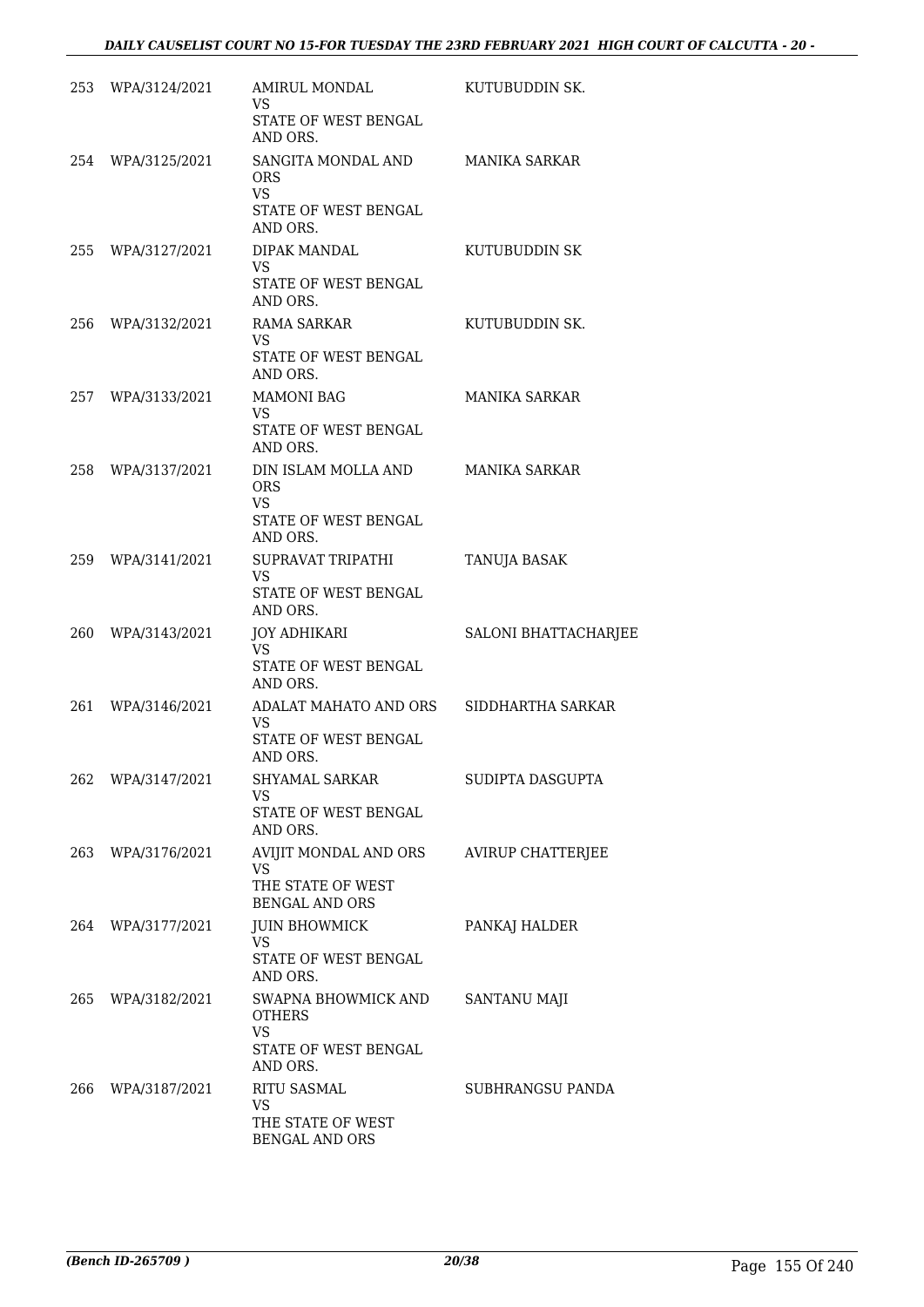| 267  | WPA/3188/2021 | NRIPEN ROY AND ORS<br>VS<br>THE WEST BENGAL BOARD<br>OF PRIMARY EDUCATION<br><b>AND ANR</b> | <b>ARUNESH PARHAK</b>  |
|------|---------------|---------------------------------------------------------------------------------------------|------------------------|
| 268  | WPA/3191/2021 | PALLABI DAS AND OTHERS<br><b>VS</b><br>STATE OF WEST BENGAL<br>AND ORS.                     | SANDIP KUMAR MANDAL    |
| 269  | WPA/3192/2021 | ANUVA BISWAS AND ORS<br>VS<br><b>STATE OF WEST BENGAL</b><br>AND ORS.                       | <b>LAL MOHAN BASU</b>  |
| 270  | WPA/3209/2021 | AMIYA KUMAR MAITI<br>VS.<br>STATE OF WEST BENGAL<br>AND ORS.                                | ANIRUDDHA SARKAR       |
| 271  | WPA/3226/2021 | RAJEN MANDAL AND ANR<br><b>VS</b><br>STATE OF WEST BENGAL<br>AND ORS.                       | <b>ALOKESH DALAI</b>   |
| 272. | WPA/3227/2021 | PAROMITA GHOSH<br>VS.<br><b>STATE OF WEST BENGAL</b><br>AND ORS.                            | MOSTAFIJUR RAHAMAN     |
| 273. | WPA/3237/2021 | TAPAS PAUL AND OTHERS<br><b>VS</b><br>STATE OF WEST BENGAL<br>AND ORS.                      | KAPIL CHANDRA SAHOO    |
| 274  | WPA/3239/2021 | <b>SALMA SULTANA</b><br>VS<br>STATE OF WEST BENGAL<br>AND ORS.                              | <b>MANIKA SARKAR</b>   |
| 275  | WPA/3249/2021 | RABIUL ISLAM AND<br><b>OTHERS</b><br><b>VS</b><br>STATE OF WEST BENGAL<br>AND ORS.          | SANDIP KUMAR MONDAL    |
| 276  | WPA/3254/2021 | SUMITRA MAHATO AND<br><b>ORS</b><br><b>VS</b><br>THE STATE OF WEST<br><b>BENGAL AND ORS</b> | ANWASHA HALDER         |
| 277  | WPA/3260/2021 | RITESH JASHU AND ORS<br><b>VS</b><br>THE STATE OF WEST<br><b>BENGAL AND ORS</b>             | JAYANTA BHATTACHARYYA  |
| 278  | WPA/3261/2021 | SANCHAITA MAITY AND<br>OTHERS<br>VS<br>STATE OF WEST BENGAL<br>AND ORS.                     | PINTU KARAR            |
| 279  | WPA/3268/2021 | SAMIRAN MAL AND ORS<br><b>VS</b><br>THE STATE OF WEST<br><b>BENGAL AND ORS</b>              | JAYANTA BHATTACHARYYA  |
| 280  | WPA/3273/2021 | SK BADSHA HITLAR<br>VS.<br>STATE OF WEST BENGAL<br>AND ORS.                                 | <b>BIKRAM BANERJEE</b> |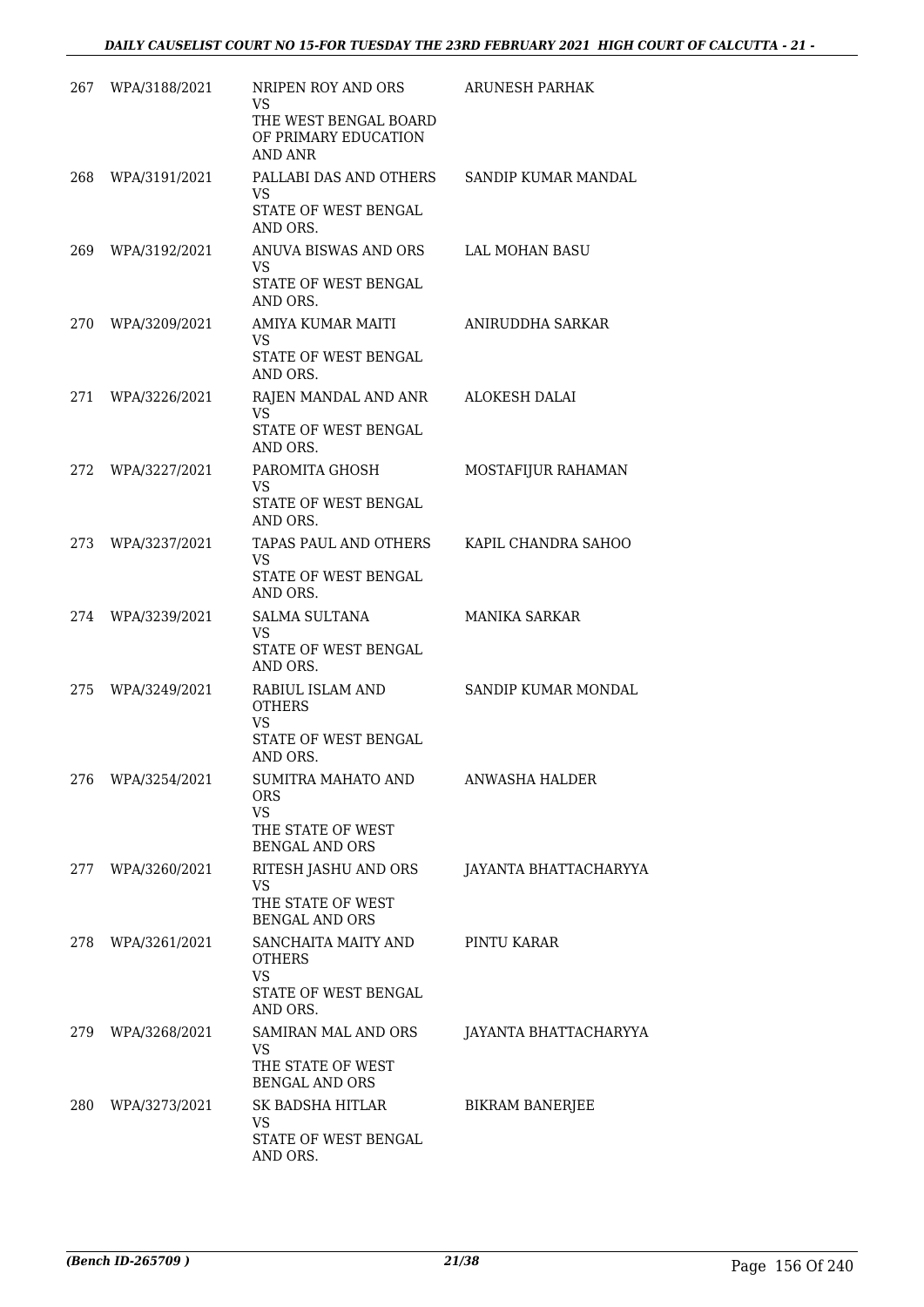| 281 | WPA/3274/2021     | KALAM SHAIKH AND ORS<br>VS<br>STATE OF WEST BENGAL<br>AND ORS.                          | ASIF IQBAL                 |
|-----|-------------------|-----------------------------------------------------------------------------------------|----------------------------|
| 282 | WPA/3290/2021     | <b>SOMA BERA</b><br><b>VS</b><br>STATE OF WEST BENGAL<br>AND ORS.                       | SUBHADEEP CHATTERJEE       |
| 283 | WPA/3293/2021     | HIRANMOY SARKAR AND<br>ORS.<br><b>VS</b><br>STATE OF WEST BENGAL<br>AND ORS.            | SANDIP KUMAR MONDAL        |
| 284 | WPA/3294/2021     | SHRABANTI PARAMANIK<br><b>AND ORS</b><br><b>VS</b><br>STATE OF WEST BENGAL<br>AND ORS.  | <b>MANIKA SARKAR</b>       |
| 285 | WPA/3295/2021     | SOUMYADIP DEY AND ORS<br>VS.<br>THE STATE OF WEST<br><b>BENGAL AND ORS</b>              | AMARNATH AGARWAL           |
| 286 | WPA/3297/2021     | SURJYAKANTA DAS<br><b>VS</b><br>STATE OF WEST BENGAL<br>AND ORS.                        | ANIRUDDHA SARKAR           |
| 287 | WPA/3298/2021     | MOUMITA BHUNIA AND<br><b>OTHERS</b><br><b>VS</b><br>STATE OF WEST BENGAL<br>AND ORS.    | <b>AVIRUP CHATTERJEE</b>   |
| 288 | WPA/3300/2021     | KHOS MAHAMMAD SHAIKH<br><b>AND ORS</b><br><b>VS</b><br>STATE OF WEST BENGAL<br>AND ORS. | SALONI BHATTACHARJEE       |
| 289 | WPA/3301/2021     | MANDIRA MONDAL AND<br><b>ANR</b><br>VS<br>THE STATE OF WEST<br><b>BENGAL AND ORS</b>    | SUBHADEEP CHATTERJEE       |
| 290 | WPA/3303/2021     | <b>DHARAM BANERJEE</b><br>VS<br>STATE OF WEST BENGAL<br>AND ORS.                        | <b>INDRANIL CHANDRA</b>    |
| 291 | WPA/3304/2021     | RAISA SULTANA AND ORS<br>VS.<br>STATE OF WEST BENGAL<br>AND ORS.                        | SALONI BHATTACHARJEE       |
|     | 292 WPA/3305/2021 | POULAMI DUTTA AND ANR<br>VS.<br>THE STATE OF WEST<br><b>BENGAL AND ORS</b>              | <b>SAMIR ROY CHOWDHURY</b> |
|     | 293 WPA/3307/2021 | SURAJ KUMAR AND ORS<br>VS.<br>STATE OF WEST BENGAL<br>AND ORS.                          | <b>JAYANTA MITRA</b>       |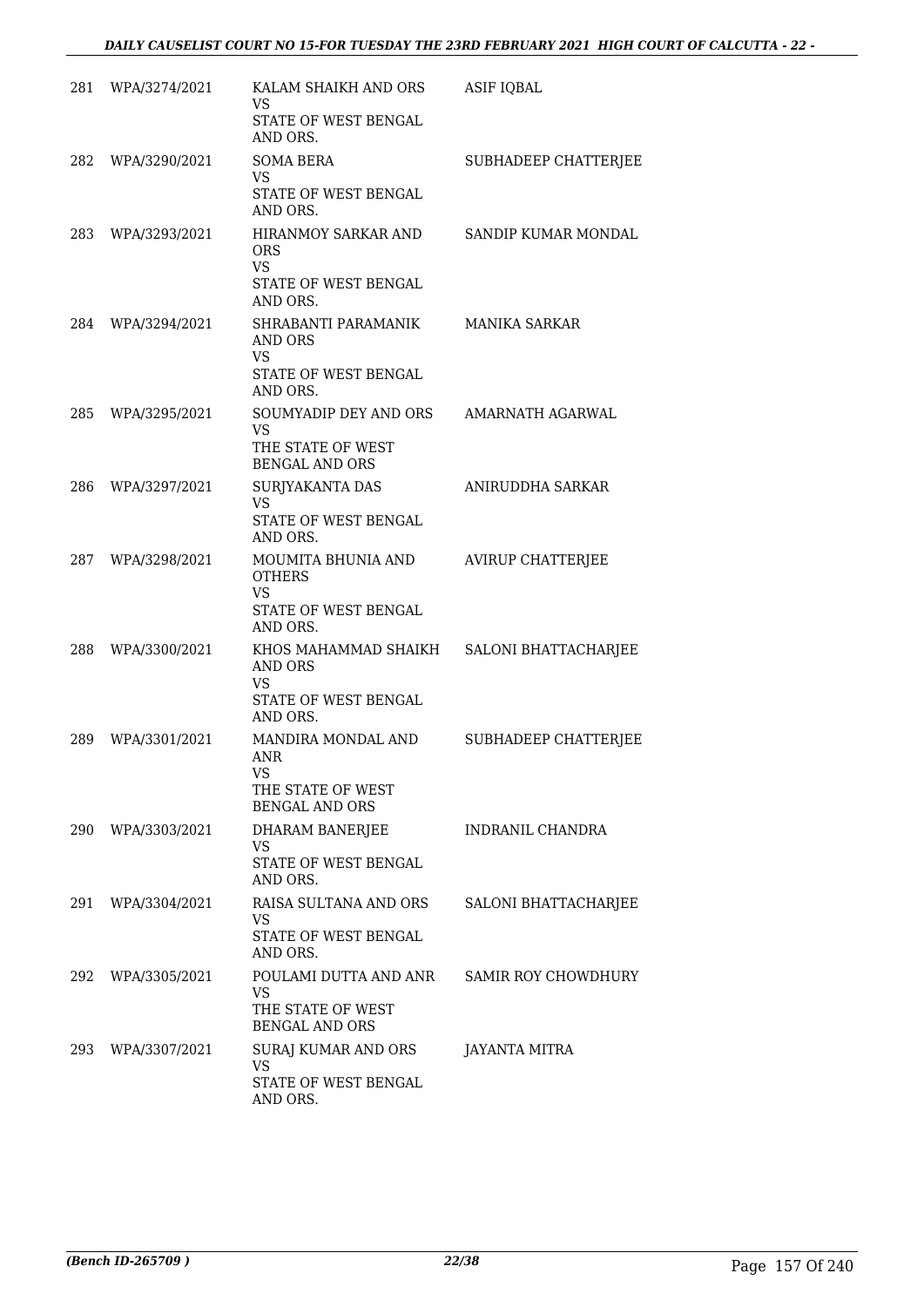|     | 294 WPA/3309/2021 | MANOJ SINGHA AND<br><b>OTHERS</b><br><b>VS</b><br>STATE OF WEST BENGAL<br>AND ORS.                     | MD NAUROZ RAHBER     |
|-----|-------------------|--------------------------------------------------------------------------------------------------------|----------------------|
|     | 295 WPA/3310/2021 | SANDIP PURKAIT<br>VS.<br>STATE OF WEST BENGAL<br>AND ORS.                                              | ANIRUDDHA SARKAR     |
|     | 296 WPA/3312/2021 | HABIBUR RAHAMAN KHAN GOPA BISWAS<br><b>AND OTHERS</b><br><b>VS</b><br>STATE OF WEST BENGAL<br>AND ORS. |                      |
|     | 297 WPA/3313/2021 | DEBASISH EBDOR AND<br><b>OTHERS</b><br>VS<br>STATE OF WEST BENGAL<br>AND ORS.                          | <b>GOPA BISWAS</b>   |
| 298 | WPA/3314/2021     | SUBHAS GHOSH AND<br><b>OTHERS</b><br>VS.                                                               | VISHAK BHATTACHARYA  |
|     | 299 WPA/3315/2021 | STATE OF WEST BENGAL<br>AND ORS.<br>KHASRU MALLICK AND                                                 | <b>JAYED HOSSAIN</b> |
|     |                   | <b>OTHERS</b><br>VS.<br>STATE OF WEST BENGAL                                                           |                      |
|     | 300 WPA/3323/2021 | AND ORS.<br>RAZIA KHATUN<br>VS.<br>STATE OF WEST BENGAL<br>AND ORS.                                    | JAYANTI GHOSHAL      |
| 301 | WPA/3326/2021     | PRIYA RANJAN DANGAR<br><b>AND ORS</b><br><b>VS</b><br>STATE OF WEST BENGAL<br>AND ORS.                 | SANDIP KUMAR MONDAL  |
|     | 302 WPA/3347/2021 | BANDANA BEGAM AND ORS<br>VS.<br>STATE OF WEST BENGAL<br>AND ORS.                                       | <b>ASIF IQBAL</b>    |
|     | 303 WPA/3348/2021 | BISWAJIT PRADHAN<br>VS.<br>STATE OF WEST BENGAL<br>AND ORS.                                            | <b>GOUTAM DINDA</b>  |
|     | 304 WPA/3361/2021 | <b>BROTATI PAL</b><br><b>VS</b><br>STATE OF WEST BENGAL<br>AND ORS.                                    | AMAL KUMAR BANERJEE  |
|     | 305 WPA/3374/2021 | SAMARESH SARKAR<br>VS.<br>STATE OF WEST BENGAL<br>AND ORS.                                             | RIMPY MUKHERJEE      |
|     | 306 WPA/3407/2021 | MD JAMIL AKHTAR<br>VS.<br>STATE OF WEST BENGAL<br>AND ORS.                                             | SOHAM DE DHARA       |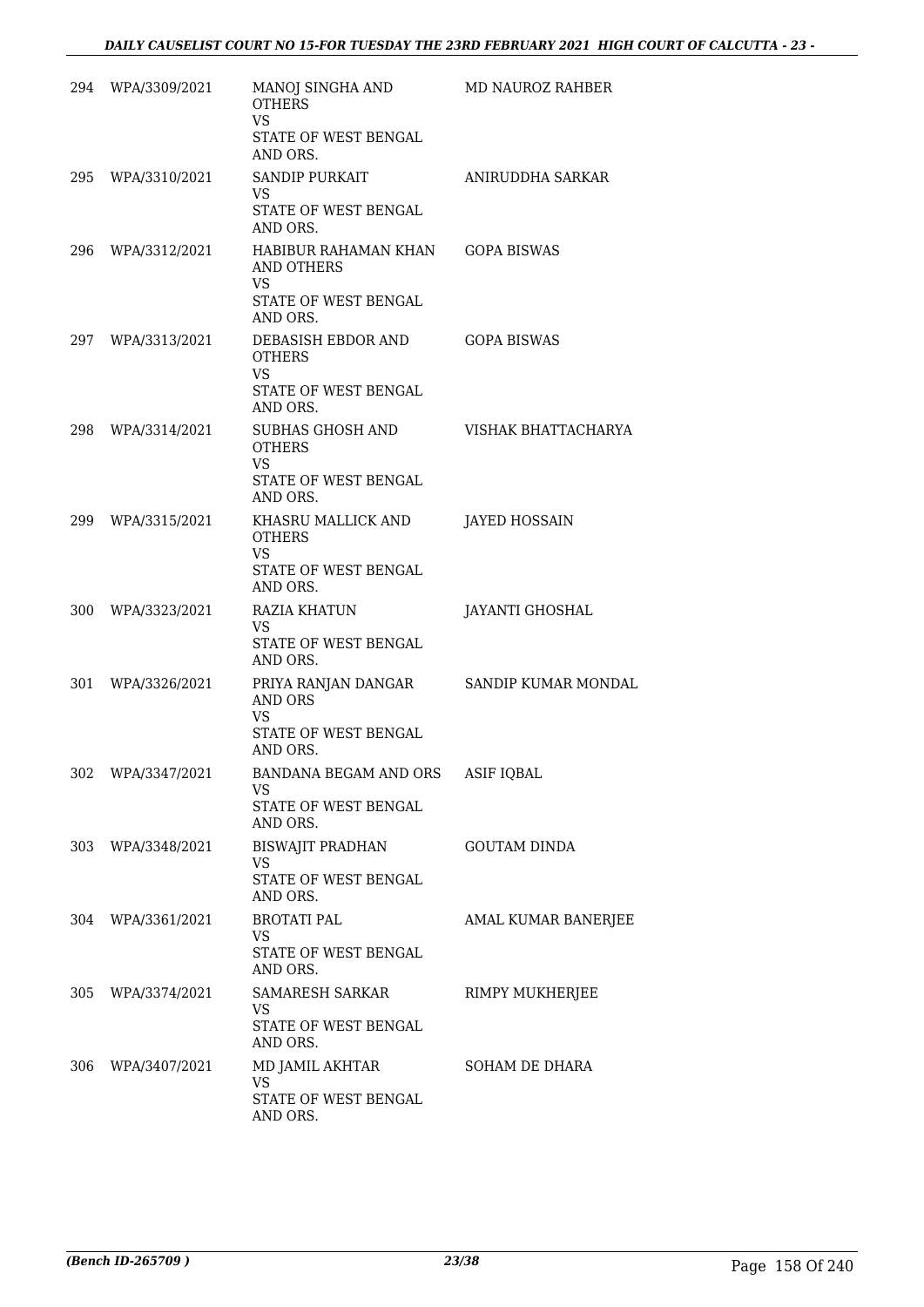|     | 307 WPA/3420/2021 | RAMKRISHNA ROY<br>VS.<br>STATE OF WEST BENGAL<br>AND ORS.                                                | <b>SUDIP SARKAR</b> |
|-----|-------------------|----------------------------------------------------------------------------------------------------------|---------------------|
|     | 308 WPA/3435/2021 | MRIDULA MUKHERJEE AND ASIF IQBAL AHMED<br><b>OTHERS</b><br><b>VS</b><br>STATE OF WEST BENGAL<br>AND ORS. |                     |
|     | 309 WPA/3447/2021 | SAHIDUL HAQUE AND<br><b>OTHERS</b><br><b>VS</b><br>STATE OF WEST BENGAL<br>AND ORS.                      | ASIF IQBAL AHMED    |
|     | 310 WPA/3451/2021 | BISWAJIT PRADHAN<br>VS<br>STATE OF WEST BENGAL<br>AND ORS.                                               | <b>GOUTAM DINDA</b> |
| 311 | WPA/3456/2021     | PABAN DEBNATH AND ORS<br>VS.<br>STATE OF WEST BENGAL<br>AND ORS.                                         | KUTUBUDDIN SK       |
| 312 | WPA/3472/2021     | AL FARUK MONDAL AND<br><b>ORS</b><br>VS.<br>STATE OF WEST BENGAL<br>AND ORS.                             | SANDIP KUMAR MONDAL |
| 313 | WPA/3473/2021     | JANHABI PATTANAYAK<br>VS.<br>STATE OF WEST BENGAL<br>AND ORS.                                            | BAISALI GHOSHAL     |
| 314 | WPA/3477/2021     | SEULI BERA2SEULI<br>MANDAL<br><b>VS</b><br>THE WEST BENGAL<br>CENTRAL SCHOOL SERVISE<br>COMMISSION       | SRIKANTA DUTTA      |
|     | 315 WPA/3479/2021 | SK. HAFIZUL HAQUE AND<br><b>OTHERS</b><br>VS<br>UNION OF INDIA AND ORS.                                  | SOMESH KUMAR GHOSH  |
| 316 | WPA/3482/2021     | FERDOUSI RAHAMAN<br>VS.<br>STATE OF WEST BENGAL<br>AND ORS.                                              | <b>MIR ANOWAR</b>   |
| 317 | WPA/3491/2021     | DILRUBA NASRIN AKTAR<br>VS<br><b>STATE OF WEST BENGAL</b><br>AND ORS.                                    | MD. ASHRAF HUG      |
| 318 | WPA/3499/2021     | AVIJIT JANA<br>VS.<br>STATE OF WEST BENGAL<br>AND ORS.                                                   | PRIYANKA CHANDRA    |
| 319 | WPA/3502/2021     | MADHUKRISHNA MMAITY<br>AND ANR<br><b>VS</b><br>STATE OF WEST BENGAL<br>AND ORS.                          | PRIYANKA CHANDRA    |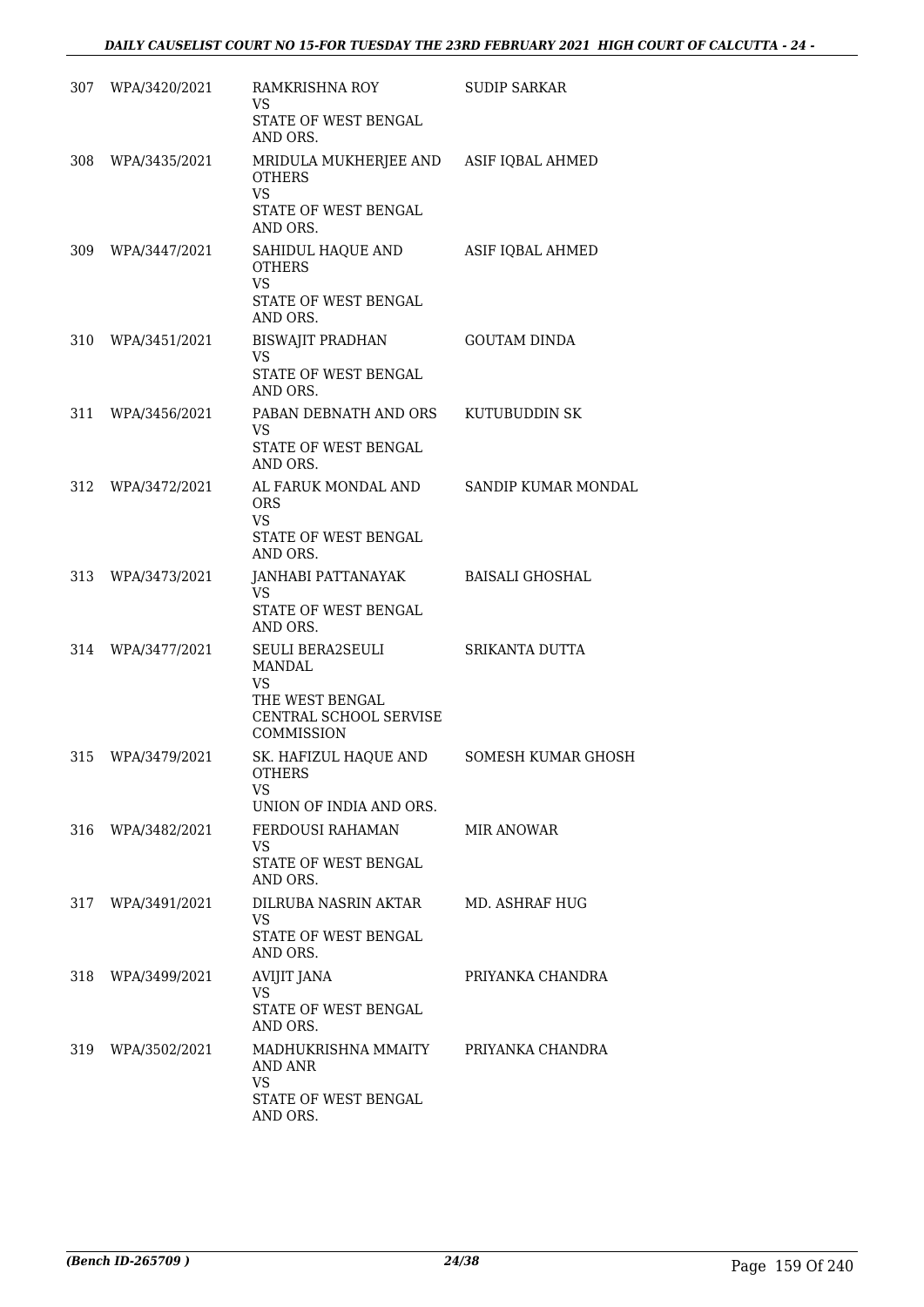| 320 | WPA/3505/2021     | SUBHENDU KUMAR PATRA<br>AND ORS<br>VS<br>STATE OF WEST BENGAL<br>AND ORS.               | PRIYANKA CHANDRA          |
|-----|-------------------|-----------------------------------------------------------------------------------------|---------------------------|
| 321 | WPA/3509/2021     | SHYAM SUNDAR JANA<br>VS<br>STATE OF WEST BENGAL<br>AND ORS.                             | PRIYANKA CHANDRA          |
| 322 | WPA/3513/2021     | <b>ARPITA MAITY</b><br>VS.<br>STATE OF WEST BENGAL<br>AND ORS.                          | PRIYANKA CHANDRA          |
| 323 | WPA/3517/2021     | CHANDAN KUMAR DAS<br>VS.<br>STATE OF WEST BENGAL<br>AND ORS.                            | PRIYANKA CHANDRA          |
| 324 | WPA/3522/2021     | <b>SAMIR PARIYA</b><br>VS.<br>STATE OF WEST BENGAL<br>AND ORS.                          | PRIYANKA CHANDRA          |
| 325 | WPA/3526/2021     | SUBHASISH GHOSH<br>VS.<br>STATE OF WEST BENGAL<br>AND ORS.                              | PRIYANKA CHANDRA          |
| 326 | WPA/3527/2021     | ATANU CHANDRA AND<br><b>OTHERS</b><br>VS<br>STATE OF WEST BENGAL<br>AND ORS.            | <b>MARIA RAHAMAN</b>      |
| 327 | WPA/3530/2021     | PIYALI PAYRA AND ANR<br>VS.<br>STATE OF WEST BENGAL<br>AND ORS.                         | PRIYANKA CHANDRA          |
| 328 | WPA/3547/2021     | ROUSANARA KHATUN<br>VS.<br>STATE OF WEST BENGAL<br>AND ORS.                             | <b>SRIKANTA DATTA</b>     |
|     | 329 WPA/3555/2021 | SOUMEN GHOSH AND<br><b>OTHERS</b><br>VS<br>STATE OF WEST BENGAL<br>AND ORS.             | MRIDUL KANTI SASMAL       |
| 330 | WPA/3561/2021     | DIPANKAR GHOSH AND<br><b>OTHERS</b><br><b>VS</b><br>STATE OF WEST BENGAL<br>AND ORS.    | <b>SOURAT NANDY</b>       |
|     | 331 WPA/3562/2021 | JAHIRA KHATUN AND<br><b>OTHERS</b><br><b>VS</b><br>STATE OF WEST BENGAL<br>AND ORS.     | DIBYENDU CHATTERJEE       |
|     | 332 WPA/3566/2021 | DR TANMAY<br>MALAKAR@TANMAY<br>MALAKAR<br><b>VS</b><br>STATE OF WEST BENGAL<br>AND ORS. | <b>GORA CHAND SAMANTA</b> |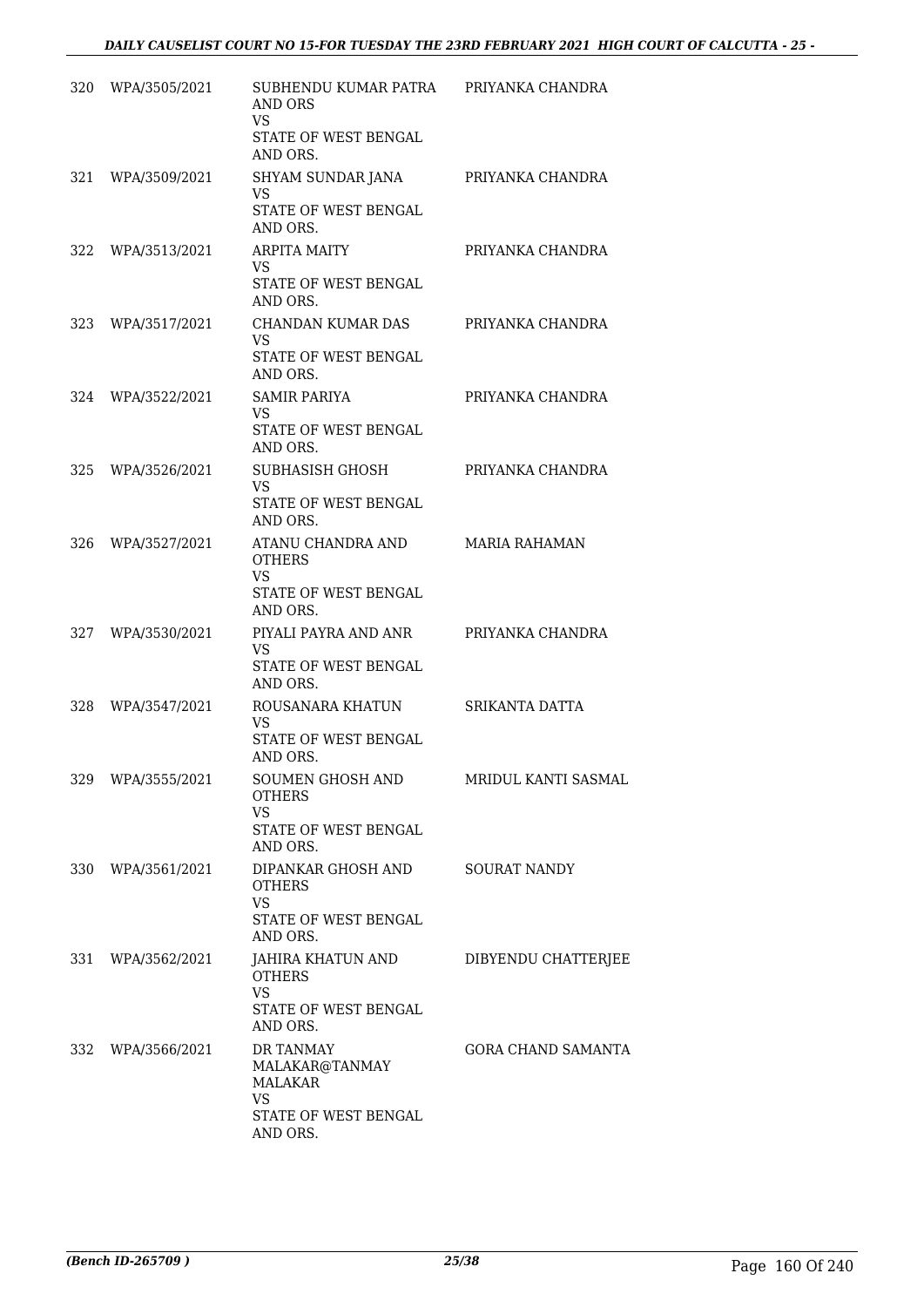| 333 | WPA/3573/2021 | ARPITA SAHA AND OTHERS<br>VS<br>STATE OF WEST BENGAL<br>AND ORS.                    | KAPILCHANDRA SAHOO     |
|-----|---------------|-------------------------------------------------------------------------------------|------------------------|
| 334 | WPA/3576/2021 | SUJIT KUMAR SANKI<br>VS<br>STATE OF WEST BENGAL                                     | PRADIP KUMAR GHOSH     |
| 335 | WPA/3579/2021 | AND ORS.<br>KAJAL KANTI SEN<br>VS<br>STATE OF WEST BENGAL<br>AND ORS.               | ASHIS KUMAR PAUL       |
| 336 | WPA/3592/2021 | <b>RINA GHOSH</b><br>VS<br>STATE OF WEST BENGAL<br><b>AND ORS</b>                   | <b>GOPA BISWAS</b>     |
| 337 | WPA/3594/2021 | APARUPA MANDAL AND<br>ORS<br><b>VS</b><br>STATE OF WEST BENGAL<br>AND ORS.          | KAPIL CHANDRA SAHA     |
| 338 | WPA/3599/2021 | <b>BISWAJIT ROY</b><br><b>VS</b><br>STATE OF WEST BENGAL<br>AND ORS.                | <b>BAISALI GHOSHAL</b> |
| 339 | WPA/3604/2021 | RAMIJ AKRAM<br><b>VS</b><br>STATE OF WEST BENGAL<br>AND ORS.                        | <b>BENAZIR AHMED</b>   |
| 340 | WPA/3613/2021 | RABINDRA NATH ROY<br>VS<br>STATE OF WEST BENGAL<br>AND ORS.                         | SAMARENDRA NATH BISWAS |
| 341 | WPA/3617/2021 | BISWAJIT ROY AND ORS<br><b>VS</b><br>THE STATE OF WEST<br><b>BENGAL AND ORS</b>     | DEBORUPA CHATTERJEE    |
| 342 | WPA/3621/2021 | <b>ANUPAMA SHIT</b><br>VS<br><b>STATE OF WEST BENGAL</b><br>AND ORS.                | DILIP KUMAR SADHU      |
| 343 | WPA/3622/2021 | TANIYA BALA AND OTHERS<br>VS.<br>STATE OF WEST BENGAL<br>AND ORS.                   | ARGHYA CHAKRABORTI     |
| 344 | WPA/3627/2021 | MITHU MONDAL AND ORS<br>VS<br><b>STATE OF WEST BENGAL</b><br>AND ORS.               | VISHAK BHATTACHARYA    |
| 345 | WPA/3629/2021 | SUJAN DEBNATH AND<br><b>OTHERS</b><br><b>VS</b><br>STATE OF WEST BENGAL<br>AND ORS. | ARGHYA CHAKRABORTY     |
| 346 | WPA/3632/2021 | <b>BINAPANI GIRI</b><br>VS<br>STATE OF WEST BENGAL<br>AND ORS.                      | <b>BAISALI GHOSHAL</b> |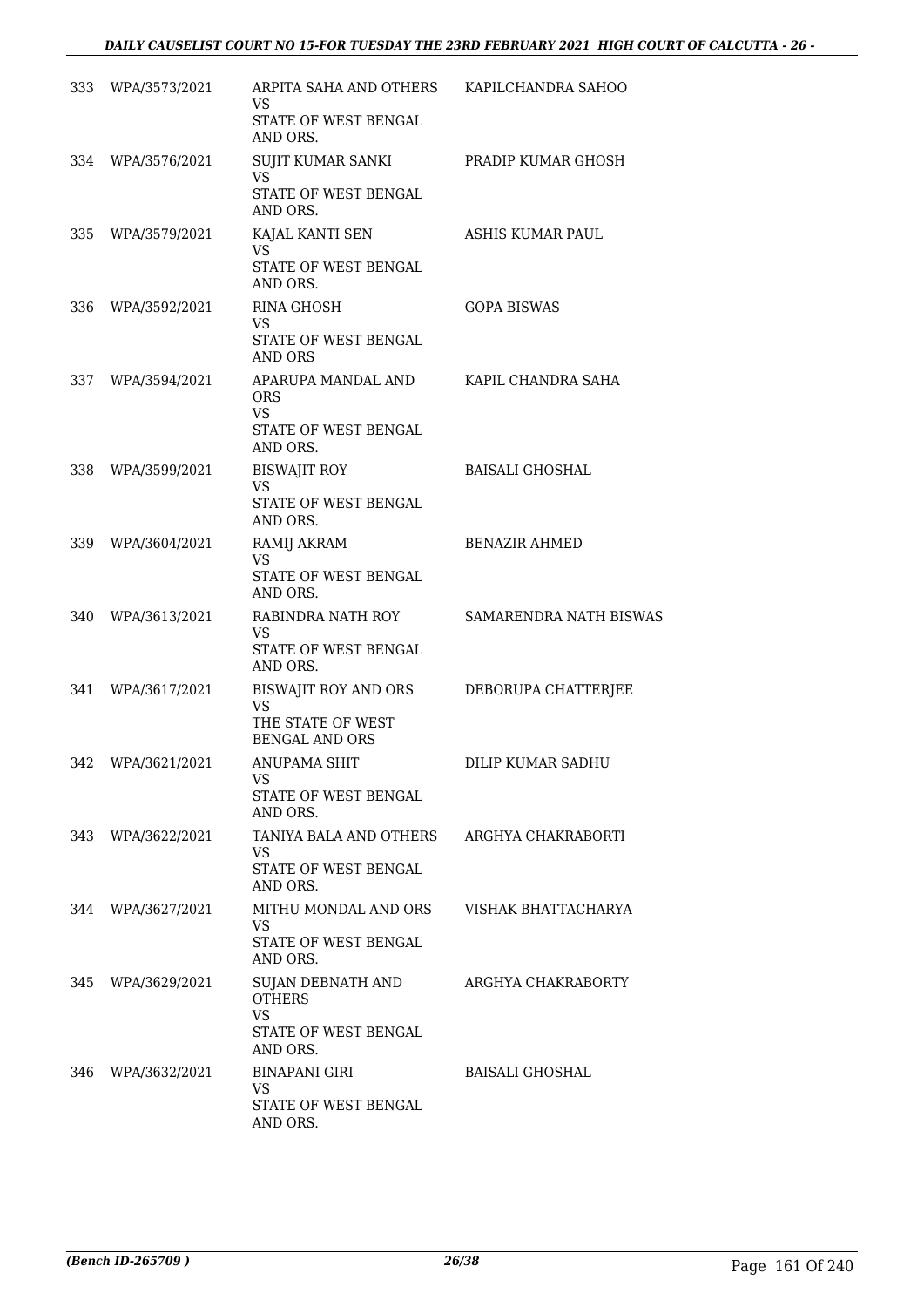|     | 347 WPA/3648/2021 | SWARUP PRADHAN AND<br><b>ORS</b><br>VS<br>UNION OF INDIA AND ORS.            | SOMESH KUMAR GHOSH |
|-----|-------------------|------------------------------------------------------------------------------|--------------------|
|     | 348 WPA/3650/2021 | BIVA ADAK<br>VS<br>STATE OF WEST BENGAL<br>AND ORS.                          | PRADIP PAUL        |
| 349 | WPA/3652/2021     | RAJIB SIKDAR<br>VS<br>STATE OF WEST BENGAL<br>AND ORS.                       | SAMIRAN MANDAL     |
|     | 350 WPA/3671/2021 | JAYEDUR RAHAMAN AND<br><b>ORS</b><br>VS.<br>STATE OF WEST BENGAL<br>AND ORS. | SABYASACHI ROY     |
| 351 | WPA/3673/2021     | KEYA SAHA NASKAR<br>VS<br>UNION OF INDIA AND ORS.                            | SANJAY SAHA        |
|     | 352 WPA/3713/2021 | SWERNEMBHU SARKAR<br>VS<br>STATE OF WEST BENGAL<br>AND ORS.                  | <b>ASHOK GHOSH</b> |
| 353 | WPA/3717/2021     | ARJINA KHATUN AND<br><b>OTHERS</b><br>VS<br>STATE OF WEST BENGAL<br>AND ORS. | RITAM CHOWDHURY    |
| 354 | WPA/3741/2021     | NIVEDITA GHOSH<br>VS<br>STATE OF WEST BENGAL<br>AND ORS.                     | CHANDAN DUTTA      |
| 355 | WPA/3753/2021     | RAHUL GHOSH<br>VS<br>STATE OF WEST BENGAL<br>AND ORS.                        | ROBIUL ISLAM       |
| 356 | WPA/3762/2021     | MOUMITA MANDAL<br>VS<br>STATE OF WEST BENGAL<br>AND ORS.                     | MOUSUMI CHATTERJEE |
| 357 | WPA/3765/2021     | SIBA PRASAD KUNDU<br>VS.<br><b>STATE OF WEST BENGAL</b><br>AND ORS.          | PAMPA DEY (DHABAL) |
| 358 | WPA/3767/2021     | SASANKA SEKHAR MAITI<br><b>VS</b><br><b>STATE OF WEST BENGAL</b><br>AND ORS. | SANCHAYITA DE      |
| 359 | WPA/3778/2021     | SUBHAJIT DINDA<br>VS<br>STATE OF WEST BENGAL<br>AND ORS.                     | TANUJA BASAK       |
| 360 | WPA/3791/2021     | FIROJ KHAN<br>VS<br>STATE OF WEST BENGAL<br>AND ORS.                         | CHANDAN MISRA      |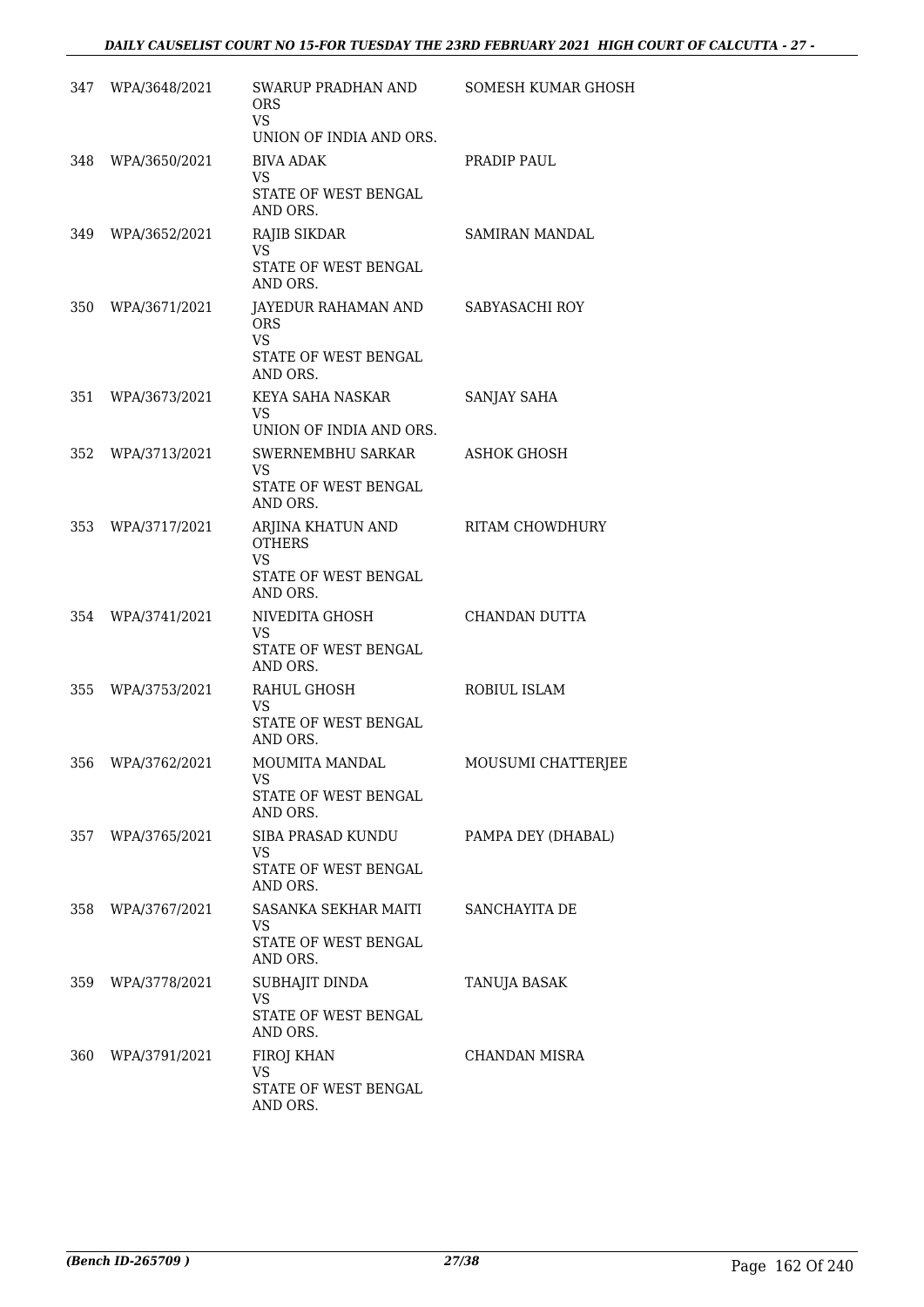| 361   | WPA/3805/2021     | SAROJINI MAITY<br>VS                    | <b>BISWAJIT MAL</b>       |
|-------|-------------------|-----------------------------------------|---------------------------|
|       |                   | STATE OF WEST BENGAL<br>AND ORS.        |                           |
| 362.  | WPA/3808/2021     | MD ZIAUL RAHMAN AND<br>ORS.<br>VS.      | <b>AVIRUP CHATTERJEE</b>  |
|       |                   | STATE OF WEST BENGAL<br>AND ORS.        |                           |
| 363 - | WPA/3810/2021     | <b>MANIK KAMILA</b><br>VS.              | <b>GOUTAM KUMAR MAITY</b> |
|       |                   | STATE OF WEST BENGAL<br>AND ORS.        |                           |
| 364 - | WPA/3813/2021     | SANJIT PAL<br>VS                        | SHILADITYA BARMA          |
|       |                   | STATE OF WEST BENGAL<br>AND ORS.        |                           |
|       | 365 WPA/3815/2021 | MEHEDI HASAN AND<br><b>OTHERS</b>       | <b>MARIA RAHAMAN</b>      |
|       |                   | VS.<br>STATE OF WEST BENGAL             |                           |
|       |                   | AND ORS.                                |                           |
| 366   | WPA/3822/2021     | NARMADA RANI JANA<br><b>VS</b>          | SANCHAYITA DE             |
|       |                   | STATE OF WEST BENGAL<br>AND ORS.        |                           |
| 367   | WPA/3879/2021     | KUMARI DIPALI RANI PATRA<br>VS.         | <b>BAISALI GHOSHAL</b>    |
|       |                   | STATE OF WEST BENGAL<br>AND ORS.        |                           |
| 368   | WPA/3896/2021     | <b>ABDUL BARI</b><br><b>VS</b>          | PRADIP KUMAR GHOSH        |
|       |                   | STATE OF WEST BENGAL<br>AND ORS.        |                           |
| 369.  | WPA/3903/2021     | PRATAP KUMAR MANDAL<br><b>VS</b>        | <b>BAISALI GHOSAL</b>     |
|       |                   | STATE OF WEST BENGAL<br>AND ORS.        |                           |
| 370   | WPA/3906/2021     | TUNJERA KHATUN<br><b>VS</b>             | PRADIP KUMAR GHOSH        |
|       |                   | STATE OF WEST BENGAL<br>AND ORS.        |                           |
| 371   | WPA/3912/2021     | MD NAZIMUDDIN<br>VS.                    | NAMITA BASU               |
|       |                   | <b>STATE OF WEST BENGAL</b><br>AND ORS. |                           |
| 372   | WPA/3917/2021     | SURITA SAMANTA<br>VS.                   | RAMA HALDER (SANTRA)      |
|       |                   | STATE OF WEST BENGAL<br>AND ORS.        |                           |
| 373   | WPA/3918/2021     | NIMESH SAHA<br>VS.                      | <b>BISWARUP BISWAS</b>    |
|       |                   | STATE OF WEST BENGAL<br>AND ORS.        |                           |
| 374   | WPA/3922/2021     | <b>GOUTAM ROY</b><br><b>VS</b>          | RAMA HALDER(SANTRA)       |
|       |                   | STATE OF WEST BENGAL<br>AND ORS.        |                           |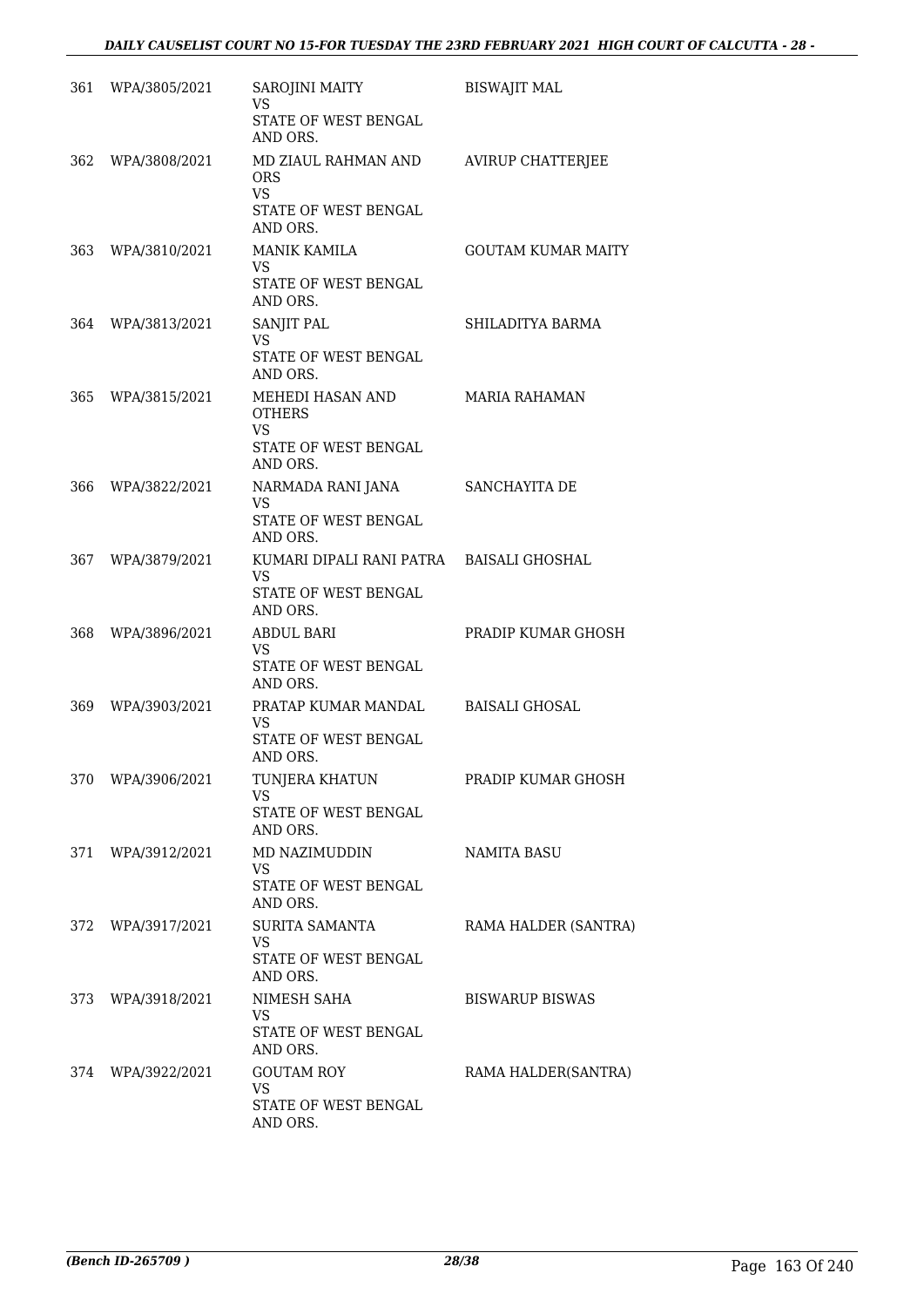| 375 | WPA/3926/2021     | ANTARA MONDAL AND ORS KAPIL CHANDRA SAHOO<br>VS<br>STATE OF WEST BENGAL             |                       |
|-----|-------------------|-------------------------------------------------------------------------------------|-----------------------|
|     | 376 WPA/3928/2021 | AND ORS.<br><b>ABUL KALAM</b><br>VS.                                                | PRADIP KUMAR GHOSH    |
|     |                   | STATE OF WEST BENGAL<br>AND ORS.                                                    |                       |
|     | 377 WPA/3930/2021 | ABHIJIT BAR AND OTHERS<br><b>VS</b><br>STATE OF WEST BENGAL<br>AND ORS.             | SAKHWAT KHANDAKAR     |
| 378 | WPA/3932/2021     | PAPIYA POREL<br>VS.<br>STATE OF WEST BENGAL<br>AND ORS.                             | K M HUSSAIN           |
|     | 379 WPA/3933/2021 | MD ABDUL KUDDUS<br><b>VS</b><br>STATE OF WEST BENGAL<br>AND ORS.                    | PRADIP KUMAR GHOSH    |
| 380 | WPA/3934/2021     | TAPAN KUMAR SARKAR<br>VS.<br>STATE OF WEST BENGAL<br>AND ORS.                       | AKASHDEEP MUKHERJEE   |
| 381 | WPA/3937/2021     | SNIGDHA BASU BARUI<br>VS.<br>STATE OF WEST BENGAL<br>AND ORS.                       | AKASHDEEP MUKHERJEE   |
| 382 | WPA/3939/2021     | KOYEL DEY<br><b>VS</b><br>STATE OF WEST BENGAL<br>AND ORS.                          | <b>MAHADEB KHAN</b>   |
| 383 | WPA/3968/2021     | ARPITA MAL<br>VS<br>STATE OF WEST BENGAL<br>AND ORS.                                | SAHJAHAN ALI          |
| 384 | WPA/3970/2021     | SOMA CHOWNI<br>VS<br>STATE OF WEST BENGAL<br>AND ANOTHER                            | <b>SHUBHA DEY</b>     |
| 385 | WPA/3977/2021     | JAYEDUR RAHAMAN<br>VS.<br>STATE OF WEST BENGAL<br>AND ORS.                          | <b>SABYASACHI ROY</b> |
| 386 | WPA/3979/2021     | CHANDRIKA DAS AND<br><b>OTHERS</b><br><b>VS</b><br>STATE OF WEST BENGAL<br>AND ORS. | TAMAL TARU PANDA      |
| 387 | WPA/3990/2021     | SOURAV JANA<br>VS.<br>STATE OF WEST BENGAL<br>AND ORS.                              | PRITI SHAW            |
| 388 | WPA/3992/2021     | JISHNU MUKHERJEE<br>VS.<br>STATE OF WEST BENGAL<br>AND ORS.                         | MD. MANSOOR ALAM      |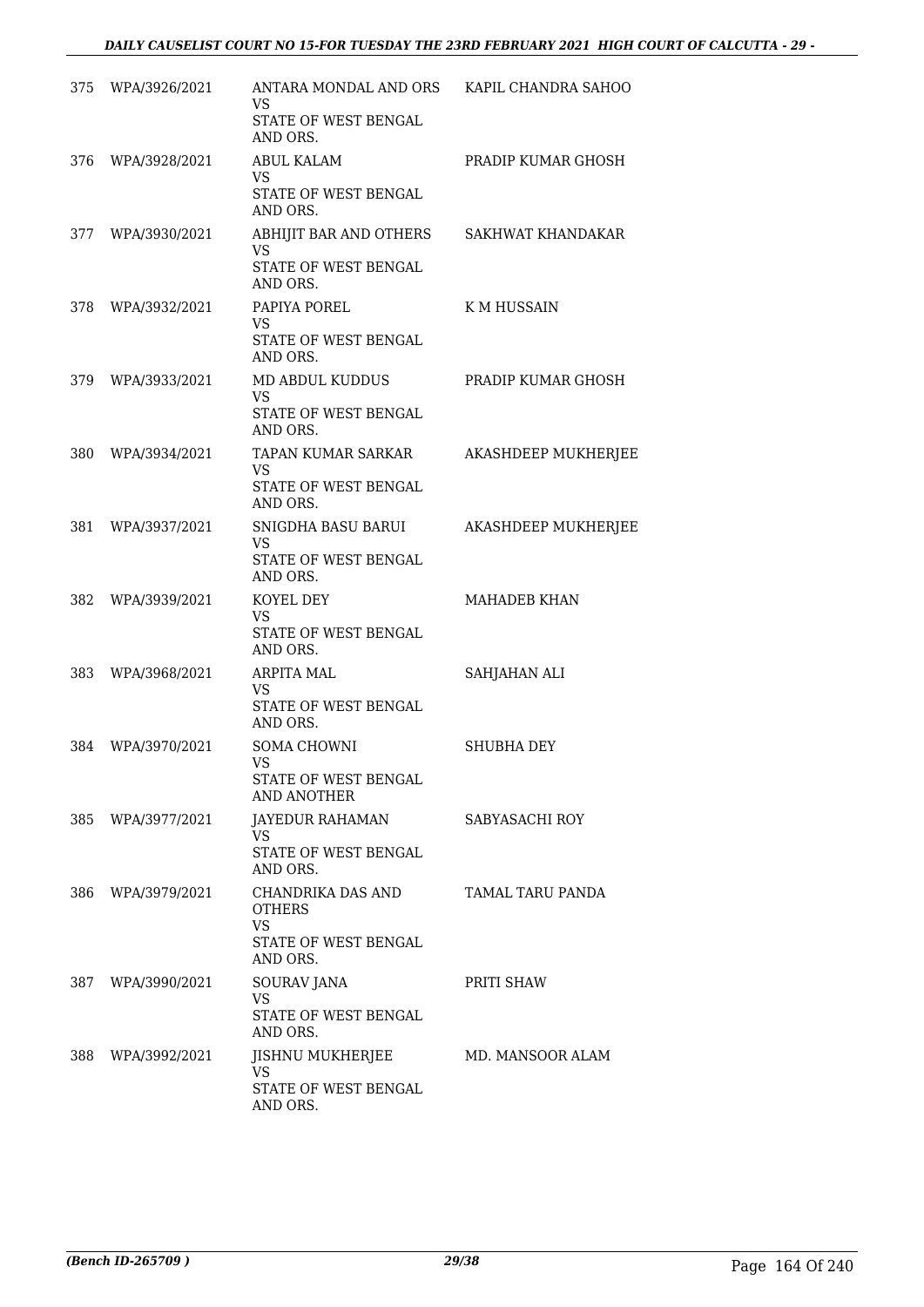| 389 | WPA/3994/2021     | TOTA MISHRA<br>VS<br>STATE OF WEST BENGAL<br>AND ORS.                              | PRITI SHAW             |
|-----|-------------------|------------------------------------------------------------------------------------|------------------------|
|     | 390 WPA/3995/2021 | TANUSHRI DUARI<br>@TANUSHRI DUARI SEN<br><b>AND ORS</b><br>VS                      | BANDHU BRATA BHULA     |
|     |                   | STATE OF WEST BENGAL<br>AND ORS.                                                   |                        |
| 391 | WPA/3997/2021     | SAHEB PRAMANIK<br>VS.<br>STATE OF WEST BENGAL<br>AND ORS.                          | PRITI SHAW             |
|     | 392 WPA/4000/2021 | SK. JANE ALAM<br>VS.<br>STATE OF WEST BENGAL<br>AND ORS.                           | PRITI SHAW             |
| 393 | WPA/4003/2021     | BISWADEEP CANTON<br><b>VS</b><br>STATE OF WEST BENGAL<br>AND ORS.                  | PRITI SHAW             |
|     | 394 WPA/4004/2021 | WASIM AKRAM MONDAL<br>AND ORS<br>VS.<br>STATE OF WEST BENGAL<br>AND ORS.           | Ali Ahsan Alamgir      |
|     | 395 WPA/4008/2021 | PAYEL BAG AND ORS<br>VS.<br>STATE OF WEST BENGAL<br>AND ORS.                       | SUDIPTA DASGUPTA       |
|     | 396 WPA/4011/2021 | CHINTU CHANAK AND ORS<br>VS.<br>STATE OF WEST BENGAL<br>AND ORS.                   | <b>BIKRAM BANERJEE</b> |
| 397 | WPA/4014/2021     | RAKHI MAJUMDAR AND<br><b>ORS</b><br><b>VS</b><br>STATE OF WEST BENGAL              | <b>BIKRAM BANERJEE</b> |
|     | 398 WPA/4017/2021 | AND ORS.<br>TUHIN SUBHRA MONDAL<br>AND OTHERS<br><b>VS</b><br>STATE OF WEST BENGAL | VISHAK BHATTACHARYA    |
|     | 399 WPA/4023/2021 | AND ORS.<br>RAKESH SANTRA AND ORS<br>VS.<br>UNION OF INDIA AND ORS.                | SOMESH KUMAR GHOSH     |
|     | 400 WPA/4080/2021 | <b>SOURAV PAL AND ORS</b><br>VS.<br>STATE OF WEST BENGAL<br>AND ORS.               | SUVRA DUTTA            |
|     | 401 WPA/4083/2021 | CHUMKI MANDAL AND ORS<br>VS.<br>STATE OF WEST BENGAL<br>AND ORS.                   | GOPA BISWAS            |
|     | 402 WPA/4084/2021 | PAPIYA BETAL AND ORS<br>VS.<br>STATE OF WEST BENGAL<br>AND ORS.                    | GOPA BISWAS            |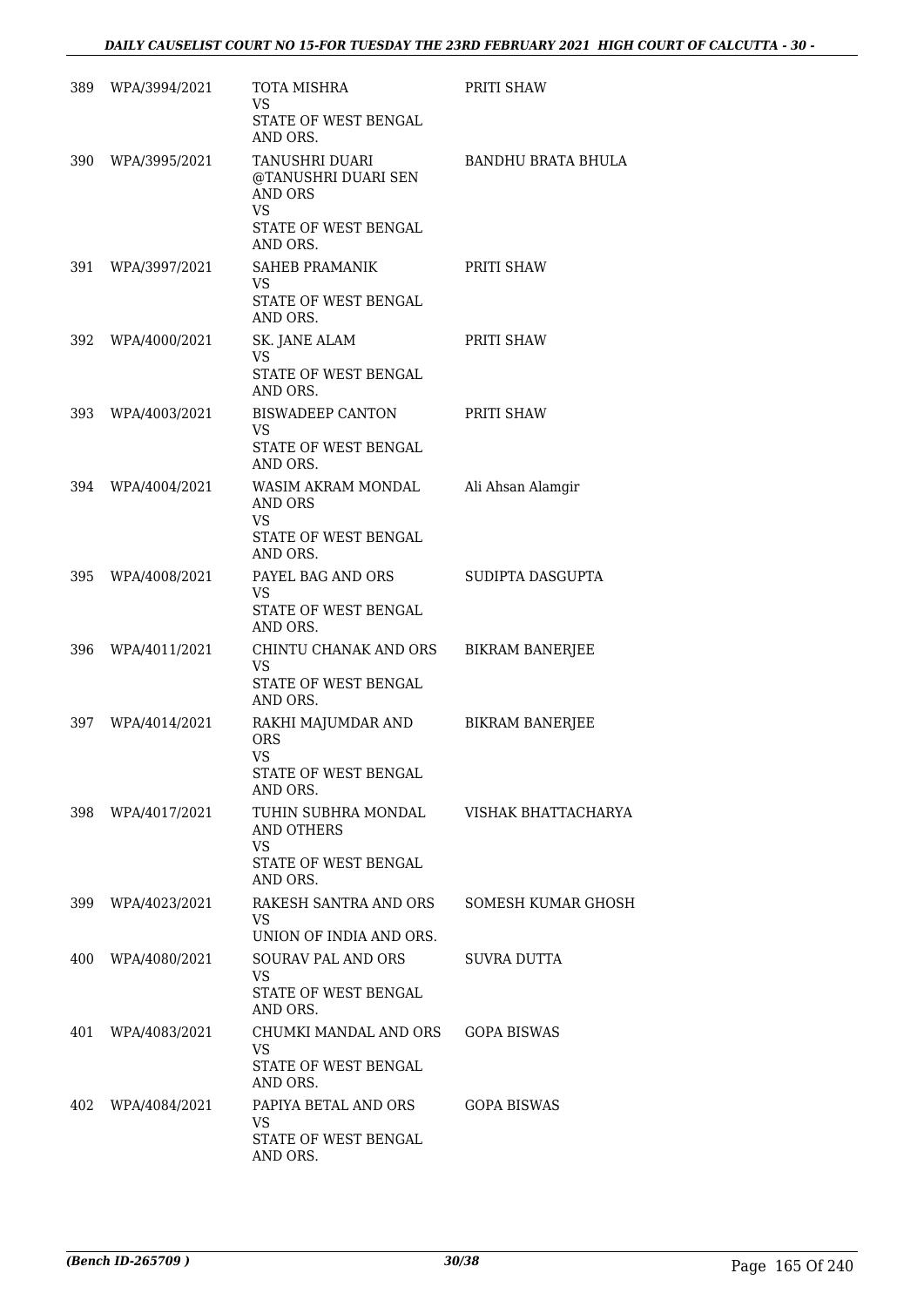| 403 | WPA/4085/2021     | RUPAK MISHRA AND ORS<br>VS.                 | <b>GOPA BISWAS</b>      |
|-----|-------------------|---------------------------------------------|-------------------------|
|     |                   | STATE OF WEST BENGAL<br>AND ORS.            |                         |
| 404 | WPA/4086/2021     | MD DALIM AND ORS<br>VS.                     | <b>GOPA BISWAS</b>      |
|     |                   | STATE OF WEST BENGAL<br>AND ORS.            |                         |
| 405 | WPA/4092/2021     | <b>ARATI PAL</b><br><b>VS</b>               | SANDIP GHOSH            |
|     |                   | STATE OF WEST BENGAL<br>AND ORS.            |                         |
| 406 | WPA/4138/2021     | AMAL KANTA GIRI<br>VS.                      | <b>BISWASRUP BISWAS</b> |
|     |                   | STATE OF WEST BENGAL<br>AND ORS.            |                         |
| 407 | WPA/4180/2021     | CHANDRANI DAS AND ANR<br><b>VS</b>          | ABIR LAL CHAKRABORTY    |
|     |                   | STATE OF WEST BENGAL<br>AND ORS.            |                         |
| 408 | WPA/4186/2021     | SANTANI MURMU<br>VS.                        | <b>JISHAN AHMED</b>     |
|     |                   | STATE OF WEST BENGAL<br>AND ORS.            |                         |
| 409 | WPA/4197/2021     | NAJMUL HUDA SHAIKH<br><b>AND ORS</b>        | ALI AHSAN ALAMGIR       |
|     |                   | <b>VS</b><br>UNION OF INDIA AND ORS         |                         |
| 410 | WPA/4200/2021     | <b>KRISHNA RAY</b><br>VS                    | SANDIP GHOSH            |
|     |                   | STATE OF WEST BENGAL<br>AND ORS.            |                         |
| 411 | WPA/4214/2021     | PRATIMA MAHATO<br>VS                        | Ali Ahsan Alamgir       |
|     |                   | THE STATE OF WEST<br><b>BENGAL AND ORS</b>  |                         |
| 412 | WPA/4223/2021     | <b>ABHIJIT SAHU AND ORS</b><br>VS           | RAJIB KR ACHARYYA       |
|     |                   | STATE OF WEST BENGAL<br>AND ORS.            |                         |
|     | 413 WPA/4234/2021 | KOLKATA TEACHERS<br>TRAINING COLLEGE<br>VS. | TANUJA BASAK            |
|     |                   | STATE OF WEST BENGAL<br>AND ORS.            |                         |
|     | 414 WPA/4247/2021 | ANUPRAVA BRAHMA GUHA<br>VS.                 | SANJIB SANKAR MAJUMDER  |
|     |                   | THE STATE OF WEST<br><b>BENGAL AND ORS</b>  |                         |
| 415 | WPA/4251/2021     | <b>IKBAL AHMED</b><br>VS.                   | Anisur Rahaman          |
|     |                   | UNION OF INDIA AND ORS.                     |                         |
| 416 | WPA/4268/2021     | ANADI JHA AND ORS<br><b>VS</b>              | MD. YUSUF ALI           |
|     |                   | STATE OF WEST BENGAL<br>AND ORS.            |                         |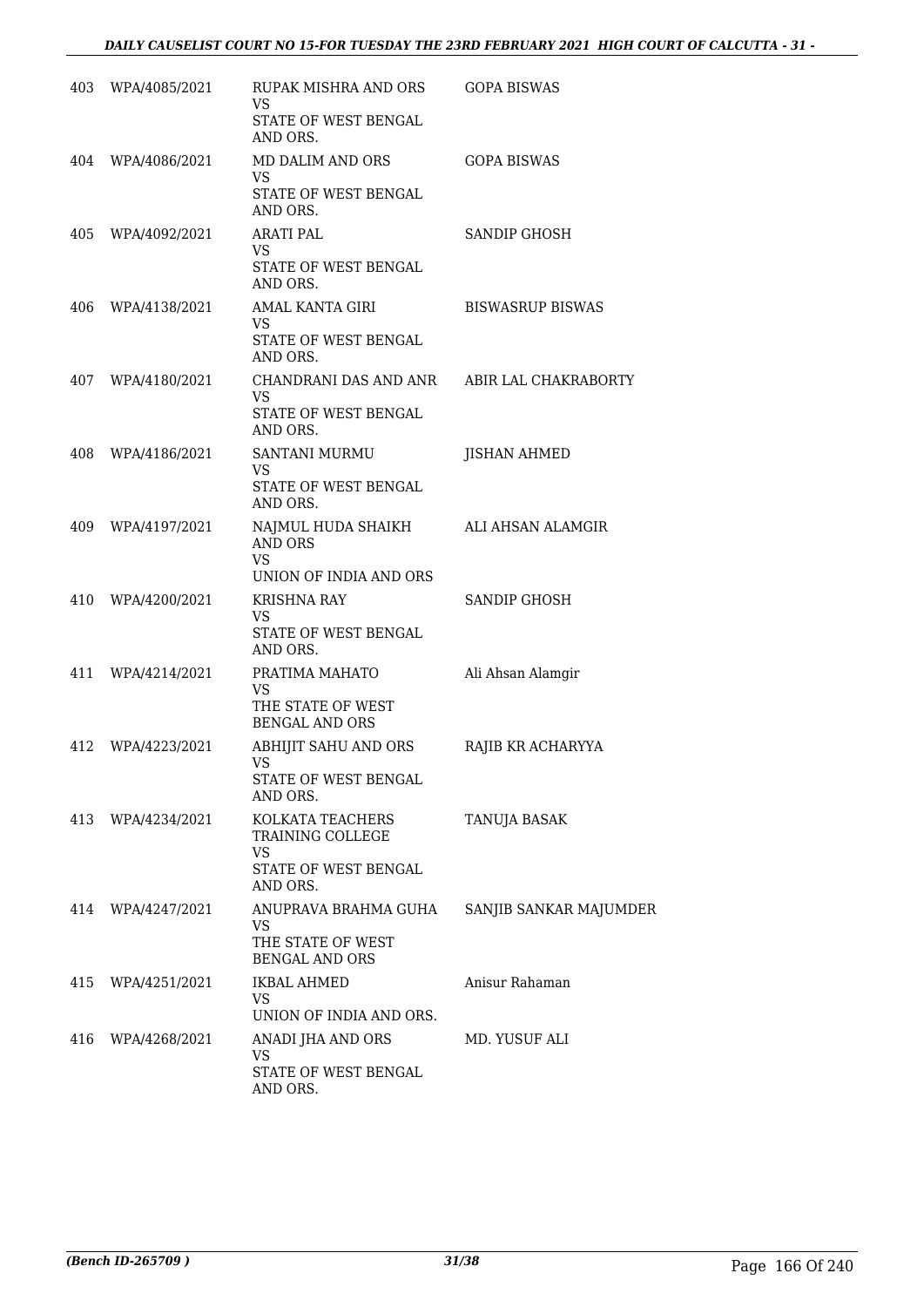|     | 417 WPA/4287/2021 | BIMUKTANANDA MAHATO<br>AND ORS<br><b>VS</b><br>STATE OF WEST BENGAL<br><b>AND ORS</b>   | Sobhan Majumder      |
|-----|-------------------|-----------------------------------------------------------------------------------------|----------------------|
|     | 418 WPA/4307/2021 | MITHU DHARA MAJI AND<br><b>OTHERS</b><br><b>VS</b><br>STATE OF WEST BENGAL<br>AND ORS.  | SANDIP KUMAR MONDAL  |
|     | 419 WPA/4308/2021 | SAKTIPADA RAUT<br>VS.<br>STATE OF WEST BENGAL<br>AND ORS.                               | D K ADHIKARI         |
|     | 420 WPA/4318/2021 | DR. AMIT KR. PAHARI<br>VS.<br>STATE OF WEST BENGAL<br>AND ORS.                          | <b>GOURAB DAS</b>    |
| 421 | WPA/4321/2021     | SANGITA SAHA AND ORS<br>VS.<br>THE WEST BENGAL BOARD<br>OF PRIMARY EDUCATION<br>AND ANR | DEBOLEENA GHOSH      |
| 422 | WPA/4329/2021     | DEBOPRIYA PAL<br>VS.<br>STATE OF WEST BENGAL<br>AND ORS.                                | HIMANGSHU GHOSH      |
| 423 | WPA/4338/2021     | KALYAN KUMAR DAS<br>VS.<br>STATE OF WEST BENGAL<br>AND ORS.                             | SUBHASISH PACHHAL    |
|     | 424 WPA/4349/2021 | TITIL DATTA SAMANTA<br><b>VS</b><br>THE STATE OF WEST<br><b>BENGAL AND ORS</b>          | BASABRAJ CHAKRABORTY |
| 425 | WPA/4353/2021     | RAHUL DEB GAYEN<br>VS.<br>STATE OF WEST BENGAL<br>AND ORS.                              | ALOKESH DALAI        |
| 426 | WPA/4362/2021     | PALASH BARIK AND ORS<br>VS.<br>UNION OF INDIA AND ORS.                                  | SOMESH KUMAR GHOSH   |
| 427 | WPA/4381/2021     | AKASH CHARAN METE<br>VS<br>STATE OF WEST BENGAL<br>AND ORS.                             | NARAYAN DEBNATH      |
| 428 | WPA/4407/2021     | CHAMELI GHOSH<br><b>VS</b><br><b>STATE OF WEST BENGAL</b><br>AND ORS.                   | SAKHAWAT KHANDAKAR   |
| 429 | WPA/4410/2021     | JAYASREE SARDAR<br>VS<br>STATE OF WEST BENGAL<br>AND ORS.                               | DEBABRATA SARDAR     |
| 430 | WPA/4413/2021     | PIRU CHAKRABORTY<br><b>VS</b><br>STATE OF WEST BENGAL<br>AND ORS.                       | SUDIPTA DASGUPTA     |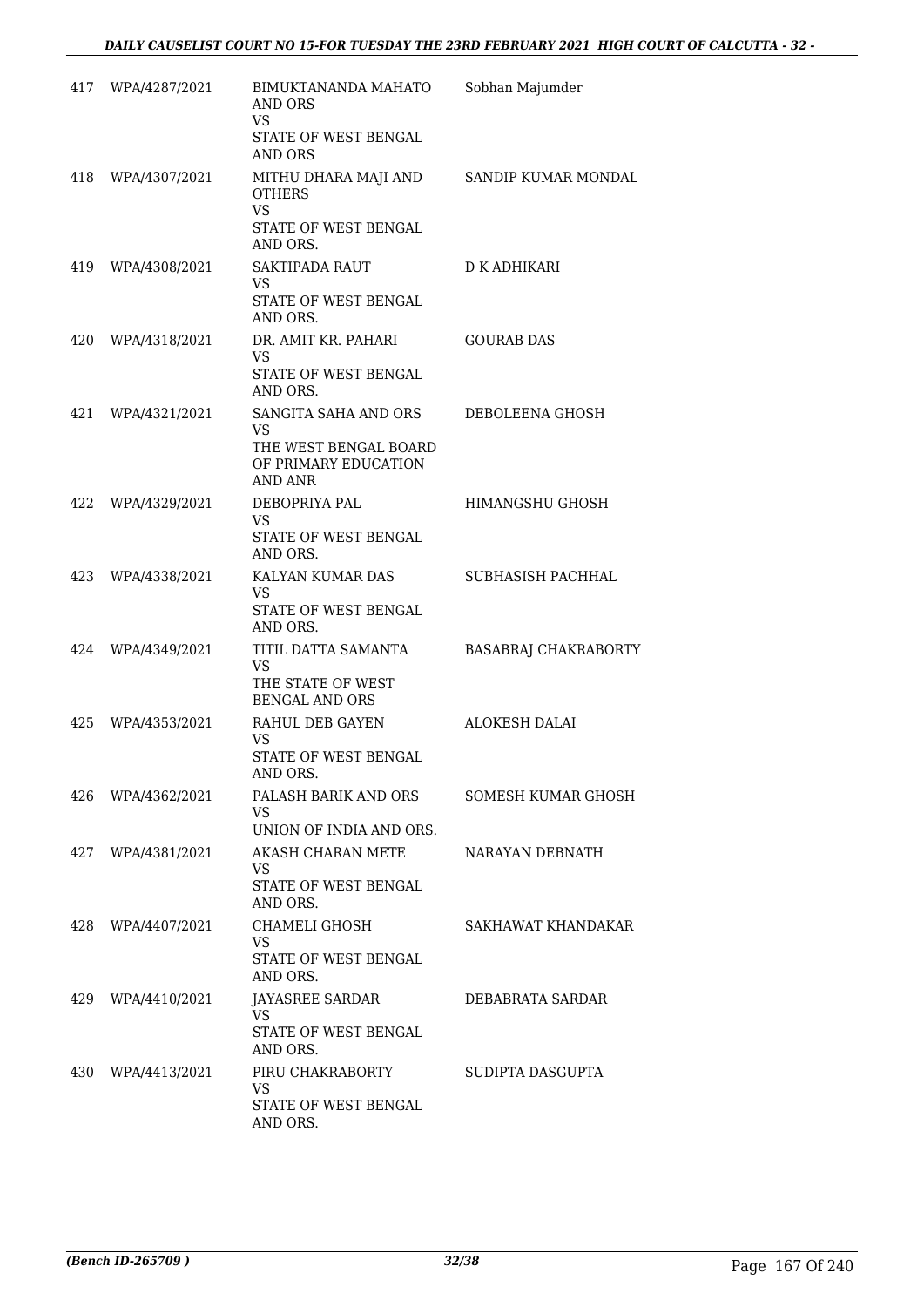| 431 | WPA/4414/2021     | NAJEM HOSSAIN AND ORS<br>VS<br>STATE OF WEST BENGAL<br>AND ORS.                                     | AVIRUP CHATTERJEE   |
|-----|-------------------|-----------------------------------------------------------------------------------------------------|---------------------|
| 432 | WPA/4415/2021     | RAMESH KUMAR PRASAD<br>VS.<br>THE STATE OF WEST<br><b>BENMGAL AND ORS</b>                           | SUDIPTA DASGUPTA    |
| 433 | WPA/4440/2021     | MIZANUR RAHAMAN AND<br><b>ORS</b><br><b>VS</b><br>THE STATE OF WEST<br><b>BENGAL AND ORS</b>        | SK. HUMAYAN REZA    |
| 434 | WPA/4444/2021     | IQBAL HOSSAIN AND ORS<br><b>VS</b><br>THE STATE OF WEST<br><b>BENGAL AND ORS</b>                    | SK. HUMAYAN REZA    |
| 435 | WPA/4449/2021     | NURUS SABAH YEASMIN<br>AND ORS<br><b>VS</b><br>THE STATE OF WEST<br><b>BENGAL AND ORS</b>           | SK. HUMAYAN REZA    |
| 436 | WPA/4465/2021     | ANIL CHANDRA MAHATA<br>VS<br>STATE OF WEST BENGAL<br>AND ORS.                                       | UTTAM BANERJEE      |
| 437 | WPA/4489/2021     | PRITILATA ROY AND ORS<br>VS<br>STATE OF WEST BENGAL<br>AND ORS.                                     | SANDIP KUMAR MONDAL |
| 438 | WPA/4490/2021     | MONALISA SHEE GHOSH<br><b>AND ORS</b><br><b>VS</b><br>STATE OF WEST BENGAL<br>AND ORS.              | SANDIP KUMAR MONDAL |
| 439 | WPA/4500/2021     | DIPANKAR MANDAL AND<br>ORS<br><b>VS</b><br>THE WEST BENGAL BOARD<br>OF PRIMARY EDUCATION<br>AND ORS | TAPAS MANNA         |
|     | 440 WPA/4527/2021 | SUNIRMAL DAS<br>VS<br>STATE OF WEST BENGAL<br>AND ORS.                                              | <b>BAPIN BAIDYA</b> |
|     | 441 WPA/4533/2021 | ARATI RANI PANJA<br>VS.<br>STATE OF WEST BENGAL<br>AND ORS.                                         | MOUMI YASMIN        |
|     | 442 WPA/4559/2021 | BINAY DEY AND ORS<br>VS.<br>STATE OF WEST BENGAL<br>AND ORS.                                        | RIYA DAS            |
|     | 443 WPA/4564/2021 | NITYANANDA GHOSH AND<br><b>ORS</b><br><b>VS</b><br>STATE OF WEST BENGAL<br>AND ORS.                 | Ali Ahsan Alamgir   |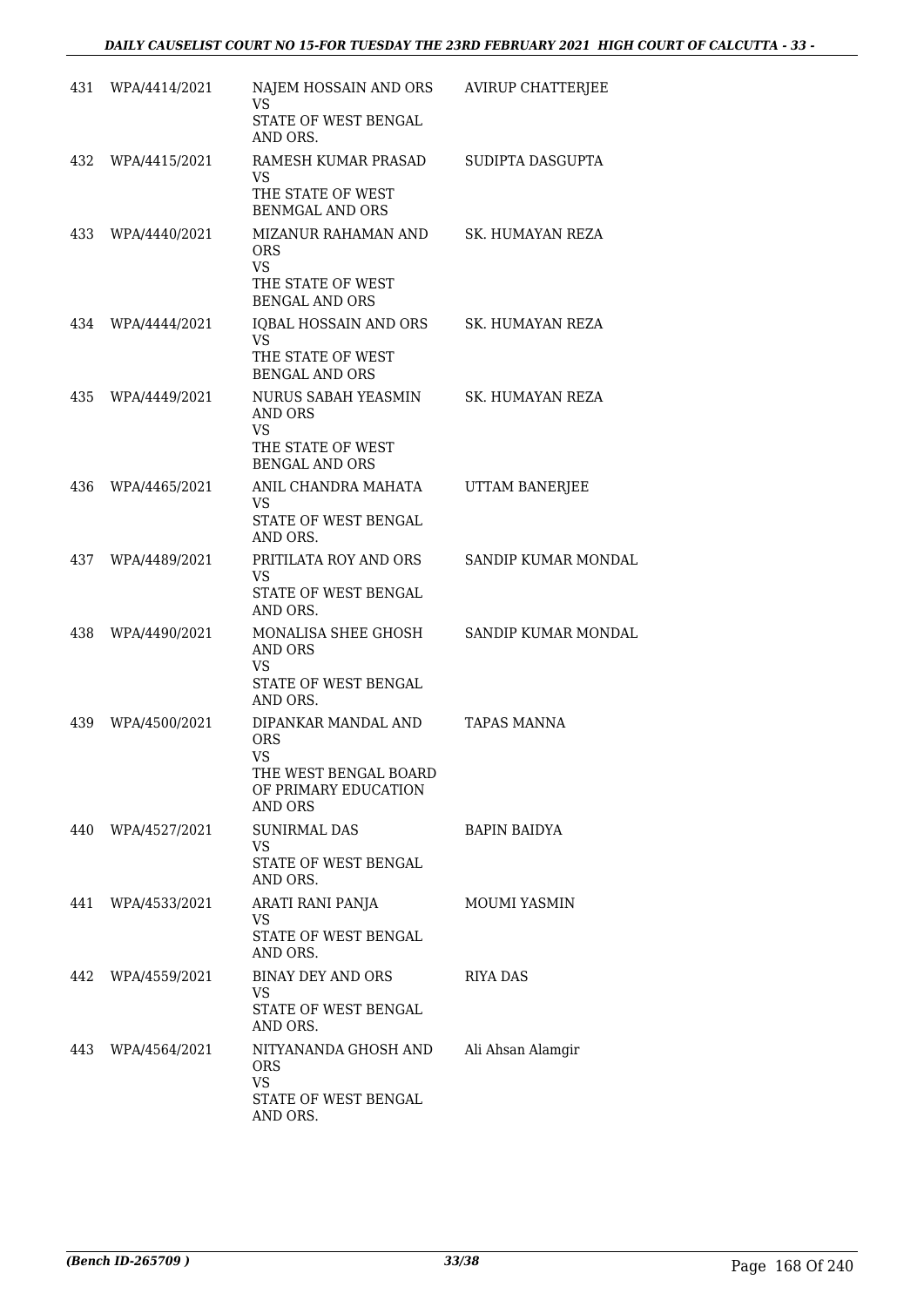|     | 444 WPA/4568/2021 | <b>ABHISEK MAITY</b><br>VS.<br>THE STATE OF WEST<br><b>BENGAL AND ORS</b>          | SAKHAWAT KHANDAKAR    |
|-----|-------------------|------------------------------------------------------------------------------------|-----------------------|
|     | 445 WPA/4572/2021 | NITISH KUMAR BISWAS<br>VS<br>STATE OF WEST BENGAL<br>AND ORS.                      | <b>SUNNY NANDY</b>    |
| 446 | WPA/4574/2021     | <b>SULATA PRADHAN</b><br>VS.<br>STATE OF WEST BENGAL<br>AND ORS.                   | <b>SOURAT NANDY</b>   |
| 447 | WPA/4581/2021     | <b>ANANYA SEN</b><br>VS.<br>STATE OF WEST BENGAL<br>AND ORS.                       | MAHABOOB AHMED        |
| 448 | WPA/4583/2021     | RATAN KRISHNA<br>DASSARMA<br>VS.<br>STATE OF WEST BENGAL<br>AND ORS.               | ALOTRIYA MUKHERJEE    |
|     | 449 WPA/4593/2021 | MD. SAMSUZZAMAN<br>VS.<br>STATE OF WEST BENGAL<br>AND ORS.                         | <b>RAZZAK HOSSAIN</b> |
| 450 | WPA/4601/2021     | <b>ADITI BHAKAT</b><br>VS.<br>UNION OF INDIA AND ORS.                              | SHUBAM KANTI BHAKAT   |
| 451 | WPA/4606/2021     | KANAI CHATTERJEE<br><b>VS</b><br>STATE OF WEST BENGAL<br>AND ORS.                  | Miss Molly Saha       |
| 452 | WPA/4607/2021     | SARMISTHA CHATTERJEE<br>(BHATTACHARYA)<br>VS<br>STATE OF WEST BENGAL<br>AND ORS.   | Miss Molly Saha       |
| 453 | WPA/4617/2021     | MD. SHOEB<br>VS<br>STATE OF WEST BENGAL<br>AND ORS.                                | SOUNAK BHATTACHARYA   |
| 454 | WPA/4630/2021     | <b>MRINMOY DAS</b><br>VS<br>STATE OF WEST BENGAL<br>AND ORS.                       | RAZZAK HOSSAIN        |
| 455 | WPA/4631/2021     | HIMANGSHU MAITY<br>VS.<br>STATE OF WEST BENGAL<br>AND ORS.                         | <b>BISWAJIT MAL</b>   |
| 456 | WPA/4646/2021     | DILIP KUMAR KALINDI<br>VS<br>STATE OF WEST BENGAL<br>AND ORS.                      | TANUJA BASAK          |
| 457 | WPA/4653/2021     | TUMPA MIDDAY AND<br><b>OTHERS</b><br><b>VS</b><br>STATE OF WEST BENGAL<br>AND ORS. | MARIA RAHAMAN         |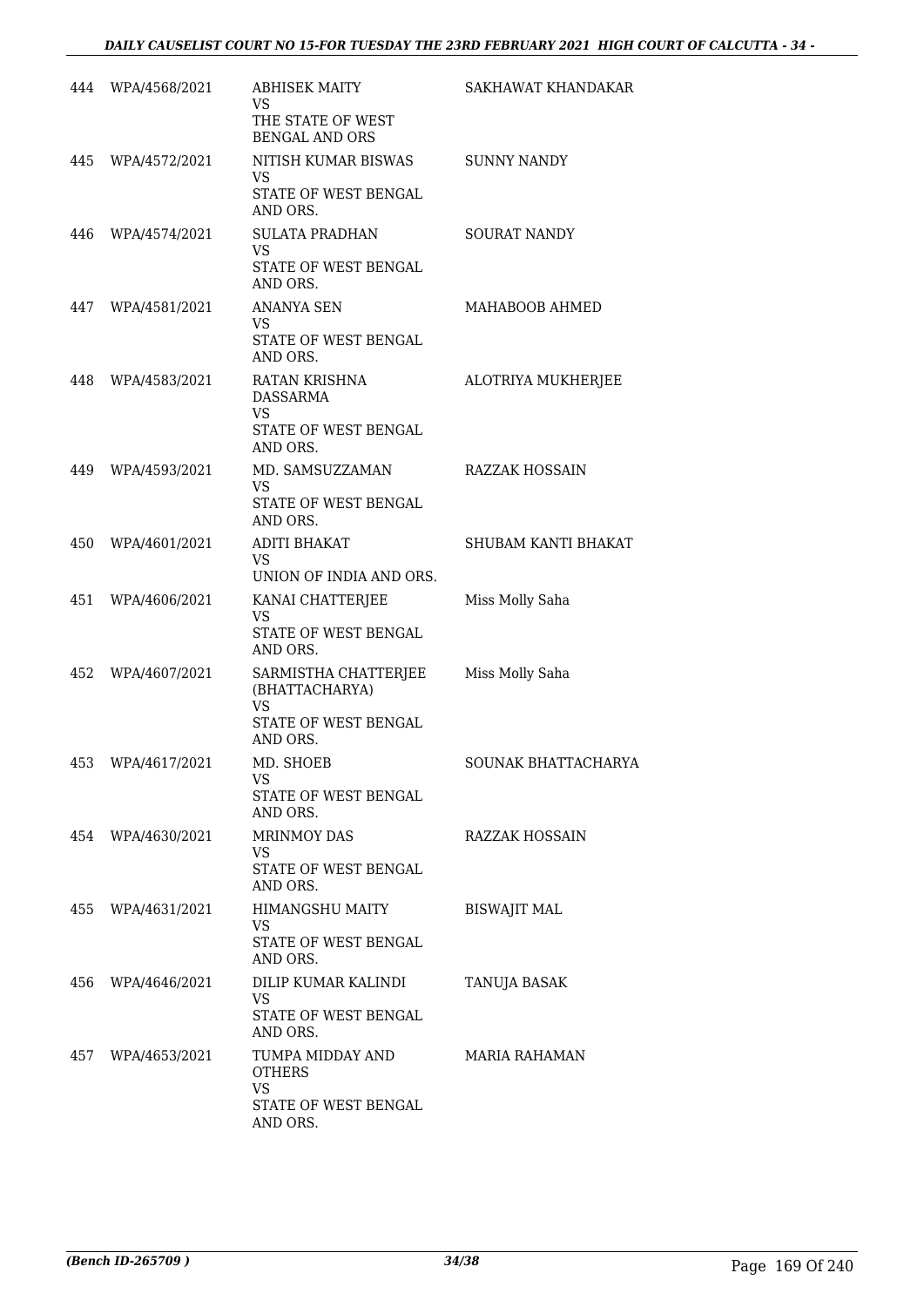| 458 | WPA/4685/2021 | PABITRA RANJAN PAUL AND PRAMITA BANERJEE<br><b>ORS</b><br><b>VS</b><br>STATE OF WEST BENGAL<br>AND ORS. |                            |
|-----|---------------|---------------------------------------------------------------------------------------------------------|----------------------------|
| 459 | WPA/4715/2021 | SK.SARFARAJ NAWAZ AND<br><b>ORS</b><br><b>VS</b><br>UNION OF INDIA AND ORS.                             | SOMESH KUMAR GHOSH         |
| 460 | WPA/4734/2021 | ATHON TISSO<br>VS<br>STATE OF WEST BENGAL<br>AND ORS.                                                   | <b>IMRAN ALI</b>           |
| 461 | WPA/4747/2021 | POONAM PANDEY<br><b>VS</b><br>STATE OF WEST BENGAL<br>AND ORS.                                          | DIBYENDU CHATTERJEE        |
| 462 | WPA/4754/2021 | MEHEDI HASSAN AND ORS<br>VS<br>STATE OF WEST BENGAL<br>AND ORS.                                         | <b>JISAN AHMED</b>         |
| 463 | WPA/4761/2021 | ARYA BHARAT SIKSHYA<br>PRATISTHAN<br><b>VS</b><br>NATIONAL COUNCIL FOR<br><b>TEACHER EDUCATION</b>      | <b>AMIT SINGH</b>          |
| 464 | WPA/4773/2021 | DEBATOSH DAS AND ORS<br><b>VS</b><br>STATE OF WEST BENGAL<br>AND ORS.                                   | JAYANTA BHATTACHARYYA      |
| 465 | WPA/4775/2021 | TUSHAR KANTI GHOSH<br><b>VS</b><br>STATE OF WEST BENGAL<br>AND ORS.                                     | JAYANTA BHATTACHARYYA      |
| 466 | WPA/4780/2021 | SOUMENDRA NATH BISWAS<br><b>AND OTHERS</b><br>VS<br>STATE OF WEST BENGAL<br>AND ORS.                    | JAYANTA BHATTACHARYYA      |
| 467 | WPA/4805/2021 | DIPAK KALINDI<br><b>VS</b><br><b>STATE OF WEST BENGAL</b><br>AND ORS.                                   | <b>TRIPTI PANDEY</b>       |
| 468 | WPA/4822/2021 | PASUPATI PRAMANIK AND<br><b>ORS</b><br><b>VS</b><br>STATE OF WEST BENGAL<br>AND ORS.                    | SANDIP KUMAR MONDA         |
| 469 | WPA/4833/2021 | ANANTA GORAIN AND<br>OTHERS<br><b>VS</b><br>STATE OF WEST BENGAL<br>AND ORS.                            | <b>SANDIP KUMAR MANDAL</b> |
| 470 | WPA/4842/2021 | SRIMANTA BARMAN<br>VS.<br>STATE OF WEST BENGAL<br>AND ORS.                                              | ZAINAB TAHUR               |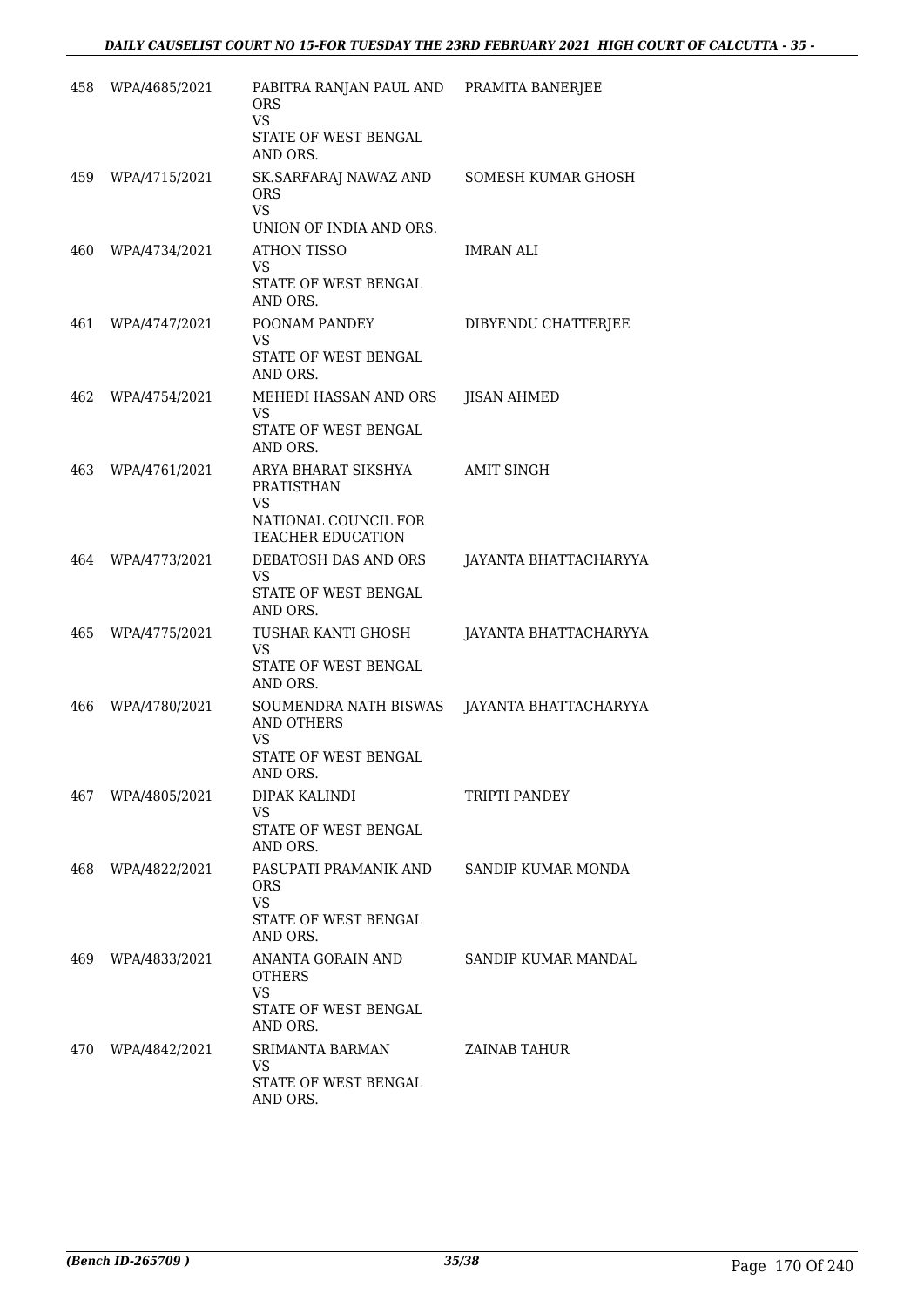| 471 | WPA/4859/2021     | PAKIJA KHATUN AND<br><b>OTHERS</b><br><b>VS</b>                                                                 | PARAMESH CHAKRABORTY      |
|-----|-------------------|-----------------------------------------------------------------------------------------------------------------|---------------------------|
|     |                   | STATE OF WEST BENGAL<br>AND ORS.                                                                                |                           |
|     | 472 WPA/4910/2021 | SUMITA MANDAL AND<br><b>OTHERS</b><br><b>VS</b>                                                                 | SOMESH KUMAR GHOSH        |
|     | 473 WPA/4920/2021 | UNION OF INDIA AND ORS.<br>NARGIS AKTAR BANU AND<br><b>ORS</b><br><b>VS</b><br>STATE OF WEST BENGAL<br>AND ORS. | <b>AVIRUP CHATTERJEE</b>  |
| 474 | WPA/4925/2021     | RAJA SARKAR<br><b>VS</b><br>STATE OF WEST BENGAL<br>AND ORS.                                                    | ANIRUDDHA MITRA           |
| 475 | WPA/4932/2021     | PRANAB KUMAR SHARMA<br>AND ORS<br><b>VS</b><br>STATE OF WEST BENGAL<br>AND ORS.                                 | SABYASACHI ROY            |
|     | 476 WPA/4977/2021 | RAFIKUL ISLAM AND ORS.<br>VS.<br>STATE OF WEST BENGAL<br>AND ORS.                                               | <b>RAJU MONDAL</b>        |
|     | 477 WPA/4981/2021 | <b>RUMA BAG</b><br><b>VS</b><br>STATE OF WEST BENGAL<br>AND ORS.                                                | <b>BANSHI BADAN MAITY</b> |
|     | 478 WPA/4982/2021 | SUMIT SENGUPTA<br>VS.<br>STATE OF WEST BENGAL<br>AND ORS.                                                       | TAPAS SINGHA ROY          |
| 479 | WPA/4986/2021     | SK MD ABRAR JIYA<br>VS<br><b>STATE OF WEST BENGAL</b><br>AND ORS.                                               | ARIF MAAHAMMAD KHAN       |
| 480 | WPA/5012/2021     | SELIM MAHALDER AND<br>ORS<br><b>VS</b><br>UNION OF INDIA AND ORS.                                               | <b>RAJU MONDAL</b>        |
| 481 | WPA/5038/2021     | <b>RNITI BOSE AND ORS</b><br>VS<br>UNION OF INDIA AND ORS.                                                      | Ali Ahsan Alamgir         |
| 482 | WPA/5050/2021     | MRINAL DALAI<br>VS<br>STATE OF WEST BENGAL<br>AND ORS.                                                          | <b>BISWAJIT MAL</b>       |
| 483 | WPA/5071/2021     | PRANABESH SAHOO AND<br><b>OTHERS</b><br><b>VS</b><br>UNION OF INDIA AND<br><b>OTHERS</b>                        | SOMESH KUMAR GHOSH        |
| 484 | WPA/5076/2021     | SK. MD ERSAD AND<br><b>OTHERS</b><br><b>VS</b><br>UNION OF INDIA AND ORS.                                       | SOMESH KUMAR GHOSH        |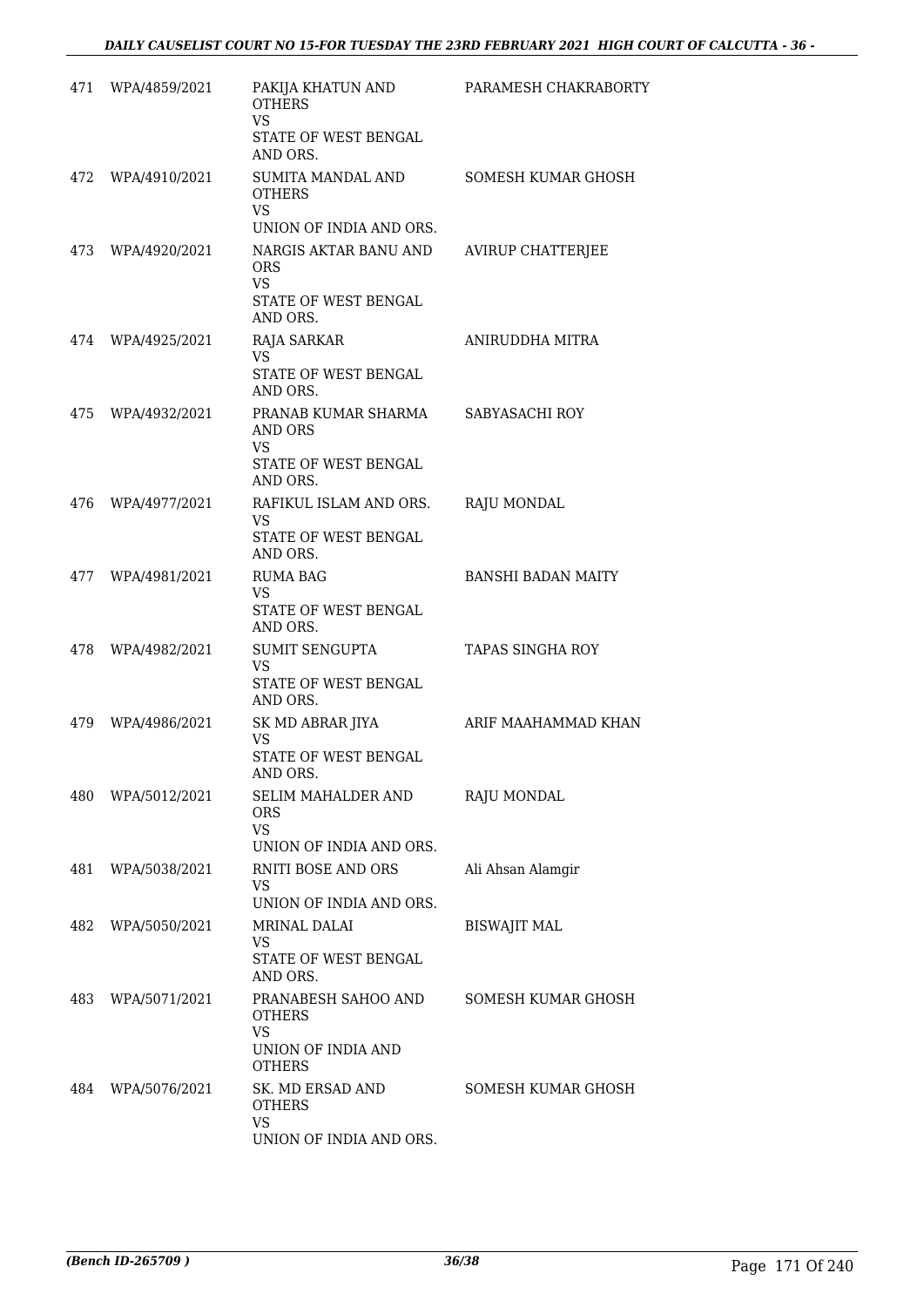### *DAILY CAUSELIST COURT NO 15-FOR TUESDAY THE 23RD FEBRUARY 2021 HIGH COURT OF CALCUTTA - 37 -*

| 485  | WPA/5078/2021     | MAITRI RANG AND OTHERS<br>VS.                                                           | <b>SUNIL KUMAR GUPTA</b> |
|------|-------------------|-----------------------------------------------------------------------------------------|--------------------------|
|      |                   | UNION OF INDIA AND ORS.                                                                 |                          |
| 486  | WPA/5079/2021     | SAIKAT NANDI AND ORS<br><b>VS</b><br>UNION OF INDIA AND ORS.                            | SOMESH KUMAR GHOSH       |
| 487  | WPA/5084/2021     | PRODIPTA SAHA AND ORS                                                                   | SOMESH KUMAR GHOSH       |
|      |                   | <b>VS</b><br>UNION OF INDIA AND ORS.                                                    |                          |
| 488  | WPA/5093/2021     | ASHIQUL ISLAM AND<br><b>ANOTHER</b><br><b>VS</b><br>STATE OF WEST BENGAL<br>AND ORS.    | MD. YUSUF ALI            |
| 489  | WPA/5105/2021     | DIPANKAR SRIWASTABA<br>AND OTHERS<br><b>VS</b><br>STATE OF WEST BENGAL<br>AND ORS.      | SANDIP KUMAR MONDAL      |
| 490  | WPA/5134/2021     | <b>KEYA SARMIN</b>                                                                      | MD. YOUNUSH MONDAL       |
|      |                   | VS.<br>STATE OF WEST BENGAL<br>AND ORS.                                                 |                          |
| 491  | WPA/5159/2021     | YOUNUS ALI MONDAL AND<br><b>OTHERS</b><br><b>VS</b><br>STATE OF WEST BENGAL<br>AND ORS. | <b>GOPA BISWAS</b>       |
| 492. | WPA/5160/2021     | ARPAN BISWAS AND<br><b>OTHERS</b><br>VS.<br>STATE OF WEST BENGAL<br>AND ORS.            | <b>GOPA BISWAS</b>       |
| 493  | WPA/5161/2021     | PRIYANKA CHOUDHURY<br>AND ORS<br>VS<br>STATE OF WEST BENGAL<br>AND ORS.                 | NIRMALYA ROY             |
|      | 494 WPA/5187/2021 | NARUN NAHAR KHATUN<br>AND ORS.<br><b>VS</b><br>STATE OF WEST BENGAL<br>AND ORS.         | SANDIP KR. MANDAL        |
|      | 495 WPA/5199/2021 | MD.MATIUZZAMAN<br>VS.<br><b>STATE OF WEST BENGAL</b><br>AND ORS.                        | ASHOK KUMAR JHA          |
|      | 496 WPA/5200/2021 | TANMAY KUMAR DANA AND<br>ORS.<br><b>VS</b><br>STATE OF WEST BENGAL<br>AND ORS.          | SUVRA DUTTA              |
| 497  | WPA/5202/2021     | SOUVIK PAN AND ORS<br>VS.<br>STATE OF WEST BENGAL<br>AND ORS.                           | SUVRA DUTTA              |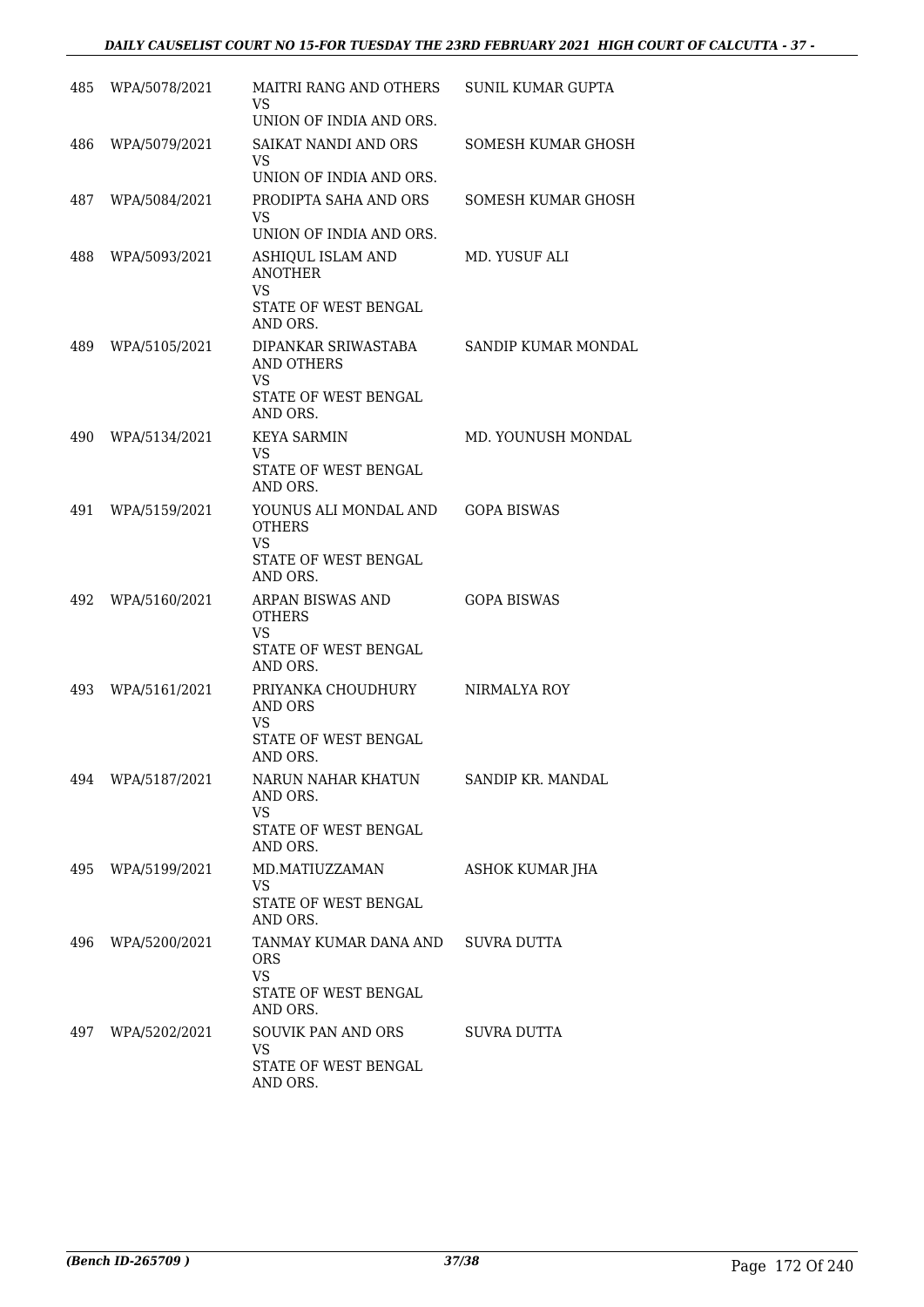### *DAILY CAUSELIST COURT NO 15-FOR TUESDAY THE 23RD FEBRUARY 2021 HIGH COURT OF CALCUTTA - 38 -*

| 498 WPA/5203/2021 | ANINDITA BANERJEE AND SANDIP KR. MANDAL<br>ANR.<br>VS.<br>STATE OF WEST BENGAL<br>AND ORS. |                    |
|-------------------|--------------------------------------------------------------------------------------------|--------------------|
| 499 WPA/5214/2021 | CHANDASN NANDI AND SUVRA DUTTA<br><b>ORS</b><br>VS.<br>STATE OF WEST BENGAL<br>AND ORS.    |                    |
| 500 WPA/5218/2021 | DEBABRATA BETAL AND<br><b>ORS</b><br>VS.<br><b>STATE OF WEST BENGAL</b><br>AND ORS.        | SUVRA DUTTA        |
| 501 WPA/5228/2021 | RAJKUMAR GHOSH AND<br><b>ORS</b><br>VS.<br><b>STATE OF WEST BENGAL</b><br>AND ORS.         | SUVRA DUTTA        |
| 502 WPA/5239/2021 | BHASKAR GHOSH AND<br><b>OTHERS</b><br>VS.<br>UNION OF INDIA AND ORS.                       | SOMESH KUMAR GHOSH |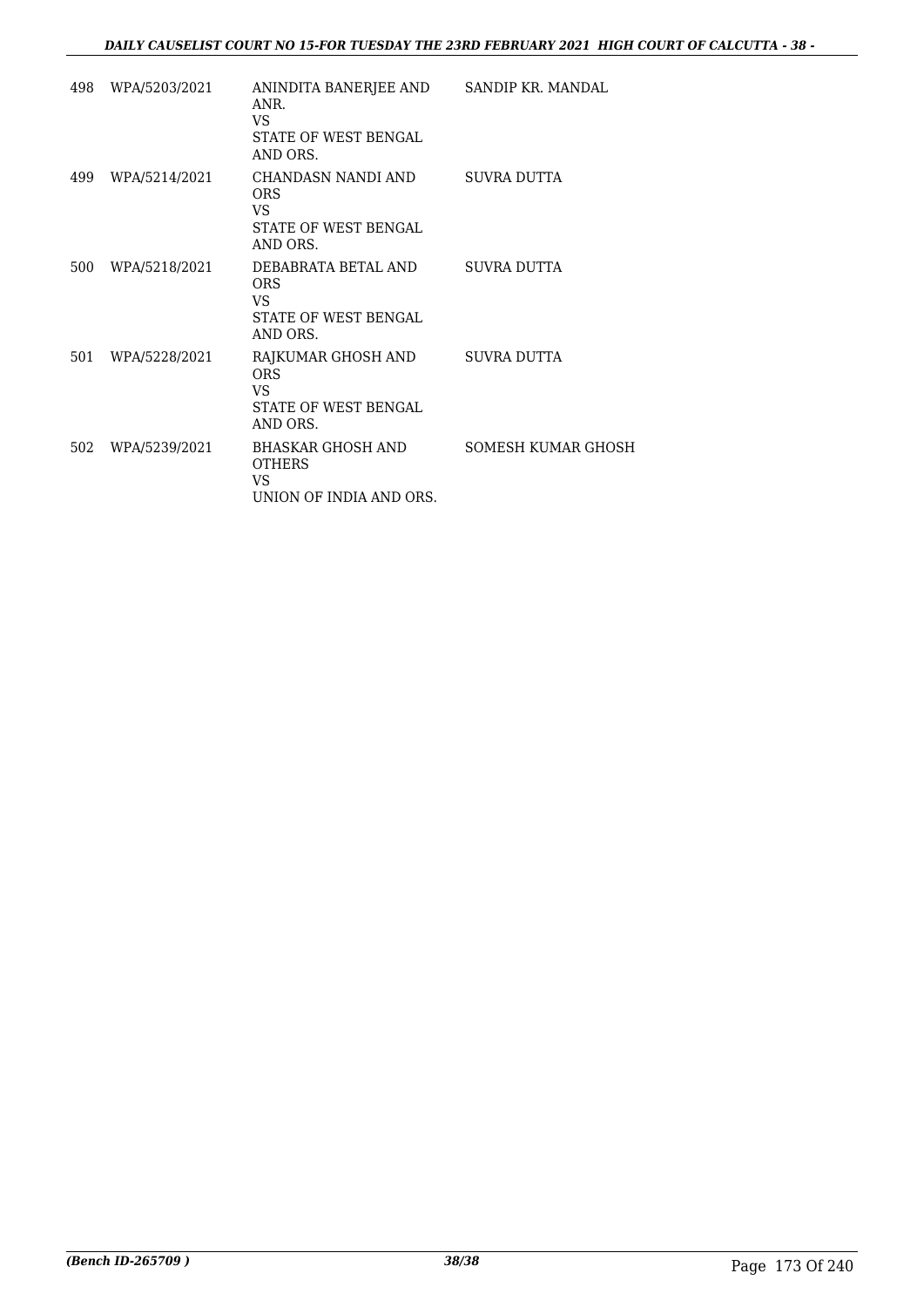

# In The High Court at Calcutta

## **Appellate Side**

**DAILY CAUSELIST For Tuesday The 23rd February 2021**

**COURT NO. 19**

**SINGLE BENCH (SB - VIII)**

**AT 10:45 AM**

**HON'BLE JUSTICE SHAMPA SARKAR**

#### **(VIA VIDEO CONFERENCE) ON AND FROM MONDAY, THE 11TH JANUARY 2021 - ADMISSION AND HEARING OF CIVIL REVISION APPLICATIONS AND APPLICATIONS UNDER ARTICLE 227 OF THE CONSTITUTION INCLUDING APPLICATIONS CONNECTED THERETO [EXCLUDING CIVIL REVISIONS ARISING OUT OF TESTAMENTARY AND EJECTMENT / EVICTION SUITS AND PUBLIC PREMISES (UNAUTHORISED OCCUPANTS) ACT, 1971**

**IF THE HEARING MATTERS ARE EXHAUSTED, THEREAFTER 'MOTION' WILL BE TAKEN UP.**

**NOTE : MENTIONING ONLY ON MONDAYS AT THE FIRST SITTING OF THE COURT.**

**SPECIAL NOTE : MATTERS WHICH ARE NOT IN THE LIST BUT HAVE BEEN MENTIONED WILL BE TAKEN UP ON EVERY FRIDAY IN THE FIRST HALF. NOTE: MATTERS WILL BE TAKEN UP THROUGH PHYSICAL HEARING ONLY WHEN BOTH THE PARTIES ARE AGREED.**

|   |                   | <b>EXTENSION OF INTERIM ORDER</b>                                                                             |                               |
|---|-------------------|---------------------------------------------------------------------------------------------------------------|-------------------------------|
| 1 | CO/2954/2019      | GYAN NIDHI TRUST<br>VS.<br>ARINDAM ROY & ORS                                                                  | RADHIKA SINGH                 |
| 2 | CO/3534/2019      | <b>BADAL DAS &amp; ORS</b><br>VS.<br>NEMAI CHANDRA<br>SANDHUKHAN & ANR                                        | MANOJEET<br><b>CHATTERJEE</b> |
| 3 | CO/701/2020       | M/S L.K. SHISHU SHIKSHA<br><b>NIKETAN</b><br>VS.<br><b>EMPLOYEE'S STATE</b><br>INSURANCE CORPORATION<br>& ANR | SANJUKTA DUTTA                |
|   |                   | <b>NEW MOTION</b>                                                                                             |                               |
| 4 | CO/158/2019       | M/S IIJT EDU PVT LTD& ANR AVIRUP CHATTERJEE<br>VS<br>THE KMC                                                  |                               |
|   | IA NO: CAN/1/2021 |                                                                                                               |                               |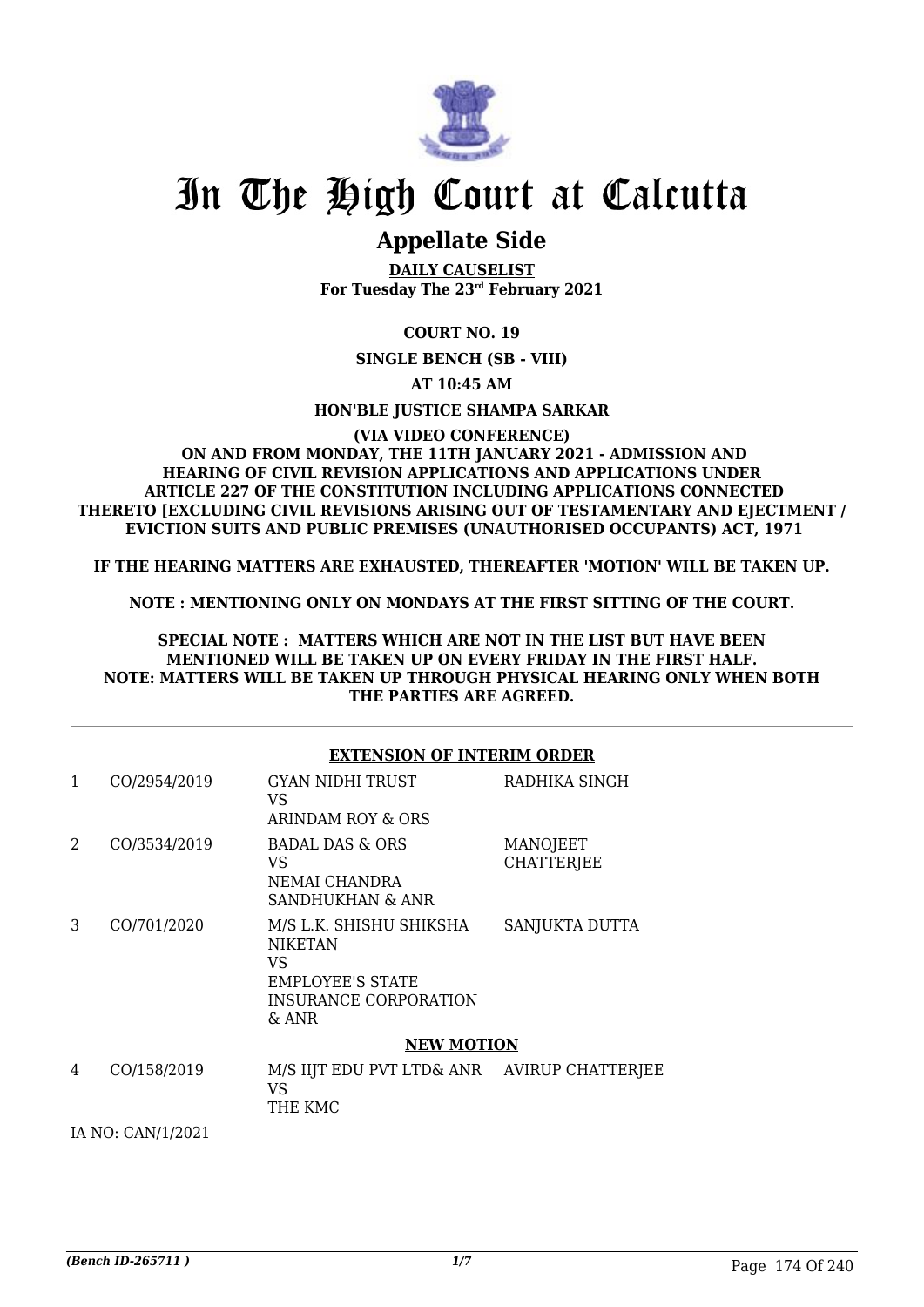| 5  | CO/4152/2019      | <b>ASRAF ALI MOLLA</b><br><b>VS</b><br>G.M, METRO RLY, KOL.                                        | <b>ANINDA</b><br><b>BHATTACHARYA</b>  |
|----|-------------------|----------------------------------------------------------------------------------------------------|---------------------------------------|
|    | IA NO: CAN/1/2020 |                                                                                                    |                                       |
| 6  | CO/334/2020       | SRIKANTA TANTUBAY<br><b>VS</b><br><b>SUKLA TANTUBAY &amp; ANR.</b>                                 | <b>SOUMIK GANGULI</b>                 |
| 7  | CO/323/2021       | <b>SUBRATA ROY</b><br><b>VS</b><br><b>SMT SUSHRITA ROY AND</b><br><b>ANR</b>                       | <b>APURBA KR GHOSH</b>                |
| 8  | CO/325/2021       | SUPRIYA PRADHAN AND<br><b>ORS</b><br><b>VS</b><br><b>SHYAMAL KUMAR</b><br>PRADHAN AND ORS          | <b>SUDIP KUMAR MAITI</b>              |
| 9  | CO/327/2021       | TARUN KUMAR MAITY<br><b>VS</b><br><b>TARIT KUMAR SAHOO</b>                                         | <b>SUBHAS JANA</b>                    |
| 10 | CO/329/2021       | <b>D AND I TAXCON SERVICES</b><br>PRIVATE LIMITED<br><b>VS</b><br>KOLKATA MUNICIPAL<br>CORPORATION | <b>MRITUNJOY HALDER</b>               |
| 11 | CO/337/2021       | <b>SUMANTRA SAHA</b><br><b>VS</b><br>SMT MALABIKA SAHA                                             | SARBANANDA<br><b>SANNYAL</b>          |
| 12 | CO/340/2021       | MAMPI GANGULY GHOSH<br><b>VS</b><br><b>AJIT SAHA</b>                                               | <b>BISWAJIT NAG</b>                   |
| 13 | CO/347/2021       | UTTAM SAHA AND ORS<br><b>VS</b><br><b>SMT SWARUPA BISWAS</b>                                       | <b>RASOMAY MONDAL</b>                 |
| 14 | CO/348/2021       | <b>AVIJIT GOSWAMI</b><br>VS<br><b>SMT SWARUPA BISWAS</b>                                           | <b>RASOMAY MONDAL</b>                 |
| 15 | CO/349/2021       | TAPAN KUMAR SAHA<br><b>VS</b><br><b>SMT SWARUPA BISWAS</b>                                         | RASOMAY MANDAL                        |
| 16 | CO/350/2021       | PANKAJ KUMAR SAHA<br><b>VS</b><br><b>SMT SWARUPA BISWAS</b>                                        | <b>RASOMAY MONDAL</b>                 |
| 17 | CO/353/2021       | <b>GURUPADA BAR</b><br><b>VS</b><br><b>SANATAN GHORAI</b>                                          | RADHASHYAM MAITI                      |
| 18 | CO/355/2021       | RABINDRA NATH DOLAI<br>AND ORS<br><b>VS</b>                                                        | <b>BHASKAR HUTAIT</b>                 |
| 19 | CO/357/2021       | ASHOK KUMAR DOLAI<br><b>SABERA PARVIN</b><br><b>VS</b><br>SAIFUL ISLAM                             | <b>SALONI</b><br><b>BHATTACHARJEE</b> |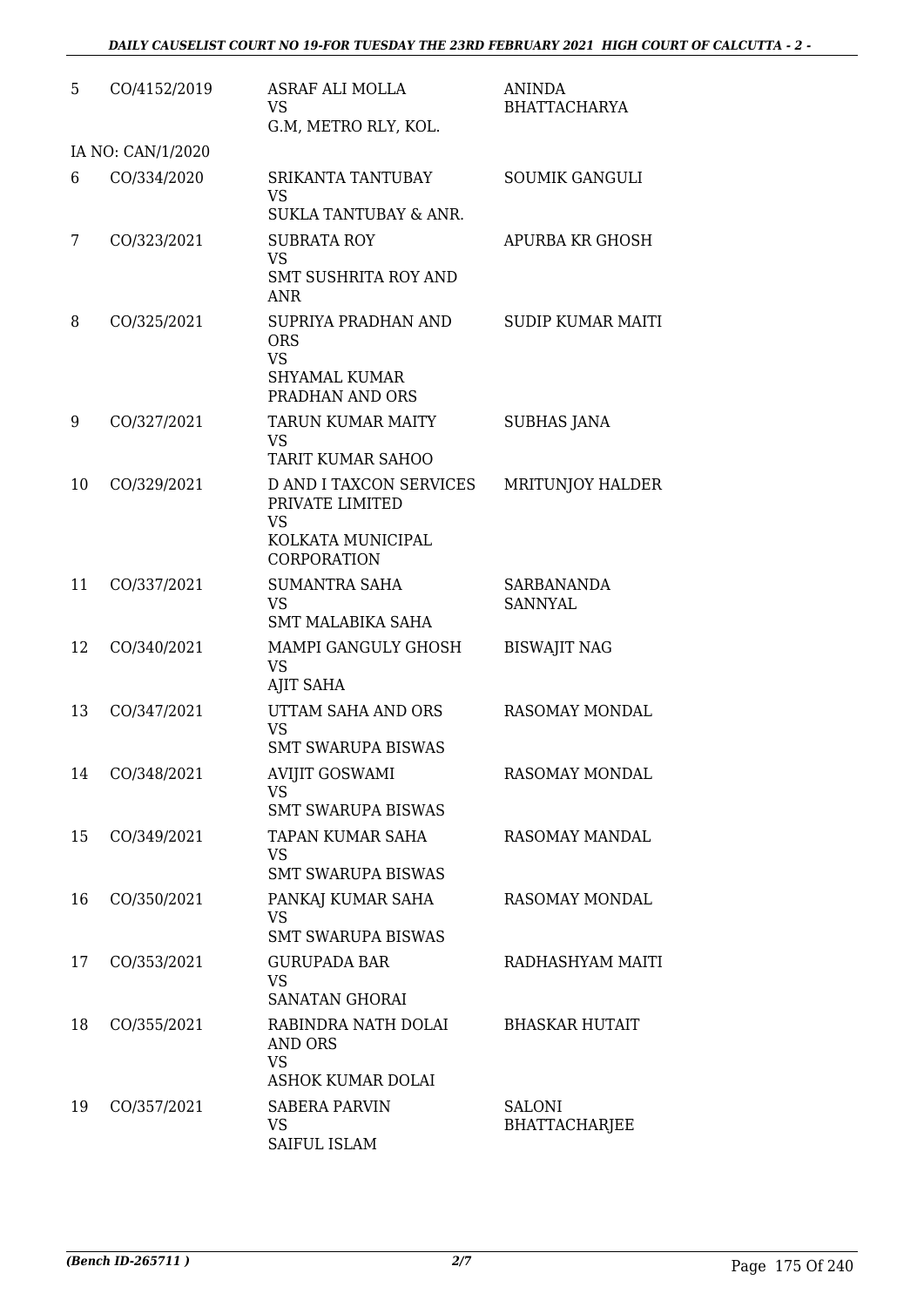| 20 | CO/358/2021 | M/S S JAY KISHAN (I)<br><b>LIMITED</b><br><b>VS</b><br>SATYANARAYAN RAY                                  | <b>FARNAZ NASIM</b>                    |
|----|-------------|----------------------------------------------------------------------------------------------------------|----------------------------------------|
| 21 | CO/359/2021 | NATIONAL JUTE<br><b>MANUFACTURES</b><br><b>CORPORATION LIMITED</b><br><b>VS</b><br><b>SUJOY BANERJEE</b> | <b>KARUNA BOSE</b>                     |
| 22 | CO/360/2021 | NATIONAL JUTE<br><b>MANUFACTURES</b><br><b>CORPORATION LTD</b><br><b>VS</b>                              | <b>KARUNA BOSE</b>                     |
| 23 | CO/361/2021 | KUNDAL MOHAN GOSWAMI<br>MD. MOUSIM ALI<br><b>VS</b><br>MUSKAN RUMI HAQUE                                 | <b>SUDIP GHOSH</b><br><b>CHOWDHURY</b> |
| 24 | CO/364/2021 | PROVAT KUMAR MITRA<br><b>VS</b><br>ARATI AGARWAL AND ORS                                                 | <b>SOUMITRA DUTT</b>                   |
| 25 | CO/367/2021 | SHARAD SUBRAMANYAN<br><b>VS</b><br><b>LAXMI HOUSING UDYOG</b><br>PRIVATE LIMITED                         | <b>ANIRUDHA</b><br><b>AGARWALLA</b>    |
| 26 | CO/368/2021 | MONIRUDDIN MOLLA<br><b>VS</b><br>MD SAFIUDDIN AND ORS                                                    | <b>SARBANANDA</b><br><b>SANYAL</b>     |
| 27 | CO/370/2021 | PRITILATA MAITY<br><b>VS</b><br>SWATI SIMLAI AMD ORS                                                     | DEBABRATA ROY                          |
| 28 | CO/371/2021 | <b>JAKIR HOSSAIN KHAN</b><br><b>VS</b><br>RAOJAHAN ALI KHAN                                              | <b>IFTEKAR MUNSHI</b>                  |
| 29 | CO/372/2021 | JAKIR HOSSAIN KHAN<br>VS.<br>RAOJAHAN ALI KHAN                                                           | <b>IFTEKAR MUNSHI</b>                  |
| 30 | CO/373/2021 | <b>GOPAL BANERJEE</b><br><b>VS</b><br><b>ARIHANT MANOT</b>                                               | <b>SIVA PRASAD GHOSH</b>               |
| 31 | CO/374/2021 | <b>GOPAL BANERJEE</b><br><b>VS</b><br><b>ARIHANT MANOT</b>                                               | SIVA PRASAD GHOSE                      |
| 32 | CO/375/2021 | <b>RAMKRISHNA</b><br><b>VIVEKANANDA MISSION</b><br><b>VS</b><br>M/S DIMPAL PROPERTIES<br>PVT. LTD        | <b>HARE KRISHNA</b><br><b>HALDER</b>   |
| 33 | CO/376/2021 | <b>SOURAV ROY</b><br><b>VS</b><br><b>GANGA BOHRA</b>                                                     | <b>SUHRID SUR</b>                      |
| 34 | CO/383/2021 | SUBHADEEP PAL<br><b>VS</b><br><b>KEYA PAL</b>                                                            | <b>AMIT PAN</b>                        |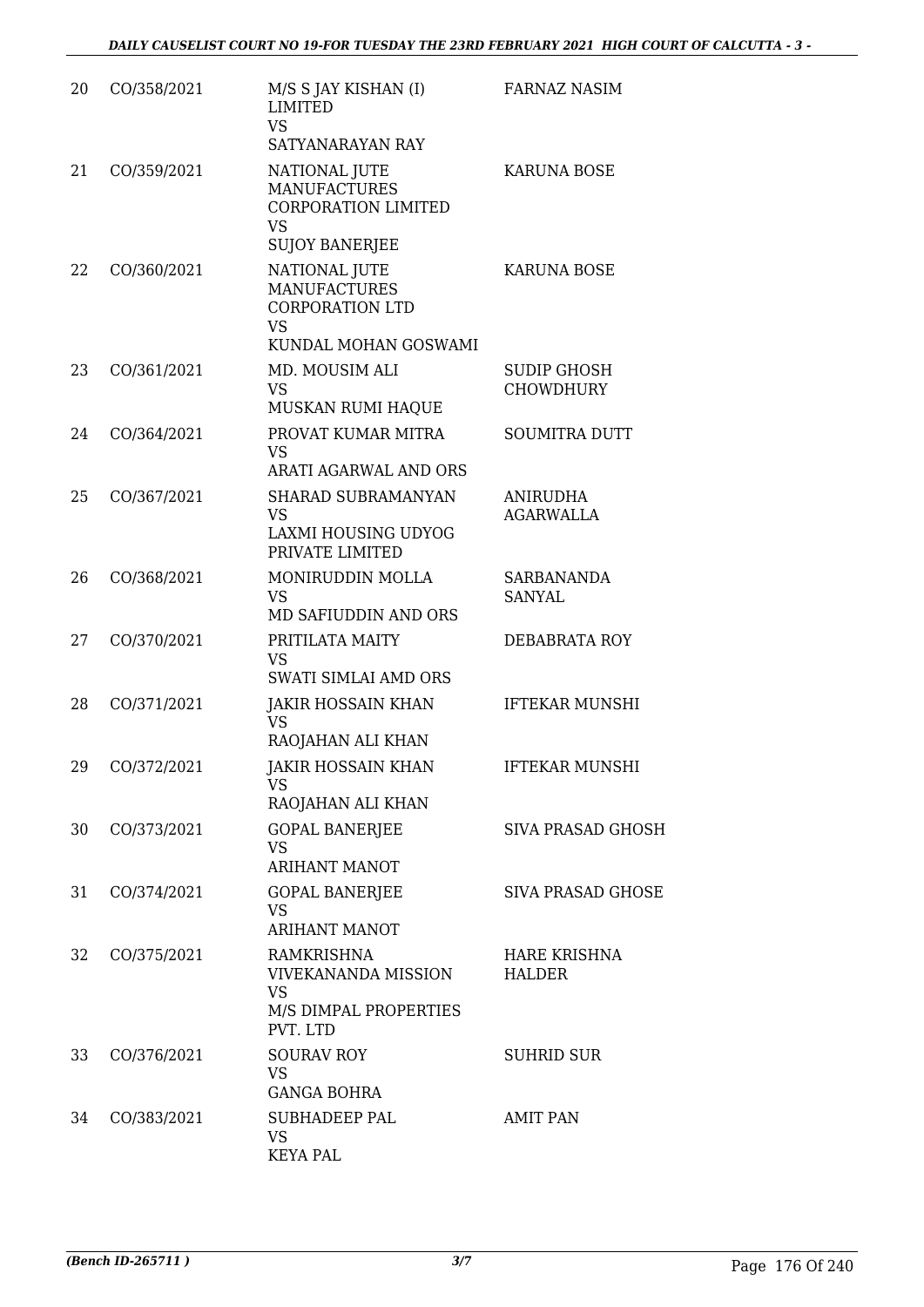| 35 | CO/386/2021 | REKHA RANI NANDI<br>VS<br>THE COMMISSIONER,<br>MAYOR IN COUNCIL AND<br><b>OTHERS</b>                                          | <b>ALOTRIYA</b><br>MUKHERJEE        |
|----|-------------|-------------------------------------------------------------------------------------------------------------------------------|-------------------------------------|
| 36 | CO/389/2021 | <b>DEBASHIS</b><br>BANDYOPADHYAY AND<br><b>ANOTHER</b><br><b>VS</b><br><b>VIOLETTE ROY AND</b><br><b>OTHERS</b>               | ARINDAM<br><b>CHATTERJEE</b>        |
| 37 | CO/391/2021 | DIPTI ROY AND OTHERS<br><b>VS</b><br>DR. ASHOKE BANERJEE<br><b>AND OTHERS</b>                                                 | AMITABHA GHOSH                      |
| 38 | CO/392/2021 | YEACHIN MONDAL AND<br><b>OTHERS</b><br><b>VS</b><br><b>BABUSONA MONDAL AND</b><br><b>OTHERS</b>                               | <b>ASIS</b><br><b>BHATTACHARYYA</b> |
| 39 | CO/393/2021 | RAJANI PODDAR AND ORS<br>VS.<br>ARUN JINDAL AND ANR                                                                           | <b>RITTICK CHOUDHURY</b>            |
| 40 | CO/411/2021 | CENTRAL ARYA ROAD<br><b>TRANSPORT</b><br><b>VS</b><br>SAROJ THAKUR AND ANR                                                    | DEBABRATA ROY                       |
|    |             | <b>ADJOURNED MOTIONS</b>                                                                                                      |                                     |
| 41 | CO/49/2021  | <b>MAA PARVATI TRAVELS</b><br>PROP. DILIP KUMAR AND<br><b>ANR</b><br><b>VS</b><br>M/S. NILACHAL IRON AND<br>POWER LTD AND ORS | <b>SK SHAMIM AKHTER</b>             |
| 42 | CO/164/2021 | SHYAMALI SAHA AND ANR<br><b>VS</b><br><b>SHYAMAL KUNDU</b>                                                                    | <b>SAGARMAY GHOSH</b>               |
| 43 | CO/202/2021 | ASIT MONDAL AND ANR<br><b>VS</b><br>SUBHENDU KHANARA AND<br><b>ORS</b>                                                        | <b>MANOJ</b><br><b>CHAKRABORTY</b>  |
| 44 | CO/218/2021 | <b>ECCHA MONDAL</b><br><b>VS</b><br>JAMIR ALI MONDAL                                                                          | <b>GENIYA MUKHERJEE</b>             |
| 45 | CO/250/2021 | SMT JUTHIKAR MULLICK<br><b>AND ORS</b><br><b>VS</b><br><b>MARUTI NANDAN</b><br>PROPERTIES (P) LTD AND<br><b>ORS</b>           | <b>BIKASH SHAW</b>                  |
| 46 | CO/297/2021 | VIKASH NAGELIA<br>VS<br>REGISTRAR, INCOME TAX<br>APPELLATE TRIBUNAL                                                           | <b>SURYANEEL DAS</b>                |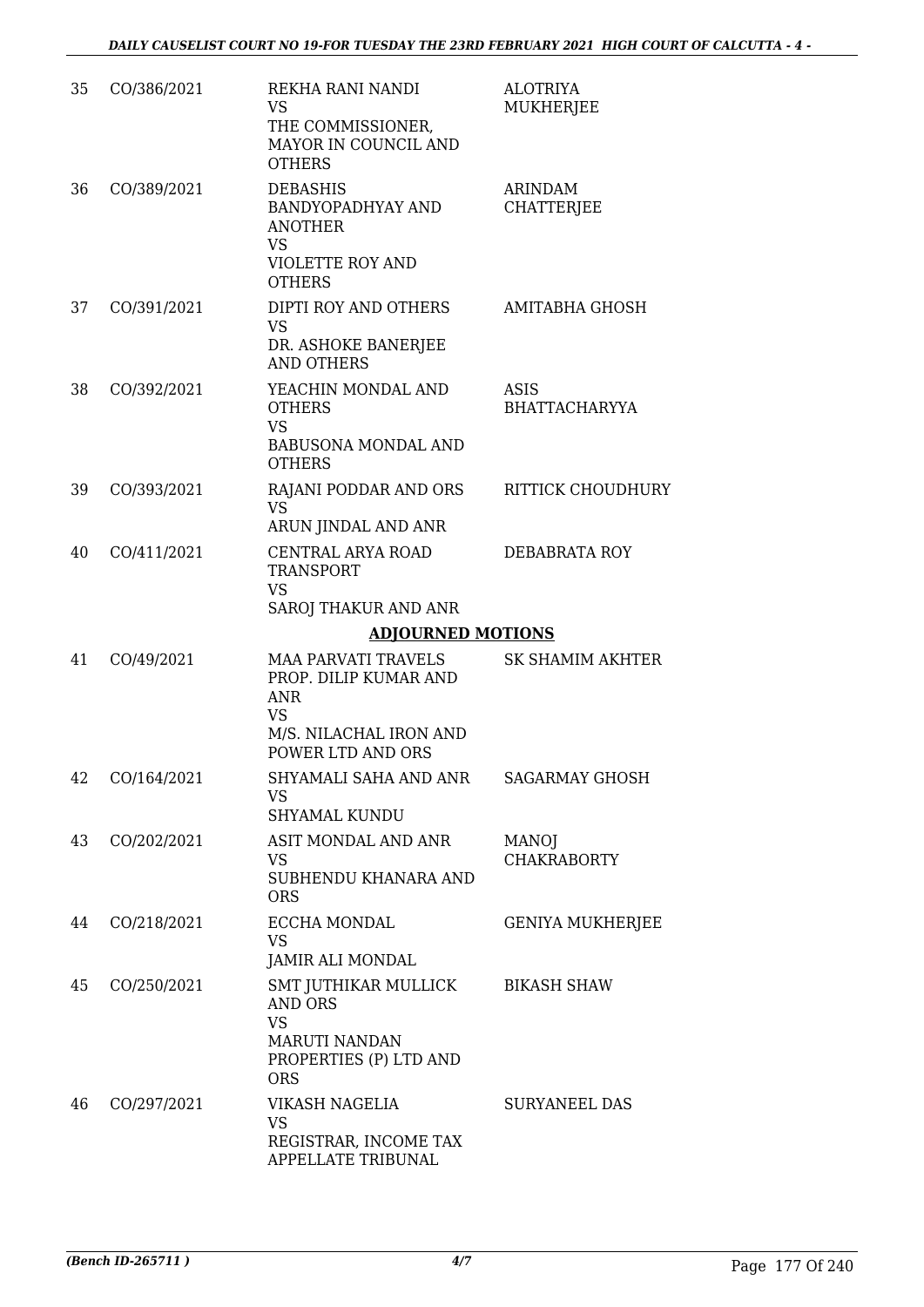| 47 | CO/306/2021       | SHYAMA PRASAD BANGAL<br>AND ORS<br><b>VS</b><br>PHANI BHUSAN MANIK<br><b>AND ORS</b>                                                           | <b>SUKANTA DAS</b>                   |
|----|-------------------|------------------------------------------------------------------------------------------------------------------------------------------------|--------------------------------------|
| 48 | CO/312/2021       | TARAPADA MAL AND ORS<br><b>VS</b><br><b>ASIT MAL AND ORS</b>                                                                                   | PRANTICK GHOSH                       |
| 49 | CO/315/2021       | NIRMAL CHANDRA<br>MONDAL @ NIRMAL<br>MONDAL AND OTHERS<br><b>VS</b><br>ADITI GOSWAMI AND<br><b>OTHERS</b>                                      | ARUP KRISHNA DAS                     |
|    |                   | <b>FOR HEARING</b>                                                                                                                             |                                      |
| 50 | CO/887/2019       | KULDEVI CHANDI<br>THAKURANI REP BY<br>NATENDRA C. THAKURANI<br>& ANR<br><b>VS</b><br>KULDEVI CHANDI<br>THAKURANI REP BY<br>NIRANJAN JANA & ORS | <b>SOUNAK</b><br><b>BHATTACHARYA</b> |
| 51 | CO/1400/2019      | NRIPEN CH. BISWAS &<br>ANR.<br><b>VS</b><br>MAFIJUL RAHAMAN BISWAS                                                                             | <b>TRIPTIMOY</b><br><b>TALUKDER</b>  |
| 52 | CO/1401/2019      | NRIPEN CH. BISWAS &<br>ANR.<br><b>VS</b><br>MAFIJUL RAHAMAN BISWAS                                                                             | <b>TRIPTIMOY</b><br><b>TALUKDER</b>  |
| 53 | CO/1753/2019      | M/S. MESSENGER COURIER<br>& CARGO PVT LTD<br><b>VS</b><br>UMA FORZING WORKS (P)<br>LTD & ORS                                                   | SAYANTAN BASU                        |
|    | IA NO: CAN/2/2020 |                                                                                                                                                |                                      |
| 54 | CO/3087/2019      | SMT. BIMALA DEVI<br><b>MANOT&amp; ORS</b><br><b>VS</b><br>STATE OF WEST BENGAL                                                                 | ARCHANA<br><b>CHOWDHURY</b>          |
| 55 | CO/3450/2019      | <b>BIMAL KUMAR DAW &amp; ANR</b><br><b>VS</b><br><b>MAHADEV SARKAR &amp; ORS</b>                                                               | NEHA ROY                             |
| 56 | CO/3927/2019      | <b>GITA PRADHAN &amp; ORS</b><br><b>VS</b><br>CONTAI CO-OPERATIVE<br><b>BANK LTD. &amp; ORS</b>                                                | DEBNARAYAN PATRA                     |
|    | IA NO: CAN/1/2020 |                                                                                                                                                |                                      |
| 57 | CO/3957/2019      | SITALA BALA DHARA<br><b>VS</b><br>KASHINATH DHARA                                                                                              | <b>SIVA PRASAD GHOSE</b>             |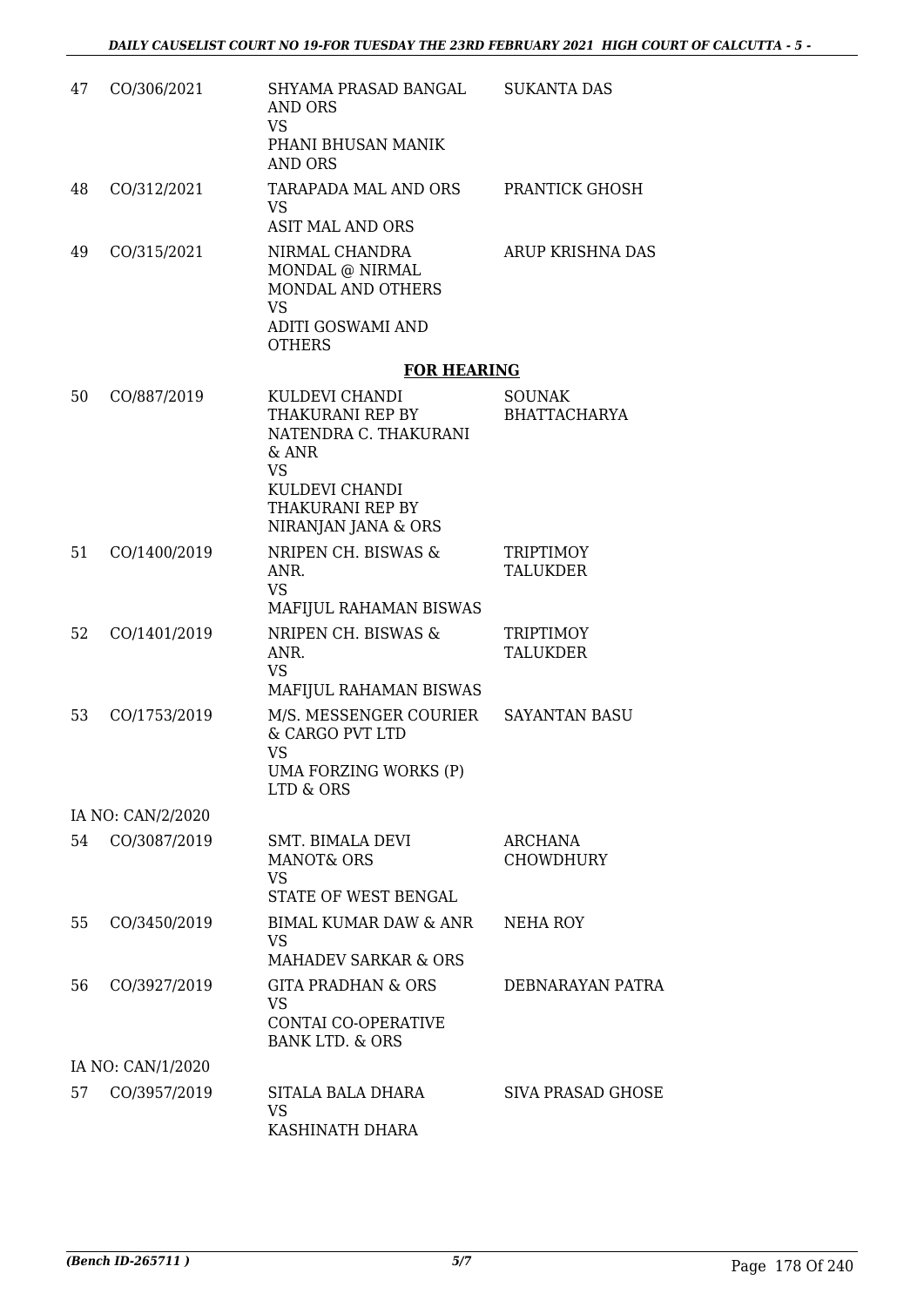| 58 | CO/3958/2019                            | DIBYENDU SUNDAR GUHA<br><b>VS</b><br>SONIA GUHA ROY NEE<br><b>GHOSH</b>                                                             | PRANAB HALDER                        |
|----|-----------------------------------------|-------------------------------------------------------------------------------------------------------------------------------------|--------------------------------------|
|    | IA NO: CAN/1/2020(Old No:CAN/1430/2020) |                                                                                                                                     |                                      |
| 59 | CO/4025/2019                            | SIBABRATA GHOSH<br><b>VS</b><br><b>SMT SIMA MUKHERJEE &amp;</b><br><b>ORS</b>                                                       | <b>ARINDAM</b><br><b>CHATTERJEE</b>  |
| 60 | CO/59/2020                              | HIMANGSU MAITY @<br>HIMANGSU SEKHAR MAITY<br><b>VS</b><br><b>GUGAL KISHOR JANA &amp; ORS</b>                                        | <b>CHANDRA NATH</b><br><b>SARKAR</b> |
| 61 | CO/202/2020                             | DIPESH MONDAL<br><b>VS</b><br>REKHA MONDAL & ORS                                                                                    | DYUTIMAN BANERJEE                    |
| 62 | CO/344/2020                             | SACHIN ROY & ANR.<br><b>VS</b><br><b>ASISH KAREL</b>                                                                                | PRANTICK GHOSH                       |
| 63 | CO/739/2020                             | SK. FAZLUR RAHAMAN &<br>ANR<br><b>VS</b><br>MD. ANWAR & ORS                                                                         | <b>S.G. CHOWDHURY</b>                |
| 64 | CO/1474/2020                            | NASIRUDDIN SEKH AND<br><b>ORS</b><br><b>VS</b><br>MD ALI SEKH AND ANR                                                               | <b>SARBANANDA</b><br><b>SANYAL</b>   |
| 65 | CO/1536/2020                            | <b>MINOR KHANDEKAR</b><br>TAMANNA KHATUN REP. BY<br>KHANDEKAR MOHINUDDIN<br><b>HOSSAIN</b><br><b>VS</b><br>SK KASEM ALI AND ORS     | <b>SARBANANDA</b><br><b>SANYAL</b>   |
| 66 | CO/1598/2020                            | <b>SUPRATIK GHOSH</b><br>VS<br>ALIROMA CHEMICAL PVT                                                                                 | MRITYUNJOY HALDER                    |
| 67 | CO/1643/2020                            | LTD AND ORS<br>SWAPAN ROY @ UJJAL ROY<br>AND ORS<br><b>VS</b><br>THE BOARD OF WAQFS,<br>REPTED. BY CHIEF<br><b>EXCUTIVE OFFICER</b> | NAYEEMUDDIN<br><b>MUNSHI</b>         |
| 68 | CO/1654/2020                            | AXIS BANK LIMITED<br><b>VS</b><br>THE LEARNED REGISTRAR<br><b>DEBTS RECOVERY</b><br>TRIBUNAL1 AND OTHERS                            | AJIT KUMAR MISHRA                    |
| 69 | CO/3/2021                               | SHESH NATH PRASAD<br>VS<br>KARUNA ROY AND ORS.                                                                                      | <b>ALOTRIYA</b><br><b>MUKHERJEE</b>  |
| 70 | CO/42/2021                              | <b>SAIKAT SARKAR</b><br>VS<br>DIPALI SARKAR                                                                                         | JAYASHREE PATRA                      |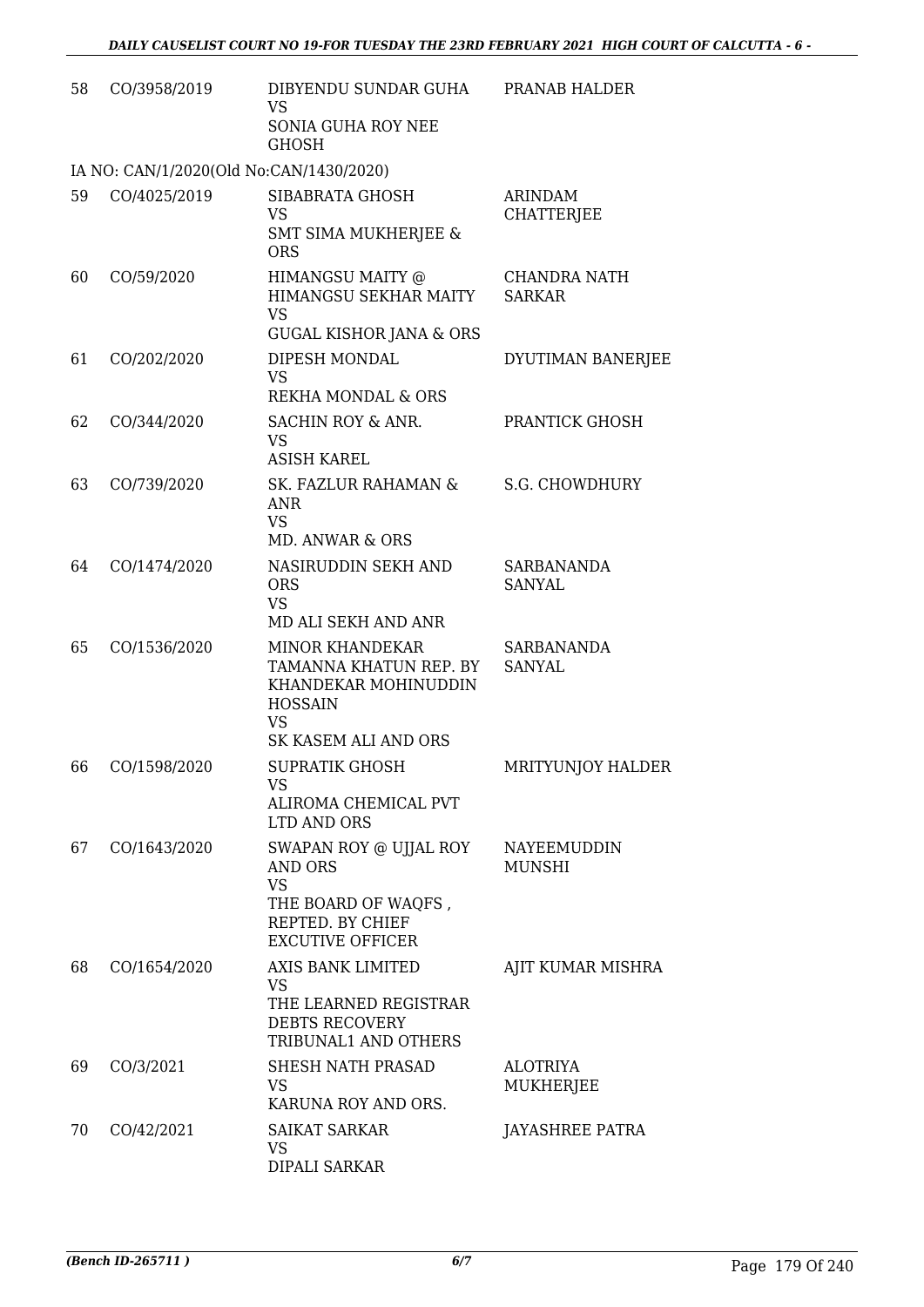71 CO/102/2021 ASHOK BAGUI AND ORS VS

PINTU GHOSH

ANIRUDDHA MITRA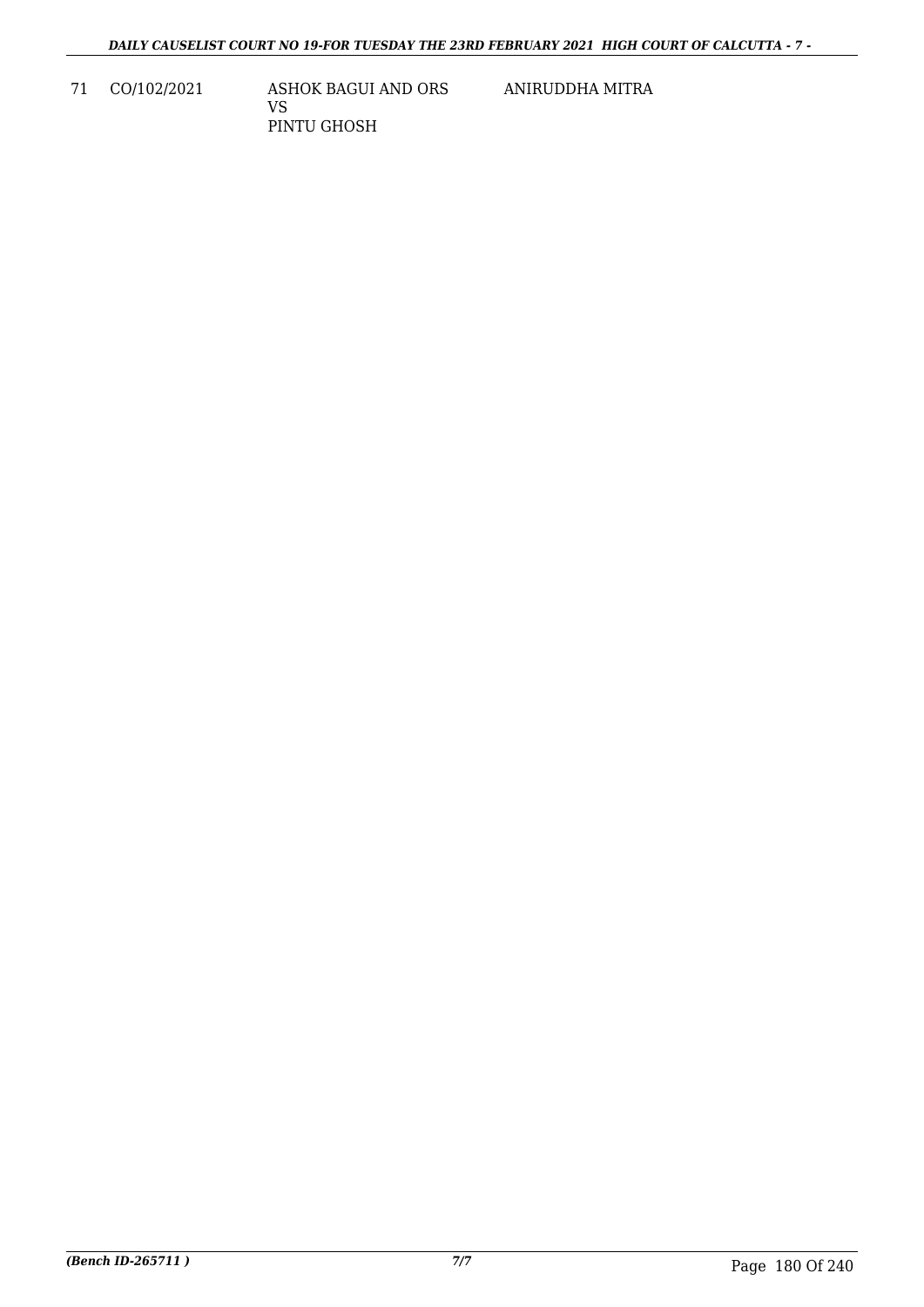

## **Appellate Side**

**DAILY CAUSELIST For Tuesday The 23rd February 2021**

#### **COURT NO. 10**

**SINGLE BENCH (SB - IX)**

#### **AT 10:45 AM**

**HON'BLE JUSTICE RAVI KRISHAN KAPUR**

#### **(VIA VIDEO CONFERENCE)**

**ON AND FROM MONDAY, THE 22ND FEBRUARY, 2021 - ROSTER NOTIFIED ON 8TH JANUARY, 2021 IS MODIFIED TO THE FOLLOWING EXTENT - MATTERS (MOTION & HEARING) UNDER ARTICLE 226 OF THE CONSTITUTION RELATING TO MADHYAMIK SIKSHYA KENDRA UNDER GROUP - II, INCLUDING APPLICATIONS CONNECTED THERETO;** 

**MATTERS (MOTION & HEARING) UNDER ARTICLE 226 OF THE CONSTITUTION RELATING TO RESIDUARY UNDER GROUP IX PERTAINING TO PUBLIC PREMISES (UNAUTHORISED OCCUPANTS)ACT, 1971 INCLUDING APPLICATIONS CONNECTED THERETO;**

**MATTERS (MOTION & HEARING) UNDER ARTICLE 226 OF THE CONSTITUTION OF INDIA RELATING TO CO-OPERATIVE SOCIETIES UNDER GROUP V (EXCLUDING SERVICE MATTERS) AND APPLICATIONS CONNECTED THERETO;**

**APPEALS RELATING TO ALL CLAIM CASES INCLUDING APPLICATIONS CONNECTED THERETO (EXCLUDING ADMISSION OF APPEALS UNDER SECTION 30 OF THE EMPLOYEES' COMPENSATION ACT, 1923);**

**HEARING OF WRIT PETITIONS IRRESPECTIVE OF CLASSIFICATION AND APPLICATIONS CONNECTED THERETO;**

**AND**

**ON AND FROM MONDAY, 15TH FEBRUARY, 2021 TO FRIDAY, 26TH FEBRUARY, 2021 - WILL TAKE, IN ADDITION TO HIS OWN LIST AND DETERMINATION, THE LIST AND DETERMINATION OF HON'BLE JUSTICE SHEKHAR B. SARAF.**

> **NOTE : MATTERS WILL BE TAKEN UP THROUGH PHYSICAL HEARING WHEN BOTH THE PARTIES ARE AGREED.**

#### **FOR JUDGMENT**

| WPA/33775/2013 | M/S. SKG PULP & PAPER<br>MILLS PVT. LTD & ANR | MANASI SINHA |
|----------------|-----------------------------------------------|--------------|
|                | VS                                            |              |
|                | ASSISTANT P.F. COM.                           |              |
|                | (COMPLIANCE), SUB-R.O.                        |              |
|                | HOWRAH&ORS                                    |              |

IA NO: CAN/1/2021

#### **TO BE MENTIONED**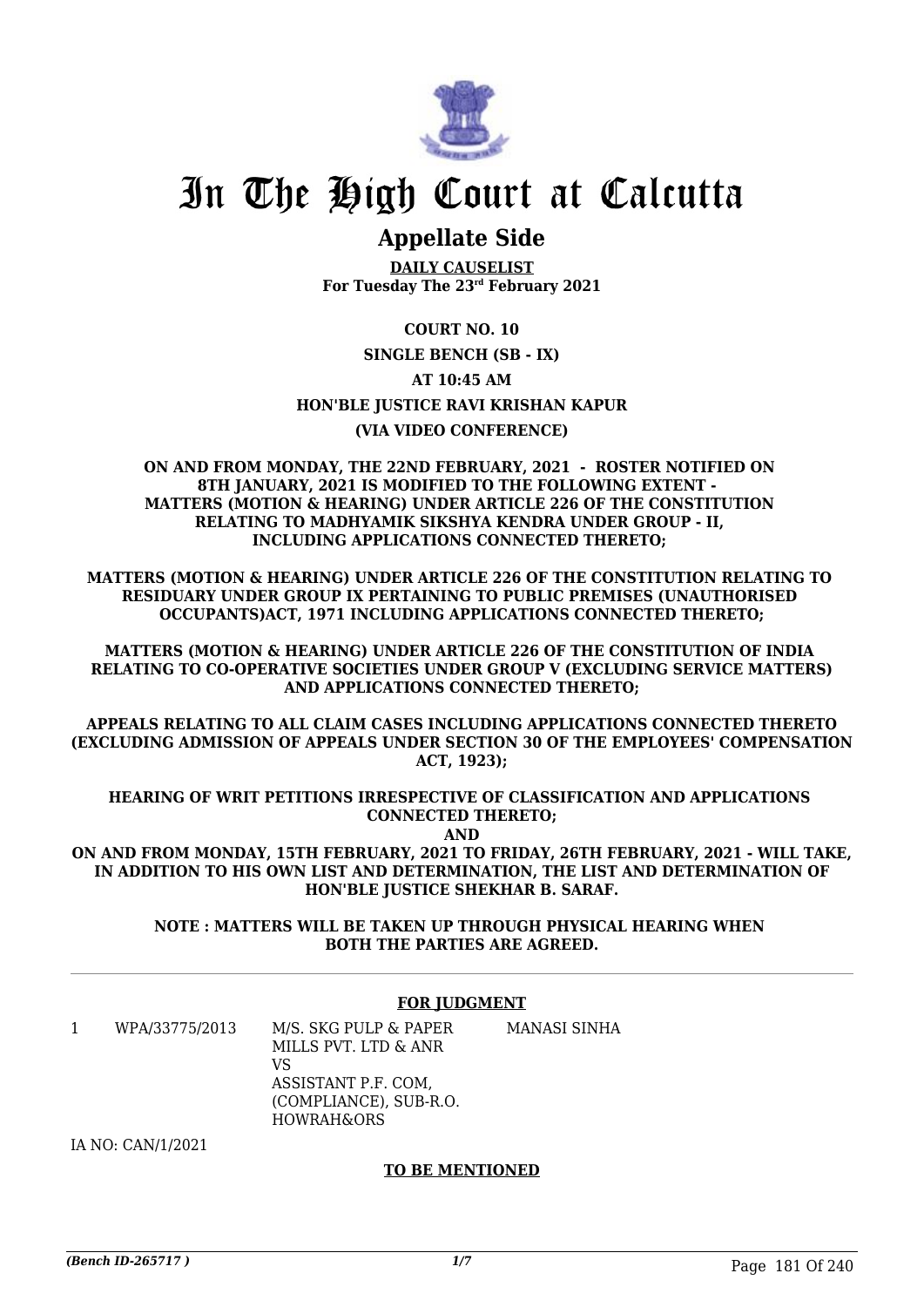| 2   | WPA/9663/2016                          | <b>ARUN KR NANDI</b><br><b>VS</b><br>UNION OF INDIA & ORS                                                                         | M CHAKRABORTY                       |
|-----|----------------------------------------|-----------------------------------------------------------------------------------------------------------------------------------|-------------------------------------|
|     | IA NO: CAN/2/2020(Old No:CAN/981/2020) |                                                                                                                                   |                                     |
| 3   | WPA/12770/2016                         | SANTOSH SEN<br><b>VS</b><br>SR GOVT ADVOCATE,<br>MINISTRY OF LAW &<br><b>JUSTICE &amp; ORS</b>                                    | <b>MALINI</b><br><b>CHAKRAVARTY</b> |
|     | IA NO: CAN/1/2020(Old No:CAN/980/2020) |                                                                                                                                   |                                     |
| 4   | WPA/839/2017                           | MINARA BIBI @ MINARA<br>LASKAR<br><b>VS</b><br>STATE OF WEST BENGAL &<br><b>ORS</b>                                               | <b>MOUMITA MONDAL</b>               |
| 5   | WPA/23954/2018                         | <b>SHASHI AGARWAL</b><br><b>VS</b><br>BIDHANNAGAR MUNICIPAL<br><b>CORPORATION &amp; ORS</b>                                       | <b>SHOVAN GHOSH</b>                 |
| 6   | WPA/7969/2019                          | <b>BISWANATH GHOSH &amp; ANR</b><br>VS<br><b>STATE OF WEST BENGAL &amp;</b><br><b>ORS</b>                                         | DEBABRATA MANDAL                    |
| wt7 | WPA/7087/2019                          | UTPAL GHOSH<br><b>VS</b><br>STATE OF WEST BENGAL &<br><b>ORS</b>                                                                  | PINGAL<br><b>BHATTACHARYYA</b>      |
| 8   | WPA/19036/2019                         | CHAKVRIGU COOPERATIVE<br><b>LABOUR CONTRACT &amp;</b><br>CONSTRUCTION SL&ORS<br><b>VS</b><br>STATE OF WEST BENGAL &<br><b>ORS</b> | DEBAPRIYA MITRA                     |
| 9   | WPA/19048/2019                         | CHAKVRIGU COOP. LABOUR<br><b>CONTRACT &amp;</b><br>CONSTRUCTION SO.<br>LTD.&ANR.<br><b>VS</b><br>STATE OF WEST BENGAL &<br>ORS.   | DEBAPRIYA MITRA                     |
|     |                                        | <b>SPECIALLY FIXED MATTERS</b>                                                                                                    |                                     |
| 10  | WPA/29978/2013                         | MRS NEETA KUMARI<br><b>VS</b><br>UNION OF INDIA & ANR                                                                             | <b>MALINI</b><br><b>CHAKRABORTY</b> |
|     | IA NO: CAN/4/2020(Old No:CAN/982/2020) |                                                                                                                                   |                                     |
| 11  | WPA/4740/2014                          | <b>RITWIKA BISWAS</b><br><b>VS</b><br>STATE OF WEST BENGAL &<br><b>ORS</b>                                                        | <b>TANUSREE DAS</b>                 |

IA NO: CAN/1/2014(Old No:CAN/8269/2014), CAN/4/2015(Old No:CAN/4362/2015), CAN/9/2020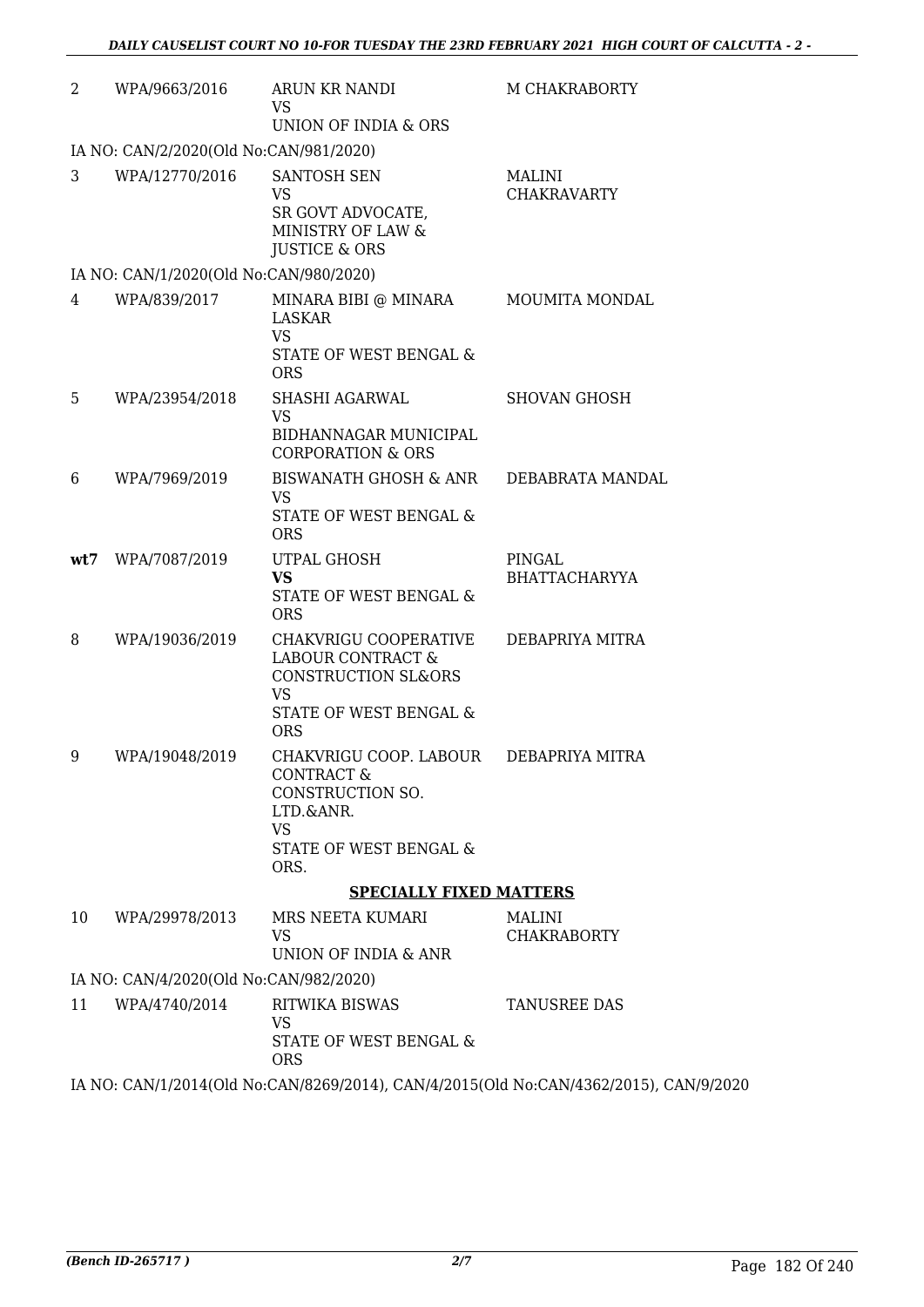| 12 | WPA/23718/2017 | SISKIN HOTELS PVT. LTD. | SANATANU MAJI |
|----|----------------|-------------------------|---------------|
|    |                | REPRESENTED BY ITS      |               |
|    |                | MANAGING DIRECTOR       |               |
|    |                | VS                      |               |
|    |                | UNION OF INDIA & ORS    |               |

IA NO: CAN/1/2019(Old No:CAN/8570/2019)

#### **MOTION**

| 13 | WPA/3438/2021                            | ASHOK SAMANTA AND ANR<br>VS<br>STATE OF WEST BENGAL<br>AND ORS.                                                                                                                    | SAHJAHAN ALI                            |        |
|----|------------------------------------------|------------------------------------------------------------------------------------------------------------------------------------------------------------------------------------|-----------------------------------------|--------|
| 14 | WPA/3640/2021                            | SAIKH MOKBUL ALAM<br><b>VS</b>                                                                                                                                                     | SHAKTIDHAR DAS                          |        |
|    |                                          | STATE OF WEST BENGAL<br>AND ORS.                                                                                                                                                   |                                         |        |
| 15 | WPA/4435/2021                            | DOLY MUKHOPADHYAY<br><b>ALIAS DOLI</b><br>MUKHOPADHYAY<br><b>VS</b>                                                                                                                | <b>PABITRA BISWAS</b>                   |        |
|    |                                          | STATE OF WEST BENGAL<br>AND ORS.                                                                                                                                                   |                                         |        |
|    |                                          | <b>PART HEARD MATTERS</b>                                                                                                                                                          |                                         |        |
| 16 | WPA/2293/2018                            | PADMABATI MITRA<br><b>VS</b>                                                                                                                                                       | S. MUKHERJEE                            |        |
|    |                                          | UNION OF INDIA & ORS                                                                                                                                                               |                                         |        |
|    |                                          | <b>FOR HEARING</b>                                                                                                                                                                 |                                         |        |
| 17 | WPA/13174/1984                           | HOWRAH MILLS CO. LTD. &<br>ANR.<br><b>VS</b><br>THE TRUSTEES                                                                                                                       | MR. R.N.MITRA                           | N.Y.A. |
|    | IA NO: CAN/3/2019(Old No:CAN/12646/2019) |                                                                                                                                                                                    |                                         |        |
| 18 | WPA/9050/2004                            | JAIDEV AGARWALLA & ANR.<br><b>VS</b>                                                                                                                                               | JAYATI CHOWDHURY                        |        |
|    |                                          | STATE OF W.B.                                                                                                                                                                      |                                         |        |
|    | IA NO: CAN/1/2005(Old No:CAN/2544/2005)  |                                                                                                                                                                                    |                                         |        |
| 19 | WPA/15774/2004                           | M/S. EMCO GENERAL<br>PLASTIC INDUS.(P)LTD.<br><b>VS</b><br>STATE OF W.B.                                                                                                           | RANANEESH GUHA<br><b>THAKURTA</b>       |        |
|    |                                          | IA NO: CAN/1/2004(Old No:CAN/9193/2004), CAN/2/2004(Old No:CAN/9194/2004), CAN/3/2004(Old<br>No:CAN/9195/2004), CAN/4/2004(Old No:CAN/9196/2004), CAN/5/2004(Old No:CAN/9303/2004) |                                         |        |
| 20 | WPA/14067/2012                           | RASHMI METALIKS LTD<br>VS<br>UNION OF INDIA & ORS                                                                                                                                  | PARITOSH SINHA                          |        |
| 21 | WPA/16079/2012                           | RAJ ARYAN<br><b>VS</b><br>UNION OF INDIA & ORS                                                                                                                                     | KEDARESWAR<br><b>CHAKRABORTY</b>        |        |
|    | wt22 WPA/16077/2012                      | ATUL SAURABH BHARTI @ A<br><b>S BHARTI</b><br><b>VS</b><br>UNION OF INDIA & ORS                                                                                                    | <b>KEDARESWAR</b><br><b>CHAKRABORTY</b> |        |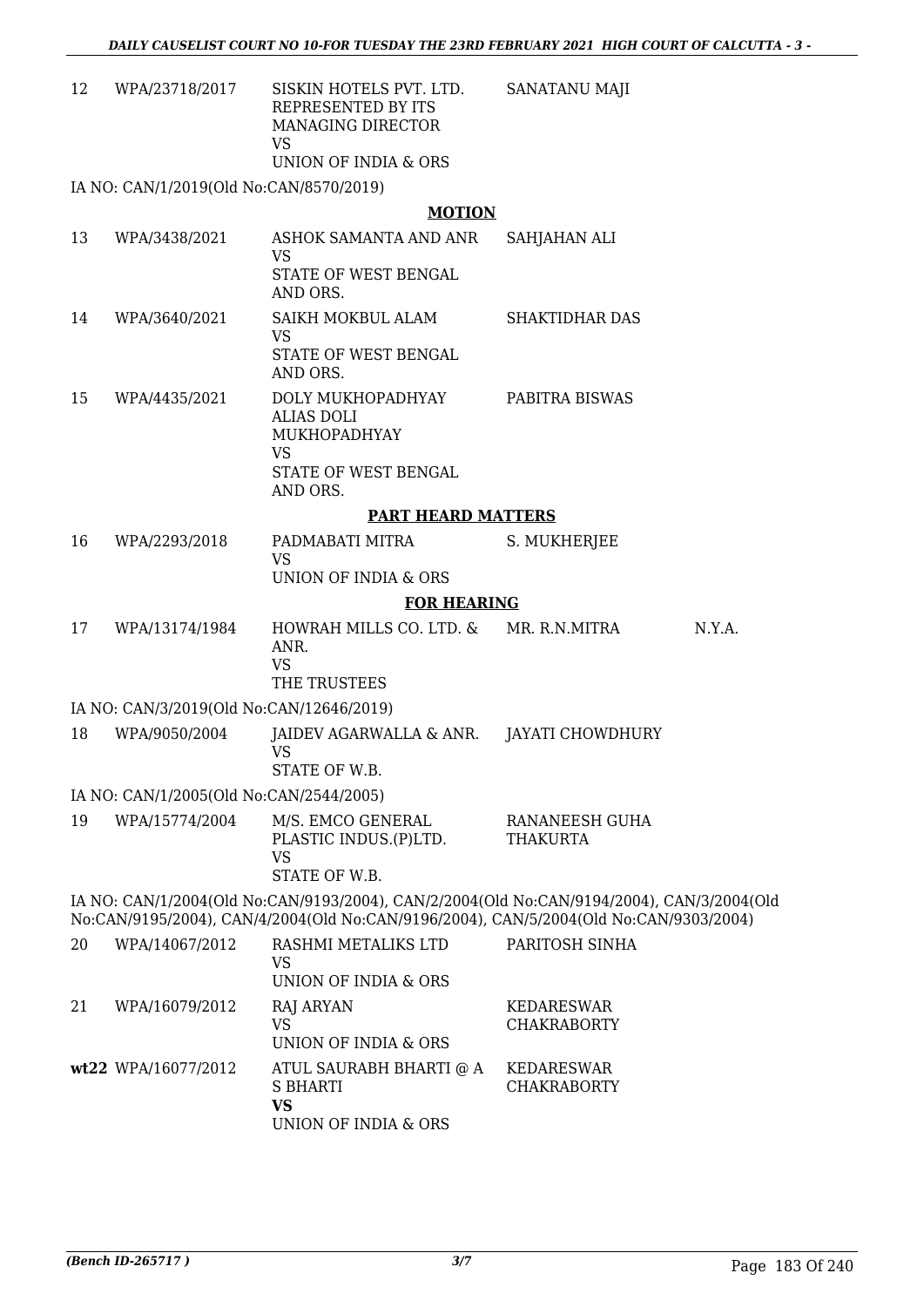| 23 | WPA/14619/2014                          | NAROTTAM KONER<br>VS<br>STATE OF WEST BENGAL &<br><b>ORS</b>                                         | S C HAZRA                                                                                 |
|----|-----------------------------------------|------------------------------------------------------------------------------------------------------|-------------------------------------------------------------------------------------------|
|    | IA NO: CAN/1/2017(Old No:CAN/2588/2017) |                                                                                                      |                                                                                           |
| 24 | WPA/15045/2014                          | <b>SUBRATA SAHA &amp; ANR</b><br><b>VS</b><br>STATE OF WEST BENGAL &                                 | TARUN JYOTI TEWARI                                                                        |
| 25 | WPA/3717/2015                           | <b>ORS</b><br><b>BIDYUT BIKSH DAS</b><br><b>VS</b><br>UNION OF INDIA & ORS                           | PAULOMI BANERJEE                                                                          |
| 26 | WPA/7157/2015                           | SOUMITRA MONDAL<br><b>VS</b><br>STATE OF WEST BENGAL &<br><b>ORS</b>                                 | <b>SANKHA SUBHRA</b><br><b>ROY</b>                                                        |
| 27 | WPA/10101/2015                          | CHIRANJIT MANDAL<br><b>VS</b><br><b>STATE OF WEST BENGAL &amp;</b><br><b>ORS</b>                     | <b>SAIRA BANU</b>                                                                         |
| 28 | WPA/17983/2015                          | RENSHEL EXPORTS PVT<br><b>LTD</b><br><b>VS</b><br>STATE OF WEST BENGAL &                             | <b>BISWAPRIYA</b><br><b>SAMANTA</b>                                                       |
|    | wt29 WPA/17985/2015                     | <b>ORS</b><br>RENSHEL EXPORTS PVT<br><b>LTD</b><br><b>VS</b><br>STATE OF WEST BENGAL &<br><b>ORS</b> | <b>BISWAPRIYA</b><br><b>SAMANTA</b>                                                       |
|    | wt30 WPA/17986/2015                     | RENSHEL EXPORTS PVT<br><b>LTD</b><br><b>VS</b><br>STATE OF WEST BENGAL &<br><b>ORS</b>               | <b>BISWAPRIYA</b><br><b>SAMANTA</b>                                                       |
|    | wt31 WPA/17988/2015                     | RENSHEL EXPORTS PVT<br><b>LTD</b><br><b>VS</b><br>STATE OF WEST BENGAL &<br><b>ORS</b>               | <b>BISWAPRIYA</b><br><b>SAMANTA</b>                                                       |
| 32 | WPA/2850/2016                           | <b>GOURI PADA MONDAL</b><br><b>VS</b><br>INDIAN OIL CORPORATION<br>LTD & ORS                         | DEBJANI GHOSAL                                                                            |
|    | wt33 WPA/3336/2001                      | <b>GOURI PADA MONDAL</b><br><b>VS</b><br>SUB-DIVISIONAL OFFICER,<br>HALDIA                           | <b>ASHOK SAMANTA</b>                                                                      |
|    | No:CAN/779/2004)                        |                                                                                                      | IA NO: CAN/2/2002(Old No:CAN/3850/2002), CAN/3/2003(Old No:CAN/5951/2003), CAN/4/2004(Old |
| 34 | WPA/8509/2016                           | <b>BIRINCHI KUMAR GHOSH</b><br><b>VS</b><br>STATE OF WEST BENGAL &                                   | NITYA GOPAL<br>MUKHERJEE                                                                  |

ORS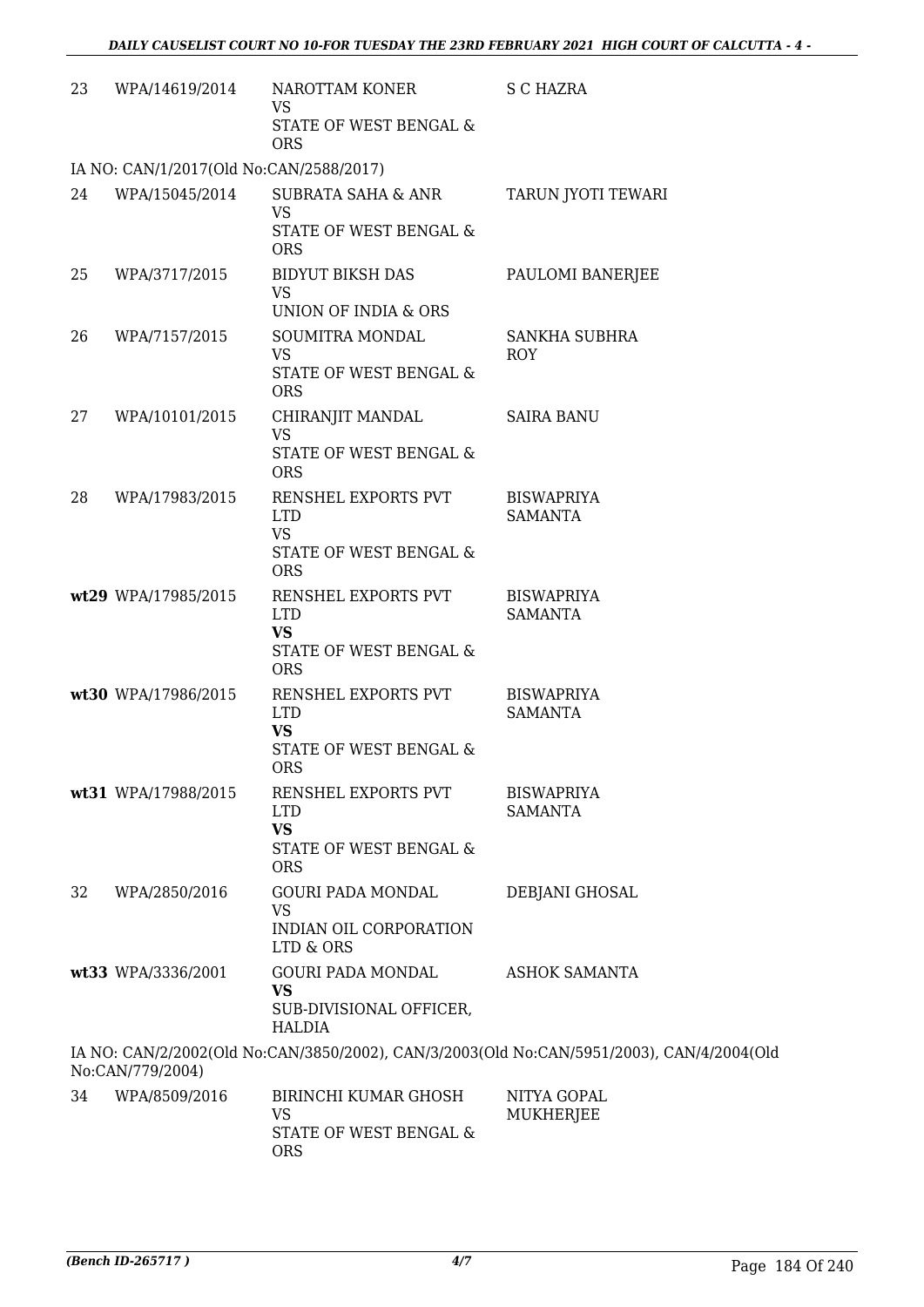| 35 | WPA/172/2017                            | PUSPAJIT MAHALDER<br><b>VS</b><br>STATE OF WEST BENGAL &<br><b>ORS</b>                | A. S. BISWAS          |
|----|-----------------------------------------|---------------------------------------------------------------------------------------|-----------------------|
| 36 | WPA/12175/2017                          | <b>TARAKESWAR ROY</b><br><b>VS</b><br>STATE OF WEST BENGAL &<br><b>ORS</b>            | TANUJA BASAK          |
| 37 | WPA/13553/2017                          | <b>SUBRATA SEN</b><br><b>VS</b><br>STATE OF WEST BENGAL &<br><b>ORS</b>               | <b>SUBRATA GHOSH</b>  |
|    | IA NO: CAN/1/2020(Old No:CAN/466/2020)  |                                                                                       |                       |
| 38 | WPA/24203/2017                          | <b>AMALES DAS</b><br>VS<br>STATE OF WEST BENGAL &<br><b>ORS</b>                       | RAMA HALDER           |
|    | IA NO: CAN/1/2020(Old No:CAN/1253/2020) |                                                                                       |                       |
| 39 | WPA/28202/2017                          | <b>ASHISH PRASAD</b><br><b>VS</b><br>STATE OF WEST BENGAL &<br><b>ORS</b>             | SIDDHARTHA SARKAR     |
|    | wt40 WPA/28203/2017                     | SUBHOJIT MITRA<br><b>VS</b><br>STATE OF WEST BENGAL &                                 | SIDDHARTHA SARKAR     |
| 41 | WPA/26335/2018                          | <b>ORS</b><br>NIRMAL KUMAR KOLEY<br><b>VS</b><br>STATE OF WEST BENGAL &<br><b>ORS</b> | <b>UJJAL ROY</b>      |
| 42 | WPA/11707/2019                          | SARIJUL SK.<br><b>VS</b><br>UNION OF INDIA & ORS.                                     | <b>ASRAF MANDAL</b>   |
| 43 | WPA/13120/2019                          | <b>SWAGATA BOSE</b><br><b>VS</b><br>STATE OF WEST BENGAL &<br><b>ORS</b>              | SOBHAN MAJUMDER       |
| 44 | WPA/15752/2019                          | SOMA GHOSH<br>VS<br>LIFE INSURANCE<br><b>CORPORATION OF INDIA &amp;</b><br><b>ORS</b> | <b>TIRTHANKAR ROY</b> |
| 45 | WPA/17801/2019                          | <b>ANANDA BISWAS</b><br><b>VS</b><br>STATE OF WEST BENGAL &<br><b>ORS</b>             | PRANATI DAS           |
| 46 | WPA/17834/2019                          | BIDYUT BARAN HALDER<br><b>VS</b><br>UNITED BANK OF INDIA<br>ORS ORS                   | SOHAN KUMAR ROY       |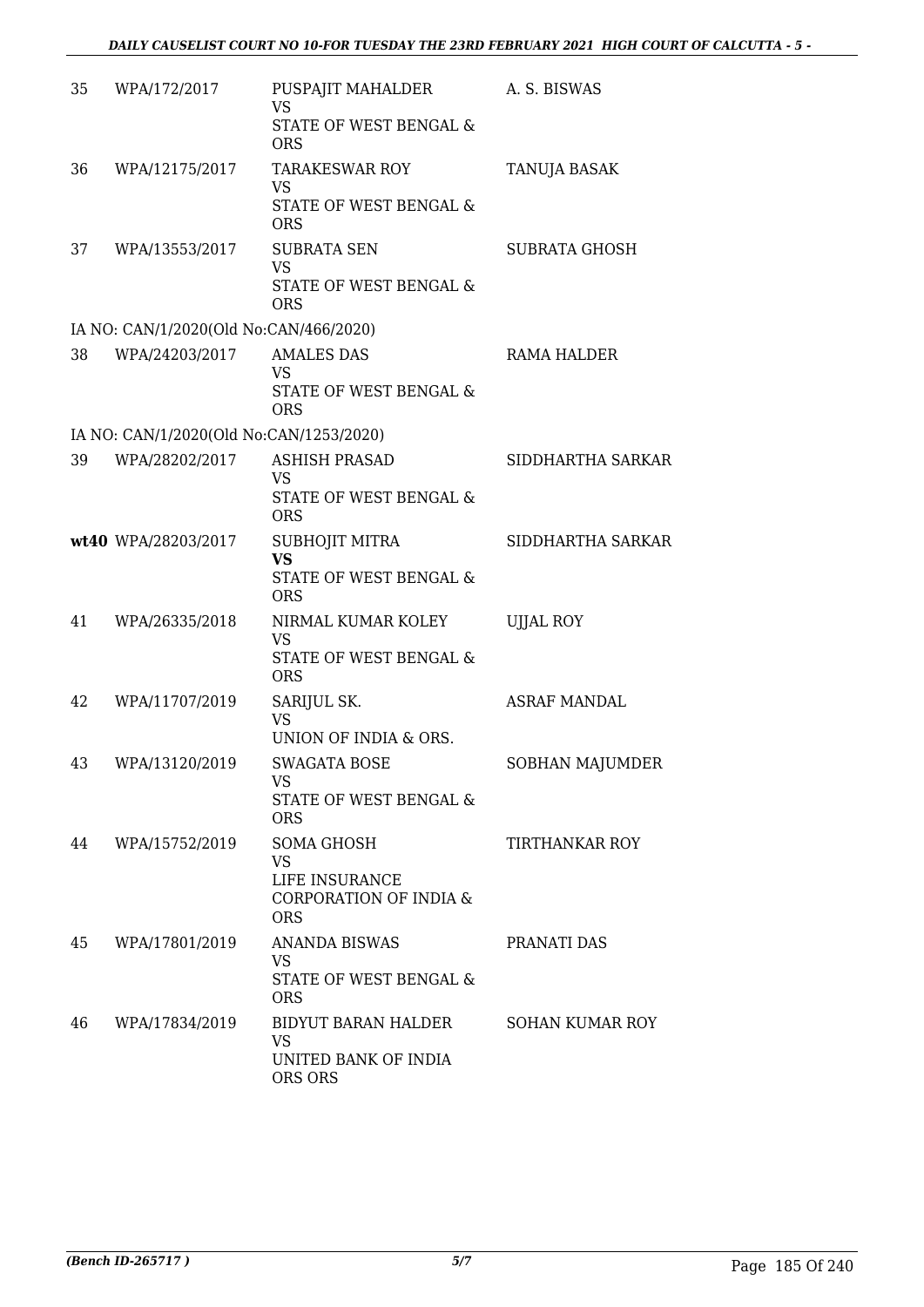| 47 | WPA/17843/2019                          | <b>BIPLAB CHAKRABORTY</b><br><b>VS</b><br>MAULANA ABUL KALAM<br><b>AZAD UNIVERSITY OF</b><br><b>TECHNOLOGY &amp; ORS</b> | RANANEESH GUHA<br><b>THAKURTA</b>     |
|----|-----------------------------------------|--------------------------------------------------------------------------------------------------------------------------|---------------------------------------|
| 48 | WPA/19590/2019                          | ULTRATECH CEMENT LTD &<br><b>ANR</b><br><b>VS</b><br>STATE OF WEST BENGAL &<br><b>ORS</b>                                | <b>RISHAV DUTT</b>                    |
| 49 | WPA/22251/2019                          | MD. EMRAN HOSSAIN &<br><b>ORS</b><br><b>VS</b><br>STATE OF WEST BENGAL &<br><b>ORS</b>                                   | PABITRA CHARAN<br><b>BHATTACHARYA</b> |
| 50 | WPA/2372/2020                           | <b>EXIDE INDUSTRIES LTD</b><br><b>VS</b><br>EASTERN COALFIELDS LTD<br>& ORS                                              | <b>JAYDEB GHORAI</b>                  |
| 51 | WPA/4813/2020                           | <b>INDRANIL MUKHERJEE</b><br><b>VS</b><br>UNION OF INDIA & ORS                                                           | <b>SANTANU SETT</b>                   |
| 52 | WPA/6351/2020                           | KRSS METALS PVT LTD<br><b>VS</b><br><b>EMPLOYEES STATE INS</b><br><b>CORP &amp; ORS</b>                                  | PARIKSHIT GOSWAMI                     |
|    | IA NO: CAN/1/2020(Old No:CAN/4900/2020) |                                                                                                                          |                                       |
| 53 | WPA/6605/2020                           | UNIVERSAL SEAPOR<br>PVT.LTD<br><b>VS</b><br>TARIFF AUTHORITY FOR<br><b>MAJOR PORTS&amp; ORS</b>                          | VIKRAM WADEHRA                        |
|    | IA NO: CAN/1/2020(Old No:CAN/5422/2020) |                                                                                                                          |                                       |
| 54 | WPA/7319/2020                           | MD. ALI MONDAL<br>VS<br>STATE OF WEST BENGAL<br>AND ORS.                                                                 | DYUTIMAN BANERJEE                     |
|    | IA NO: CAN/1/2020                       |                                                                                                                          |                                       |
| 55 | WPA/7960/2020                           | KARNATAKA BANK LTD<br>VS<br>WEST BENGAL FINANCIAL<br><b>CORPORATION</b>                                                  | ANIRBAN PRAMANICK                     |
| 56 | WPA/10122/2020                          | TAPAN KANTI JODDAR<br><b>VS</b><br>THE ASSISTANT REGISTRAR<br>OF CO-OPERATIVE<br>SOCIETIES, SOUTH 24<br>PARGANAS AND ORS | PUJA BERIWAL                          |
| 57 | WPA/11437/2020                          | <b>SAMIT MITRA</b><br><b>VS</b><br>STATE OF WEST BENGAL<br>AND ORS.                                                      | <b>SHIVASIS</b><br><b>CHATTERJEE</b>  |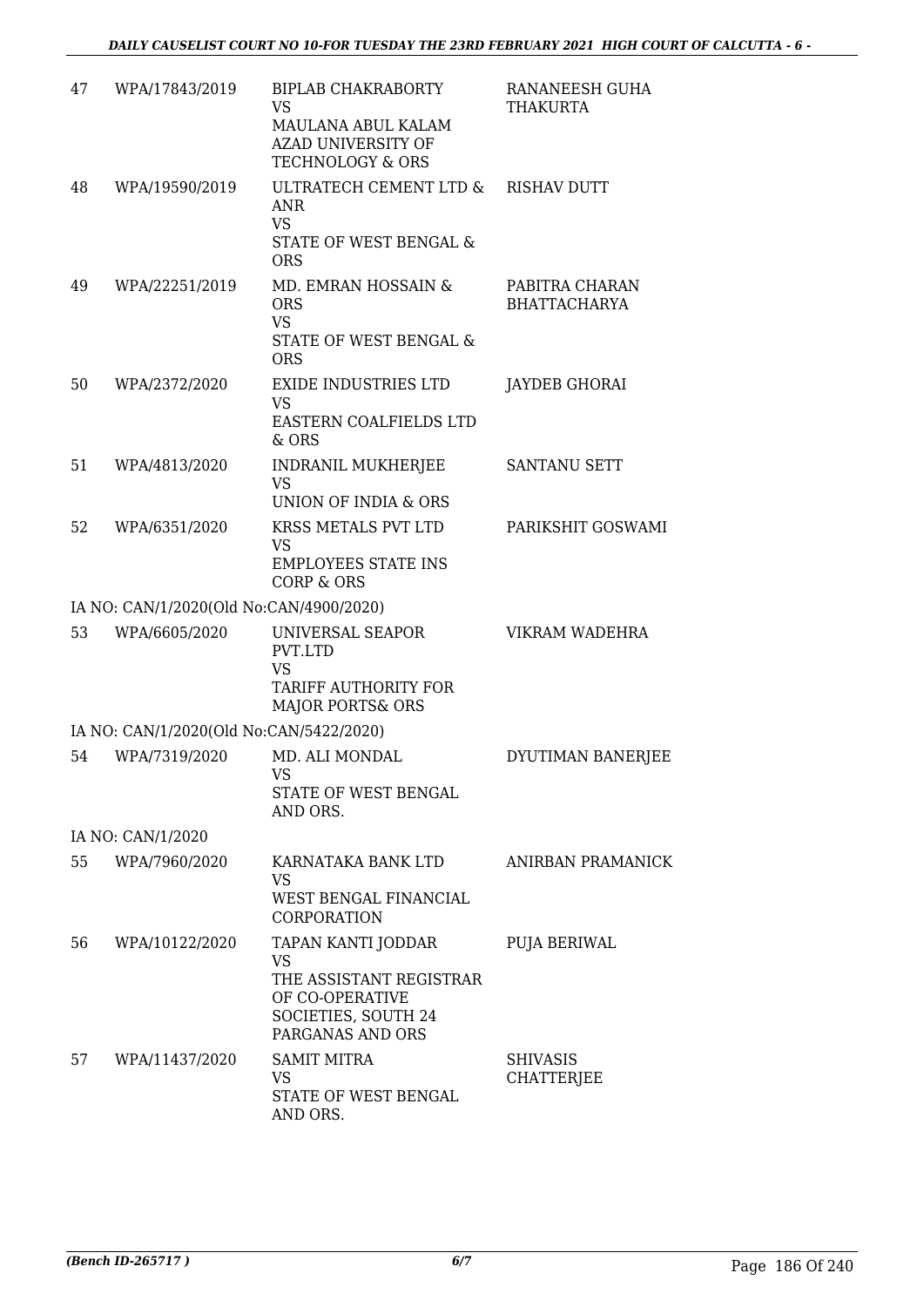| 58 | WPA/147/2021  | RAIL VIHAR CO-OP<br><b>HOUSING SOCIETY LTD</b><br>VS<br>STATE OF WEST BENGAL<br>AND ORS.                                          | VIKASH SINGH      |
|----|---------------|-----------------------------------------------------------------------------------------------------------------------------------|-------------------|
| 59 | WPA/2637/2021 | MIDNAPORE CO-<br>OPERATIVE AGRICULTURAL<br>AND RURAL DEVELOPMENT<br><b>BANK LIMITED</b><br>VS<br>STATE OF WEST BENGAL<br>AND ORS. | P.C. BHATTACHARYA |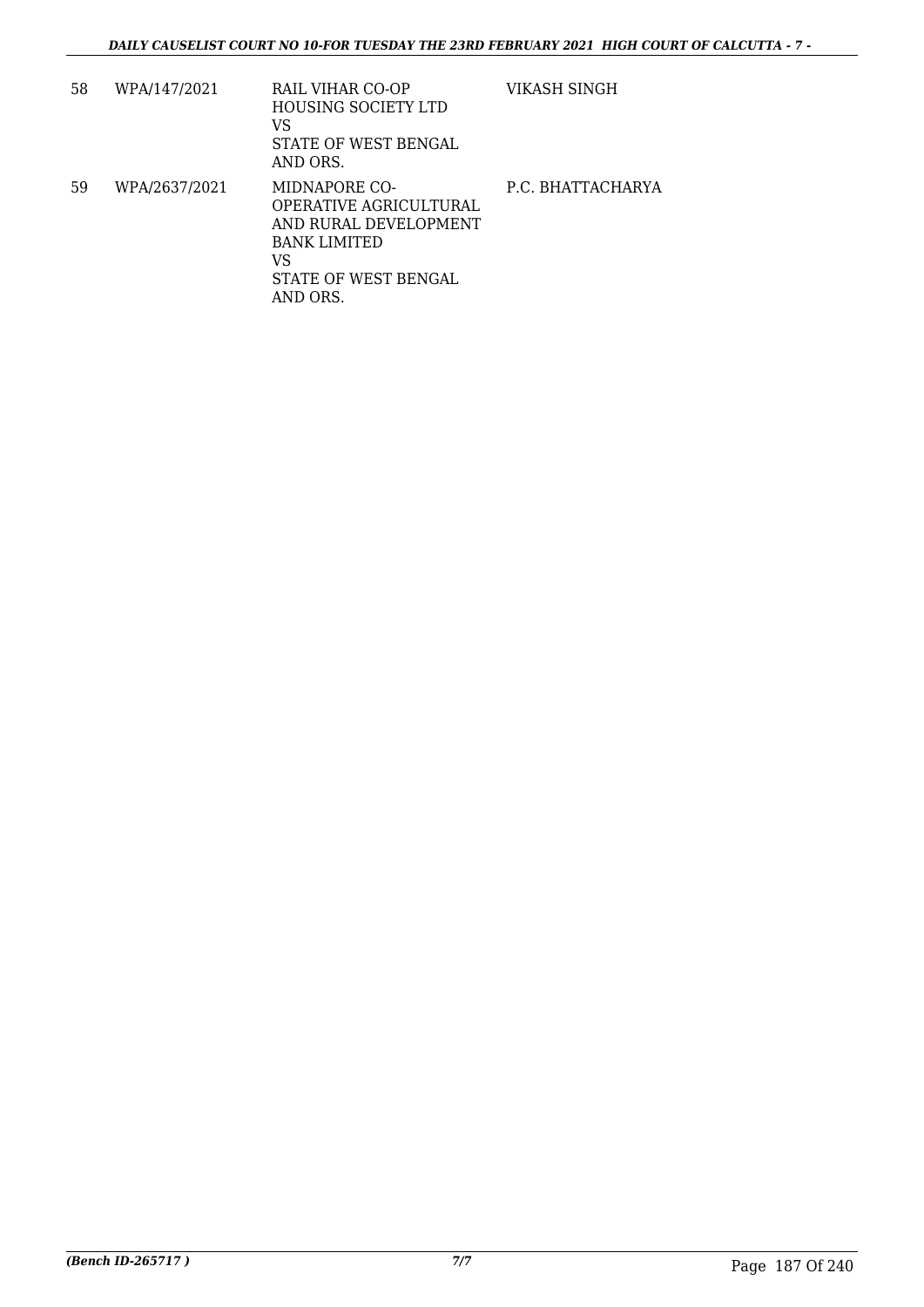

## **Appellate Side**

**DAILY CAUSELIST For Tuesday The 23rd February 2021**

#### **COURT NO. 23**

### **SINGLE BENCH (SB - X) AT 10:45 AM HON'BLE JUSTICE ARINDAM MUKHERJEE (VIA VIDEO CONFERENCE)**

#### **ON AND FROM MONDAY, THE 11TH JANUARY, 2021 - MATTERS (MOTION & HEARING) UNDER ARTICLE 226 OF THE CONSTITUTION RELATING TO RESIDUARY UNDER GROUP IX (ELECTRICITY ONLY)INCLUDING APPLICATIONS CONNECTED THERETO.**

**MATTERS (MOTION & HEARING) RELATING TO REVENUE AND TAX LAWS (EXCLUDING LAND REVENUE) UNDER GROUP IV INCLUDING APPLICATIONS CONNECTED THERETO;**

**HEARING OF CIVIL REVISION APPLICATIONS AND APPLICATIONS UNDER ARTICLE 227 OF THE CONSTITUTION INCLUDING APPLICATIONS CONNECTED THERETO.**

**IF NO ONE APPEARS FOR THE PETITIONER FOR TWO CONSECUTIVE DATES, MATTERS WILL BE TAKEN UP IN THEIR ABSENCE.**

**NOTE : APPELLATE SIDE MATTERS WILL BE TAKEN UP FIRST.**

**ORIGINAL SIDE MATTERS WILL BE TAKEN UP FROM 2 :00 P.M. AFTER COMPLETION OF ORIGINAL SIDE MATTERS, IF TIME PERMITS APPELLATE SIDE GROUP IV MATTERS WILL BE TAKEN UP. IF GROUP IV MATTER ARE COMPLETED THEN AGAIN GROUP IX MATTERS WILL BE TAKEN UP.**

> **NOTE : 1. MATTERS WILL BE TAKEN UP THROUGH PHYSICAL HEARING WHEN BOTH THE PARTIES ARE AGREED.**

**NOTE : 2. NO MENTIONING OF HEARING MATTERS FOR INCLUSION.**

**NOTE : 3. MATTERS MARKED AS LAST CHANCE SHALL BE TAKEN UP FIRST & IF NO ONE APPEARS MATTER SHALL BE DISMISSED.**

#### **TO BE MENTIONED**

| WPA/26013/2017    | M/S JAY SHREE TEA &  | MALAY DHAR |
|-------------------|----------------------|------------|
| (Non-Prosecution) | INDUSTRIES LTD.      |            |
|                   | VS                   |            |
|                   | UNION OF INDIA & ORS |            |

IA NO: CAN/1/2020

#### **SPECIALLY FIXED MATTERS**

2 WPA/21237/2010 (on 24/02/2021) SRI MURARI SARKAR VS UNION OF INDIA & ORS JIBAN HARI MALLICK

*(Bench ID-265720 ) 1/7* Page 188 Of 240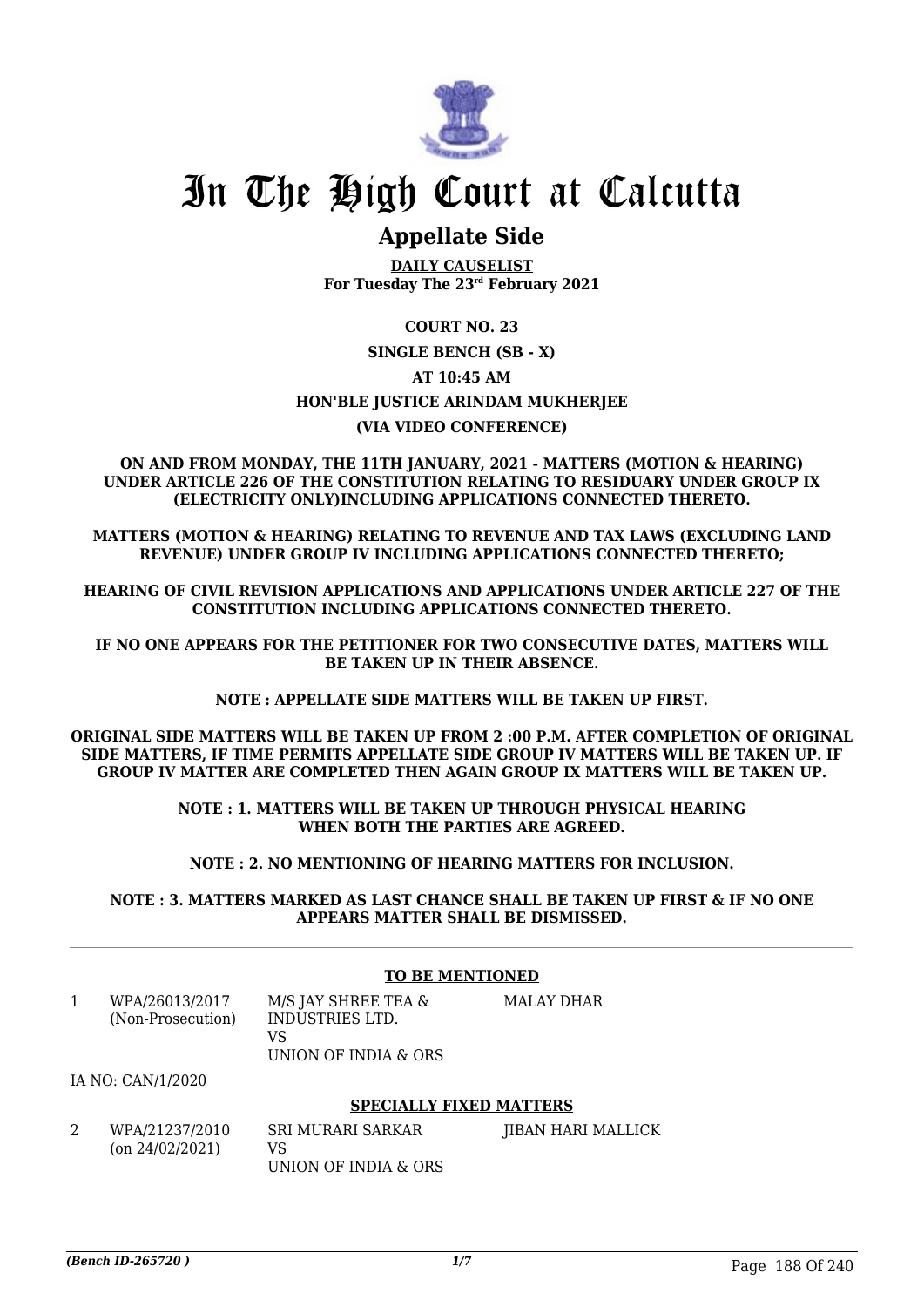| 3  | WPA/8085/2015<br>$($ on 24/02/2021) | KISHALAY CHAKRABORTY<br>VS                                                                                               | AYAN KR BORAL                |
|----|-------------------------------------|--------------------------------------------------------------------------------------------------------------------------|------------------------------|
|    |                                     | <b>UCO BANK &amp; ORS</b>                                                                                                |                              |
|    |                                     | <b>MOTION</b>                                                                                                            |                              |
|    |                                     | (GROUP - IX ELECTRICITY)                                                                                                 |                              |
| 4  | WPA/8780/2020                       | SK. NASIMUDDIN<br><b>VS</b>                                                                                              | <b>INDRANIL HALDER</b>       |
|    |                                     | CESC LIMITED AND ANR                                                                                                     |                              |
| 5  | WPA/8783/2020                       | <b>FARIDUL MALLIK</b><br><b>VS</b>                                                                                       | <b>INDRANIL HALDER</b>       |
|    |                                     | CESC LIMITED AND ANR                                                                                                     |                              |
| 6  | WPA/10152/2020                      | TANDRA CHATTERJEE<br><b>VS</b><br><b>WEST BENGALSTATE</b><br>ELECTRICITY DISTRIUTION<br><b>COMPANY LIMITED</b>           | ANIRUDDHA<br><b>KARMAKAR</b> |
| 7  | WPA/11108/2020                      | <b>VINOD SHARMA</b><br><b>VS</b>                                                                                         | ALOKE CHATTERJEE             |
|    |                                     | CESC LTD AND ORS                                                                                                         |                              |
| 8  | WPA/196/2021                        | HIMSHILA FERRO ALLOYS<br>PVT LTD AND ANR<br><b>VS</b><br>DAMODAR VALLEY<br><b>CORPORATION AND ORS</b>                    | <b>SOMA KAR GHOSH</b>        |
| 9  | WPA/221/2021                        | MANI RAM SHARMA<br><b>VS</b><br>THE WEST BENGAL STATE<br>ELECTRICITY DISTRIBUTION<br>COMPANY LIMITED AND                 | <b>NABANKUR PAUL</b>         |
|    |                                     | <b>ORS</b>                                                                                                               |                              |
| 10 | WPA/284/2021                        | <b>SUJIT MODAK</b><br><b>VS</b><br>CESC LLTD AND ORS                                                                     | <b>MD SHAKIR</b>             |
| 11 | WPA/498/2021                        | <b>RAZIA BIBI</b><br>VS FOR STRUMP OF THE STRUMP OF THE STRUMP OF THE STRUMP OF THE STRUMP OF THE STRUMP OF THE STRUMP O | <b>INDRANIL HALDER</b>       |
| 12 |                                     | <b>CESC LIMITED</b>                                                                                                      |                              |
|    | WPA/508/2021                        | AZHARUDDIN MOLLA<br><b>VS</b><br>CESC LTD AND ANR                                                                        | <b>INDRANIL HALDER</b>       |
| 13 | WPA/514/2021                        | <b>IMTIYAJ AHAMMAD</b><br><b>VS</b><br>CESC LTD AND ANR                                                                  | <b>INDRANIL HALDER</b>       |
| 14 | WPA/634/2021                        | <b>SK ZAKIR HOSSAIN</b><br>VS<br>CESC LTD AND ANR                                                                        | <b>INDRANIL HALDER</b>       |
| 15 | WPA/638/2021                        | MD. KAYEF HOSSAIN MOLLA<br>VS<br><b>CESC LIMITED</b>                                                                     | <b>INDRANIL HALDER</b>       |
| 16 | WPA/639/2021                        | KASEM KHAN<br>VS.<br>CESC LIMITED AND ANR                                                                                | <b>INDRANIL HALDER</b>       |
| 17 | WPA/641/2021                        | FIRDAUSI BIBI<br>VS<br>CESC LIMITED                                                                                      | <b>INDRANIL HALDER</b>       |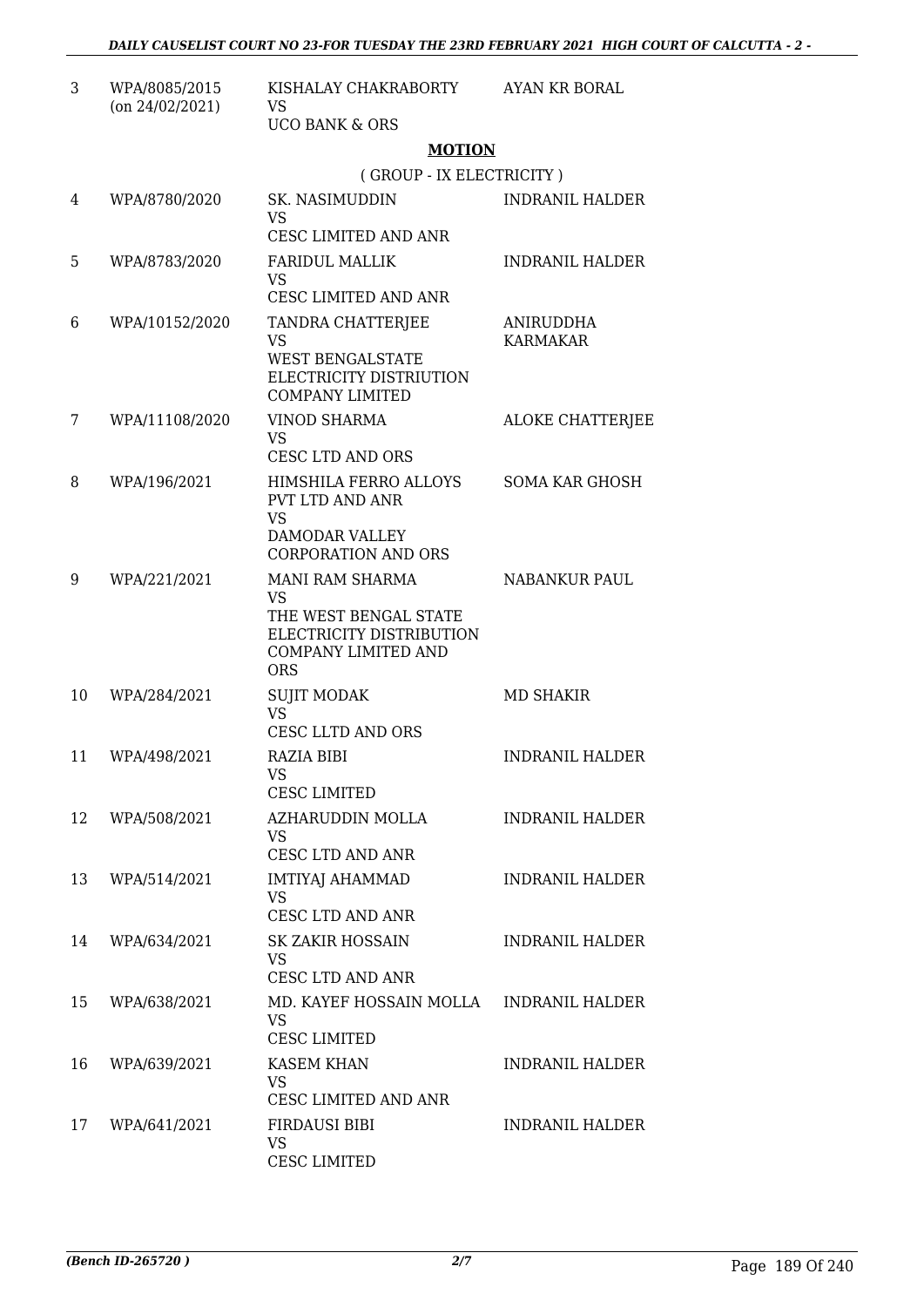| 18 | WPA/643/2021  | W. B. S. E. D. C. L.<br>VS                                                                                       | <b>SUJIT SANKAR KOLEY</b>             |
|----|---------------|------------------------------------------------------------------------------------------------------------------|---------------------------------------|
|    |               | <b>UDAY KUMAR GHOSH AND</b><br><b>ORS</b>                                                                        |                                       |
| 19 | WPA/646/2021  | W. B. S. E. D. C. L.<br><b>VS</b><br><b>SUBAL MALLIK ANR ORS</b>                                                 | SUJIT SANKAR KOLEY                    |
| 20 | WPA/693/2021  | AVIK CHATTERJEE<br><b>VS</b><br>STATE OF WEST BENGAL<br>AND ORS.                                                 | <b>GAZI FARUQUE</b><br><b>HOSSAIN</b> |
| 21 | WPA/933/2021  | JOYDEB HALDER<br>VS.<br><b>WEST BENGAL STATE</b><br><b>ELECTRICITY</b><br>DISTRTIBUTION COMPANY<br>LTD. AND ORS. | Sobhan Majumder                       |
| 22 | WPA/1049/2021 | AJOY KUMAR RAY<br>VS.<br>CALCUTTA ELECTRICITY<br>CORPORATION LIMITED                                             | KANCHAN ROY                           |
| 23 | WPA/1052/2021 | <b>SUBHASH ROY</b><br><b>VS</b><br>CALCUTTA ELECTRIC<br>SUPPLY CORPORATION<br><b>LIMITED</b>                     | KANCHAN ROY                           |
| 24 | WPA/1233/2021 | MD. SADDAM HUSSAIN<br><b>VS</b><br>CALCUTTA ELECTRIC<br>SUPPLY CORPORATION<br><b>LIMITED AND OTHERS</b>          | SYED NASIM AEJAZ                      |
| 25 | WPA/1322/2021 | <b>RENU GUPTA</b><br><b>VS</b><br><b>CESC LIMITED</b>                                                            | <b>INDRANIL HALDER</b>                |
| 26 | WPA/1352/2021 | MD. MEHATABUDDIN<br><b>MOLLA</b><br><b>VS</b><br><b>CESC LIMITED</b>                                             | <b>INDRANIL HALDER</b>                |
| 27 | WPA/1450/2021 | <b>BHOLANATH GHOSH</b><br>VS<br>CHAIRMAN, WBSEDC LTD.<br><b>AND ORS</b>                                          | HIRANMOY DATTA                        |
| 28 | WPA/1949/2021 | <b>BIMALENDU BERA</b><br>VS<br><b>WEST BENGAL STATE</b><br>ELECTRICITY DISTRIBUTION<br><b>COMPANY LIMITED</b>    | <b>BISWAJIT SAU</b>                   |
| 29 | WPA/2168/2021 | <b>SURAJIT GHOSH</b><br><b>VS</b><br><b>CESC</b>                                                                 | SAURADEEP DUTTA                       |
| 30 | WPA/2260/2021 | <b>MONMOY PAL</b><br>VS<br>STATE OF WEST BENGAL<br>AND ORS.                                                      | AMARENDRA<br><b>CHAKRABORTY</b>       |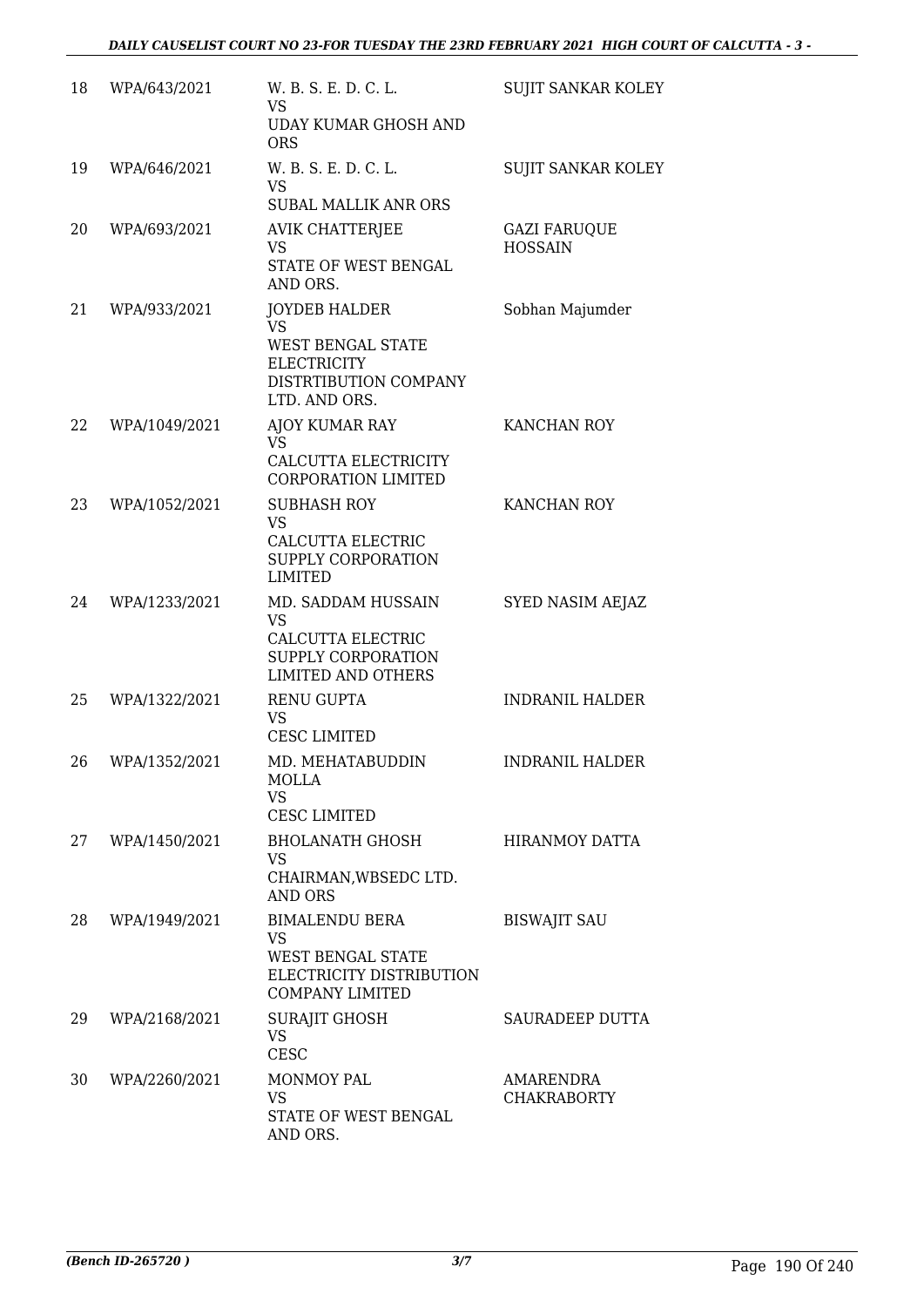| 31 | WPA/2295/2021 | RIPAN KUMAR MAITY AND<br><b>ORS</b><br><b>VS</b><br>WBSEDCL AND ORS                                                                                 | TARASANKAR<br><b>SAMANTA</b>  |
|----|---------------|-----------------------------------------------------------------------------------------------------------------------------------------------------|-------------------------------|
| 32 | WPA/2298/2021 | MANORAMA KARAK AND<br><b>ANOTHER</b><br><b>VS</b><br>WEST BENGAL STATE<br>ELECTRICITY DISTRIBUTION<br>COMPANY LTD. AND<br><b>OTHERS</b>             | <b>SMITA PAL</b>              |
| 33 | WPA/2375/2021 | PANKAJ MOHTA<br>VS<br>WEST BENGAL STATE<br>ELECTRICITY DISTRIBUTION<br><b>COMPANY LIMITED</b>                                                       | <b>SYED NURUL AREFIN</b>      |
| 34 | WPA/2453/2021 | <b>SANKAR PRAMANIK</b><br><b>VS</b><br>THE WEST BENGAL STATE<br>ELECTRICITY DISTRIBUTION<br>COMPANY LIMITED AND<br><b>ORS</b>                       | MUSHARRAF ALAM<br>SK.         |
| 35 | WPA/2465/2021 | <b>TAPAN KARMAKAR</b><br><b>VS</b><br>STATE OF WEST BENGAL<br>AND ORS.                                                                              | SUJIT KUMAR GHOSH             |
| 36 | WPA/2584/2021 | <b>SAFIKUL</b><br><b>VS</b><br>THE WEST BENGAL STATE<br>ELECTRICITY DISTRIBUTION<br><b>COMPANY LTD AND ANR</b>                                      | KAZI M RAHAMAN                |
| 37 | WPA/2645/2021 | PRADIRTA MUKHERJEE<br>VS<br>WEST BENGAL STATE<br>ELECTRICITY DISTRIBUTION<br><b>COMPANY LIMITED</b>                                                 | NIMAI CHANDRA<br><b>KONAR</b> |
| 38 | WPA/2646/2021 | <b>HAMIDA KHATOON</b><br><b>VS</b><br><b>CESC LIMITED</b>                                                                                           | <b>INDRANIL HALDER</b>        |
| 39 | WPA/2647/2021 | SIRAJ HOSSAIN MOLLA<br>VS<br><b>CESC LIMITED</b>                                                                                                    | <b>INDRANIL HYALDER</b>       |
| 40 | WPA/2770/2021 | NETAI CHAND ROY<br><b>VS</b><br>THE MANAGING DIRECTOR,<br><b>WEST BENGAL STATE</b><br>ELECTRICITY DISTRIBUTION<br>COMPANY LTD. AND<br><b>OTHERS</b> | MD. HAFIZ ALI                 |
| 41 | WPA/2972/2021 | PRINCE KUMAR RAM<br>VS<br><b>CESC LIMITED</b>                                                                                                       | MANIKA SARKAR                 |
| 42 | WPA/3068/2021 | MD ALI MOLLA<br><b>VS</b><br>CESC LTD AND ANR                                                                                                       | <b>INDRANIL HALDER</b>        |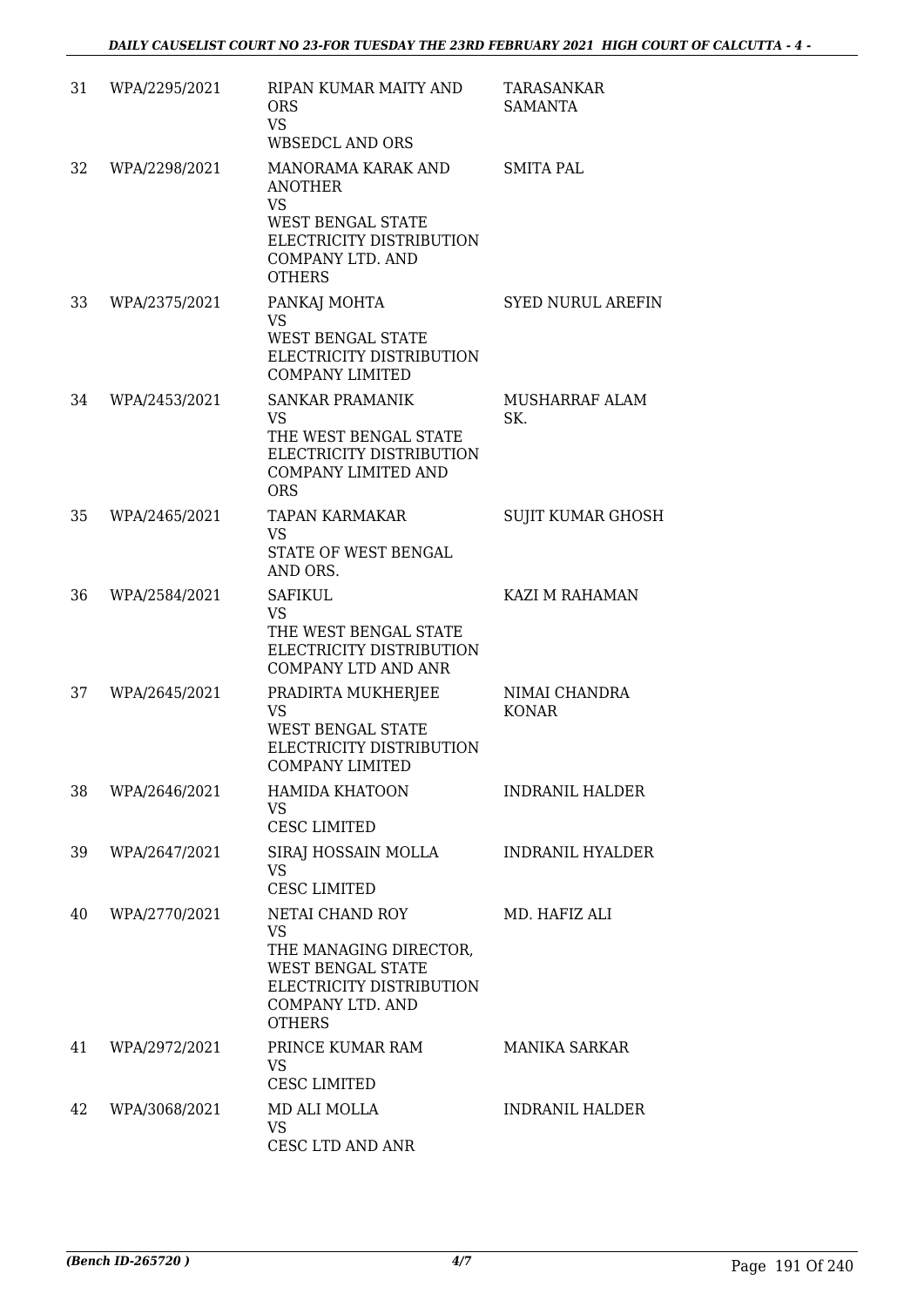| 43 | WPA/3078/2021 | DHIRAJ KUAMR HALDER<br>VS<br><b>WEST BENGAL STATE</b><br>ELECTRICITY DIST. COM<br>LTD AND ORS                            | CHANDRACHUR<br><b>CHATTERJEE</b> |
|----|---------------|--------------------------------------------------------------------------------------------------------------------------|----------------------------------|
| 44 | WPA/3091/2021 | <b>ASHOK BANERJEE</b><br>VS<br><b>WEST BENGAL STATE</b><br><b>ELECTRICITTY</b><br>DISTRIBUTION COMPANY<br>LTD AND OTHERS | KALYAN CHATTERJEE                |
| 45 | WPA/3163/2021 | <b>SWAPAN HAZRA</b><br><b>VS</b><br>W.B.S.E.D.C.L AND ORS                                                                | <b>AK SINHA</b>                  |
| 46 | WPA/3222/2021 | NASIMA BIBI<br><b>VS</b><br><b>CESC LIMITED</b>                                                                          | <b>INDRANIL HALDER</b>           |
| 47 | WPA/3247/2021 | NADIM RAJA<br><b>VS</b><br><b>CESC LIMITED</b>                                                                           | <b>INDRANIL HALDER</b>           |
| 48 | WPA/3296/2021 | SAILENDRA NATH GUPTA<br><b>VS</b><br><b>WBSEDCL AND OTHERS</b>                                                           | RAJDEEP<br><b>BHATTACHARYA</b>   |
| 49 | WPA/3556/2021 | SAMSIYAR HOSSAIN MOLLA<br><b>VS</b><br><b>CESC LIMITED</b>                                                               | <b>INDRANIL HALDER</b>           |
| 50 | WPA/3558/2021 | SK. NIJAMUDDIN<br><b>VS</b><br><b>CESC LIMITED</b>                                                                       | <b>INDRANIL HALDER</b>           |
| 51 | WPA/4154/2021 | <b>BABLU DAS</b><br><b>VS</b><br><b>CESC LIMITED</b>                                                                     | <b>BASUDEB PATRA</b>             |
| 52 | WPA/4168/2021 | DEBEANJANA HARD COKE<br>PRIVATE LIMITED AND ANR<br>VS.<br>WEST BENGAL ELECTRICITY<br>REGULATORY COMMISSION<br>AND ORS    | SIDDHARTH SHROFF                 |
| 53 | WPA/4204/2021 | SHANTIBALA PATRA AND<br>ANR<br><b>VS</b><br>S.M., DANTAN CUSTOMER<br>CARE CENTRE,<br>W.B.S.E.D.C.L. AND ORS              | LALRATAN MANDAL                  |
| 54 | WPA/4974/2021 | INDRANIL BHATTACHARYA<br>VS.<br><b>CESC LIMITED AND OTHERS</b>                                                           | <b>INDRANIL HALDER</b>           |
|    |               | <b>MOTION (GROUP IV)</b>                                                                                                 |                                  |
|    |               | (REVENUE AND TAX)                                                                                                        |                                  |
| 55 | WPA/6728/2020 | M/S S. MURUGAN LOGISTICS<br>PVT. LTD. & ANR<br><b>VS</b><br>UNION OF INDIA & ORS                                         | NILOTPAL<br><b>CHOWDHURY</b>     |

IA NO: CAN/1/2020(Old No:CAN/5639/2020)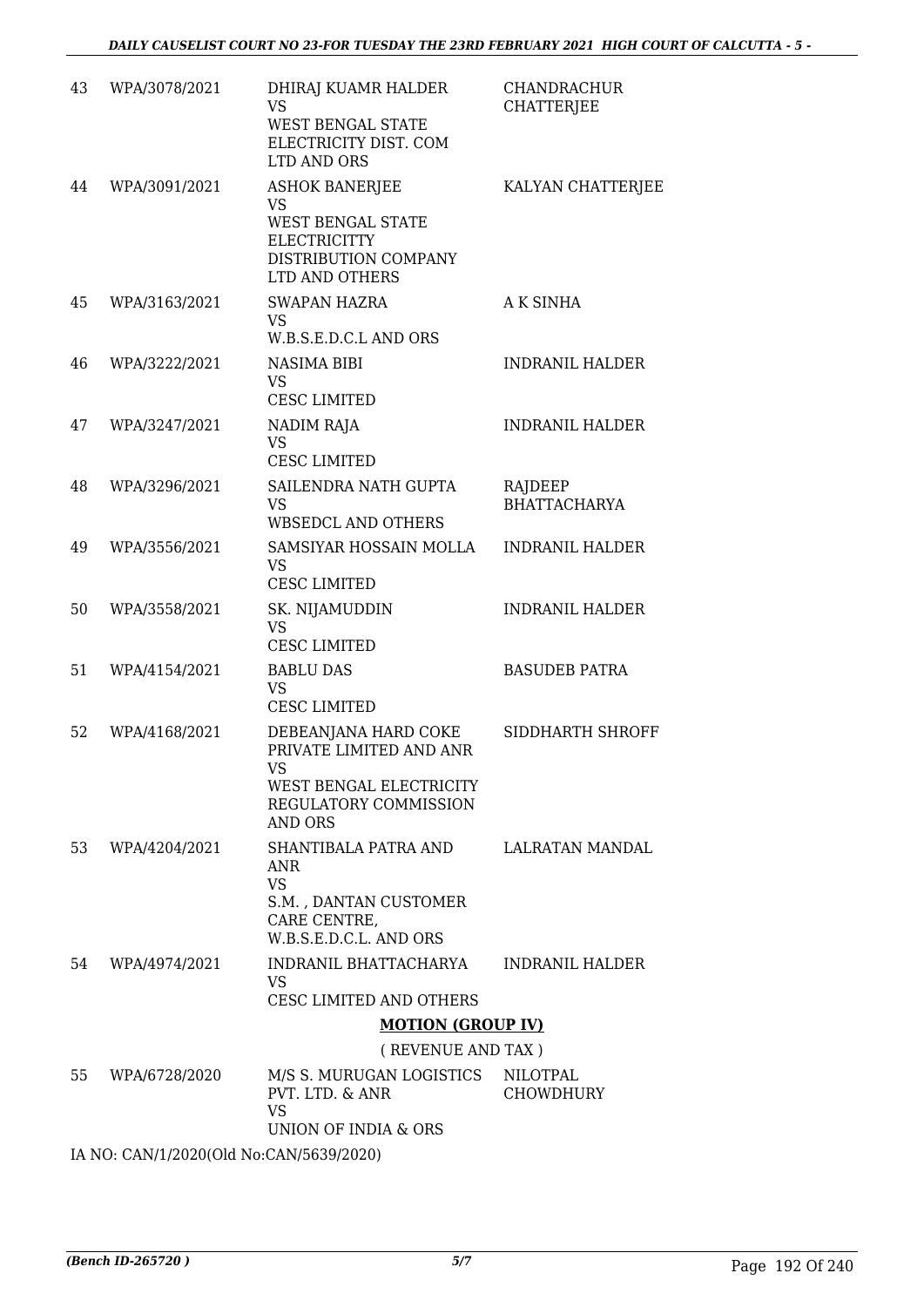| 56 | WPA/9384/2020 | MAGMA HDI GENERAL<br><b>INSURANCE COMPANY LTD</b><br>AND ANR<br><b>VS</b><br>Union of India AND ANR                                      | PARITOSH SINHA                       |
|----|---------------|------------------------------------------------------------------------------------------------------------------------------------------|--------------------------------------|
| 57 | WPA/44/2021   | PRANAYA BISWAL AND ANR<br><b>VS</b><br>DIRECTORATE OF REVENUE<br>INTELLIGENCE, KOLKATA<br>ZONAL UNIT AND ORS                             | KESHAV KUMAR<br>DARUKA               |
| 58 | WPA/224/2021  | YOGESH BANKA<br><b>VS</b><br>ASST. DIR OF<br>ENFIORCEMENT AND ORS                                                                        | <b>SHIV RATAN</b><br><b>KAKRANIA</b> |
| 59 | WPA/225/2021  | RAGHAV BANKA<br><b>VS</b><br>ASST DIR., DIR OF<br><b>ENFORCEMENT AND ORS</b>                                                             | <b>SHIV RATAN KAKARIA</b>            |
| 60 | WPA/226/2021  | <b>GOPAL KRISHNA BANKA</b><br><b>VS</b><br>ASST DIR., DIR OF<br><b>ENFORCEMENT AND ORS</b>                                               | SHIV RATNA<br><b>KAKRANIA</b>        |
| 61 | WPA/227/2021  | <b>G K TREXIM PVT LTD</b><br><b>VS</b><br>ASST DIR., DIRECTOR OF<br><b>ENFORCEMENT AND ORS</b>                                           | <b>SHIV RATAN KAKRINA</b>            |
| 62 | WPA/228/2021  | M/S BANKA BULLION PVT<br><b>LTD</b><br><b>VS</b><br>ASST DIR , DIR OF                                                                    | <b>SHIV RATAN</b><br>KAKRANIA        |
| 63 | WPA/1277/2021 | <b>ENFORCEMENT AND ORS</b><br><b>RAVID MULTIVENTURES</b><br>PRIVATE LIMITED AND<br><b>OTHERS</b><br><b>VS</b><br>UNION OF INDIA AND ORS. | RAMEEZ ALAM                          |
| 64 | WPA/1280/2021 | KAVIKA MULTIVENTURES<br>PRIVATE LIMITED AND<br><b>OTHERS</b><br><b>VS</b><br>UNION OF INDIA AND ORS.                                     | RAMEEZ ALAM                          |
| 65 | WPA/1339/2021 | LCL LOGISTIX (INDIA) PVT.<br><b>LTD</b><br><b>VS</b><br>UNION OF INDIA AND ORS.                                                          | RAKESH SARKAR                        |
| 66 | WPA/2373/2021 | <b>DUPLESH KOTHARI</b><br>VS.<br>UNION OF INDIA AND ANR                                                                                  | <b>NILOTPAL</b><br>CHOWDHURY         |
| 67 | WPA/3086/2021 | <b>SURAJ KUMAR SINGH</b><br><b>VS</b><br>THE STATE TAX OFFICER<br>KHARAGPUR RANGE AND<br><b>OTHERS</b>                                   | AMRITA PANDEY                        |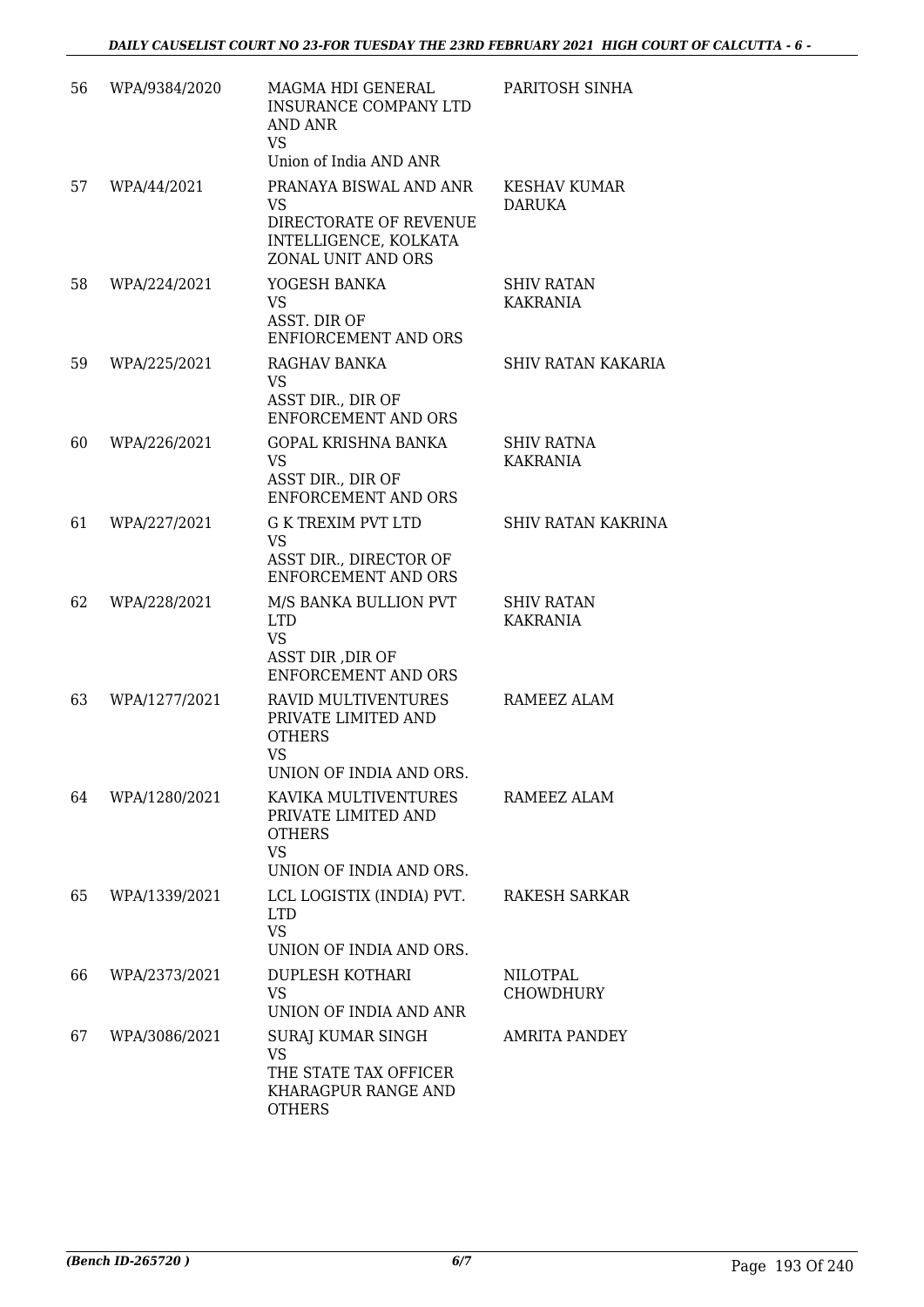| 68 | WPA/3103/2021 | MAHABIR PRASAD KEDIA<br>PROP OF M/S.<br>SANJAYCASTING AND ENG.<br>CO.<br><b>VS</b><br>UNION OF INDIA AND ORS.                                               | PRABIR BERA                   |
|----|---------------|-------------------------------------------------------------------------------------------------------------------------------------------------------------|-------------------------------|
| 69 | WPA/3213/2021 | AJAY GUPTA<br>VS<br>DEPUTY COMMISSIONER OF<br>STATE TAX AND ORS                                                                                             | RAJARSHI<br><b>CHATTERJEE</b> |
| 70 | WPA/3231/2021 | RADHA RANI AUTOMOBILE<br>AND ANR<br><b>VS</b><br><b>ASSISTANT</b><br>COMMISSIONER, STATE TAX<br>AND ORS                                                     | RAICHAND BAID                 |
| 71 | WPA/3308/2021 | ASHIRVAD FOOD PRODUCTS<br>PRIVATE LIMITED AND ORS<br>VS<br><b>SENIOR INTELLIGENCE</b><br>OFFICER, DIRECTOR<br><b>GENERAL OF GST</b><br>INTELLIGENCE AND ORS | <b>HIMANGSHU KUMAR</b><br>RAY |
| 72 | WPA/3963/2021 | <b>AMIT BHAGAT</b><br>VS<br>THE INSPECTOR ANTI<br>EVASION DEPARTMENT AND<br><b>OTHERS</b>                                                                   | <b>MANABENDRA</b><br>THAKUR   |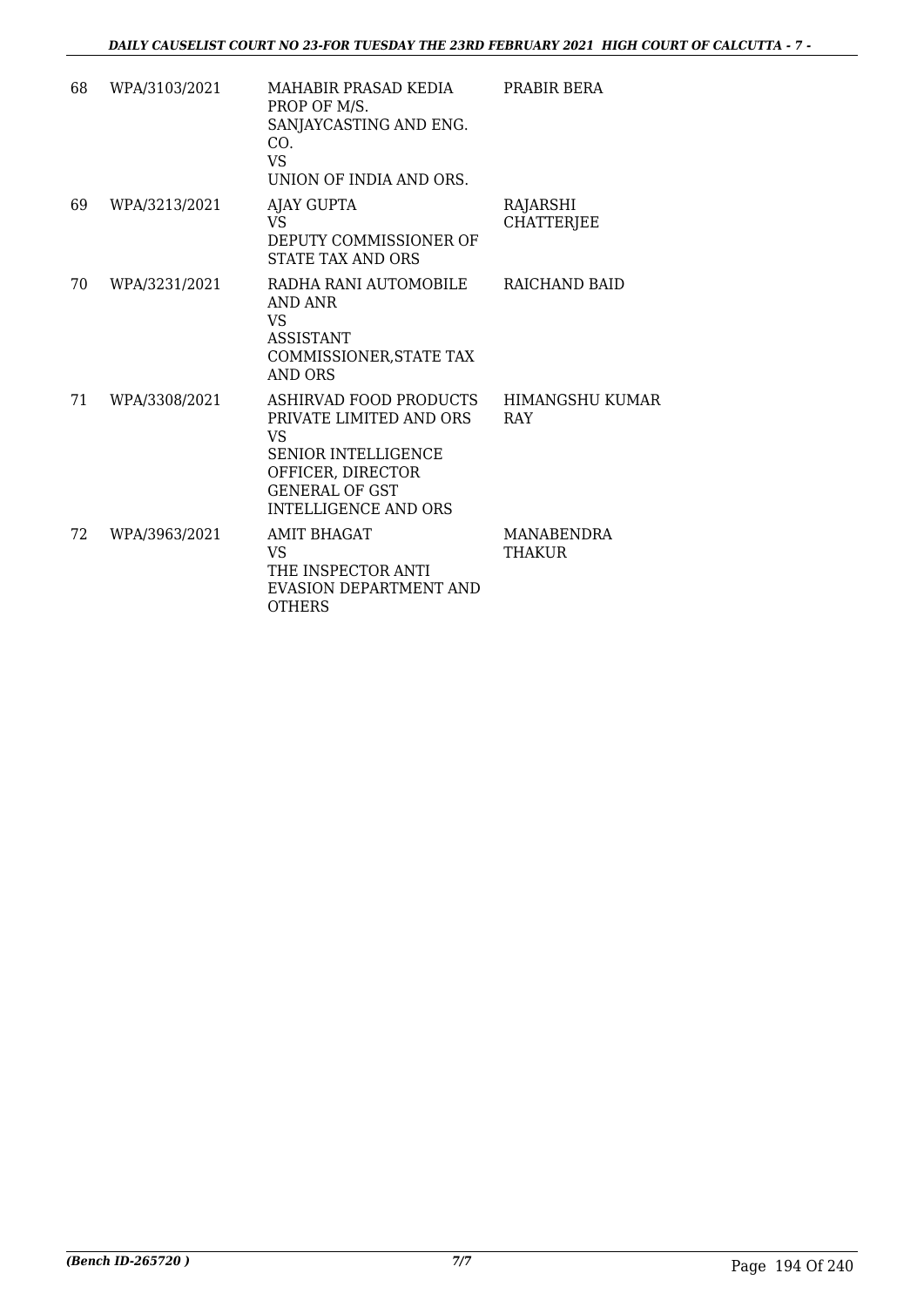

### **Appellate Side**

**DAILY CAUSELIST For Tuesday The 23rd February 2021**

**COURT NO. 18 SINGLE BENCH (SB - XI) AT 10:45 AM HON'BLE JUSTICE BISWAJIT BASU (VIA VIDEO CONFERENCE)**

**ON AND FROM MONDAY, 22ND FEBRUARY, 2021 ROSTER NOTIFIED ON 8TH JANUARY, 2021 IS MODIFIED TO THE FOLLOWING EXTENT:-**

**MATTERS (MOTION & HEARING) UNDER ARTICLE 226 OF THE CONSTITUTION RELATING TO MADRASAH EDUCATION UNDER GROUP II AND APPLICATIONS CONNECTED THERETO;**

**MATTERS (MOTION & HEARING) UNDER ARTICLE 226 OF THE CONSTITUTION RELATING TO APPOINTMENT AND SERVICE CONDITION OF PARA TEACHERS UNDER GROUP II AND APPLICATIONS CONNECTED THERETO;**

**ADMISSION AND HEARING OF CIVIL REVISION APPLICATIONS AND APPLICATIONS UNDER ARTICLE 227 OF THE CONSTITUTION OF INDIA ARISING OUT OF TESTAMENTARY, EJECTMENT / EVICTION SUITS AND PUBLIC PREMISES (UNAUTHORISED OCCUPANTS) ACT, 1971 INCLUDING APPLICATIONS CONNECTED THERETO.**

**MATTERS (MOTION & HEARING) UNDER ARTICLE 226 OF THE CONSTITUTION OF INDIA RELATING TO LAND UNDER GROUP I INCLUDING APPLICATIONS CONNECTED THERETO.**

**AND**

**ON AND FROM MONDAY, 15TH FEBRUARY, 2021 TO FRIDAY, 26TH FEBRUARY, 2021 – WILL TAKE, IN ADDITION TO HIS OWN LIST AND DETERMINATION, THE LIST AND DETERMINATION OF HON'BLE JUSTICE SHIVAKANT PRASAD.**

**NOTE: MATTERS WILL BE TAKEN UP THROUGH PHYSICAL HEARING ONLY WHEN BOTH THE PARTIES ARE AGREED.**

**SPECIAL NOTE : 1. APPLICATION (MACC) WILL BE TAKEN UP ON EVERY MONDAY AND THURSDAY.**

**2. CONTESTED APPLICATION WILL BE TAKEN UP ON EVERY WEDNESDAY AND FRIDAY.**

**3. WRIT HEARING MATTERS WILL BE TAKEN UP ON EVERY THURSDAY.**

**4. MENTIONING WILL BE TAKEN UP ON EVERY MONDAY AND THURSDAY ONLY.**

**SPL. NOTE: ON 23-02-2021, MENTIONING PERTAINING TO GROUP -1 ( LAND MATTERS ONLY ) IN MOTION STAGE WILL BE ENTERTAINED AT THE FIRST SITTING OF THE COURT.**

|   |                                                     | <b>EXTENSION OF INTERIM ORDER</b>                                                |                      |  |
|---|-----------------------------------------------------|----------------------------------------------------------------------------------|----------------------|--|
|   | SAT/65/2020                                         | PURNA CHANDRA BISWAS<br>VS<br>RANJIT BHATTACHARYA & ORS                          | SOUMEN BHATTACHARJEE |  |
|   | IA NO: CAN/1/2020(Old No:CAN/2993/2020), CAN/2/2021 |                                                                                  |                      |  |
| 2 | WPA/11788/2020<br>(C)                               | MD SIRAJUDDIN@MD SIRAJUDDIN<br>AND ORS<br>VS<br>STATE OF WEST BENGAL AND<br>ORS. | ARITRA SHANKAR RAY   |  |
|   |                                                     | <b>EAD ADDEDS</b>                                                                |                      |  |

#### **FOR ORDERS**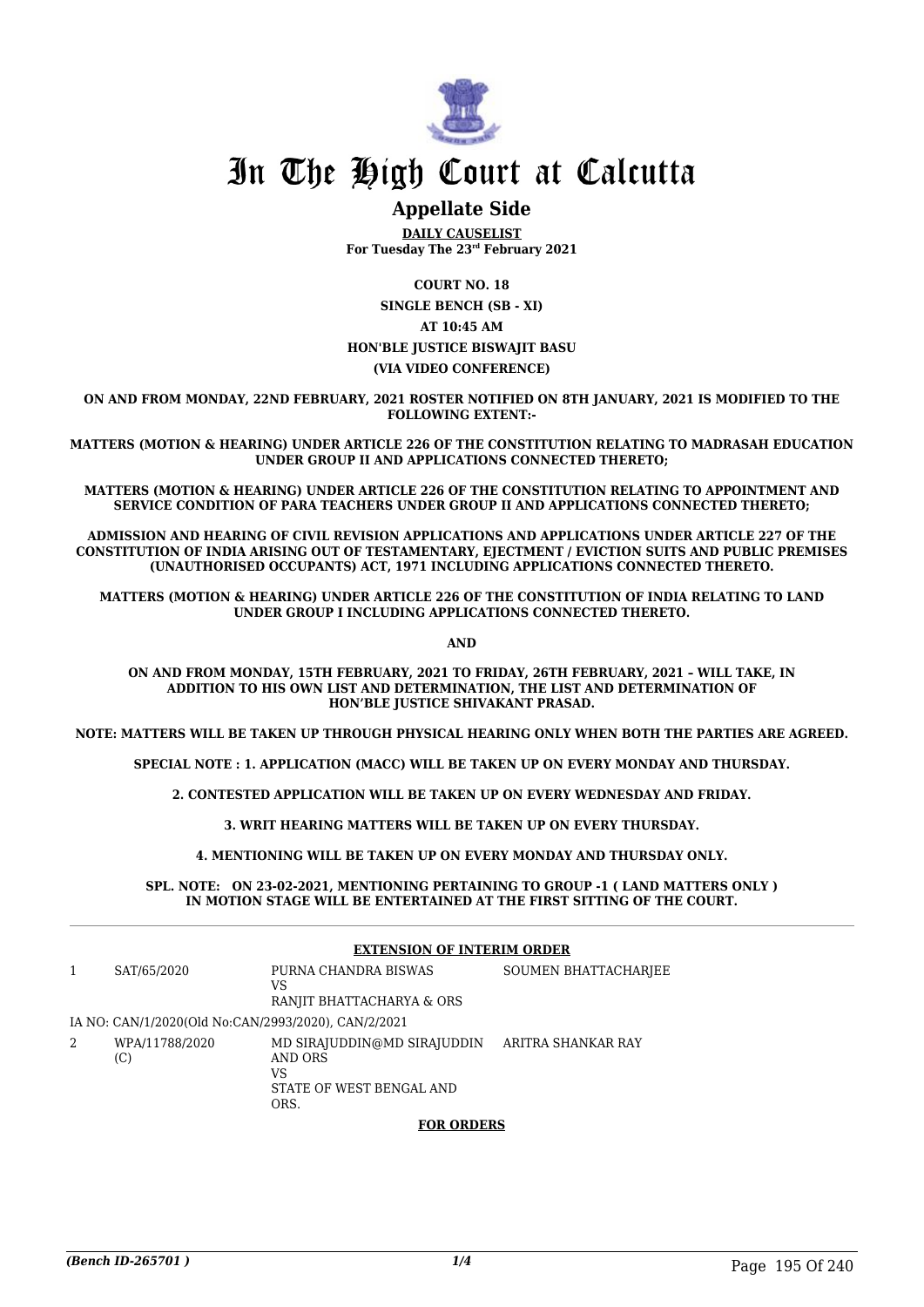| 3  | CO/1738/2016<br>(C)                                  | SUBHAS CHANDRA JANA<br>VS                                                   | DEBAPRATIM BANERJEE               |
|----|------------------------------------------------------|-----------------------------------------------------------------------------|-----------------------------------|
|    |                                                      | <b>GURUDAS GHOSH</b><br><b>NEW MOTION</b>                                   |                                   |
| 4  | CO/174/2021<br>$[$ No Caveat $]$ $(C)$               | SABYASACHI PAL<br>VS.<br><b>SREEKUMAR GHOAH</b>                             | SNEHANSHU MAJUMDAR                |
| 5  | CO/298/2021<br>(NO CAVEAT)                           | PRADIP KUMAR MITRA<br>VS<br><b>SWATI GHOSH AND ORS</b>                      | ANIT KUMAR RAKSHIT                |
| 6  | CO/328/2021<br>(NO CAVEAT) [ 03-0-<br>$-2021$ ]      | MADHU CHOURASIA ABD ORS<br>VS<br>RAJA SHAH AND ANR                          | <b>SUHRID SUR</b>                 |
| 7  | CO/378/2021<br>(NO CAVEAT)                           | PRASUN KUMAR MALLICK<br>@PRASUM MALLICK<br>VS<br><b>GITU PROSAD AND ORS</b> | ARUN BANDYOPADHYAY                |
| 8  | CO/388/2021<br>$[$ No. Caveat $]$ $(C)$              | JAYANTA KR. MULLICK<br>VS<br>TAPASI CHANDRA AND ORS.                        | <b>JOYITA ROY</b>                 |
| 9  | CO/406/2021<br>$[$ No. Caveat $]$ $(C)$              | <b>MOLOY MUKHERJEE</b><br>VS<br><b>SMT MADHUSHREE BISWAS</b>                | MS JHILICK DAS                    |
|    |                                                      | <b>APPLICATION</b>                                                          |                                   |
| 10 | WPA/3989/2017                                        | DR. SUKUMAR MK. GHOSH<br>VS                                                 | SHYMAL KUMAR SIKDAR               |
|    |                                                      | STATE OF WEST BENGAL & ORS                                                  |                                   |
|    | IA NO: CAN/1/2017(Old No:CAN/10308/2017)             |                                                                             |                                   |
| 11 | CO/2067/2018<br>(ADDITION OF PARTY)                  | PRAFULLA KUMAR GHOSH<br>VS<br><b>SULEKHA KARATI</b>                         | KAMAN SAHOO                       |
|    | IA NO: CAN/1/2019(Old No:CAN/5937/2019), CAN/2/2021  |                                                                             |                                   |
|    | wt12 CO/3004/2018                                    | PRAFULLA KR. GHOSH<br>VS<br>SULEKHA KARATI                                  | KAMAN SAHOO                       |
|    | IA NO: CAN/1/2021                                    |                                                                             |                                   |
| 13 | RVW/9/2019                                           | KABRA MARBLE CORPORATION &<br><b>ORS</b><br>VS                              | SUBHASISH<br><b>CHAKRABORTY</b>   |
|    |                                                      | SUDIPTO MUKHERJEE & ANR                                                     |                                   |
| 14 | CO/2971/2019                                         | PROFESSOR SK. SAHANUL HAQUE<br>VS<br>SK. MD. QUASIN & ORS                   | ABHIJIT SARKAR                    |
|    | IA NO: CAN/1/2019(Old No:CAN/12308/2019), CAN/3/2020 |                                                                             |                                   |
| 15 | WPA/10450/2019<br>(AMENDMENT)                        | AKMOL HOSSAIN & ORS<br>VS                                                   | TANUJA BASAK                      |
|    | IA NO: CAN/1/2020(Old No:CAN/2041/2020)              | STATE OF WEST BENGAL & ORS                                                  |                                   |
| 16 | RVW/54/2020                                          | <b>AVIJIT DEY</b>                                                           | TAPAS DUTTA                       |
|    |                                                      | VS<br>UTTARPARA KOTRUNG<br>MUNICIPALITY & ORS.                              |                                   |
|    | IA NO: CAN/1/2020, CAN/2/2020                        |                                                                             |                                   |
|    | wt17 CO/4284/2016                                    | AVIJIT DEY<br>VS<br>UTTARPARA KOTRUNG<br>MUNICIPALITY & ORS                 | SUMANTA SARATHI<br><b>BHOWMIK</b> |
| 18 | CPAN/729/2020                                        | MD JAWAID NEHAL<br>VS<br>LD JUDGE BISWAJYOTI<br>CHATTERJEE                  | ABHIJIT SARKAR                    |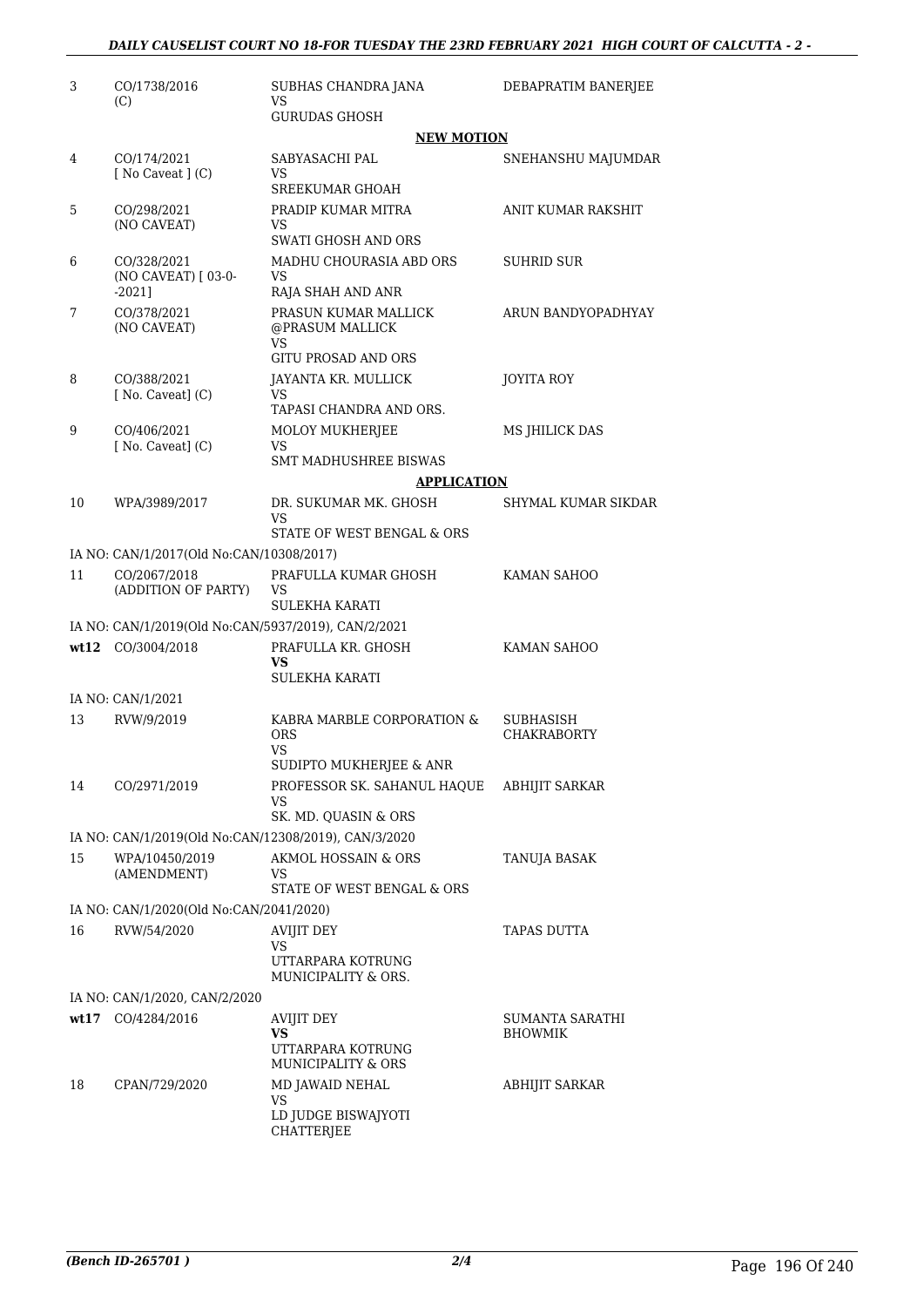#### *DAILY CAUSELIST COURT NO 18-FOR TUESDAY THE 23RD FEBRUARY 2021 HIGH COURT OF CALCUTTA - 3 -*

|       | wt19 CO/4296/2019               | MD JAWAID NEHAL<br>VS<br><b>SK MD OUASIN</b>                                                     | ABHIJIT SARKAR        |
|-------|---------------------------------|--------------------------------------------------------------------------------------------------|-----------------------|
| 20    | CPAN/730/2020                   | SK BAG BVL HAQUE<br>VS.<br>LD JUDGE BISWAJYOTI<br>CHATTERJEE                                     | ABHIJIT SARKAR        |
| wt.21 | CO/4297/2019                    | SK BAGBUL HOQUE<br>VS<br>SK MD QUASIN                                                            | <b>ABHIJIT SARKAR</b> |
| 22    | SAT/19/2021<br>[u/s. 5]         | <b>LATTU DAS</b><br>VS<br>SIBU DAS                                                               | <b>GAUTAM DAS</b>     |
|       | IA NO: CAN/1/2021               | <b>MOTION</b>                                                                                    |                       |
| 23    | CO/2013/2016<br>(11 a.m.) [C]   | MESSERS APARNA TRADING<br>CORPORATION AGENCY DEPT.<br>VS.                                        | SOMA RAY CHAUDHURI    |
| 24    | CO/2559/2019<br>$[01-03-2021]$  | BOARD OF TRUSTEES & ANR.<br>ALAKPRAVA DINGAL & ORS<br>VS.<br><b>GOUTAM KUMAR MAITY &amp; ORS</b> | SUTIRTHA DAS          |
| 25    | CO/3554/2019                    | DEBI PROSAD CHAKRABORTY<br>VS.<br>RANU GHOSH                                                     | <b>IFTEKAR MUNSHI</b> |
| 26    | WPA/17281/2019                  | <b>SAHEDA BIBI</b><br>VS.<br>STATE OF WEST BENGAL & ORS.                                         | ASRAF MONDAL          |
| 27    | CO/906/2020                     | PRANABESH SAMANTA<br>VS<br>KALYANI MONDAL & ORS.                                                 | ANTARA PANJA          |
| 28    | CO/1478/2020<br>$[24-02-2021]$  | KAMAL KUMAR ROY<br>VS<br>SUBNALANE MAZUMDER                                                      | PRASANT KUMAR DUTT    |
| 29    | CO/1542/2020                    | DINESH KUMAR ARYA<br>VS<br>RAMESH KUMAR ARYA                                                     | SOUMYAJIT BHATTA      |
| 30    | CO/1612/2020<br>[24-02-2021]    | RABI SHANKAR GUPTA @ HARI<br>SHANKAR GUPTA<br>VS                                                 | MD RIZWAN ALAM        |
| 31    | CO/1670/2020<br>$[25-02-2021]$  | DEEPSIKHA SENGUPTA<br>NUPUR ROY<br>VS<br>PIYALI PALIT                                            | SANANDA GANGULI       |
| 32    | WPA/7667/2020<br>$[01-03-2021]$ | <b>SK ARIF ABBAS</b><br>VS.<br>State of West Bengal                                              | TANUJA BASAK          |
|       | IA NO: CAN/1/2020               |                                                                                                  |                       |
| 33    | WPA/9157/2020<br>$[01-03-2021]$ | MIR MAHEBAR ALI<br>VS<br>State of West Bengal                                                    | TANUJA BASAK          |
| 34    | WPA/11083/2020                  | <b>SUTAPA MANNA</b><br>VS<br>STATE OF WEST BENGAL AND<br>ORS.                                    | SANTANU MAJI          |
| 35    | CO/83/2021<br>$[01-03-2021]$    | SUBHASH CHANDRA MONDAL<br>AND OTHERS<br>VS<br>SOUMEN SARKAR AND OTHERS                           | KOUSHIKEE BANERJEE    |
| 36    | CO/90/2021<br>(No Caveat)       | <b>TANWEER</b><br>VS<br>HOU YO FANG                                                              | SANJIDA SULTANA       |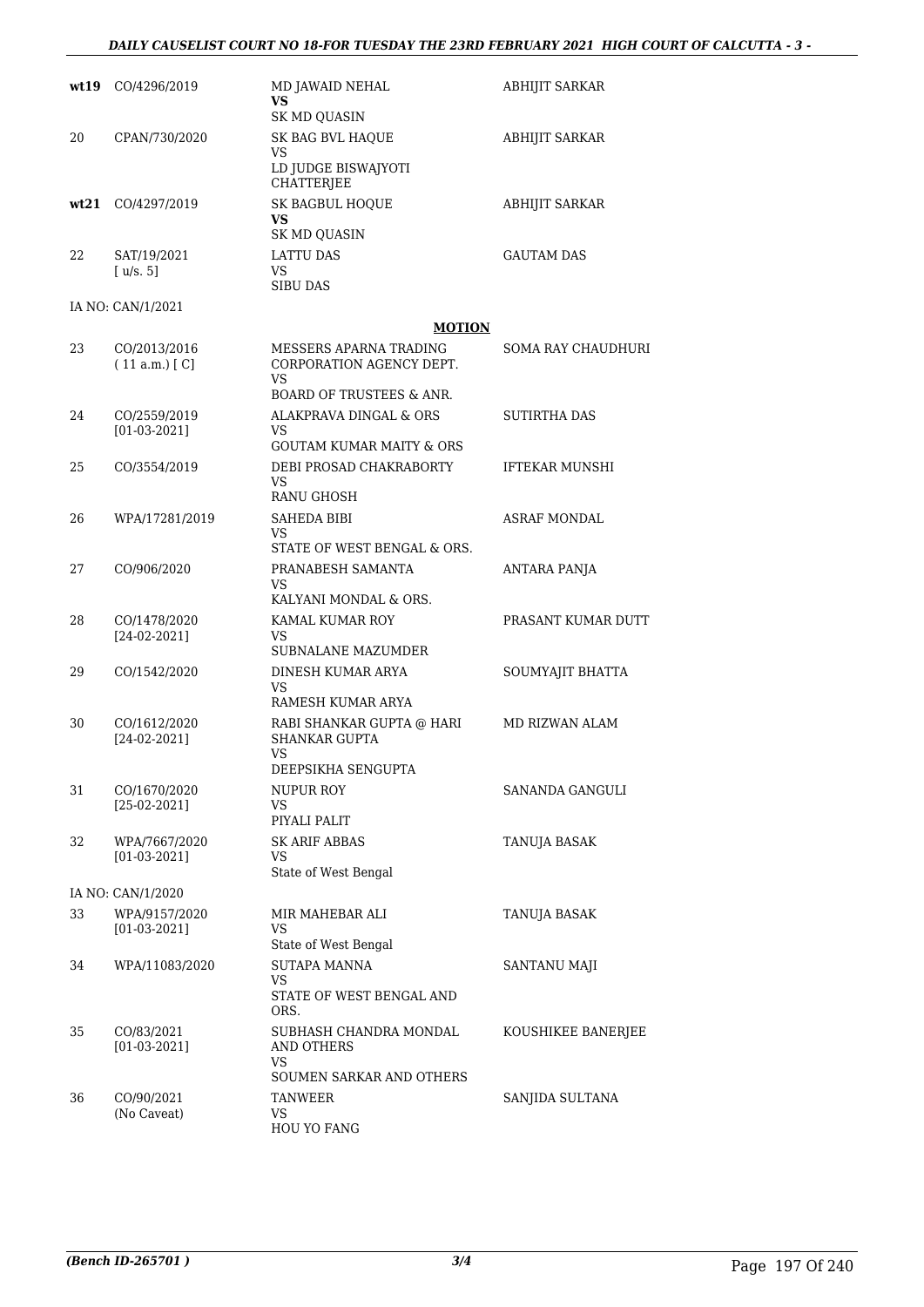#### *DAILY CAUSELIST COURT NO 18-FOR TUESDAY THE 23RD FEBRUARY 2021 HIGH COURT OF CALCUTTA - 4 -*

| 37 | CO/180/2021                   | M/S BAJINATH CHOUBEY AND<br><b>COMPANY</b><br>VS.<br>VINAY CHANDRA DEVIDAS AND<br><b>ORS</b> | <b>SOUMYO SUBHRA RAY</b> |
|----|-------------------------------|----------------------------------------------------------------------------------------------|--------------------------|
| 38 | CO/244/2021                   | SUKANTA BANERJEE<br>VS<br>SAMIR BANERJEE AND ORS                                             | <b>MANAS DASGUPTA</b>    |
| 39 | CO/246/2021                   | AJIBAR LASKAR<br>VS.<br>KASHED ALI LASKAR AND ORS                                            | SAFIOUE ALI MIDDE        |
| 40 | CO/292/2021<br>$[24-02-2021]$ | SHYAMAL KR SADHUKHAN AND<br><b>ANR</b><br>VS.<br>AJAY SADHUKHAN                              | RISHABH DUTTA GUPTA      |
| 41 | WPA/1557/2021                 | SK FARIJUDDIN AHAMED<br>VS.<br>STATE OF WEST BENGAL AND<br>ORS.                              | <b>SAMIRUL SARDER</b>    |
| 42 | WPA/3069/2021                 | BIDHAN CHANDRA MONDAL<br>VS<br>STATE OF WEST BENGAL AND<br>ORS.                              | SANTANU MAJI             |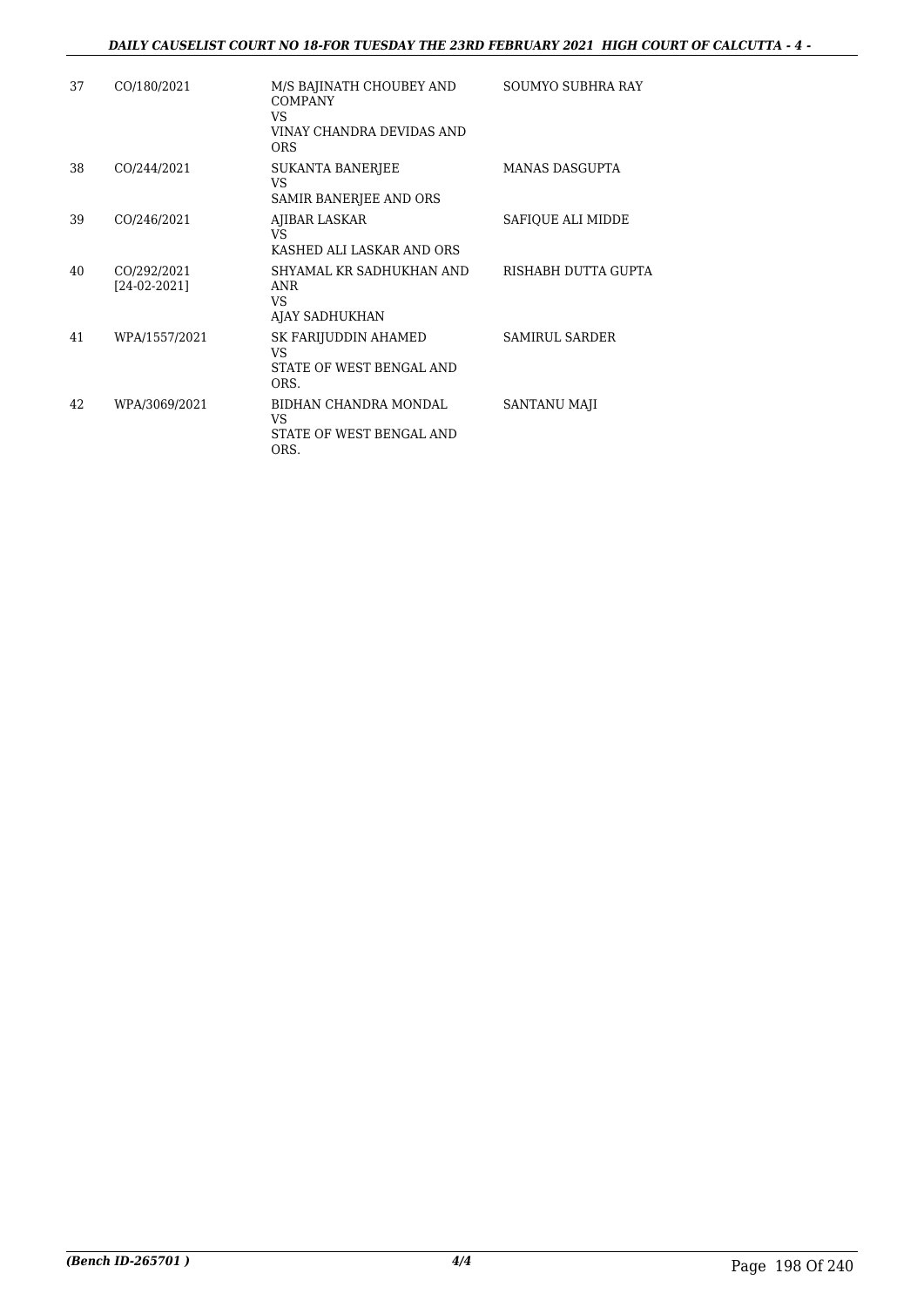

### **Appellate Side**

**DAILY CAUSELIST For Tuesday The 23rd February 2021**

**COURT NO. 24 SINGLE BENCH (SB - XII) AT 10:45 AM HON'BLE JUSTICE AMRITA SINHA (VIA VIDEO CONFERENCE)**

#### **ON AND FROM MONDAY, 11TH JANUARY, 2021 ROSTER NOTIFIED ON 8TH JANUARY, 2021 IS MODIFIED TO THE FOLLOWING EXTENT :- MATTERS (MOTION & HEARING) UNDER ARTICLE 226 OF THE CONSTITUTION RELATING TO MUNICIPALITIES AND PANCHAYATS (EXCLUDING MATTERS RELATED TO CO-OPERATIVE SOCIETIES) UNDER GROUP V AND APPLICATIONS CONNECTED THERETO (INCLUDING ALL SERVICE MATTERS RELATED TO MUNICIPALITY AND CONNECTED APPLICATIONS CONNECTED THERETO).**

**THE FOLLOWING NOTES WILL BE EFFECTIVE ON AND FROM 11.01.2021.**

**SPECIAL NOTE : NO FURTHER INCLUSION IN THE LIST WILL BE ALLOWED UNTIL FURTHER ORDER.**

 **1.ON EVERY MONDAY MUNICIPALITY MOTIONS WILL BE TAKEN UP FOR THE WHOLE DAY. IF TIME PERMITSPANCHAYAT MOTIONS WILL BE TAKEN UP.** 

**2. ON EVERY TUESDAY PANCHAYAT MOTIONS WILL BE TAKEN UP TILL RECESS. AFTER RECESS APPLICATIONSWILL BE TAKEN UP AND IF TIME PERMITS PANCHAYAT MOTIONS WILL BE TAKEN UP AND THEREAFTERMUNICIPALITY MOTIONS WILL BE TAKEN UP.**

**3. ON EVERY WEDNESDAY MUNICIPALITY MOTIONS WILL BE TAKEN UP TILL RECESS. AFTER RECESS CONTEMPT MATTERS WILL BE TAKEN UP AND IF TIME PERMITS MUNICIPALITY MOTIONS WILL BE TAKENUP AND THEREAFTER PANCHAYAT MOTIONS WILL BE TAKEN UP.** 

**4. ON EVERY THURSDAY PANCHAYAT MOTIONS WILL BE TAKEN UP TILL RECESS. AFTER RECESS HEARING MATTERS WILL BE TAKEN UP. IF TIME PERMITS PANCHAYAT MOTIONS WILL BE TAKEN UP AND THEREAFTER MUNICIPALITY MOTIONS WILL BE TAKEN UP.**

**5. ON EVERY FRIDAY PANCHAYAT MOTIONS WILL BE TAKEN UP TILL RECESS. AFTER RECESS HEARING MATTERS WILL BE TAKEN UP AND IF TIME PERMITS PANCHAYAT MOTIONS WILL BE TAKEN UP AND THEREAFTER MUNICIPALITY MOTIONS WILL BE TAKEN UP.** 

**NOTE: MATTERS WILL BE TAKEN UP THROUGH PHYSICAL HEARING ONLY WHEN BOTH THE PARTIES ARE AGREED**

#### **TO BE MENTIONED**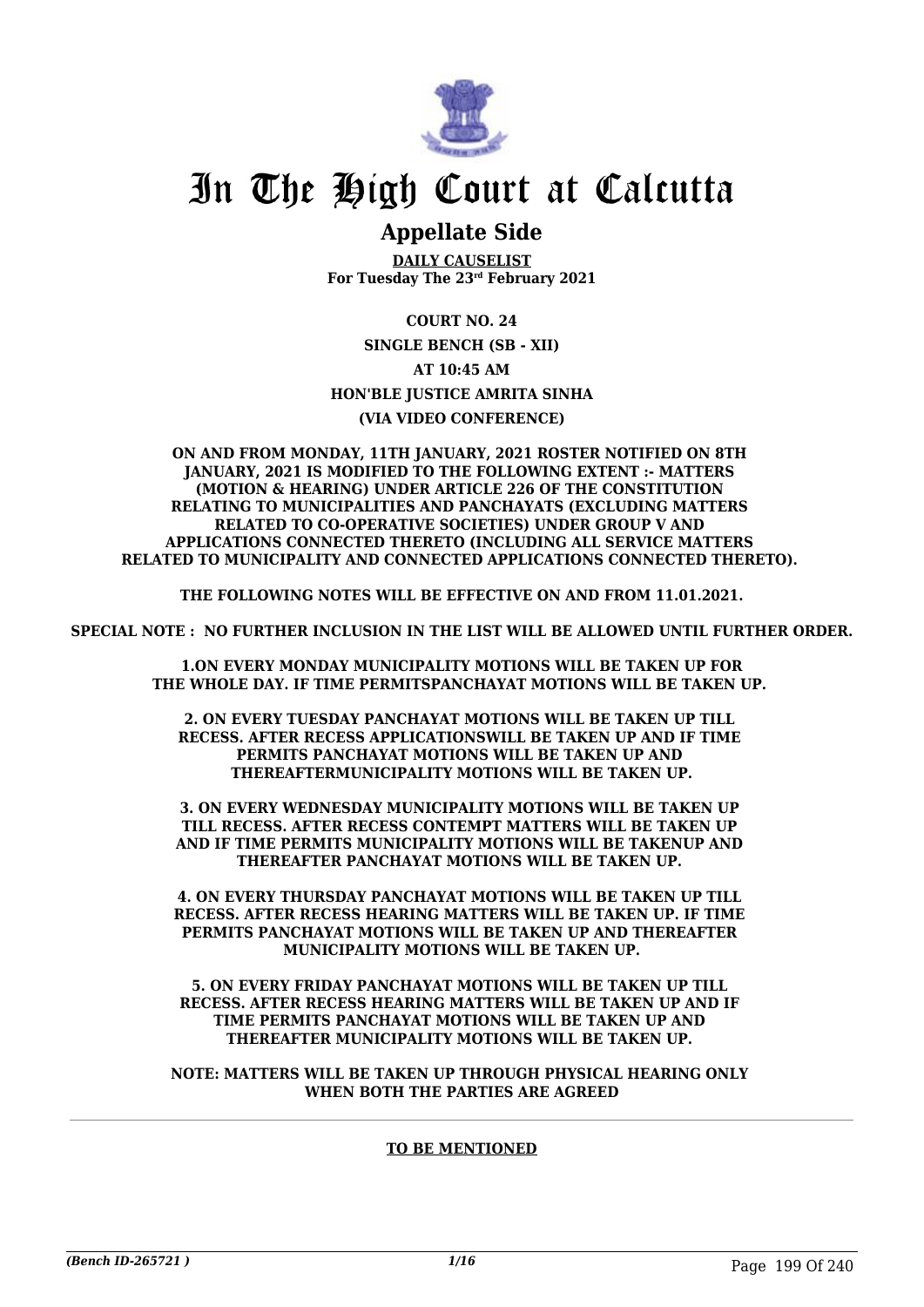| 1               | WPA/3993/2019<br>[Non prosecution] | <b>SUKHEN CHATTERJEE</b><br>VS<br>STATE OF WEST BENGAL &<br>ORS.                                           | SABYASACHI HAZRA                   |
|-----------------|------------------------------------|------------------------------------------------------------------------------------------------------------|------------------------------------|
| 2               | WPA/16212/2019<br>[Correction]     | SK. SADDAT HOSSAIN<br>VS<br>THE HMC & ORS                                                                  | SK. FARIDULLAH                     |
|                 |                                    | <b>MUNICIPALITY - MOTIONS</b>                                                                              |                                    |
| 3               | WPA/14225/2019                     | M/S BIRESWAR DUTT<br>ESTATES PRIVATE LIMITED<br>$&$ ANR<br><b>VS</b><br>KOLKATA MUNICIPAL                  | <b>BHASKAR SENGUPTA</b>            |
|                 |                                    | <b>CORPORATION &amp; ORS</b>                                                                               |                                    |
| 4               | WPA/23443/2019                     | PALLY KALYAN SAMITY &<br><b>ORS</b><br><b>VS</b>                                                           | EJAJ KHAN                          |
|                 |                                    | STATE OF WEST BENGAL &<br><b>ORS</b>                                                                       |                                    |
| 5               | WPA/2064/2020                      | <b>SUBRATA GUPTA &amp; ORS</b><br><b>VS</b><br>STATE OF WEST BENGAL &<br><b>ORS</b>                        | SULAANA BAGCHI (<br>BHATTACHARYA)  |
|                 | IA NO: CAN/2/2020                  |                                                                                                            |                                    |
| wt <sub>6</sub> | WPA/10420/2020                     | <b>MANOJ KUMAR</b><br><b>BHATTACHARYA</b><br><b>VS</b><br>THE KOLKATA MUNICIPAL<br>CORPORATION             | SARYATI DATTA                      |
| 7               | WPA/8275/2020                      | <b>BISWARUP PAUL</b><br><b>VS</b><br>THE KOLKATA MUNICIPAL<br><b>CORPORATION AND OTHERS</b>                | <b>SUTHIRTHA DAS</b>               |
| 8               | WPA/9017/2020                      | <b>SUNAND PRASAD SHAW</b><br>VS<br><b>STATE OF WEST BENGAL</b><br>AND ORS.                                 | PRATAP RANJAN<br><b>CHATTERJEE</b> |
| 9               | WPA/9594/2020                      | GAYATRI SAHA AND ANR.<br>VS.<br>KOLKATA MUNICIPAL<br><b>CORPORATION AND ORS.</b>                           | MAHABOOB AHMED                     |
| 10              | WPA/10390/2020                     | ABDUL HABIB MONDAL<br>VS.<br>THE BIDHANNAGAR<br>MUNICIPAL CORPORATION                                      | ASISH DUTTA                        |
| 11              | WPA/11566/2020                     | DR CHIRA RANJAN BISWAS<br><b>AND OTHERS</b><br><b>VS</b><br>CHAIRMAN, KAMARHATI<br>MUNICIPALITY AND OTHERS | Sourav Chatterjee                  |
| 12              | WPA/11637/2020                     | PROVA BISWAS<br>VS<br>STATE OF WEST BENGAL<br>AND ORS.                                                     | NILOTPAL<br><b>CHATTERJEE</b>      |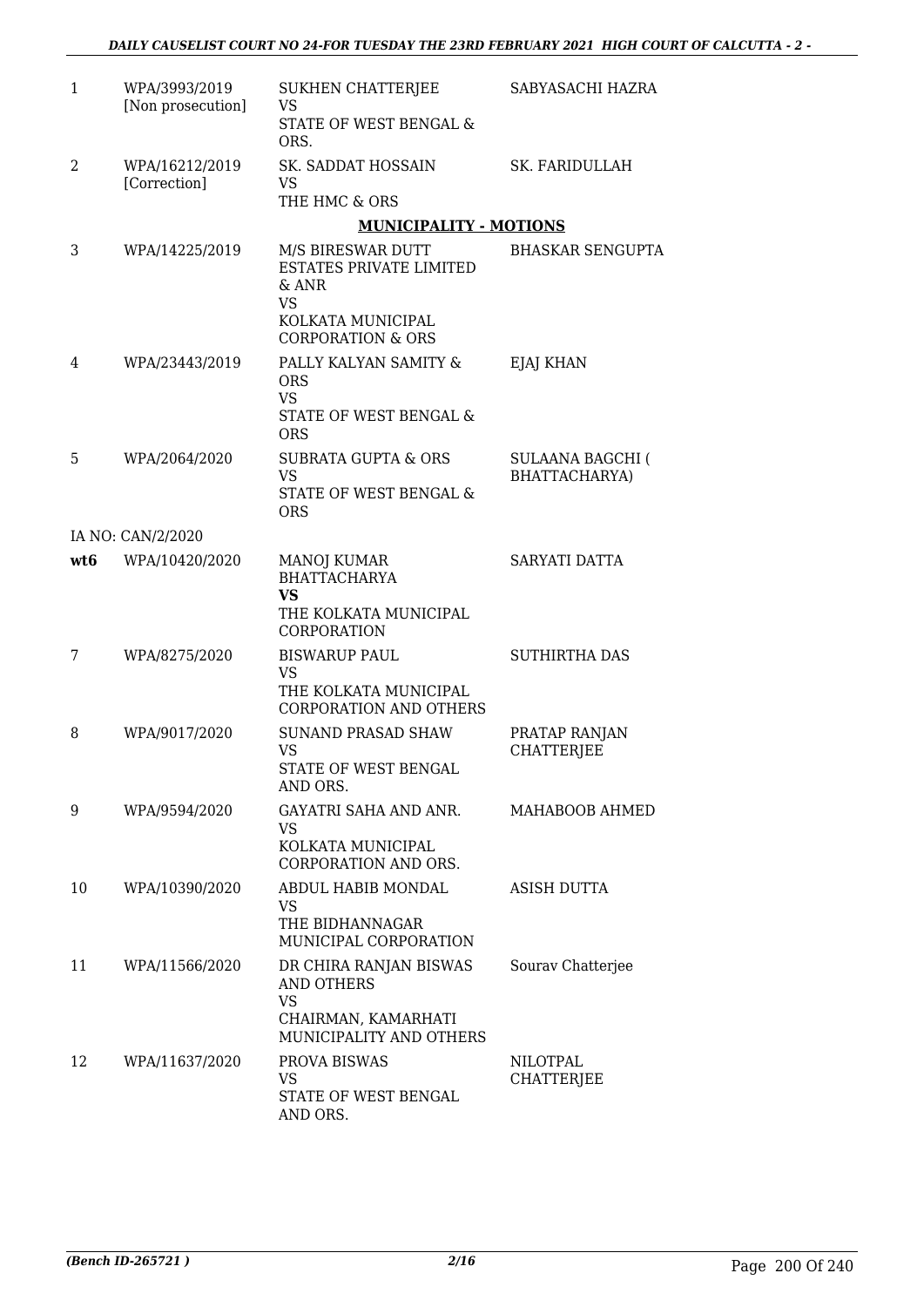| 13 | WPA/11843/2020    | <b>SANKAR SAHA AND</b><br><b>ANOTHER</b><br><b>VS</b><br>STATE OF WEST BENGAL<br>AND ORS.                      | <b>SARTHAK BARMAN</b>                     |
|----|-------------------|----------------------------------------------------------------------------------------------------------------|-------------------------------------------|
| 14 | WPA/269/2021      | RAJU KUMAR<br><b>VS</b><br>STATE OF WEST BENGAL<br>AND ORS.                                                    | SANJIB SETH                               |
| 15 | WPA/297/2021      | BIJAY KUMAR KHEMKA AND<br><b>OTHERS</b><br><b>VS</b><br>THE KOLKATA MUNICIPAL                                  | MADHUMITA BASAK                           |
| 16 | WPA/407/2021      | <b>CORPORATION AND OTHERS</b><br>NATURAL CITY FLAT<br><b>OWNERS' ASSOCIATION</b><br>VS<br>STATE OF WEST BENGAL | PRANTICK GHOSH                            |
|    | IA NO: CAN/1/2021 | AND ORS.                                                                                                       |                                           |
| 17 | WPA/1012/2021     | <b>ALI ENTERPRISE</b><br><b>VS</b><br>THE BHATPARA<br>MUNICIPALITY AND ORS                                     | <b>IQBAL HUSSAIN</b>                      |
| 18 | WPA/1015/2021     | SUBHASH MONDAL<br><b>VS</b><br>THE RAJPUR SONARPUR<br>MUNICIPALITY                                             | KRISHNENDU BERA                           |
| 19 | WPA/1092/2021     | SATIRANI GHOSH<br><b>VS</b><br>YHE KOLKATA MUNICIAL<br><b>CORPORATION AND ORS</b>                              | KAUSHIK CHANDRA<br><b>GUPTA</b>           |
| 20 | WPA/1095/2021     | <b>CHAITALI BARMAN</b><br>VS<br>STATE OF WEST BENGAL<br>AND ORS.                                               | <b>SALONI</b><br><b>BHATTACHARJEE</b>     |
| 21 | WPA/1106/2021     | SUBODH MALAKAR AND ORS<br>VS.<br>STATE OF WEST BENGAL<br>AND ORS.                                              | <b>SALONI</b><br><b>BHATTACHARJEE</b>     |
| 22 | WPA/1113/2021     | SNEHASIS BARUA<br><b>VS</b><br>STATE OF WEST BENGAL<br>AND ORS.                                                | <b>ANIL KUMAR</b><br><b>CHATTOPADHYAY</b> |
| 23 | WPA/1145/2021     | CHANDRA MADHAB GHOSH<br>VS<br>STATE OF WEST BENGAL<br>AND ORS.                                                 | <b>INDRAJIT CHATTERJEE</b>                |
| 24 | WPA/1161/2021     | SHARWAN GANERIWALA<br><b>VS</b><br>THE WEST BENGAL<br>MUNICIPAL CORPORATION                                    | <b>SUBHARANSHU</b><br><b>TRIVEDI</b>      |
| 25 | WPA/1173/2021     | SHYAMAL NARAYAN BASU<br><b>VS</b><br>THE KOLKATA MUNICIPAL<br>NORPORATION                                      | DEBDUTTA BASU                             |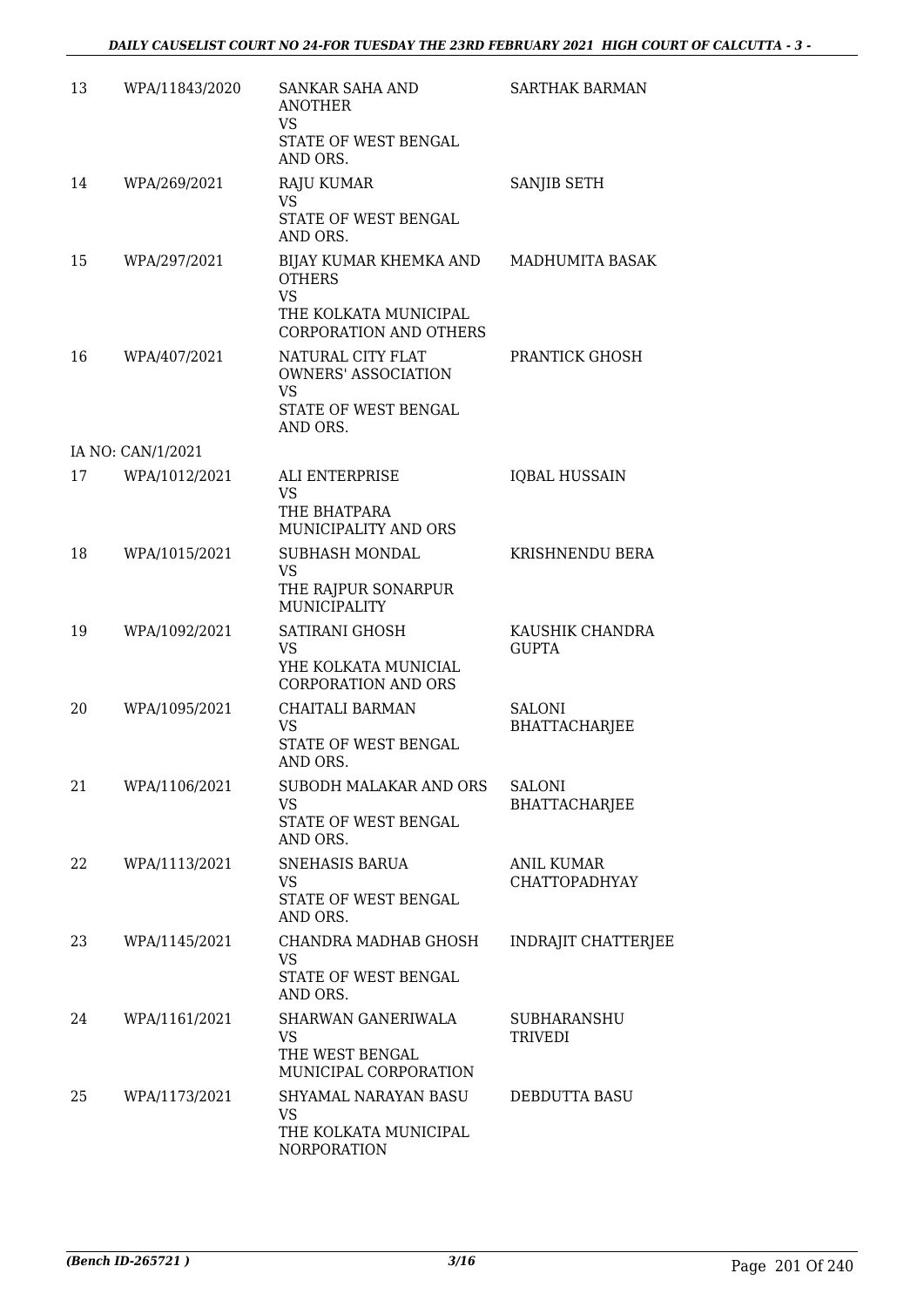| 26 | WPA/1182/2021 | KAMRUN NISHA<br><b>VS</b><br>STATE OF WEST BENGAL<br>AND ORS.                                                                   | SANJIB SETH              |
|----|---------------|---------------------------------------------------------------------------------------------------------------------------------|--------------------------|
| 27 | WPA/1184/2021 | NARAYAN CHANDRA DATTA<br>@ NARAYAN DATTA<br>VS                                                                                  | Arjun Samanta            |
|    |               | STATE OF WEST BENGAL<br>AND ORS.                                                                                                |                          |
| 28 | WPA/1188/2021 | KISHOR KUMAR OJHA<br><b>VS</b><br>THE KOLKATA MUNICIPAL<br>CORPORATION                                                          | MD. JALALUDDIN           |
| 29 | WPA/1195/2021 | RAJ RAM PAL<br><b>VS</b><br>THE KOLKATA MUNICIPAL<br><b>CORPORATION</b>                                                         | SAMIRUL SARDAR           |
| 30 | WPA/1278/2021 | <b>SULOK BANDHU BAG</b><br><b>VS</b><br>STATE OF WEST BENGAL<br>AND ORS.                                                        | <b>DEBASISH DAS</b>      |
| 31 | WPA/1279/2021 | <b>SUBIR SAHA</b><br><b>VS</b><br>STATE OF WEST BENGAL<br>AND ORS.                                                              | <b>SARTHAK BARMAN</b>    |
| 32 | WPA/1292/2021 | <b>INDIA MOTOR PARTS AND</b><br>ACCESSORIES LTD. AND<br><b>ANR</b><br>VS<br>THE KOLKATA MUNICIPAL<br><b>CORPORATION AND ORS</b> | AJAY GAGGAR              |
| 33 | WPA/1303/2021 | KRISHNENDU ROY<br><b>VS</b><br>STATE OF WEST BENGAL<br>AND ORS.                                                                 | <b>BHUSAN KUMAR JAIN</b> |
| 34 | WPA/1314/2021 | SANJIB SINGHA ROY<br>VS<br>STATE OF WEST BENGAL<br>AND ORS.                                                                     | <b>AMITABRATA RAY</b>    |
| 35 | WPA/1380/2021 | VISHAL PRASAD AND<br><b>ANOTHER</b><br><b>VS</b><br>STATE OF WEST BENGAL<br>AND ORS.                                            | MD. BANI ISRAIL          |
| 36 | WPA/1384/2021 | VISHAL PRASAD<br>VS.<br>STATE OF WEST BENGAL<br>AND ORS.                                                                        | MD BANI ISRAIL           |
| 37 | WPA/1403/2021 | SWAPAN KUMAR DEY<br>VS<br>STATE OF WEST BENGAL<br>AND ORS.                                                                      | <b>SURYA MAITY</b>       |
| 38 | WPA/1408/2021 | <b>SANTU GHOSH</b><br><b>VS</b><br>STATE OF WEST BENGAL<br>AND ORS.                                                             | PALASH MUKHERJEE         |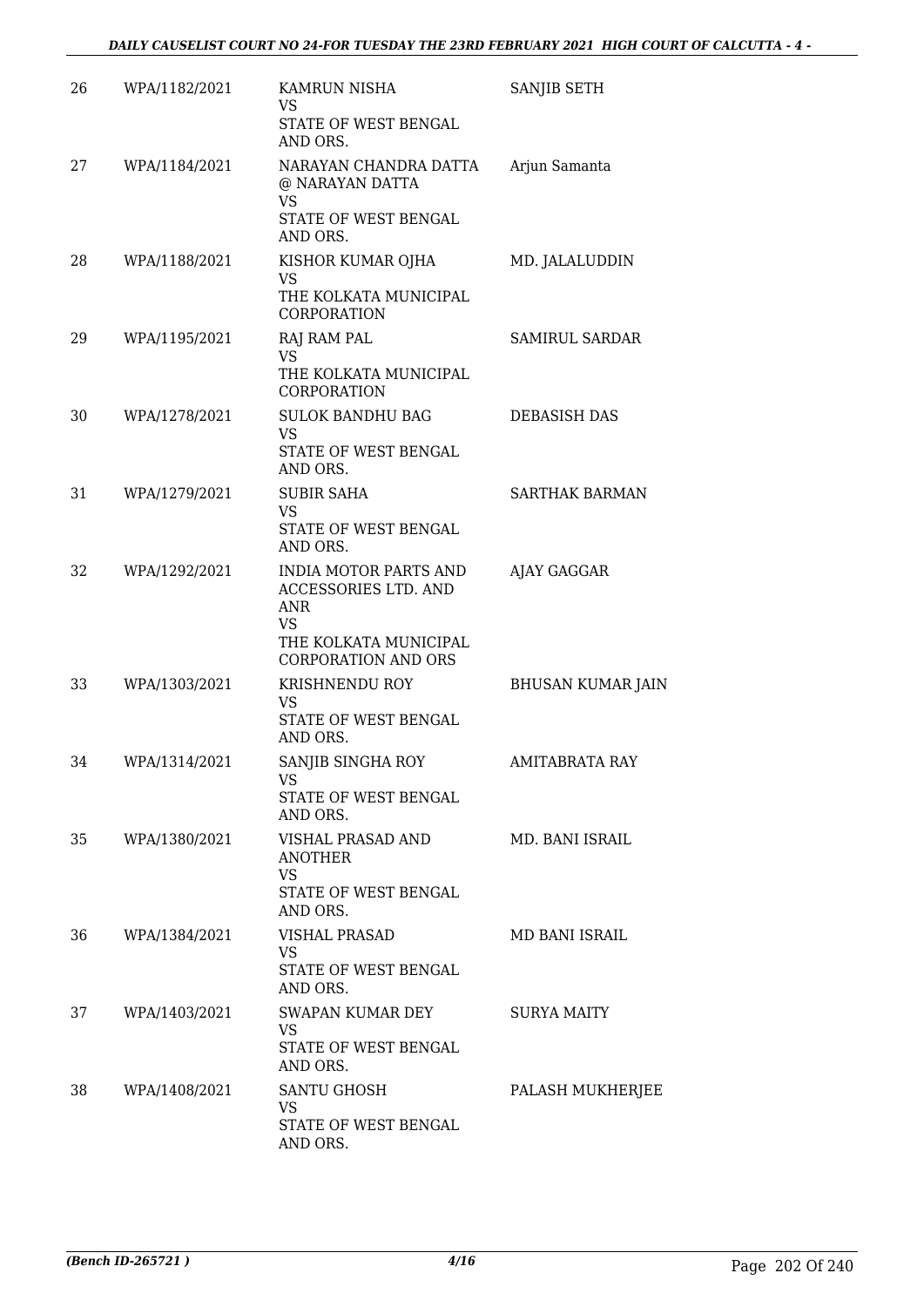| 39 | WPA/1433/2021 | <b>GARIMA DEVELOPERS AND</b><br><b>ANOTHER</b><br>VS<br>KOLKATA MUNICIPAL<br><b>CORPORATION AND OTHERS</b> | ANUJIT MOOKHERJI                        |
|----|---------------|------------------------------------------------------------------------------------------------------------|-----------------------------------------|
| 40 | WPA/1464/2021 | UMA KARMAKAR<br><b>VS</b><br>STATE OF WEST BENGAL<br>AND ORS.                                              | SOUMYAJIT BHATTA                        |
| 41 | WPA/1511/2021 | RUHUL ISLAM AND ORS<br><b>VS</b><br>STATE OF WEST BENGAL<br>AND ORS.                                       | <b>ANJANA BANERJEE</b>                  |
| 42 | WPA/1559/2021 | GULAB CHAND KAIRI AND<br><b>OTHERS</b><br><b>VS</b><br>THE SOUTH DUM DUM<br>MUNICIPALITY AND OTHERS        | <b>BIBEK DEY</b>                        |
| 43 | WPA/1578/2021 | SABITA HALDER AND ANR<br><b>VS</b><br>KOLKATA MUNICIPAL<br><b>CORPORATION AND ORS</b>                      | <b>SULAGNA</b><br><b>BHATTACHARYA</b>   |
| 44 | WPA/1607/2021 | <b>ALAM ARA BIBI</b><br><b>VS</b><br>KOLKATA MUNICIPAL<br>CORPORATION                                      | <b>INDRAJIT</b><br><b>BHATTACHARJEE</b> |
| 45 | WPA/1620/2021 | <b>ANJANA ROY</b><br><b>VS</b><br>STATE OF WEST BENGAL<br>AND ORS.                                         | PROBAL SARKAR                           |
| 46 | WPA/1626/2021 | <b>MUNNI DOM</b><br><b>VS</b><br>STATE OF WEST BENGAL<br>AND ORS.                                          | PROBAL SARKAR                           |
| 47 | WPA/1654/2021 | <b>RINA DAS</b><br>VS<br>STATE OF WEST BENGAL<br>AND ORS.                                                  | PROBAL SARKAR                           |
| 48 | WPA/1669/2021 | JITENDRA NARAYAN SINGH RAMESHWAR SINHA<br><b>AND ORS</b><br>VS.<br>STATE OF WEST BENGAL<br>AND ORS.        |                                         |
| 49 | WPA/1754/2021 | SOUMYABRATA BOSE<br><b>VS</b><br>BIDHANNAGAR MUNICIPAL<br><b>CORPORATION AND ORS</b>                       | <b>MANIKA SARKAR</b>                    |
| 50 | WPA/1765/2021 | RATAN BAURI AND ORS<br>VS.<br>STATE OF WEST BENGAL<br>AND ORS.                                             | RAMESHWAR SINHA                         |
| 51 | WPA/1770/2021 | <b>BIPLAB SARKAR</b><br><b>VS</b><br>STATE OF WEST BENGAL<br>AND ORS.                                      | <b>SUPREEM NASKAR</b>                   |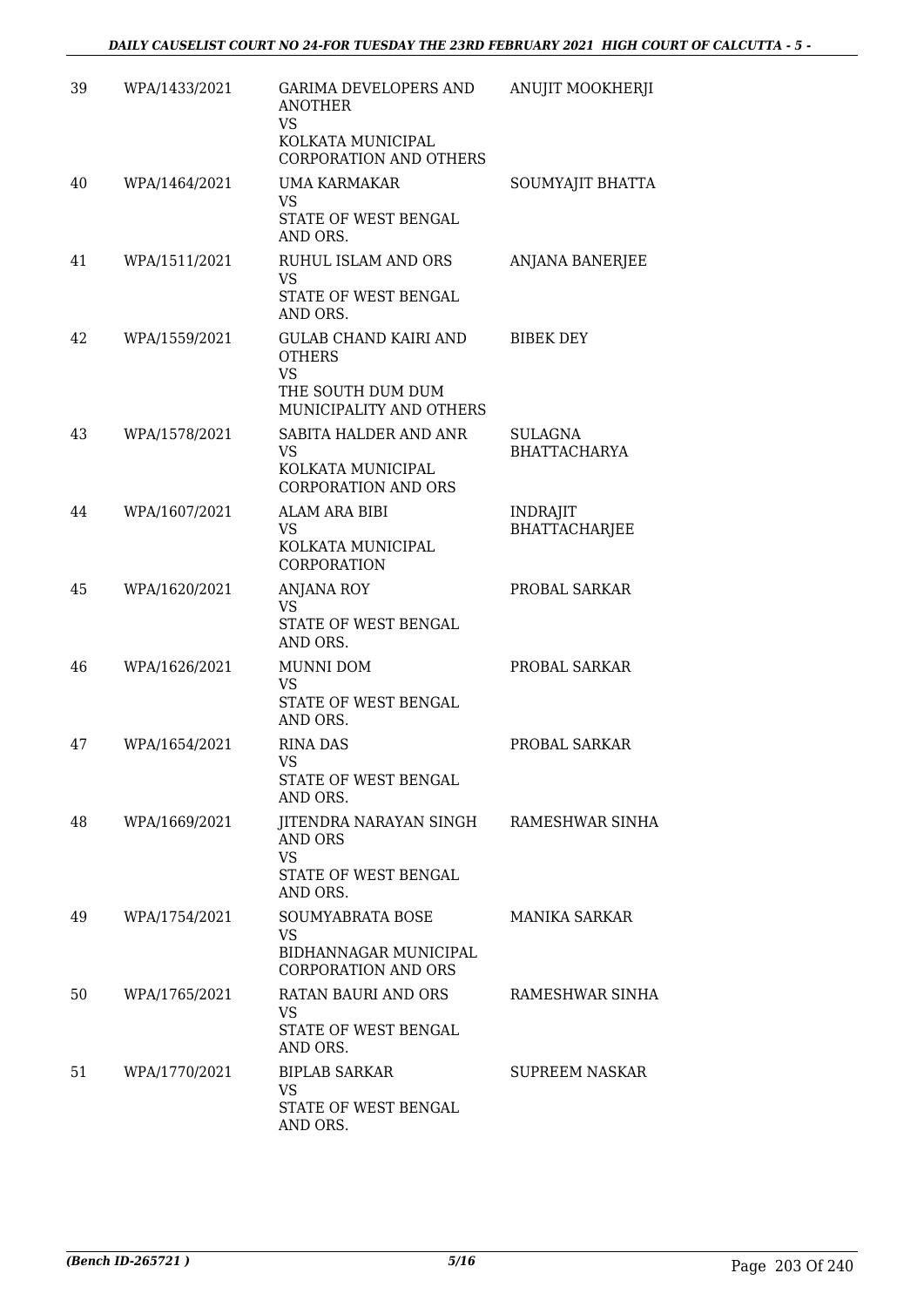| 52 | WPA/1900/2021     | PARESHNATH DEY SARKAR<br><b>VS</b><br>THE KOLKATA MUNICIPAL<br>CORPORATION                | DIBYENDU NANDI                            |
|----|-------------------|-------------------------------------------------------------------------------------------|-------------------------------------------|
| 53 | WPA/1926/2021     | NEMAI SENAPATI<br>VS.<br>STATE OF WEST BENGAL<br>AND ORS.                                 | <b>AYANAVA</b><br><b>BHATTACHARYYA</b>    |
| 54 | WPA/1944/2021     | SANKAR KUMAR SAHA AND<br><b>OTHERS</b><br><b>VS</b>                                       | <b>SANGHAMITRA</b><br><b>NANDY</b>        |
|    |                   | STATE OF WEST BENGAL<br>AND ORS.                                                          |                                           |
| 55 | WPA/1978/2021     | CHANDRABATI GAYEN (BAG)<br><b>VS</b><br>THE ULUBERIA<br>MUNICIPALITY                      | <b>ANIL KUMAR</b><br><b>VHATTOPADHYAY</b> |
| 56 | WPA/1981/2021     | <b>AMIT KUMAR RAI</b><br>VS<br><b>HOWRAH MUNICIPAL</b>                                    | <b>ANIMESH PAUL</b>                       |
|    |                   | <b>CORPORATION AND OTHERS</b>                                                             |                                           |
| 57 | WPA/1987/2021     | <b>ISRAR AHMED</b><br><b>VS</b><br>KOLKATA MUNICIPAL<br>CORPORATIONA AND<br><b>OTHERS</b> | AVINASH KUMAR<br><b>VERMA</b>             |
|    | IA NO: CAN/1/2021 |                                                                                           |                                           |
| 58 | WPA/1998/2021     | PARVEZ AHMED<br><b>VS</b><br>KOLKATA MUNICIPAL<br><b>CORPORATION AND OTHERS</b>           | <b>SWETKETU DAS</b>                       |
|    | IA NO: CAN/1/2021 |                                                                                           |                                           |
| 59 | WPA/2006/2021     | <b>AMITAVA DE BHOWMICK</b><br>VS<br>THE KOLKATA MUNICIPAL                                 | <b>ARNAB SAHA</b>                         |
|    |                   | CORPORATION AND ORS                                                                       |                                           |
| 60 | WPA/2020/2021     | NABANITA GHOSH<br>VS.<br>STATE OF WEST BENGAL                                             | KAJAL RAY                                 |
| 61 | WPA/2043/2021     | AND ORS.<br><b>BHASKAR SINGHA</b>                                                         | Kunal Ganguly                             |
|    |                   | VS<br>UTTARPARA KOTRUNG<br>MUNICIPALITY                                                   |                                           |
| 62 | WPA/2080/2021     | SALAUDDIN LODHI AND ANR<br>VS<br>KOLKATA MUNICIPAL<br><b>CORPORATION AND ORS</b>          | <b>SULAGNA</b><br><b>BHATTACHARYA</b>     |
| 63 | WPA/2109/2021     | LUBNA RAHIM<br>VS.<br>STATE OF WEST BENGAL<br>AND ORS.                                    | <b>SOMRAJ DHAR</b>                        |
| 64 | WPA/2122/2021     | SANJOY CHATTERJEE<br>VS<br>STATE OF WEST BENGAL<br>AND ORS.                               | SARIFUL ISLAM<br><b>MALLIK</b>            |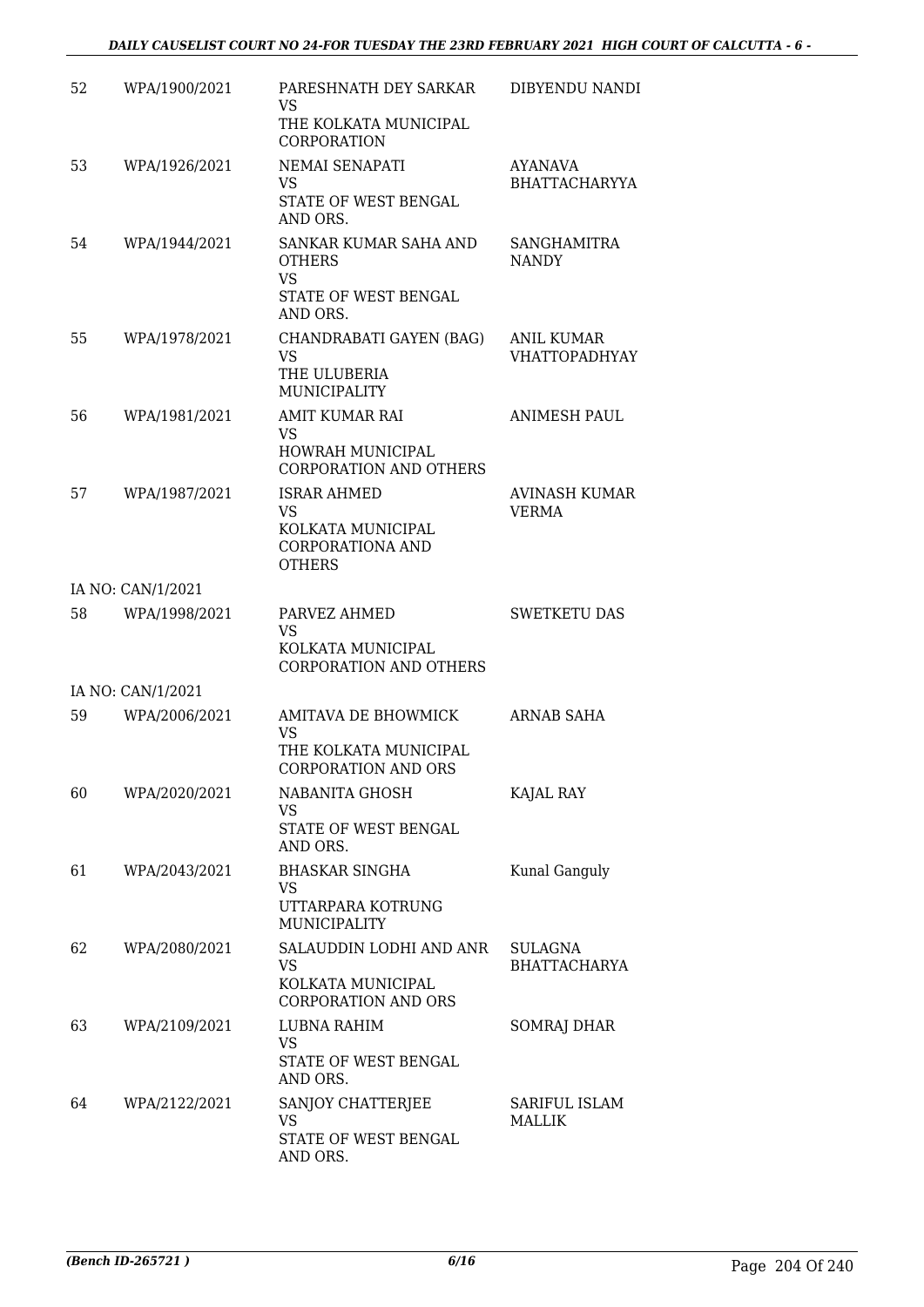#### *DAILY CAUSELIST COURT NO 24-FOR TUESDAY THE 23RD FEBRUARY 2021 HIGH COURT OF CALCUTTA - 7 -*

| 65 | WPA/2162/2021 | <b>G P ENTERPRISE AND ANR</b><br>VS.<br>STATE OF WEST BENGAL | SANGHAMITRA<br><b>NANDY</b>        |
|----|---------------|--------------------------------------------------------------|------------------------------------|
|    |               | AND ORS.                                                     |                                    |
| 66 | WPA/2165/2021 | G.P. ENTERPRISE AND ANR<br>VS.                               | <b>SANGHAMITRA</b><br><b>NANDY</b> |
|    |               | STATE OF WEST BENGAL<br>AND ORS.                             |                                    |
| 67 | WPA/2166/2021 | JAGADISH CHANDRA BAG<br>VS                                   | MANABENDRA<br>THAKUR               |
|    |               | STATE OF WEST BENGAL<br>AND ORS.                             |                                    |
| 68 | WPA/2171/2021 | G.P. ENTERPRISE ANR ANR<br>VS.                               | <b>SANGHAMITRA</b><br><b>NANDY</b> |
|    |               | STATE OF WEST BENGAL<br>AND ORS.                             |                                    |
| 69 | WPA/2174/2021 | <b>SIPRA BARAI</b><br>VS.                                    | <b>SOURI GHOSHAL</b>               |
|    |               | STATE OF WEST BENGAL<br>AND ORS.                             |                                    |
| 70 | WPA/2234/2021 | SK. KABIR UDDIN<br><b>VS</b>                                 | <b>MARIA RAHAMAN</b>               |
|    |               | STATE OF WEST BENGAL<br>AND ORS.                             |                                    |
| 71 | WPA/2256/2021 | UTTAM KUMAR DAS<br>VS.                                       | <b>SANKAR NARAYAN</b><br>SAHA      |
|    |               | STATE OF WEST BENGAL<br>AND ORS.                             |                                    |
| 72 | WPA/2311/2021 | <b>GORACHAND MANDAL</b><br>VS.                               | PINGAL<br><b>BHATTACHARYA</b>      |
|    |               | KOLKATA MUNICIPAL<br><b>CORPORATION AND OTHERS</b>           |                                    |
| 73 | WPA/2321/2021 | KAMAL KUMAR VIJAY AND<br><b>ORS</b>                          | SUBHAJIT MANNA                     |
|    |               | <b>VS</b><br>KOLKATA MUNICIPAL<br><b>CORPORATION AND ORS</b> |                                    |
| 74 | WPA/2330/2021 | ANIL MAJZUMDAR<br>VS.                                        | PINAKI RANJAN MITRA                |
|    |               | HOWRAH MUNICIPAL<br><b>CORPOPRATION</b>                      |                                    |
| 75 | WPA/2385/2021 | ARINDAM DAS<br>VS.                                           | TAPAS SINGHA ROY                   |
|    |               | THE STATE OF WEST<br><b>BENGAL AND ORS</b>                   |                                    |
| 76 | WPA/2386/2021 | NITYANANDA DAS<br><b>VS</b>                                  | PRADIP KUMAR<br><b>KUNDU</b>       |
|    |               | STATE OF WEST BENGAL<br>AND ORS.                             |                                    |
| 77 | WPA/2388/2021 | <b>ARINDAM DAS</b><br>VS.                                    | <b>TAPAS SINGHA ROY</b>            |
|    |               | THE STATE OF WEST<br><b>BENGAL AND ORS</b>                   |                                    |
| 78 | WPA/2404/2021 | LAB KUMAR DUTTA<br>VS.                                       | ARUP KRISHNA DAS                   |
|    |               | STATE OF WEST BENGAL<br>AND ORS.                             |                                    |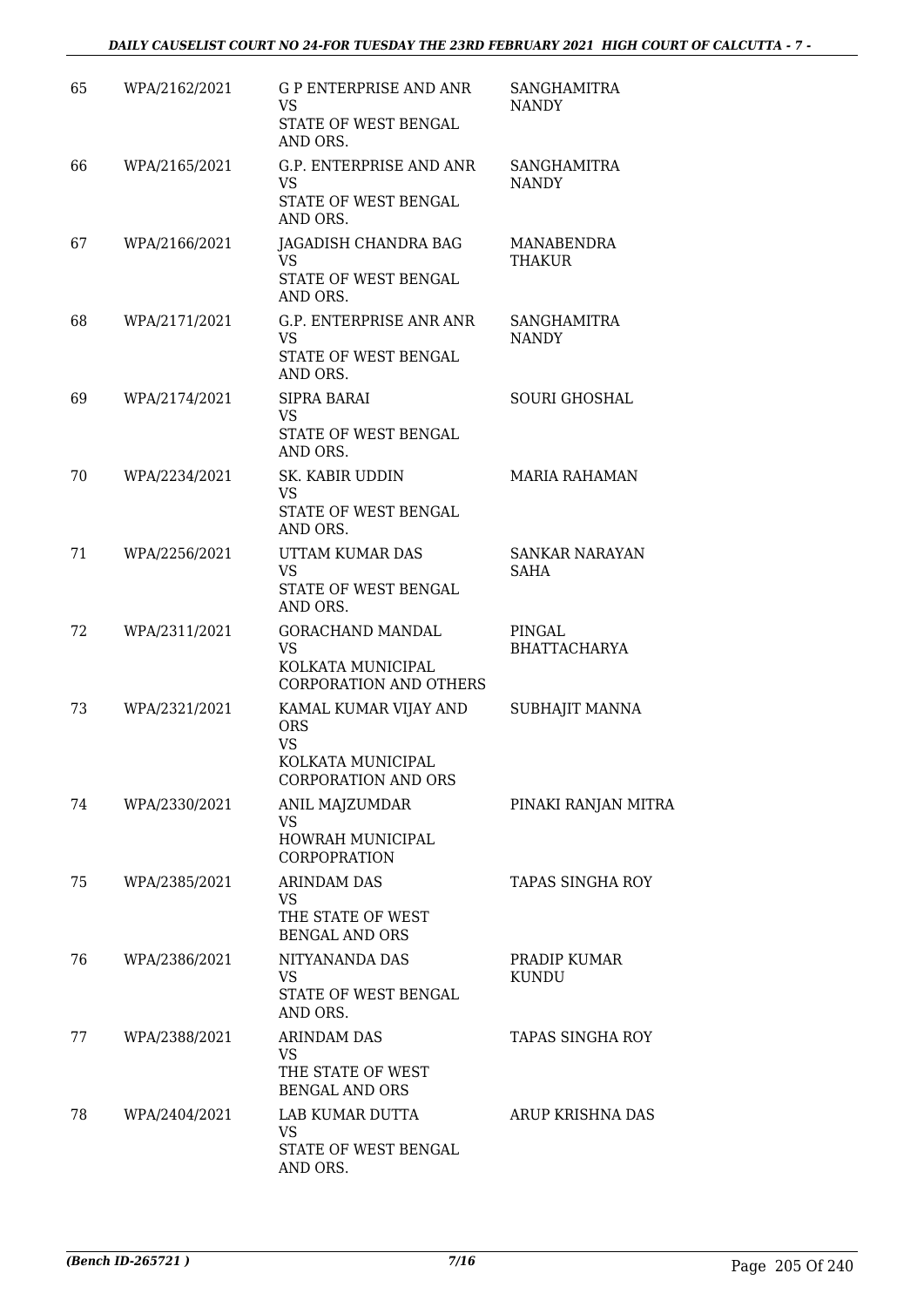| 79 | WPA/2407/2021 | CHANCHAL BANERJEE<br><b>VS</b><br>STATE OF WEST BENGAL<br>AND ORS.                                                            | ARUP KRISHNA DAS               |
|----|---------------|-------------------------------------------------------------------------------------------------------------------------------|--------------------------------|
| 80 | WPA/2443/2021 | DEBASISH SRIMANY<br><b>VS</b><br>THE BARANAGAR<br>MUNICIPALITY AND ORS                                                        | AVIROOP<br><b>BHATTACHARYA</b> |
| 81 | WPA/2461/2021 | ARATRIKA GHOSH<br><b>VS</b><br>STATE OF WEST BENGAL<br>AND ORS.                                                               | <b>SAGARMAY GHOSH</b>          |
| 82 | WPA/2510/2021 | <b>R K DEVELOPERS</b><br>CONTRACTORS AND<br><b>ENGINEERS</b><br><b>VS</b><br>HOWRAH MUNICIPAL<br><b>CORPORATION AND ORS</b>   | MRINALINI<br><b>MAJUMDER</b>   |
| 83 | WPA/2598/2021 | NASIR ALI MOLLA<br>VS<br>STATE OF WEST BENGAL<br>AND ORS.                                                                     | MD GOLAM NURE<br><b>IMROHI</b> |
| 84 | WPA/2610/2021 | MALIKA MAFRUDA BANU<br><b>VS</b><br>STATE OF WEST BENGAL<br>AND ORS.                                                          | DONA GHOSH                     |
| 85 | WPA/2622/2021 | <b>SHIV KUMARI DEVI ALIAS</b><br><b>SHIV KUMAREE</b><br><b>VS</b><br><b>HOWRAH MUNICIPAL</b><br><b>CORPORATION AND OTHERS</b> | <b>SOMNATH DE</b>              |
| 86 | WPA/2629/2021 | DIPANKAR PAL RAM<br><b>VS</b><br>THE STATE OF WEST<br><b>BENGAL AND ORS</b>                                                   | DILIP KUMAR SAILA              |
| 87 | WPA/2643/2021 | <b>DHRUBADAS SUR</b><br>VS<br>THE CHAMPDANY<br>MUNICIPALITY                                                                   | PARTHA SARKAR                  |
| 88 | WPA/2670/2021 | RAM NARAYAN SHARMA<br><b>VS</b><br>STATE OF WEST BENGAL<br>AND ORS.                                                           | RAHUL SHARMA                   |
| 89 | WPA/2685/2021 | <b>ASHOKE BANERJEE</b><br><b>VS</b><br>STATE OF WEST BENGAL<br>AND ORS.                                                       | <b>SUPREEM NASKAR</b>          |
| 90 | WPA/2690/2021 | SUBAL CHANDRA MANNA<br>VS.<br>STATE OF WEST BENGAL<br>AND ORS.                                                                | <b>BAPIN BAIDYA</b>            |
| 91 | WPA/2693/2021 | PIJUSH DEBNATH AND ORS<br><b>VS</b><br>STATE OF WEST BENGAL<br>AND ORS.                                                       | ALLEN FELIX                    |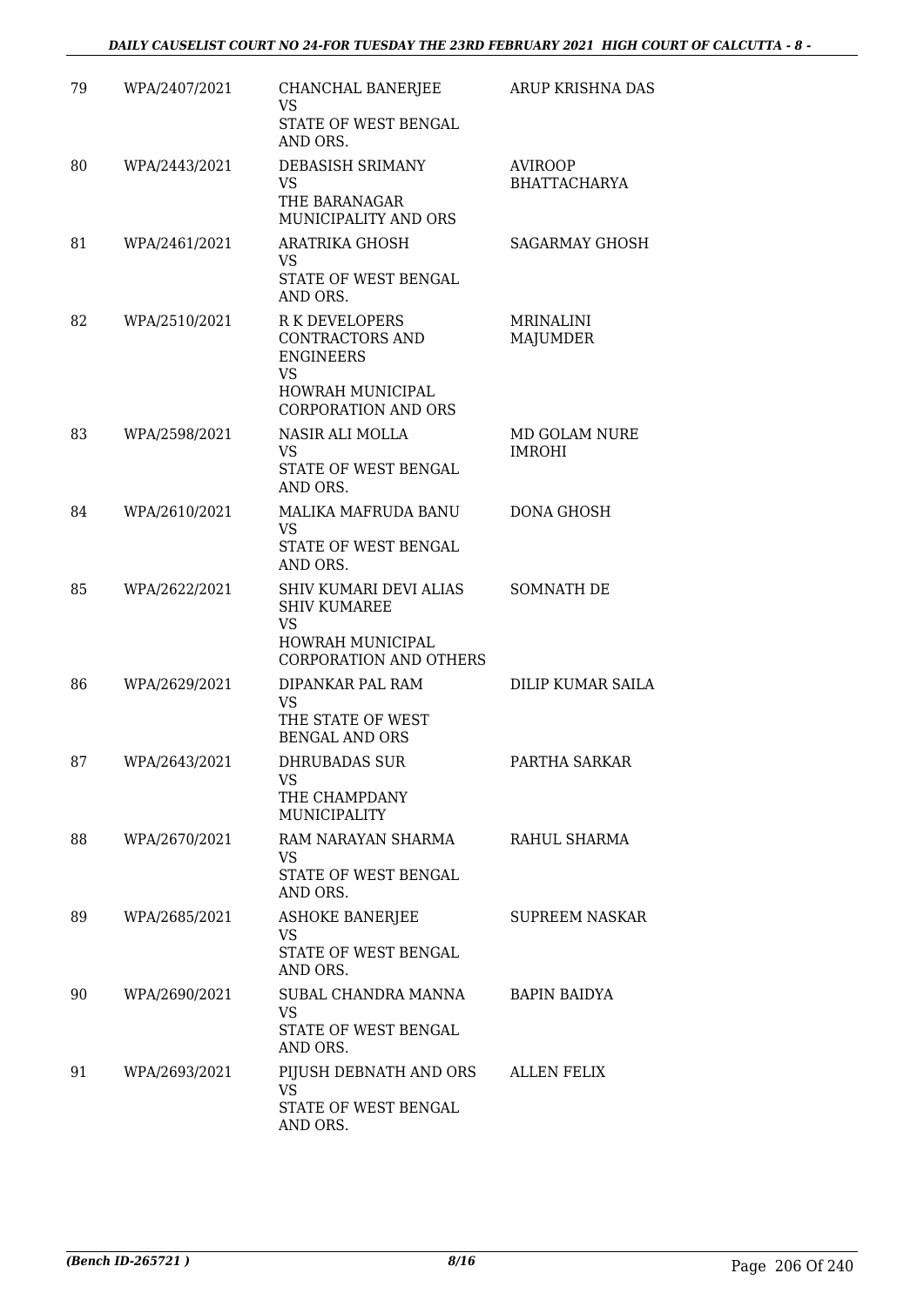| 92  | WPA/2788/2021 | <b>UDAY DUTTA AND ORS</b><br><b>VS</b><br>THE DURGAPUR MUNICIPAL<br><b>CORPORATION AND ORS</b>        | PARTHA SARKAR                       |
|-----|---------------|-------------------------------------------------------------------------------------------------------|-------------------------------------|
| 93  | WPA/2860/2021 | SMT BANI SAMANTA<br><b>VS</b><br>STATE OF WEST BENGAL<br>AND ORS.                                     | <b>KRISHANU BANIK</b>               |
| 94  | WPA/2896/2021 | ANIL GIRI AND ANOTHER<br><b>VS</b><br>STATE OF WEST BENGAL<br>AND ORS.                                | <b>SANTI DAS</b><br><b>BHOWMICK</b> |
| 95  | WPA/2982/2021 | <b>LAKHAN ORAON</b><br><b>VS</b><br>STATE OF WEST BENGAL<br>AND ORS.                                  | RANANEESH GUHA<br><b>THAKURTA</b>   |
| 96  | WPA/2985/2021 | PIJUSH KANTI DUTTA<br><b>VS</b><br>STATE OF WEST BENGAL<br>AND ORS.                                   | RANANEESH GUHA<br><b>THAKURTA</b>   |
| 97  | WPA/2988/2021 | PRADIP KUMAR MUKHERJEE<br><b>VS</b><br>STATE OF WEST BENGAL<br>AND ORS.                               | RANANEESH GUHA<br>THAKURTA          |
| 98  | WPA/2991/2021 | KIRAN MUNDA ORAON<br><b>VS</b><br>STATE OF WEST BENGAL<br>AND ORS.                                    | RANANEESH GUHA<br>THAKURTA          |
| 99  | WPA/2995/2021 | KRISHNA DAS GOSWAMI<br><b>VS</b><br>STATE OF WEST BENGAL<br>AND ORS.                                  | RANANEESH GUHA<br><b>THAKURTA</b>   |
| 100 | WPA/2999/2021 | <b>RABIN SARKAR</b><br><b>VS</b><br>STATE OF WEST BENGAL<br>AND ORS.                                  | <b>RANANEESH GUPTA</b><br>THAKURTA  |
| 101 | WPA/3002/2021 | <b>ARAVIND KUMAR PASWAN</b><br><b>VS</b><br>STATE OF WEST BENGAL<br>AND ORS.                          | RANANEESH GUHA<br>THAKURTA          |
| 102 | WPA/3037/2021 | TAPAN KUMAR ROY AND<br><b>ANR</b><br><b>VS</b><br>BIDHANNAGAR MUNICIPAL<br><b>CORPORATION AND ORS</b> | RAJDEEP<br><b>BHATTACHARYA</b>      |
| 103 | WPA/3046/2021 | TAPAN KUMAR BHUNIA AND<br>ANR<br><b>VS</b><br>THE KMC AND ORS                                         | <b>SYED SHAMSUL</b><br>AREFIN       |
| 104 | WPA/3083/2021 | DIPAK KUMAR DAS<br><b>VS</b><br>KOLKATA MUNICIPAL<br>CORPORATION AND OTHERS                           | ARIF ALI                            |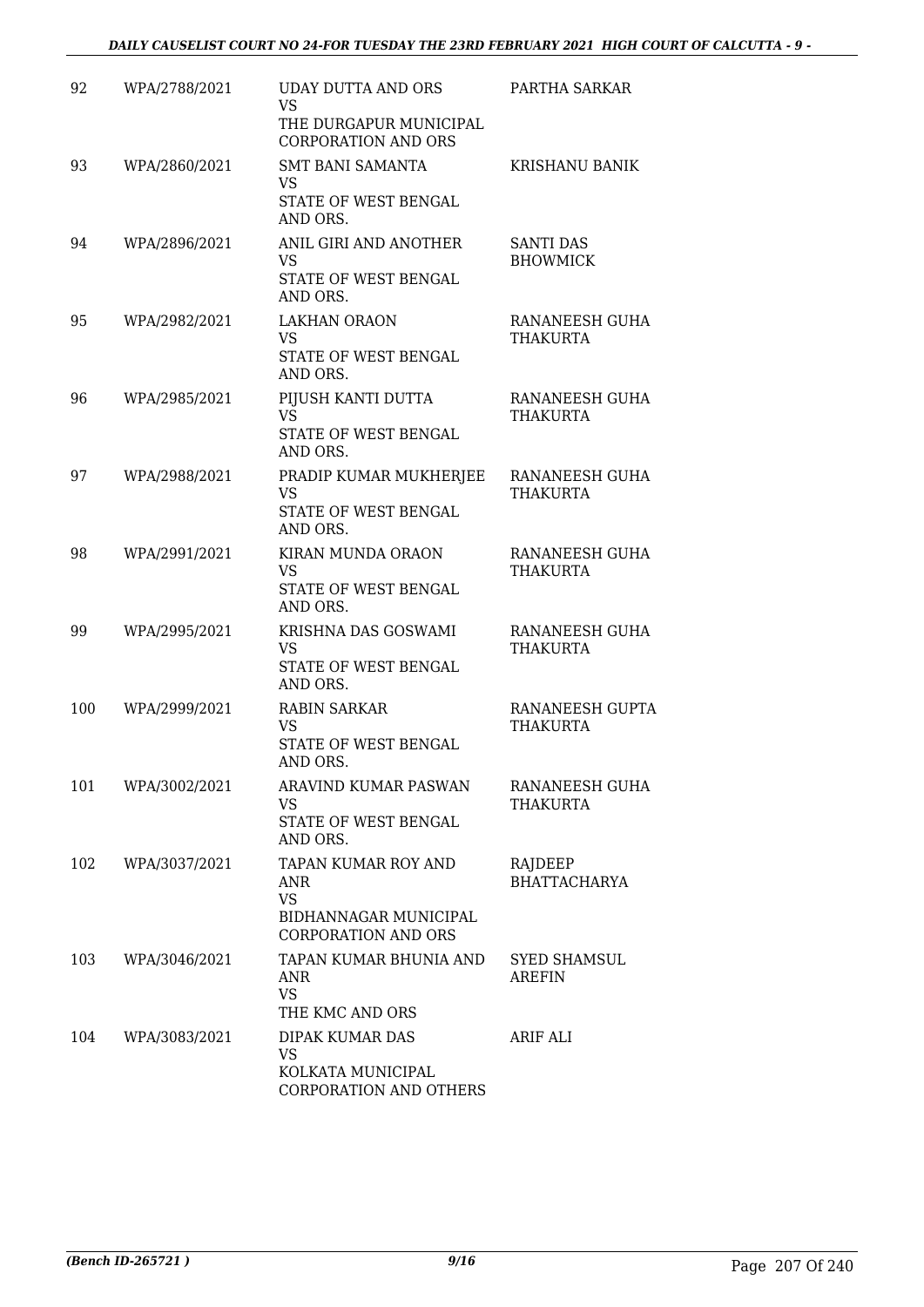| 105 | WPA/3084/2021 | KAILASH CHAND DAGA AND<br><b>OTHES</b><br><b>VS</b><br>KOLKATA MUNICIPAL<br>CORPORATION AND OTHERS                        | PRIYANKAR BASU<br><b>MALLICK</b>     |
|-----|---------------|---------------------------------------------------------------------------------------------------------------------------|--------------------------------------|
| 106 | WPA/3131/2021 | <b>COL DR SUNANDA</b><br>MAJUMDAR<br><b>VS</b><br>THE CHAIRMAN, BOARD OF<br>ADMIN., BIDHANNAGAR<br>MUNICIPAL CORP AND ORS | MOUMITA GHOSH                        |
| 107 | WPA/4474/2021 | SANKAR KUMAR SAHA AND<br><b>ORS</b><br><b>VS</b><br>STATE OF WEST BENGAL<br>AND ORS.                                      | <b>SANGHAMITRA</b><br><b>NANDY</b>   |
| 108 | WPA/4863/2021 | SK. SAHAJAHAN ALI<br><b>VS</b><br>STATE OF WEST BENGAL<br>AND ORS.                                                        | RAJESH KUMAR SHAH                    |
| 109 | WPA/4864/2021 | SUSANTA KUMAR MONDAL<br><b>VS</b><br>STATE OF WEST BENGAL<br>AND ORS.                                                     | RAJESH KUMAR SHAH                    |
| 110 | WPA/4865/2021 | PRALAY KUMAR SAMANTA<br><b>VS</b><br>STATE OF WEST BENGAL<br>AND ORS.                                                     | RAJESH KUMAR SHAH                    |
| 111 | WPA/4867/2021 | RAJKUMAR MANDAL<br>VS.<br>STATE OF WEST BENGAL<br>AND ORS.                                                                | RAJESH KUMAR SHAH                    |
| 112 | WPA/4875/2021 | <b>BANSON CONSTRUCTION</b><br>VS.<br>STATE OF WEST BENGAL<br>AND ORS.                                                     | SANGHAMITRA<br><b>NANDY</b>          |
| 113 | WPA/4877/2021 | <b>BSP ENTERPRISES</b><br><b>VS</b><br>STATE OF WEST BENGAL<br>AND ORS.                                                   | <b>SANGHAMITRA</b><br><b>NANDY</b>   |
| 114 | WPA/4879/2021 | <b>ALOK KUMAR ROY</b><br><b>VS</b><br>STATE OF WEST BENGAL<br>AND ORS.                                                    | <b>SUNANDA MOHAN</b><br><b>GHOSH</b> |
| 115 | WPA/4884/2021 | <b>BSP ENTERPRISE AND</b><br><b>OTHERS</b><br><b>VS</b><br>STATE OF WEST BENGAL<br>AND ORS.                               | SANGHAMITRA<br><b>NANDY</b>          |
| 116 | WPA/5097/2021 | GOKUL CONSTRUCTION AND<br>ANR<br><b>VS</b><br>STATE OF WEST BENGAL<br>AND ORS.                                            | SANGHAMITRA<br><b>NANDY</b>          |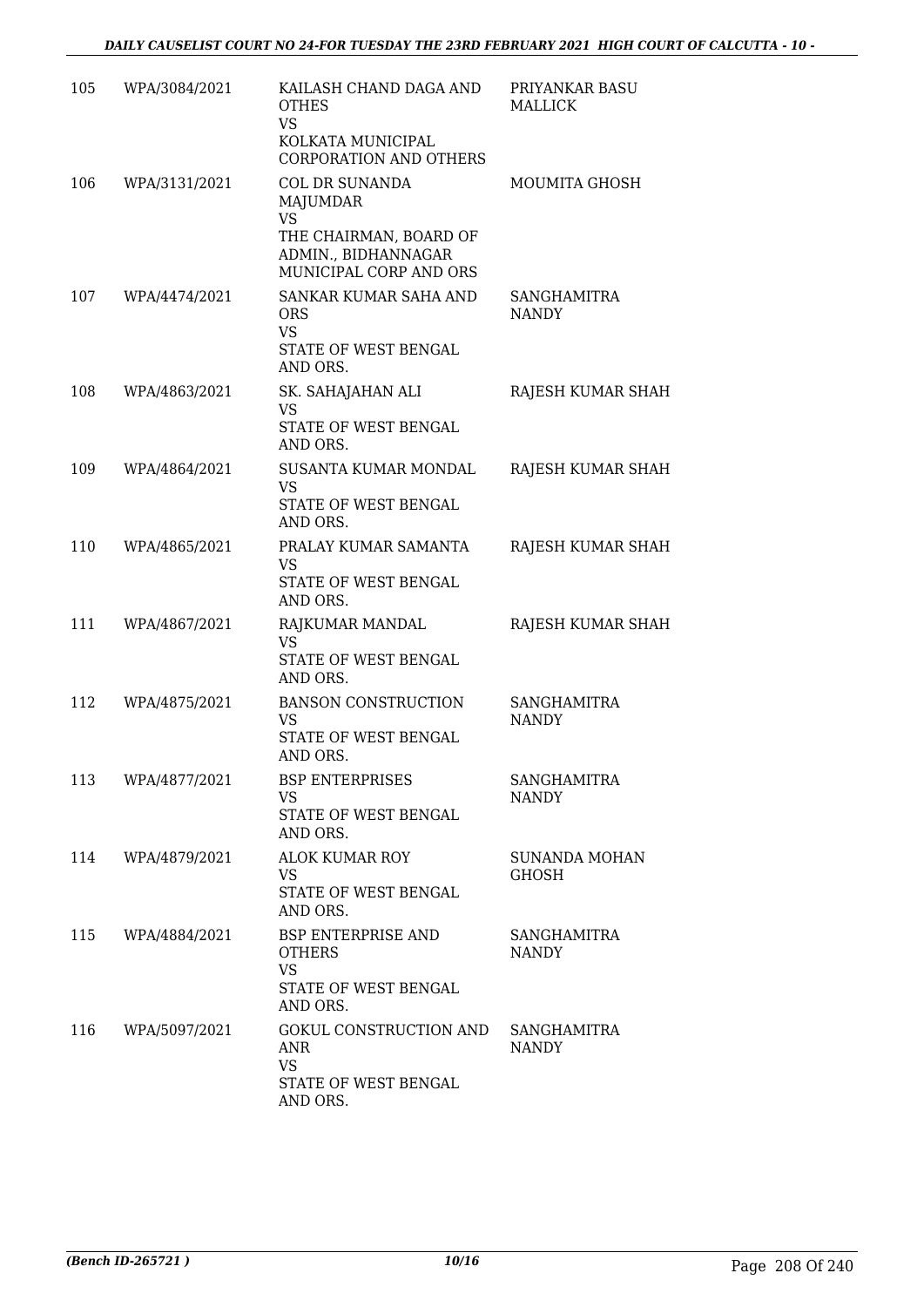| 117 | WPA/5100/2021          | GOKUL CONSTRUCTION AND<br>ANR<br><b>VS</b><br>STATE OF WEST BENGAL<br>AND ORS.            | SANGHAMITRA<br><b>NANDY</b>          |
|-----|------------------------|-------------------------------------------------------------------------------------------|--------------------------------------|
|     |                        | <b>PANCHAYAT - MOTIONS</b>                                                                |                                      |
| 118 | WPA/2495/2021<br>[Top] | ASHIS CHANDRA GHOSH<br>AND ANR<br><b>VS</b>                                               | <b>RITA PATRA</b>                    |
|     |                        | THE STATE OF WEST<br><b>BENGAL AND ORS</b>                                                |                                      |
| 119 | WPA/7452/2019          | SK ABU ABBASUDDIN<br><b>VS</b><br>STATE OF WEST BENGAL &<br><b>ORS</b>                    | <b>ABDUL MANNAN</b><br><b>MOLLAH</b> |
| 120 | WPA/19339/2019         | MUSAFAR HOSSAIN GAYEN<br>& ORS<br><b>VS</b><br>STATE OF WEST BENGAL &                     | PRIYANKA MONDAL                      |
| 121 | WPA/22739/2019         | <b>ORS</b><br>LAKSHMI KANTA LAHA                                                          |                                      |
|     |                        | <b>VS</b><br>STATE OF WEST BENGAL &<br><b>ORS</b>                                         | ARJUN KUMAR<br><b>SAMANTA</b>        |
| 122 | WPA/3550/2020          | <b>ASHIFUR RAHAMAN</b><br><b>VS</b><br>STATE OF WEST BENGAL &<br><b>ORS</b>               | <b>SUBHASISH MITRA</b>               |
| 123 | WPA/7731/2020          | NILIMA MAITY(HUTAIT)<br><b>VS</b>                                                         | ARGHA CHAKRABORTY                    |
| 124 | WPA/8204/2020          | State of West Bengal<br>KAUSHIK GHOSH<br><b>VS</b><br>STATE OF WEST BENGAL<br>AND ORS.    | DYUTIMAN BANERJEE                    |
| 125 | WPA/10928/2020         | SASTI PADA NANDI<br>VS.<br>STATE OF WEST BENGAL<br>AND ORS.                               | AMAL KUMAR DATTA                     |
|     | 126 WPA/11934/2020     | SAKINA AKHAN @KHATUN<br>VS<br>STATE OF WEST BENGAL<br>AND ORS.                            | WASIM RAJ SARDAR                     |
| 127 | WPA/27/2021            | JANAKI MONDAL AND<br><b>OTHERS</b><br><b>VS</b><br>STATE OF WEST BENGAL<br>AND ORS.       | MADHURIMA SARKAR                     |
| 128 | WPA/86/2021            | MADAN MOHAN MONDAL SARBANANDA<br>AND ORS<br><b>VS</b><br>STATE OF WEST BENGAL<br>AND ORS. | <b>SANNYAL</b>                       |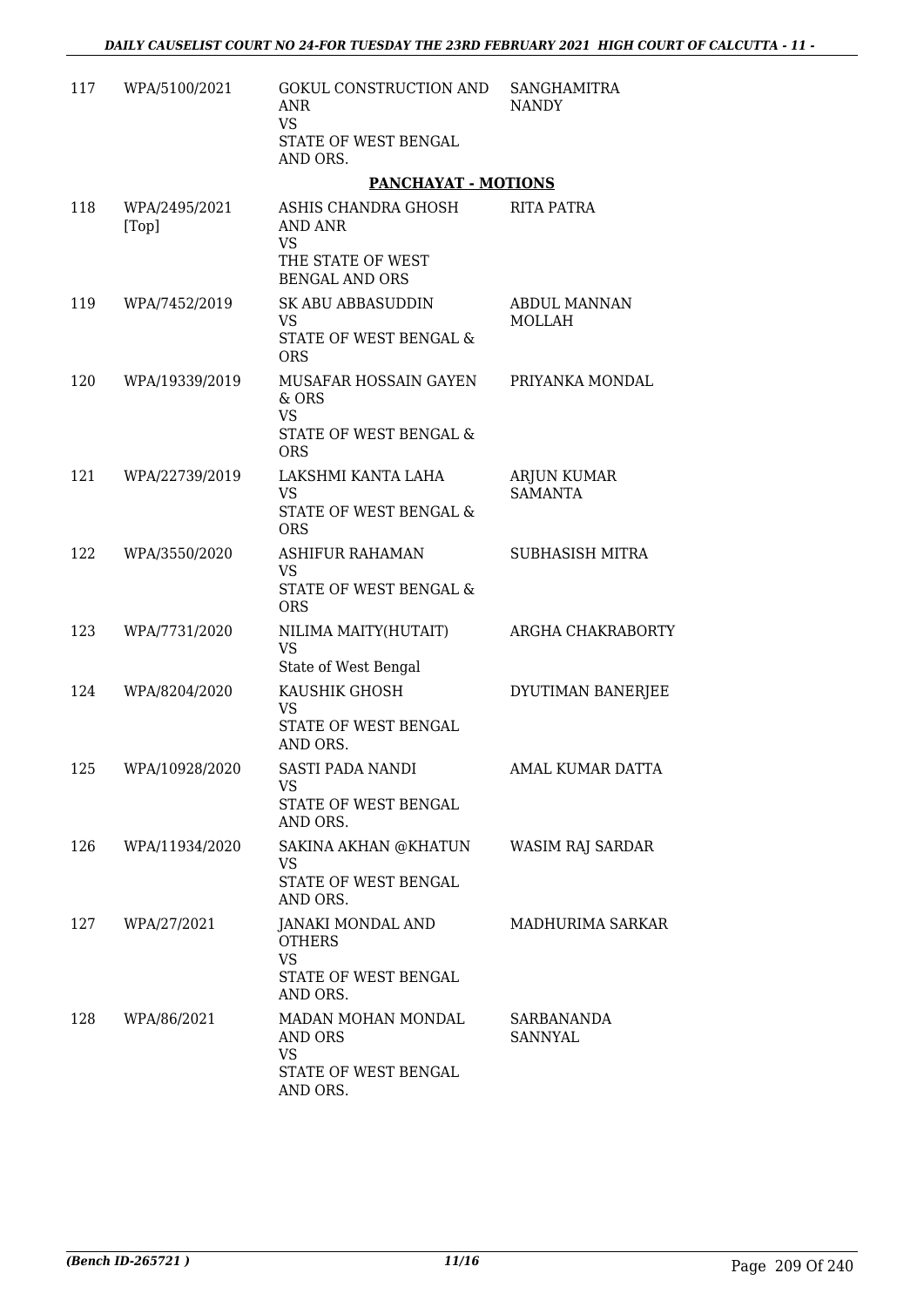| 129 | WPA/376/2021  | SK.ISRAFIL ALI ALIAS SK.<br>ISRAFIL<br><b>VS</b><br>STATE OF WEST BENGAL<br>AND ORS.         | RAVI RANJAN KUMAR                        |
|-----|---------------|----------------------------------------------------------------------------------------------|------------------------------------------|
| 130 | WPA/389/2021  | NAB KUMAR DESMUKH<br>VS.<br>STATE OF WEST BENGAL<br>AND ORS.                                 | AMIT KUMAR DUTTA                         |
| 131 | WPA/656/2021  | NANDITA PAUL (HALDER)<br>VS<br>STATE OF WEST BENGAL<br>AND ORS.                              | <b>SRIKUMAR MANDAL</b>                   |
| 132 | WPA/700/2021  | <b>DILIP SETH</b><br><b>VS</b><br>STATE OF WEST BENGAL<br>AND ORS.                           | <b>ANIMESH PAUL</b>                      |
| 133 | WPA/1043/2021 | <b>SREEKANTA BAG</b><br>VS.<br>STATE OF WEST BENGAL<br>AND ORS.                              | <b>KAMAKSHYA</b><br>MUKHOPADHYAY         |
| 134 | WPA/1044/2021 | PRABHANJAN BIJULI<br><b>VS</b><br>STATE OF WEST BENGAL<br>AND ORS.                           | KAMAKASHYA PRASAD<br><b>MUKHOPADHYAY</b> |
| 135 | WPA/1140/2021 | TAPAS MAHAJAN ALIAS<br><b>TAPAS MOHAJAN</b><br><b>VS</b><br>STATE OF WEST BENGAL<br>AND ORS. | <b>ABDUR RAKIB</b>                       |
| 136 | WPA/1147/2021 | MADAN MOHAN MANDAL<br>VS.<br>STATE OF WEST BENGAL<br>AND ORS.                                | CHITTAPRIYA GHOSH                        |
| 137 | WPA/1164/2021 | SWAPAN JANA<br><b>VS</b><br>STATE OF WEST BENGAL<br>AND ORS.                                 | SANKHA SUBHRA RAY                        |
| 138 | WPA/1302/2021 | KRISHNA PRIYA DAS AND<br>ANR<br>VS.<br>STATE OF WEST BENGAL<br>AND ORS.                      | SANTIMAY<br><b>BHATTACHARYA</b>          |
| 139 | WPA/1394/2021 | SUSMITA MONDAL AND ORS<br>VS.<br>STATE OF WEST BENGAL<br>AND ORS.                            | <b>SUNNY NANDY</b>                       |
| 140 | WPA/1418/2021 | BHOLANATH GHOSH<br>VS<br>STATE OF WEST BENGAL<br>AND ORS.                                    | HIRANMOY DATTA                           |
| 141 | WPA/1458/2021 | SUPROVAT MONDAL AND<br><b>OTHERS</b><br>VS<br>STATE OF WEST BENGAL<br>AND ORS.               | SANKHA SUBHRO RAY                        |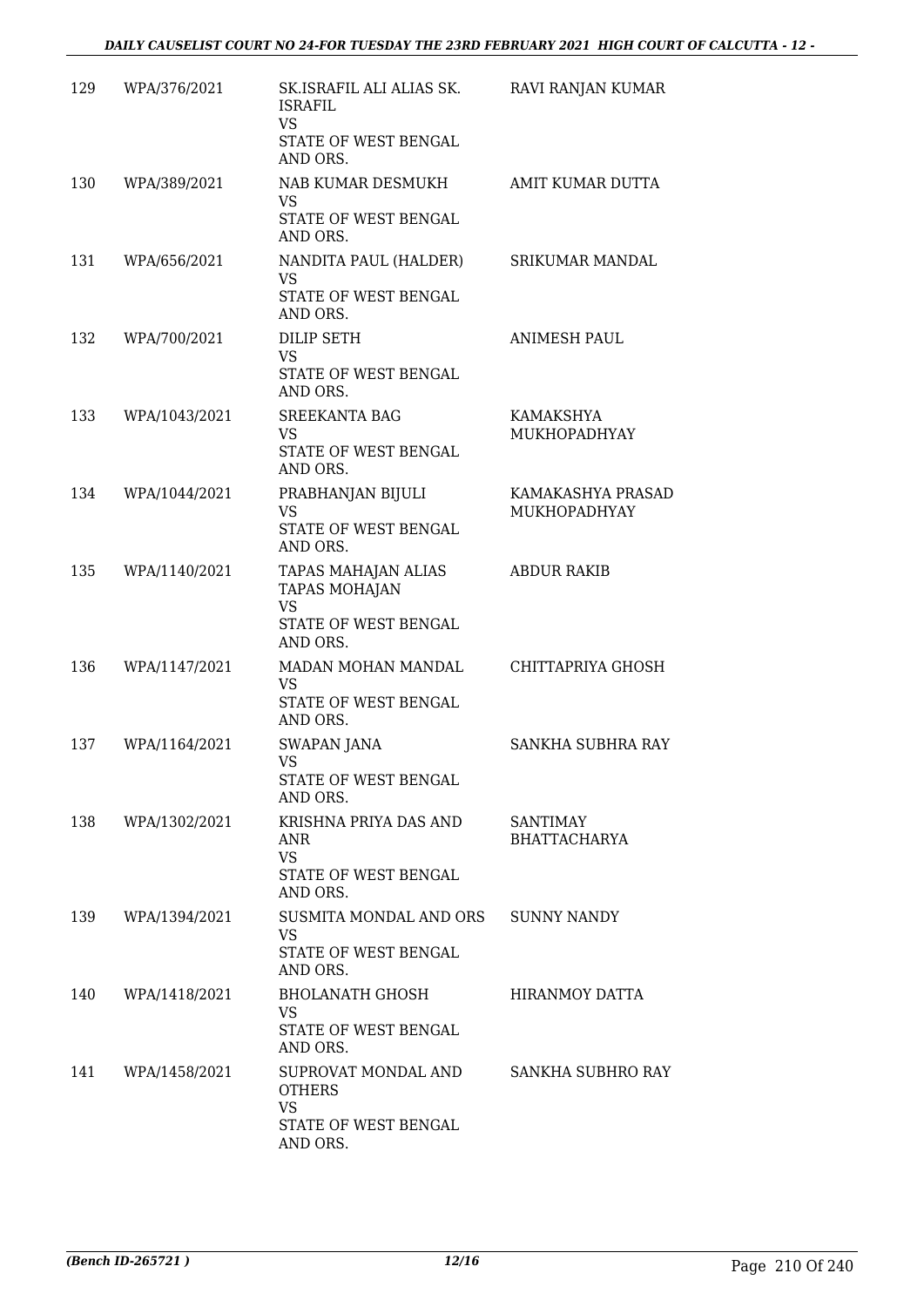| 142 | WPA/1510/2021 | SRIMANTI ORAW<br>VS.<br>STATE OF WEST BENGAL                                                                      | UTTAM BANERJEE                            |
|-----|---------------|-------------------------------------------------------------------------------------------------------------------|-------------------------------------------|
|     |               | AND ORS.                                                                                                          |                                           |
| 143 | WPA/1514/2021 | <b>BALARAM MONDAL</b><br><b>VS</b><br>STATE OF WEST BENGAL<br>AND ORS.                                            | PANKAJ HALDER                             |
| 144 | WPA/1528/2021 | HANGSHA KR SHIT<br><b>VS</b><br>STATE OF WEST BENGAL<br>AND ORS.                                                  | <b>BHARAT CHANDRA</b><br><b>SIMAI</b>     |
| 145 | WPA/1709/2021 | <b>AHSAN AHMED</b><br>VS.<br>STATE OF WEST BENGAL<br>AND ORS.                                                     | GOLA KARIM<br><b>CHOWDHURY</b>            |
| 146 | WPA/1766/2021 | MIHIR RANJAN BALA<br><b>VS</b><br>STATE OF WEST BENGAL<br>AND ORS.                                                | MAIDUL ISLAM KAYAL                        |
| 147 | WPA/1794/2021 | HAPPYY SANGHA MAHILA<br>SAMABAY SAMITY LTD AND<br><b>ANOTHER</b><br><b>VS</b><br>STATE OF WEST BENGAL<br>AND ORS. | PRIYASHI BANERJEE                         |
| 148 | WPA/1835/2021 | <b>HASEN SAH</b><br>VS.<br>STATE OF WEST BENGAL<br>AND ORS.                                                       | PAMPA DEY (DHABAL)                        |
| 149 | WPA/1959/2021 | JHANTU KUMAR GHOSH<br>AND ORS<br><b>VS</b><br>STATE OF WEST BENGAL<br>AND ORS.                                    | <b>SUBIR KUMAR</b><br><b>BHATTACHARYA</b> |
| 150 | WPA/1982/2021 | <b>BIMALENDU BERA</b><br>VS<br>STATE OF WEST BENGAL<br>AND ORS.                                                   | <b>BISWAJIT SAU</b>                       |
| 151 | WPA/2051/2021 | DIBYENDU PANJA<br><b>VS</b><br>STATE OF WEST BENGAL<br>AND ORS.                                                   | SK. MD. ASHIK<br><b>IQUEBAL</b>           |
| 152 | WPA/2061/2021 | <b>JOYDEB MAITY</b><br>VS.<br>STATE OF WEST BENGAL<br>AND ORS.                                                    | SUKUMAR GHOSH                             |
| 153 | WPA/2066/2021 | MITHU BAGDI<br>VS<br>STATE OF WEST BENGAL<br>AND ORS.                                                             | UTTAM BANERJEE                            |
| 154 | WPA/2074/2021 | GOURI SHANKAR MAHATO<br><b>VS</b><br>STATE OF WEST BENGAL<br>AND ORS.                                             | SIVA PRASAD GHOSE                         |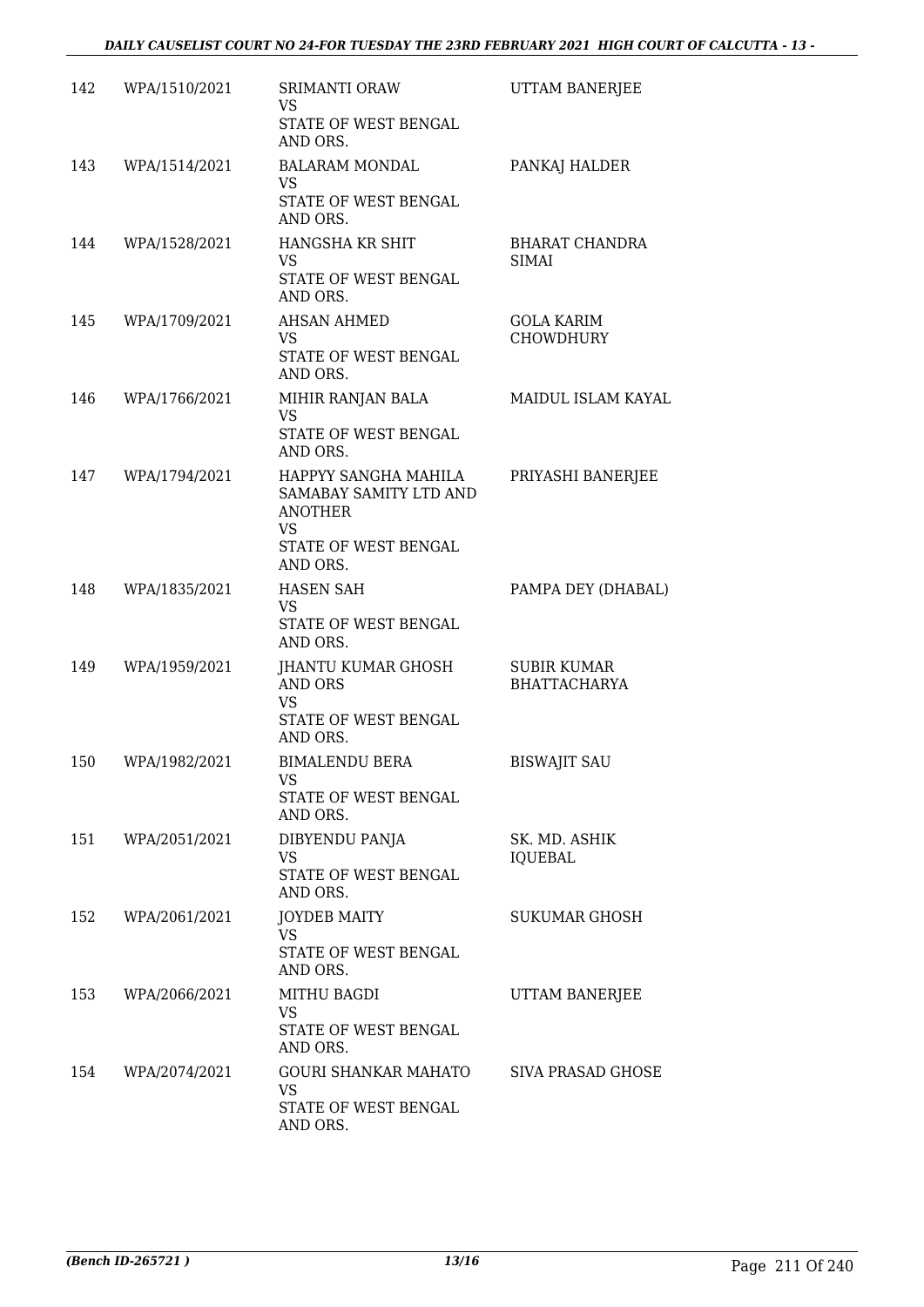| 155 | WPA/2088/2021 | ANITA CHOWDHURY<br><b>VS</b><br>STATE OF WEST BENGAL                                          | DEBAPRIYA SAMANTA                   |
|-----|---------------|-----------------------------------------------------------------------------------------------|-------------------------------------|
|     |               | AND ORS.                                                                                      |                                     |
| 156 | WPA/2094/2021 | <b>ANUP MISHRA</b><br><b>VS</b><br>STATE OF WEST BENGAL<br>AND ORS.                           | SRIKANTA DATTA                      |
| 157 | WPA/2181/2021 | <b>SWAPNA BISWAS</b><br><b>VS</b><br>State of West Bengal                                     | HIMANGSHU GHOSH                     |
| 158 | WPA/2190/2021 | DIPIKA SINGHA<br><b>VS</b><br>STATE OF WEST BENGAL<br>AND ORS.                                | <b>SUFI KAMAL</b>                   |
| 159 | WPA/2391/2021 | AMAL CHAUDHURY<br><b>VS</b><br>THE STATE OF WEST<br><b>BENGAL AND ORS</b>                     | KALIDAS SAHA                        |
| 160 | WPA/2394/2021 | TAPAN JANA AND ORS<br><b>VS</b><br>STATE OF WEST BENGAL                                       | SAMIRUL SARDAR                      |
| 161 | WPA/2430/2021 | AND ORS.<br><b>BHAIRAB ROY</b><br><b>VS</b><br>STATE OF WEST BENGAL<br>AND ORS.               | PAMPA DEY (DHABAL)                  |
| 162 | WPA/2431/2021 | NIBARAN GHOSH AND ORS<br><b>VS</b><br>STATE OF WEST BENGAL<br>AND ORS.                        | Nemai Chandra Saha                  |
| 163 | WPA/2446/2021 | <b>BHOLANATH KUNDU</b><br><b>VS</b><br>STATE OF WEST BENGAL<br>AND ORS.                       | <b>KESHAB CHANDRA</b><br><b>DAS</b> |
| 164 | WPA/2471/2021 | NAZRUL TARAFDAR<br>VS<br>STATE OF WEST BENGAL<br>AND ORS.                                     | SUJIT KUMAR GHOSH                   |
| 165 | WPA/2487/2021 | BETHUADAHARI JCM HIGH<br><b>SCHOOL</b><br><b>VS</b><br>State of West Bengal AND<br><b>ORS</b> | <b>RITA GANGULY</b>                 |
| 166 | WPA/2556/2021 | <b>SUCHITRA SAHA</b><br><b>VS</b><br>STATE OF WEST BENGAL<br>AND ORS.                         | MONIRA BEGUM                        |
| 167 | WPA/2561/2021 | <b>GITA DEBNATH</b><br>VS.<br>STATE OF WEST BENGAL<br>AND ORS.                                | SUDIP GHOSH<br><b>CHOWDHURY</b>     |
| 168 | WPA/2576/2021 | <b>BASANA DUTTA</b><br><b>VS</b><br>STATE OF WEST BENGAL<br>AND ORS.                          | BHARAT CHANDRA<br><b>SIMAI</b>      |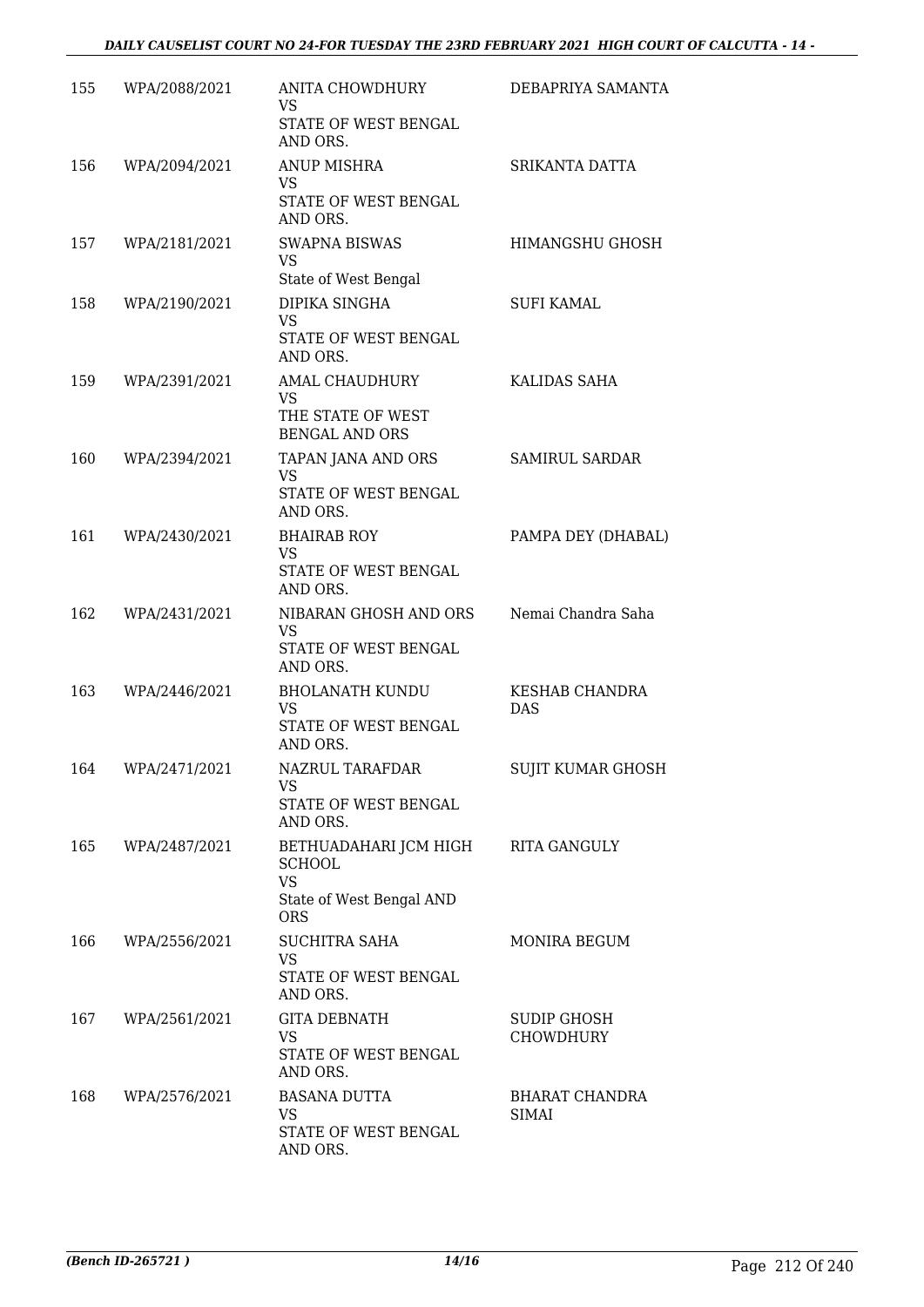| 169 | WPA/2579/2021                           | MD. HAFIZ MULLICK<br><b>VS</b><br>STATE OF WEST BENGAL<br>AND ORS.                       | MASUM ALI SARDAR                      |
|-----|-----------------------------------------|------------------------------------------------------------------------------------------|---------------------------------------|
| 170 | WPA/2650/2021                           | <b>SAMIRAN MITRA</b><br><b>VS</b><br>STATE OF WEST BENGAL<br>AND ORS.                    | ASHIS KUMAR DUTTA                     |
|     | IA NO: CAN/1/2021                       |                                                                                          |                                       |
| 171 | WPA/2760/2021                           | MAKHLUFAR RAHAMAN<br>GAZI<br><b>VS</b><br>STATE OF WEST BENGAL<br>AND ORS.               | SUDARSHAN GHOSH                       |
| 172 | WPA/2799/2021                           | NIKHIL CHANDRA MAHATO<br><b>VS</b><br>STATE OF WEST BENGAL<br>AND ORS                    | SIVA PRASAD GHOSE                     |
| 173 | WPA/2829/2021                           | LAKSHMIKANTA MAITY<br>VS.<br>STATE OF WEST BENGAL<br>AND ORS.                            | SANJIB<br><b>BANDYOPADHYAY</b>        |
| 174 | WPA/2872/2021                           | <b>SOURAV KUMAR BORAL</b><br><b>VS</b><br>STATE OF WEST BENGAL<br>AND ORS.               | <b>SUPREEM NASKAR</b>                 |
| 175 | WPA/2874/2021                           | GOLAM RASUL LASKAR AND<br><b>OTHERS</b><br><b>VS</b><br>STATE OF WEST BENGAL<br>AND ORS. | <b>ANJAN DUTTA</b>                    |
| 176 | WPA/3092/2021                           | <b>BIDHAN MAITY</b><br><b>VS</b><br>STATE OF WEST BENGAL<br>AND ORS.                     | AVIJIT CHAKRABORTY                    |
|     | 177 WPA/3964/2021                       | ISMAIL SK AN OTHERS<br><b>VS</b><br>STATE OF WEST BENGAL<br>AND ORS.                     | <b>KAKALI NASKAR</b>                  |
|     |                                         | <b>APPLICATION</b>                                                                       |                                       |
| 178 | WPA/22064/2018                          | PREM KUMAR KAHAR<br><b>VS</b><br>STATE OF WEST BENGAL &<br><b>ORS</b>                    | SUBIR HAZRA                           |
|     | IA NO: CAN/1/2020(Old No:CAN/2618/2020) |                                                                                          |                                       |
| 179 | RVW/15/2020                             | RATRI BERA (JANA)<br><b>VS</b><br>STATE OF WEST BENGAL &<br><b>ORS</b>                   | BHARAT CHANDRA<br>SIMAI               |
|     | IA NO: CAN/1/2020(Old No:CAN/882/2020)  |                                                                                          |                                       |
|     | wt180 WPA/20932/2019                    | RATRI BERA (JANA)<br><b>VS</b><br>STATE OF WEST BENGAL &<br><b>ORS</b>                   | <b>BHARAT CHANDRA</b><br><b>SIMAI</b> |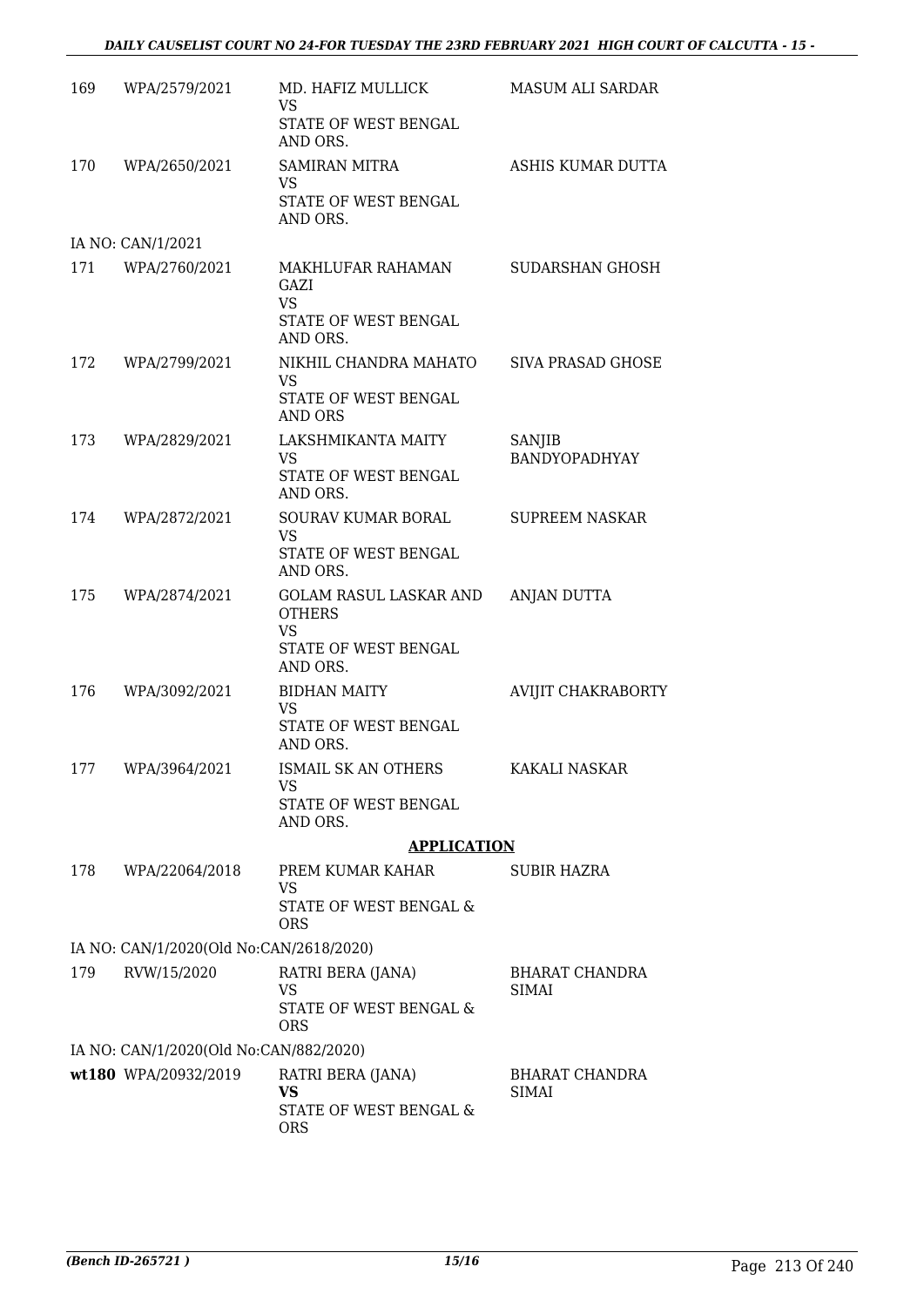| 181                           | WPA/6097/2020                           | SIMANTA BHATTACHARJEE<br>VS<br>WB HEALTH RECRUITMENT<br>BOARD & ORS | MADHUSHRI DUTTA<br>MAJUMDER |  |
|-------------------------------|-----------------------------------------|---------------------------------------------------------------------|-----------------------------|--|
|                               | IA NO: CAN/1/2020(Old No:CAN/4337/2020) |                                                                     |                             |  |
| 182                           | WPA/6933/2020                           | NEYAJ AHMED KHAN<br>VS<br>THE STATE OF WEST<br>BENGAL AND ORS       | ANIRBAN DAS                 |  |
| IA NO: CAN/1/2020, CAN/2/2021 |                                         |                                                                     |                             |  |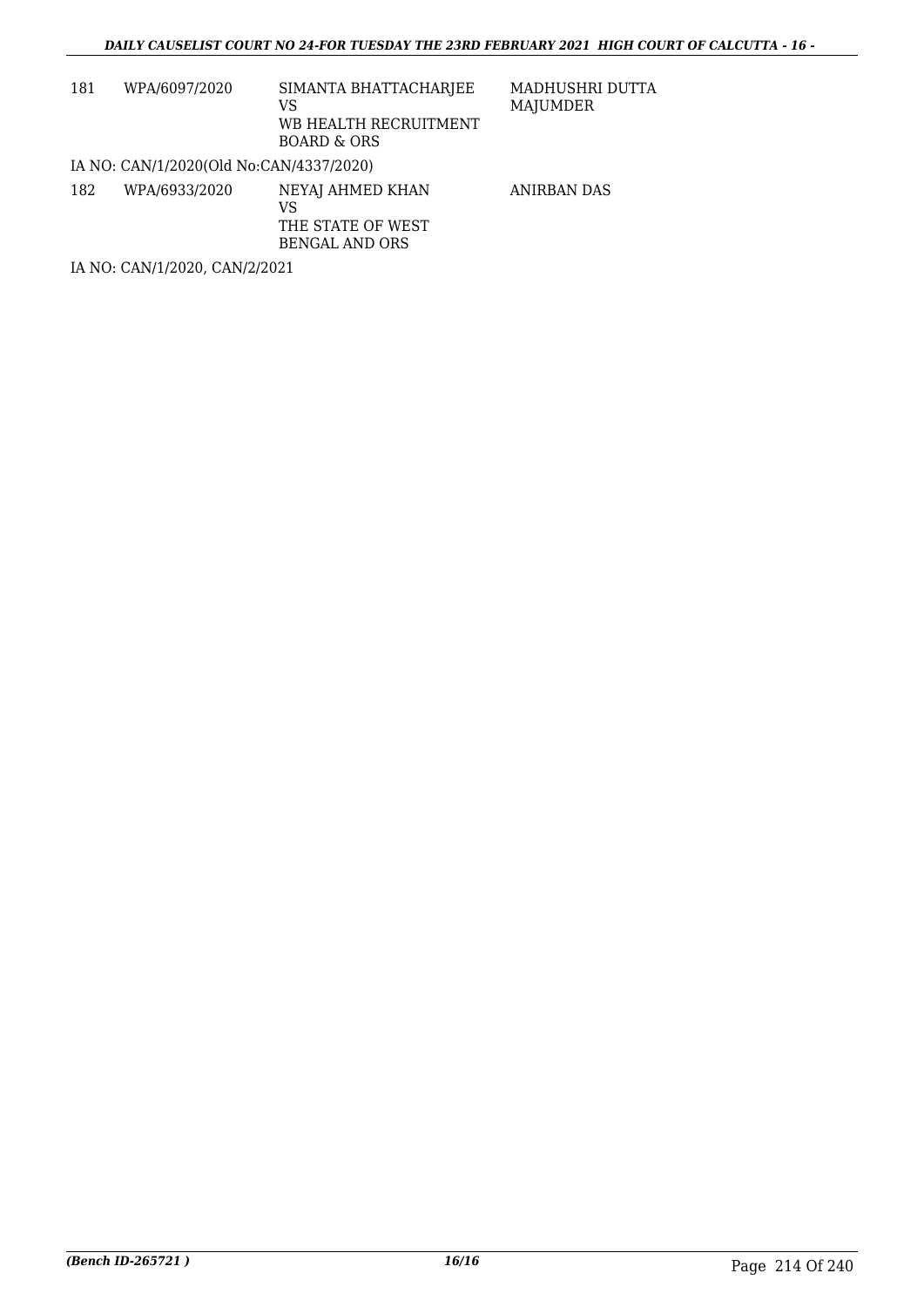

# In The High Court at Calcutta

## **Appellate Side**

**DAILY CAUSELIST For Tuesday The 23rd February 2021**

**COURT NO. 22**

**SINGLE BENCH (SB - XIII)**

**AT 10:45 AM**

**HON'BLE JUSTICE ABHIJIT GANGOPADHYAY**

**(VIA VIDEO CONFERENCE)**

**ON AND FROM MONDAY, THE 11TH JANUARY, 2021 – MATTERS ( MOTION & HEARING) UNDER ARTICLE 226 OF THE CONSTITUTION OF INDIA RELATING TO LABOUR UNDER GROUP III ;MATTERS (MOTION & HEARING) UNDER ARTICLE 226 OF THE CONSTITUTION RELATING TOTRANSPORT & TELECOMMUNICATION UNDER GROUP VII INCLUDING HEARING OF WRITPETITIONS AND APPLICATIONS CONNECTED THERETO;MATTERS (MOTION & HEARING) RELATING TO REGULATION OF INDUSTRIES & ESSENTIALCOMMODITIES & VARIOUS CENTRAL ORDERS UNDER GROUP VIII INCLUDING APPLICATIONSCONNECTED THERTO.**

**FROM MONDAY, (25.01.2021) THE SCHEDULE GIVEN BELOW WILL BE FOLLOWED. 1. GROUP III MATTERS WILL BE TAKEN UP FROM 10.45 A.M. TO 12.00 NOON.**

**2. GROUP VII MATTERS WILL BE TAKEN UP AFTER GROUP III MATTERS ARE OVER OR FROM 12.00 NOON TO 1.00 P.M, WHICHEVER IS EARLIER.**

**3. FIXED MATTERS WILL BE TAKEN UP FROM 2.00 P.M. AND NOT AFTER 3.00 P.M.**

**4. GROUP VIII MATTERS WILL BE TAKEN UP AFTER 2.00 P.M. MATTERS ARE OVER OR FROM 3.00 P.M. WHICHEVER IS EARLIER.**

**FROM 25TH JANUARY, 2021 TO 26TH FEBRUARY 2021 - NO MENTIONING WILL BE TAKEN FOR INCLUSION IN THE LIST EXCEPT SENIOR CITIZEN MATTERS AND MATTERS OF LEGAL AID.**

**NOTE: MATTERS WILL BE TAKEN UP THROUGH PHYSICAL HEARING ONLY WHEN BOTH THE PARTIES ARE AGREED**

#### **FOR JUDGMENT**

1 WPA/4786/2021 (AT 3:30 P.M.)

AKBAR ALI KHAN  $V<sub>S</sub>$ STATE OF WEST BENGAL AND ORS.

**PROSENIIT** MUKHERJEE

#### **TO BE MENTIONED**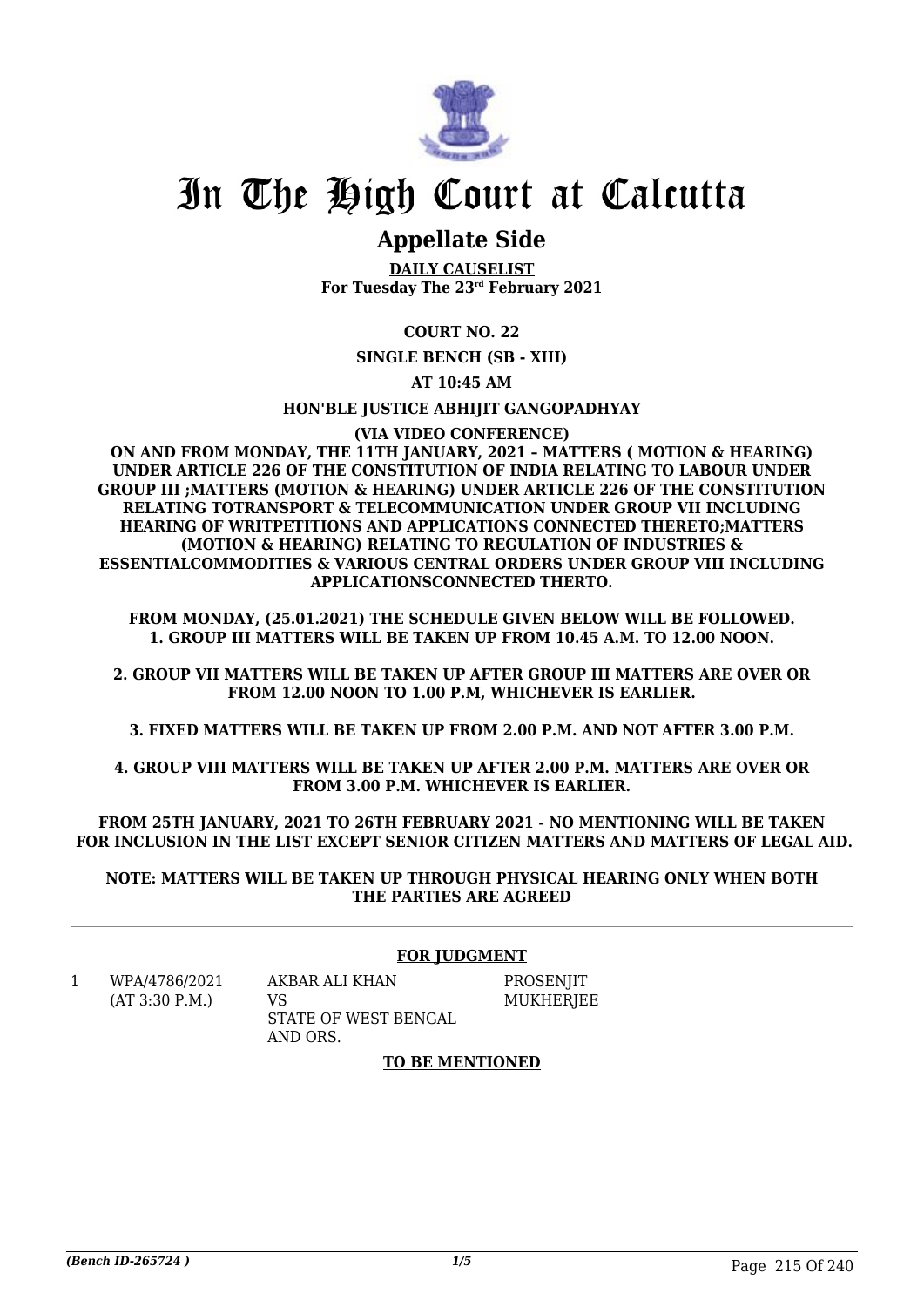| 2  | WPA/11130/2020                          | ANIRBAN GHOSH<br>VS<br>STATE OF WEST BENGAL<br>AND ORS.                                                             | AMLAN KUMAR<br><b>MUKHERJEE</b>        |
|----|-----------------------------------------|---------------------------------------------------------------------------------------------------------------------|----------------------------------------|
|    | IA NO: CAN/1/2021                       |                                                                                                                     |                                        |
|    |                                         | <b>GR. - III (MOTION)</b>                                                                                           |                                        |
| 3  | WPA/20201/1998                          | M/S.CANNON ELECTRONIC<br><b>SYSTEMS</b><br><b>VS</b><br>THE STATE OF WEST<br><b>BENGAL</b>                          | INDRAJIT DASGUPTA                      |
|    | IA NO: CAN/1/1998(Old No:CAN/8976/1998) |                                                                                                                     |                                        |
| 4  | WPA/24501/2012                          | M/S. CANNON ELECTRONIC<br><b>SYSTEMS</b><br><b>VS</b><br>STATE OF WEST BENGAL &<br><b>ANR</b>                       | SAIBAL MUKHERJEE                       |
| 5  | WPA/29582/2016                          | M/S LUDLOW JUTE &<br><b>SPECIALITIES LTD &amp; ANR</b><br><b>VS</b><br>STATE OF WEST BENGAL &<br><b>ORS</b>         | <b>RAVI KUMAR DUBEY</b>                |
| 6  | WPA/5129/2018                           | WRITER SAFEGUARD PVT<br>LTD REP BY ITS STATE<br><b>MANAGER</b><br><b>VS</b><br>STATE OF WEST BENGAL &<br><b>ORS</b> | TARAK DUTTA                            |
|    | IA NO: CAN/1/2019(Old No:CAN/1987/2019) |                                                                                                                     |                                        |
| 7  | WPA/18311/2018                          | RABINDRA NATH SAHA &<br><b>ORS</b><br><b>VS</b><br>UNION OF INDIA & ORS                                             | <b>DHISWARI NAG</b>                    |
|    | IA NO: CAN/2/2020, CAN/3/2020           |                                                                                                                     |                                        |
|    | wt8 WPA/10004/2019                      | <b>BHABESH ROY &amp; ORS</b><br><b>VS</b><br>UNION OF INDIA & ORS                                                   | DHISWARI NAG                           |
| 9  | WPA/20094/2019                          | <b>SUNIL BARMAN</b><br><b>VS</b><br>STATE BANK OF INDIA,<br>REGION - 2, NORTH BENGAL<br>& ORS                       | <b>JOYJIT DUTTA</b>                    |
| 10 | WPA/20095/2019                          | MRINAL KANTI CHANDA<br>VS<br>UNION OF INDIA & ORS                                                                   | PROSENJIT DEY                          |
| 11 | WPA/8101/2020                           | KASHINATH DAS<br><b>VS</b><br>State of West Bengal                                                                  | Suvadip Bhattacharjee                  |
| 12 | WPA/11794/2020                          | ASRAF ALI ANSARI<br><b>VS</b><br>STATE OF WEST BENGAL<br>AND ORS.                                                   | <b>SUVADIP</b><br><b>BHATTACHARJEE</b> |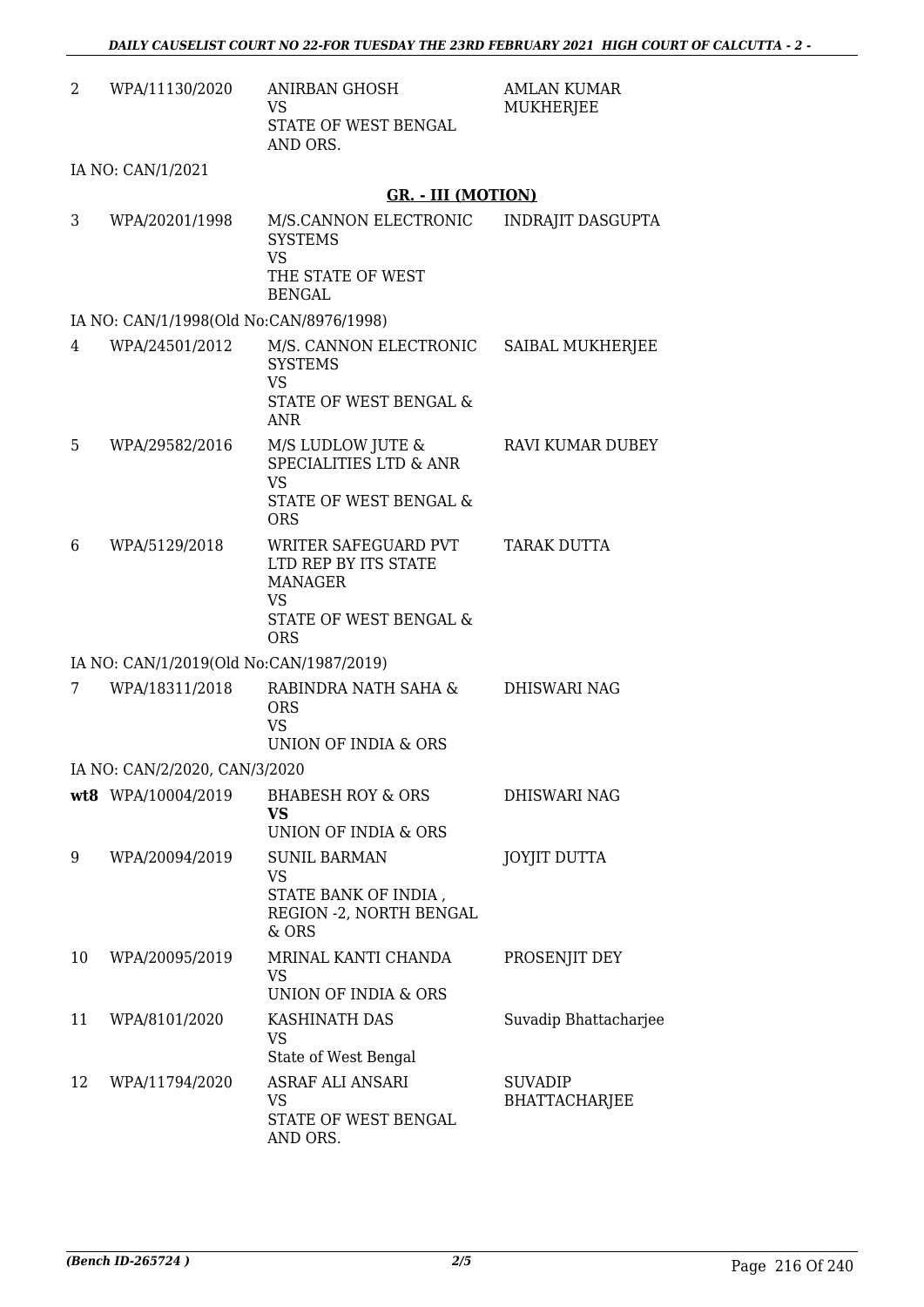| 13 | WPA/189/2021                    | NIRMALENDU KONAR<br><b>VS</b><br>UNION OF INDIA AND ORS.                                                 | <b>SALONI</b><br><b>BHATTACHARJEE</b> |
|----|---------------------------------|----------------------------------------------------------------------------------------------------------|---------------------------------------|
| 14 | WPA/485/2021                    | KAJAL SARDAR<br><b>VS</b><br>STATE OF WEST BENGAL<br>AND ORS.                                            | RANANEESH GUHA<br><b>THAKURTA</b>     |
| 15 | WPA/487/2021                    | <b>DIPALI SARDAR</b><br><b>VS</b><br>STATE OF WEST BENGAL<br>AND ORS.                                    | RANANEESH GUHA<br><b>THAKURTA</b>     |
| 16 | WPA/1479/2021                   | PRABIR KUMAR MAITRA<br><b>VS</b><br>STATE OF WEST BENGAL<br>AND ORS.                                     | <b>SIKTA ROY</b>                      |
| 17 | WPA/1708/2021<br>(AT 2.00 P.M.) | SUPRIYA DUTTA AND ORS<br><b>VS</b><br>THE UNION OF INDIA AND<br><b>ORS</b>                               | <b>JAMIRUDDIN KHAN</b>                |
| 18 | WPA/1717/2021<br>(AT 2.00 P.M.) | <b>BIMAL SIL AND ORS</b><br><b>VS</b><br>THE UNION OF INDIA AND<br><b>ORS</b>                            | <b>JAMIR KHAN</b>                     |
| 19 | WPA/1986/2021                   | SANTOSH KR. DAS<br><b>VS</b><br>REGIONAL P.F COM. KOL.<br>AND ORS.                                       | RAMIJ MUNSHI                          |
| 20 | WPA/2878/2021                   | HINDUSTAN UNILEVER LTD<br><b>WORKERS UNION</b><br><b>VS</b><br>STATE OF WEST BENGAL<br>AND ORS.          | RAJNEESH GUHA<br><b>THAKURATA</b>     |
| 21 | WPA/2919/2021                   | MRITYUNJOY PARAMANIK<br><b>VS</b><br>THE COAL INDIA LIMITED                                              | <b>SHRABONI SARKAR</b>                |
| 22 | WPA/3339/2021                   | <b>SUDIPTYA SEN</b><br><b>VS</b><br>THE RIGIONAL PROVIDENT<br>COMMISSIONER, KOLKATA<br><b>AND OTHERS</b> | RAMIJ MUJNSI                          |
| 23 | WPA/3354/2021                   | KALI SANKAR SEAL<br>VS.<br>THE REGIONAL PROVIDENT<br>FUND COMMISSIONER AND<br><b>ORS</b>                 | RAMJI MUNSI                           |
| 24 | WPA/3575/2021                   | MOSIM ALI ANSARI<br><b>VS</b><br>STATE OF WEST BENGAL<br>AND ORS.                                        | RANANEESH GUHA<br><b>THAKURTA</b>     |
| 25 | WPA/3811/2021                   | M/S SANKAR METAL WORKS<br>VS<br>STATE OF WEST BENGAL<br>AND ORS.                                         | <b>GAZI FARUQUE</b><br><b>HOSSAIN</b> |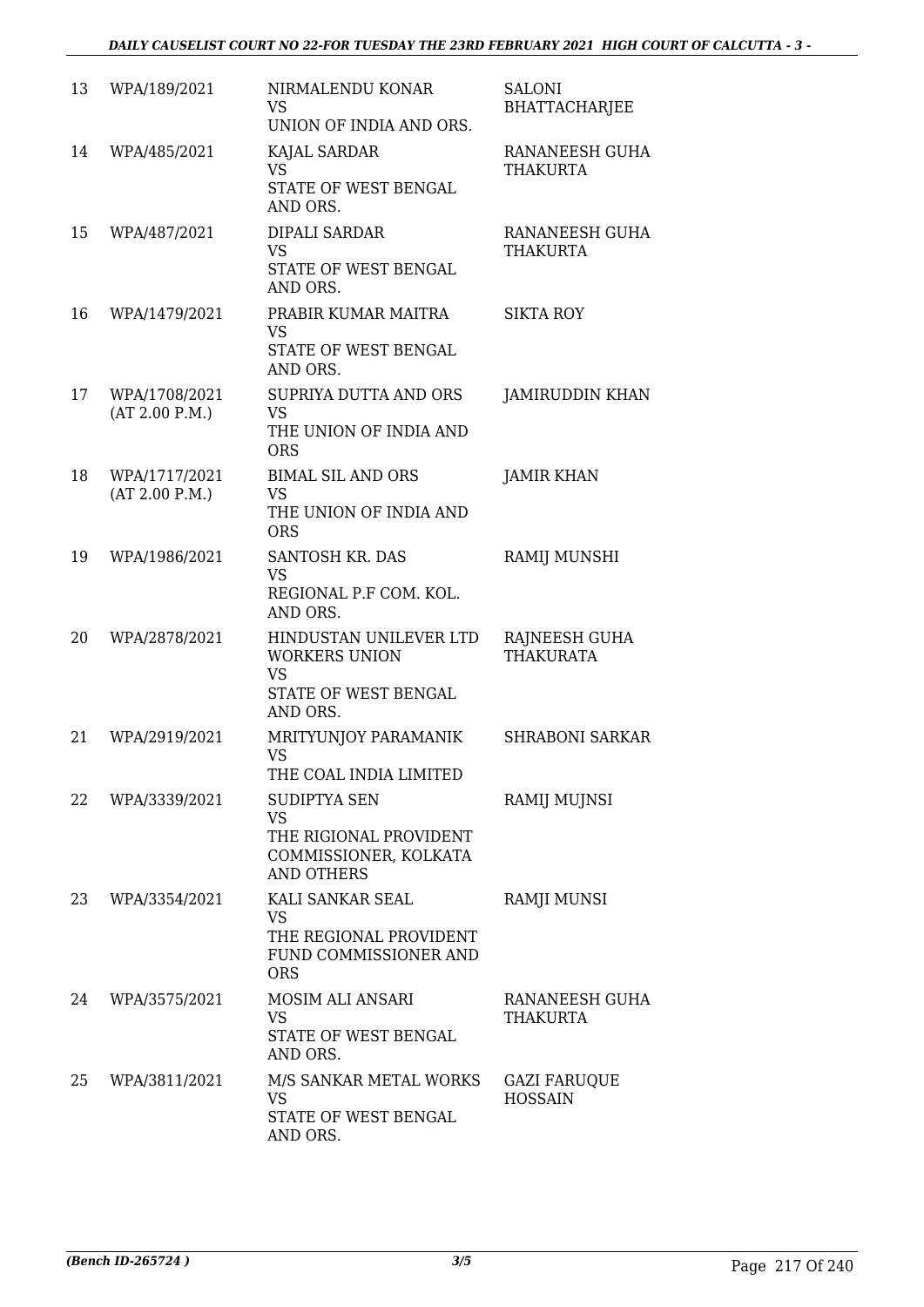| 26 | WPA/3916/2021 | DAYANANDA DAS<br><b>VS</b><br>STATE OF WEST BENGAL<br>AND ORS.                                                   | <b>SOMNATH ROY</b>                      |
|----|---------------|------------------------------------------------------------------------------------------------------------------|-----------------------------------------|
| 27 | WPA/3925/2021 | <b>ASHOK MAHATO</b><br>VS<br>STATE OF WEST BENGAL<br>AND ORS.                                                    | <b>SOMNATH ROY</b>                      |
| 28 | WPA/4105/2021 | RAGHUNATH MANJHI<br><b>VS</b><br>STATE OF WEST BENGAL<br>AND ORS.                                                | RANANESH GUHA<br><b>THAKURTA</b>        |
| 29 | WPA/4117/2021 | MD. AZIZ ALIAS MD. AJIJ<br><b>VS</b><br>STATE OF WEST BENGAL<br>AND ORS.                                         | RANANESH GUHA<br>THAKURTA               |
| 30 | WPA/4119/2021 | SUBID SK. ALIAS SUBIR SK.<br><b>VS</b><br>STATE OF WEST BENGAL<br>AND ORS.                                       | <b>RANANESH GUHA</b><br><b>THAKURTA</b> |
| 31 | WPA/4121/2021 | ABDUL KHALIL KHAN ALIAS<br>AB KHALIL KHAN<br><b>VS</b><br>STATE OF WEST BENGAL<br>AND ORS.                       | <b>RANANESH GUHA</b><br><b>THAKURTA</b> |
| 32 | WPA/4153/2021 | TULSYAN FLEXSYS PRIVATE<br><b>LIMITED</b><br><b>VS</b><br><b>ASSISTANT PROVIDENT</b><br><b>FUND COMMISSIONER</b> | VICTOR CHATTERJEE                       |
| 33 | WPA/4165/2021 | <b>CALCUTTA MINT</b><br><b>EMPLOYEES UNION OF AND</b><br><b>ORS</b><br><b>VS</b><br>UNION OF INDIA AND ORS       | AMRTIAM MANDA                           |
| 34 | WPA/4303/2021 | BITHI ROY AND ANOTHER<br><b>VS</b><br>UNION OF INDIA AND ORS.                                                    | ANIS DATTA SARMA                        |
| 35 | WPA/4416/2021 | SANTANU DUTTA GUPTA<br><b>VS</b><br>UNION OF INDIA AND ORS.                                                      | DIBANATH DEY                            |
| 36 | WPA/4425/2021 | TARUN CHATTERJEE<br><b>VS</b><br>THE REGIONAL PROVIDENT<br>FUND COMMISSIONER II                                  | RANANESH GUHA<br><b>THAKURTA</b>        |
| 37 | WPA/4457/2021 | SHYAMAL BANERJEE<br><b>VS</b><br>STATE OF WEST BENGAL<br>AND ORS.                                                | <b>NAYAN RAKSHIT</b>                    |
| 38 | WPA/4785/2021 | CYGNET INDUSTRES LTD<br><b>VS</b><br>STATE OF WEST BENGAL<br>AND ORS.                                            | PRASUN GHOSH                            |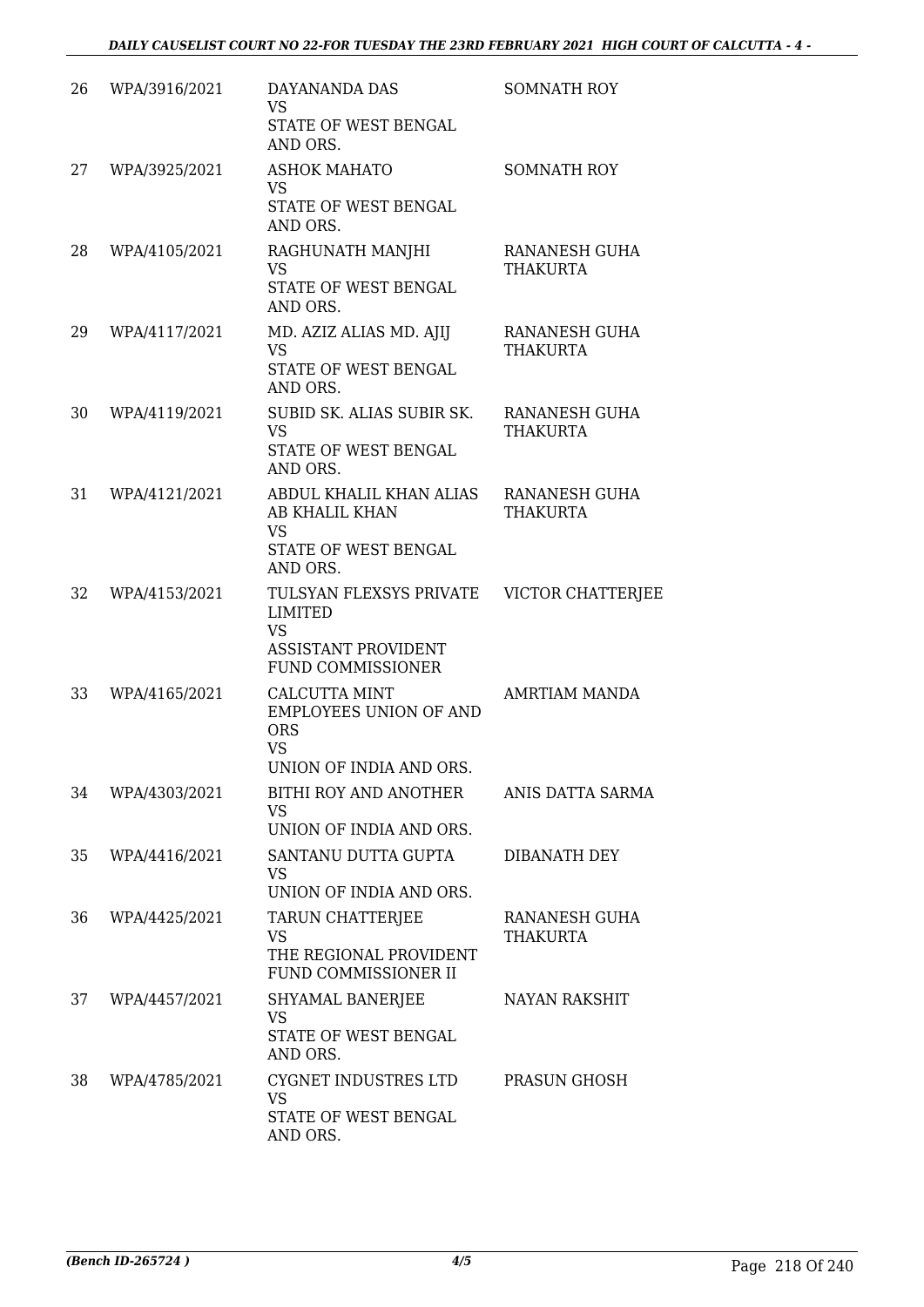| 39 | WPA/4869/2021 | <b>NUPUR BOSE</b><br><b>VS</b><br>THE GOVERNMENT OF<br><b>INDIA</b>                                             | <b>DONA GHOSH</b>                   |
|----|---------------|-----------------------------------------------------------------------------------------------------------------|-------------------------------------|
| 40 | WPA/4922/2021 | KUSHAL BHATTACHARJEE<br>VS<br>REG. P.F COM. WB SALT<br>LAKE AND ANR.                                            | SANJUKTA DUTTA                      |
|    |               | <b>GROUP - VII (MOTION)</b>                                                                                     |                                     |
| 41 | WPA/3087/2021 | <b>SUMIT KUMAR DAS</b><br><b>VS</b><br>STATE OF WEST BENGAL                                                     | SOUMYAJIT MISHRA                    |
| 42 | WPA/4277/2021 | AND ORS.<br><b>ASANSOL MINI BUS</b><br>ASSOCIATION AND ANR<br><b>VS</b>                                         | <b>DURGA PRASAD</b><br><b>DUTTA</b> |
|    |               | STATE OF WEST BENGAL<br>AND ORS.                                                                                |                                     |
| 43 | WPA/4283/2021 | TUSHAR KANTI SARDAR<br><b>VS</b>                                                                                | <b>ANJAN BANERJEE</b>               |
|    |               | STATE OF WEST BENGAL<br>AND ORS.                                                                                |                                     |
| 44 | WPA/4340/2021 | <b>SAHIDUR</b><br>RAHAMAN@SAHIDUR<br><b>ISLAM</b><br><b>VS</b><br>STATE OF WEST BENGAL<br>AND ORS.              | MUSHARRAF ALAM<br><b>SK</b>         |
| 45 | WPA/4817/2021 | JIBAN KRISHNA PODDAR<br><b>VS</b><br>STATE OF WEST BENGAL<br>AND ORS.                                           | <b>SUBHANKAR DAS</b>                |
| 46 | WPA/4839/2021 | ATULANAND SINGH<br>VS<br>INDIAN OIL CORPORATION<br>LTD. AND OTHERS                                              | PINGAL<br><b>BHATTACHARYYA</b>      |
|    |               | <b>GR. - VIII (MOTION)</b>                                                                                      |                                     |
| 47 | WPA/9082/2020 | RAMPRASAD SARDAR AND<br><b>ORS</b><br><b>VS</b><br>STATE OF WEST BENGAL<br>AND ORS.                             | <b>SAMIK SARKAR</b>                 |
| 48 | WPA/4928/2021 | M/S. SONAI FOOD<br>MARKETING PRIVATE<br><b>LIMITED AND ANR</b><br><b>VS</b><br>STATE OF WEST BENGAL<br>AND ORS. | RAMESH DHARA                        |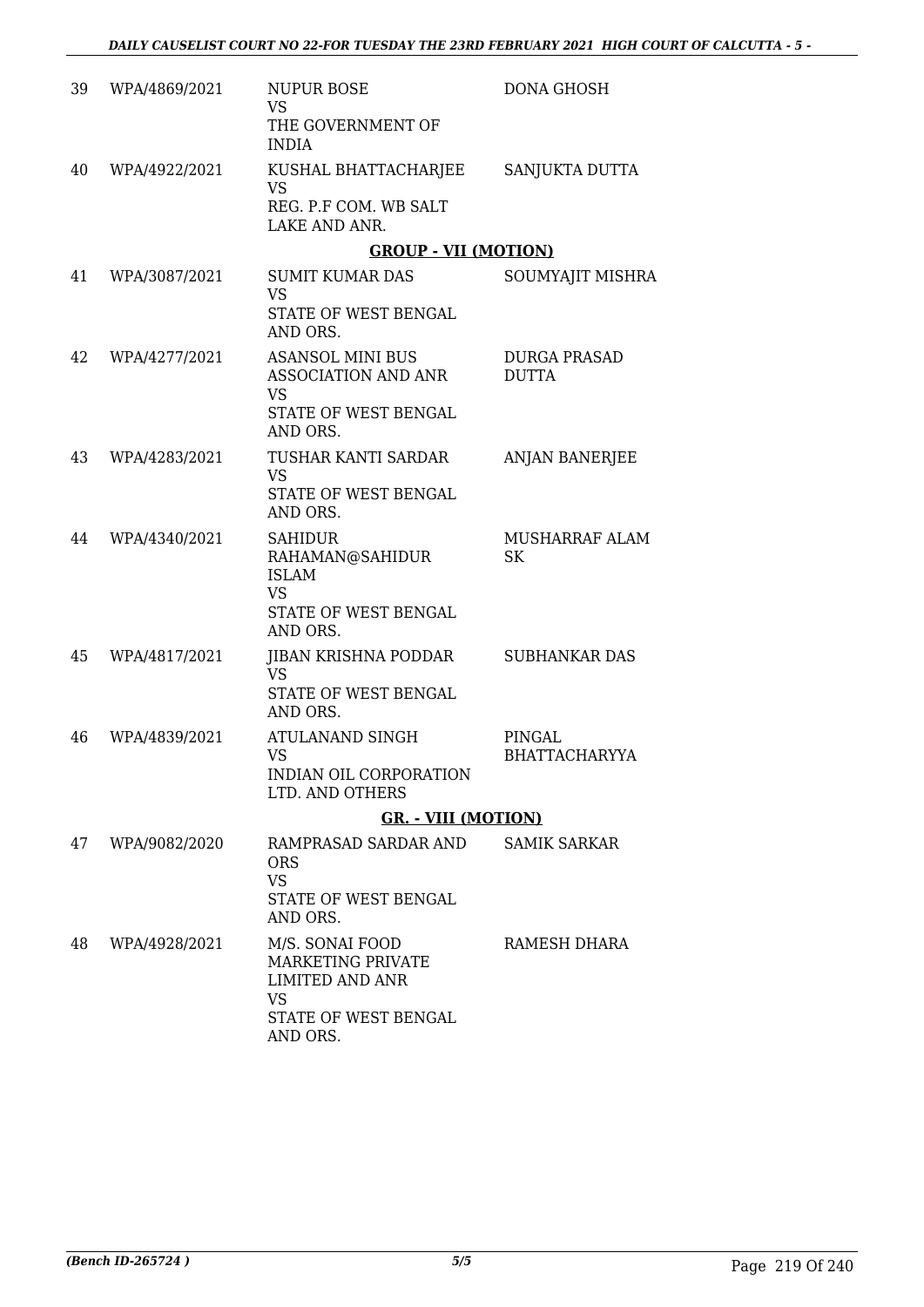

## In The High Court at Calcutta

### **Appellate Side**

**DAILY CAUSELIST For Tuesday The 23rd February 2021**

**COURT NO. 32**

**SINGLE BENCH (SB - XIV)**

**AT 10:45 AM**

**HON'BLE JUSTICE JAY SENGUPTA**

#### **(VIA VIDEO CONFERENCE) ON AND FROM MONDAY, THE 11TH JANUARY, 2021 - ADMISSION OF CRIMINAL MOTIONS AND HEARING OF CRIMINAL REVISIONS ARISING OUT OF N.I. ACT; POCSO; MAINTENANCE AND CRIME AGAINST WOMEN (NOT ASSIGNED TO ANY OTHER BENCH) INCLUDING APPLICATIONS CONNECTED THERETO; HEARING OF CRIMINAL REVISIONS (IRRESPECTIVE OF CLASSIFICATION) FILED FROM 2016 INCLUDING CONNECTED APPLICATIONS; HEARING OF CRIMINAL APPEALS. AND ON AND FROM MONDAY, 15TH FEBRUARY, 2021 TO MONDAY, 1ST MARCH, 2021 -**

**WILL TAKE, IN ADDITION TO HIS/HER OWN LIST AND DETERMINATION, THE LIST AND DETERMINATION OF HON'BLE JUSTICE BIBEK CHAUDHURI. NOTE : 1. MENTIONING FOR INCLUSION IN THE LIST WILL BE PERMITTED ONLY ON THE FIRST WORKING DAY OF THE WEEK AT THE FIRST SITTING. 2. MENTIONING SLIP SHALL SPECIFICALLY INDICATE WHETHER THE MATTER WAS DIRECTED TO "GO OUT OF LIST" ON THE LAST OCCASION. 3. HEARING OF APPEAL SHALL BE TAKEN UP EVERY TUESDAY & THURSDAY AT 3.00 P.M. OR AFTER COMPLETION OF THE OTHER MATTERS WHICHEVER IS EARLIER. NOTE : MATTERS WILL BE TAKEN UP THROUGH PHYSICAL HEARING WHEN BOTH THE PARTIES ARE AGREED.**

#### **TO BE MENTIONED**

| 1   | CRR/1374/2016<br>(Correction)                                                                    | DR. DILIP KUMAR PAHARI<br>VS<br>STATE OF WEST BENGAL &<br>ANR.                    | ANIRBAN DUTTA                                                                              |  |  |
|-----|--------------------------------------------------------------------------------------------------|-----------------------------------------------------------------------------------|--------------------------------------------------------------------------------------------|--|--|
|     |                                                                                                  |                                                                                   | IA NO: CRAN/5/2017(Old No:CRAN/3711/2017), CRAN/6/2017(Old No:CRAN/4550/2017), CRAN/8/2021 |  |  |
| wt2 | CRR/442/2016                                                                                     | MEDICA SUPERSPECIALITY<br><b>HOSPITAL</b><br>VS<br>STATE OF WEST BENGAL &<br>ANR. | S DASGUPTA                                                                                 |  |  |
|     | IA NO: CRAN/9/2017(Old No:CRAN/4549/2017), CRAN/14/2019(Old No:CRAN/2789/2019), CRAN/20/2020(Old |                                                                                   |                                                                                            |  |  |

No:CRAN/947/2020)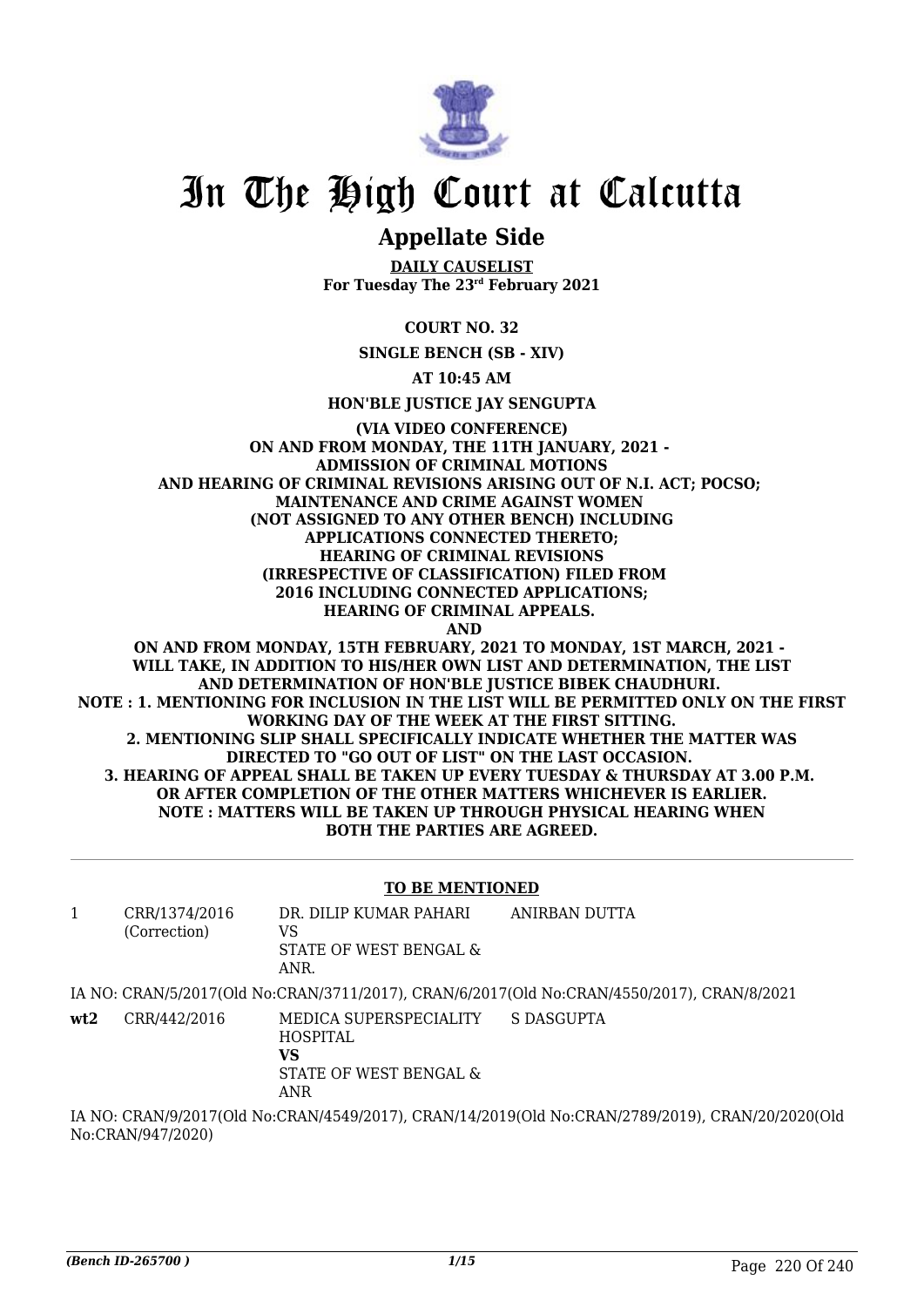| 3   | CRR/1347/2020<br>(Correction)   | NEHA KAJARIA<br><b>VS</b><br>State of West Bengal                                             | <b>MD ZAKIR RAUF</b>                   |
|-----|---------------------------------|-----------------------------------------------------------------------------------------------|----------------------------------------|
|     |                                 | IA NO: CRAN/1/2020, CRAN/2/2020, CRAN/3/2021                                                  |                                        |
| wt4 | CRR/1348/2020                   | NEHA KAJARIA<br><b>VS</b><br>STATE OF WEST BENGAL                                             | MD ZOHAIB ROUF                         |
|     | IA NO: CRAN/1/2020              |                                                                                               |                                        |
| wt5 | CRR/2915/2019                   | <b>BRESCON PARNERS LLP</b><br><b>VS</b><br>STATE OF WEST BENGAL &<br>ANR.                     | ZULFIQAR ALI<br><b>ALQUADERI</b>       |
| wt6 | CRR/2916/2019                   | DEEP INVESTRADE<br>(BOMBAY) P. LTD.<br><b>VS</b><br><b>STATE OF WEST BENGAL &amp;</b><br>ANR. | ZULFIQAR ALI<br><b>ALQUADERI</b>       |
| wt7 | CRR/3761/2019                   | NIRMAL KUMAR GANGWAL<br>VS<br>STATE OF WEST BENGAL &<br><b>ANR</b>                            | ZULFIQAR ALI<br><b>ALQUADERI</b>       |
| 8   | CRR/396/2021<br>(Correction)    | RATNESH VERMA<br>VS<br>CENTRAL BUREAU OF<br><b>INVESTIGATION</b>                              | <b>SAIBAL KUMAR</b><br><b>DASGUPTA</b> |
|     |                                 | <b>APPLICATION FOR BAIL</b>                                                                   |                                        |
| 9   | CRM/1917/2021<br>(S)            | MD JAVED AND ANR<br><b>VS</b><br>STATE OF WEST BENGAL                                         | SHASHANKA<br>SHEKHAR SAHA              |
|     |                                 | <b>LISTED MOTION 1</b>                                                                        |                                        |
| 10  | CRR/480/2021<br>(S)             | RAKHI SAHA<br>VS<br>STATE OF WEST BENGAL<br>AND ANR                                           | RANAJIT RAY                            |
| 11  | CRR/485/2021<br>(S)             | NASIMA FIRDOUSE<br>VS.<br>MOHIUDDIN AHMED                                                     | KAZI M RAHAMAN                         |
| 12  | CRR/2688/2019                   | <b>BISWAJIT RAUT</b><br><b>VS</b><br>LAKSHMI RANI MANNA &<br>ANR.                             | PRIYANKA GUPTA                         |
|     | IA NO: CRAN/1/2020, CRAN/2/2021 |                                                                                               |                                        |
| 13  | CRR/349/2021<br>(S)             | DIPU NAIYA AND ORS<br>VS.<br>STATE OF WEST BENGAL                                             | NILENDRA NARAYAN<br>RAY                |
| 14  | CRR/442/2021                    | <b>MANAS ARI</b><br><b>VS</b><br>STATE OF WEST BENGAL<br>AND ANR                              | <b>SK SAMIM AKHTER</b>                 |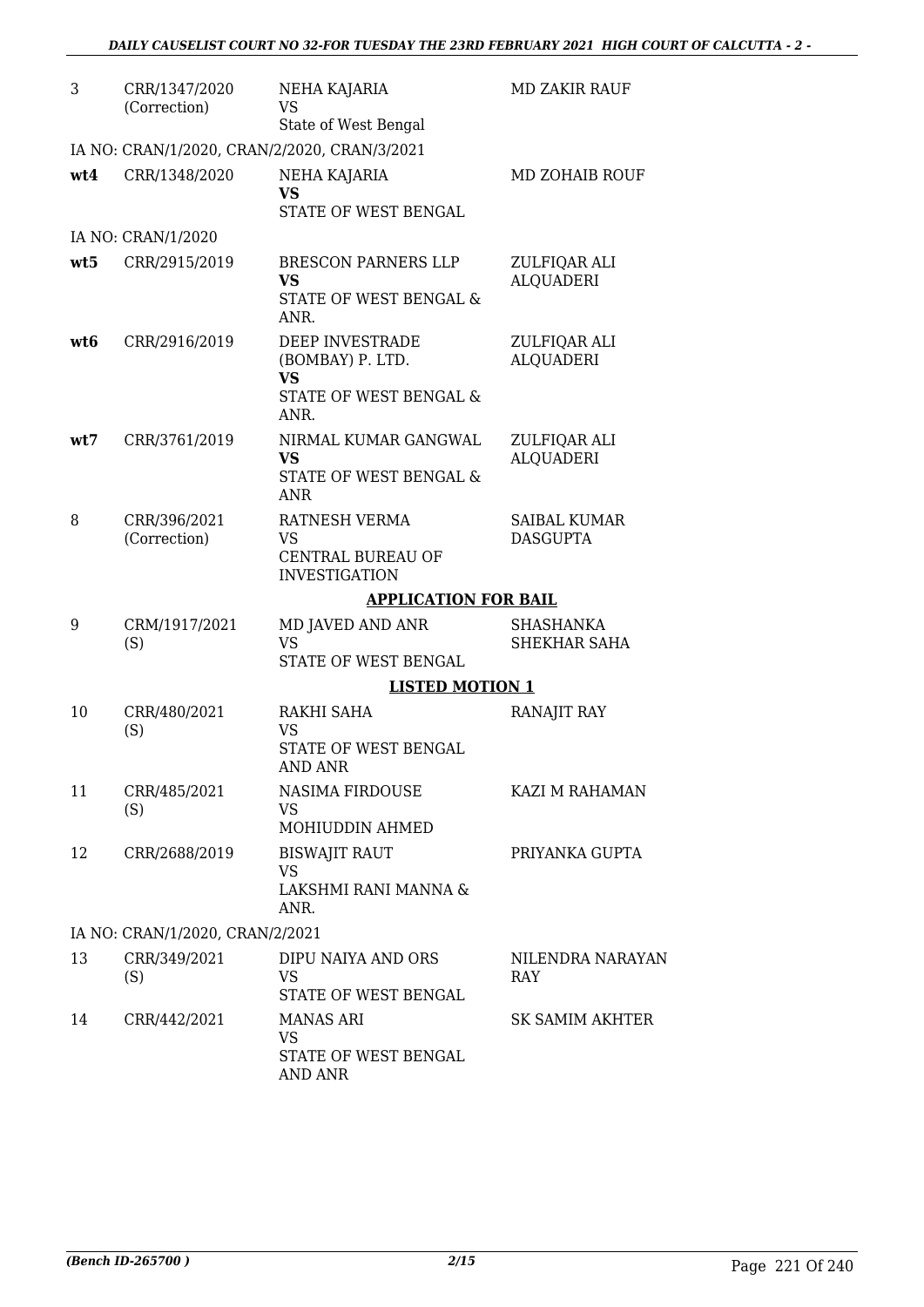| 15 | CRR/446/2021<br>(S) | SHYAMA PRASAD NEOGI<br>AND ORS<br><b>VS</b><br>STATE OF WEST BENGAL<br>AND ANR            | PINAK KUMAR MITRA                   |
|----|---------------------|-------------------------------------------------------------------------------------------|-------------------------------------|
| 16 | CRR/1723/2020       | AHID MANDAL<br>VS<br>State of West Bengal AND<br><b>ANR</b>                               | <b>ARANAB NANDI</b>                 |
| 17 | CRR/146/2020        | ANUPA DATTA<br>VS<br>SANATAN KUMAR SEN                                                    | HUSEN MUSTAFI                       |
| 18 | CRR/1732/2020       | SHEKHAR SATYANARAYAN<br>HALDER @ SEKHAR<br><b>HALDER</b><br><b>VS</b><br><b>SUMA GUHA</b> | <b>SHRAMAN SARKAR</b>               |
| 19 | CRR/1028/2020       | NAJMA KAJI<br><b>VS</b><br>STATE OF WEST BENGAL                                           | ANIRBAN TARFDER                     |
| 20 | CRR/1550/2020       | <b>BISWAJYOTI CHATTERJEE</b><br><b>VS</b><br>THE STATE OF WEST<br><b>BENGAL AND ANR</b>   | <b>APURBA KUMAR</b><br><b>DATTA</b> |
| 21 | CRR/1902/2020       | MUKTI NATH RAI AND ORS<br><b>VS</b><br>State of West Bengal AND<br><b>ANR</b>             | RATNESH RAI                         |
| 22 | CRR/1600/2020       | RIMA ROY KARMAKAR<br>VS<br>State of West Bengal AND<br>ANR                                | <b>SUBHASIS</b><br><b>CHOUDHURY</b> |
|    | IA NO: CRAN/1/2020  |                                                                                           |                                     |
| 23 | CRR/1515/2020       | <b>SMT SUMITA PAINE</b><br>VS<br><b>BIPLAB PAINE</b>                                      |                                     |
|    | IA NO: CRAN/1/2020  |                                                                                           |                                     |
| 24 | CRR/2221/2019       | <b>GAUTAM DAS</b><br><b>VS</b><br>STATE OF WEST BENGAL &<br>ANR                           | <b>SUBRA PODDAR</b>                 |
|    | IA NO: CRAN/1/2020  |                                                                                           |                                     |
| 25 | CRR/2762/2019       | SABINA YASMIN LASKAR<br><b>VS</b><br>STATE OF WEST BENGAL &<br><b>ORS</b>                 | LAKSHIMINATH<br><b>BHATTACHARYA</b> |
|    |                     | IA NO: CRAN/1/2019(Old No:CRAN/3829/2019), CRAN/3/2020(Old No:CRAN/117/2020)              |                                     |
| 26 | CRR/1441/2020       | MALABIKA<br><b>BHATTACHARJEE</b><br>VS<br>THE STATE OF WEST<br><b>BENGAL AND ANR</b>      | DEBASHIS BANERJEE                   |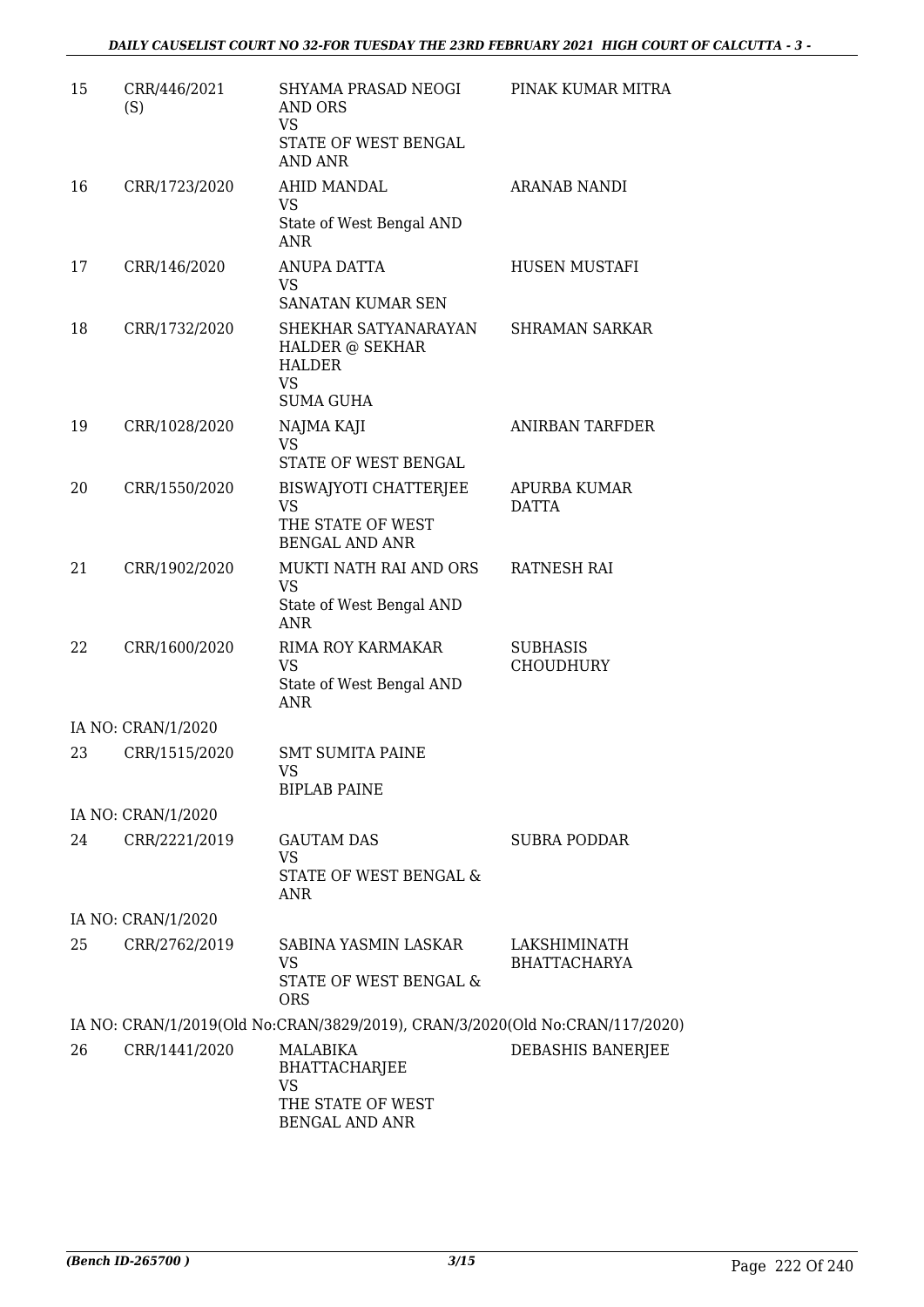| 27 | CRR/404/2021                    | <b>SK ANESH</b><br>VS<br>STATE OF WEST BENGAL<br><b>AND ANR</b>                                        | SHASHANKA SEKHAR<br>SAHA           |
|----|---------------------------------|--------------------------------------------------------------------------------------------------------|------------------------------------|
| 28 | CRR/307/2021                    | <b>BINOY BISWAS</b><br>VS.<br>DIPANKAR MODAK AND<br>ANR                                                | PRABIRMAJUMDER                     |
|    | IA NO: CRAN/1/2021, CRAN/2/2021 |                                                                                                        |                                    |
| 29 | CRR/114/2021                    | <b>SALEMA KHATUN @</b><br><b>SALAMA KHATUN</b><br><b>VS</b><br>State of West Bengal AND<br><b>ANR</b>  | <b>SOMENATH</b><br><b>ADHIKARY</b> |
| 30 | CRR/208/2021                    | <b>BIP VISION RECYCLING</b><br>SOLUTIONS PVT. LTD<br><b>VS</b><br>State of West Bengal AND<br>ANR      | RAMASHISH<br><b>MUKHERJEE</b>      |
|    |                                 | <b>LISTED MOTION 2</b>                                                                                 |                                    |
| 31 | CRR/453/2021                    | SUBHADIP PAUL @<br><b>SUBHADIP PAL</b><br><b>VS</b><br>KEYA PAUL NEE GHOSH                             | <b>AMIT PAN</b>                    |
|    | IA NO: CRAN/1/2021              |                                                                                                        |                                    |
| 32 | CRR/471/2021                    | DEBNATH GOLDAR @<br><b>CHOTTU</b><br><b>VS</b><br>STATE OF WEST BENGAL                                 | SK. TOSLIM ALI                     |
| 33 | CRR/473/2021                    | nasima firdouse<br>VS.<br>MOHIUDDIN AHMED                                                              | KAZI M. RAHMAN                     |
| 34 | CRR/475/2021                    | SAPTARSHI GHOSH<br>CHOWDHURY AND ORS.<br>VS<br>MOULANI GHOSH<br>CHOWDHURY AND ANR.                     | PRIYAM MISRA                       |
| 35 | CRR/477/2021                    | DALIA BHATTA<br><b>VS</b><br>STATE OF WEST BENGAL<br><b>AND ANR</b>                                    | ARNAB SINHA                        |
| 36 | CRR/486/2021                    | <b>NASIMA FIRDOUSE</b><br>VS.<br>MOHIUDDIN AHMED                                                       | KAZI M RAHAMAN                     |
| 37 | CRR/238/2020                    | NIMAI PRAMANIK@ NIMAI<br><b>CHARAN PRAMANIK &amp; ORS</b><br><b>VS</b><br>STATE OF WEST BENGAL&<br>ANR | NILADRI SAHA                       |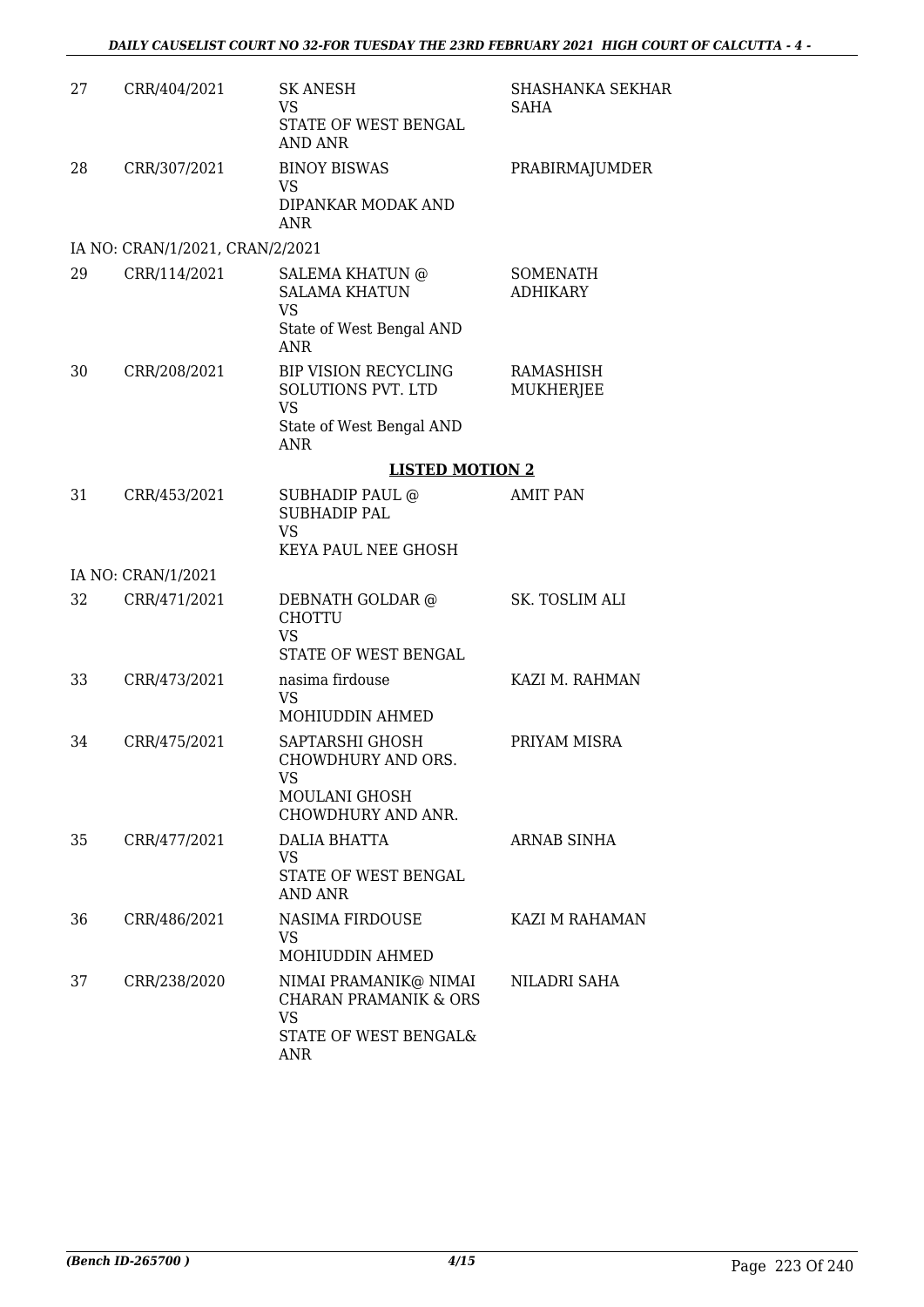| 38 | CRR/1131/2020                              | KAKALI RANI MAJUMDAR @ SHIBAJI KUMAR DAS<br>KAKALI DEY<br><b>VS</b><br>STATE OF WEST BENGAL &<br><b>ANR</b>                     |                             |
|----|--------------------------------------------|---------------------------------------------------------------------------------------------------------------------------------|-----------------------------|
|    |                                            | IA NO: CRAN/1/2020(Old No:CRAN/4469/2020), CRAN/2/2020(Old No:CRAN/4470/2020)                                                   |                             |
| 39 | CRR/993/2020                               | <b>SIKHA PAUL</b><br><b>VS</b><br><b>STATE OF WEST BENGAL &amp;</b><br><b>ORS</b>                                               | SAMARJIT GHOSAL             |
| 40 | CRR/2649/2019                              | <b>SABRA KHATUN</b><br>VS<br>STATE OF WEST BENGAL &<br><b>ORS</b>                                                               | SOUMYADEEP<br><b>BISWAS</b> |
|    |                                            | <b>EXTENSION OF INTERIM ORDER</b>                                                                                               |                             |
| 41 | CRR/3634/2018                              | M/S C.T.S.<br>CONSTRUCTION(P) LTD. &<br>ORS.<br><b>VS</b><br>M/S K.I. ENGINEERING (P)<br>LTD. & ANR                             | <b>MIR ANOWAR</b>           |
|    | IA NO: CRAN/4/2021                         |                                                                                                                                 |                             |
| 42 | CRR/2578/2019<br>(S)                       | SANJAY RAO BHANDULKAR SAROJ TULSIAN<br>& ORS<br><b>VS</b><br>STATE OF WEST BENGAL &                                             |                             |
|    | IA NO: CRAN/2/2020(Old No:CRAN/861/2020)   | <b>ORS</b>                                                                                                                      |                             |
| 43 | CRR/1504/2018                              | GOPAL CHAKRABORTY @<br><b>GOPAL CHANRA</b><br><b>CHAKRABORTY &amp; ANR</b><br><b>VS</b><br>STATE OF WEST BENGAL &<br><b>ANR</b> | S GANGULY                   |
|    | IA NO: CRAN/4/2019(Old No:CRAN/3595/2019)  |                                                                                                                                 |                             |
| 44 | CRR/965/2016                               | TUSHAR MANNA<br>VS<br>STATE OF WEST BENGAL &<br>ANR.                                                                            | SOMESH PANJA                |
|    | IA NO: CRAN/11/2019(Old No:CRAN/1680/2019) |                                                                                                                                 |                             |
| 45 | CRR/394/2020                               | <b>SAMSUR</b><br>DOHA@MANTAJ@FAKIR<br>VS<br><b>SMT SUMITA</b><br>SHEE(SANTRA) & ANR                                             | SYED JULFIKAR ALI           |
|    | IA NO: CRAN/1/2021                         |                                                                                                                                 |                             |
| 46 | CRR/1691/2019                              | ASIM KR DAS<br>VS<br>STATE OF WEST BENGAL &<br><b>ORS</b>                                                                       | K M G RAHAMAN               |
|    | IA NO: CRAN/1/2021, CRAN/2/2021            |                                                                                                                                 |                             |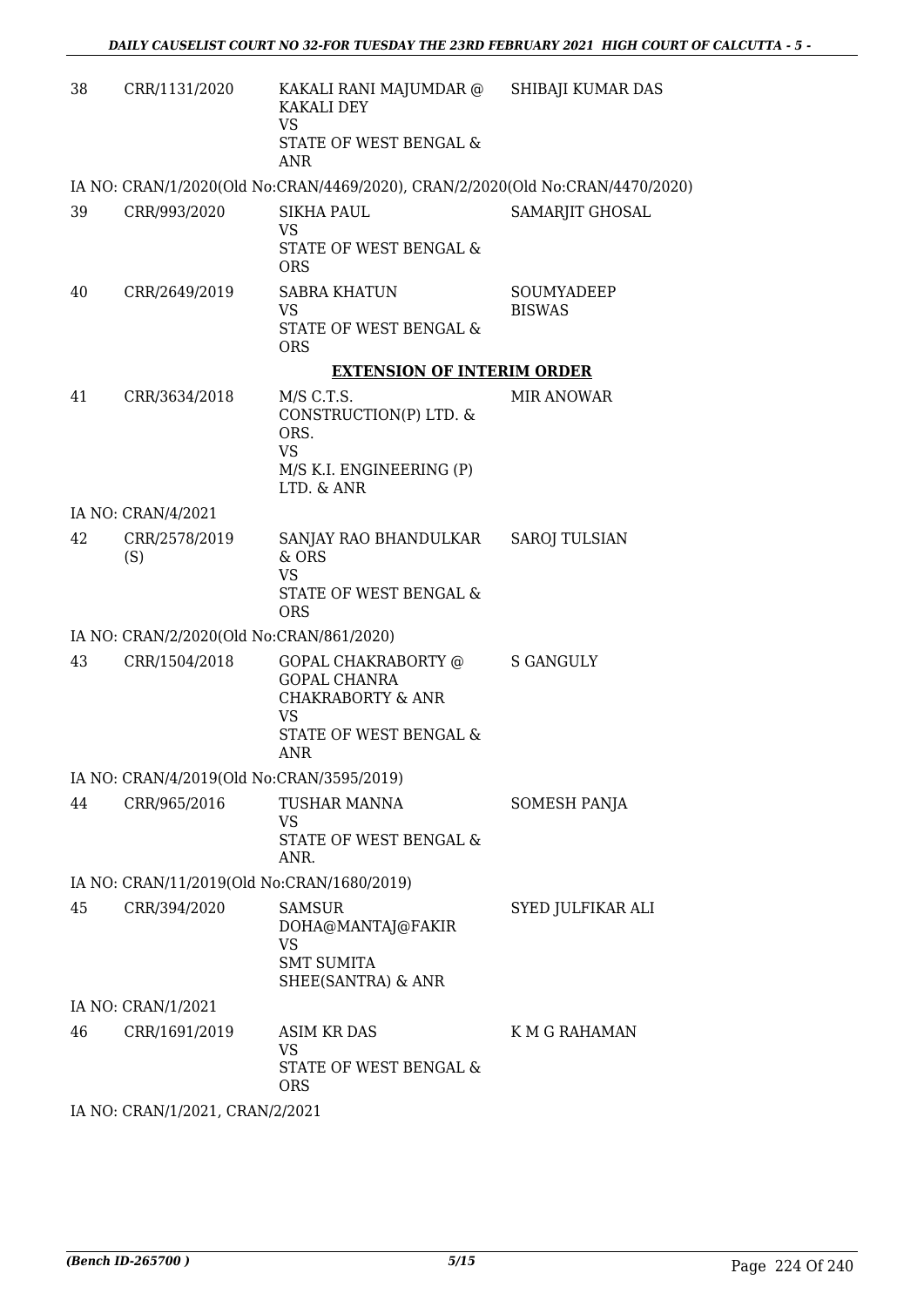| 47   | CRR/168/2020                              | <b>SUBRATA BANIK</b><br>VS                                                          | <b>MARIA RAHAMAN</b>                                                                           |
|------|-------------------------------------------|-------------------------------------------------------------------------------------|------------------------------------------------------------------------------------------------|
|      |                                           | M/S. PRAKASH GOLD<br>PALACE PVT LTD                                                 |                                                                                                |
|      |                                           | IA NO: CRAN/1/2020(Old No:CRAN/963/2020), CRAN/3/2021                               |                                                                                                |
|      |                                           | <b>RESTORATION APPLICATION</b>                                                      |                                                                                                |
| 48   | CRR/1795/1993                             | DAITYARAJ DHARA<br><b>VS</b><br>STATE OF WEST BENGAL                                |                                                                                                |
|      | IA NO: CRAN/1/2021, CRAN/2/2021           |                                                                                     |                                                                                                |
|      |                                           | <b>ASSIGNED MATTERS</b>                                                             |                                                                                                |
| 49   | CRR/209/2006                              | <b>ASHOK PRASAD</b><br>VS<br><b>STATE</b>                                           | KOUSHIK KUNDU                                                                                  |
|      | No:CRAN/4977/2019)                        |                                                                                     | IA NO: CRAN/1/2019(Old No:CRAN/4867/2019), CRAN/2/2019(Old No:CRAN/4868/2019), CRAN/3/2019(Old |
| 50   | CRR/368/2020                              | RAJIB CHANDA<br><b>VS</b><br>STATE OF WEST BENGAL &                                 | PRITAM ROY                                                                                     |
|      |                                           | <b>ANR</b>                                                                          |                                                                                                |
| 51   | CRR/1366/2020                             | <b>SURAJIT HAZRA</b><br><b>VS</b><br>State of West Bengal                           | PRADYUT KUMAR<br>DAS                                                                           |
|      | IA NO: CRAN/1/2020                        |                                                                                     |                                                                                                |
| 52   | CRR/3198/2018                             | DY. COM. I.T<br><b>VS</b><br>KALI PRADIP CHAUDHURI &<br>ORS.                        | <b>ANIRBAN MITRA</b>                                                                           |
|      | IA NO: CRAN/1/2018(Old No:CRAN/3116/2018) |                                                                                     |                                                                                                |
| 53   | CRR/3199/2018                             | DY. COM. OF IT<br><b>VS</b><br>KPC MED. COLLEGE &<br>HOSPITAL & ORS.                | ANIRBAN MITRA                                                                                  |
|      | IA NO: CRAN/1/2018(Old No:CRAN/3117/2018) |                                                                                     |                                                                                                |
| 54   | CRR/1235/2019                             | ARI DESMOND MARKS<br><b>VS</b><br>STATE OF WEST BENGAL &<br><b>ANR</b>              | <b>SYED NURUL AREFIN</b>                                                                       |
| wt55 | CRR/1316/2019                             | ARI DESMOND MARKS<br><b>VS</b><br>STATE OF WEST BENGAL &<br>ANR                     | <b>SYED NURUL AREFIN</b>                                                                       |
| 56   | CRR/3211/2019                             | <b>SUBHANKAR GHOSH</b><br><b>VS</b><br>MOUSUMI FULMALI                              | <b>SUBHANKAR GHOSH</b><br>(IN PERSON)                                                          |
|      |                                           | <b>APPLICATION</b>                                                                  |                                                                                                |
| 57   | CRR/1710/2019                             | NIKHILENDU SEKHAR<br>MAHAPATRA<br><b>VS</b><br>STATE OF WEST BENGAL &<br><b>ANR</b> | <b>SUMIT ROUTH</b>                                                                             |
|      | IA NO: CRAN/1/2021                        |                                                                                     |                                                                                                |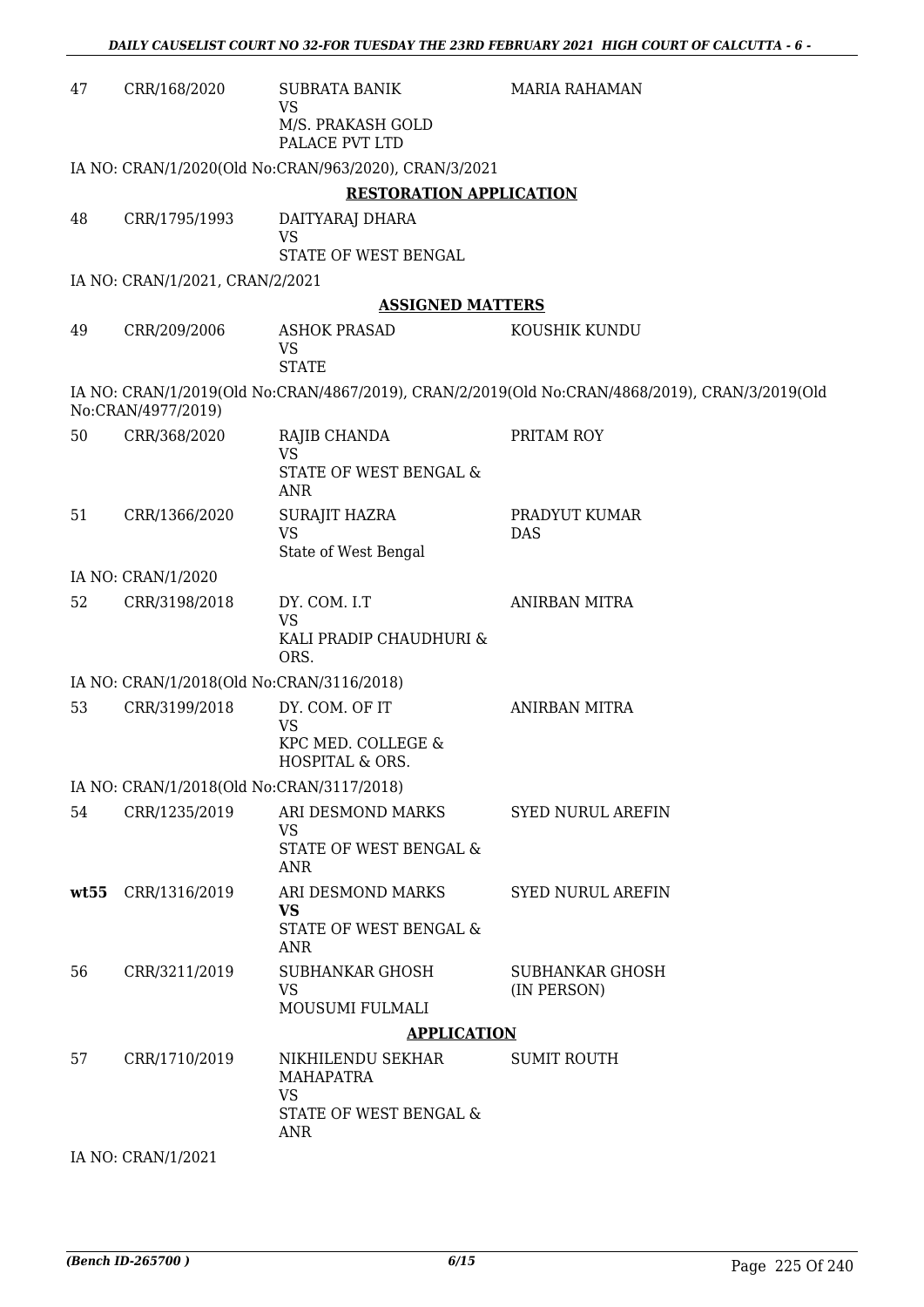| 58 | CRR/346/2020                             | <b>INDRAJIT MITRA &amp; ORS</b><br><b>VS</b><br>STATE OF WEST BENGAL &                                            | <b>ESHITA DUTA</b>                      |
|----|------------------------------------------|-------------------------------------------------------------------------------------------------------------------|-----------------------------------------|
|    |                                          | <b>ANR</b>                                                                                                        |                                         |
|    | IA NO: CRAN/1/2020(Old No:CRAN/473/2020) |                                                                                                                   |                                         |
| 59 | CRR/4/2021                               | ABHILASHA RAJGARHIA<br><b>VS</b><br>State of West Bengal AND<br><b>ANR</b>                                        | <b>SHRESTHA</b><br><b>BHATTACHARJEE</b> |
|    | IA NO: CRAN/1/2021, CRAN/2/2021          |                                                                                                                   |                                         |
| 60 | CRR/385/2021                             | SK HABIBUR RAHAMAN ALI<br>ALIAS SK HASIBUL ALI AND<br><b>ORS</b><br><b>VS</b><br>STATE OF WEST BENGAL<br>AND ORS. | SOUMYAJIT DAS<br><b>MAHAPATRA</b>       |
|    | IA NO: CRAN/1/2021                       |                                                                                                                   |                                         |
| 61 | CRR/1925/2020                            | UTTAM DAS AND OTHERS<br><b>VS</b><br>State of West Bengal AND<br><b>ANOTHER</b>                                   | KOEL MUKHERJEE                          |
|    | IA NO: CRAN/1/2021                       |                                                                                                                   |                                         |
| 62 | CRR/1683/2020                            | ENTAJ ALI @INTAJUL ALI<br><b>VS</b>                                                                               | KOUSTAV BAGCHI                          |
|    |                                          | State of West Bengal AND<br><b>ANR</b>                                                                            |                                         |
| 63 | CRR/2886/2019                            | POOJA SHARMA<br>VS<br>STATE OF WEST BENGAL &<br><b>ANR</b>                                                        | <b>ATISH GHOSH</b>                      |
|    |                                          | IA NO: CRAN/1/2020(Old No:CRAN/3830/2020), CRAN/2/2020(Old No:CRAN/3832/2020)                                     |                                         |
| 64 | CRR/1833/2020                            | DR. LAV KOCHGAWAY AND<br>ANR.<br>VS.<br>State of West Bengal and anr.                                             | kishwar rahman                          |
|    | IA NO: CRAN/1/2021                       |                                                                                                                   |                                         |
| 65 | CRR/1777/2020<br>[S]                     | SHEIKH HASNABUL HAQUE<br><b>AND ANR</b><br><b>VS</b><br>THE STATE OF WEST<br><b>BENGAL AND ANR</b>                | GAGANJYOT SINGH                         |
|    | IA NO: CRAN/1/2021, CRAN/2/2021          |                                                                                                                   |                                         |
| 66 | CRR/1109/2020                            | COUNTY DEVELOPERS PVT.<br>LTD. (CDPL) & ANR.<br><b>VS</b><br>STATE OF WEST BENGAL &<br>ANR.                       | DEEPAK KR. SINGH                        |
|    |                                          | IA NO: CRAN/1/2020(Old No:CRAN/3977/2020), CRAN/2/2020                                                            |                                         |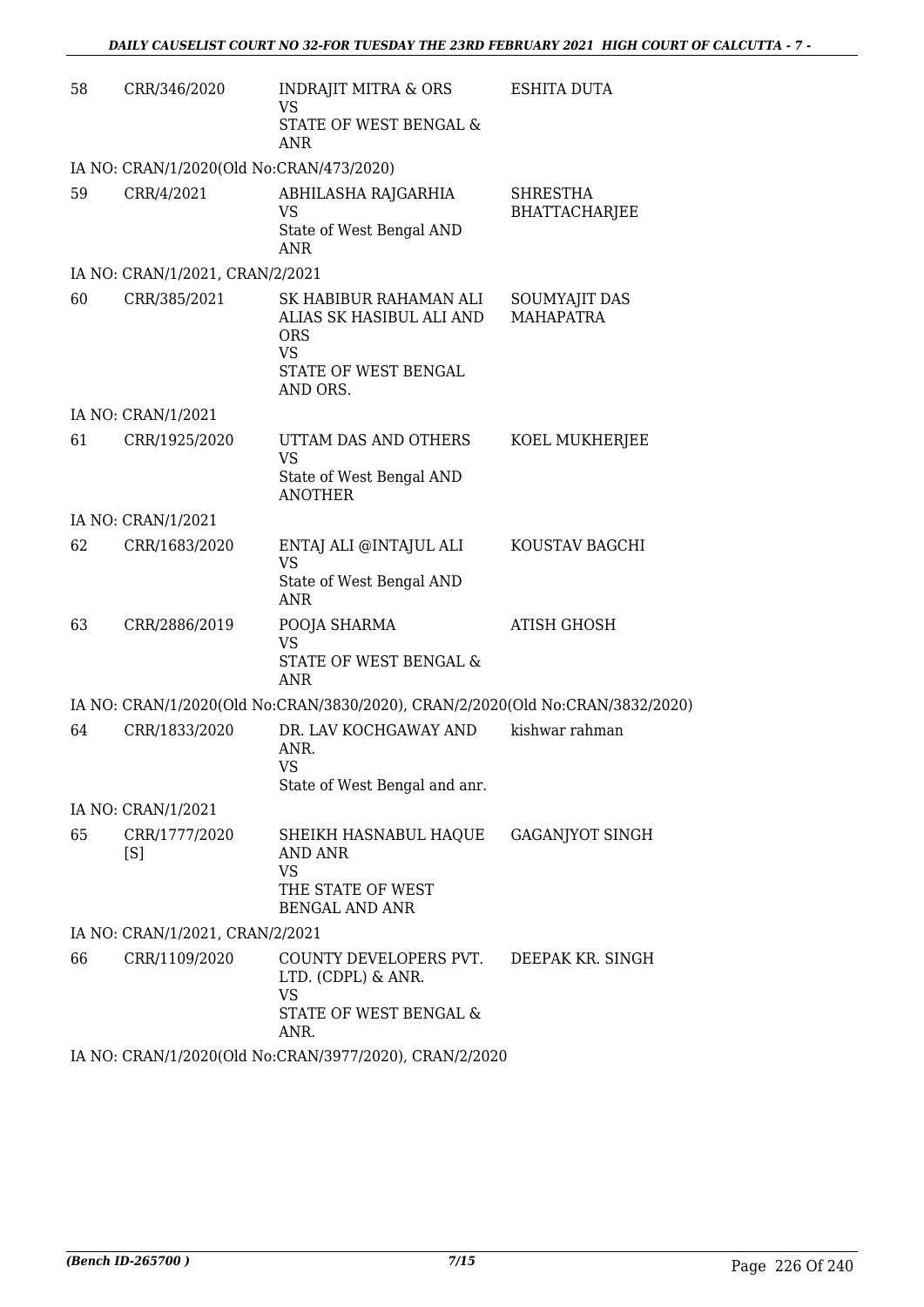| 67 | CRR/1695/2020                             | SHAMBHUNATH MISHRA<br><b>AND ORS</b><br><b>VS</b><br>STATE OF WEST BENGAL<br>AND ORS.   | <b>AMAR SINGH</b>                                                                                                                                                                            |
|----|-------------------------------------------|-----------------------------------------------------------------------------------------|----------------------------------------------------------------------------------------------------------------------------------------------------------------------------------------------|
|    | IA NO: CRAN/1/2020                        |                                                                                         |                                                                                                                                                                                              |
|    |                                           | <b>CONTESTED APPLICATION 1</b>                                                          |                                                                                                                                                                                              |
| 68 | CRR/4001/2016                             | NARESH KHATAU PAREKH<br><b>VS</b><br>STATE OF WEST BENGAL &                             | AYAN CHAKRABORTY                                                                                                                                                                             |
|    |                                           | ANR                                                                                     |                                                                                                                                                                                              |
|    | IA NO: CRAN/3/2019(Old No:CRAN/2392/2019) |                                                                                         |                                                                                                                                                                                              |
| 69 | CRR/812/2017                              | MD MOBARAK HOSSAIN<br><b>VS</b><br>STATE OF WEST BENGAL &<br><b>ORS</b>                 | I NANDI                                                                                                                                                                                      |
| 70 | CRR/1053/2017                             | SMT SADHANA SINGH<br><b>VS</b><br>STATE OF WEST BENGAL &<br><b>ORS</b>                  | MD SABIR AHMED                                                                                                                                                                               |
|    | IA NO: CRAN/4/2018(Old No:CRAN/1717/2018) |                                                                                         |                                                                                                                                                                                              |
| 71 | CRR/1671/2017                             | <b>BALAI CHANDRA MONDAL</b><br><b>VS</b><br>LAXMIPRIYA DEY & ANR                        | PRASANTA KUMAR<br><b>DAS</b>                                                                                                                                                                 |
|    | No:CRAN/3752/2018)                        |                                                                                         | IA NO: CRAN/2/2017(Old No:CRAN/2846/2017), CRAN/3/2017(Old No:CRAN/3524/2017), CRAN/4/2018(Old                                                                                               |
| 72 | CRR/1956/2017                             | DR PRADIP KR BARMA &<br><b>ORS</b><br><b>VS</b><br>STATE OF WEST BENGAL &<br><b>ANR</b> | M H CHOWDHURY                                                                                                                                                                                |
|    | CRAN/12/2019(Old No:CRAN/4113/2019)       |                                                                                         | IA NO: CRAN/1/2017(Old No:CRAN/3596/2017), CRAN/3/2017(Old No:CRAN/4951/2017), CRAN/5/2018(Old<br>No:CRAN/771/2018), CRAN/9/2019(Old No:CRAN/681/2019), CRAN/10/2019(Old No:CRAN/1875/2019), |
| 73 | CRR/2468/2017                             | TARUN KR. MITRA<br>VS<br><b>SUBIR ROY CHOWDHURY &amp;</b><br>ANR.                       | PAMPA DEY (DHABAL)                                                                                                                                                                           |
|    | IA NO: CRAN/2/2017(Old No:CRAN/5536/2017) |                                                                                         |                                                                                                                                                                                              |
| 74 | CRR/2886/2017                             | <b>RAINY GHOSH</b><br><b>VS</b><br>STATE OF WEST BENGAL &<br>ORS.                       | <b>AVISHEK PRASAD</b>                                                                                                                                                                        |
| 75 | CRR/2984/2017                             | <b>KEDAR NATH SEN</b><br><b>VS</b><br>PRABIR KUMAR SEN & ORS                            | MOBAKSHAR ISLAM                                                                                                                                                                              |
|    | IA NO: CRAN/3/2018(Old No:CRAN/3433/2018) |                                                                                         |                                                                                                                                                                                              |
| 76 | CRR/3028/2017                             | MANJURA BEGUM<br>VS<br><b>MASHIAR RAHAMAN</b>                                           | <b>BISWAJIT MANNA</b>                                                                                                                                                                        |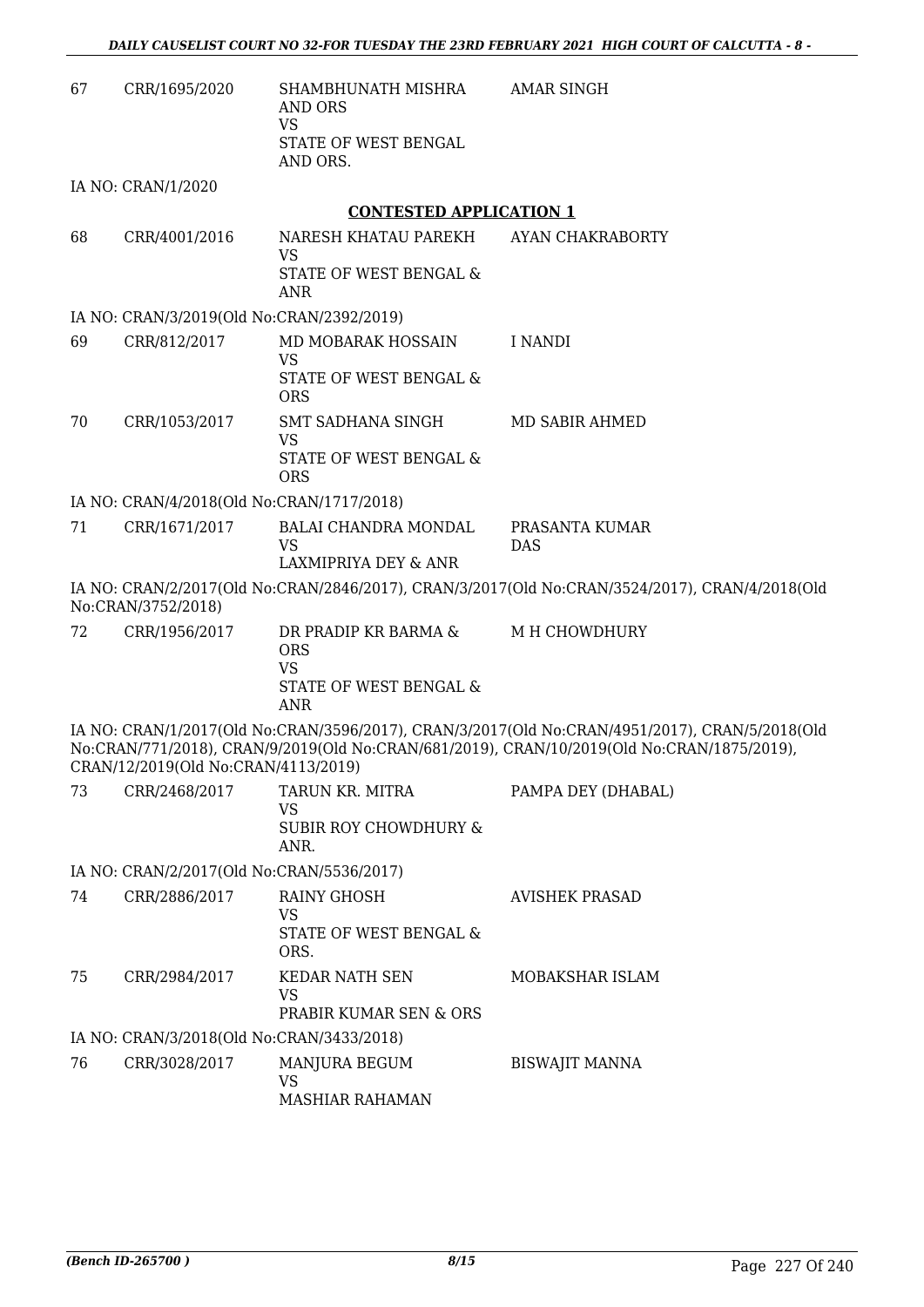| 77 | CRR/3120/2017                             | <b>MA KREENG</b><br>CONSTRUCTION P LTD &<br><b>ORS</b><br><b>VS</b><br>DIPAK SAHA & ANR                 | <b>MS A TIWARI</b>     |
|----|-------------------------------------------|---------------------------------------------------------------------------------------------------------|------------------------|
| 78 | CRR/3797/2017<br>(LCR)                    | M/S MASHA ENTERPRISE &<br>ORS.<br><b>VS</b><br>STATE OF WEST BENGAL &<br>ANR.                           | SANJIDA SULTANA        |
|    | IA NO: CRAN/2/2018(Old No:CRAN/2411/2018) |                                                                                                         |                        |
| 79 | CRR/3978/2017                             | <b>SUBHENDU BISWAS</b><br><b>VS</b><br>CBI, SP, ACB, KOL                                                | <b>B BISWAS</b>        |
|    | IA NO: CRAN/7/2020(Old No:CRAN/679/2020)  |                                                                                                         |                        |
| 80 | CRR/552/2018                              | <b>SAKINA BANU</b><br><b>VS</b><br>STATE OF WEST BENGAL                                                 | S. NANDY               |
| 81 | CRR/985/2018                              | SOVA SINGH @ SINHA &<br><b>ANR</b><br><b>VS</b><br><b>LATA SINHA &amp; ANR</b>                          | HILLOL SAHA<br>PODDAR  |
| 82 | CRR/1097/2018                             | NIRA SHARMA<br>VS<br>STATE OF WEST BENGAL                                                               | K MEHROTRA             |
| 83 | CRR/1264/2018                             | SOUMITRA PAUL & ANR<br><b>VS</b><br>STATE OF WEST BENGAL &<br>ANR                                       | A AGARWAL              |
| 84 | CRR/1947/2018                             | <b>GOPAL JHA &amp; ANR</b><br><b>VS</b><br>CBI, BANK SECURITES &<br>FRAUD CELL, CGO COMP,<br><b>KOL</b> | <b>S DUTTA</b>         |
| 85 | CRR/2222/2018                             | BALAGERIA CENTRAL CO-<br>OPERATIVE BANK LTD.<br>VS<br>STATE OF WEST BENGAL &<br>ANR                     | <b>MADAN MOHAN ROY</b> |
| 86 | CRR/2224/2018                             | BALAGERIA CENTRAL CO-<br>OPERATIVE BANK LTD.<br><b>VS</b><br>STATE OF WEST BENGAL &<br>ANR.             | <b>MADAN MOHAN ROY</b> |
| 87 | CRR/2382/2018<br>(LCR)                    | DHIRAJ THARD<br>VS.<br>M/S CAR CHASSIS PVT.LTD                                                          | S. AGARWAL             |
| 88 | CRR/2540/2018                             | SMT SUTAPA GHOSH<br><b>VS</b><br>STATE OF WEST BENGAL &<br><b>ORS</b>                                   | UTTIYA ROY             |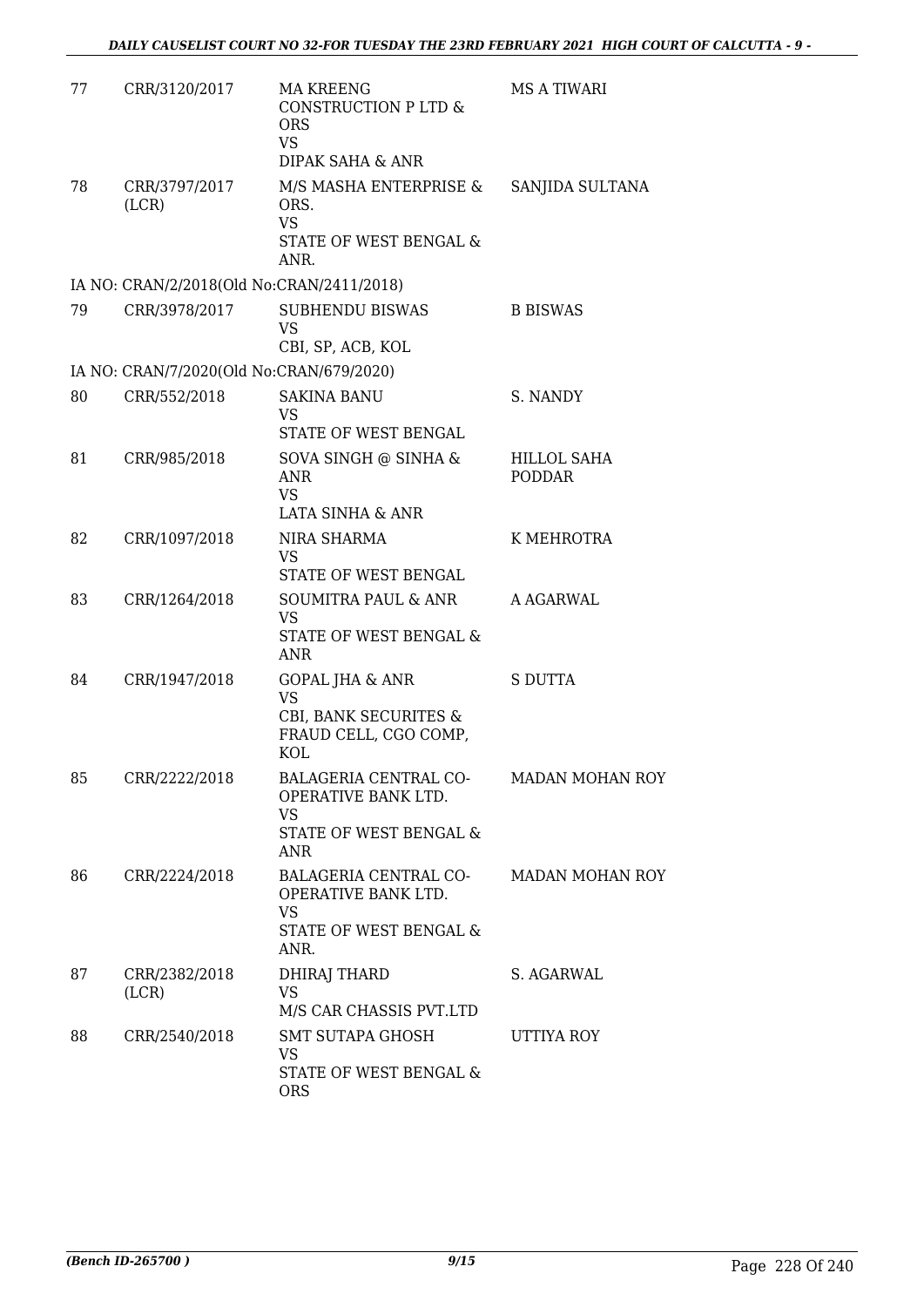| 89  | CRR/2764/2018          | CENTRAL BUREAU OF<br><b>INVESTIGATION</b><br><b>VS</b>                                   | <b>CHANDREYI</b><br>ALAM(GUPTA)                                                            |
|-----|------------------------|------------------------------------------------------------------------------------------|--------------------------------------------------------------------------------------------|
| 90  | CRR/657/2019           | GOPAL JHA & ANR<br><b>ASHRUKANA DAS</b><br><b>VS</b><br>RAJ KUMAR DAS                    | <b>RAKESH PODDAR</b>                                                                       |
| 91  | CRR/1515/2019          | SOMESH DASGUPTA<br><b>VS</b><br>STATE OF WEST BENGAL &<br>ANR                            | <b>BRATIN KUMAR DEY</b>                                                                    |
|     |                        | IA NO: CRAN/1/2019(Old No:CRAN/3776/2019), CRAN/3/2020(Old No:CRAN/300/2020)             |                                                                                            |
| 92  | CRR/1711/2019<br>[S]   | <b>SMT LAXMI DAS</b><br><b>VS</b><br>MADHUSUDAN DAS & ANR                                | <b>D K ADHIKARY</b>                                                                        |
| 93  | CRR/2015/2019          | MAHENDRA KR AGARWAL<br><b>VS</b><br>STATE OF WEST BENGAL &<br><b>ANR</b>                 | <b>ABHIJIT SARKAR</b>                                                                      |
|     |                        | IA NO: CRAN/2/2019(Old No:CRAN/4454/2019), CRAN/3/2020(Old No:CRAN/1050/2020)            |                                                                                            |
| 94  | CRR/2199/2019          | <b>MD ALAMGIR</b><br><b>VS</b><br><b>BISWAJIT DAS &amp; ANR</b>                          | <b>AMAL KUMAR</b><br><b>BANERJEE</b>                                                       |
| 95  | CRR/2752/2019<br>(LCR) | TAPAN KUMAR GHOSH<br><b>VS</b><br><b>GOPAL CHANDRA MAITY &amp;</b><br><b>ANR</b>         | <b>MUKTESWAR MAITY</b>                                                                     |
|     |                        |                                                                                          | IA NO: CRAN/2/2020(Old No:CRAN/3409/2020), CRAN/3/2020(Old No:CRAN/3410/2020), CRAN/4/2020 |
| 96  | CRR/2903/2019          | SOUMIK BHATTACHARYYA<br><b>VS</b><br><b>TANUMITA</b><br><b>BHATTACHARYYA</b>             | APURBA KR. DATTA                                                                           |
| 97  | CRR/3125/2019          | AMIT KR CHAKRABORTY<br><b>VS</b><br><b>SMT PRATYUSHA</b><br><b>CHAKRABORTY &amp; ANR</b> | APURBA KR DATTA                                                                            |
| 98  | CRR/3436/2019          | <b>SAMIR SARDAR</b><br>VS<br>STATE OF WEST BENGAL &<br>ANR                               | PRIYANJIT KUNDU                                                                            |
| 99  | CRR/3525/2019          | <b>VIVEK BHASKARAN</b><br><b>VS</b><br>STATE OF WEST BENGAL &<br>ANR                     | <b>ABHIRUP</b><br><b>CHAKRABORTY</b>                                                       |
|     |                        | IA NO: CRAN/2/2020(Old No:CRAN/488/2020), CRAN/3/2020(Old No:CRAN/855/2020)              |                                                                                            |
| 100 | CRR/3623/2019          | <b>SAIKAT ROY</b><br><b>VS</b><br>STATE OF WEST BENGAL &<br>ANR                          | SIRSENDU SINHA<br><b>ROY</b>                                                               |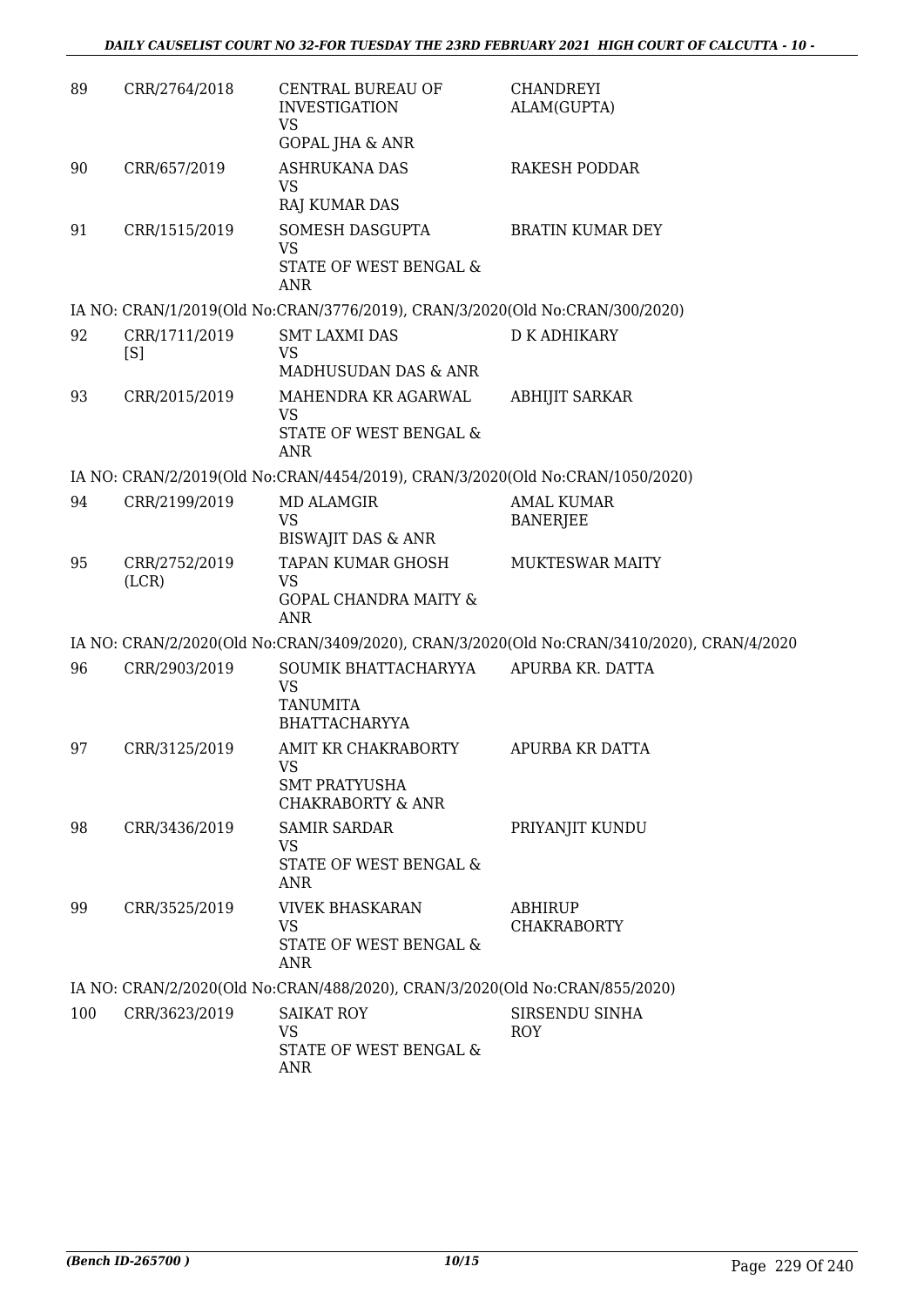| 101 | CRR/3832/2019                            | <b>CHANDAN ARORA</b><br>VS<br>AMBIKA ARORA & ANR                                                                                  | SHIBAJI KUMAR DAS                                                                             |
|-----|------------------------------------------|-----------------------------------------------------------------------------------------------------------------------------------|-----------------------------------------------------------------------------------------------|
|     | No:CRAN/638/2020)                        |                                                                                                                                   | IA NO: CRAN/1/2019(Old No:CRAN/4999/2019), CRAN/2/2020(Old No:CRAN/565/2020), CRAN/3/2020(Old |
| 102 | CRR/107/2020                             | MIHIR CHAKRABORTY &<br><b>ANR</b><br><b>VS</b><br>STATE OF WEST BENGAL                                                            | MD. IDRISH                                                                                    |
| 103 | CRR/115/2020                             | <b>IVAN ROJARIO @ IVAN</b><br>ROJRIO @ IVAN ROZARIO @<br><b>IVAN RAJORIA</b><br><b>VS</b><br>STATE OF WEST BENGAL &<br><b>ANR</b> | SHAREQUL HAQUE                                                                                |
|     | IA NO: CRAN/1/2020(Old No:CRAN/384/2020) |                                                                                                                                   |                                                                                               |
| 104 | CRR/185/2020                             | <b>CHANDAN ARIRA</b><br><b>VS</b><br>AMBIKA ARORA& ANR                                                                            | SHIBAJI KUMAR DAS                                                                             |
|     | wt105 CRR/3829/2019                      | CHANDAN ARORA<br><b>VS</b><br>AMBIKA ARORA & ANR                                                                                  | SHIBAJI KR DAS                                                                                |
|     |                                          | IA NO: CRAN/1/2019(Old No:CRAN/4996/2019), CRAN/2/2020(Old No:CRAN/680/2020)                                                      |                                                                                               |
| 106 | CRR/435/2020                             | SANDIP MUKHERJEE                                                                                                                  | MAHFUZ MURSHED                                                                                |
|     |                                          | <b>VS</b><br><b>VIVEK AGARWAL</b>                                                                                                 |                                                                                               |
|     |                                          | IA NO: CRAN/1/2020(Old No:CRAN/1108/2020), CRAN/2/2020                                                                            |                                                                                               |
| 107 | CRR/577/2020                             | PARNAB BASU ROY<br><b>CHOWDHURY</b><br><b>VS</b><br><b>SAMAPTI BASU ROY</b><br><b>CHOWDHURY &amp; ANR</b>                         | JAYANTA KUUMAR<br>MUKHOPADHYAY                                                                |
|     | wt108 CRR/303/2020                       | SAMAPTI BASU ROY<br><b>CHOWDHURY NEE</b><br>MUKHERJEE @ MOUSUMI<br><b>BASU ROY</b><br><b>VS</b><br>STATE OF WEST BENGAL &<br>ANR  | <b>ANAMITRA BANERJEE</b>                                                                      |
| 109 | CRR/665/2020                             | ANJALI BHATTACHARJEE &<br><b>ORS</b><br><b>VS</b><br>STATE OF WEST BENGAL &<br>ANR                                                | PINAKI<br><b>BHATTACHARYYA</b>                                                                |
| 110 | CRR/1098/2020                            | SOUMOJIT PATRA<br><b>VS</b><br>STATE OF WEST BENGAL &<br>ANR                                                                      | <b>RAJIV KUMAR</b>                                                                            |
|     |                                          | IA NO: CRAN/1/2020(Old No:CRAN/3524/2020), CRAN/2/2020, CRAN/3/2021                                                               |                                                                                               |
| 111 | CRR/1763/2020                            | <b>SWAPAN BERA</b><br>VS<br>State of West Bengal AND<br>ANR                                                                       | LIPIKA NATH                                                                                   |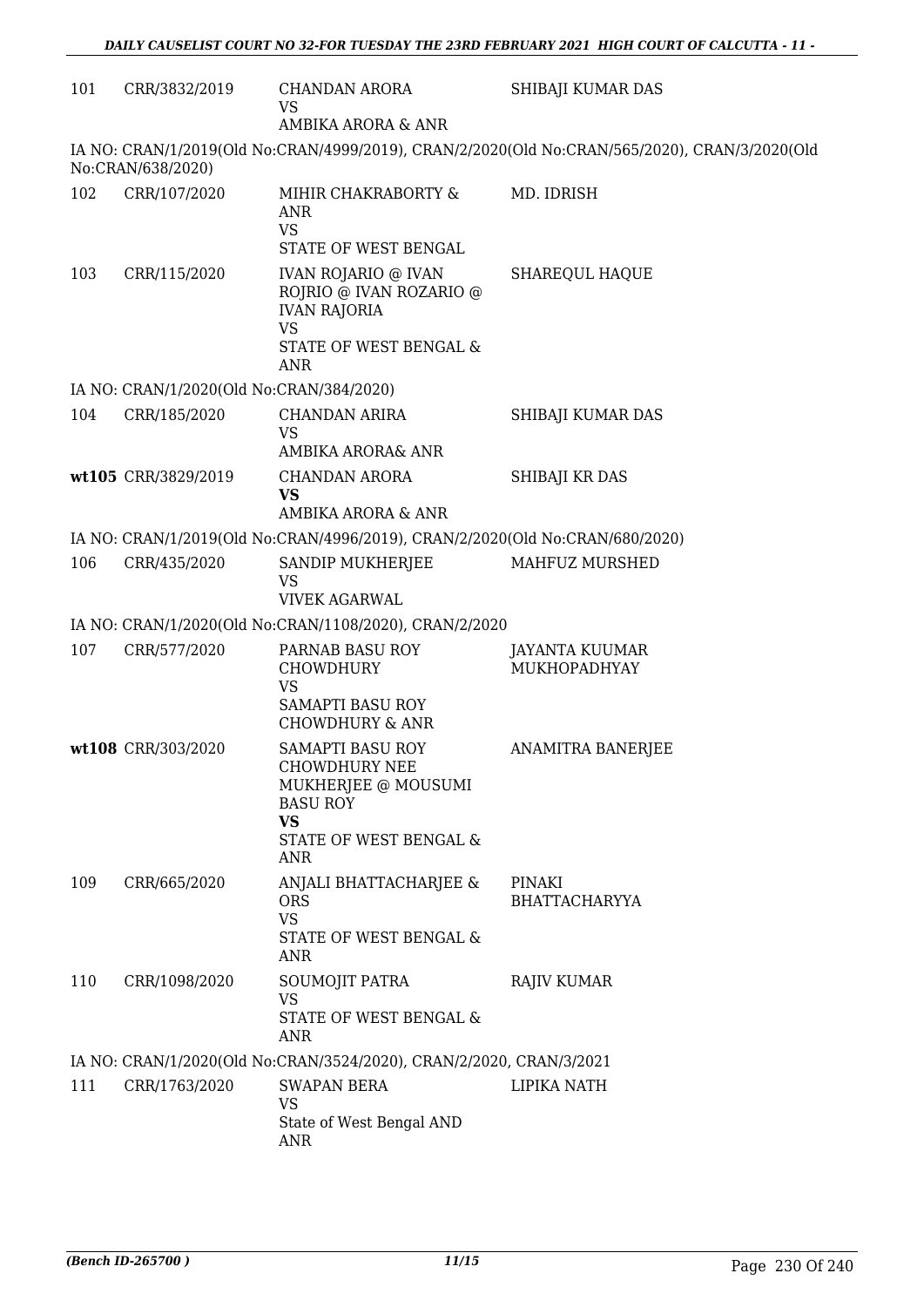| 112 | CRR/1903/2020                             | DEBASISH BRATA<br>BHATTACHARJEE<br><b>VS</b>                                               | PINAKI<br><b>BHATTACHARYYA</b>           |       |
|-----|-------------------------------------------|--------------------------------------------------------------------------------------------|------------------------------------------|-------|
|     |                                           | <b>SHARMISTHA</b><br><b>BHATTACHARJEE</b>                                                  |                                          |       |
|     | IA NO: CRAN/1/2021                        |                                                                                            |                                          |       |
| 113 | CRR/1716/2019                             | ANURUPA ROY<br><b>VS</b><br>DR ANINDA SUNDAR DAS &                                         | <b>DEBASISH DAS</b>                      |       |
|     |                                           | <b>ANR</b>                                                                                 |                                          |       |
| 114 | CRR/2261/2018                             | AMIT KR GHOSH & ORS<br><b>VS</b><br>STATE OF WEST BENGAL &                                 | S BHATTACHARYYA                          |       |
|     |                                           | <b>ORS</b>                                                                                 |                                          |       |
|     | IA NO: CRAN/1/2019(Old No:CRAN/3355/2019) |                                                                                            |                                          |       |
| 115 | CRR/914/2020                              | <b>JALADHAR PAL</b><br><b>VS</b><br>STATE OF WEST BENGAL                                   | <b>MADHUMITA ROY</b><br><b>CHOWDHURY</b> |       |
|     | IA NO: CRAN/1/2021                        |                                                                                            |                                          |       |
|     | wt116 CRR/1731/1995                       | JALADHAR PAL<br><b>VS</b><br>THE STATE OF WEST<br><b>BENGAL</b>                            | MR S.ROY                                 | N.Y.A |
|     |                                           | IA NO: CRAN/1/2019(Old No:CRAN/4681/2019), CRAN/2/2019(Old No:CRAN/4683/2019), CRAN/3/2020 |                                          |       |
| 117 | CRR/469/2018                              | ACHEWAR NATH SHUKLA                                                                        | <b>K GANGULY</b>                         |       |
|     |                                           | <b>VS</b><br>STATE OF WEST BENGAL &<br><b>ANR</b>                                          |                                          |       |
|     | IA NO: CRAN/1/2020(Old No:CRAN/796/2020)  |                                                                                            |                                          |       |
|     | wt118 CRR/470/2018                        | ACHEWAR NATH SHUKLA<br><b>VS</b><br>STATE OF WEST BENGAL &<br>ANR                          | K GANGULY                                |       |
|     | IA NO: CRAN/1/2020(Old No:CRAN/799/2020)  |                                                                                            |                                          |       |
|     | wt119 CRR/471/2018                        | ACHEWAR NATH SHUKLA                                                                        | K GANGULY                                |       |
|     |                                           | <b>VS</b><br>STATE OF WEST BENGAL &<br><b>ANR</b>                                          |                                          |       |
|     | IA NO: CRAN/1/2020(Old No:CRAN/797/2020)  |                                                                                            |                                          |       |
|     | wt120 CRR/472/2018                        | ACHEWAR NATH SHUKLA<br>VS<br>STATE OF WEST BENGAL &                                        | K GANGULY                                |       |
|     |                                           | ANR                                                                                        |                                          |       |
|     | IA NO: CRAN/1/2020(Old No:CRAN/798/2020)  |                                                                                            |                                          |       |
| 121 | CRR/3769/2019                             | RUPASHREE MUKHERJEE<br>VS                                                                  | AMITABHA GHOSH                           |       |
|     |                                           | STATE OF WEST BENGAL &<br><b>ANR</b>                                                       |                                          |       |
| 122 | CRR/1128/2018                             | DINESH PODDAR<br><b>VS</b>                                                                 | A.GHATAK                                 |       |
|     |                                           | STATE OF WEST BENGAL &<br><b>ORS</b>                                                       |                                          |       |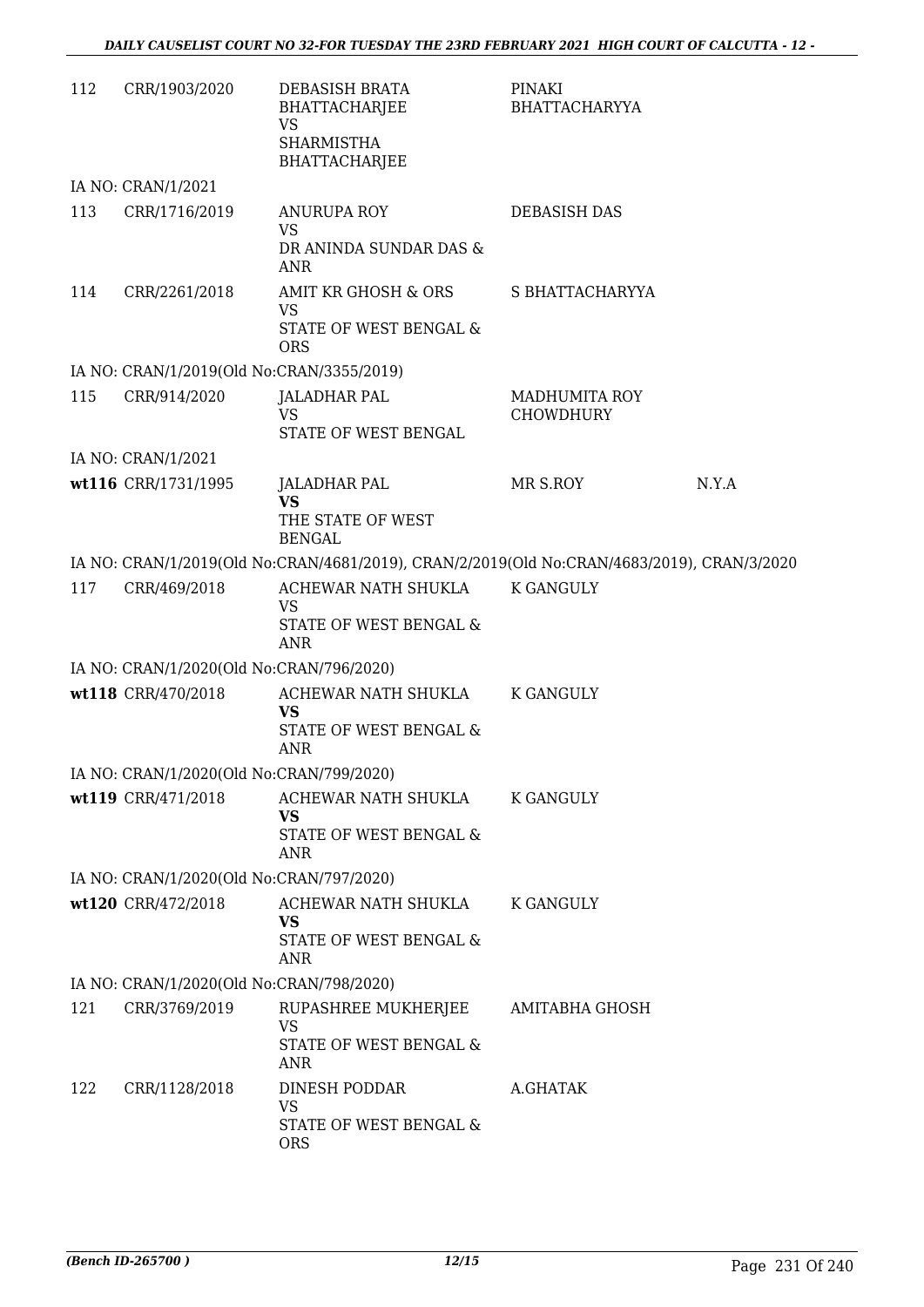|     | wt123 CRR/3496/2018                          | DINESH PODDAR<br>VS<br>STATE OF WEST BENGAL &<br><b>ORS</b>                                  | APZAL ANSARI                                                                                   |
|-----|----------------------------------------------|----------------------------------------------------------------------------------------------|------------------------------------------------------------------------------------------------|
|     | IA NO: CRAN/1/2020(Old No:CRAN/736/2020)     |                                                                                              |                                                                                                |
| 124 | CRR/1735/2018                                | ARINDOM MODAK & ANR.<br><b>VS</b><br>STATE OF WEST BENGAL &<br>ANR.                          | SAYAK RANJAN<br><b>GANGULY</b>                                                                 |
| 125 | CRR/2851/2018                                | NIRANJAN ROY<br><b>VS</b><br>STATE OF WEST BENGAL &<br>ANR                                   | <b>MALAY</b><br>BHATTACHARYYA                                                                  |
| 126 | CRR/690/2017                                 | RAHUL TANTIA<br><b>VS</b><br>STATE OF WEST BENGAL                                            | S. PAUL                                                                                        |
|     |                                              | No:CRAN/4881/2017), CRAN/7/2020(Old No:CRAN/1064/2020)                                       | IA NO: CRAN/2/2017(Old No:CRAN/4081/2017), CRAN/3/2017(Old No:CRAN/4127/2017), CRAN/4/2017(Old |
| 127 | CRR/1384/2020                                | <b>BABITA SIMON</b><br><b>VS</b><br>State of West Bengal                                     | <b>RAJARSHI BASU</b>                                                                           |
|     | IA NO: CRAN/1/2020, CRAN/2/2020, CRAN/4/2021 |                                                                                              |                                                                                                |
| 128 | CRR/2848/2017                                | ASIT MAITY@ASHIT MAITY<br><b>VS</b><br>STATE OF WEST BENGAL &<br><b>ANR</b>                  | AMITABHA GHOSH                                                                                 |
|     |                                              | IA NO: CRAN/3/2018(Old No:CRAN/1313/2018), CRAN/7/2020(Old No:CRAN/584/2020)                 |                                                                                                |
| 129 | CRR/1953/2019                                | AMIT KUMAR MOHTA @<br><b>AMIT MOHTA</b><br><b>VS</b><br>STATE OF WEST BENGAL &<br><b>ANR</b> | <b>MD ZOHAIB RAUF</b>                                                                          |
|     | wt130 CRR/2881/2019                          | <b>INDRA MOHTA</b><br><b>VS</b><br>STATE OF WEST BENGAL &<br>ANR                             | RATANLAL JOSHI                                                                                 |
|     | IA NO: CRAN/1/2019(Old No:CRAN/3922/2019)    |                                                                                              |                                                                                                |
| 131 | CRR/3176/2019                                | SMT BAISHALI DUTTA<br><b>VS</b><br>STATE OF WEST BENGAL &<br><b>ORS</b>                      | <b>ANTARIKHYA BASU</b>                                                                         |
| 132 | CRR/1553/2017                                | ORIJIT CHATTERJEE & ANR<br><b>VS</b><br>STATE OF WEST BENGAL &<br><b>ORS</b>                 | <b>SATADRU LAHIRI</b>                                                                          |
|     | IA NO: CRAN/3/2018(Old No:CRAN/2198/2018)    |                                                                                              |                                                                                                |
| 133 | CRR/1405/2018                                | TUSAR KANTI KAR & ANR<br><b>VS</b><br>STATE OF WEST BENGAL &<br>ANR                          | TIRTHANKAR DEY                                                                                 |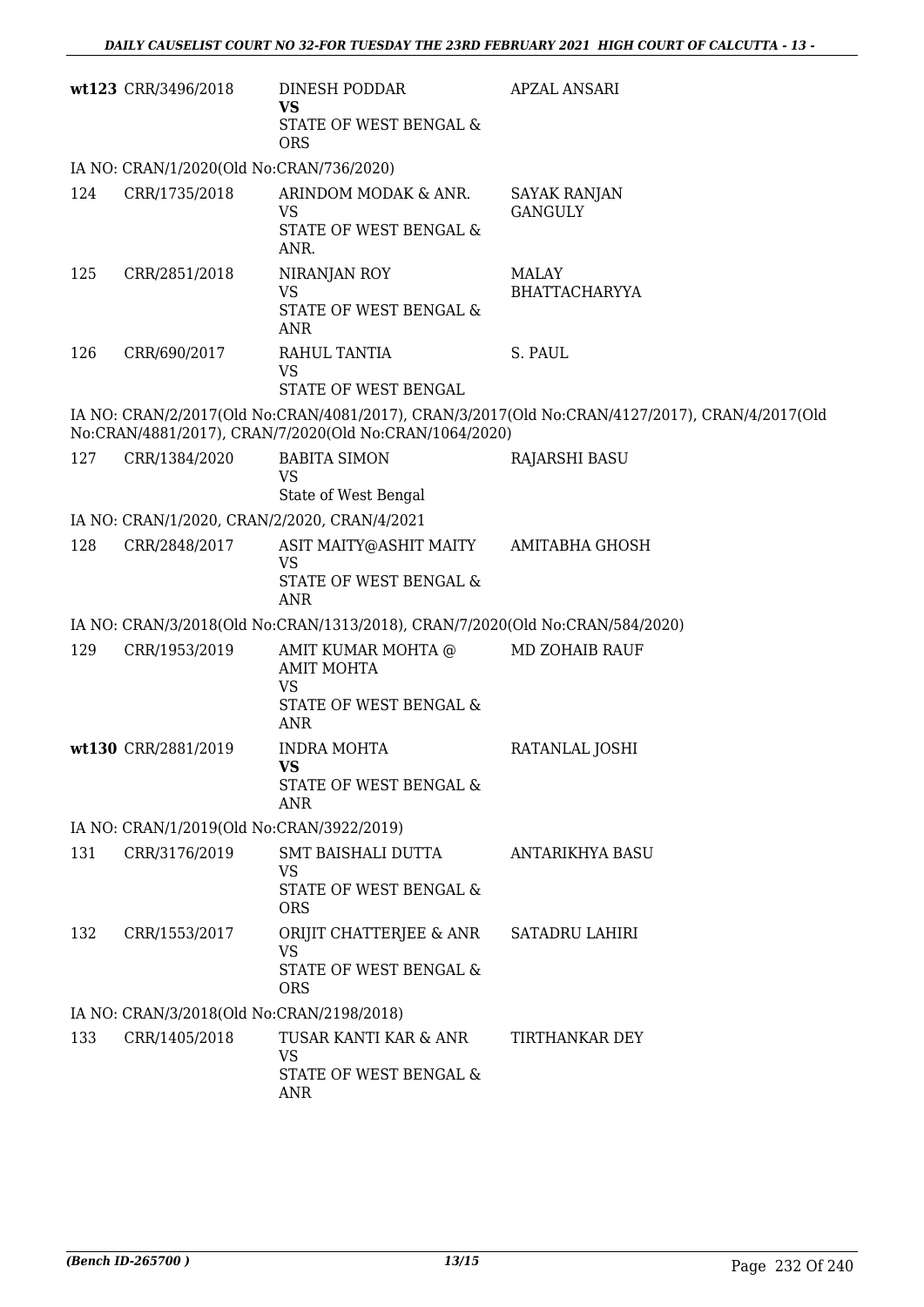| 134 | CRR/3245/2018      | MANURA BEGUM & ORS<br><b>VS</b><br>STATE OF WEST BENGAL &                                                                  | <b>S NANDY</b>                                                                                 |
|-----|--------------------|----------------------------------------------------------------------------------------------------------------------------|------------------------------------------------------------------------------------------------|
|     |                    | <b>ANR</b>                                                                                                                 |                                                                                                |
|     | No:CRAN/1953/2019) |                                                                                                                            | IA NO: CRAN/1/2018(Old No:CRAN/3619/2018), CRAN/3/2019(Old No:CRAN/1867/2019), CRAN/4/2019(Old |
| 135 | CRR/3498/2018      | KALIACHAK NURSING<br>HOME REP BY<br>ASHADULLAH BISWAS<br>@ASADULLA &A<br><b>VS</b><br>STATE OF WEST BENGAL &<br><b>ANR</b> | <b>AVINABA PATRA</b>                                                                           |
| 136 | CRR/3497/2018      | M/S ALISHA<br><b>CONSTRUCTION &amp; ANR</b><br><b>VS</b><br>STATE OF WEST BENGAL &<br><b>ANR</b>                           | AVINABA PATRA                                                                                  |
| 137 | CRR/485/2020       | AMIT JHA & ORS<br><b>VS</b><br>STATE OF WEST BENGAL &<br>ANR                                                               | <b>JUIN DUTTA</b><br><b>CHAKRABORTY</b>                                                        |
| 138 | CRR/3755/2018      | <b>SUJIT KABIRAJ &amp; ORS</b><br><b>VS</b><br>STATE OF WEST BENGAL                                                        | <b>SHAKTI</b><br><b>CHAKRABORTI</b>                                                            |
| 139 | CRR/898/2018       | <b>MUKUL BHASIN</b><br><b>VS</b><br>STATE OF WEST BENGAL &<br><b>ANR</b>                                                   | <b>S P CHATTOPADHYAY</b>                                                                       |
|     | wt140 CRR/893/2018 | HARSHITA BHASIN (NEE<br>MALIK)<br><b>VS</b><br>STATE OF WEST BENGAL &<br><b>ORS</b>                                        | A. BHATTACHARYYA                                                                               |
| 141 | CRR/153/2020       | MD SAFIQUE MALLLICK<br><b>VS</b><br>STATE OF WEST BENGAL &<br>ANR                                                          | TARUNJYOTI TEWARI                                                                              |
|     | wt142 CRR/596/2019 | MD SAFIQUE MALLICK<br><b>VS</b><br>STATE OF WEST BENGAL &<br><b>ANR</b>                                                    | PARTHA SENGUPTA                                                                                |
|     |                    | <b>APPEAL FOR HEARING</b>                                                                                                  |                                                                                                |
| 143 | CRA/65/1998        | TARUN KANTI CHATTERJEE<br><b>VS</b><br>THE STATE OF WEST<br><b>BENGAL</b>                                                  | AMITABHA<br><b>KARMAKAR</b>                                                                    |
| 144 | CRA/425/2017       | M/S RAJCO STEEL<br><b>ENTERPRISES</b><br><b>VS</b><br>KAVITA SARAFF & ANR                                                  | MUJIBAR ALI NASKAR                                                                             |
|     | wt145 CRA/424/2017 | M/S RAJCO STEEL<br><b>ENTERPRISES</b><br><b>VS</b><br>KAVITA SARAFF & ANR                                                  | MUJIBAR ALI NASKAR                                                                             |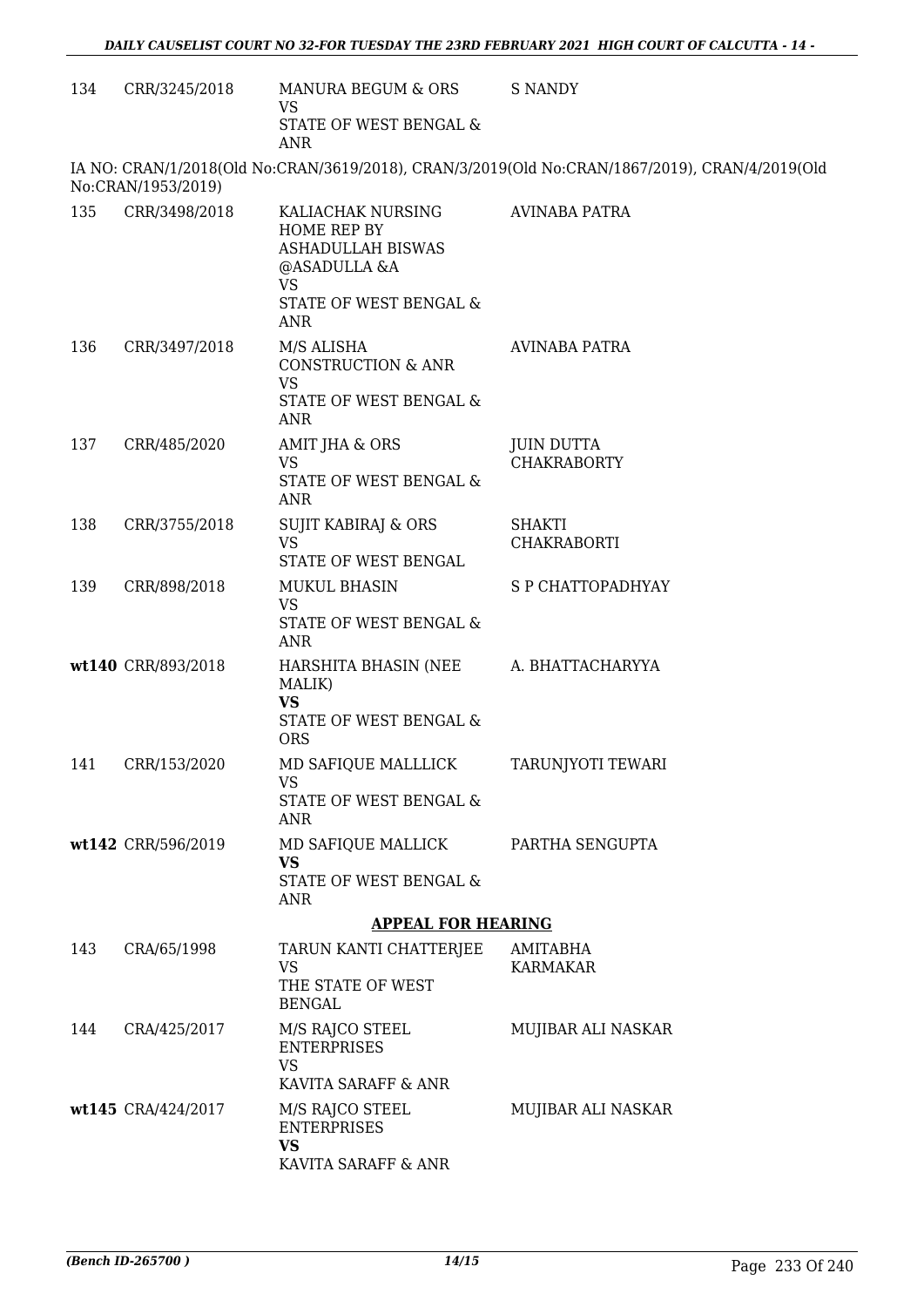| 146 | CRA/426/2017 | M/S RAJCO STEEL<br><b>ENTERPRISES</b><br>VS<br>KAVITA SARAFF & ANR | MUJIBAR ALI NASKAR |
|-----|--------------|--------------------------------------------------------------------|--------------------|
| 147 | CRA/427/2017 | M/S RAJCO STEEL<br><b>ENTERPRISES</b><br>VS<br>KAVITA SARAFF & ANR | MUJIBAR ALI NASKAR |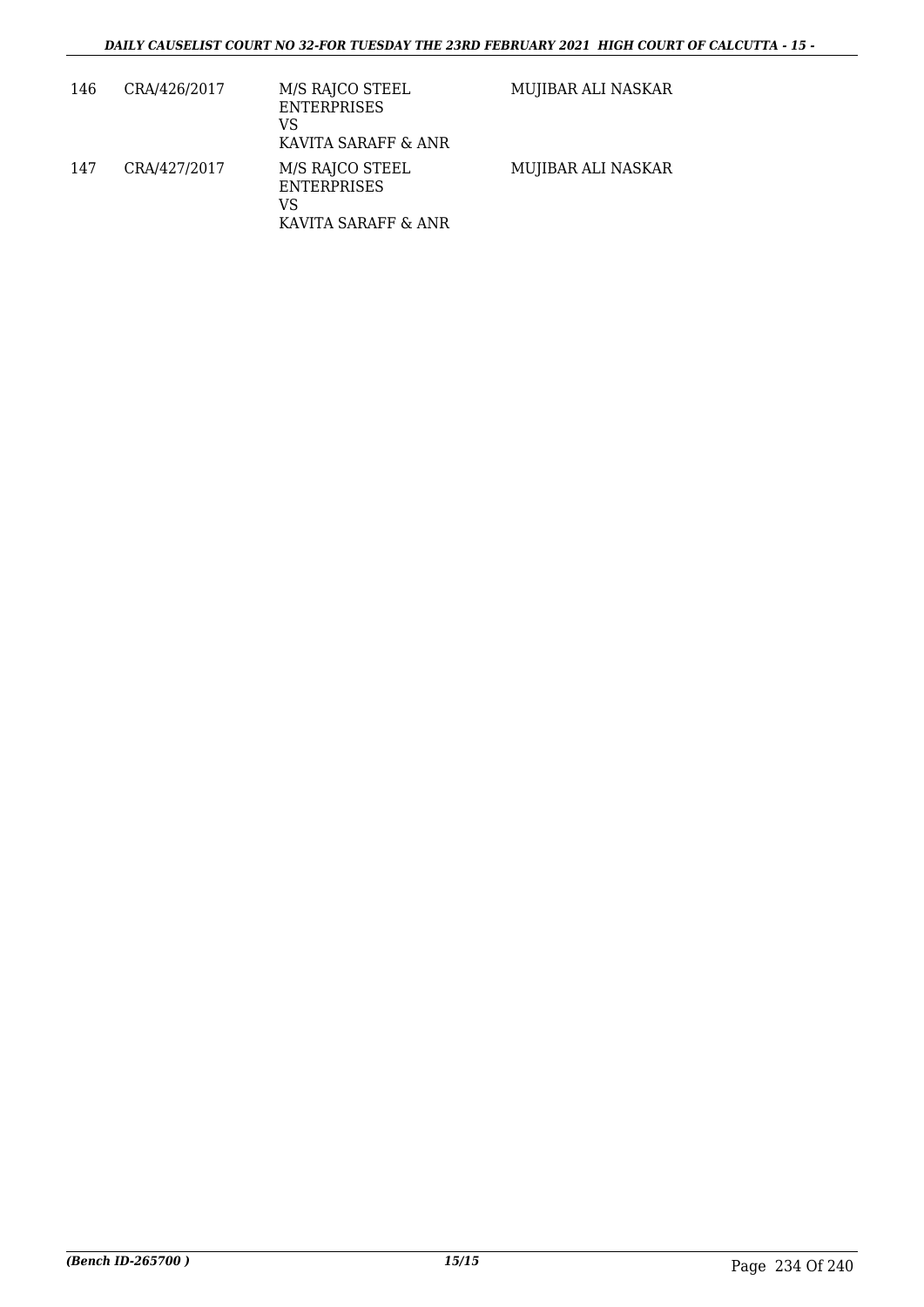

## In The High Court at Calcutta

### **Appellate Side**

**DAILY CAUSELIST For Tuesday The 23rd February 2021**

#### **COURT NO. 42**

**SINGLE BENCH (SB - XVII)**

**AT 10:45 AM**

**HON'BLE JUSTICE SUBHASIS DASGUPTA**

**(VIA VIDEO CONFERENCE) ON AND FROM MONDAY, THE 11TH JANUARY, 2021 - ADMISSION OF CRIMINAL MOTIONS AND HEARING OF CRIMINAL REVISIONS WHICH ARE NOT ASSIGNED TO ANY OTHER BENCH INCLUDING APPLICATIONS CONNECTED THERETO; HEARING OF CRIMINAL REVISIONS (IRRESPECTIVE OF CLASSIFICATION) FILED UPTO 2015 INCLUDING CONNECTED APPLICATIONS; HEARING OF CRIMINAL APPEALS. (A) MENTIONING FOR INCLUSION ON THE FIRST WORKING DAY OF THE WEEK. (B) MENTIONING FOR INCLUSION OF "CRIMINAL REVISION HEARING" IRRESPECTIVE OF CLASSIFICATION FILED ( UPTO 2015) ON THURSDAY OF THE WEEK. NOTE : MATTERS WILL BE TAKEN UP THROUGH PHYSICAL HEARING ONLY WHEN BOTH PARTIES ARE AGREED.**

|     |                  | <u>FUR  UDGMENI</u>                                                                        |                       |
|-----|------------------|--------------------------------------------------------------------------------------------|-----------------------|
| 1   | CRR/869/2018     | <b>TANIA</b><br>HALDER(MUKHERJEE) &<br>ORS.<br>VS<br>STATE OF WEST BENGAL &<br>ANR.        | <b>BISWAJIT HAZRA</b> |
|     | wt2 CRR/870/2018 | <b>TANIA</b><br>HALDER(MUKHERJEE) &<br>ORS.<br><b>VS</b><br>STATE OF WEST BENGAL &<br>ANR. | <b>BISWAJIT HAZRA</b> |
| wt3 | CRR/871/2018     | TANIA<br>HALDER(MUKHERJEE) &<br>ANR.<br>VS.<br>STATE OF WEST BENGAL &<br>ANR.              | <b>BISWAJIT HAZRA</b> |

### **FOR JUDGMENT**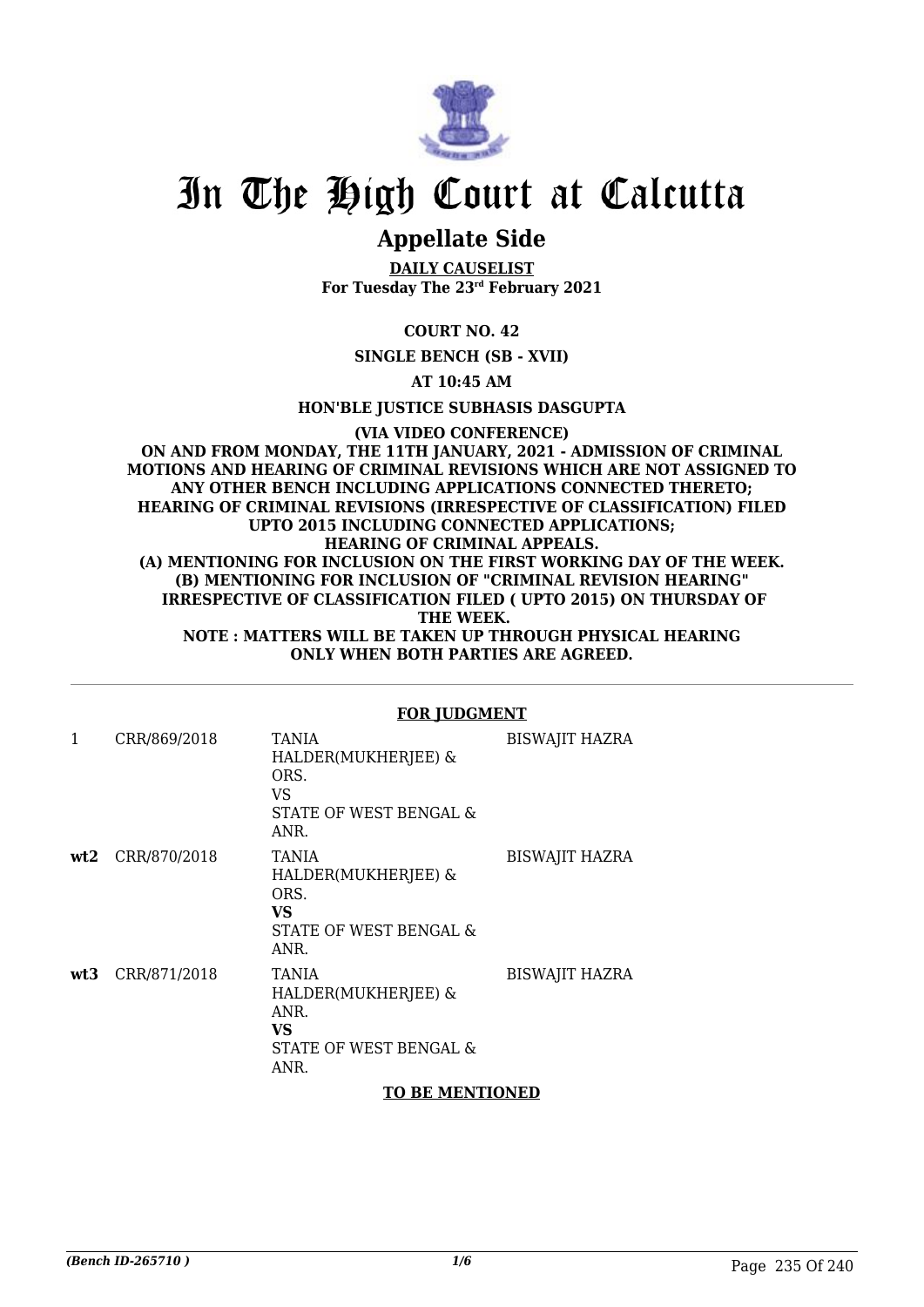| 4  | CRR/2806/2019<br>(Correction)             | <b>UDAYAN MAJUMDAR</b><br><b>VS</b><br>STATE OF WEST BENGAL &<br><b>ORS</b>                                                        | <b>SAYAK KONAR</b>                   |
|----|-------------------------------------------|------------------------------------------------------------------------------------------------------------------------------------|--------------------------------------|
|    | IA NO: CRAN/1/2021                        |                                                                                                                                    |                                      |
| 5  | CRR/1142/2020                             | SK AFSAR ALI @ SK ASTAM<br>ALI<br><b>VS</b>                                                                                        | SK TOSLIM ALI                        |
|    |                                           | STATE OF WEST BENGAL                                                                                                               |                                      |
|    | CRR/96/2021                               | IA NO: CRAN/1/2020(Old No:CRAN/4578/2020), CRAN/2/2021<br>PULAK KUMAR SEN                                                          |                                      |
| 6  |                                           | <b>VS</b><br>STATE OF WEST BENGAL<br>AND ORS.                                                                                      | SADHAN KUMAR<br><b>HALDER</b>        |
| 7  | CRR/180/2021                              | VISHAL KHEMKA<br><b>VS</b><br>State of West Bengal AND<br><b>ANR</b>                                                               | <b>JOYDEEP MISHRA</b>                |
| 8  | CRR/234/2021                              | BABU HALDER @ MONBULO<br><b>HALDER</b><br><b>VS</b><br>STATE OF WEST BENGAL                                                        | <b>SURAJIT</b><br><b>CHAKRABORTY</b> |
|    |                                           | <b>EXTENSION OF INTERIM ORDER</b>                                                                                                  |                                      |
| 9  | CRR/2769/2019                             | SANTOSH KUMAR LAHOTI                                                                                                               | NILADRI KHANRA                       |
|    |                                           | <b>VS</b><br>THE REGISTRAR OF<br><b>COMPANIES</b>                                                                                  |                                      |
|    | IA NO: CRAN/2/2020(Old No:CRAN/1189/2020) |                                                                                                                                    |                                      |
| 10 | CRR/3608/2019                             | SUGANDHA DASGUPTA<br><b>VS</b><br><b>TAPAN PAL</b>                                                                                 | <b>MOLOY</b><br><b>BHATTACHARYA</b>  |
|    | IA NO: CRAN/1/2020(Old No:CRAN/1209/2020) |                                                                                                                                    |                                      |
| 11 | CRR/104/2020                              | <b>CHARTERED FINANCE &amp;</b><br><b>LEASING LTD &amp; ORS</b><br><b>VS</b><br>STATE OF WEST BENGAL                                | <b>ANIRUDDHA DUTTA</b>               |
|    | IA NO: CRAN/1/2021                        |                                                                                                                                    |                                      |
|    |                                           | <b>LISTED MOTION</b>                                                                                                               |                                      |
| 12 | CRR/1870/2020                             | RAJKUMAR JADAV<br><b>VS</b><br>STATE OF WEST BENGAL                                                                                | RAMEEZ ALAM                          |
|    |                                           | <b>AND ANR</b>                                                                                                                     |                                      |
| 13 | CRR/1937/2020                             | PRADEEP KUMAR GUPTA<br>VS<br>STATE (THE CENTRAL<br><b>BUREAU OF</b><br>INVESTIGATION, ANTI<br>CORRUPTION BRANCH,<br><b>KOLKATA</b> | <b>SUBHODIP BISWAS</b>               |
| 14 | CRR/221/2021                              | <b>BASUDEB PRAMANIK</b><br>VS<br>PRAVHA RANJAN MONDAL<br><b>AND ANOTHER</b>                                                        | MRITYUNJOY<br><b>CHATTERJEE</b>      |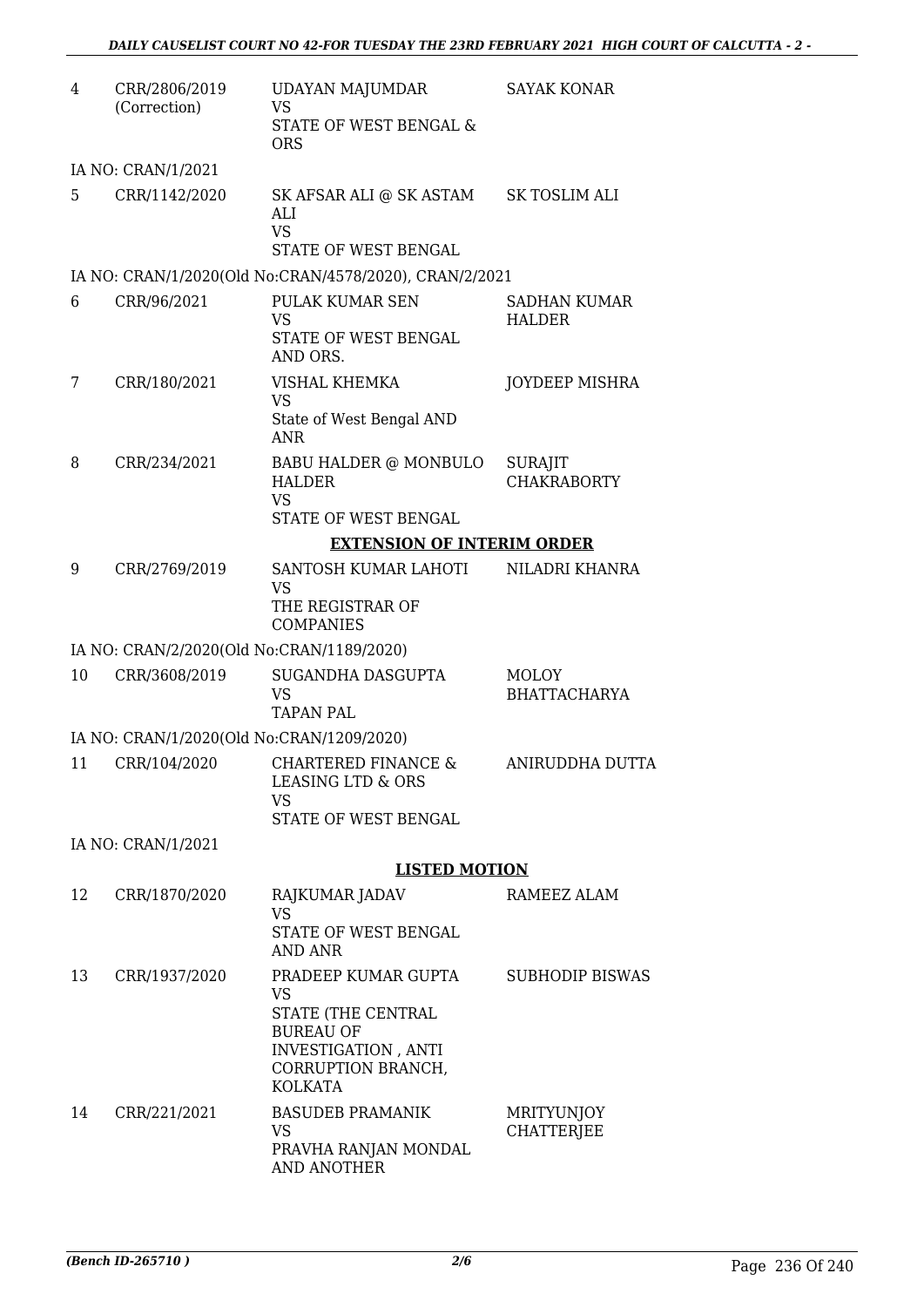| 15 | CRR/243/2021 | ASISH BANERJEE AND ORS<br>VS<br>NIKHIL BANDHU THAKUR<br>AND ORS                      | DILIP KUMAR SADHU                   |
|----|--------------|--------------------------------------------------------------------------------------|-------------------------------------|
| 16 | CRR/320/2021 | TAMAL KRISHNA GHOSH<br><b>VS</b><br>STATE OF WEST BENGAL<br>AND ANR.                 | <b>SATYENDRA</b><br><b>AGARWAL</b>  |
| 17 | CRR/451/2021 | SATISH CHANDRA DUBEY<br><b>VS</b><br>STATE OF WEST BENGAL<br><b>AND ANR</b>          | PRANGOPAL DAS                       |
| 18 | CRR/482/2021 | MD MUNNA<br><b>VS</b><br>STATE OF WEST BENGAL                                        | <b>SONALI DAS</b>                   |
| 19 | CRR/489/2021 | SK. RAJU<br><b>VS</b><br>STATE OF WEST BENGAL                                        | KOUSTAV BAGCHI                      |
| 20 | CRR/492/2021 | M/S. LIONSEC AND MAC<br>ESCORTS (P) LTD.<br><b>VS</b><br>STATE OF WEST BENGAL        | <b>SANCHITA</b><br><b>CHAUDHURI</b> |
| 21 | CRR/493/2021 | <b>SUKUMAR MONDAL</b><br><b>VS</b><br>STATE OF WEST BENGAL<br><b>AND ANR</b>         | LAKSHMINATH<br><b>BHATTACHARYA</b>  |
| 22 | CRR/494/2021 | M/S. LIONSEC AND MAC<br>ESCORTS (P) LTD.<br><b>VS</b><br><b>STATE OF WEST BENGAL</b> | <b>SANCHITA</b><br><b>CHAUDHURI</b> |
| 23 | CRR/495/2021 | <b>BIPLAB KUMAR</b><br><b>CHOWDHURY</b><br><b>VS</b><br>STATE OF WEST BENGAL         | <b>ANIKET MITRA</b>                 |
| 24 | CRR/496/2021 | SURENDRA PRASAD AND<br>ORS.<br><b>VS</b><br>STATE OF WEST BENGAL<br>AND ANR.         | ABHRA MUKHERJEE                     |
| 25 | CRR/498/2021 | <b>ALAMGIR MOLLA</b><br><b>VS</b><br>STATE OF WEST BENGAL                            | SONALI DAS                          |
| 26 | CRR/499/2021 | MANIRUL SARDAR AND<br><b>ANR</b><br><b>VS</b><br>STATE OF WEST BENGAL                | <b>SONALI DAS</b>                   |
| 27 | CRR/500/2021 | <b>GOLAM MONDAL</b><br><b>VS</b><br>STATE OF WEST BENGAL                             | <b>SONALI DAS</b>                   |
| 28 | CRR/501/2021 | ASIT RAPTAN @PURI AND<br>ANR<br><b>VS</b><br>STATE OF WEST BENGAL                    | <b>SONALI DAS</b>                   |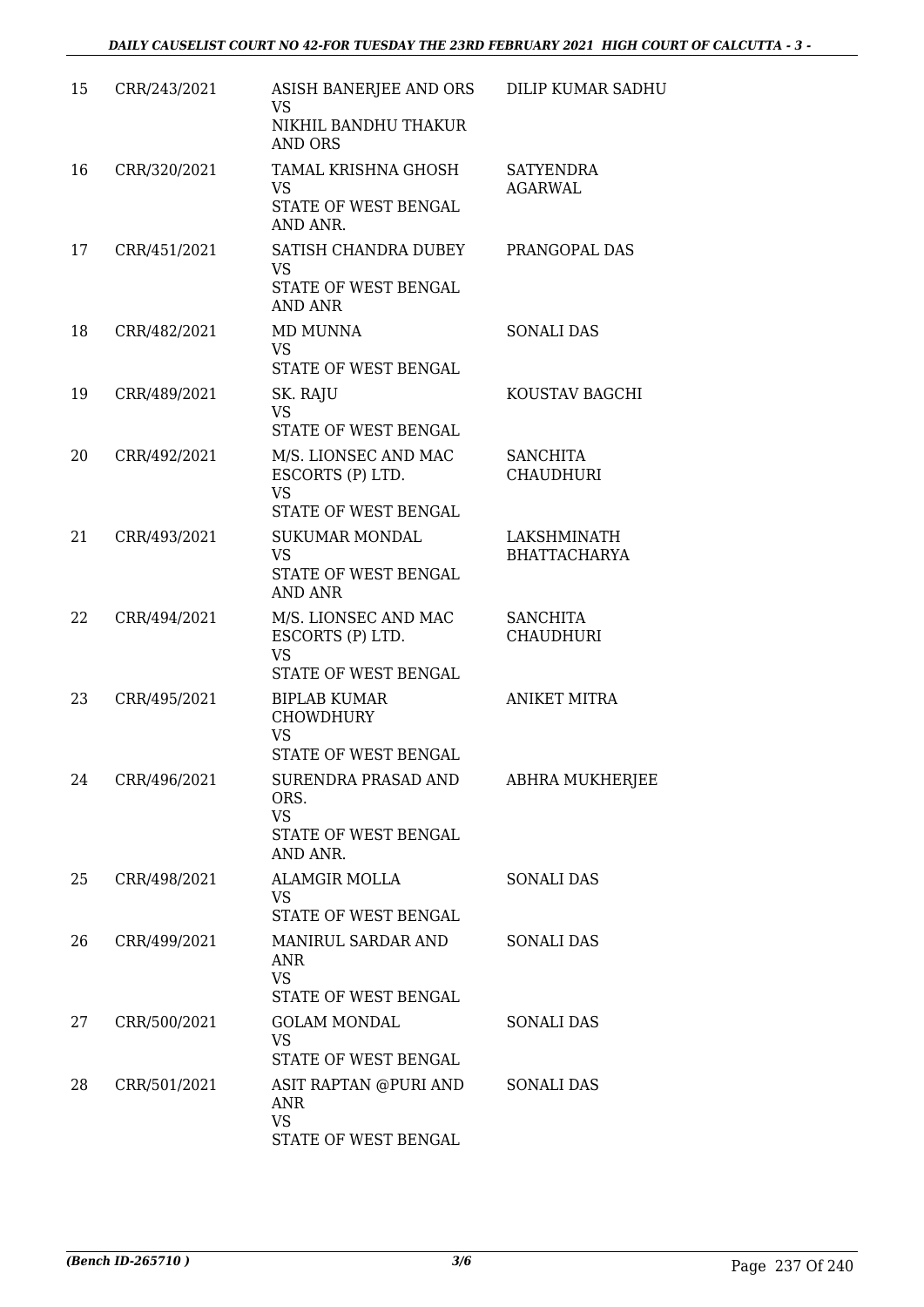| 29 | CRR/502/2021             | ABUL HOSSAIN MONDAL<br><b>VS</b><br>STATE OF WEST BENGAL                                       | <b>SUBHAJIT</b><br><b>CHOWDHURY</b>     |  |
|----|--------------------------|------------------------------------------------------------------------------------------------|-----------------------------------------|--|
| 30 | CRR/503/2021             | MAYA MAJUMDER<br><b>VS</b><br>STATE OF WEST BENGAL<br>AND ANR.                                 | NILENDRA NARAYAN<br>RAY                 |  |
| 31 | CRR/504/2021             | RAHUL KUDDUS MOLLA<br><b>VS</b><br>STATE OF WEST BENGAL                                        | <b>SEKHAR MUKHERJEE</b>                 |  |
| 32 | CRR/505/2021             | SK. HASAN @ SUBHO<br>VS<br>STATE OF WEST BENGAL                                                | <b>SUDIP GHOSH</b><br><b>CHOWDHURY</b>  |  |
| 33 | CRR/506/2021             | KISHORE BISWAS @ LEBU<br><b>VS</b><br>STATE OF WEST BENGAL                                     | <b>SUDIP GHOSH</b><br><b>CHOUDHURY</b>  |  |
| 34 | CRR/507/2021             | PROBIR ROY @ GHOCHU<br><b>VS</b><br>STATE OF WEST BENGAL                                       | <b>SUDIP GHOSH</b><br><b>CHOWDHURY</b>  |  |
| 35 | CRR/508/2021             | <b>ASHISH DAS</b><br><b>VS</b><br>STATE OF WEST BENGAL                                         | <b>SUDIP GHOSH</b><br><b>CHOWDHURY</b>  |  |
| 36 | CRR/509/2021             | PRASENJIT SAHA @ NEPA<br><b>AND ANOTHER</b><br><b>VS</b><br>STATE OF WEST BENGAL               | <b>SUDIP GHOSH</b><br><b>CHOWDHURY</b>  |  |
| 37 | CRR/510/2021             | ASHIM BARMAN @ NAPU<br>AND ANR<br><b>VS</b><br>STATE OF WEST BENGAL                            | <b>SUDIP GHOSH</b><br><b>CHOWDHURY</b>  |  |
| 38 | CRR/511/2021             | ABHIJIT SARKAR AND<br><b>ANOTHER</b><br><b>VS</b><br>STATE OF WEST BENGAL                      | <b>SUDIUP GHOSH</b><br><b>CHOUDHURY</b> |  |
| 39 | CRR/512/2021             | <b>NAYAN BISWAS</b><br><b>VS</b><br>STATE OF WEST BENGAL                                       | <b>SUDIP GHOSH</b><br><b>CHOWDHURY</b>  |  |
| 40 | CRR/513/2021             | <b>D AND I TAXCON SERVICES</b><br>PVT. LTD.<br><b>VS</b><br>STATE OF WEST BENGAL<br>AND ORS.   | MRITYUNJOY HALDER                       |  |
| 41 | CRR/514/2021             | EYAKUB MOLLA @ YAKUB<br>MOLLA @ YAQUB ALI<br><b>MOLLA</b><br><b>VS</b><br>STATE OF WEST BENGAL | SHASHANKA<br>SHEKHAR SAHA               |  |
|    | <b>ADJOURNED MOTIONS</b> |                                                                                                |                                         |  |
| 42 | CRR/147/2021             | KALIMUDDIN AHMMED<br><b>VS</b><br>State of West Bengal                                         | <b>SK SARIFUDDIN</b>                    |  |
|    |                          | CDEALLIX FIVED MATERIA                                                                         |                                         |  |

#### **SPECIALLY FIXED MATTERS**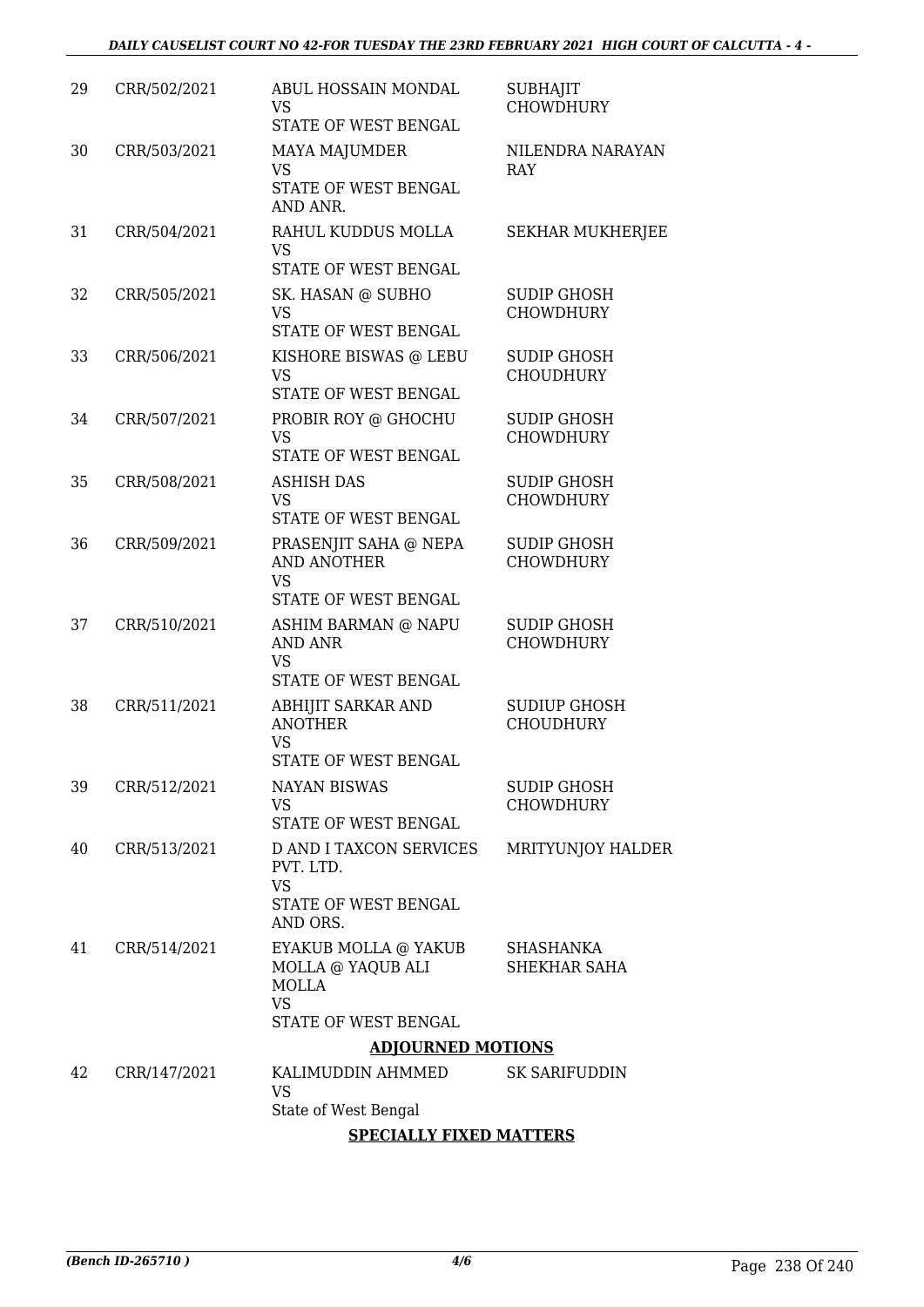| 43 | CRR/2654/2019                             | RABI BHUSAN PANDEY<br><b>VS</b>                      | SAIBAL MONDAL                        |
|----|-------------------------------------------|------------------------------------------------------|--------------------------------------|
|    |                                           | STATE OF WEST BENGAL                                 |                                      |
|    | wt44 CRR/3113/2019                        | <b>SAMAR SK SWARNAKAR</b><br>VS                      | <b>SANDIP</b><br><b>CHAKRABORTY</b>  |
|    |                                           | STATE OF WEST BENGAL                                 |                                      |
|    |                                           | <b>CONTESTED APPLICATION</b>                         |                                      |
| 45 | CRR/2325/2018                             | CHINMOY PANDA<br><b>VS</b>                           | <b>BISWAJIT MANNA</b>                |
|    |                                           | STATE OF WEST BENGAL &<br><b>ORS</b>                 |                                      |
|    | IA NO: CRAN/1/2018(Old No:CRAN/2792/2018) |                                                      |                                      |
| 46 | CRR/3797/2019                             | ARINDAM SAMANTA<br><b>VS</b>                         | TAPAS DUTTA                          |
|    |                                           | STATE OF WEST BENGAL                                 |                                      |
|    | IA NO: CRAN/1/2020(Old No:CRAN/4821/2020) |                                                      |                                      |
| 47 | CRR/452/2020                              | MOHIT LAL GHOSH<br><b>VS</b><br>STATE OF WEST BENGAL | <b>BISWAJIT MANNA</b>                |
|    |                                           |                                                      |                                      |
| 48 | CRR/1782/2020                             | MONOTOSH DUTTA<br><b>VS</b>                          | ROHIT KR SHAW                        |
|    |                                           | State of West Bengal AND<br><b>ANOTHER</b>           |                                      |
| 49 | CRR/1785/2020                             | SMT SADHANA JOSHOHARA<br><b>DUTTA</b><br><b>VS</b>   | KRISHNENDU<br><b>BHADRA</b>          |
|    |                                           | State of West Bengal                                 |                                      |
| 50 | CRR/1792/2020                             | <b>SUJIT KUMAR BISWAS</b><br><b>VS</b>               | KRISHNENDU<br><b>BHADRA</b>          |
|    |                                           | State of West Bengal                                 |                                      |
| 51 | CRR/1938/2020                             | PRITISH DAS<br><b>VS</b>                             | <b>ARUP KUMAR</b><br><b>BHOWMICK</b> |
|    |                                           | STATE OF WEST BENGAL<br>AND ORS.                     |                                      |
| 52 | CRR/56/2021                               | BENGAL EMTA COAL MINES<br>LIMITED                    | <b>NAYNA</b><br><b>CHAKRABORTY</b>   |
|    |                                           | <b>VS</b><br>THE STATE OF WEST                       |                                      |
|    |                                           | BENGAL AND ANR                                       |                                      |
|    | IA NO: CRAN/1/2021                        |                                                      |                                      |
|    | wt53 CRR/57/2021                          | BENGAL EMTA COAL MINES<br><b>VS</b>                  | SANTANU TALUKDAR                     |
|    |                                           | THE STATE OF WEST<br><b>BENGAL AND ANR</b>           |                                      |
|    | IA NO: CRAN/1/2021                        |                                                      |                                      |
|    | wt54 CRR/58/2021                          | UJJAL KUMAR UPADHYAY<br>VS                           | <b>BISWAJIT MANNA</b>                |
|    |                                           | THE STATE OF WEST<br><b>BENGAL AND ANR</b>           |                                      |
|    | IA NO: CRAN/1/2021                        |                                                      |                                      |